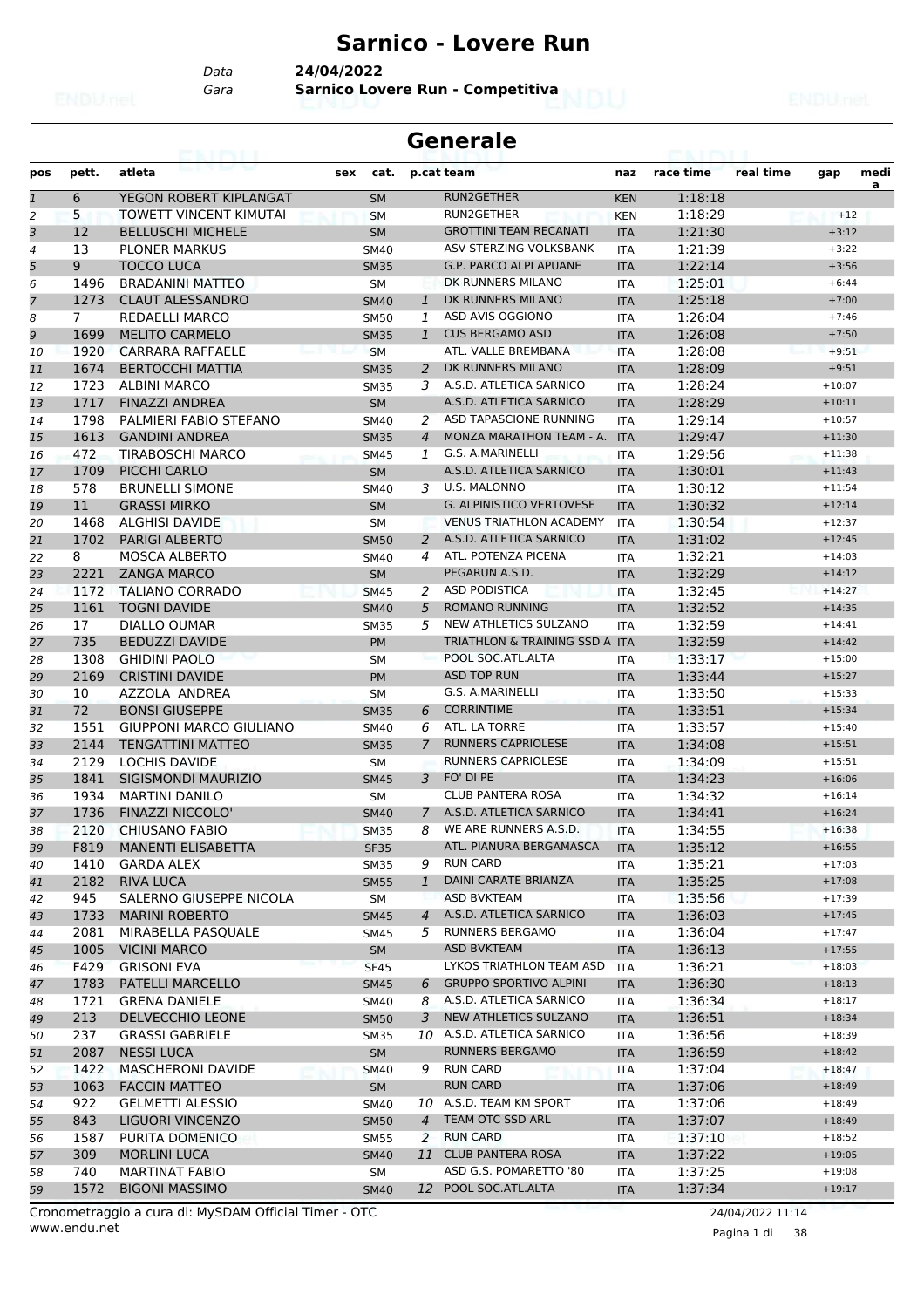| pos | pett.          | atleta                              | sex | cat.        |                | p.cat team                      | naz        | race time | real time | gap                  | medi<br>a |
|-----|----------------|-------------------------------------|-----|-------------|----------------|---------------------------------|------------|-----------|-----------|----------------------|-----------|
| 60  | 1880           | <b>FORTINI ALESSANDRO</b>           |     | <b>SM40</b> |                | 13 CAMISANO RUNNING A.S.D.      | <b>ITA</b> | 1:37:41   |           | $+19:23$             |           |
| 61  | 1605           | <b>GRITTI ALDO</b>                  |     | <b>SM45</b> | $\overline{7}$ | ASD RUN IT                      | <b>ITA</b> | 1:37:55   |           | $+19:38$             |           |
| 62  | 1935           | <b>RIZZO LEONARDO</b>               |     | <b>SM45</b> | 8              | A.S.D. CAMPOBELLO CORRE         | <b>ITA</b> | 1:38:02   |           | $+19:45$             |           |
| 63  | 1998           | <b>FALABRETTI ENRICO</b>            |     | <b>SM50</b> | 5              | <b>G. ALPINISTICO VERTOVESE</b> | <b>ITA</b> | 1:38:06   |           | $+19:49$             |           |
| 64  | 524            | <b>TOGNARI ROBERTO</b>              |     | <b>SM40</b> |                | 14 PRO AVIS CASTELNUOVO         | <b>ITA</b> | 1:38:08   |           | $+19:51$             |           |
| 65  | 1616           | <b>BONVECCHIO EMILIO</b>            |     | <b>SM</b>   |                | CREMONA SPORTIVA ATL.           | <b>ITA</b> | 1:38:11   |           | $+19:54$             |           |
| 66  | 702            | <b>PARACCHINI ROBERTO</b>           |     | <b>SM45</b> | 9              | K3 SSD ARL                      | <b>ITA</b> | 1:38:17   |           | $+19:59$             |           |
| 67  | 1706           | <b>VAVASSORI MAURO</b>              |     | <b>SM45</b> |                | 10 A.S.D. ATLETICA SARNICO      | <b>ITA</b> | 1:38:18   |           | $+20:01$             |           |
| 68  | 855            | <b>MOTTA ANGELO</b>                 |     | <b>SM35</b> | 11             | ASD GRUPPO PODISTI PORTO        | <b>ITA</b> | 1:38:24   |           | $+20:06$             |           |
| 69  | 496            | <b>FRACASSETTI FRANCESCO</b>        |     | <b>SM45</b> | 11             | <b>RUN CARD</b>                 | <b>ITA</b> | 1:38:26   |           | $+20:09$             |           |
| 70  | 1588           | <b>DEVOTO ANDREA</b>                |     | <b>SM</b>   |                | <b>RUN CARD</b>                 | <b>ITA</b> | 1:38:30   |           | $+20:13$             |           |
| 71  | 1424           | <b>VERONESI MICHELE</b>             |     | <b>SM</b>   |                | G.P. AVIS POL. MALAVICINA       | <b>ITA</b> | 1:38:33   |           | $+20:15$             |           |
| 72  | 1598           | <b>VINESIA CORRADO</b>              |     | <b>SM55</b> | 3              | <b>BASE RUNNING</b>             | <b>ITA</b> | 1:38:35   |           | $+20:17$             |           |
| 73  | 1524           | <b>GUERRA PRISCO</b>                |     | <b>SM35</b> | 12             | LIONS VALLE UFITA               | <b>ITA</b> | 1:38:37   |           | $+20:20$             |           |
| 74  | 194            | <b>MELI GABRIELE</b>                |     | <b>SM40</b> |                | 15 RUN CARD                     | <b>ITA</b> | 1:38:38   |           | $+20:20$             |           |
| 75  | 185            | <b>VISINONI ROBERTO</b>             |     | <b>SM45</b> | 12             | <b>RUN CARD</b>                 | <b>ITA</b> | 1:38:43   |           | $+20:25$             |           |
| 76  | 1214           | <b>GIRAUDI ROBERTO</b>              |     | <b>SM40</b> | 16             | C.B.SPORT-PODISTICA             | <b>ITA</b> | 1:38:44   |           | $+20:27$             |           |
| 77  | 2098           | RONCALLI GIORGIO                    |     | <b>SM50</b> | 6              | <b>RUNNERS BERGAMO</b>          | ITA        | 1:38:50   |           | $+20:33$             |           |
| 78  | 1379           | <b>CASEROTTI ANDREA</b>             |     | <b>SM35</b> |                | 13 ATL. VALLI DI NON E SOLE     | <b>ITA</b> | 1:38:51   |           | $+20:34$             |           |
| 79  | 906            | <b>CHERSINI GABRIELE</b>            |     | <b>SM35</b> | 14             | RUNNING CLUB VENEZIA A.S.       | <b>ITA</b> | 1:38:56   |           | $+20:39$             |           |
|     | 1827           | <b>CREMONA ANDREA</b>               |     |             |                | 13 G.A.P. SARONNO               |            | 1:39:01   |           | $+20:44$             |           |
| 80  | 88             | <b>FEDRIGA MATTEO</b>               |     | <b>SM45</b> | 17             | <b>CORRINTIME</b>               | <b>ITA</b> | 1:39:02   |           | $+20:44$             |           |
| 81  | 580            | <b>FURFARO DENNY</b>                |     | <b>SM40</b> |                | 15 G.S. MARATHON MAX            | <b>ITA</b> |           |           |                      |           |
| 82  |                |                                     |     | <b>SM35</b> |                | 18 RUN SPINEA RUN A.S.D.        | <b>ITA</b> | 1:39:07   |           | $+20:50$             |           |
| 83  | 78             | TRICARICO MARCO                     |     | SM40        |                |                                 | <b>ITA</b> | 1:39:08   |           | $+20:51$             |           |
| 84  | 1358           | <b>ARCHETTI MICHELE</b>             |     | <b>SM35</b> |                | 16 NEW ATHLETICS SULZANO        | <b>ITA</b> | 1:39:20   |           | $+21:03$             |           |
| 85  | 737            | DATA MICHELE                        |     | <b>SM40</b> |                | 19 ASD G.S. POMARETTO '80       | ITA        | 1:39:25   |           | $+21:08$             |           |
| 86  | 417            | TARTARI LUCA                        |     | <b>SM40</b> |                | 20 POL. VILLESE                 | <b>ITA</b> | 1:39:36   |           | $+21:19$             |           |
| 87  | 692            | <b>SERTORI ALBERTO</b>              |     | <b>SM</b>   |                | ASD RUNNERS VALCALEPIO          | <b>ITA</b> | 1:39:42   |           | $+21:25$             |           |
| 88  | 1639           | <b>TONOLI GABRIELE</b>              |     | <b>SM40</b> |                | 21 MARCIATORI SAN GIORGIO       | <b>ITA</b> | 1:39:46   |           | $+21:29$             |           |
| 89  | 1540           | <b>BOTTALI SIMONE</b>               |     | <b>SM</b>   |                | AV SPORTING TEAM                | <b>ITA</b> | 1:39:49   |           | $+21:32$             |           |
| 90  | F682           | <b>MILANESI CHIARA</b>              |     | <b>SF45</b> |                | FO' DI PE                       | <b>ITA</b> | 1:39:52   |           | $+21:35$             |           |
| 91  | 861            | <b>TIRONI STEFANO</b>               |     | <b>SM50</b> | $\mathcal{I}$  | <b>RUNNERS BERGAMO</b>          | ITA        | 1:39:53   |           | $+21:36$             |           |
| 92  | 863            | <b>MARINONI SERGIO</b>              |     | <b>SM40</b> | 22             | <b>RUN CARD</b>                 | <b>ITA</b> | 1:39:59   |           | $+21:42$             |           |
| 93  | 1408           | <b>INNOCENTI NICOLA</b>             |     | <b>SM</b>   |                | ATL. VILLONGO                   | <b>ITA</b> | 1:40:09   |           | $+21:52$             |           |
| 94  | 851            | <b>UGAZIO GIANMARIO</b>             |     | <b>SM50</b> | 8              | S.O.I. INVERUNO                 | <b>ITA</b> | 1:40:11   |           | $+21:53$             |           |
| 95  | 1444           | <b>FARINA GIOVANNI</b>              |     | <b>SM55</b> | 4              | SPORT&FITNESS SRL SSD           | <b>ITA</b> | 1:40:17   |           | $+22:00$             |           |
| 96  | 1599           | <b>DAFFI ANDREA</b>                 |     | <b>SM50</b> | 9              | <b>ATLETICA BRESCIA</b>         | <b>ITA</b> | 1:40:20   |           | $+22:02$             |           |
| 97  | 2214           | <b>FRANCESCHINELLI</b>              |     | <b>SM45</b> | 14             | <b>CORRINTIME</b>               | ITA        | 1:40:24   |           | $+22:07$             |           |
| 98  |                | RAFFAELLO<br>1816 PICCINELLI ENRICO |     | <b>SM35</b> |                | 17 RUN CARD                     | <b>ITA</b> | 1:40:24   |           | $+22:07$             |           |
| 99  | F426           | <b>FANTINELLI ANNA</b>              |     | <b>SF50</b> |                | <b>ATLETICA BRESCIA</b>         | <b>ITA</b> | 1:40:35   |           | $+22:18$             |           |
| 100 | 601            | <b>BOIFAVA ARMANDO</b>              |     | <b>SM55</b> |                | 5 ATL. BEDIZZOLE                | <b>ITA</b> | 1:40:36   |           | $+22:19$             |           |
| 101 | 1996           | <b>CRISTOFARO SALVATORE</b>         |     | SM40        |                | 23 ASD PODISTICA FRATTESE       | <b>ITA</b> | 1:40:42   |           | $+22:25$             |           |
| 102 | 217            | <b>CIARFAGLIA DOMENICO</b>          |     | <b>SM</b>   |                | <b>CORRERE OLTRE ASD</b>        | <b>ITA</b> | 1:40:46   |           | $+22:29$             |           |
| 103 | 2023           | <b>BRASI SEVERO</b>                 |     | SM40        |                | 24 RUN CARD                     | ITA        | 1:40:48   |           | $+22:31$             |           |
| 104 | 476            | <b>BOSIO ROBERTO</b>                |     | <b>SM50</b> |                | 10 FREE-ZONE                    | <b>ITA</b> | 1:40:55   |           | $+22:38$             |           |
| 105 | 336            | <b>LEONINI MORGAN</b>               |     | SM40        |                | 25 CANTO DI CORSA               | ITA        | 1:41:00   |           | $+22:43$             |           |
| 106 | 916            | <b>BONOMELLI LORENZO</b>            |     | PM          |                | ATL. PARATICO                   | <b>ITA</b> | 1:41:05   |           | $+22:48$             |           |
| 107 | 1667           | <b>MARINO TIZIANO</b>               |     | SM45        |                | 15 SPORT&FITNESS SRL SSD        | ITA        | 1:41:19   |           | $+23:02$             |           |
| 108 | 1470           | POLONI DANIELE                      |     | <b>SM35</b> |                | 18 RUN CARD                     | <b>ITA</b> | 1:41:23   |           | $+23:06$             |           |
|     | 2220           | <b>FEICHTER MANFRED</b>             |     |             |                | 11 SUEDTIROLER LV SPARKASSE     | <b>ITA</b> | 1:41:26   |           | $+23:09$             |           |
| 109 |                |                                     |     | <b>SM50</b> |                | 26 CAMISANO RUNNING A.S.D.      |            |           |           |                      |           |
| 110 | 1890           | PAGLIARI STEFANO                    |     | <b>SM40</b> |                | 16 BERGAMO STARS ATLETICA       | <b>ITA</b> | 1:41:46   |           | $+23:28$<br>$+23:34$ |           |
| 111 | 1807           | CIPOLLA PAOLO                       |     | SM45        |                |                                 | ITA        | 1:41:51   |           |                      |           |
| 112 | 497            | DONDE' FILIPPO                      |     | <b>SM</b>   |                | <b>MARIO TOSI TARVISIO</b>      | <b>ITA</b> | 1:42:23   |           | $+24:06$             |           |
| 113 | 1114           | COLOMBA PAOLO                       |     | <b>SM50</b> |                | 12 ASD TEAM NUTRAFIT            | ITA        | 1:42:24   |           | $+24:07$             |           |
| 114 | 1283           | <b>MASCHERINI CIRO</b>              |     | <b>SM40</b> |                | 27 PICO RUNNERS                 | <b>ITA</b> | 1:42:26   |           | $+24:09$             |           |
| 115 | 1143           | <b>MARIANI LUCA</b>                 |     | SM          |                | <b>RUN CARD</b>                 | ITA        | 1:42:26   |           | $+24:09$             |           |
| 116 | 1415           | PASTORINO PIETRO                    |     | SM          |                | <b>GRUPPO CITTA' DI GENOVA</b>  | <b>ITA</b> | 1:42:35   |           | $+24:17$             |           |
| 117 | 1362           | LUNA ANGELO                         |     | <b>SM50</b> |                | 13 ATL. PARATICO                | <b>ITA</b> | 1:42:37   |           | $+24:20$             |           |
| 118 | 1948           | RAVASIO LIVIO                       |     | <b>SM50</b> |                | 14 CUS BERGAMO ASD              | <b>ITA</b> | 1:42:37   |           | $+24:20$             |           |
| 119 | 1199           | <b>BENAGLIA MICHAEL</b>             |     | <b>SM35</b> |                | 19 FO' DI PE                    | <b>ITA</b> | 1:42:39   |           | $+24:22$             |           |
| 120 | 481            | <b>SCANDELLA LUIGI</b>              |     | <b>SM55</b> | 6              | POOL SOC.ATL.ALTA               | <b>ITA</b> | 1:42:42   |           | $+24:25$             |           |
| 121 | 1274           | CARLINI GUIDO LUZIO                 |     | <b>SM50</b> |                | 15 G.S. AVIS AIDO URBINO        | ITA        | 1:42:44   |           | $+24:26$             |           |
| 122 | F <sub>2</sub> | <b>BIROLINI LARA</b>                |     | <b>SF45</b> |                | ELLE ERRE ASD                   | <b>ITA</b> | 1:42:44   |           | $+24:27$             |           |
|     |                |                                     |     |             |                |                                 |            |           |           |                      |           |

Pagina 2 di 38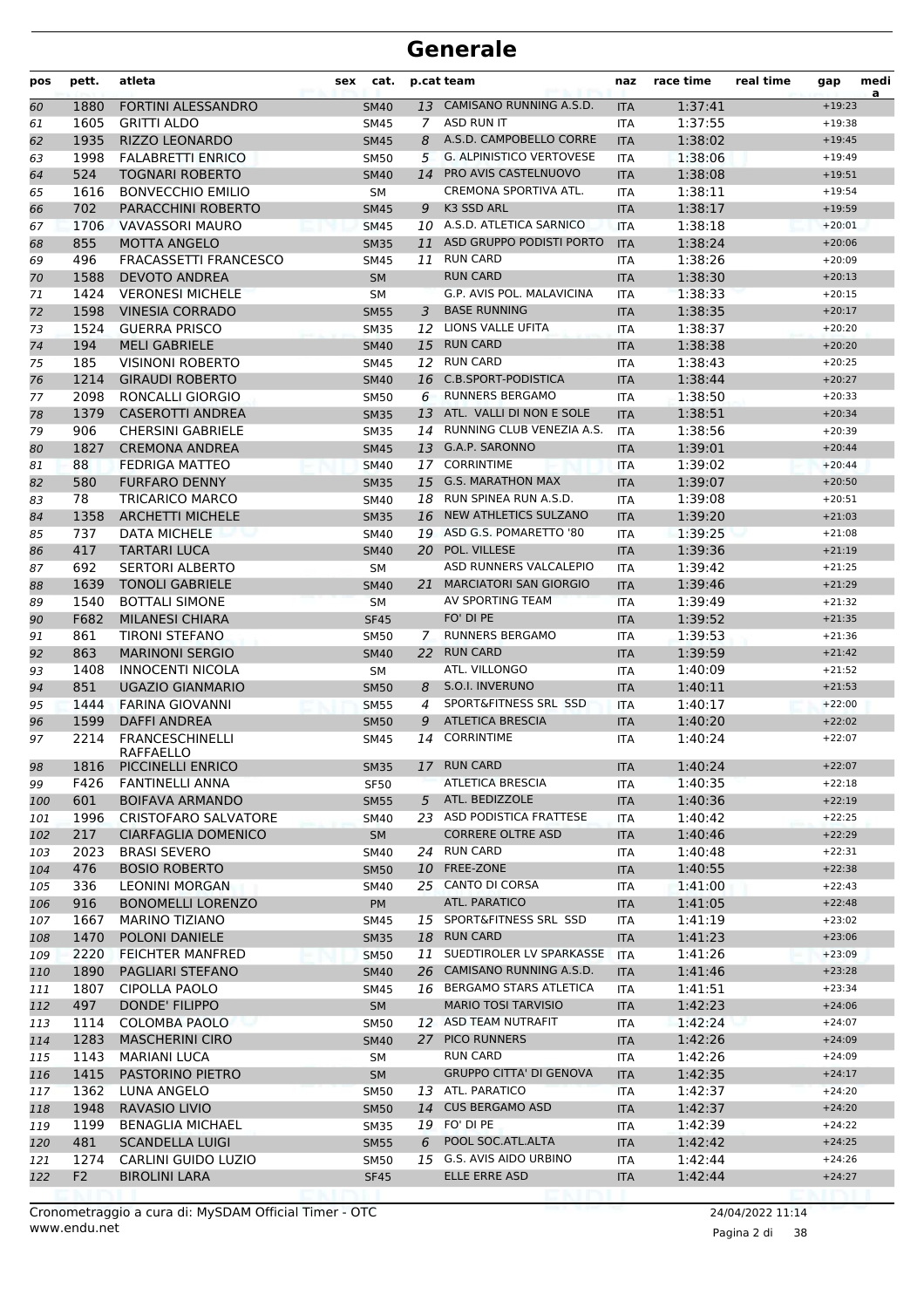| pos | pett.   | atleta                      | sex | cat.        |              | p.cat team                    | naz        | race time | real time | gap      | medi<br>a |
|-----|---------|-----------------------------|-----|-------------|--------------|-------------------------------|------------|-----------|-----------|----------|-----------|
| 123 | 2018    | MICHELI ALESSANDRO          |     | <b>SM50</b> |              | 16 CREMONA RUNNERS CLUB       | <b>ITA</b> | 1:42:48   |           | $+24:31$ |           |
| 124 | F677    | DI MARTINO IVANA            |     | <b>SF50</b> | 1            | <b>CANOTTIERI MILANO</b>      | <b>ITA</b> | 1:42:52   |           | $+24:35$ |           |
| 125 | 1278    | <b>ARBASI CRISTIAN</b>      |     | <b>SM45</b> | 17           | SSD RCS ACTIVE TEAM A R.L.    | <b>ITA</b> | 1:42:54   |           | $+24:36$ |           |
| 126 | 2223    | <b>SANCES NICOLAS</b>       |     | <b>SM</b>   |              | <b>RUNNERS BERGAMO</b>        | <b>ITA</b> | 1:43:01   |           | $+24:43$ |           |
| 127 | 684     | <b>LIVIO MATTEO</b>         |     | <b>SM40</b> |              | 28 S.COOP ARL SD GS VILLA     | <b>ITA</b> | 1:43:05   |           | $+24:48$ |           |
| 128 | 1790    | <b>COLOMBO STEFANO</b>      |     | <b>SM40</b> |              | 29 ASD TAPASCIONE RUNNING     | <b>ITA</b> | 1:43:08   |           | $+24:51$ |           |
| 129 | F364    | <b>SMACCHIA ELENA</b>       |     | <b>SF40</b> | 1            | <b>G.S. AVIS AIDO URBINO</b>  | <b>ITA</b> | 1:43:40   |           | $+25:23$ |           |
| 130 | 1376    | <b>DAVOLIO SAMUELE</b>      |     | <b>SM</b>   |              | <b>RUN CARD</b>               | <b>ITA</b> | 1:43:44   |           | $+25:26$ |           |
| 131 | 664     | PANARIELLO MARIO            |     | <b>SM50</b> | 17           | CARDATLETICA                  | <b>ITA</b> | 1:43:48   |           | $+25:30$ |           |
| 132 | 640     | <b>MARNIGA VITTORIO</b>     |     | <b>SM35</b> | 20           | <b>U.S. MALONNO</b>           | <b>ITA</b> | 1:43:50   |           | $+25:33$ |           |
| 133 | 1037    | <b>CURTI STEFANO</b>        |     | <b>SM</b>   |              | A.S.D. U.S. GROSIO CALCIO     | <b>ITA</b> | 1:43:56   |           | $+25:39$ |           |
| 134 | 30      | CATTANEO MARCO              |     | <b>SM50</b> |              | 18 ATL. PRESEZZO              | <b>ITA</b> | 1:43:56   |           | $+25:39$ |           |
| 135 | F755    | DE VECCHI GIUDITTA          |     | <b>SF40</b> | 2            | <b>RUNNERS BERGAMO</b>        | <b>ITA</b> | 1:43:57   |           | $+25:39$ |           |
| 136 | 236     | <b>SCALTRITTI MARCO</b>     |     | SM40        |              | 30 VARESE TRIATHLON S.B.R.    | <b>ITA</b> | 1:43:58   |           | $+25:41$ |           |
| 137 | 286     | <b>TOSETTI PAOLO</b>        |     | <b>SM40</b> | 31           | <b>MONTECATINI MARATHON</b>   | <b>ITA</b> | 1:44:07   |           | $+25:50$ |           |
| 138 | 900     | <b>DEL GAUDIO DAVIDE</b>    |     | <b>SM45</b> | 18           | <b>MARCIATORI DESIO</b>       | <b>ITA</b> | 1:44:08   |           | $+25:51$ |           |
| 139 | 2148    | <b>TEODORI MARCO</b>        |     | <b>SM40</b> |              | 32 ATLETICA CRAL BANCO        | <b>ITA</b> | 1:44:10   |           | $+25:53$ |           |
| 140 | F464    | <b>OGLIARI MICHELA</b>      |     | <b>SF</b>   |              | OMBRIANO RUNNING              | <b>ITA</b> | 1:44:11   |           | $+25:54$ |           |
| 141 | 1764    | ALESSANDRINI ANDREA         |     | <b>SM50</b> |              | 19 A.S.D. FREE RUNNERS TEAM   | <b>ITA</b> | 1:44:12   |           | $+25:55$ |           |
|     |         | <b>MASSIMO</b>              |     |             |              | 20 A.S.D. FREE RUNNERS TEAM   |            |           |           |          |           |
| 142 | 1384    | <b>FORASACCO GABRIELE</b>   |     | <b>SM50</b> |              |                               | <b>ITA</b> | 1:44:17   |           | $+25:59$ |           |
| 143 | 154     | <b>MENARDI GIACOMO</b>      |     | <b>SM</b>   |              | A.S.D. ATLETICA ROATA         | <b>ITA</b> | 1:44:22   |           | $+26:04$ |           |
| 144 | 2249    | <b>BARLABA' MARCELLO</b>    |     | <b>SM55</b> | 7            | <b>CUS BERGAMO ASD</b>        | <b>ITA</b> | 1:44:23   |           | $+26:05$ |           |
| 145 | 457     | PASINI OSVALDO              |     | <b>SM50</b> | 21           | <b>ATLETICA CINISELLO</b>     | <b>ITA</b> | 1:44:24   |           | $+26:07$ |           |
| 146 | 21      | <b>RIBOLI MATTIA</b>        |     | SM          |              | <b>RUN CARD</b>               | <b>ITA</b> | 1:44:25   |           | $+26:07$ |           |
| 147 | 1443    | <b>RINALDI ROSSANO</b>      |     | <b>SM45</b> |              | 19 ATL. VALLE BREMBANA        | <b>ITA</b> | 1:44:27   |           | $+26:09$ |           |
| 148 | F524    | <b>COLNAGHI ALESSIA</b>     |     | <b>SF45</b> | $\mathbf{1}$ | A.L.S. CREMELLA               | <b>ITA</b> | 1:44:27   |           | $+26:09$ |           |
| 149 | 2102    | <b>SARTINI CRISTIAN</b>     |     | <b>SM45</b> |              | 20 RUNNERS BERGAMO            | <b>ITA</b> | 1:44:27   |           | $+26:10$ |           |
| 150 | 1757    | <b>VICARIO PAOLO</b>        |     | <b>SM</b>   |              | GS AVIS TREVIGLIO G.          | <b>ITA</b> | 1:44:28   |           | $+26:11$ |           |
| 151 | 1979    | <b>CORSINI PAOLO EMILIO</b> |     | <b>SM45</b> | 21           | ATL. VERBANO                  | <b>ITA</b> | 1:44:35   |           | $+26:18$ |           |
| 152 | 1531    | <b>MALZANI ENIO</b>         |     | <b>SM50</b> |              | 22 FREE-ZONE                  | ITA        | 1:44:37   |           | $+26:20$ |           |
| 153 | 1690    | <b>MARABOLI MASSIMO</b>     |     | <b>SM50</b> | 23           | G.P. CASALESE                 | <b>ITA</b> | 1:44:40   |           | $+26:23$ |           |
| 154 | 1685    | <b>CANTALUPPI DANILO</b>    |     | <b>SM40</b> |              | 33 G.P. CASALESE              | <b>ITA</b> | 1:44:40   |           | $+26:23$ |           |
| 155 | 2053    | <b>ERLI FILIPPO</b>         |     | <b>SM</b>   |              | <b>RUNNERS BERGAMO</b>        | <b>ITA</b> | 1:44:41   |           | $+26:23$ |           |
| 156 | 965     | PILLITU FABRIZIO            |     | <b>SM50</b> |              | 24 ATLETICA BRESCIA           | <b>ITA</b> | 1:44:44   |           | $+26:27$ |           |
| 157 | 1126    | <b>CATTANEO KILIAN</b>      |     | PM          |              | <b>RUN CARD</b>               | <b>ITA</b> | 1:44:47   |           | $+26:29$ |           |
| 158 | 2212    | CANTU' MASSIMO              |     | <b>SM35</b> | 21           | DK RUNNERS MILANO             | <b>ITA</b> | 1:44:47   |           | $+26:30$ |           |
| 159 | 1579    | <b>FRANCHETTI ROBERTO</b>   |     | <b>SM65</b> | 1            | POL. ALBOSAGGIA               | <b>ITA</b> | 1:44:50   |           | $+26:33$ |           |
| 160 | 2086    | <b>NESSI CLAUDIO</b>        |     | <b>SM65</b> | 2            | <b>RUNNERS BERGAMO</b>        | <b>ITA</b> | 1:44:54   |           | $+26:37$ |           |
| 161 | $711\,$ | PIERNI NICOLO' GUIDO        |     | ${\sf SM}$  |              | A.ATL.DOLOMITI BELLUNO        | <b>ITA</b> | 1:44:55   |           | $+26:38$ |           |
| 162 | 907     | LAZZARIN ALESSANDRO         |     | <b>SM50</b> |              | 25 ASS. DILET. CANAVESE 2005  | <b>ITA</b> | 1:44:56   |           | $+26:39$ |           |
| 163 | 1170    | MIGIARRA FULVIO             |     | <b>SM55</b> | 8            | G. S. AVIS IVREA              | <b>ITA</b> | 1:44:57   |           | $+26:40$ |           |
| 164 | F272    | CIRINO CHIARA GIUDITTA      |     | <b>SF40</b> | 3            | A.L.S. CREMELLA               | <b>ITA</b> | 1:45:04   |           | $+26:47$ |           |
| 165 | 1087    | <b>BRIVIO ALESSIO</b>       |     | <b>SM45</b> |              | 22 A.L.S. CREMELLA            | <b>ITA</b> | 1:45:05   |           | $+26:47$ |           |
| 166 | 736     | <b>CARNE DANIEL</b>         |     | SM          |              | ATL. COLOGNO AL SERIO         | <b>ITA</b> | 1:45:09   |           | $+26:52$ |           |
| 167 | F742    | <b>ACERBIS MONIA</b>        |     | <b>SF50</b> | 2            | <b>RUNNERS BERGAMO</b>        | <b>ITA</b> | 1:45:18   |           | $+27:01$ |           |
| 168 | 1401    | <b>NOVELLI MARZIO</b>       |     | SM45        |              | 23 RUN CARD                   | ITA        | 1:45:22   |           | $+27:05$ |           |
| 169 | 1421    | <b>ANCESCHI EMIL</b>        |     | <b>SM45</b> |              | 24 RUN CARD                   | <b>ITA</b> | 1:45:23   |           | $+27:06$ |           |
| 170 | 166     | PARIS LUCA                  |     | SM          |              | ATL. TREVIGLIO                | <b>ITA</b> | 1:45:27   |           | $+27:09$ |           |
| 171 | 2228    | PELLEGRINELLI ALBERTO       |     | <b>SM45</b> |              | 25 ATLETICA MARATHON          | <b>ITA</b> | 1:45:34   |           | $+27:17$ |           |
| 172 | 1919    | VANONCINI GIAMPAOLO         |     | <b>SM55</b> |              | 9 FO' DI PE                   | ITA        | 1:45:36   |           | $+27:18$ |           |
| 173 | 1903    | <b>VEZZINI SIMONE</b>       |     | SM          |              | CAMISANO RUNNING A.S.D.       | <b>ITA</b> | 1:45:37   |           | $+27:20$ |           |
| 174 | 949     | SALA PAOLO                  |     | <b>SM50</b> |              | 26 RUN CARD                   | ITA        | 1:45:44   |           | $+27:27$ |           |
| 175 | 1990    | <b>GIANNUZZO GIANLUCA</b>   |     | <b>SM40</b> |              | 34 LUCIANI SPORT TEAM         | <b>ITA</b> | 1:45:48   |           | $+27:31$ |           |
| 176 | 1650    | PIPINO CHRISTIAN            |     | <b>SM35</b> |              | 22 RUN CARD                   | ITA        | 1:45:53   |           | $+27:36$ |           |
| 177 | 287     | <b>MONTEVECCHI MIRCO</b>    |     | <b>SM40</b> |              | 35 NUOVA VIRTUS CESENA ASD    | <b>ITA</b> | 1:45:54   |           | $+27:37$ |           |
| 178 | 1260    | MAGRI ALESSANDRO            |     | SM          |              | <b>GRUPPO SPORTIVO ALPINI</b> | ITA        | 1:45:58   |           | $+27:41$ |           |
| 179 | 183     | ZAFFERRI FABRIZIO           |     | <b>SM</b>   |              | MONTE ORFANO RUNNERS          | <b>ITA</b> | 1:45:58   |           | $+27:41$ |           |
| 180 | 2101    | SALVETTI GIAN PAOLO         |     | <b>SM50</b> |              | 27 RUNNERS BERGAMO            | ITA        | 1:46:00   |           | $+27:43$ |           |
| 181 | 1774    | <b>FACCHINI FLAVIO</b>      |     | <b>SM</b>   |              | <b>CORRINTIME</b>             | <b>ITA</b> | 1:46:01   |           | $+27:43$ |           |
| 182 | 1932    | <b>CLEMENTE ROBERTO</b>     |     | <b>SM50</b> |              | 28 STRAMILANO RUNNING CLUB    | <b>ITA</b> | 1:46:01   |           | $+27:44$ |           |
| 183 | 2210    | <b>CAMOZZI MASSIMO</b>      |     | <b>SM55</b> |              | 10 ATL. VALLE BREMBANA        | <b>ITA</b> | 1:46:02   |           | $+27:45$ |           |
| 184 | 1849    | PELLEGRINI MICHELE          |     | SM40        |              | 36 RUN CARD                   | ITA        | 1:46:04   |           | $+27:47$ |           |
| 185 | 1711    | <b>NOSE' CORRADO</b>        |     | <b>SM50</b> |              | 29 A.S.D. ATLETICA SARNICO    | <b>ITA</b> | 1:46:06   |           | $+27:49$ |           |
|     |         |                             |     |             |              |                               |            |           |           |          |           |

Pagina 3 di 38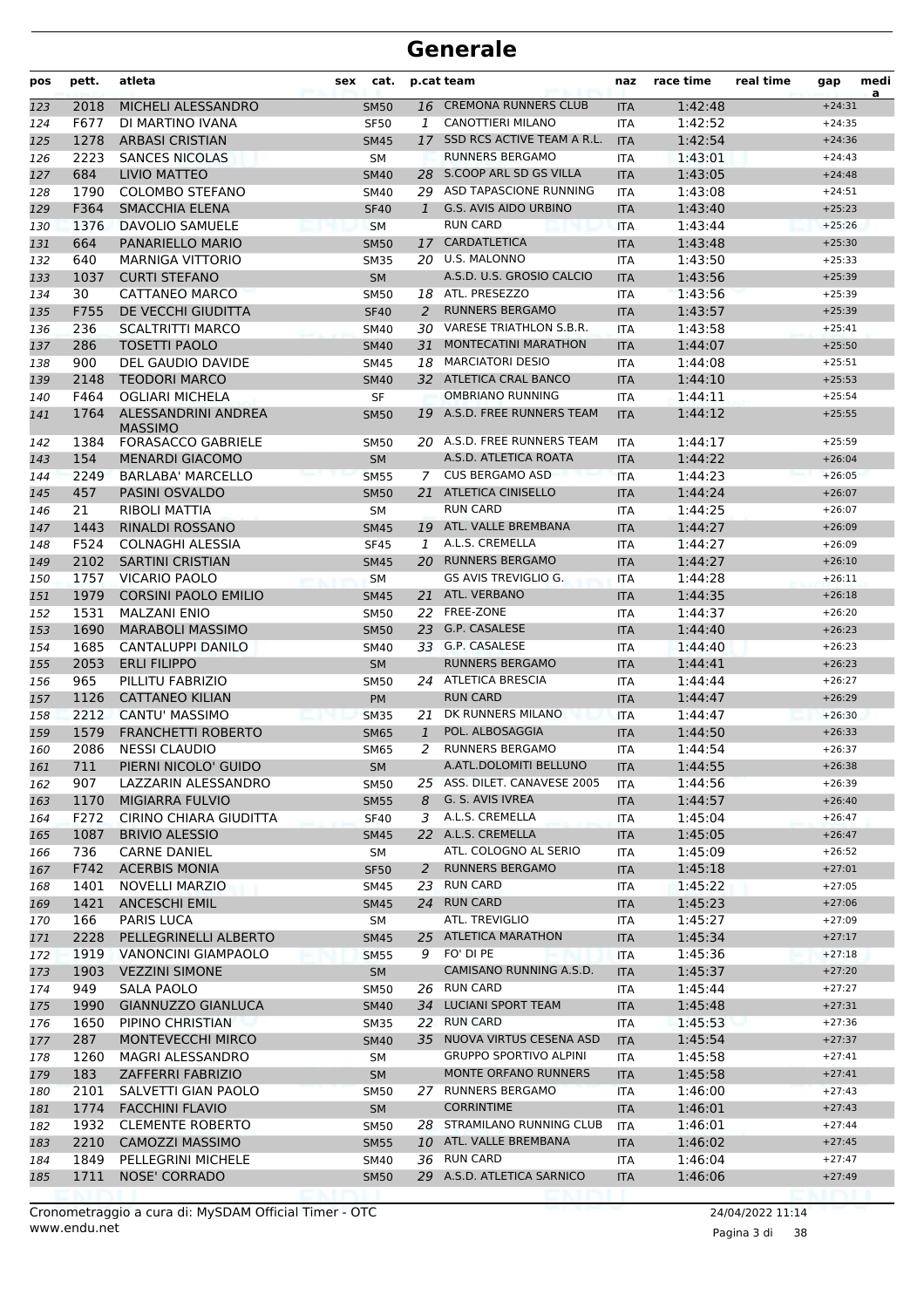| pos | pett.      | atleta                                               | sex | cat.              |               | p.cat team                              | naz               | race time          | real time | gap                  | medi<br>a |
|-----|------------|------------------------------------------------------|-----|-------------------|---------------|-----------------------------------------|-------------------|--------------------|-----------|----------------------|-----------|
| 186 | 1433       | <b>DOLDI PAOLO</b>                                   |     | <b>SM50</b>       |               | 30 AV SPORTING TEAM                     | <b>ITA</b>        | 1:46:09            |           | $+27:51$             |           |
| 187 | 662        | <b>GENTILE LUIGI</b>                                 |     | <b>SM45</b>       |               | 26 SETTE LAGHI RUNNERS                  | <b>ITA</b>        | 1:46:13            |           | $+27:56$             |           |
| 188 | 1271       | <b>MORA LEANDRO</b>                                  |     | <b>SM50</b>       |               | 31 AMR ANGOLO MOUNTAIN                  | <b>ITA</b>        | 1:46:19            |           | $+28:02$             |           |
| 189 | 320        | <b>BRAIBANTI LUCA</b>                                |     | <b>SM50</b>       | 32            | <b>RUN CARD</b>                         | <b>ITA</b>        | 1:46:22            |           | $+28:05$             |           |
| 190 | 1177       | <b>PROMETTI RICCARDO</b>                             |     | <b>SM40</b>       | 37            | <b>ASD ZENA RUNNERS</b>                 | <b>ITA</b>        | 1:46:23            |           | $+28:06$             |           |
| 191 | 2239       | QUEQUESANA MAMANI<br><b>EDDY</b>                     |     | <b>SM45</b>       |               | 27 G.S. MONTESTELLA                     | <b>ITA</b>        | 1:46:39            |           | $+28:22$             |           |
| 192 | 2163       | <b>BOCCHI DANIELE</b>                                |     | <b>SM</b>         |               | ATL. FRANCIACORTA                       | <b>ITA</b>        | 1:46:46            |           | $+28:29$             |           |
| 193 | 1632       | CALDARA MATTEO                                       |     | <b>SM</b>         |               | ASD RUNNERS VALCALEPIO                  | <b>ITA</b>        | 1:46:46            |           | $+28:29$             |           |
| 194 | 1360       | <b>SACRISTANI IVANO</b>                              |     | <b>SM50</b>       | 33            | <b>U.S. MALONNO</b>                     | <b>ITA</b>        | 1:47:04            |           | $+28:47$             |           |
| 195 | 1905       | <b>VAILATI PINUCCIO</b>                              |     | <b>SM55</b>       | 11            | ASD NUOVA VIRTUS CREMA                  | <b>ITA</b>        | 1:47:08            |           | $+28:51$             |           |
| 196 | 1964       | <b>LUZZI DANIELE</b>                                 |     | <b>SM50</b>       | 34            | <b>CIRCOLO AMATORI PODISTI</b>          | <b>ITA</b>        | 1:47:14            |           | $+28:57$             |           |
| 197 | 383        | LANGHI CARLO                                         |     | <b>SM50</b>       |               | 35 A.S.D. CIRCUITO RUNNING              | <b>ITA</b>        | 1:47:15            |           | $+28:57$             |           |
| 198 | 1426       | <b>TERENGHI ALESSANDRO</b>                           |     | <b>SM40</b>       |               | 38 RUN CARD                             | <b>ITA</b>        | 1:47:16            |           | $+28:59$             |           |
| 199 | 1626       | <b>GATTI FABIO</b>                                   |     | <b>SM40</b>       |               | 39 ATL. RODENGO SAIANO MICO             | <b>ITA</b>        | 1:47:17            |           | $+28:59$             |           |
| 200 | 1715       | <b>MARTINOLI DANIELE</b>                             |     | <b>SM50</b>       |               | 36 A.S.D. ATLETICA SARNICO              | <b>ITA</b>        | 1:47:20            |           | $+29:03$             |           |
| 201 | 854        | <b>SARTO FABIO</b>                                   |     | <b>SM40</b>       | 40            | <b>GR.PODISTICO AVIS TAGLIO DI</b>      | <b>ITA</b>        | 1:47:24            |           | $+29:07$             |           |
| 202 | 2295       | <b>MIGLIAVACCA</b><br><b>PIETROALBERTO</b>           |     | <b>SM40</b>       | 41            | ELLE ERRE ASD                           | <b>ITA</b>        | 1:47:29            |           | $+29:12$             |           |
| 203 | 1133       | CENINI MASSIMO                                       |     | <b>SM50</b>       | 37            | <b>MARATHON CREMONA</b>                 | <b>ITA</b>        | 1:47:32            |           | $+29:15$             |           |
| 204 | 1173       | <b>GUGIMAIER MARCO</b>                               |     | <b>SM</b>         |               | <b>RUN CARD</b>                         | <b>AUT</b>        | 1:47:34            |           | $+29:17$             |           |
| 205 | 1740       | ALLOCCA SEBASTIANO                                   |     | <b>SM45</b>       |               | 28 G.P. CODOGNO 82                      | <b>ITA</b>        | 1:47:35            |           | $+29:18$             |           |
| 206 | 1099       | <b>VOLPINO LORENZO</b>                               |     | <b>SM50</b>       | 38            | <b>RUN CARD</b>                         | <b>ITA</b>        | 1:47:37            |           | $+29:19$             |           |
| 207 | 1066       | <b>MAISTO AMEDEO</b>                                 |     | <b>SM45</b>       |               | 29 POLISPORTIVA SERVIGLIANO             | ITA               | 1:47:39            |           | $+29:21$             |           |
| 208 | 1745       | <b>BRIGNOLI ROBERTO</b>                              |     | <b>SM35</b>       | 23            | <b>RUNNING TORRE DE' ROVERI</b>         | <b>ITA</b>        | 1:47:39            |           | $+29:22$             |           |
| 209 | 1301       | PE GIAN LUCA                                         |     | <b>SM45</b>       | 30            | <b>RUN CARD</b>                         | ITA               | 1:47:48            |           | $+29:31$             |           |
| 210 | 82         | <b>GRANDI DAVID</b>                                  |     | <b>SM55</b>       | <sup>12</sup> | <b>EUROATLETICA 2002</b>                | <b>ITA</b>        | 1:47:49            |           | $+29:31$             |           |
| 211 | 2032       | <b>BERTA DANIELE</b>                                 |     | <b>SM45</b>       | 31            | <b>RUNNERS BERGAMO</b>                  | <b>ITA</b>        | 1:47:54            |           | $+29:36$             |           |
| 212 | 1523       | <b>D'AMELIO CARMINE</b>                              |     | <b>SM35</b>       |               | 24 A.S. LA FRATELLANZA 1874             | <b>ITA</b>        | 1:47:55            |           | $+29:38$             |           |
| 213 | 1163       | SPECOGNA DAVID                                       |     | <b>SM45</b>       |               | 32 GRUPPO SPORTIVO NATISONE ITA         |                   | 1:47:56            |           | $+29:38$             |           |
| 214 | 1502       | <b>COGLIATI MARCO</b>                                |     | <b>SM45</b>       | 33            | <b>RUN CARD</b>                         | <b>ITA</b>        | 1:47:57            |           | $+29:40$             |           |
| 215 | 1553       | PALAZZI GIORGIO                                      |     | <b>SM45</b>       | 34            | ATL. LA TORRE                           | ITA               | 1:47:58            |           | $+29:40$             |           |
| 216 | 2031       | <b>BELOTTI PAOLO GIOVANNI</b>                        |     | <b>SM50</b>       | 39            | <b>RUNNERS BERGAMO</b>                  | <b>ITA</b>        | 1:48:06            |           | $+29:49$             |           |
| 217 | 1728       | RINALDI FABIO                                        |     | <b>SM</b>         |               | A.S.D. ATLETICA SARNICO                 | <b>ITA</b>        | 1:48:06            |           | $+29:49$             |           |
| 218 | 2236       | <b>FERRARI PIER MARIA</b>                            |     | <b>SM55</b>       | 13            | <b>RUNNERS BERGAMO</b>                  | <b>ITA</b>        | 1:48:07            |           | $+29:49$             |           |
| 219 | F560       | LEONI DANIELA                                        |     | <b>SF50</b>       | 3             | <b>VIRTUS GROANE</b>                    | <b>ITA</b>        | 1:48:08            |           | $+29:51$             |           |
| 220 | 1256       | <b>FERRARI STEFANO</b>                               |     | <b>SM40</b>       | 42            | <b>ROSA RUNNING TEAM</b>                | <b>ITA</b>        | 1:48:12            |           | $+29:55$             |           |
| 221 | 738        | <b>MENUSAN LORIS</b>                                 |     | <b>SM50</b>       | 40            | ASD G.S. POMARETTO '80                  | <b>ITA</b>        | 1:48:13            |           | $+29:56$             |           |
| 222 | 1700       | <b>QUARTA WALTER</b>                                 |     | <b>SM50</b>       | 41            | <b>CUS BERGAMO ASD</b>                  | <b>ITA</b>        | 1:48:17            |           | $+30:00$             |           |
| 223 | 817        | <b>CERRI NATALE LUIGI</b>                            |     | <b>SM50</b>       | 42            | <b>ONDAVERDE ATHLETIC TEAM</b>          | <b>ITA</b>        | 1:48:19            |           | $+30:01$             |           |
| 224 | 2007       | <b>AGAZZI PIERRE</b>                                 |     | <b>SM45</b>       |               | 35 LYKOS TRIATHLON TEAM ASD             | <b>ITA</b>        | 1:48:23            |           | $+30:06$             |           |
| 225 | F144       | SCANDELLA ELEONORA                                   |     | <b>SF45</b>       | 2             | POOL SOC.ATL.ALTA                       | ITA               | 1:48:26            |           | $+30:08$             |           |
| 226 | 1454       | <b>SCOLARI STEFANO</b>                               |     | <b>SM</b>         |               | ATL. FRANCIACORTA                       | <b>ITA</b>        | 1:48:28            |           | $+30:11$             |           |
| 227 | 2063       | <b>GATTI RENATO GIOVANNI</b>                         |     | <b>SM55</b>       | 14            | RUNNERS BERGAMO                         | ITA               | 1:48:32            |           | $+30:15$             |           |
| 228 | 1080       | PALMIERI ANTONIO                                     |     | <b>SM55</b>       | 15            | EUROATLETICA 2002                       | <b>ITA</b>        | 1:48:44            |           | $+30:27$             |           |
| 229 | 841        | <b>GORLERO LEONE LUCA</b>                            |     | SM60              | 1             | <b>MARATHON CLUB IMPERIA</b>            | <b>ITA</b>        | 1:48:46            |           | $+30:28$             |           |
| 230 | 727        | LOCATELLI PAOLO                                      |     | <b>SM35</b>       | 25            | <b>RUN CARD</b>                         | <b>ITA</b>        | 1:48:52            |           | $+30:34$             |           |
| 231 | 1147       | <b>ZANONE FRANCESCO</b>                              |     | SM35              |               | 26 GRUPPO SPORTIVO NATISONE ITA         |                   | 1:48:53            |           | $+30:36$             |           |
| 232 | 2111       | <b>ZACCHIA DANILO</b>                                |     | <b>SM35</b>       | 27            | <b>RUNNERS BERGAMO</b>                  | <b>ITA</b>        | 1:48:56            |           | $+30:39$             |           |
| 233 | 2072       | LOCATELLI SAMUELE<br><b>EMILIO</b>                   |     | SM45              | 36            | RUNNERS BERGAMO                         | ITA               | 1:48:57            |           | $+30:40$             |           |
| 234 | 667        | PICCOLO GIANCARLO                                    |     | <b>SM55</b>       | 16            | PERCORRERE IL SILE                      | <b>ITA</b>        | 1:48:59            |           | $+30:41$             |           |
| 235 | 1471       | FENAROLI DAVIDE                                      |     | SM                |               | <b>CORRINTIME</b>                       | ITA               | 1:49:00            |           | $+30:43$             |           |
| 236 | 1596       | <b>PESENTI FABIO</b>                                 |     | <b>SM</b>         |               | <b>RUN CARD</b>                         | <b>ITA</b>        | 1:49:09            |           | $+30:52$             |           |
| 237 | 2190       | <b>AURIA FILIPPO</b>                                 |     | SM                |               | <b>RUN CARD</b>                         | ITA               | 1:49:11            |           | $+30:53$             |           |
| 238 | 1542       | <b>GIANELLI MIRKO</b>                                |     | <b>SM40</b>       |               | 43 AV SPORTING TEAM                     | <b>ITA</b>        | 1:49:11            |           | $+30:54$             |           |
| 239 | 1209       | <b>GUERINI MATTEO</b>                                |     | SM40              | 44            | NEW ATHLETICS SULZANO                   | ITA               | 1:49:12            |           | $+30:54$             |           |
| 240 | 1025       | PELLEGRINI PAOLO                                     |     | <b>SM</b>         |               | <b>RUNCARD</b>                          | <b>ITA</b>        | 1:49:14            |           | $+30:57$             |           |
| 241 | 1312       | LUCCHINI MATTEO                                      |     | <b>SM50</b>       |               | 43 FO' DI PE<br>CAMISANO RUNNING A.S.D. | ITA               | 1:49:16            |           | $+30:59$             |           |
| 242 | 1867       | <b>BIANCHETTI CLAUDIO</b>                            |     | <b>SM40</b>       | 45            |                                         | <b>ITA</b>        | 1:49:19            |           | $+31:02$             |           |
| 243 | 1430       | <b>BASSANI MARCO</b>                                 |     | SM45              |               | 37 G.P. AVIS PAVIA                      | ITA               | 1:49:26            |           | $+31:08$             |           |
| 244 | 513        | CAIO ALESSANDRO                                      |     | <b>SM40</b>       |               | 46 RUN CARD<br><b>RUN CARD</b>          | <b>ITA</b>        | 1:49:27            |           | $+31:10$             |           |
| 245 | 867<br>645 | <b>BALDASSARI ENRICO</b><br><b>GARGIULO GIOVANNI</b> |     | SM<br><b>SM45</b> |               | <b>RUN CARD</b>                         | ITA               | 1:49:28            |           | $+31:11$<br>$+31:13$ |           |
| 246 | 1950       | <b>GLISENTI PIERANGELO</b>                           |     |                   | 38            | 17 CIRCOLO AMATORI PODISTI              | <b>ITA</b><br>ITA | 1:49:30<br>1:49:32 |           | $+31:14$             |           |
| 247 |            |                                                      |     | <b>SM55</b>       |               |                                         |                   |                    |           |                      |           |

Pagina 4 di 38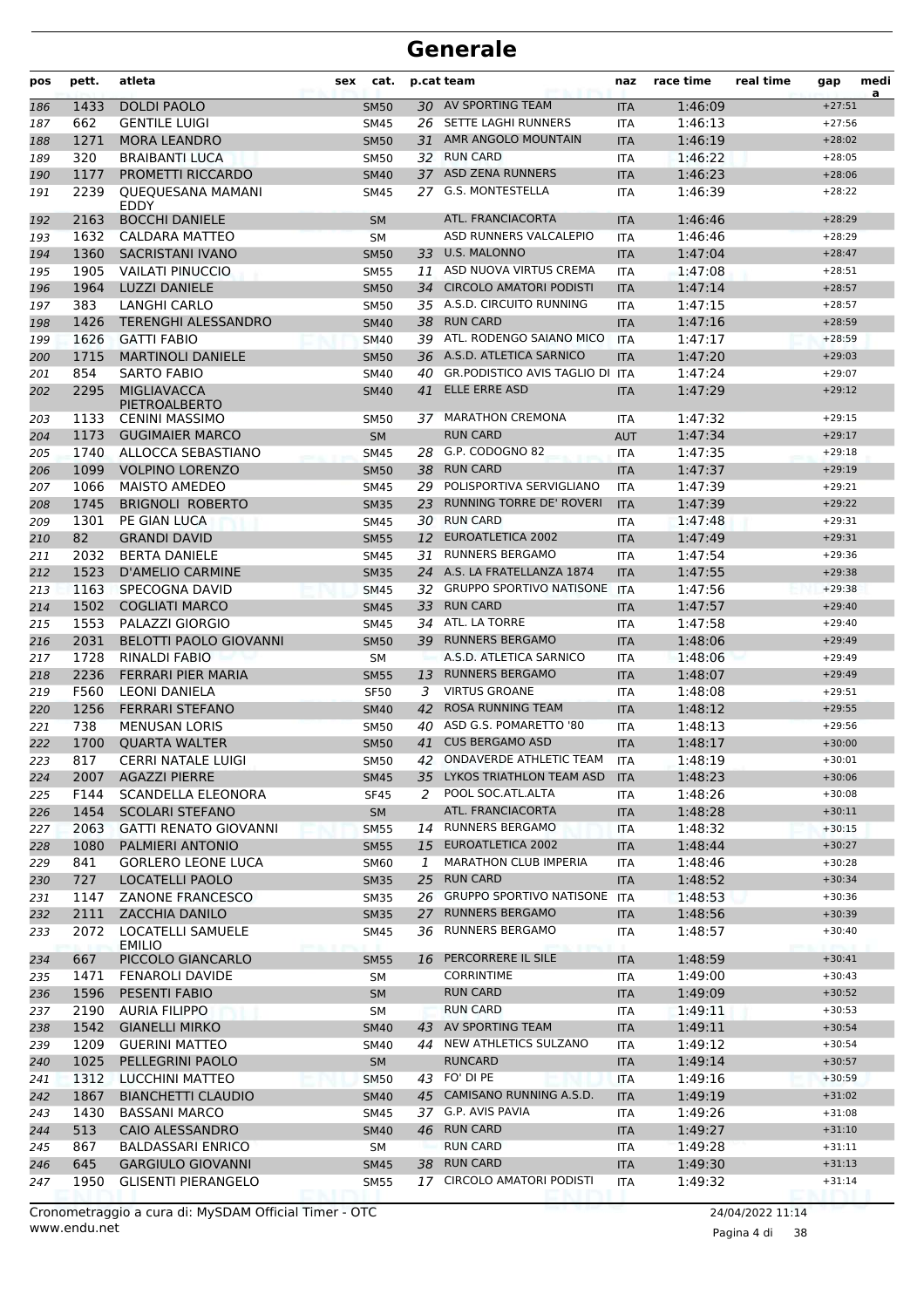| pos | pett. | atleta                       | sex | cat.        |                | p.cat team                      | naz        | race time | real time | gap      | medi<br>a |
|-----|-------|------------------------------|-----|-------------|----------------|---------------------------------|------------|-----------|-----------|----------|-----------|
| 248 | 2115  | <b>BERTULETTI FEDERICO</b>   |     | <b>SM</b>   |                | WE ARE RUNNERS A.S.D.           | <b>ITA</b> | 1:49:33   |           | $+31:15$ |           |
| 249 | 787   | PASQUINELLI MARCO            |     | SM60        | 2              | <b>RUNNERS CAPRIOLESE</b>       | <b>ITA</b> | 1:49:39   |           | $+31:22$ |           |
| 250 | 2261  | PRIANO STEFANO               |     | <b>SM40</b> | 47             | DE RAN CLAB                     | <b>ITA</b> | 1:49:41   |           | $+31:24$ |           |
| 251 | 1797  | <b>MUNNO VALENTINO</b>       |     | <b>SM50</b> |                | 44 ASD TAPASCIONE RUNNING       | <b>ITA</b> | 1:49:42   |           | $+31:25$ |           |
| 252 | F732  | DE STEFANO DANIELA           |     | <b>SF40</b> | $\overline{4}$ | SPORT E BENESSERE ASD           | <b>ITA</b> | 1:49:44   |           | $+31:27$ |           |
| 253 | 2055  | <b>ESPOSITO PATRICK</b>      |     | SM40        | 48             | <b>RUNNERS BERGAMO</b>          | <b>ITA</b> | 1:49:47   |           | $+31:29$ |           |
| 254 | 2029  | ALBORGHETTI PATRIZIO         |     | <b>SM55</b> |                | 18 RUNNERS BERGAMO              | <b>ITA</b> | 1:49:47   |           | $+31:30$ |           |
| 255 | 1092  | <b>CAMPANA ALFIO</b>         |     | <b>SM50</b> |                | 45 LA RECASTELLO RADICI         | <b>ITA</b> | 1:49:49   |           | $+31:31$ |           |
| 256 | F442  | PASQUALE SILVIA MARIA        |     | <b>SF</b>   |                | ASD ORTICA TEAM MILANO          | <b>ITA</b> | 1:49:51   |           | $+31:34$ |           |
| 257 | 995   | <b>CUSINI DARIO</b>          |     | <b>SM35</b> |                | 28 A.S.D. U.S. GROSIO CALCIO    | <b>ITA</b> | 1:49:54   |           | $+31:37$ |           |
| 258 | 1304  | LEOTTA EDOARDO               |     | <b>SM45</b> |                | 39 POL. DIL. SANRAFEL           | <b>ITA</b> | 1:49:55   |           | $+31:38$ |           |
| 259 | 1319  | <b>DONADONI GIACOMO</b>      |     | SM45        |                | 40 ATL. VILLONGO                | <b>ITA</b> | 1:49:56   |           | $+31:39$ |           |
| 260 | 134   | SANTINELLI ROBERTO           |     | <b>SM40</b> |                | 49 RUN CARD                     | <b>ITA</b> | 1:49:57   |           | $+31:40$ |           |
| 261 | 2128  | <b>CORSINI MARCO</b>         |     | <b>SM35</b> |                | 29 RUNNERS CAPRIOLESE           | <b>ITA</b> | 1:49:58   |           | $+31:40$ |           |
| 262 | 1575  | PAGANI ALBERTO               |     | <b>SM</b>   |                | <b>RUN CARD</b>                 | <b>ITA</b> | 1:50:00   |           | $+31:43$ |           |
| 263 | F437  | <b>ALMONDO ELISA</b>         |     | <b>SF45</b> | 3              | A.S.D.DRAGONERO                 | <b>ITA</b> | 1:50:02   |           | $+31:44$ |           |
| 264 | 930   | <b>CAMPLESE GABRIELE</b>     |     | <b>SM45</b> |                | 41 PASSOLOGICO                  | <b>ITA</b> | 1:50:02   |           | $+31:45$ |           |
| 265 | 1638  | <b>MAPELLI FILIPPO</b>       |     | <b>SM</b>   |                | <b>RUN CARD</b>                 | <b>ITA</b> | 1:50:10   |           | $+31:53$ |           |
| 266 | 430   | <b>LOCATELLI MIRCKO</b>      |     | <b>SM40</b> |                | 50 RUNNERS BERGAMO              | <b>ITA</b> | 1:50:11   |           | $+31:53$ |           |
| 267 | 1506  | <b>BALINI GIOVANNI</b>       |     | <b>SM</b>   |                | G. ALPINISTICO VERTOVESE        | <b>ITA</b> | 1:50:14   |           | $+31:57$ |           |
| 268 | 860   | <b>FORMENTI ANDREA</b>       |     | <b>SM45</b> |                | 42 G.P. AVIS POL. MALAVICINA    | <b>ITA</b> | 1:50:18   |           | $+32:01$ |           |
| 269 | 1884  | <b>GIPPONI GIANCARLO</b>     |     | <b>SM40</b> | 51             | CAMISANO RUNNING A.S.D.         | <b>ITA</b> | 1:50:19   |           | $+32:02$ |           |
| 270 | 1703  | <b>FERRARI DONATO</b>        |     | <b>SM45</b> |                | 43 A.S.D. ATLETICA SARNICO      | <b>ITA</b> | 1:50:21   |           | $+32:04$ |           |
| 271 | 1680  | PIWEK DARIUSZ                |     | SM45        |                | 44 POOL SOC.ATL.ALTA            | POL        | 1:50:22   |           | $+32:05$ |           |
| 272 | 1317  | <b>MAZZA MATTEO</b>          |     | <b>SM</b>   |                | ATL. VILLONGO                   | <b>ITA</b> | 1:50:22   |           | $+32:05$ |           |
| 273 | 961   | <b>SCARANO FABIO</b>         |     | <b>SM40</b> |                | 52 101 RUNNING ASD              | <b>ITA</b> | 1:50:26   |           | $+32:08$ |           |
| 274 | 2200  | <b>ZANARDINI PAOLO</b>       |     | <b>SM45</b> | 45             | <b>RUN CARD</b>                 | <b>ITA</b> | 1:50:28   |           | $+32:11$ |           |
| 275 | 1846  | LANZENI DIEGO                |     | <b>SM35</b> |                | 30 ATL. COLOGNO AL SERIO        | <b>ITA</b> | 1:50:30   |           | $+32:13$ |           |
| 276 | F590  | <b>SANDRI STEFANIA</b>       |     | <b>SF45</b> | $\overline{4}$ | <b>VIRTUS GROANE</b>            | <b>ITA</b> | 1:50:32   |           | $+32:14$ |           |
| 277 | 114   | <b>DOMENIGHINI MARCO</b>     |     | <b>SM35</b> |                | 31 A.S.D. C.U.S. BRESCIA        | <b>ITA</b> | 1:50:34   |           | $+32:17$ |           |
| 278 | 319   | PENATI ROBERTO               |     | <b>SM45</b> |                | 46 ATLETICA 42195 'BLU FRIDA'   | <b>ITA</b> | 1:50:35   |           | $+32:17$ |           |
| 279 | 1727  | <b>CRISTINELLI ALESSIO</b>   |     | <b>SM</b>   |                | A.S.D. ATLETICA SARNICO         | <b>ITA</b> | 1:50:35   |           | $+32:18$ |           |
| 280 | 1772  | <b>MURTAS CRISTIAN</b>       |     | <b>SM45</b> |                | 47 CORRINTIME                   | <b>ITA</b> | 1:50:35   |           | $+32:18$ |           |
| 281 | 658   | <b>BORGHESI DAVIDE</b>       |     | <b>SM55</b> | 19             | SETTE LAGHI RUNNERS             | ITA        | 1:50:42   |           | $+32:24$ |           |
| 282 | 1747  | <b>VISCARDI MASSIMILIANO</b> |     | <b>SM45</b> | 48             | RUNNING TORRE DE' ROVERI        | <b>ITA</b> | 1:50:42   |           | $+32:24$ |           |
| 283 | 752   | <b>FORMENTELLI MICHELE</b>   |     | <b>SM45</b> | 49             | G.P. PELLEGRINELLI              | <b>ITA</b> | 1:50:44   |           | $+32:27$ |           |
| 284 | 1309  | PEZZUCCHI AMOS               |     | <b>SM50</b> |                | 46 U.S. MALONNO                 | <b>ITA</b> | 1:50:45   |           | $+32:27$ |           |
| 285 | 891   | <b>BRUGNETTI LUCA</b>        |     | <b>SM</b>   |                | <b>RUN CARD</b>                 | <b>ITA</b> | 1:50:46   |           | $+32:29$ |           |
| 286 | 766   | <b>VENTURINI ANDREA</b>      |     | <b>SM35</b> |                | 32 RUN CARD                     | <b>ITA</b> | 1:50:49   |           | $+32:32$ |           |
| 287 | 1300  | ZOCCO MARCO                  |     | SM40        |                | 53 ASD BVKTEAM                  | ITA        | 1:50:50   |           | $+32:33$ |           |
| 288 | 1280  | POZZESI ANDREA               |     | <b>SM</b>   |                | <b>RUN CARD</b>                 | <b>ITA</b> | 1:50:51   |           | $+32:34$ |           |
| 289 | 1084  | RASTELLI STEFANO             |     | SM40        |                | 54 ASD MARCIATORI LANDRIANO     | ITA        | 1:50:56   |           | $+32:39$ |           |
| 290 | F310  | <b>TAVERNAR KATIA</b>        |     | <b>SF40</b> |                | 5 U.S.D. CERMIS                 | <b>ITA</b> | 1:50:59   |           | $+32:42$ |           |
| 291 | 1773  | <b>BETTIOL NIKLIS</b>        |     | <b>SM35</b> |                | 33 CORRINTIME                   | <b>ITA</b> | 1:50:59   |           | $+32:42$ |           |
| 292 | 24    | <b>ZANARDINI STEFANO</b>     |     | <b>SM35</b> |                | 34 GRUPPO SPORTIVO ALPINI       | <b>ITA</b> | 1:51:03   |           | $+32:46$ |           |
| 293 | 2235  | CIMAROLLI OMAR               |     | <b>SM50</b> |                | 47 S.A. VALCHIESE               | ITA        | 1:51:04   |           | $+32:46$ |           |
| 294 | 540   | <b>TOMASONI NICOLA</b>       |     | <b>SM40</b> |                | 55 RUN CARD                     | <b>ITA</b> | 1:51:04   |           | $+32:47$ |           |
| 295 | 387   | <b>SCANDELLA MICHELE</b>     |     | <b>SM50</b> | 48             | POOL SOC.ATL.ALTA               | <b>POL</b> | 1:51:06   |           | $+32:48$ |           |
| 296 | 1592  | <b>TIOZZO FABRIZIO</b>       |     | <b>SM65</b> | 3              | ASD GP GARLASCHESE              | <b>ITA</b> | 1:51:07   |           | $+32:50$ |           |
| 297 | 1834  | <b>BENAGLI MASSIMO</b>       |     | <b>SM55</b> | 20             | G. ALPINISTICO VERTOVESE        | ITA        | 1:51:13   |           | $+32:55$ |           |
| 298 | 1601  | <b>FRANZINI LUCA</b>         |     | <b>SM40</b> |                | 56 TRIATHLON CREMONA            | <b>ITA</b> | 1:51:15   |           | $+32:58$ |           |
| 299 | 1406  | VAROTTO CARLO                |     | <b>SM35</b> |                | 35 ASD MARATHON CAVALLI         | ITA        | 1:51:16   |           | $+32:58$ |           |
| 300 | F722  | <b>FORESTI MARTA</b>         |     | <b>SF40</b> | 6              | <b>CLUB PANTERA ROSA</b>        | <b>ITA</b> | 1:51:17   |           | $+33:00$ |           |
| 301 | 262   | <b>DAPRI GIOVANNI</b>        |     | SM45        | 50             | <b>RUN CARD</b>                 | ITA        | 1:51:24   |           | $+33:06$ |           |
| 302 | 1085  | PIACENTINI DONATO            |     | <b>SM65</b> | $\overline{4}$ | POD. FORMIGINESE                | <b>ITA</b> | 1:51:25   |           | $+33:08$ |           |
| 303 | 1335  | <b>BERTOLI MARCO</b>         |     | SM40        |                | 57 CREMONACORRE ASD             | <b>ITA</b> | 1:51:26   |           | $+33:08$ |           |
| 304 | 908   | <b>CAPOFERRI VALERIO</b>     |     | <b>SM50</b> | 49             | <b>VENUS TRIATHLON ACADEMY</b>  | <b>ITA</b> | 1:51:28   |           | $+33:11$ |           |
| 305 | 909   | <b>ARCHETTI PAOLO</b>        |     | <b>SM45</b> |                | 51 VENUS TRIATHLON ACADEMY      | <b>ITA</b> | 1:51:28   |           | $+33:11$ |           |
| 306 | 551   | <b>BARALDINI MASSIMO</b>     |     | <b>SM45</b> |                | 52 POD. FINALE EMILIA           | <b>ITA</b> | 1:51:29   |           | $+33:12$ |           |
| 307 | 838   | <b>ROSSI ALBERTO</b>         |     | <b>SM35</b> |                | 36 RUN CARD                     | ITA        | 1:51:30   |           | $+33:12$ |           |
| 308 | 1395  | <b>MANELLINI ANDREA</b>      |     | <b>SM50</b> |                | 50 RUN CARD                     | <b>ITA</b> | 1:51:31   |           | $+33:13$ |           |
| 309 | 1185  | <b>MARCHETTI RENATO</b>      |     | SM45        | 53             | NEW ATHLETICS SULZANO           | ITA        | 1:51:33   |           | $+33:16$ |           |
| 310 | 689   | PADRICELLI ALBERTO           |     | <b>SM40</b> | 58             | <b>LUCIANI SPORT TEAM</b>       | <b>ITA</b> | 1:51:34   |           | $+33:17$ |           |
| 311 | F427  | QUALIZZA FEDERICA            |     | <b>SF50</b> | 4              | <b>GRUPPO SPORTIVO NATISONE</b> | ITA        | 1:51:35   |           | $+33:18$ |           |

www.endu.net Cronometraggio a cura di: MySDAM Official Timer - OTC 24/04/2022 11:14

Pagina 5 di 38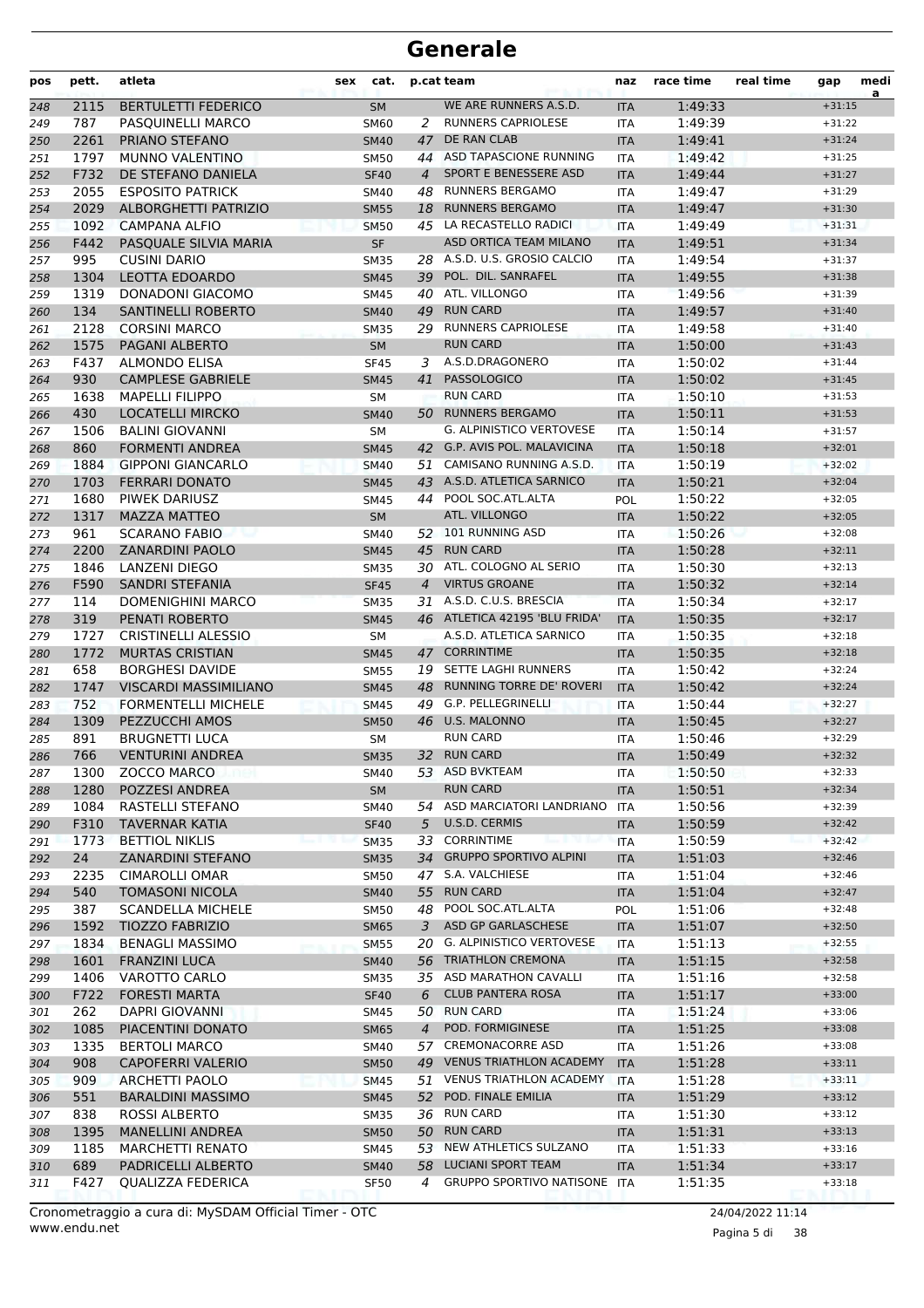| pos | pett. | atleta                             | sex | cat.        |              | p.cat team                         | naz        | race time | real time | gap      | medi<br>a |
|-----|-------|------------------------------------|-----|-------------|--------------|------------------------------------|------------|-----------|-----------|----------|-----------|
| 312 | 2262  | <b>LOCATELLI PAOLO</b>             |     | <b>SM45</b> |              | 54 RUNNERS BERGAMO                 | <b>ITA</b> | 1:51:38   |           | $+33:21$ |           |
| 313 | 1303  | MARTINAZZI MARIO                   |     | <b>SM45</b> |              | 55 U.S. MALONNO                    | <b>ITA</b> | 1:51:39   |           | $+33:22$ |           |
| 314 | F348  | <b>LANZANI ILARIA</b>              |     | <b>SF50</b> | 5            | P.B.M. BOVISIO MASCIAGO            | <b>ITA</b> | 1:51:40   |           | $+33:22$ |           |
| 315 | 337   | <b>CAPELLI GIUSEPPE</b>            |     | <b>SM55</b> | 21           | <b>CANTO DI CORSA</b>              | <b>ITA</b> | 1:51:44   |           | $+33:27$ |           |
| 316 | F842  | <b>GARIBOLDI ALESSANDRA</b>        |     | <b>SF40</b> | $7^{\circ}$  | <b>G.S. SAN DAMIANESE</b>          | <b>ITA</b> | 1:51:45   |           | $+33:27$ |           |
| 317 | 1828  | <b>VALLI MATTEO</b>                |     | <b>SM45</b> |              | 56 MARATHON CLUB IMPERIA           | <b>ITA</b> | 1:51:47   |           | $+33:30$ |           |
| 318 | 911   | DE BENEDETTO DARIO                 |     | <b>SM45</b> |              | 57 RUNNERS DESIO                   | <b>ITA</b> | 1:51:49   |           | $+33:31$ |           |
| 319 | 1951  | MINOZZI SERGIO                     |     | <b>SM55</b> |              | 22 CIRCOLO AMATORI PODISTI         | <b>ITA</b> | 1:51:52   |           | $+33:35$ |           |
| 320 | 760   | <b>DAL BEN ANGELO</b>              |     | <b>SM60</b> | 3            | AMICI DI LUTRANO                   | <b>ITA</b> | 1:51:55   |           | $+33:38$ |           |
| 321 | 632   | CASIRAGHI ALESSANDRO               |     | <b>SM45</b> | 58           | DE RAN CLAB                        | <b>ITA</b> | 1:52:04   |           | $+33:47$ |           |
| 322 | 42    | <b>BUOSO PAOLO</b>                 |     | <b>SM35</b> |              | 37 RUN CARD                        | <b>ITA</b> | 1:52:06   |           | $+33:49$ |           |
| 323 | 1491  | <b>SCAGLIONE ALESSANDRO</b>        |     | <b>SM50</b> | 51           | AZALAI A.S.D.                      | <b>ITA</b> | 1:52:08   |           | $+33:50$ |           |
| 324 | 748   | DI PASQUA CELESTINO                |     | <b>SM40</b> |              | 59 GRUPPO ETHOS RUNNING            | <b>ITA</b> | 1:52:14   |           | $+33:57$ |           |
| 325 | F587  | RAKHSSANE FATIMA ZAHRA             |     | <b>SF</b>   |              | LOLLIAUTO ASD                      | ITA        | 1:52:17   |           | $+33:59$ |           |
| 326 | 1526  | <b>BORGONOVO DANILO</b>            |     | <b>SM50</b> | 52           | TEAM OTC SSD ARL                   | <b>ITA</b> | 1:52:17   |           | $+34:00$ |           |
| 327 | 1314  | <b>BERTACCO TIZIANO</b>            |     | <b>SM50</b> |              | 53 ATL. VILLONGO                   | <b>ITA</b> | 1:52:18   |           | $+34:01$ |           |
| 328 | 1693  | <b>SPAGLIARDI ANTONIO</b>          |     | <b>SM60</b> | 4            | G.P. CASALESE                      | <b>ITA</b> | 1:52:20   |           | $+34:03$ |           |
| 329 | 1048  | <b>GROTTO MICHELE</b>              |     | <b>SM50</b> |              | 54 JALMICCO CORSE                  | ITA        | 1:52:22   |           | $+34:04$ |           |
| 330 | 2191  | <b>FINAZZI LUCA</b>                |     | <b>SM35</b> |              | 38 CLUB PANTERA ROSA               | <b>ITA</b> | 1:52:25   |           | $+34:07$ |           |
| 331 | 1394  | ROVETTA MATTIA                     |     | <b>SM35</b> |              | 39 POLISPORTIVA G.B. VIGHENZI      | <b>ITA</b> | 1:52:26   |           | $+34:09$ |           |
| 332 | 115   | <b>GADALETA GIOVANNI</b>           |     | <b>SM45</b> | 59           | POL. NOVATE                        | <b>ITA</b> | 1:52:27   |           | $+34:10$ |           |
| 333 | 1153  | <b>FENOTTI MASSIMO</b>             |     | <b>SM60</b> | 5            | <b>ATLETICA BRESCIA</b>            | <b>ITA</b> | 1:52:28   |           | $+34:11$ |           |
| 334 | 367   | <b>CORRADINI FABIO</b>             |     | <b>SM45</b> | 60           | <b>KEEP MOVING</b>                 | <b>ITA</b> | 1:52:32   |           | $+34:15$ |           |
| 335 | 1385  | <b>TESSARO STEFANO</b>             |     | <b>SM35</b> |              | 40 RUN CARD                        | ITA        | 1:52:34   |           | $+34:17$ |           |
| 336 | F689  | <b>REGONESI PATRIZIA</b>           |     | <b>SF45</b> | 5            | <b>RUN CARD</b>                    | <b>ITA</b> | 1:52:39   |           | $+34:22$ |           |
| 337 | F501  | <b>MORELLI SIMONA</b>              |     | <b>SF50</b> | 6            | <b>U.S. SANGIORGESE</b>            | <b>ITA</b> | 1:52:44   |           | $+34:26$ |           |
| 338 | 1316  | <b>ARMANELLI MATTIA</b>            |     | <b>SM</b>   |              | ATL. VILLONGO                      | <b>ITA</b> | 1:52:45   |           | $+34:28$ |           |
| 339 | 1559  | <b>MAFFEIS WILMER</b>              |     | <b>SM50</b> |              | 55 ATL. LA TORRE                   | <b>ITA</b> | 1:52:51   |           | $+34:34$ |           |
| 340 | 1267  | DALL'ANGELO ENRICO                 |     | <b>SM55</b> | 23           | <b>BIO CORRENDO AVIS</b>           | <b>ITA</b> | 1:52:55   |           | $+34:38$ |           |
| 341 | 2187  | <b>CAMPO IVAN</b>                  |     | <b>SM50</b> |              | 56 GRUPPO PODISTICO ARCENE         | <b>ITA</b> | 1:52:59   |           | $+34:42$ |           |
| 342 | 1476  | <b>ZANCHI MARCO</b>                |     | <b>SM40</b> | 60           | TIME FOR RUN                       | <b>ITA</b> | 1:53:00   |           | $+34:42$ |           |
| 343 | 65    | ORLANDINI GIOVANNI<br><b>MARIO</b> |     | <b>SM50</b> |              | 57 ATL. VALLE BREMBANA             | <b>ITA</b> | 1:53:02   |           | $+34:45$ |           |
| 344 | 1921  | <b>ABBATI ALESSIO</b>              |     | <b>SM45</b> | 61           | MODENA RUNNERS CLUB ASD            | <b>ITA</b> | 1:53:02   |           | $+34:45$ |           |
| 345 | F221  | BRENNA NAZZARENA                   |     | <b>SF45</b> | 6            | <b>RUN CARD</b>                    | <b>ITA</b> | 1:53:05   |           | $+34:48$ |           |
| 346 | 1533  | <b>DAZZI FILIPPO</b>               |     | <b>SM45</b> | 62           | G.P. LA GUGLIA SASSUOLO S.         | <b>ITA</b> | 1:53:07   |           | $+34:50$ |           |
| 347 | 248   | <b>SACCHINI SERGIO</b>             |     | <b>SM55</b> | 24           | <b>RUN CARD</b>                    | <b>ITA</b> | 1:53:08   |           | $+34:51$ |           |
| 348 | 1469  | SOFFIANTINI LORENZO                |     | <b>SM50</b> | 58           | <b>GP CORNO GIOVINE</b>            | <b>ITA</b> | 1:53:09   |           | $+34:52$ |           |
| 349 | 1331  | CIRELLI MASSIMILIANO               |     | <b>SM45</b> |              | 63 RUN CARD                        | <b>ITA</b> | 1:53:10   |           | $+34:53$ |           |
| 350 |       | 1716 CRISTINELLI DIEGO             |     | <b>SM45</b> |              | 64 A.S.D. ATLETICA SARNICO         | <b>ITA</b> | 1:53:12   |           | $+34:55$ |           |
| 351 | 1237  | <b>BONETTI DEMIS</b>               |     | SM40        |              | 61 RUN CARD                        | <b>ITA</b> | 1:53:13   |           | $+34:56$ |           |
| 352 | 1167  | <b>NOVELLI ALBERTO</b>             |     | <b>SM60</b> | 6            | GRUPPO SPORTIVO NATISONE ITA       |            | 1:53:14   |           | $+34:56$ |           |
| 353 | 942   | <b>CARUCCI DOMENICO</b>            |     | <b>SM40</b> |              | 62 DE RAN CLAB                     | ITA        | 1:53:22   |           | $+35:05$ |           |
| 354 | F521  | <b>SANTINELLI CLAUDIA</b>          |     | <b>SF35</b> | $\mathbf{1}$ | ATL. COLOGNO AL SERIO              | <b>ITA</b> | 1:53:23   |           | $+35:06$ |           |
| 355 | 2133  | <b>MEMINI CLAUDIO</b>              |     | SM45        |              | 65 RUNNERS CAPRIOLESE              | <b>ITA</b> | 1:53:24   |           | $+35:06$ |           |
| 356 | 1689  | <b>MAINETTI GIULIO</b>             |     | <b>SM55</b> |              | 25 G.P. CASALESE                   | <b>ITA</b> | 1:53:29   |           | $+35:11$ |           |
| 357 | 2082  | MODESTI DAVIDE                     |     | SM45        |              | 66 RUNNERS BERGAMO                 | <b>ITA</b> | 1:53:32   |           | $+35:14$ |           |
| 358 | 2011  | RICCARDI EMANUELE                  |     | <b>SM55</b> |              | 26 NAVIGLIO RUNNING TEAM ASD ITA   |            | 1:53:33   |           | $+35:15$ |           |
| 359 | 998   | <b>FABRICA CALOGERO</b>            |     | <b>SM65</b> |              | 5 A.S.D. A.N.B. FIAMME CREMISI ITA |            | 1:53:33   |           | $+35:16$ |           |
| 360 | 1995  | <b>FABRIZIO DAVIDE</b>             |     | <b>SM35</b> | 41           | <b>RUN CARD</b>                    | <b>ITA</b> | 1:53:38   |           | $+35:20$ |           |
| 361 | 2176  | <b>BERGAMELLI STEFANO</b>          |     | <b>SM40</b> |              | 63 G.S. OREZZO                     | ITA        | 1:53:39   |           | $+35:22$ |           |
| 362 | 1856  | <b>ZONTA MATTEO</b>                |     | SM          |              | <b>RUN CARD</b>                    | <b>ITA</b> | 1:53:40   |           | $+35:23$ |           |
| 363 | F12   | <b>GUATTA CRISTINA</b>             |     | <b>SF50</b> |              | 7 RUN CARD                         | <b>ITA</b> | 1:53:41   |           | $+35:24$ |           |
| 364 | 1427  | <b>OSIO ROBERTO</b>                |     | <b>SM45</b> | 67           | ATL. CASTEL ROZZONE                | <b>ITA</b> | 1:53:43   |           | $+35:25$ |           |
| 365 | 529   | <b>BERNARDELLI PAOLO</b>           |     | SM45        |              | 68 RUN CARD                        | ITA        | 1:53:44   |           | $+35:26$ |           |
| 366 | 1081  | <b>ZILIANI STEFANO</b>             |     | <b>SM</b>   |              | <b>RUN CARD</b>                    | <b>ITA</b> | 1:53:46   |           | $+35:28$ |           |
| 367 | 499   | <b>BRAVI ANTONIO PIETRO</b>        |     | <b>SM55</b> |              | 27 G.P. CODOGNO 82                 | <b>ITA</b> | 1:53:46   |           | $+35:29$ |           |
| 368 | 439   | <b>SFARDINI ALESSIO</b>            |     | <b>SM35</b> |              | 42 RUN CARD                        | <b>ITA</b> | 1:53:46   |           | $+35:29$ |           |
| 369 | 1478  | APERLO MARCO                       |     | <b>SM45</b> |              | 69 TIME FOR RUN                    | <b>ITA</b> | 1:53:48   |           | $+35:30$ |           |
| 370 | 1742  | <b>BARBETTA MARCO</b>              |     | <b>SM60</b> | $7^{\circ}$  | RUNNING TORRE DE' ROVERI           | <b>ITA</b> | 1:53:49   |           | $+35:31$ |           |
| 371 | 1498  | BACIGALUPO BARTOLOMEO              |     | <b>SM70</b> | $\mathbf{I}$ | <b>MARATONETI GENOVESI</b>         | ITA        | 1:53:52   |           | $+35:35$ |           |
| 372 | 2156  | STOCCO VITTORIO                    |     | <b>SM45</b> |              | 70 RUN CARD                        | <b>ITA</b> | 1:53:53   |           | $+35:36$ |           |
| 373 | 1057  | PIERANTONI SIMONE                  |     | SM45        |              | 71 RUN CARD                        | <b>ITA</b> | 1:53:54   |           | $+35:36$ |           |
| 374 | F289  | BRENNA MARIA DANIELA               |     | <b>SF50</b> | 8            | G.P. VILLASANTESE                  | <b>ITA</b> | 1:53:56   |           | $+35:39$ |           |
|     |       |                                    |     |             |              |                                    |            |           |           |          |           |

www.endu.net Cronometraggio a cura di: MySDAM Official Timer - OTC 24/04/2022 11:14

Pagina 6 di 38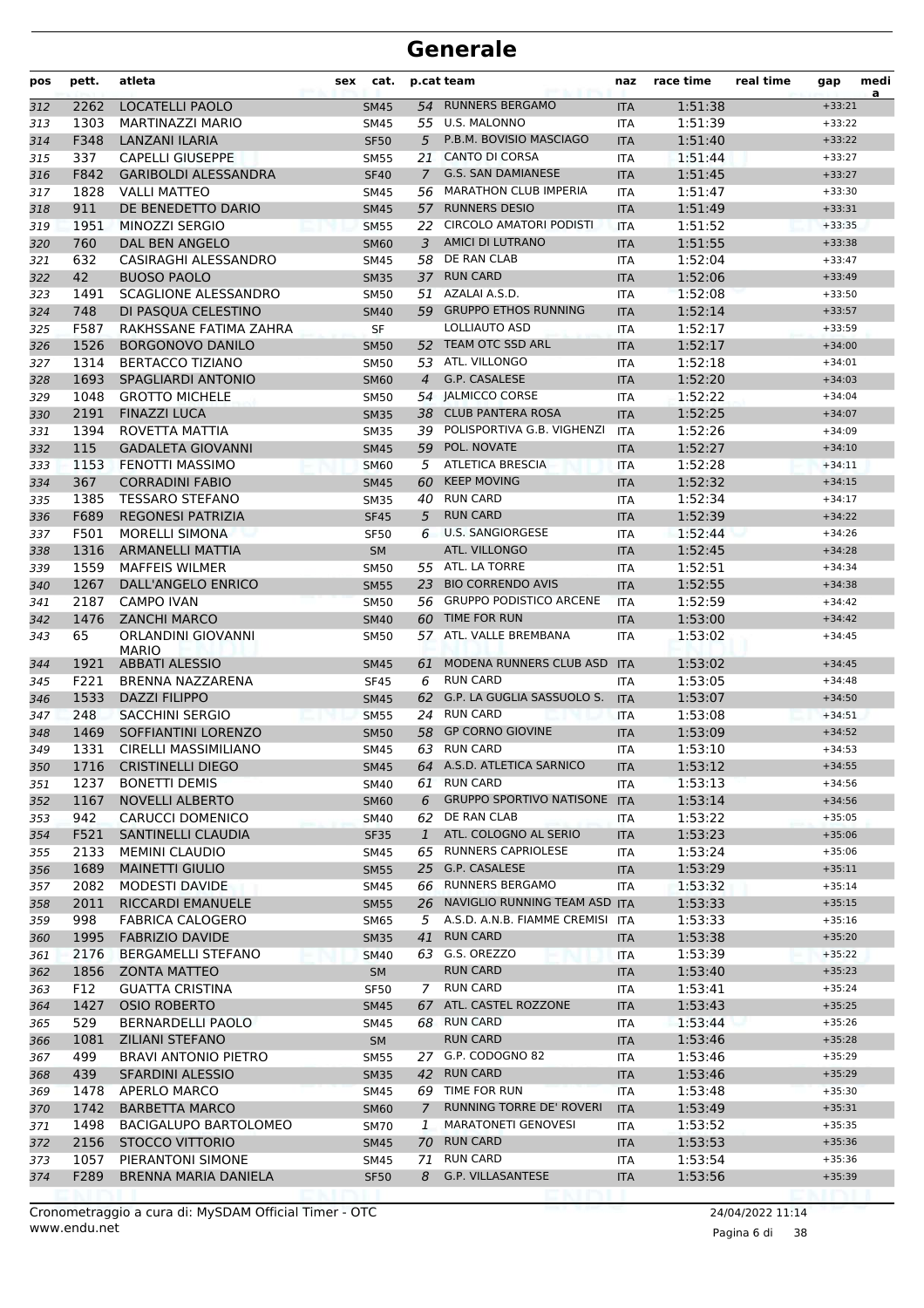| pos | pett. | atleta                                     | cat.<br>sex |                | p.cat team                        | naz        | race time | real time | gap      | medi<br>a |
|-----|-------|--------------------------------------------|-------------|----------------|-----------------------------------|------------|-----------|-----------|----------|-----------|
| 375 | 2246  | <b>GUERZONI MANUEL</b>                     | <b>SM40</b> |                | 64 MODENA RUNNERS CLUB ASD        | <b>ITA</b> | 1:53:59   |           | $+35:42$ |           |
| 376 | 1371  | <b>COLOMBO ALESSIO</b>                     | SM40        |                | 65 AMICI DELLO SPORT BRIOSCO- ITA |            | 1:53:59   |           | $+35:42$ |           |
| 377 | 767   | <b>ZANETTI MATTEO</b>                      | <b>SM40</b> | 66             | <b>RUN CARD</b>                   | <b>ITA</b> | 1:54:00   |           | $+35:43$ |           |
| 378 | 849   | <b>LAMBERTI WAINER</b>                     | <b>SM50</b> |                | 59 ASD TEAM GRANAROLO             | <b>ITA</b> | 1:54:02   |           | $+35:45$ |           |
| 379 | 1152  | <b>LEPRI IACOPO</b>                        | <b>SM</b>   |                | <b>MONZA MARATHON TEAM - A.</b>   | <b>ITA</b> | 1:54:03   |           | $+35:46$ |           |
| 380 | 1698  | <b>CLEMENTE FABRIZIO</b>                   | SM50        | 60             | <b>CUS BERGAMO ASD</b>            | <b>ITA</b> | 1:54:04   |           | $+35:46$ |           |
| 381 | 871   | <b>NICOLI ANTONIO</b>                      | <b>SM50</b> | 61             | ATL. CASAZZA                      | <b>ITA</b> | 1:54:06   |           | $+35:49$ |           |
| 382 | 633   | <b>BAROLDI LUCA</b>                        | <b>SM45</b> | 72             | <b>RUN CARD</b>                   | <b>ITA</b> | 1:54:11   |           | $+35:54$ |           |
| 383 | 1026  | <b>CARCIANI DONATO</b>                     | <b>SM50</b> |                | 62 ATL. URBANIA                   | <b>ITA</b> | 1:54:12   |           | $+35:55$ |           |
| 384 | 697   | <b>RINALDI ANDREA</b>                      | <b>SM55</b> | 28             | <b>G.S. MONTESTELLA</b>           | <b>ITA</b> | 1:54:15   |           | $+35:58$ |           |
| 385 | 2219  | <b>MARTINELLI PAOLO</b>                    | <b>SM40</b> | 67             | <b>RUN CARD</b>                   | <b>ITA</b> | 1:54:15   |           | $+35:58$ |           |
| 386 | 1875  | <b>DEGANI LORENZO</b>                      | SM55        | 29             | CAMISANO RUNNING A.S.D.           | <b>ITA</b> | 1:54:17   |           | $+36:00$ |           |
| 387 | 1682  | <b>BOLLANI VALTER</b>                      | <b>SM50</b> | 63             | G.P. CASALESE                     | <b>ITA</b> | 1:54:17   |           | $+36:00$ |           |
| 388 | 461   | <b>SOLINA MAURO</b>                        | SM45        | 73             | G.P. I GAMBER DE                  | ITA        | 1:54:19   |           | $+36:02$ |           |
| 389 | 1393  | <b>MORO OLIVEROS MELCHOR</b>               | <b>SM50</b> | 64             | <b>RUN CARD</b>                   | <b>ESP</b> | 1:54:20   |           | $+36:03$ |           |
| 390 | 1162  | <b>VILLA MATTEO</b>                        | <b>SM35</b> |                | 43 ATL. PRESEZZO                  | ITA        | 1:54:21   |           | $+36:04$ |           |
| 391 | 1620  | <b>RIGAMONTI ROBERTO</b>                   | <b>SM35</b> | 44             | <b>RUN CARD</b>                   | <b>ITA</b> | 1:54:23   |           | $+36:06$ |           |
| 392 | 1459  | PEZZOTTI MASSIMO                           | <b>SM35</b> |                | 45 ATL. FRANCIACORTA              | <b>ITA</b> | 1:54:25   |           | $+36:07$ |           |
| 393 | 172   | <b>MIHAYLOV IVELIN</b>                     | <b>SM35</b> |                | 46 RUN CARD                       | <b>ITA</b> | 1:54:31   |           | $+36:14$ |           |
| 394 | 771   | <b>TORRI LUCA GIUSEPPE</b>                 | <b>SM</b>   |                | <b>VENUS TRIATHLON ACADEMY</b>    | <b>ITA</b> | 1:54:31   |           | $+36:14$ |           |
| 395 | F486  | PASTORINO DANIELA                          | <b>SF45</b> | $\overline{7}$ | <b>GRUPPO CITTA' DI GENOVA</b>    | <b>ITA</b> | 1:54:33   |           | $+36:15$ |           |
| 396 | 1686  | <b>CORNALBA PIETRO</b>                     | <b>SM35</b> |                | 47 G.P. CASALESE                  | <b>ITA</b> | 1:54:33   |           | $+36:16$ |           |
| 397 | 2166  | <b>DECANO MATTEO</b>                       | PM          |                | <b>ADDA RUNNING TEAM</b>          | <b>ITA</b> | 1:54:35   |           | $+36:17$ |           |
| 398 | 856   | <b>PARADISI RENZO</b>                      | <b>SM60</b> | 8              | ATLETICA WINNER FOLIGNO           | <b>ITA</b> | 1:54:45   |           | $+36:28$ |           |
| 399 | 1083  | <b>SIMONELLI MARCO</b>                     | <b>SM45</b> | 74             | <b>RUN CARD</b>                   | <b>ITA</b> | 1:54:46   |           | $+36:28$ |           |
| 400 | 1377  | <b>CORNALI ANDREA</b>                      | SM40        | 68             | <b>U.S. SCANZOROSCIATE</b>        | <b>ITA</b> | 1:54:47   |           | $+36:30$ |           |
| 401 | 1462  | <b>GIANNONI MATTEO</b>                     | <b>SM40</b> |                | 69 VENUS TRIATHLON ACADEMY        | <b>ITA</b> | 1:54:51   |           | $+36:33$ |           |
| 402 | 1461  | <b>SONI GAETANO</b>                        | <b>SM35</b> | 48             | <b>VENUS TRIATHLON ACADEMY</b>    | <b>ITA</b> | 1:54:51   |           | $+36:34$ |           |
| 403 | 1466  | <b>CASTAGNA ALBERTO</b>                    | <b>SM45</b> |                | 75 VENUS TRIATHLON ACADEMY        | <b>ITA</b> | 1:54:51   |           | $+36:34$ |           |
| 404 | 97    | DRAGONE VINCENZO                           | <b>SM45</b> | 76             | <b>RUN CARD</b>                   | <b>ITA</b> | 1:54:51   |           | $+36:34$ |           |
| 405 | 1464  | <b>MONCHIERI SANDRO</b>                    | <b>SM55</b> |                | 30 VENUS TRIATHLON ACADEMY        | <b>ITA</b> | 1:54:51   |           | $+36:34$ |           |
| 406 | 1460  | <b>NOBILI MASSIMO</b>                      | SM40        |                | 70 VENUS TRIATHLON ACADEMY        | <b>ITA</b> | 1:54:52   |           | $+36:34$ |           |
| 407 | 2188  | <b>GENALIZZI ALBERTO</b>                   | <b>SM</b>   |                | <b>VENUS TRIATHLON ACADEMY</b>    | <b>ITA</b> | 1:54:52   |           | $+36:34$ |           |
| 408 | 1571  | <b>FATTORI DIEGO</b>                       | <b>SM</b>   |                | <b>RUN CARD</b>                   | <b>ITA</b> | 1:54:52   |           | $+36:35$ |           |
| 409 | 2151  | <b>LOCATELLI EMILIO</b><br><b>BATTISTA</b> | <b>SM55</b> | 31             | ATL. VALLE BREMBANA               | <b>ITA</b> | 1:54:53   |           | $+36:35$ |           |
| 410 | 1589  | <b>ANESA MICHELE</b>                       | <b>SM40</b> | 71             | <b>RUN CARD</b>                   | <b>ITA</b> | 1:54:54   |           | $+36:36$ |           |
| 411 | 944   | <b>GROSSI ANDREA</b>                       | <b>SM35</b> | 49             | <b>RUN CARD</b>                   | <b>ITA</b> | 1:55:00   |           | $+36:43$ |           |
| 412 | 2243  | <b>SCHINAIA JACOPO</b>                     | <b>SM</b>   |                | <b>RUN CARD</b>                   | <b>ITA</b> | 1:55:01   |           | $+36:44$ |           |
| 413 | 812   | <b>ERBOGASTO SALVATORE</b>                 | <b>SM50</b> |                | 65 G.S.D. MOMBOCAR                | ITA        | 1:55:01   |           | $+36:44$ |           |
| 414 | 1079  | <b>MARINI MAURO</b>                        | SM50        |                | 66 RUN CARD                       | ITA        | 1:55:02   |           | $+36:44$ |           |
| 415 | 1621  | <b>MAIOLO DANIELE</b>                      | <b>SM45</b> |                | 77 S.O.I. INVERUNO                | <b>ITA</b> | 1:55:03   |           | $+36:46$ |           |
| 416 | F602  | DE OLIVEIRA ESTER                          | <b>SF50</b> | 9              | <b>G. ALPINISTICO VERTOVESE</b>   | <b>ITA</b> | 1:55:03   |           | $+36:46$ |           |
| 417 | 1914  | PASSALACQUA FABRIZIO<br><b>GIANLUCA</b>    | <b>SM45</b> |                | 78 A.S.D. CAMPOBELLO CORRE        | <b>ITA</b> | 1:55:04   |           | $+36:46$ |           |
| 418 | 2167  | <b>GERVASONI NORBERTO</b>                  | SM35        |                | 50 ATHLETIC CLUB VILLASANTA       | ITA        | 1:55:05   |           | $+36:47$ |           |
| 419 | 1999  | PERACCHI FRANCESCO                         | <b>SM50</b> |                | 67 G. ALPINISTICO VERTOVESE       | <b>ITA</b> | 1:55:06   |           | $+36:48$ |           |
| 420 | 1691  | <b>ORSINI MAURO</b>                        | SM50        |                | 68 G.P. CASALESE                  | ITA        | 1:55:12   |           | $+36:54$ |           |
| 421 | 2078  | MAZZOLENI JARI                             | <b>SM35</b> |                | 51 RUNNERS BERGAMO                | <b>ITA</b> | 1:55:14   |           | $+36:56$ |           |
| 422 | 1628  | <b>FOGLIA GIANLUCA</b>                     | SM35        |                | 52 G.S. CROCE VERDE               | ITA        | 1:55:17   |           | $+37:00$ |           |
| 423 | 40    | <b>BASSANESI ANDREA</b>                    | <b>SM60</b> | 9              | G.S. ZELOFORAMAGNO                | <b>ITA</b> | 1:55:19   |           | $+37:02$ |           |
| 424 | 1264  | LAIDELLI MAURO                             | <b>SM</b>   |                | U.S. MALONNO                      | ITA        | 1:55:20   |           | $+37:03$ |           |
| 425 | 258   | <b>BARACHETTI MAURO</b>                    | <b>SM40</b> | 72             | <b>RUN CARD</b>                   | <b>ITA</b> | 1:55:23   |           | $+37:05$ |           |
| 426 | 589   | <b>BERNASCONI CARLO</b>                    | SM55        |                | 32 G.A.P. SARONNO                 | ITA        | 1:55:24   |           | $+37:06$ |           |
| 427 | F718  | PELLICIOLI KATIUSCIA                       | <b>SF50</b> |                | 10 G.S. A.MARINELLI               | <b>ITA</b> | 1:55:24   |           | $+37:07$ |           |
| 428 | 1151  | MONGERA GIANNI MARCO                       | SM50        |                | 69 RUN CARD                       | <b>ITA</b> | 1:55:26   |           | $+37:09$ |           |
| 429 | 1195  | <b>MASCIA GABRIELE</b>                     | <b>SM45</b> |                | 79 SARRABUS RUNNERS               | <b>ITA</b> | 1:55:26   |           | $+37:09$ |           |
| 430 | 314   | CHIARETTI FAUSTO                           | SM45        | 80             | ATLETICA 42195 'BLU FRIDA'        | ITA        | 1:55:29   |           | $+37:12$ |           |
| 431 | F193  | <b>MARCATO CHIARA</b>                      | <b>SF40</b> | 8              | ATLETICA LIBERTAS S.A.N.P.        | <b>ITA</b> | 1:55:30   |           | $+37:12$ |           |
| 432 | 104   | LANTERI FRANCESCO                          | SM40        |                | 73 RUN CARD                       | ITA        | 1:55:32   |           | $+37:15$ |           |
| 433 | 2207  | MORLACCHI CRISTIAN                         | <b>SM50</b> |                | 70 U.S. S.VITTORE O. 1906         | <b>ITA</b> | 1:55:33   |           | $+37:15$ |           |
| 434 | 1073  | <b>MANENTI CRISTIANO</b>                   | SM40        | 74             | <b>RUN CARD</b>                   | ITA        | 1:55:34   |           | $+37:16$ |           |
| 435 | 1417  | <b>MONELLA VIRGILIO</b>                    | <b>SM65</b> | 6              | ATL. REBO GUSSAGO                 | <b>ITA</b> | 1:55:34   |           | $+37:16$ |           |
| 436 | F50   | PICCHIANTI GIORDANI VERA                   | <b>SF40</b> | 9              | ASD ATLETICA TRECATE              | ITA        | 1:55:34   |           | $+37:17$ |           |
| 437 | 969   | <b>FALLARINI STEFANO</b>                   | <b>SM55</b> |                | 33 ASD ATLETICA TRECATE           | <b>ITA</b> | 1:55:35   |           | $+37:17$ |           |

Pagina 7 di 38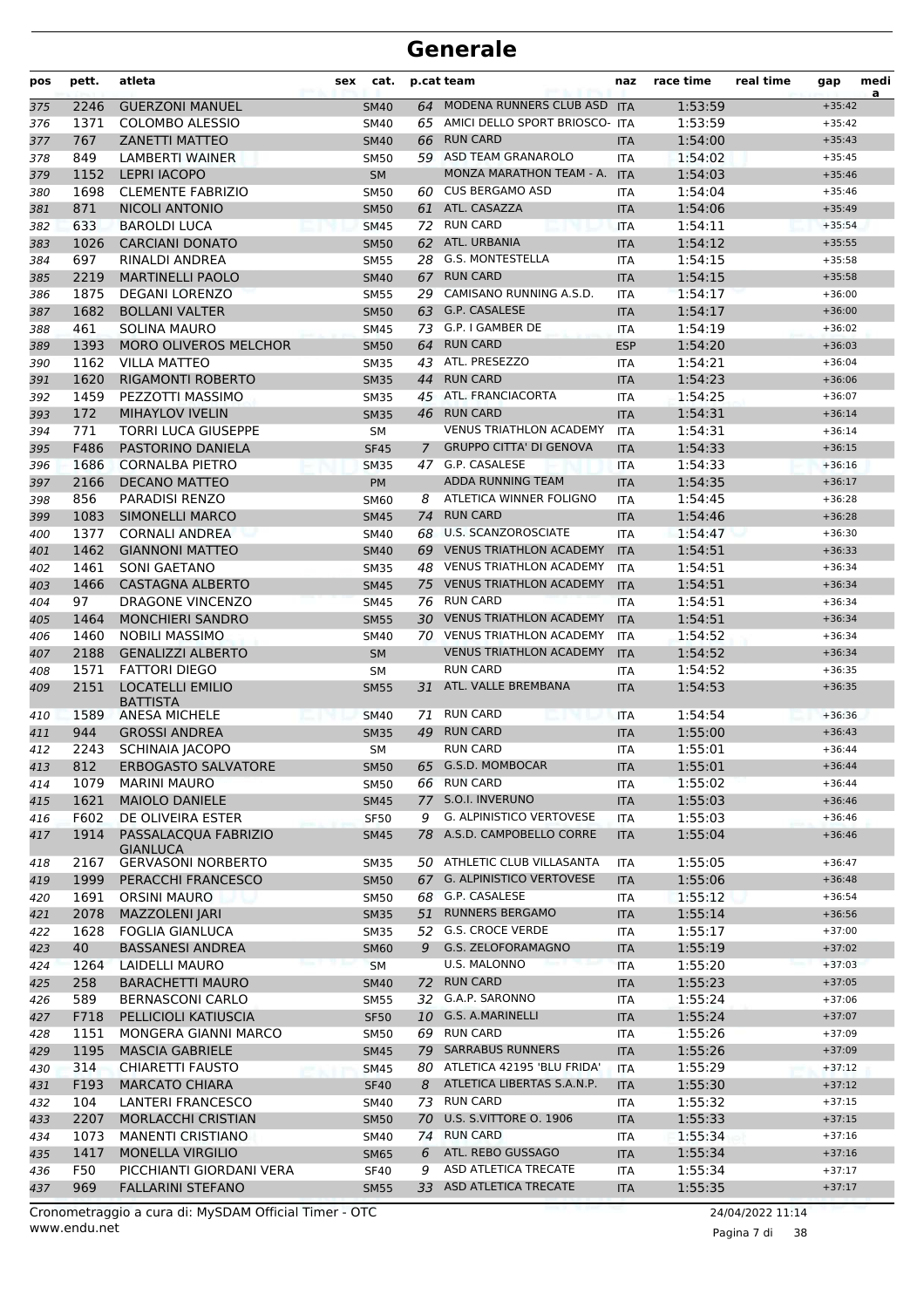| pos | pett. | atleta                       | sex | cat.        |              | p.cat team                     | naz        | race time | real time | gap      | medi<br>a |
|-----|-------|------------------------------|-----|-------------|--------------|--------------------------------|------------|-----------|-----------|----------|-----------|
| 438 | 215   | DI GIOVINE ANTONIO           |     | <b>SM50</b> |              | 71 ASD ATLETICA TRECATE        | <b>ITA</b> | 1:55:35   |           | $+37:18$ |           |
| 439 | F658  | <b>COMBI STEFANIA</b>        |     | <b>SF40</b> | 10           | ASD TAPASCIONE RUNNING         | <b>ITA</b> | 1:55:37   |           | $+37:19$ |           |
| 440 | 1791  | <b>GIORRANDELLO GIOVANNI</b> |     | <b>SM50</b> | 72           | ASD TAPASCIONE RUNNING         | <b>ITA</b> | 1:55:39   |           | $+37:21$ |           |
| 441 | 1710  | <b>PARIS EFRAIM</b>          |     | <b>SM45</b> |              | 81 A.S.D. ATLETICA SARNICO     | <b>ITA</b> | 1:55:39   |           | $+37:22$ |           |
| 442 | 596   | <b>TOSETTI GIANLUCA</b>      |     | <b>SM50</b> |              | 73 G.T.A. CREMA                | <b>ITA</b> | 1:55:39   |           | $+37:22$ |           |
| 443 | 2178  | <b>BOLLINI FABIO</b>         |     | <b>SM40</b> |              | 75 RUN CARD                    | <b>ITA</b> | 1:55:41   |           | $+37:24$ |           |
| 444 | 1739  | <b>GUERRIERI FLAVIO</b>      |     | <b>SM45</b> |              | 82 G.P. CODOGNO 82             | <b>ITA</b> | 1:55:43   |           | $+37:25$ |           |
| 445 | 1096  | DE STEFANO EZIO              |     | <b>SM45</b> | 83           | CHEI DALA MANDORLA -           | <b>ITA</b> | 1:55:45   |           | $+37:28$ |           |
| 446 | 2092  | PANSA GIOVANNI               |     | <b>SM60</b> | 10           | <b>RUNNERS BERGAMO</b>         | <b>ITA</b> | 1:55:47   |           | $+37:30$ |           |
| 447 | 2060  | <b>GAGNI MARCO</b>           |     | <b>SM45</b> | 84           | <b>RUNNERS BERGAMO</b>         | <b>ITA</b> | 1:55:48   |           | $+37:31$ |           |
| 448 | 1647  | <b>TRUPIA GERLANDO</b>       |     | <b>SM40</b> | 76           | <b>FORTI E LIBERI ATLETICA</b> | <b>ITA</b> | 1:55:49   |           | $+37:32$ |           |
| 449 | 1258  | <b>MORELLINI LORENZO</b>     |     | SM          |              | <b>RUN CARD</b>                | <b>ITA</b> | 1:55:51   |           | $+37:34$ |           |
| 450 | 1217  | <b>PULICI FRANCESCO</b>      |     | <b>SM</b>   |              | POL. BESANESE                  | <b>ITA</b> | 1:55:51   |           | $+37:34$ |           |
| 451 | 872   | LOMBARDI DAVIDE              |     | <b>SM50</b> |              | 74 RUN CARD                    | <b>ITA</b> | 1:55:52   |           | $+37:34$ |           |
| 452 | 2117  | <b>PAGNONI MICHELE</b>       |     | <b>SM</b>   |              | WE ARE RUNNERS A.S.D.          | <b>ITA</b> | 1:55:55   |           | $+37:37$ |           |
| 453 | 455   | <b>ROSSI LUCA</b>            |     | <b>SM50</b> |              | 75 ATL. PRESEZZO               | <b>ITA</b> | 1:55:55   |           | $+37:38$ |           |
| 454 | 2107  | <b>TIRABOSCHI LUCA</b>       |     | <b>SM55</b> | 34           | <b>RUNNERS BERGAMO</b>         | <b>ITA</b> | 1:56:01   |           | $+37:43$ |           |
| 455 | F654  | PIZIO DANIELA                |     | <b>SF40</b> | 11           | <b>GRUPPO SPORTIVO ALPINI</b>  | ITA        | 1:56:01   |           | $+37:44$ |           |
| 456 | 1804  | <b>SANGALLI MAURIZIO</b>     |     | <b>SM50</b> |              | 76 ASD TAPASCIONE RUNNING      | <b>ITA</b> | 1:56:03   |           | $+37:46$ |           |
| 457 | 1045  | <b>GERUSSI CRISTIAN</b>      |     | <b>SM45</b> |              | 85 LIBERTAS UDINE              | <b>ITA</b> | 1:56:04   |           | $+37:46$ |           |
| 458 | 1091  | <b>MARIOTTI SEVERINO</b>     |     | <b>SM60</b> | 11           | <b>U.S. MALONNO</b>            | <b>ITA</b> | 1:56:06   |           | $+37:49$ |           |
| 459 | 982   | PASQUALOTTO ANDREA           |     | <b>SM35</b> | 53           | G.S.D. VALDALPONE DE           | <b>ITA</b> | 1:56:13   |           | $+37:56$ |           |
| 460 | 1944  | <b>SERRAGLIO ROBERTO</b>     |     | <b>SM60</b> |              | 12 VICENZA RUNNERS             | <b>ITA</b> | 1:56:16   |           | $+37:58$ |           |
| 461 | 500   | RAVASI GUIDO                 |     | <b>SM55</b> |              | 35 ROAD RUNNERS CLUB MILANO    | <b>ITA</b> | 1:56:20   |           | $+38:02$ |           |
| 462 | 1819  | <b>MEDICI LEONE</b>          |     | <b>SM45</b> |              | 86 ATL. PRESEZZO               | <b>ITA</b> | 1:56:22   |           | $+38:04$ |           |
| 463 | F781  | BERZI CHIARA MARINA          |     | <b>SF35</b> | 2            | <b>RUNNERS CAPRIOLESE</b>      | ITA        | 1:56:24   |           | $+38:07$ |           |
| 464 | F414  | <b>SCUTARI ERICA</b>         |     | <b>SF55</b> | $\mathbf{1}$ | <b>RUNNERS PADOVA</b>          | <b>ITA</b> | 1:56:28   |           | $+38:11$ |           |
| 465 | F234  | <b>COLOMBO ANNALISA</b>      |     | <b>SF45</b> | 8            | G.A.P. SARONNO                 | <b>ITA</b> | 1:56:31   |           | $+38:14$ |           |
| 466 | 784   | <b>VISMARA SERGIO</b>        |     | <b>SM50</b> | 77           | <b>RUN CARD</b>                | <b>ITA</b> | 1:56:32   |           | $+38:14$ |           |
| 467 | F502  | <b>BOSCHIROLI ELENA</b>      |     | <b>SF45</b> | 9            | G.T.A. CREMA                   | <b>ITA</b> | 1:56:33   |           | $+38:16$ |           |
| 468 | 1836  | SAVOLDELLI PAOLO             |     | <b>SM50</b> |              | 78 FREE-ZONE                   | <b>ITA</b> | 1:56:34   |           | $+38:17$ |           |
| 469 | 2039  | <b>BREMBILLA PAOLO</b>       |     | <b>SM55</b> |              | 36 RUNNERS BERGAMO             | <b>ITA</b> | 1:56:35   |           | $+38:18$ |           |
| 470 | 202   | <b>BOLLATI FABIO</b>         |     | <b>SM55</b> | 37           | <b>RUN CARD</b>                | <b>ITA</b> | 1:56:37   |           | $+38:20$ |           |
| 471 | 1597  | <b>LOCATI MARCO EGIDIO</b>   |     | <b>SM55</b> | 38           | <b>VIRTUS GROANE</b>           | <b>ITA</b> | 1:56:37   |           | $+38:20$ |           |
| 472 | F833  | <b>VICARDI GIUSEPPINA</b>    |     | <b>SF50</b> | 11           | <b>CLUB PANTERA ROSA</b>       | <b>ITA</b> | 1:56:38   |           | $+38:21$ |           |
| 473 | 2185  | <b>RICCI GIUSEPPE</b>        |     | <b>SM50</b> | 79           | G.S. ZELOFORAMAGNO             | <b>ITA</b> | 1:56:40   |           | $+38:23$ |           |
| 474 | 1636  | <b>BERGANTINI SIMONE</b>     |     | <b>SM35</b> |              | 54 TRIATHLON DUATHLON          | <b>ITA</b> | 1:56:42   |           | $+38:24$ |           |
| 475 | 1043  | ABBATE ALESSANDRO            |     | <b>SM35</b> | 55           | <b>KEEP MOVING</b>             | ITA        | 1:56:44   |           | $+38:27$ |           |
| 476 | 2231  | <b>RANGHETTI MARCO</b>       |     | <b>SM35</b> |              | 56 RUN CARD                    | <b>ITA</b> | 1:56:46   |           | $+38:28$ |           |
| 477 | 1355  | LEONARDI DANILO              |     | <b>SM50</b> |              | 80 CANTO DI CORSA              | <b>ITA</b> | 1:56:47   |           | $+38:30$ |           |
| 478 | 751   | <b>GABOSSI ALESSANDRO</b>    |     | <b>SM50</b> | 81           | <b>RUN CARD</b>                | <b>ITA</b> | 1:56:49   |           | $+38:32$ |           |
| 479 | 279   | CARIA ALBERTO                |     | <b>SM50</b> | 82           | <b>GS PIONIERI MARMILLA</b>    | <b>ITA</b> | 1:56:50   |           | $+38:32$ |           |
| 480 | 2064  | <b>GIBELLINI STEFANO</b>     |     | <b>SM45</b> |              | 87 RUNNERS BERGAMO             | <b>ITA</b> | 1:56:50   |           | $+38:33$ |           |
| 481 | 2247  | <b>MAFFEO EDGAR</b>          |     | <b>SM45</b> |              | 88 RUN CARD                    | ITA        | 1:56:51   |           | $+38:33$ |           |
| 482 | 1829  | <b>COSER STEFANO</b>         |     | <b>SM45</b> |              | 89 ATLETICA ROTALIANA          | <b>ITA</b> | 1:56:53   |           | $+38:36$ |           |
| 483 | F281  | <b>STUCCHI SARA</b>          |     | <b>SF45</b> |              | 10 TIME FOR RUN                | ITA        | 1:56:53   |           | $+38:36$ |           |
| 484 | 1208  | <b>GALLIANI GABRIELE</b>     |     | <b>SM45</b> |              | 90 FO' DI PE                   | <b>ITA</b> | 1:56:54   |           | $+38:37$ |           |
| 485 | F245  | PACOR DANIELA                |     | <b>SF50</b> |              | 12 KEEP MOVING                 | ITA        | 1:56:56   |           | $+38:39$ |           |
| 486 | 1289  | <b>GUERRA STEFANO</b>        |     | <b>SM45</b> |              | 91 A.S. CANTURINA POL. S.      | <b>ITA</b> | 1:56:57   |           | $+38:39$ |           |
| 487 | 1861  | <b>FIAMMENGHI FRANCO</b>     |     | <b>SM55</b> |              | 39 3C (COMP. CREMONESE         | ITA        | 1:57:01   |           | $+38:43$ |           |
| 488 | 188   | <b>BONAZZI LUCIANO</b>       |     | <b>SM45</b> |              | 92 RUN CARD                    | <b>ITA</b> | 1:57:01   |           | $+38:43$ |           |
| 489 | 1219  | <b>BRUSCHINI FRANCO</b>      |     | SM40        |              | 77 G.P. CODOGNO 82             | ITA        | 1:57:01   |           | $+38:44$ |           |
| 490 | 1925  | PEZZETTI FABIO               |     | <b>SM45</b> |              | 93 RUN CARD                    | <b>ITA</b> | 1:57:01   |           | $+38:44$ |           |
| 491 | 370   | <b>CRIMI MARCO</b>           |     | SM45        |              | 94 KEEP MOVING                 | ITA        | 1:57:02   |           | $+38:44$ |           |
| 492 | 724   | <b>DEGAN DAVIDE</b>          |     | <b>SM40</b> |              | 78 RUN CARD                    | <b>ITA</b> | 1:57:02   |           | $+38:45$ |           |
| 493 | 1074  | <b>VANNINI LORENZO</b>       |     | <b>SM35</b> |              | 57 RUN CARD                    | ITA        | 1:57:05   |           | $+38:47$ |           |
| 494 | 1056  | <b>BALDON MICHELE</b>        |     | <b>SM50</b> |              | 83 PADOVA TRIATHLON E          | <b>ITA</b> | 1:57:07   |           | $+38:50$ |           |
| 495 | 778   | <b>BELLINI STEFANO</b>       |     | <b>SM35</b> |              | 58 ASD ATLETICA CEREA          | <b>ITA</b> | 1:57:09   |           | $+38:51$ |           |
| 496 | F523  | <b>SASSI ANTONELLA</b>       |     | <b>SF60</b> | $\mathbf{1}$ | <b>G.S.IL FIORINO</b>          | <b>ITA</b> | 1:57:09   |           | $+38:52$ |           |
| 497 | 700   | <b>FALGARI EROS FEDERICO</b> |     | SM45        |              | 95 RUN CARD                    | ITA        | 1:57:10   |           | $+38:52$ |           |
| 498 | 1530  | <b>ZANCHI STEFANO</b>        |     | <b>SM40</b> |              | 79 FREE-ZONE                   | <b>ITA</b> | 1:57:12   |           | $+38:54$ |           |
| 499 | F581  | <b>VILLA SABRINA</b>         |     | <b>SF50</b> |              | 13 ATLETICA BRESCIA            | ITA        | 1:57:15   |           | $+38:58$ |           |
| 500 | 1943  | SCARAMUZZA VALTER            |     | <b>SM55</b> |              | 40 LA PODISTICA ROBBIESE       | <b>ITA</b> | 1:57:18   |           | $+39:00$ |           |
| 501 | 2199  | <b>BETTEGA STEFANO</b>       |     | <b>SM60</b> |              | 13 RUN CARD                    | ITA        | 1:57:18   |           | $+39:01$ |           |

www.endu.net Cronometraggio a cura di: MySDAM Official Timer - OTC 24/04/2022 11:14

Pagina 8 di 38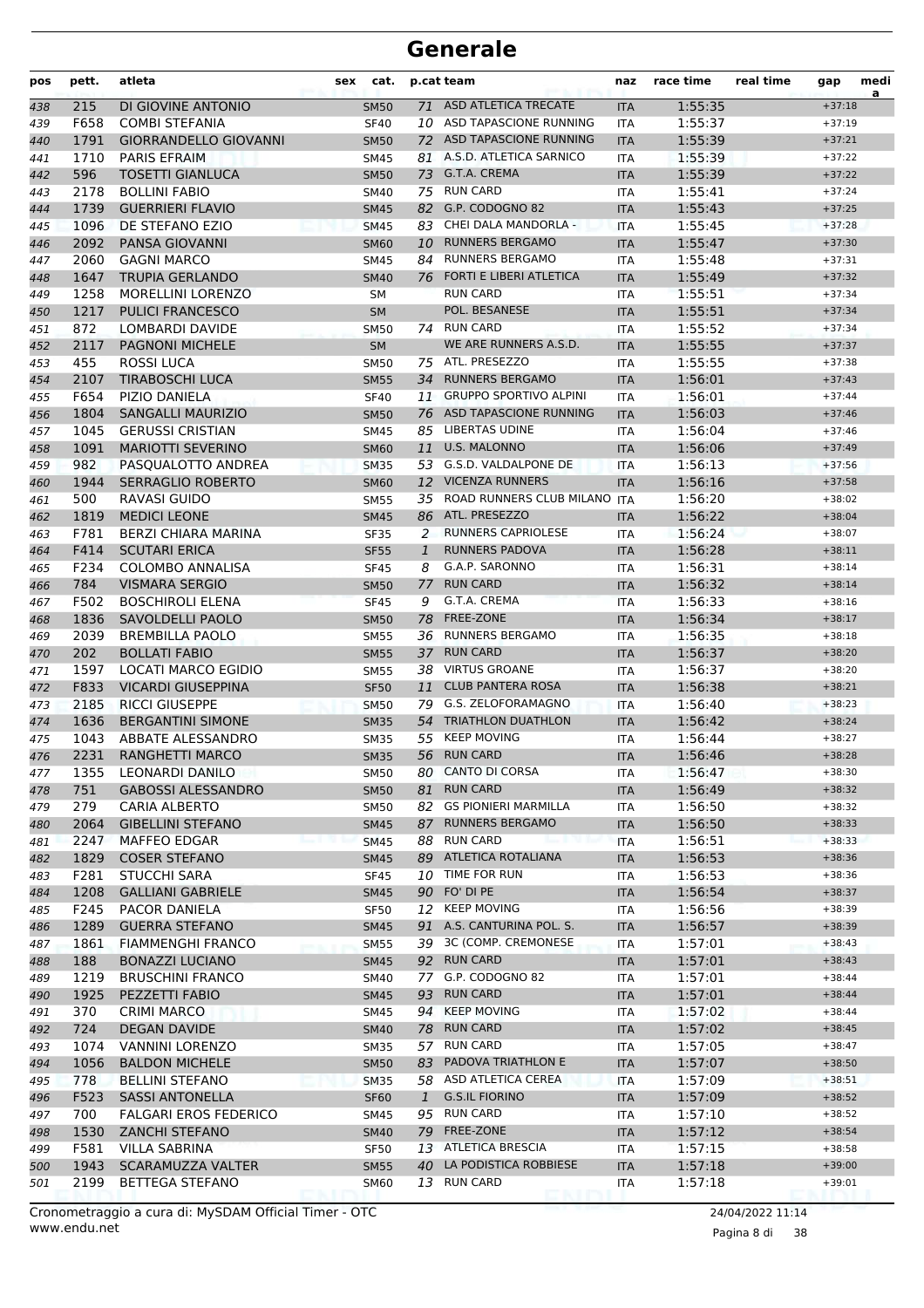| pos | pett. | atleta                               | <b>sex</b> | cat.        |                | p.cat team                      | naz        | race time | real time | gap                  | medi<br>a |
|-----|-------|--------------------------------------|------------|-------------|----------------|---------------------------------|------------|-----------|-----------|----------------------|-----------|
| 502 | 413   | <b>CARLESSO ANDREA</b>               |            | <b>SM50</b> |                | 84 ATLETICA SAN BIAGIO          | <b>ITA</b> | 1:57:18   |           | $+39:01$             |           |
| 503 | F733  | <b>GHIDINI PATRIZIA</b>              |            | <b>SF50</b> |                | 14 K3 SSD ARL                   | ITA        | 1:57:19   |           | $+39:02$             |           |
| 504 | 1333  | <b>COMI OLIMPIO MAURIZIO</b>         |            | <b>SM60</b> |                | 14 CANTO DI CORSA               | <b>ITA</b> | 1:57:19   |           | $+39:02$             |           |
| 505 | 2074  | <b>MANGONE GIULIO</b>                |            | <b>SM50</b> |                | 85 RUNNERS BERGAMO              | ITA        | 1:57:21   |           | $+39:04$             |           |
| 506 | 530   | <b>BERNOCCHI MATTEO</b>              |            | <b>SM45</b> |                | 96 RUN CARD                     | <b>ITA</b> | 1:57:22   |           | $+39:05$             |           |
| 507 | 531   | <b>MARCARINI EMILIANO</b>            |            | <b>SM45</b> |                | 97 RUN CARD                     | <b>ITA</b> | 1:57:22   |           | $+39:05$             |           |
| 508 | 1055  | ZANVETTORE DAMIANO                   |            | <b>SM50</b> | 86             | <b>RUN CARD</b>                 | <b>ITA</b> | 1:57:24   |           | $+39:06$             |           |
| 509 | 1053  | <b>GASPAROTTO FULVIO</b>             |            | <b>SM55</b> | 41             | <b>RUN CARD</b>                 | <b>ITA</b> | 1:57:24   |           | $+39:06$             |           |
| 510 | 1713  | <b>MILESI ANGELO</b>                 |            | <b>SM50</b> |                | 87 A.S.D. ATLETICA SARNICO      | <b>ITA</b> | 1:57:26   |           | $+39:08$             |           |
| 511 | 1982  | LIMONTA ALESSANDRO<br><b>MARTINO</b> |            | <b>SM65</b> | 7              | EUROATLETICA 2002               | <b>ITA</b> | 1:57:33   |           | $+39:16$             |           |
| 512 | 1555  | <b>VITALI FABRIZIO</b>               |            | <b>SM50</b> |                | 88 ATL. LA TORRE                | <b>ITA</b> | 1:57:34   |           | $+39:17$             |           |
| 513 | 1482  | <b>BRAMBILLA FILIPPO</b>             |            | <b>SM45</b> | 98             | TIME FOR RUN                    | ITA        | 1:57:37   |           | $+39:19$             |           |
| 514 | 1558  | SIGNORELLI STEFANO                   |            | <b>SM50</b> | 89             | ATL. LA TORRE                   | <b>ITA</b> | 1:57:39   |           | $+39:21$             |           |
| 515 | F660  | <b>HILAJ MIRELA</b>                  |            | <b>SF40</b> |                | 12 ASD TAPASCIONE RUNNING       | <b>ITA</b> | 1:57:41   |           | $+39:23$             |           |
| 516 | 1000  | ROTA PABLO                           |            | <b>SM45</b> |                | 99 FO' DI PE                    | <b>ITA</b> | 1:57:43   |           | $+39:25$             |           |
| 517 | 1954  | DI PAOLO MARCO                       |            | <b>SM45</b> |                | 100 FO' DI PE                   | <b>ITA</b> | 1:57:43   |           | $+39:25$             |           |
| 518 | 1436  | <b>BOCCARDI VIRGILIO</b>             |            | <b>SM45</b> |                | 101 POOL SOC.ATL.ALTA           | <b>ITA</b> | 1:57:44   |           | $+39:26$             |           |
| 519 | 1236  | <b>COLOMBO GIUSEPPE</b>              |            | <b>SM50</b> |                | 90 ATHLETIC CLUB VILLASANTA     | ITA        | 1:57:44   |           | $+39:27$             |           |
| 520 | 682   | <b>GUSMEO MATTEO</b>                 |            | <b>SM40</b> |                | 80 S.COOP ARL SD GS VILLA       | <b>ITA</b> | 1:57:46   |           | $+39:28$             |           |
| 521 | 1138  | <b>PECILE GIULIO</b>                 |            | <b>SM55</b> |                | 42 G.M. G.S. AQUILE FRIULANE    | <b>ITA</b> | 1:57:46   |           | $+39:29$             |           |
| 522 | 1010  | <b>UBBIALI IVAN</b>                  |            | <b>SM40</b> |                | 81 RUN CARD                     | <b>ITA</b> | 1:57:47   |           | $+39:29$             |           |
| 523 | 184   | PASQUALINO ANTONINO                  |            | <b>SM60</b> |                | 15 A.S.D. ATLETICA SICILIA      | <b>ITA</b> | 1:57:49   |           | $+39:32$             |           |
| 524 | 1574  | <b>SCHIFINO CARMINE</b>              |            | <b>SM35</b> |                | 59 RUN CARD                     | <b>ITA</b> | 1:57:50   |           | $+39:32$             |           |
| 525 | 495   | <b>BOMBARDIERI</b><br>PIERGIUSEPPE   |            | <b>SM45</b> |                | 102 ATL. CHIARI 1964 LIB.       | ITA        | 1:57:51   |           | $+39:33$             |           |
| 526 | 1851  | <b>GIORDANI MASSIMO</b>              |            | <b>SM35</b> |                | 60 RUN CARD                     | <b>ITA</b> | 1:57:52   |           | $+39:35$             |           |
| 527 | 1306  | <b>ZUELLI ROBERTO</b>                |            | <b>SM</b>   |                | <b>RUN CARD</b>                 | <b>ITA</b> | 1:57:53   |           | $+39:36$             |           |
| 528 | 50    | <b>TOTTOLI LUCA</b>                  |            | <b>SM55</b> |                | 43 G.P. PELLEGRINELLI           | <b>ITA</b> | 1:57:54   |           | $+39:37$             |           |
| 529 | 1189  | <b>BONACINA STEFANO</b>              |            | <b>SM45</b> |                | 103 A.S.D. CAMPOBELLO CORRE     | <b>ITA</b> | 1:57:56   |           | $+39:39$             |           |
| 530 | F817  | <b>ZANINI CHIARA</b>                 |            | <b>SF</b>   |                | <b>RUNNERS CAPRIOLESE</b>       | <b>ITA</b> | 1:57:58   |           | $+39:41$             |           |
| 531 | 1334  | <b>MARCASSOLI FABIO</b>              |            | <b>SM40</b> |                | 82 ATL. BERGAMO 1959            | <b>ITA</b> | 1:57:59   |           | $+39:41$             |           |
| 532 | 646   | <b>MOROSATO STEFANO</b>              |            | <b>SM55</b> | 44             | <b>TRIATHLON DUATHLON</b>       | <b>ITA</b> | 1:57:59   |           | $+39:42$             |           |
| 533 | 701   | <b>GASTALDI ERMINIO</b>              |            | <b>SM45</b> |                | 104 K3 SSD ARL                  | <b>ITA</b> | 1:57:59   |           | $+39:42$             |           |
| 534 | 950   | <b>TREZZI LUCA</b>                   |            | <b>SM40</b> |                | 83 POL. TEAM BRIANZA LISSONE    | <b>ITA</b> | 1:58:00   |           | $+39:43$             |           |
| 535 | 56    | <b>CARRERA EGIDIO</b>                |            | <b>SM50</b> |                | 91 EUROATLETICA 2002            | ITA        | 1:58:01   |           | $+39:44$             |           |
| 536 | 2019  | <b>BODINI MAURO</b>                  |            | <b>SM50</b> |                | 92 RUN CARD                     | <b>ITA</b> | 1:58:02   |           | $+39:45$             |           |
| 537 | 904   | <b>ZOCCARATO MATTIA</b>              |            | <b>SM</b>   |                | <b>RUN CARD</b>                 | <b>ITA</b> | 1:58:02   |           | $+39:45$             |           |
| 538 | F594  | <b>CECCHI ELENA</b>                  |            | <b>SF50</b> |                | 15 BASE RUNNING                 | <b>ITA</b> | 1:58:02   |           | $+39:45$             |           |
| 539 | 1766  | LAGO MORENO                          |            | <b>SM45</b> |                | 105 JOINT RUNNING CLUB          | <b>ITA</b> | 1:58:04   |           | $+39:46$             |           |
| 540 | 1833  | <b>CORTINOVIS GUIDO</b>              |            | <b>SM55</b> |                | 45 POOL SOC.ATL.ALTA            | <b>ITA</b> | 1:58:04   |           | $+39:47$             |           |
| 541 | 2028  | ALBORGHETTI MATTEO                   |            | SM45        |                | 106 RUNNERS BERGAMO             | ITA        | 1:58:06   |           | $+39:49$             |           |
| 542 | 1262  | PASINETTI RICCARDO                   |            | <b>SM50</b> |                | 93 RUN CARD                     | <b>ITA</b> | 1:58:08   |           | $+39:51$             |           |
| 543 | 2245  | <b>DURANTE MARCO</b>                 |            | <b>SM40</b> |                | 84 ATL. PRESEZZO                | ITA        | 1:58:09   |           | $+39:51$             |           |
| 544 | 1655  | STEFANI DAVIDE                       |            | <b>SM35</b> |                | 61 A.S.D. MARCIATORI            | <b>ITA</b> | 1:58:11   |           | $+39:53$             |           |
| 545 | 509   | <b>CEREA MARCO</b>                   |            | SM40        |                | 85 GRUPPO SPORTIVO ALPINI       | ITA        | 1:58:13   |           | $+39:55$             |           |
| 546 | 2024  | PELLANDA FRANCO                      |            | <b>SM65</b> | 8              | PIETRO MICCA BIELLA             | <b>ITA</b> | 1:58:15   |           | $+39:58$             |           |
| 547 | 1480  | <b>ROSSI ENRICO</b>                  |            | <b>SM55</b> |                | 46 TIME FOR RUN                 | ITA        | 1:58:17   |           | $+39:59$             |           |
| 548 | 1490  | <b>BERLAFFA MAURIZIO</b>             |            | <b>SM40</b> |                | 86 TIME FOR RUN                 | <b>ITA</b> | 1:58:17   |           | $+39:59$             |           |
| 549 | 1179  | <b>ODOARDI IVANO</b>                 |            | <b>SM55</b> |                | 47 ASD ATLETICA TRECATE         | ITA        | 1:58:21   |           | $+40:04$             |           |
| 550 | 588   | ROSSINI ALESSANDRO                   |            | <b>SM50</b> |                | 94 G.A.P. SARONNO               | <b>ITA</b> | 1:58:21   |           | $+40:04$             |           |
| 551 | F516  | <b>GENERO ELENA</b>                  |            | <b>SF35</b> | 3              | <b>RUN CARD</b>                 | <b>ITA</b> | 1:58:23   |           | $+40:06$             |           |
| 552 | F203  | <b>VEZZOSI CLAUDIA</b>               |            | SF          |                | G.P. CODOGNO 82                 | <b>ITA</b> | 1:58:26   |           | $+40:09$             |           |
| 553 | 789   | OCCHIUZZI ALIO                       |            | SM50        |                | 95 RUN CARD                     | ITA        | 1:58:27   |           | $+40:10$             |           |
| 554 | 55    | <b>TEORA DANIELE</b>                 |            | <b>SM45</b> |                | 107 EUROATLETICA 2002           | <b>ITA</b> | 1:58:28   |           | $+40:11$             |           |
| 555 | 1230  | <b>OPRANDI SIMONE</b>                |            | SM40        |                | 87 RUN CARD                     | ITA        | 1:58:29   |           | $+40:12$             |           |
| 556 | 940   | <b>FINATTI GIUSEPPE</b>              |            | <b>SM50</b> |                | 96 EUROATLETICA 2002            | <b>ITA</b> | 1:58:29   |           | $+40:12$             |           |
| 557 | 96    | PAROLOTTO ALESSIO                    |            | <b>SM55</b> |                | 48 RUN CARD                     | ITA        | 1:58:30   |           | $+40:12$             |           |
| 558 | 1041  | <b>GROPPELLI GIORGIO</b>             |            | <b>SM40</b> |                | 88 RUN CARD                     | <b>ITA</b> | 1:58:31   |           | $+40:13$             |           |
| 559 | 94    | ROSI MAURIZIO                        |            | <b>SM55</b> |                | 49 ASD F70 FREESPORT            | ITA        | 1:58:31   |           | $+40:14$             |           |
| 560 | 1720  | <b>ZARBA ANTONIO</b>                 |            | <b>SM50</b> |                | 97 A.S.D. ATLETICA SARNICO      | <b>ITA</b> | 1:58:32   |           | $+40:14$             |           |
| 561 | 1719  | <b>BERTOLI MARINO ANGELO</b>         |            | SM50        |                | 98 A.S.D. ATLETICA SARNICO      | ITA        | 1:58:32   |           | $+40:14$             |           |
| 562 | F835  | RIGONI SILVIA                        |            | <b>SF50</b> |                | 16 RUN CARD<br>50 ATL. LA TORRE | <b>ITA</b> | 1:58:32   |           | $+40:15$<br>$+40:16$ |           |
| 563 | 1554  | <b>TONESI GABRIELE</b>               |            | <b>SM55</b> |                | <b>RUN CARD</b>                 | ITA        | 1:58:34   |           |                      |           |
| 564 | F607  | <b>STEELE BRONWEN</b>                |            | <b>SF35</b> | $\overline{4}$ |                                 | <b>ITA</b> | 1:58:34   |           | $+40:16$             |           |

www.endu.net Cronometraggio a cura di: MySDAM Official Timer - OTC 24/04/2022 11:14

Pagina 9 di 38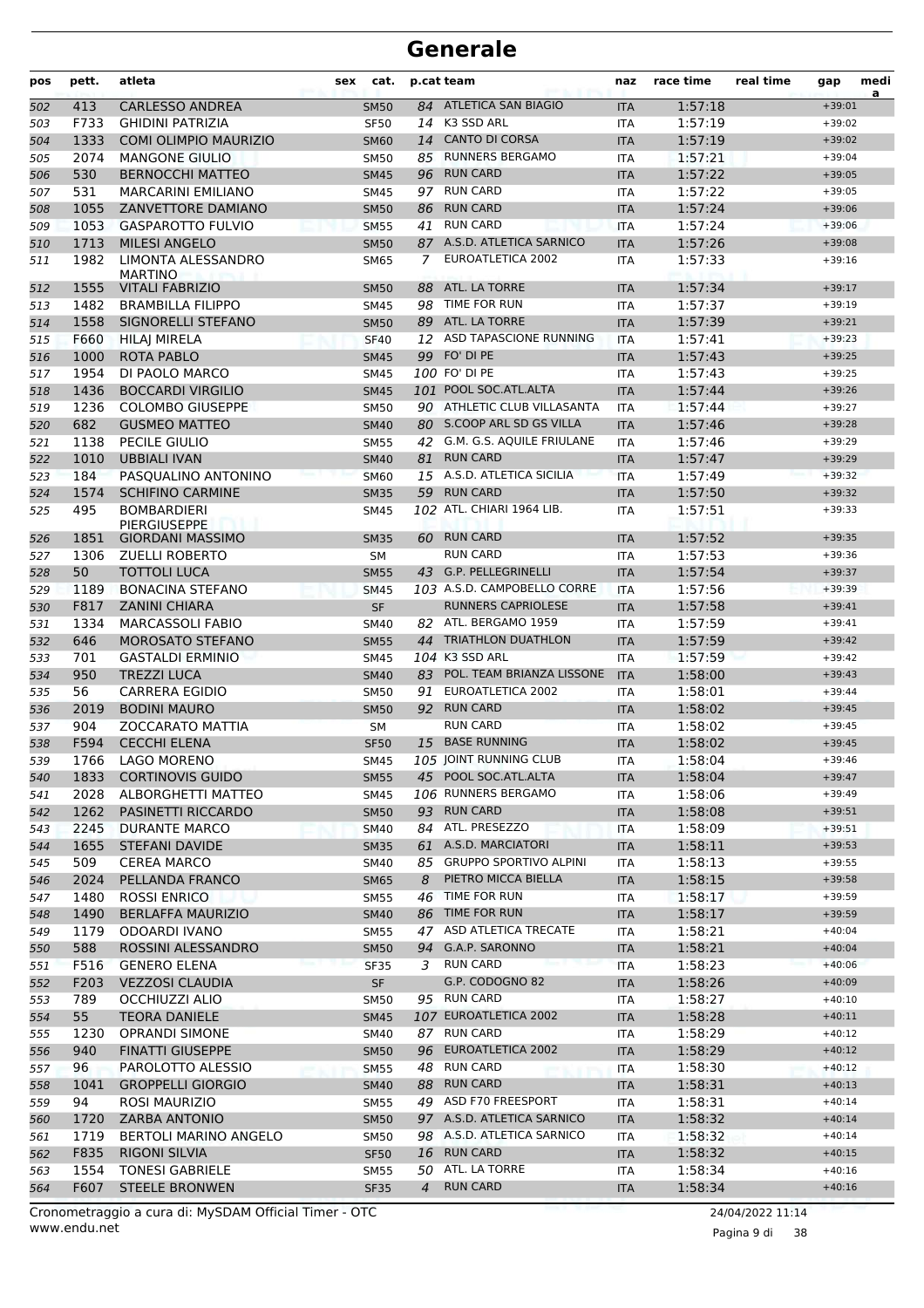| pos        | pett.        | atleta                                              | sex | cat.                       |    | p.cat team                                 | naz                      | race time          | real time | gap                  | medi<br>a |
|------------|--------------|-----------------------------------------------------|-----|----------------------------|----|--------------------------------------------|--------------------------|--------------------|-----------|----------------------|-----------|
| 565        | 2056         | <b>FALCHETTI EMANUELE</b>                           |     | <b>SM50</b>                |    | 99 RUNNERS BERGAMO                         | <b>ITA</b>               | 1:58:34            |           | $+40:17$             |           |
| 566        | 1625         | <b>ZENUCCHINI CRISTIAN</b>                          |     | <b>SM45</b>                |    | 108 ATL. RODENGO SAIANO MICO               | <b>ITA</b>               | 1:58:36            |           | $+40:19$             |           |
| 567        | 1504         | <b>TURRINI CLAUDIO</b>                              |     | <b>SM50</b>                |    | 100 RUN CARD                               | <b>ITA</b>               | 1:58:42            |           | $+40:25$             |           |
| 568        | 616          | <b>ARRIGHINI SERGIO</b>                             |     | <b>SM55</b>                |    | 51 9,92 RUNNING ASD                        | ITA                      | 1:58:45            |           | $+40:27$             |           |
| 569        | 73           | <b>MACCIO' LUIGI</b>                                |     | <b>SM55</b>                |    | 52 ATL. NOVESE                             | <b>ITA</b>               | 1:58:45            |           | $+40:28$             |           |
| 570        | 1188         | <b>VINZOLI MATTEO</b>                               |     | <b>SM40</b>                |    | 89 RUN CARD                                | <b>ITA</b>               | 1:58:46            |           | $+40:29$             |           |
| 571        | F735         | <b>PANKO ANNA</b>                                   |     | <b>SF35</b>                | 5  | G.S. A.MARINELLI                           | <b>ITA</b>               | 1:58:47            |           | $+40:30$             |           |
| 572        | 1184         | <b>ZENTI ANDREA</b>                                 |     | <b>SM35</b>                |    | 62 E.VO.3 A.S.D.                           | <b>ITA</b>               | 1:58:48            |           | $+40:30$             |           |
| 573        | 2194         | <b>RICCO FERDINANDO</b>                             |     | <b>SM45</b>                |    | 109 G.S. SAN DAMIANESE                     | <b>ITA</b>               | 1:58:48            |           | $+40:31$             |           |
| 574        | 1661         | <b>MUSALA MARIUS</b><br><b>STEFANITA</b>            |     | <b>SM35</b>                |    | 63 JUSTRUN.BG ASD                          | ITA                      | 1:58:49            |           | $+40:32$             |           |
| 575        | 1967         | <b>CHIARI STEFANO</b>                               |     | <b>SM50</b>                |    | 101 E.VO.3 A.S.D.                          | <b>ITA</b>               | 1:58:49            |           | $+40:32$             |           |
| 576        | 1634         | PELUCCHI LUIGI LUCIANO                              |     | <b>SM55</b>                |    | 53 RUN CARD                                | <b>ITA</b>               | 1:58:50            |           | $+40:32$             |           |
| 577        | 1758         | <b>TIBALDINI DAVIDE</b>                             |     | <b>SM50</b>                |    | 102 GS AVIS TREVIGLIO G.                   | <b>ITA</b>               | 1:58:50            |           | $+40:33$             |           |
| 578        | 822          | CARMAGNOLA LUIGI                                    |     | <b>SM60</b>                |    | 16 ATLETICA CANAVESANA                     | <b>ITA</b>               | 1:58:51            |           | $+40:34$             |           |
| 579        | 2213         | <b>PIRELLI MARCO</b>                                |     | <b>SM45</b>                |    | 110 RUN CARD<br>103 BERGAMO STARS ATLETICA | <b>ITA</b>               | 1:58:52            |           | $+40:34$             |           |
| 580        | 1854<br>2225 | <b>GUARNIERI CORRADO</b>                            |     | <b>SM50</b>                |    | 104 RUNNERS BERGAMO                        | <b>ITA</b>               | 1:58:52<br>1:58:53 |           | $+40:35$<br>$+40:35$ |           |
| 581        | 2104         | <b>GUARIENTI MARCO</b><br><b>SCARPELLINI NICOLA</b> |     | <b>SM50</b>                |    | 105 RUNNERS BERGAMO                        | <b>ITA</b><br><b>ITA</b> | 1:58:53            |           | $+40:35$             |           |
| 582<br>583 | 2069         | <b>LISSANA ROBERTO</b>                              |     | <b>SM50</b><br><b>SM55</b> |    | 54 RUNNERS BERGAMO                         | <b>ITA</b>               | 1:58:53            |           | $+40:36$             |           |
| 584        | F297         | <b>LOSI STEFANIA</b>                                |     | <b>SF50</b>                |    | 17 G.P. AVIS POL. MALAVICINA               | <b>ITA</b>               | 1:58:55            |           | $+40:38$             |           |
| 585        | 1238         | <b>VAVASSORI LUCA</b>                               |     | <b>SM45</b>                |    | 111 STRALENO                               | <b>ITA</b>               | 1:59:05            |           | $+40:48$             |           |
| 586        | 2218         | <b>SCOLARI MARCO</b>                                |     | <b>SM40</b>                |    | 90 RUN CARD                                | <b>ITA</b>               | 1:59:07            |           | $+40:49$             |           |
| 587        | 1760         | <b>MARCHESI MAURIZIO</b>                            |     | <b>SM40</b>                | 91 | GS AVIS TREVIGLIO G.                       | <b>ITA</b>               | 1:59:08            |           | $+40:51$             |           |
| 588        | 994          | <b>GUARDO SERGIO</b>                                |     | <b>SM45</b>                |    | 112 TEAM OTC SSD ARL                       | <b>ITA</b>               | 1:59:09            |           | $+40:52$             |           |
| 589        | F615         | <b>CLERICI FEDERICA</b>                             |     | <b>SF</b>                  |    | <b>S.CLUB LIB. SESTO</b>                   | <b>ITA</b>               | 1:59:11            |           | $+40:53$             |           |
| 590        | 1279         | <b>FAIS MIRKO GIOVANNI</b>                          |     | SM40                       |    | 92 GS AVIS TREVIGLIO G.                    | <b>ITA</b>               | 1:59:11            |           | $+40:54$             |           |
| 591        | 947          | <b>BONOMETTI FRANCESCO</b>                          |     | <b>SM</b>                  |    | FO' DI PE                                  | <b>ITA</b>               | 1:59:12            |           | $+40:55$             |           |
| 592        | 1801         | PELLEGATTA DAMIANO                                  |     | <b>SM60</b>                |    | 17 ASD TAPASCIONE RUNNING                  | <b>ITA</b>               | 1:59:15            |           | $+40:58$             |           |
| 593        | 1800         | PEDRETTI MAURO                                      |     | <b>SM50</b>                |    | 106 ASD TAPASCIONE RUNNING                 | <b>ITA</b>               | 1:59:15            |           | $+40:58$             |           |
| 594        | 1765         | <b>ERENO FEDERICO</b>                               |     | <b>SM55</b>                |    | 55 JOINT RUNNING CLUB                      | <b>ITA</b>               | 1:59:16            |           | $+40:59$             |           |
| 595        | 1695         | RHO ROBERTO                                         |     | <b>SM55</b>                |    | 56 N.ATL. FANFULLA LODIGIANA               | <b>ITA</b>               | 1:59:21            |           | $+41:03$             |           |
| 596        | 1821         | ROSELLI MAURIZIO<br><b>FEDERICO</b>                 |     | SM40                       |    | 93 ESERCITO 62-  REGGIMENTO                | <b>ITA</b>               | 1:59:22            |           | $+41:05$             |           |
| 597        | 2099         | ROTA SIMONE                                         |     | <b>SM45</b>                |    | 113 RUNNERS BERGAMO                        | <b>ITA</b>               | 1:59:22            |           | $+41:05$             |           |
| 598        | 2179         | <b>BELO' MARCO</b>                                  |     | <b>SM45</b>                |    | 114 G.S. LA CECCA                          | <b>ITA</b>               | 1:59:23            |           | $+41:05$             |           |
| 599        | 2036         | <b>BONETALLI GIUSEPPE</b>                           |     | <b>SM50</b>                |    | 107 RUNNERS BERGAMO                        | <b>ITA</b>               | 1:59:23            |           | $+41:06$             |           |
| 600        | 2050         | <b>CUCCHINI GIACOMO</b>                             |     | SM50                       |    | 108 RUNNERS BERGAMO                        | <b>ITA</b>               | 1:59:25            |           | $+41:07$             |           |
| 601        | F829         | <b>GUERINI VITTORIA</b>                             |     | <b>SF45</b>                |    | 11 ATL. SALETTI                            | <b>ITA</b>               | 1:59:29            |           | $+41:12$             |           |
| 602        | 95           | <b>CARMINATI CLAUDIO</b>                            |     | <b>SM45</b>                |    | 115 RUN CARD                               | <b>ITA</b>               | 1:59:31            |           | $+41:14$             |           |
| 603        | 1090         | <b>SCIMONE MARIO</b>                                |     | <b>SM35</b>                |    | 64 MONZA MARATHON TEAM - A. ITA            |                          | 1:59:35            |           | $+41:18$             |           |
| 604        | 1569         | PREVITALI LUCA                                      |     | <b>SM45</b>                |    | 116 FO' DI PE                              | ITA                      | 1:59:37            |           | $+41:20$             |           |
| 605        | 1659         | PIUTTI UGO                                          |     | <b>SM50</b>                |    | 109 RUNNERS DESIO                          | <b>ITA</b>               | 1:59:37            |           | $+41:20$             |           |
| 606        | 1959         | <b>TALARICO ANTONIO</b>                             |     | <b>SM40</b>                |    | 94 ATL. ALTA VALTELLINA                    | ITA                      | 1:59:39            |           | $+41:22$             |           |
| 607        | 1848<br>2294 | <b>MARTINELLI MANUEL</b>                            |     | <b>SM40</b>                |    | 95 G.P. S.ANGELA AVIS<br>57 ELLE ERRE ASD  | <b>ITA</b>               | 1:59:41            |           | $+41:23$<br>$+41:24$ |           |
| 608<br>609 | F867         | ROTA GIANLUCA<br><b>GALOFARO CONCETTA</b>           |     | SM55<br><b>SF50</b>        |    | 18 CUS PRO PATRIA MILANO                   | ITA<br><b>ITA</b>        | 1:59:41<br>1:59:41 |           | $+41:24$             |           |
| 610        | 1664         | <b>COLELLA PAOLO</b>                                |     | SM35                       |    | 65 PODISTICA PONTELUNGO                    | ITA                      | 1:59:46            |           | $+41:28$             |           |
| 611        | 1320         | <b>VICINI ALESSANDRO</b>                            |     | <b>SM45</b>                |    | 117 ATL. VILLONGO                          | <b>ITA</b>               | 1:59:48            |           | $+41:30$             |           |
| 612        | 271          | SACCHI FILIPPO                                      |     | <b>SM55</b>                |    | 58 TEAM OTC SSD ARL                        | ITA.                     | 1:59:49            |           | $+41:31$             |           |
| 613        | F840         | MAZZUCATO STEFANIA                                  |     | <b>SF50</b>                |    | 19 UNITED TRAIL&RUNNING                    | <b>ITA</b>               | 1:59:49            |           | $+41:32$             |           |
| 614        | 155          | <b>BESANA EZIO</b>                                  |     | <b>SM40</b>                |    | 96 G.S. VALGEROLA CIAPPARELLI              | <b>ITA</b>               | 1:59:52            |           | $+41:34$             |           |
| 615        | 1876         | <b>DELL'ONORE EUSEBIO</b>                           |     | <b>SM50</b>                |    | 110 CAMISANO RUNNING A.S.D.                | <b>ITA</b>               | 1:59:53            |           | $+41:35$             |           |
| 616        | 1062         | PIERANTONI LUIGI                                    |     | <b>SM35</b>                |    | 66 RUN CARD                                | ITA                      | 1:59:53            |           | $+41:36$             |           |
| 617        | 145          | <b>VALSECCHI MAURO</b>                              |     | <b>SM45</b>                |    | 118 RUNCARD                                | <b>ITA</b>               | 1:59:53            |           | $+41:36$             |           |
| 618        | 60           | <b>MAFFICINI PAOLO</b>                              |     | SM45                       |    | 119 G.S.D. VALDALPONE DE                   | ITA                      | 1:59:55            |           | $+41:37$             |           |
| 619        | 948          | <b>LEIDL THOMAS</b>                                 |     | <b>SM40</b>                |    | 97 RUN CARD                                | AUT                      | 1:59:55            |           | $+41:38$             |           |
| 620        | 2047         | <b>CELORIA CRISTIAN</b>                             |     | <b>SM45</b>                |    | 120 RUNNERS BERGAMO                        | ITA                      | 1:59:57            |           | $+41:40$             |           |
| 621        | 2059         | <b>FRATUS ROSARIO SANTINO</b>                       |     | <b>SM55</b>                |    | 59 RUNNERS BERGAMO                         | <b>ITA</b>               | 1:59:58            |           | $+41:40$             |           |
| 622        | 1495         | <b>GIDONI MARCO</b>                                 |     | SM                         |    | FO' DI PE                                  | ITA                      | 1:59:58            |           | $+41:41$             |           |
| 623        | 1965         | <b>GIORDANO RICCARDO</b>                            |     | <b>SM55</b>                |    | 60 E.VO.3 A.S.D.                           | <b>ITA</b>               | 1:59:59            |           | $+41:42$             |           |
| 624        | 141          | <b>GALLIERA MARCO</b>                               |     | SM55                       |    | 61 ASSINDUSTRIA SPORT                      | ITA                      | 2:00:02            |           | $+41:45$             |           |
| 625        | 669          | <b>MAZZER SIMONE</b>                                |     | <b>SM45</b>                |    | 121 POL. JOY CLUB FUEL TO RUN              | <b>ITA</b>               | 2:00:03            |           | $+41:45$             |           |
| 626        | F423         | <b>BOLIS SABRINA</b>                                |     | <b>SF40</b>                |    | 13 RUN CARD                                | ITA                      | 2:00:05            |           | $+41:47$             |           |
| 627        | 2158         | <b>FOLINO PAOLO GIUSEPPE</b>                        |     | <b>SM45</b>                |    | 122 RUN CARD                               | <b>ITA</b>               | 2:00:07            |           | $+41:49$             |           |

www.endu.net Cronometraggio a cura di: MySDAM Official Timer - OTC 24/04/2022 11:14

Pagina 10 di 38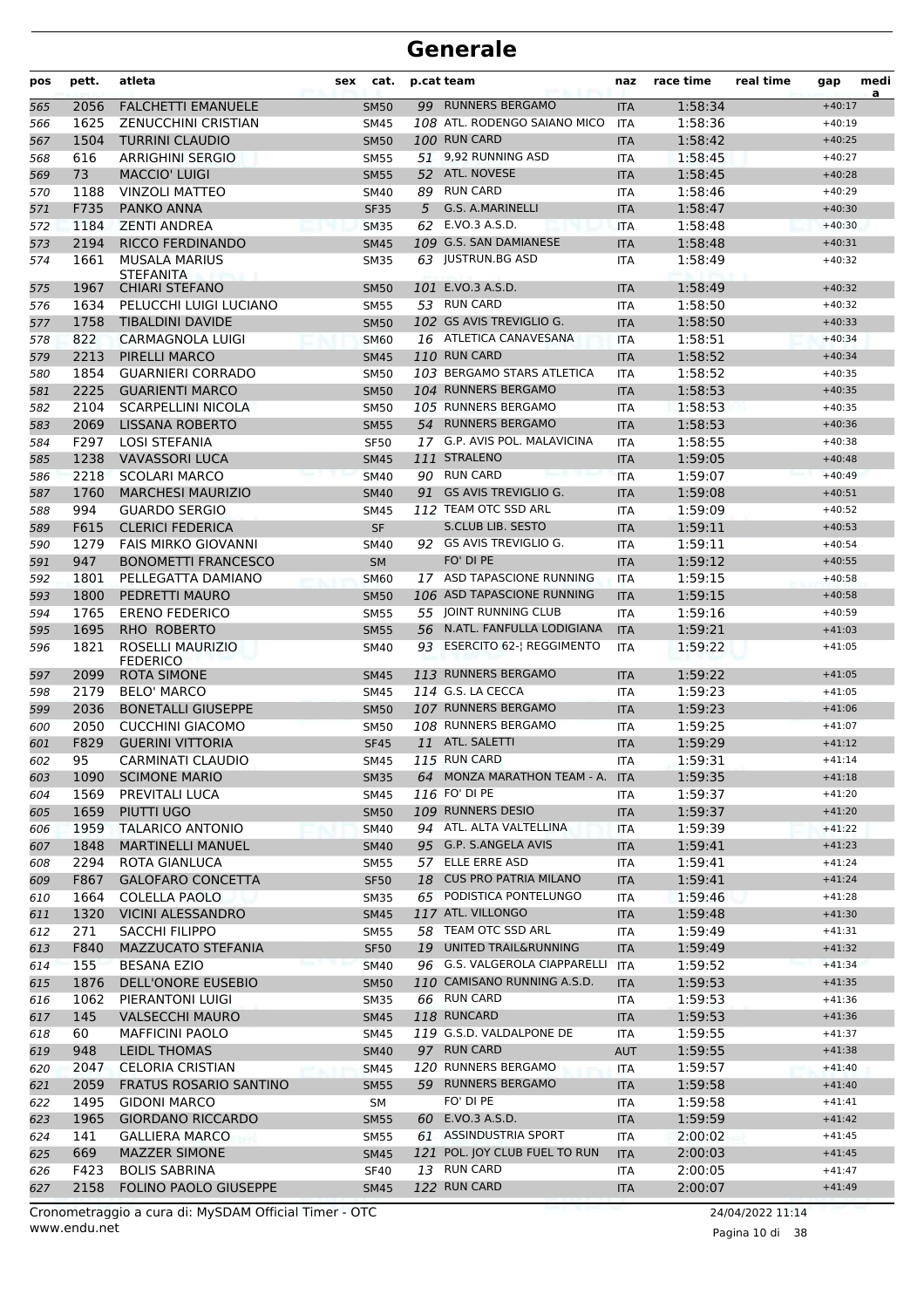| 62 GS AVIS TREVIGLIO G.<br>$+41:49$<br>1981<br>PENATI ANTONIO<br><b>SM55</b><br><b>ITA</b><br>2:00:07<br>351<br>111 PODISTICA MEZZANESE<br><b>MARINI PAOLO</b><br>2:00:08<br><b>SM50</b><br><b>ITA</b><br>$+41:51$<br>1512<br>123 ROAD RUNNERS CLUB MILANO ITA<br><b>FRISARDI SEBASTIANO</b><br>2:00:08<br><b>SM45</b><br>$+41:51$<br>2227<br><b>DILILLO GIOVANNI</b><br>98 TEAM CAMELOT A.S.D.<br>2:00:08<br>$+41:51$<br><b>SM40</b><br><b>ITA</b><br>1059<br>112 A.S.D. CIRCUITO RUNNING<br>DE AMBROSI MAURO<br>2:00:10<br><b>SM50</b><br>$+41:53$<br><b>ITA</b><br>20 RUNNERS DESIO<br>F577<br><b>TREZZI ROBERTA</b><br>2:00:12<br><b>SF50</b><br><b>ITA</b><br>$+41:54$<br><b>BETTONI GIANLUIGI</b><br>99 A.S.D. ATLETICA SARNICO<br>1724<br>2:00:13<br>$+41:56$<br><b>SM40</b><br><b>ITA</b><br>970<br>113 RUN CARD<br>COTTI COTTINI IVAN<br>2:00:15<br><b>SM50</b><br><b>ITA</b><br>$+41:58$<br><b>FRANCO</b><br>114 PODISMO MUGGIANO<br><b>BONGIORNO GIACOMO</b><br>2:00:16<br>210<br><b>SM50</b><br>$+41:59$<br>636<br><b>ITA</b><br>100 ATL. CARPENEDOLO<br>1858<br><b>BELLANDI MARCO</b><br>2:00:16<br><b>SM40</b><br><b>ITA</b><br>$+41:59$<br>115 SOPRALAPANCA SRL SOC.<br>2:00:21<br>914<br>LUONGO LIVIO<br>$+42:04$<br><b>SM50</b><br><b>ITA</b><br>638<br>18 RUN CARD<br>2:00:25<br>296<br><b>BELOTTI SILVIO CLAUDIO</b><br>639<br><b>SM60</b><br><b>ITA</b><br>$+42:07$<br>124 ASD RUNNERS VALCALEPIO<br>1633<br><b>BERETTA DIEGO</b><br>2:00:26<br><b>SM45</b><br><b>ITA</b><br>$+42:08$<br>63 RUN CARD<br>157<br><b>GAMBINO VINCENT</b><br><b>SM55</b><br>2:00:27<br>$+42:10$<br><b>ITA</b><br>1956<br>RIZZARDI MASSIMO<br><b>CIRCOLO AMATORI PODISTI</b><br>19<br>2:00:28<br><b>SM60</b><br><b>ITA</b><br>$+42:11$<br>125 RUN CARD<br>2013<br>ROMERO GARCIA GABRIEL<br>2:00:29<br><b>ESP</b><br>$+42:12$<br><b>SM45</b><br><b>HERNÁN</b><br>F342<br><b>BERNARDO STEFANIA</b><br>12 C.S. CORTENOVA<br>2:00:31<br>$+42:13$<br><b>SF45</b><br><b>ITA</b><br>644<br>C.U.S. PARMA<br>2:00:32<br>F301<br>SALVIATI CLARISSA<br>SF<br>$+42:15$<br>645<br><b>ITA</b><br>C.U.S. PARMA<br>804<br>PATTERA MIRCO<br>2:00:32<br><b>SM</b><br><b>ITA</b><br>$+42:15$<br>646<br><b>RUN CARD</b><br>1018<br><b>BONALDI MATTEO</b><br>2:00:33<br>$+42:16$<br>647<br><b>SM</b><br><b>ITA</b><br>F424<br><b>FLOREANI ELENA CRISTINA</b><br>G.M. G.S. AQUILE FRIULANE<br><b>SF55</b><br>2:00:35<br>$+42:18$<br>648<br>2<br><b>ITA</b><br>67 RUN CARD<br>1305<br><b>SERTORI ANDREA</b><br>2:00:37<br><b>SM35</b><br><b>ITA</b><br>$+42:19$<br>649<br>F572<br>14 ASD RUN IT<br><b>MUNERATO ALICE</b><br>2:00:38<br><b>SF40</b><br>$+42:21$<br>650<br><b>ITA</b><br>101 RUNNERS TEAM ZANE'<br>1003<br><b>DAL BIANCO LUCA</b><br>2:00:40<br><b>SM40</b><br><b>ITA</b><br>$+42:23$<br>651<br>1061<br><b>CRISPINO OSCAR</b><br>126 RUN CARD<br>2:00:41<br>652<br><b>SM45</b><br><b>ITA</b><br>$+42:24$<br>F669<br><b>GIACOMINI CLARA</b><br>ROSA RUNNING TEAM<br>2:00:42<br>$+42:25$<br>653<br>SF<br><b>ITA</b><br>F469<br><b>BOSCHETTO LORELLA</b><br><b>BIO CORRENDO AVIS</b><br><b>SF45</b><br>13<br><b>ITA</b><br>2:00:43<br>$+42:25$<br>654<br>2268<br>102 RUNNERS CAPRIOLESE<br><b>ZANOTTI DIEGO</b><br>2:00:45<br><b>SM40</b><br><b>ITA</b><br>$+42:28$<br>655<br>1324<br>MULAZZANI DANIELE<br><b>RUN CARD</b><br>2:00:47<br><b>SM</b><br>$+42:29$<br>656<br><b>ITA</b><br>F182<br>POOL SOC.ATL.ALTA<br><b>BATTAGLIA MARISA</b><br><b>SF50</b><br>21<br>POL<br>2:00:53<br>$+42:36$<br>657<br>1508<br>116 VIRTUS GROANE<br><b>COLLAZIO GIOVANNI</b><br>2:00:54<br><b>SM50</b><br>$+42:36$<br>658<br><b>ITA</b><br>1988<br><b>FERRARI MATTEO</b><br>68 ASD ATLETICA STEZZANO<br>2:00:55<br>$+42:38$<br>659<br><b>SM35</b><br><b>ITA</b><br>127 ATLETICA TOMMASO ASSI<br>1629<br><b>VALENTE ALESSANDRO</b><br><b>ITA</b><br>2:00:55<br>660<br><b>SM45</b><br>$+42:38$<br>796<br>69 RUN CARD<br><b>BENETTI ENRICO</b><br>2:00:56<br><b>SM35</b><br><b>ITA</b><br>$+42:39$<br>661<br>117 RUN CARD<br>1973<br><b>CORTESI LORENZO</b><br>2:00:57<br>$+42:40$<br>662<br><b>SM50</b><br><b>ITA</b><br><b>118 RUN CARD</b><br>1972<br>JOSSE JEAN ANTHONY<br><b>SM50</b><br>2:00:57<br><b>ITA</b><br>$+42:40$<br><b>MICHAEL</b><br>103 RUN CARD<br>22<br><b>GHIROLDI STEFANO</b><br><b>SM40</b><br>2:01:00<br>$+42:43$<br>664<br><b>ITA</b><br>RAVAZZOLI MATTIA<br><b>CORRINTIME</b><br>2:01:02<br>671<br>$+42:44$<br>SΜ<br>ITA<br>665<br><b>RUNNERS BERGAMO</b><br>2038<br>2:01:08<br>$+42:50$<br><b>BOSIO GIACOMO</b><br><b>SM60</b><br><b>ITA</b><br>666<br>20<br>64 G. POD. LE SBARRE<br>1015<br><b>LECCI LUCA</b><br><b>SM55</b><br>2:01:10<br>$+42:53$<br>ITA<br>667<br>866<br><b>FARNETI PAOLO</b><br>128 RUN CARD<br><b>ITA</b><br>2:01:11<br><b>SM45</b><br>$+42:53$<br>668<br>15 GRUPPO SPORTIVO ALPINI<br>F655<br>$+42:54$<br>DE SOUSA MARQUES MARIA<br><b>SF40</b><br><b>ITA</b><br>2:01:11<br>1735<br><b>ROSSI ROBERTO</b><br>104 A.S.D. ATLETICA SARNICO<br>2:01:12<br>$+42:54$<br><b>SM40</b><br><b>ITA</b><br>WE ARE RUNNERS A.S.D.<br>2119<br>ALMI LUCA ANTONIO<br>2:01:13<br>$+42:56$<br>SM<br>ITA<br>70 RUN CARD<br>$+42:56$<br>946<br><b>GIUDICI LUCA DANTE</b><br>2:01:13<br><b>SM35</b><br><b>ITA</b><br>65 ATL.VICENTINA<br>2:01:17<br>921<br><b>AGOSTINI FABRIZIO</b><br><b>SM55</b><br>$+42:59$<br>ITA<br>SF<br><b>CUS BERGAMO ASD</b><br>F627<br><b>REMONDINI JESSICA</b><br>2:01:18<br>$+43:01$<br><b>ITA</b><br>21 CUS BERGAMO ASD<br>$+43:01$<br>1697<br><b>REMONDINI ANTONIO</b><br><b>ITA</b><br>2:01:18<br><b>SM60</b><br>105 G.T.A. CREMA<br>2:01:20<br>2192<br><b>FRERI GIACOMO</b><br>$+43:02$<br><b>SM40</b><br><b>ITA</b><br>66 KEEP MOVING<br>368<br>2:01:20<br>$+43:03$<br>LEVORATO VANNI<br><b>SM55</b><br>ITA<br>67 SPORTS CLUB MELEGNANO<br>2:01:23<br>$+43:05$<br>322<br>AJELLI GIANLUIGI<br><b>SM55</b><br><b>ITA</b><br>119 FO' DI PE<br>993<br><b>CRIPPA EMANUEL</b><br>SM50<br>2:01:23<br>$+43:06$<br>ITA<br>68 CAMISANO RUNNING A.S.D.<br>1894<br>RADAELLI GIANCARLO<br>2:01:23<br>$+43:06$<br><b>SM55</b><br><b>ITA</b><br>120 SPORTS CLUB MELEGNANO<br>$+43:06$<br>1676<br>RAVERA SERGIO<br>2:01:24<br><b>SM50</b><br>ITA<br>179<br><b>BUSACCA GIUSEPPE</b><br>129 EUROATLETICA 2002<br>2:01:25<br><b>SM45</b><br><b>ITA</b><br>$+43:08$<br><b>RUN CARD</b><br>1051<br>2:01:27<br>$+43:10$<br>ANTONIETTI CARLO<br><b>SM</b><br>ITA<br>121 RUNNERS BERGAMO<br>$+43:12$<br>2094<br>PIAZZALUNGA DIEGO<br><b>SM50</b><br>2:01:29<br><b>ITA</b><br>122 RUN CARD<br>1229<br><b>VISENTINI PAOLO</b><br><b>SM50</b><br>2:01:31<br>$+43:14$<br>ITA<br>130 RUN CARD<br>49<br>PEDERSINI GIOVANNI<br>2:01:31<br>$+43:14$<br><b>SM45</b><br><b>ITA</b><br>69 A.S.D. TEAM KM SPORT<br>$+43:15$<br>1521<br><b>VERDI DANIELE</b><br><b>SM55</b><br><b>ITA</b><br>2:01:33<br>123 RUNNERS BERGAMO<br>2045<br><b>CALLIONI MASSIMILIANO</b><br><b>SM50</b><br>2:01:33<br>$+43:16$<br><b>ITA</b><br>2009<br>131 MARATHON CLUB SEVESO<br>DONGHI SAMUELE<br>2:01:35<br>$+43:17$<br>SM45<br>ITA | pos | pett. | atleta | sex | cat. | p.cat team | naz | race time | real time | gap | medi |
|---------------------------------------------------------------------------------------------------------------------------------------------------------------------------------------------------------------------------------------------------------------------------------------------------------------------------------------------------------------------------------------------------------------------------------------------------------------------------------------------------------------------------------------------------------------------------------------------------------------------------------------------------------------------------------------------------------------------------------------------------------------------------------------------------------------------------------------------------------------------------------------------------------------------------------------------------------------------------------------------------------------------------------------------------------------------------------------------------------------------------------------------------------------------------------------------------------------------------------------------------------------------------------------------------------------------------------------------------------------------------------------------------------------------------------------------------------------------------------------------------------------------------------------------------------------------------------------------------------------------------------------------------------------------------------------------------------------------------------------------------------------------------------------------------------------------------------------------------------------------------------------------------------------------------------------------------------------------------------------------------------------------------------------------------------------------------------------------------------------------------------------------------------------------------------------------------------------------------------------------------------------------------------------------------------------------------------------------------------------------------------------------------------------------------------------------------------------------------------------------------------------------------------------------------------------------------------------------------------------------------------------------------------------------------------------------------------------------------------------------------------------------------------------------------------------------------------------------------------------------------------------------------------------------------------------------------------------------------------------------------------------------------------------------------------------------------------------------------------------------------------------------------------------------------------------------------------------------------------------------------------------------------------------------------------------------------------------------------------------------------------------------------------------------------------------------------------------------------------------------------------------------------------------------------------------------------------------------------------------------------------------------------------------------------------------------------------------------------------------------------------------------------------------------------------------------------------------------------------------------------------------------------------------------------------------------------------------------------------------------------------------------------------------------------------------------------------------------------------------------------------------------------------------------------------------------------------------------------------------------------------------------------------------------------------------------------------------------------------------------------------------------------------------------------------------------------------------------------------------------------------------------------------------------------------------------------------------------------------------------------------------------------------------------------------------------------------------------------------------------------------------------------------------------------------------------------------------------------------------------------------------------------------------------------------------------------------------------------------------------------------------------------------------------------------------------------------------------------------------------------------------------------------------------------------------------------------------------------------------------------------------------------------------------------------------------------------------------------------------------------------------------------------------------------------------------------------------------------------------------------------------------------------------------------------------------------------------------------------------------------------------------------------------------------------------------------------------------------------------------------------------------------------------------------------------------------------------------------------------------------------------------------------------------------------------------------------------------------------------------------------------------------------------------------------------------------------------------------------------------------------------------------------------------------------------------------------------------------------------------------------------------------------------------------------------------------------------------------------------------------------------------------------------------------------------------------------------------------------------------------------------------------------------------------------------------------------------------------------------------------------------------------------------------------------------------------------------------------------------------------------------------------------------------------------------------------------------------------------------------------------------------------------------------------------------------------------------------------------------------------------------|-----|-------|--------|-----|------|------------|-----|-----------|-----------|-----|------|
|                                                                                                                                                                                                                                                                                                                                                                                                                                                                                                                                                                                                                                                                                                                                                                                                                                                                                                                                                                                                                                                                                                                                                                                                                                                                                                                                                                                                                                                                                                                                                                                                                                                                                                                                                                                                                                                                                                                                                                                                                                                                                                                                                                                                                                                                                                                                                                                                                                                                                                                                                                                                                                                                                                                                                                                                                                                                                                                                                                                                                                                                                                                                                                                                                                                                                                                                                                                                                                                                                                                                                                                                                                                                                                                                                                                                                                                                                                                                                                                                                                                                                                                                                                                                                                                                                                                                                                                                                                                                                                                                                                                                                                                                                                                                                                                                                                                                                                                                                                                                                                                                                                                                                                                                                                                                                                                                                                                                                                                                                                                                                                                                                                                                                                                                                                                                                                                                                                                                                                                                                                                                                                                                                                                                                                                                                                                                                                                                                                                                                                                                                                                                                                                                                                                                                                                                                                                                                                                                                                                                               | 628 |       |        |     |      |            |     |           |           |     | a    |
|                                                                                                                                                                                                                                                                                                                                                                                                                                                                                                                                                                                                                                                                                                                                                                                                                                                                                                                                                                                                                                                                                                                                                                                                                                                                                                                                                                                                                                                                                                                                                                                                                                                                                                                                                                                                                                                                                                                                                                                                                                                                                                                                                                                                                                                                                                                                                                                                                                                                                                                                                                                                                                                                                                                                                                                                                                                                                                                                                                                                                                                                                                                                                                                                                                                                                                                                                                                                                                                                                                                                                                                                                                                                                                                                                                                                                                                                                                                                                                                                                                                                                                                                                                                                                                                                                                                                                                                                                                                                                                                                                                                                                                                                                                                                                                                                                                                                                                                                                                                                                                                                                                                                                                                                                                                                                                                                                                                                                                                                                                                                                                                                                                                                                                                                                                                                                                                                                                                                                                                                                                                                                                                                                                                                                                                                                                                                                                                                                                                                                                                                                                                                                                                                                                                                                                                                                                                                                                                                                                                                               | 629 |       |        |     |      |            |     |           |           |     |      |
|                                                                                                                                                                                                                                                                                                                                                                                                                                                                                                                                                                                                                                                                                                                                                                                                                                                                                                                                                                                                                                                                                                                                                                                                                                                                                                                                                                                                                                                                                                                                                                                                                                                                                                                                                                                                                                                                                                                                                                                                                                                                                                                                                                                                                                                                                                                                                                                                                                                                                                                                                                                                                                                                                                                                                                                                                                                                                                                                                                                                                                                                                                                                                                                                                                                                                                                                                                                                                                                                                                                                                                                                                                                                                                                                                                                                                                                                                                                                                                                                                                                                                                                                                                                                                                                                                                                                                                                                                                                                                                                                                                                                                                                                                                                                                                                                                                                                                                                                                                                                                                                                                                                                                                                                                                                                                                                                                                                                                                                                                                                                                                                                                                                                                                                                                                                                                                                                                                                                                                                                                                                                                                                                                                                                                                                                                                                                                                                                                                                                                                                                                                                                                                                                                                                                                                                                                                                                                                                                                                                                               | 630 |       |        |     |      |            |     |           |           |     |      |
|                                                                                                                                                                                                                                                                                                                                                                                                                                                                                                                                                                                                                                                                                                                                                                                                                                                                                                                                                                                                                                                                                                                                                                                                                                                                                                                                                                                                                                                                                                                                                                                                                                                                                                                                                                                                                                                                                                                                                                                                                                                                                                                                                                                                                                                                                                                                                                                                                                                                                                                                                                                                                                                                                                                                                                                                                                                                                                                                                                                                                                                                                                                                                                                                                                                                                                                                                                                                                                                                                                                                                                                                                                                                                                                                                                                                                                                                                                                                                                                                                                                                                                                                                                                                                                                                                                                                                                                                                                                                                                                                                                                                                                                                                                                                                                                                                                                                                                                                                                                                                                                                                                                                                                                                                                                                                                                                                                                                                                                                                                                                                                                                                                                                                                                                                                                                                                                                                                                                                                                                                                                                                                                                                                                                                                                                                                                                                                                                                                                                                                                                                                                                                                                                                                                                                                                                                                                                                                                                                                                                               | 631 |       |        |     |      |            |     |           |           |     |      |
|                                                                                                                                                                                                                                                                                                                                                                                                                                                                                                                                                                                                                                                                                                                                                                                                                                                                                                                                                                                                                                                                                                                                                                                                                                                                                                                                                                                                                                                                                                                                                                                                                                                                                                                                                                                                                                                                                                                                                                                                                                                                                                                                                                                                                                                                                                                                                                                                                                                                                                                                                                                                                                                                                                                                                                                                                                                                                                                                                                                                                                                                                                                                                                                                                                                                                                                                                                                                                                                                                                                                                                                                                                                                                                                                                                                                                                                                                                                                                                                                                                                                                                                                                                                                                                                                                                                                                                                                                                                                                                                                                                                                                                                                                                                                                                                                                                                                                                                                                                                                                                                                                                                                                                                                                                                                                                                                                                                                                                                                                                                                                                                                                                                                                                                                                                                                                                                                                                                                                                                                                                                                                                                                                                                                                                                                                                                                                                                                                                                                                                                                                                                                                                                                                                                                                                                                                                                                                                                                                                                                               | 632 |       |        |     |      |            |     |           |           |     |      |
|                                                                                                                                                                                                                                                                                                                                                                                                                                                                                                                                                                                                                                                                                                                                                                                                                                                                                                                                                                                                                                                                                                                                                                                                                                                                                                                                                                                                                                                                                                                                                                                                                                                                                                                                                                                                                                                                                                                                                                                                                                                                                                                                                                                                                                                                                                                                                                                                                                                                                                                                                                                                                                                                                                                                                                                                                                                                                                                                                                                                                                                                                                                                                                                                                                                                                                                                                                                                                                                                                                                                                                                                                                                                                                                                                                                                                                                                                                                                                                                                                                                                                                                                                                                                                                                                                                                                                                                                                                                                                                                                                                                                                                                                                                                                                                                                                                                                                                                                                                                                                                                                                                                                                                                                                                                                                                                                                                                                                                                                                                                                                                                                                                                                                                                                                                                                                                                                                                                                                                                                                                                                                                                                                                                                                                                                                                                                                                                                                                                                                                                                                                                                                                                                                                                                                                                                                                                                                                                                                                                                               | 633 |       |        |     |      |            |     |           |           |     |      |
|                                                                                                                                                                                                                                                                                                                                                                                                                                                                                                                                                                                                                                                                                                                                                                                                                                                                                                                                                                                                                                                                                                                                                                                                                                                                                                                                                                                                                                                                                                                                                                                                                                                                                                                                                                                                                                                                                                                                                                                                                                                                                                                                                                                                                                                                                                                                                                                                                                                                                                                                                                                                                                                                                                                                                                                                                                                                                                                                                                                                                                                                                                                                                                                                                                                                                                                                                                                                                                                                                                                                                                                                                                                                                                                                                                                                                                                                                                                                                                                                                                                                                                                                                                                                                                                                                                                                                                                                                                                                                                                                                                                                                                                                                                                                                                                                                                                                                                                                                                                                                                                                                                                                                                                                                                                                                                                                                                                                                                                                                                                                                                                                                                                                                                                                                                                                                                                                                                                                                                                                                                                                                                                                                                                                                                                                                                                                                                                                                                                                                                                                                                                                                                                                                                                                                                                                                                                                                                                                                                                                               | 634 |       |        |     |      |            |     |           |           |     |      |
|                                                                                                                                                                                                                                                                                                                                                                                                                                                                                                                                                                                                                                                                                                                                                                                                                                                                                                                                                                                                                                                                                                                                                                                                                                                                                                                                                                                                                                                                                                                                                                                                                                                                                                                                                                                                                                                                                                                                                                                                                                                                                                                                                                                                                                                                                                                                                                                                                                                                                                                                                                                                                                                                                                                                                                                                                                                                                                                                                                                                                                                                                                                                                                                                                                                                                                                                                                                                                                                                                                                                                                                                                                                                                                                                                                                                                                                                                                                                                                                                                                                                                                                                                                                                                                                                                                                                                                                                                                                                                                                                                                                                                                                                                                                                                                                                                                                                                                                                                                                                                                                                                                                                                                                                                                                                                                                                                                                                                                                                                                                                                                                                                                                                                                                                                                                                                                                                                                                                                                                                                                                                                                                                                                                                                                                                                                                                                                                                                                                                                                                                                                                                                                                                                                                                                                                                                                                                                                                                                                                                               | 635 |       |        |     |      |            |     |           |           |     |      |
|                                                                                                                                                                                                                                                                                                                                                                                                                                                                                                                                                                                                                                                                                                                                                                                                                                                                                                                                                                                                                                                                                                                                                                                                                                                                                                                                                                                                                                                                                                                                                                                                                                                                                                                                                                                                                                                                                                                                                                                                                                                                                                                                                                                                                                                                                                                                                                                                                                                                                                                                                                                                                                                                                                                                                                                                                                                                                                                                                                                                                                                                                                                                                                                                                                                                                                                                                                                                                                                                                                                                                                                                                                                                                                                                                                                                                                                                                                                                                                                                                                                                                                                                                                                                                                                                                                                                                                                                                                                                                                                                                                                                                                                                                                                                                                                                                                                                                                                                                                                                                                                                                                                                                                                                                                                                                                                                                                                                                                                                                                                                                                                                                                                                                                                                                                                                                                                                                                                                                                                                                                                                                                                                                                                                                                                                                                                                                                                                                                                                                                                                                                                                                                                                                                                                                                                                                                                                                                                                                                                                               |     |       |        |     |      |            |     |           |           |     |      |
|                                                                                                                                                                                                                                                                                                                                                                                                                                                                                                                                                                                                                                                                                                                                                                                                                                                                                                                                                                                                                                                                                                                                                                                                                                                                                                                                                                                                                                                                                                                                                                                                                                                                                                                                                                                                                                                                                                                                                                                                                                                                                                                                                                                                                                                                                                                                                                                                                                                                                                                                                                                                                                                                                                                                                                                                                                                                                                                                                                                                                                                                                                                                                                                                                                                                                                                                                                                                                                                                                                                                                                                                                                                                                                                                                                                                                                                                                                                                                                                                                                                                                                                                                                                                                                                                                                                                                                                                                                                                                                                                                                                                                                                                                                                                                                                                                                                                                                                                                                                                                                                                                                                                                                                                                                                                                                                                                                                                                                                                                                                                                                                                                                                                                                                                                                                                                                                                                                                                                                                                                                                                                                                                                                                                                                                                                                                                                                                                                                                                                                                                                                                                                                                                                                                                                                                                                                                                                                                                                                                                               | 637 |       |        |     |      |            |     |           |           |     |      |
|                                                                                                                                                                                                                                                                                                                                                                                                                                                                                                                                                                                                                                                                                                                                                                                                                                                                                                                                                                                                                                                                                                                                                                                                                                                                                                                                                                                                                                                                                                                                                                                                                                                                                                                                                                                                                                                                                                                                                                                                                                                                                                                                                                                                                                                                                                                                                                                                                                                                                                                                                                                                                                                                                                                                                                                                                                                                                                                                                                                                                                                                                                                                                                                                                                                                                                                                                                                                                                                                                                                                                                                                                                                                                                                                                                                                                                                                                                                                                                                                                                                                                                                                                                                                                                                                                                                                                                                                                                                                                                                                                                                                                                                                                                                                                                                                                                                                                                                                                                                                                                                                                                                                                                                                                                                                                                                                                                                                                                                                                                                                                                                                                                                                                                                                                                                                                                                                                                                                                                                                                                                                                                                                                                                                                                                                                                                                                                                                                                                                                                                                                                                                                                                                                                                                                                                                                                                                                                                                                                                                               |     |       |        |     |      |            |     |           |           |     |      |
|                                                                                                                                                                                                                                                                                                                                                                                                                                                                                                                                                                                                                                                                                                                                                                                                                                                                                                                                                                                                                                                                                                                                                                                                                                                                                                                                                                                                                                                                                                                                                                                                                                                                                                                                                                                                                                                                                                                                                                                                                                                                                                                                                                                                                                                                                                                                                                                                                                                                                                                                                                                                                                                                                                                                                                                                                                                                                                                                                                                                                                                                                                                                                                                                                                                                                                                                                                                                                                                                                                                                                                                                                                                                                                                                                                                                                                                                                                                                                                                                                                                                                                                                                                                                                                                                                                                                                                                                                                                                                                                                                                                                                                                                                                                                                                                                                                                                                                                                                                                                                                                                                                                                                                                                                                                                                                                                                                                                                                                                                                                                                                                                                                                                                                                                                                                                                                                                                                                                                                                                                                                                                                                                                                                                                                                                                                                                                                                                                                                                                                                                                                                                                                                                                                                                                                                                                                                                                                                                                                                                               |     |       |        |     |      |            |     |           |           |     |      |
|                                                                                                                                                                                                                                                                                                                                                                                                                                                                                                                                                                                                                                                                                                                                                                                                                                                                                                                                                                                                                                                                                                                                                                                                                                                                                                                                                                                                                                                                                                                                                                                                                                                                                                                                                                                                                                                                                                                                                                                                                                                                                                                                                                                                                                                                                                                                                                                                                                                                                                                                                                                                                                                                                                                                                                                                                                                                                                                                                                                                                                                                                                                                                                                                                                                                                                                                                                                                                                                                                                                                                                                                                                                                                                                                                                                                                                                                                                                                                                                                                                                                                                                                                                                                                                                                                                                                                                                                                                                                                                                                                                                                                                                                                                                                                                                                                                                                                                                                                                                                                                                                                                                                                                                                                                                                                                                                                                                                                                                                                                                                                                                                                                                                                                                                                                                                                                                                                                                                                                                                                                                                                                                                                                                                                                                                                                                                                                                                                                                                                                                                                                                                                                                                                                                                                                                                                                                                                                                                                                                                               | 640 |       |        |     |      |            |     |           |           |     |      |
|                                                                                                                                                                                                                                                                                                                                                                                                                                                                                                                                                                                                                                                                                                                                                                                                                                                                                                                                                                                                                                                                                                                                                                                                                                                                                                                                                                                                                                                                                                                                                                                                                                                                                                                                                                                                                                                                                                                                                                                                                                                                                                                                                                                                                                                                                                                                                                                                                                                                                                                                                                                                                                                                                                                                                                                                                                                                                                                                                                                                                                                                                                                                                                                                                                                                                                                                                                                                                                                                                                                                                                                                                                                                                                                                                                                                                                                                                                                                                                                                                                                                                                                                                                                                                                                                                                                                                                                                                                                                                                                                                                                                                                                                                                                                                                                                                                                                                                                                                                                                                                                                                                                                                                                                                                                                                                                                                                                                                                                                                                                                                                                                                                                                                                                                                                                                                                                                                                                                                                                                                                                                                                                                                                                                                                                                                                                                                                                                                                                                                                                                                                                                                                                                                                                                                                                                                                                                                                                                                                                                               | 641 |       |        |     |      |            |     |           |           |     |      |
|                                                                                                                                                                                                                                                                                                                                                                                                                                                                                                                                                                                                                                                                                                                                                                                                                                                                                                                                                                                                                                                                                                                                                                                                                                                                                                                                                                                                                                                                                                                                                                                                                                                                                                                                                                                                                                                                                                                                                                                                                                                                                                                                                                                                                                                                                                                                                                                                                                                                                                                                                                                                                                                                                                                                                                                                                                                                                                                                                                                                                                                                                                                                                                                                                                                                                                                                                                                                                                                                                                                                                                                                                                                                                                                                                                                                                                                                                                                                                                                                                                                                                                                                                                                                                                                                                                                                                                                                                                                                                                                                                                                                                                                                                                                                                                                                                                                                                                                                                                                                                                                                                                                                                                                                                                                                                                                                                                                                                                                                                                                                                                                                                                                                                                                                                                                                                                                                                                                                                                                                                                                                                                                                                                                                                                                                                                                                                                                                                                                                                                                                                                                                                                                                                                                                                                                                                                                                                                                                                                                                               | 642 |       |        |     |      |            |     |           |           |     |      |
|                                                                                                                                                                                                                                                                                                                                                                                                                                                                                                                                                                                                                                                                                                                                                                                                                                                                                                                                                                                                                                                                                                                                                                                                                                                                                                                                                                                                                                                                                                                                                                                                                                                                                                                                                                                                                                                                                                                                                                                                                                                                                                                                                                                                                                                                                                                                                                                                                                                                                                                                                                                                                                                                                                                                                                                                                                                                                                                                                                                                                                                                                                                                                                                                                                                                                                                                                                                                                                                                                                                                                                                                                                                                                                                                                                                                                                                                                                                                                                                                                                                                                                                                                                                                                                                                                                                                                                                                                                                                                                                                                                                                                                                                                                                                                                                                                                                                                                                                                                                                                                                                                                                                                                                                                                                                                                                                                                                                                                                                                                                                                                                                                                                                                                                                                                                                                                                                                                                                                                                                                                                                                                                                                                                                                                                                                                                                                                                                                                                                                                                                                                                                                                                                                                                                                                                                                                                                                                                                                                                                               | 643 |       |        |     |      |            |     |           |           |     |      |
|                                                                                                                                                                                                                                                                                                                                                                                                                                                                                                                                                                                                                                                                                                                                                                                                                                                                                                                                                                                                                                                                                                                                                                                                                                                                                                                                                                                                                                                                                                                                                                                                                                                                                                                                                                                                                                                                                                                                                                                                                                                                                                                                                                                                                                                                                                                                                                                                                                                                                                                                                                                                                                                                                                                                                                                                                                                                                                                                                                                                                                                                                                                                                                                                                                                                                                                                                                                                                                                                                                                                                                                                                                                                                                                                                                                                                                                                                                                                                                                                                                                                                                                                                                                                                                                                                                                                                                                                                                                                                                                                                                                                                                                                                                                                                                                                                                                                                                                                                                                                                                                                                                                                                                                                                                                                                                                                                                                                                                                                                                                                                                                                                                                                                                                                                                                                                                                                                                                                                                                                                                                                                                                                                                                                                                                                                                                                                                                                                                                                                                                                                                                                                                                                                                                                                                                                                                                                                                                                                                                                               |     |       |        |     |      |            |     |           |           |     |      |
|                                                                                                                                                                                                                                                                                                                                                                                                                                                                                                                                                                                                                                                                                                                                                                                                                                                                                                                                                                                                                                                                                                                                                                                                                                                                                                                                                                                                                                                                                                                                                                                                                                                                                                                                                                                                                                                                                                                                                                                                                                                                                                                                                                                                                                                                                                                                                                                                                                                                                                                                                                                                                                                                                                                                                                                                                                                                                                                                                                                                                                                                                                                                                                                                                                                                                                                                                                                                                                                                                                                                                                                                                                                                                                                                                                                                                                                                                                                                                                                                                                                                                                                                                                                                                                                                                                                                                                                                                                                                                                                                                                                                                                                                                                                                                                                                                                                                                                                                                                                                                                                                                                                                                                                                                                                                                                                                                                                                                                                                                                                                                                                                                                                                                                                                                                                                                                                                                                                                                                                                                                                                                                                                                                                                                                                                                                                                                                                                                                                                                                                                                                                                                                                                                                                                                                                                                                                                                                                                                                                                               |     |       |        |     |      |            |     |           |           |     |      |
|                                                                                                                                                                                                                                                                                                                                                                                                                                                                                                                                                                                                                                                                                                                                                                                                                                                                                                                                                                                                                                                                                                                                                                                                                                                                                                                                                                                                                                                                                                                                                                                                                                                                                                                                                                                                                                                                                                                                                                                                                                                                                                                                                                                                                                                                                                                                                                                                                                                                                                                                                                                                                                                                                                                                                                                                                                                                                                                                                                                                                                                                                                                                                                                                                                                                                                                                                                                                                                                                                                                                                                                                                                                                                                                                                                                                                                                                                                                                                                                                                                                                                                                                                                                                                                                                                                                                                                                                                                                                                                                                                                                                                                                                                                                                                                                                                                                                                                                                                                                                                                                                                                                                                                                                                                                                                                                                                                                                                                                                                                                                                                                                                                                                                                                                                                                                                                                                                                                                                                                                                                                                                                                                                                                                                                                                                                                                                                                                                                                                                                                                                                                                                                                                                                                                                                                                                                                                                                                                                                                                               |     |       |        |     |      |            |     |           |           |     |      |
|                                                                                                                                                                                                                                                                                                                                                                                                                                                                                                                                                                                                                                                                                                                                                                                                                                                                                                                                                                                                                                                                                                                                                                                                                                                                                                                                                                                                                                                                                                                                                                                                                                                                                                                                                                                                                                                                                                                                                                                                                                                                                                                                                                                                                                                                                                                                                                                                                                                                                                                                                                                                                                                                                                                                                                                                                                                                                                                                                                                                                                                                                                                                                                                                                                                                                                                                                                                                                                                                                                                                                                                                                                                                                                                                                                                                                                                                                                                                                                                                                                                                                                                                                                                                                                                                                                                                                                                                                                                                                                                                                                                                                                                                                                                                                                                                                                                                                                                                                                                                                                                                                                                                                                                                                                                                                                                                                                                                                                                                                                                                                                                                                                                                                                                                                                                                                                                                                                                                                                                                                                                                                                                                                                                                                                                                                                                                                                                                                                                                                                                                                                                                                                                                                                                                                                                                                                                                                                                                                                                                               |     |       |        |     |      |            |     |           |           |     |      |
|                                                                                                                                                                                                                                                                                                                                                                                                                                                                                                                                                                                                                                                                                                                                                                                                                                                                                                                                                                                                                                                                                                                                                                                                                                                                                                                                                                                                                                                                                                                                                                                                                                                                                                                                                                                                                                                                                                                                                                                                                                                                                                                                                                                                                                                                                                                                                                                                                                                                                                                                                                                                                                                                                                                                                                                                                                                                                                                                                                                                                                                                                                                                                                                                                                                                                                                                                                                                                                                                                                                                                                                                                                                                                                                                                                                                                                                                                                                                                                                                                                                                                                                                                                                                                                                                                                                                                                                                                                                                                                                                                                                                                                                                                                                                                                                                                                                                                                                                                                                                                                                                                                                                                                                                                                                                                                                                                                                                                                                                                                                                                                                                                                                                                                                                                                                                                                                                                                                                                                                                                                                                                                                                                                                                                                                                                                                                                                                                                                                                                                                                                                                                                                                                                                                                                                                                                                                                                                                                                                                                               |     |       |        |     |      |            |     |           |           |     |      |
|                                                                                                                                                                                                                                                                                                                                                                                                                                                                                                                                                                                                                                                                                                                                                                                                                                                                                                                                                                                                                                                                                                                                                                                                                                                                                                                                                                                                                                                                                                                                                                                                                                                                                                                                                                                                                                                                                                                                                                                                                                                                                                                                                                                                                                                                                                                                                                                                                                                                                                                                                                                                                                                                                                                                                                                                                                                                                                                                                                                                                                                                                                                                                                                                                                                                                                                                                                                                                                                                                                                                                                                                                                                                                                                                                                                                                                                                                                                                                                                                                                                                                                                                                                                                                                                                                                                                                                                                                                                                                                                                                                                                                                                                                                                                                                                                                                                                                                                                                                                                                                                                                                                                                                                                                                                                                                                                                                                                                                                                                                                                                                                                                                                                                                                                                                                                                                                                                                                                                                                                                                                                                                                                                                                                                                                                                                                                                                                                                                                                                                                                                                                                                                                                                                                                                                                                                                                                                                                                                                                                               |     |       |        |     |      |            |     |           |           |     |      |
|                                                                                                                                                                                                                                                                                                                                                                                                                                                                                                                                                                                                                                                                                                                                                                                                                                                                                                                                                                                                                                                                                                                                                                                                                                                                                                                                                                                                                                                                                                                                                                                                                                                                                                                                                                                                                                                                                                                                                                                                                                                                                                                                                                                                                                                                                                                                                                                                                                                                                                                                                                                                                                                                                                                                                                                                                                                                                                                                                                                                                                                                                                                                                                                                                                                                                                                                                                                                                                                                                                                                                                                                                                                                                                                                                                                                                                                                                                                                                                                                                                                                                                                                                                                                                                                                                                                                                                                                                                                                                                                                                                                                                                                                                                                                                                                                                                                                                                                                                                                                                                                                                                                                                                                                                                                                                                                                                                                                                                                                                                                                                                                                                                                                                                                                                                                                                                                                                                                                                                                                                                                                                                                                                                                                                                                                                                                                                                                                                                                                                                                                                                                                                                                                                                                                                                                                                                                                                                                                                                                                               |     |       |        |     |      |            |     |           |           |     |      |
|                                                                                                                                                                                                                                                                                                                                                                                                                                                                                                                                                                                                                                                                                                                                                                                                                                                                                                                                                                                                                                                                                                                                                                                                                                                                                                                                                                                                                                                                                                                                                                                                                                                                                                                                                                                                                                                                                                                                                                                                                                                                                                                                                                                                                                                                                                                                                                                                                                                                                                                                                                                                                                                                                                                                                                                                                                                                                                                                                                                                                                                                                                                                                                                                                                                                                                                                                                                                                                                                                                                                                                                                                                                                                                                                                                                                                                                                                                                                                                                                                                                                                                                                                                                                                                                                                                                                                                                                                                                                                                                                                                                                                                                                                                                                                                                                                                                                                                                                                                                                                                                                                                                                                                                                                                                                                                                                                                                                                                                                                                                                                                                                                                                                                                                                                                                                                                                                                                                                                                                                                                                                                                                                                                                                                                                                                                                                                                                                                                                                                                                                                                                                                                                                                                                                                                                                                                                                                                                                                                                                               |     |       |        |     |      |            |     |           |           |     |      |
|                                                                                                                                                                                                                                                                                                                                                                                                                                                                                                                                                                                                                                                                                                                                                                                                                                                                                                                                                                                                                                                                                                                                                                                                                                                                                                                                                                                                                                                                                                                                                                                                                                                                                                                                                                                                                                                                                                                                                                                                                                                                                                                                                                                                                                                                                                                                                                                                                                                                                                                                                                                                                                                                                                                                                                                                                                                                                                                                                                                                                                                                                                                                                                                                                                                                                                                                                                                                                                                                                                                                                                                                                                                                                                                                                                                                                                                                                                                                                                                                                                                                                                                                                                                                                                                                                                                                                                                                                                                                                                                                                                                                                                                                                                                                                                                                                                                                                                                                                                                                                                                                                                                                                                                                                                                                                                                                                                                                                                                                                                                                                                                                                                                                                                                                                                                                                                                                                                                                                                                                                                                                                                                                                                                                                                                                                                                                                                                                                                                                                                                                                                                                                                                                                                                                                                                                                                                                                                                                                                                                               |     |       |        |     |      |            |     |           |           |     |      |
|                                                                                                                                                                                                                                                                                                                                                                                                                                                                                                                                                                                                                                                                                                                                                                                                                                                                                                                                                                                                                                                                                                                                                                                                                                                                                                                                                                                                                                                                                                                                                                                                                                                                                                                                                                                                                                                                                                                                                                                                                                                                                                                                                                                                                                                                                                                                                                                                                                                                                                                                                                                                                                                                                                                                                                                                                                                                                                                                                                                                                                                                                                                                                                                                                                                                                                                                                                                                                                                                                                                                                                                                                                                                                                                                                                                                                                                                                                                                                                                                                                                                                                                                                                                                                                                                                                                                                                                                                                                                                                                                                                                                                                                                                                                                                                                                                                                                                                                                                                                                                                                                                                                                                                                                                                                                                                                                                                                                                                                                                                                                                                                                                                                                                                                                                                                                                                                                                                                                                                                                                                                                                                                                                                                                                                                                                                                                                                                                                                                                                                                                                                                                                                                                                                                                                                                                                                                                                                                                                                                                               |     |       |        |     |      |            |     |           |           |     |      |
|                                                                                                                                                                                                                                                                                                                                                                                                                                                                                                                                                                                                                                                                                                                                                                                                                                                                                                                                                                                                                                                                                                                                                                                                                                                                                                                                                                                                                                                                                                                                                                                                                                                                                                                                                                                                                                                                                                                                                                                                                                                                                                                                                                                                                                                                                                                                                                                                                                                                                                                                                                                                                                                                                                                                                                                                                                                                                                                                                                                                                                                                                                                                                                                                                                                                                                                                                                                                                                                                                                                                                                                                                                                                                                                                                                                                                                                                                                                                                                                                                                                                                                                                                                                                                                                                                                                                                                                                                                                                                                                                                                                                                                                                                                                                                                                                                                                                                                                                                                                                                                                                                                                                                                                                                                                                                                                                                                                                                                                                                                                                                                                                                                                                                                                                                                                                                                                                                                                                                                                                                                                                                                                                                                                                                                                                                                                                                                                                                                                                                                                                                                                                                                                                                                                                                                                                                                                                                                                                                                                                               |     |       |        |     |      |            |     |           |           |     |      |
|                                                                                                                                                                                                                                                                                                                                                                                                                                                                                                                                                                                                                                                                                                                                                                                                                                                                                                                                                                                                                                                                                                                                                                                                                                                                                                                                                                                                                                                                                                                                                                                                                                                                                                                                                                                                                                                                                                                                                                                                                                                                                                                                                                                                                                                                                                                                                                                                                                                                                                                                                                                                                                                                                                                                                                                                                                                                                                                                                                                                                                                                                                                                                                                                                                                                                                                                                                                                                                                                                                                                                                                                                                                                                                                                                                                                                                                                                                                                                                                                                                                                                                                                                                                                                                                                                                                                                                                                                                                                                                                                                                                                                                                                                                                                                                                                                                                                                                                                                                                                                                                                                                                                                                                                                                                                                                                                                                                                                                                                                                                                                                                                                                                                                                                                                                                                                                                                                                                                                                                                                                                                                                                                                                                                                                                                                                                                                                                                                                                                                                                                                                                                                                                                                                                                                                                                                                                                                                                                                                                                               |     |       |        |     |      |            |     |           |           |     |      |
|                                                                                                                                                                                                                                                                                                                                                                                                                                                                                                                                                                                                                                                                                                                                                                                                                                                                                                                                                                                                                                                                                                                                                                                                                                                                                                                                                                                                                                                                                                                                                                                                                                                                                                                                                                                                                                                                                                                                                                                                                                                                                                                                                                                                                                                                                                                                                                                                                                                                                                                                                                                                                                                                                                                                                                                                                                                                                                                                                                                                                                                                                                                                                                                                                                                                                                                                                                                                                                                                                                                                                                                                                                                                                                                                                                                                                                                                                                                                                                                                                                                                                                                                                                                                                                                                                                                                                                                                                                                                                                                                                                                                                                                                                                                                                                                                                                                                                                                                                                                                                                                                                                                                                                                                                                                                                                                                                                                                                                                                                                                                                                                                                                                                                                                                                                                                                                                                                                                                                                                                                                                                                                                                                                                                                                                                                                                                                                                                                                                                                                                                                                                                                                                                                                                                                                                                                                                                                                                                                                                                               |     |       |        |     |      |            |     |           |           |     |      |
|                                                                                                                                                                                                                                                                                                                                                                                                                                                                                                                                                                                                                                                                                                                                                                                                                                                                                                                                                                                                                                                                                                                                                                                                                                                                                                                                                                                                                                                                                                                                                                                                                                                                                                                                                                                                                                                                                                                                                                                                                                                                                                                                                                                                                                                                                                                                                                                                                                                                                                                                                                                                                                                                                                                                                                                                                                                                                                                                                                                                                                                                                                                                                                                                                                                                                                                                                                                                                                                                                                                                                                                                                                                                                                                                                                                                                                                                                                                                                                                                                                                                                                                                                                                                                                                                                                                                                                                                                                                                                                                                                                                                                                                                                                                                                                                                                                                                                                                                                                                                                                                                                                                                                                                                                                                                                                                                                                                                                                                                                                                                                                                                                                                                                                                                                                                                                                                                                                                                                                                                                                                                                                                                                                                                                                                                                                                                                                                                                                                                                                                                                                                                                                                                                                                                                                                                                                                                                                                                                                                                               |     |       |        |     |      |            |     |           |           |     |      |
|                                                                                                                                                                                                                                                                                                                                                                                                                                                                                                                                                                                                                                                                                                                                                                                                                                                                                                                                                                                                                                                                                                                                                                                                                                                                                                                                                                                                                                                                                                                                                                                                                                                                                                                                                                                                                                                                                                                                                                                                                                                                                                                                                                                                                                                                                                                                                                                                                                                                                                                                                                                                                                                                                                                                                                                                                                                                                                                                                                                                                                                                                                                                                                                                                                                                                                                                                                                                                                                                                                                                                                                                                                                                                                                                                                                                                                                                                                                                                                                                                                                                                                                                                                                                                                                                                                                                                                                                                                                                                                                                                                                                                                                                                                                                                                                                                                                                                                                                                                                                                                                                                                                                                                                                                                                                                                                                                                                                                                                                                                                                                                                                                                                                                                                                                                                                                                                                                                                                                                                                                                                                                                                                                                                                                                                                                                                                                                                                                                                                                                                                                                                                                                                                                                                                                                                                                                                                                                                                                                                                               |     |       |        |     |      |            |     |           |           |     |      |
|                                                                                                                                                                                                                                                                                                                                                                                                                                                                                                                                                                                                                                                                                                                                                                                                                                                                                                                                                                                                                                                                                                                                                                                                                                                                                                                                                                                                                                                                                                                                                                                                                                                                                                                                                                                                                                                                                                                                                                                                                                                                                                                                                                                                                                                                                                                                                                                                                                                                                                                                                                                                                                                                                                                                                                                                                                                                                                                                                                                                                                                                                                                                                                                                                                                                                                                                                                                                                                                                                                                                                                                                                                                                                                                                                                                                                                                                                                                                                                                                                                                                                                                                                                                                                                                                                                                                                                                                                                                                                                                                                                                                                                                                                                                                                                                                                                                                                                                                                                                                                                                                                                                                                                                                                                                                                                                                                                                                                                                                                                                                                                                                                                                                                                                                                                                                                                                                                                                                                                                                                                                                                                                                                                                                                                                                                                                                                                                                                                                                                                                                                                                                                                                                                                                                                                                                                                                                                                                                                                                                               |     |       |        |     |      |            |     |           |           |     |      |
|                                                                                                                                                                                                                                                                                                                                                                                                                                                                                                                                                                                                                                                                                                                                                                                                                                                                                                                                                                                                                                                                                                                                                                                                                                                                                                                                                                                                                                                                                                                                                                                                                                                                                                                                                                                                                                                                                                                                                                                                                                                                                                                                                                                                                                                                                                                                                                                                                                                                                                                                                                                                                                                                                                                                                                                                                                                                                                                                                                                                                                                                                                                                                                                                                                                                                                                                                                                                                                                                                                                                                                                                                                                                                                                                                                                                                                                                                                                                                                                                                                                                                                                                                                                                                                                                                                                                                                                                                                                                                                                                                                                                                                                                                                                                                                                                                                                                                                                                                                                                                                                                                                                                                                                                                                                                                                                                                                                                                                                                                                                                                                                                                                                                                                                                                                                                                                                                                                                                                                                                                                                                                                                                                                                                                                                                                                                                                                                                                                                                                                                                                                                                                                                                                                                                                                                                                                                                                                                                                                                                               |     |       |        |     |      |            |     |           |           |     |      |
|                                                                                                                                                                                                                                                                                                                                                                                                                                                                                                                                                                                                                                                                                                                                                                                                                                                                                                                                                                                                                                                                                                                                                                                                                                                                                                                                                                                                                                                                                                                                                                                                                                                                                                                                                                                                                                                                                                                                                                                                                                                                                                                                                                                                                                                                                                                                                                                                                                                                                                                                                                                                                                                                                                                                                                                                                                                                                                                                                                                                                                                                                                                                                                                                                                                                                                                                                                                                                                                                                                                                                                                                                                                                                                                                                                                                                                                                                                                                                                                                                                                                                                                                                                                                                                                                                                                                                                                                                                                                                                                                                                                                                                                                                                                                                                                                                                                                                                                                                                                                                                                                                                                                                                                                                                                                                                                                                                                                                                                                                                                                                                                                                                                                                                                                                                                                                                                                                                                                                                                                                                                                                                                                                                                                                                                                                                                                                                                                                                                                                                                                                                                                                                                                                                                                                                                                                                                                                                                                                                                                               |     |       |        |     |      |            |     |           |           |     |      |
|                                                                                                                                                                                                                                                                                                                                                                                                                                                                                                                                                                                                                                                                                                                                                                                                                                                                                                                                                                                                                                                                                                                                                                                                                                                                                                                                                                                                                                                                                                                                                                                                                                                                                                                                                                                                                                                                                                                                                                                                                                                                                                                                                                                                                                                                                                                                                                                                                                                                                                                                                                                                                                                                                                                                                                                                                                                                                                                                                                                                                                                                                                                                                                                                                                                                                                                                                                                                                                                                                                                                                                                                                                                                                                                                                                                                                                                                                                                                                                                                                                                                                                                                                                                                                                                                                                                                                                                                                                                                                                                                                                                                                                                                                                                                                                                                                                                                                                                                                                                                                                                                                                                                                                                                                                                                                                                                                                                                                                                                                                                                                                                                                                                                                                                                                                                                                                                                                                                                                                                                                                                                                                                                                                                                                                                                                                                                                                                                                                                                                                                                                                                                                                                                                                                                                                                                                                                                                                                                                                                                               |     |       |        |     |      |            |     |           |           |     |      |
|                                                                                                                                                                                                                                                                                                                                                                                                                                                                                                                                                                                                                                                                                                                                                                                                                                                                                                                                                                                                                                                                                                                                                                                                                                                                                                                                                                                                                                                                                                                                                                                                                                                                                                                                                                                                                                                                                                                                                                                                                                                                                                                                                                                                                                                                                                                                                                                                                                                                                                                                                                                                                                                                                                                                                                                                                                                                                                                                                                                                                                                                                                                                                                                                                                                                                                                                                                                                                                                                                                                                                                                                                                                                                                                                                                                                                                                                                                                                                                                                                                                                                                                                                                                                                                                                                                                                                                                                                                                                                                                                                                                                                                                                                                                                                                                                                                                                                                                                                                                                                                                                                                                                                                                                                                                                                                                                                                                                                                                                                                                                                                                                                                                                                                                                                                                                                                                                                                                                                                                                                                                                                                                                                                                                                                                                                                                                                                                                                                                                                                                                                                                                                                                                                                                                                                                                                                                                                                                                                                                                               | 663 |       |        |     |      |            |     |           |           |     |      |
|                                                                                                                                                                                                                                                                                                                                                                                                                                                                                                                                                                                                                                                                                                                                                                                                                                                                                                                                                                                                                                                                                                                                                                                                                                                                                                                                                                                                                                                                                                                                                                                                                                                                                                                                                                                                                                                                                                                                                                                                                                                                                                                                                                                                                                                                                                                                                                                                                                                                                                                                                                                                                                                                                                                                                                                                                                                                                                                                                                                                                                                                                                                                                                                                                                                                                                                                                                                                                                                                                                                                                                                                                                                                                                                                                                                                                                                                                                                                                                                                                                                                                                                                                                                                                                                                                                                                                                                                                                                                                                                                                                                                                                                                                                                                                                                                                                                                                                                                                                                                                                                                                                                                                                                                                                                                                                                                                                                                                                                                                                                                                                                                                                                                                                                                                                                                                                                                                                                                                                                                                                                                                                                                                                                                                                                                                                                                                                                                                                                                                                                                                                                                                                                                                                                                                                                                                                                                                                                                                                                                               |     |       |        |     |      |            |     |           |           |     |      |
|                                                                                                                                                                                                                                                                                                                                                                                                                                                                                                                                                                                                                                                                                                                                                                                                                                                                                                                                                                                                                                                                                                                                                                                                                                                                                                                                                                                                                                                                                                                                                                                                                                                                                                                                                                                                                                                                                                                                                                                                                                                                                                                                                                                                                                                                                                                                                                                                                                                                                                                                                                                                                                                                                                                                                                                                                                                                                                                                                                                                                                                                                                                                                                                                                                                                                                                                                                                                                                                                                                                                                                                                                                                                                                                                                                                                                                                                                                                                                                                                                                                                                                                                                                                                                                                                                                                                                                                                                                                                                                                                                                                                                                                                                                                                                                                                                                                                                                                                                                                                                                                                                                                                                                                                                                                                                                                                                                                                                                                                                                                                                                                                                                                                                                                                                                                                                                                                                                                                                                                                                                                                                                                                                                                                                                                                                                                                                                                                                                                                                                                                                                                                                                                                                                                                                                                                                                                                                                                                                                                                               |     |       |        |     |      |            |     |           |           |     |      |
|                                                                                                                                                                                                                                                                                                                                                                                                                                                                                                                                                                                                                                                                                                                                                                                                                                                                                                                                                                                                                                                                                                                                                                                                                                                                                                                                                                                                                                                                                                                                                                                                                                                                                                                                                                                                                                                                                                                                                                                                                                                                                                                                                                                                                                                                                                                                                                                                                                                                                                                                                                                                                                                                                                                                                                                                                                                                                                                                                                                                                                                                                                                                                                                                                                                                                                                                                                                                                                                                                                                                                                                                                                                                                                                                                                                                                                                                                                                                                                                                                                                                                                                                                                                                                                                                                                                                                                                                                                                                                                                                                                                                                                                                                                                                                                                                                                                                                                                                                                                                                                                                                                                                                                                                                                                                                                                                                                                                                                                                                                                                                                                                                                                                                                                                                                                                                                                                                                                                                                                                                                                                                                                                                                                                                                                                                                                                                                                                                                                                                                                                                                                                                                                                                                                                                                                                                                                                                                                                                                                                               |     |       |        |     |      |            |     |           |           |     |      |
|                                                                                                                                                                                                                                                                                                                                                                                                                                                                                                                                                                                                                                                                                                                                                                                                                                                                                                                                                                                                                                                                                                                                                                                                                                                                                                                                                                                                                                                                                                                                                                                                                                                                                                                                                                                                                                                                                                                                                                                                                                                                                                                                                                                                                                                                                                                                                                                                                                                                                                                                                                                                                                                                                                                                                                                                                                                                                                                                                                                                                                                                                                                                                                                                                                                                                                                                                                                                                                                                                                                                                                                                                                                                                                                                                                                                                                                                                                                                                                                                                                                                                                                                                                                                                                                                                                                                                                                                                                                                                                                                                                                                                                                                                                                                                                                                                                                                                                                                                                                                                                                                                                                                                                                                                                                                                                                                                                                                                                                                                                                                                                                                                                                                                                                                                                                                                                                                                                                                                                                                                                                                                                                                                                                                                                                                                                                                                                                                                                                                                                                                                                                                                                                                                                                                                                                                                                                                                                                                                                                                               |     |       |        |     |      |            |     |           |           |     |      |
|                                                                                                                                                                                                                                                                                                                                                                                                                                                                                                                                                                                                                                                                                                                                                                                                                                                                                                                                                                                                                                                                                                                                                                                                                                                                                                                                                                                                                                                                                                                                                                                                                                                                                                                                                                                                                                                                                                                                                                                                                                                                                                                                                                                                                                                                                                                                                                                                                                                                                                                                                                                                                                                                                                                                                                                                                                                                                                                                                                                                                                                                                                                                                                                                                                                                                                                                                                                                                                                                                                                                                                                                                                                                                                                                                                                                                                                                                                                                                                                                                                                                                                                                                                                                                                                                                                                                                                                                                                                                                                                                                                                                                                                                                                                                                                                                                                                                                                                                                                                                                                                                                                                                                                                                                                                                                                                                                                                                                                                                                                                                                                                                                                                                                                                                                                                                                                                                                                                                                                                                                                                                                                                                                                                                                                                                                                                                                                                                                                                                                                                                                                                                                                                                                                                                                                                                                                                                                                                                                                                                               |     |       |        |     |      |            |     |           |           |     |      |
|                                                                                                                                                                                                                                                                                                                                                                                                                                                                                                                                                                                                                                                                                                                                                                                                                                                                                                                                                                                                                                                                                                                                                                                                                                                                                                                                                                                                                                                                                                                                                                                                                                                                                                                                                                                                                                                                                                                                                                                                                                                                                                                                                                                                                                                                                                                                                                                                                                                                                                                                                                                                                                                                                                                                                                                                                                                                                                                                                                                                                                                                                                                                                                                                                                                                                                                                                                                                                                                                                                                                                                                                                                                                                                                                                                                                                                                                                                                                                                                                                                                                                                                                                                                                                                                                                                                                                                                                                                                                                                                                                                                                                                                                                                                                                                                                                                                                                                                                                                                                                                                                                                                                                                                                                                                                                                                                                                                                                                                                                                                                                                                                                                                                                                                                                                                                                                                                                                                                                                                                                                                                                                                                                                                                                                                                                                                                                                                                                                                                                                                                                                                                                                                                                                                                                                                                                                                                                                                                                                                                               | 669 |       |        |     |      |            |     |           |           |     |      |
|                                                                                                                                                                                                                                                                                                                                                                                                                                                                                                                                                                                                                                                                                                                                                                                                                                                                                                                                                                                                                                                                                                                                                                                                                                                                                                                                                                                                                                                                                                                                                                                                                                                                                                                                                                                                                                                                                                                                                                                                                                                                                                                                                                                                                                                                                                                                                                                                                                                                                                                                                                                                                                                                                                                                                                                                                                                                                                                                                                                                                                                                                                                                                                                                                                                                                                                                                                                                                                                                                                                                                                                                                                                                                                                                                                                                                                                                                                                                                                                                                                                                                                                                                                                                                                                                                                                                                                                                                                                                                                                                                                                                                                                                                                                                                                                                                                                                                                                                                                                                                                                                                                                                                                                                                                                                                                                                                                                                                                                                                                                                                                                                                                                                                                                                                                                                                                                                                                                                                                                                                                                                                                                                                                                                                                                                                                                                                                                                                                                                                                                                                                                                                                                                                                                                                                                                                                                                                                                                                                                                               | 670 |       |        |     |      |            |     |           |           |     |      |
|                                                                                                                                                                                                                                                                                                                                                                                                                                                                                                                                                                                                                                                                                                                                                                                                                                                                                                                                                                                                                                                                                                                                                                                                                                                                                                                                                                                                                                                                                                                                                                                                                                                                                                                                                                                                                                                                                                                                                                                                                                                                                                                                                                                                                                                                                                                                                                                                                                                                                                                                                                                                                                                                                                                                                                                                                                                                                                                                                                                                                                                                                                                                                                                                                                                                                                                                                                                                                                                                                                                                                                                                                                                                                                                                                                                                                                                                                                                                                                                                                                                                                                                                                                                                                                                                                                                                                                                                                                                                                                                                                                                                                                                                                                                                                                                                                                                                                                                                                                                                                                                                                                                                                                                                                                                                                                                                                                                                                                                                                                                                                                                                                                                                                                                                                                                                                                                                                                                                                                                                                                                                                                                                                                                                                                                                                                                                                                                                                                                                                                                                                                                                                                                                                                                                                                                                                                                                                                                                                                                                               | 671 |       |        |     |      |            |     |           |           |     |      |
|                                                                                                                                                                                                                                                                                                                                                                                                                                                                                                                                                                                                                                                                                                                                                                                                                                                                                                                                                                                                                                                                                                                                                                                                                                                                                                                                                                                                                                                                                                                                                                                                                                                                                                                                                                                                                                                                                                                                                                                                                                                                                                                                                                                                                                                                                                                                                                                                                                                                                                                                                                                                                                                                                                                                                                                                                                                                                                                                                                                                                                                                                                                                                                                                                                                                                                                                                                                                                                                                                                                                                                                                                                                                                                                                                                                                                                                                                                                                                                                                                                                                                                                                                                                                                                                                                                                                                                                                                                                                                                                                                                                                                                                                                                                                                                                                                                                                                                                                                                                                                                                                                                                                                                                                                                                                                                                                                                                                                                                                                                                                                                                                                                                                                                                                                                                                                                                                                                                                                                                                                                                                                                                                                                                                                                                                                                                                                                                                                                                                                                                                                                                                                                                                                                                                                                                                                                                                                                                                                                                                               | 672 |       |        |     |      |            |     |           |           |     |      |
|                                                                                                                                                                                                                                                                                                                                                                                                                                                                                                                                                                                                                                                                                                                                                                                                                                                                                                                                                                                                                                                                                                                                                                                                                                                                                                                                                                                                                                                                                                                                                                                                                                                                                                                                                                                                                                                                                                                                                                                                                                                                                                                                                                                                                                                                                                                                                                                                                                                                                                                                                                                                                                                                                                                                                                                                                                                                                                                                                                                                                                                                                                                                                                                                                                                                                                                                                                                                                                                                                                                                                                                                                                                                                                                                                                                                                                                                                                                                                                                                                                                                                                                                                                                                                                                                                                                                                                                                                                                                                                                                                                                                                                                                                                                                                                                                                                                                                                                                                                                                                                                                                                                                                                                                                                                                                                                                                                                                                                                                                                                                                                                                                                                                                                                                                                                                                                                                                                                                                                                                                                                                                                                                                                                                                                                                                                                                                                                                                                                                                                                                                                                                                                                                                                                                                                                                                                                                                                                                                                                                               | 673 |       |        |     |      |            |     |           |           |     |      |
|                                                                                                                                                                                                                                                                                                                                                                                                                                                                                                                                                                                                                                                                                                                                                                                                                                                                                                                                                                                                                                                                                                                                                                                                                                                                                                                                                                                                                                                                                                                                                                                                                                                                                                                                                                                                                                                                                                                                                                                                                                                                                                                                                                                                                                                                                                                                                                                                                                                                                                                                                                                                                                                                                                                                                                                                                                                                                                                                                                                                                                                                                                                                                                                                                                                                                                                                                                                                                                                                                                                                                                                                                                                                                                                                                                                                                                                                                                                                                                                                                                                                                                                                                                                                                                                                                                                                                                                                                                                                                                                                                                                                                                                                                                                                                                                                                                                                                                                                                                                                                                                                                                                                                                                                                                                                                                                                                                                                                                                                                                                                                                                                                                                                                                                                                                                                                                                                                                                                                                                                                                                                                                                                                                                                                                                                                                                                                                                                                                                                                                                                                                                                                                                                                                                                                                                                                                                                                                                                                                                                               | 674 |       |        |     |      |            |     |           |           |     |      |
|                                                                                                                                                                                                                                                                                                                                                                                                                                                                                                                                                                                                                                                                                                                                                                                                                                                                                                                                                                                                                                                                                                                                                                                                                                                                                                                                                                                                                                                                                                                                                                                                                                                                                                                                                                                                                                                                                                                                                                                                                                                                                                                                                                                                                                                                                                                                                                                                                                                                                                                                                                                                                                                                                                                                                                                                                                                                                                                                                                                                                                                                                                                                                                                                                                                                                                                                                                                                                                                                                                                                                                                                                                                                                                                                                                                                                                                                                                                                                                                                                                                                                                                                                                                                                                                                                                                                                                                                                                                                                                                                                                                                                                                                                                                                                                                                                                                                                                                                                                                                                                                                                                                                                                                                                                                                                                                                                                                                                                                                                                                                                                                                                                                                                                                                                                                                                                                                                                                                                                                                                                                                                                                                                                                                                                                                                                                                                                                                                                                                                                                                                                                                                                                                                                                                                                                                                                                                                                                                                                                                               | 675 |       |        |     |      |            |     |           |           |     |      |
|                                                                                                                                                                                                                                                                                                                                                                                                                                                                                                                                                                                                                                                                                                                                                                                                                                                                                                                                                                                                                                                                                                                                                                                                                                                                                                                                                                                                                                                                                                                                                                                                                                                                                                                                                                                                                                                                                                                                                                                                                                                                                                                                                                                                                                                                                                                                                                                                                                                                                                                                                                                                                                                                                                                                                                                                                                                                                                                                                                                                                                                                                                                                                                                                                                                                                                                                                                                                                                                                                                                                                                                                                                                                                                                                                                                                                                                                                                                                                                                                                                                                                                                                                                                                                                                                                                                                                                                                                                                                                                                                                                                                                                                                                                                                                                                                                                                                                                                                                                                                                                                                                                                                                                                                                                                                                                                                                                                                                                                                                                                                                                                                                                                                                                                                                                                                                                                                                                                                                                                                                                                                                                                                                                                                                                                                                                                                                                                                                                                                                                                                                                                                                                                                                                                                                                                                                                                                                                                                                                                                               | 676 |       |        |     |      |            |     |           |           |     |      |
|                                                                                                                                                                                                                                                                                                                                                                                                                                                                                                                                                                                                                                                                                                                                                                                                                                                                                                                                                                                                                                                                                                                                                                                                                                                                                                                                                                                                                                                                                                                                                                                                                                                                                                                                                                                                                                                                                                                                                                                                                                                                                                                                                                                                                                                                                                                                                                                                                                                                                                                                                                                                                                                                                                                                                                                                                                                                                                                                                                                                                                                                                                                                                                                                                                                                                                                                                                                                                                                                                                                                                                                                                                                                                                                                                                                                                                                                                                                                                                                                                                                                                                                                                                                                                                                                                                                                                                                                                                                                                                                                                                                                                                                                                                                                                                                                                                                                                                                                                                                                                                                                                                                                                                                                                                                                                                                                                                                                                                                                                                                                                                                                                                                                                                                                                                                                                                                                                                                                                                                                                                                                                                                                                                                                                                                                                                                                                                                                                                                                                                                                                                                                                                                                                                                                                                                                                                                                                                                                                                                                               | 677 |       |        |     |      |            |     |           |           |     |      |
|                                                                                                                                                                                                                                                                                                                                                                                                                                                                                                                                                                                                                                                                                                                                                                                                                                                                                                                                                                                                                                                                                                                                                                                                                                                                                                                                                                                                                                                                                                                                                                                                                                                                                                                                                                                                                                                                                                                                                                                                                                                                                                                                                                                                                                                                                                                                                                                                                                                                                                                                                                                                                                                                                                                                                                                                                                                                                                                                                                                                                                                                                                                                                                                                                                                                                                                                                                                                                                                                                                                                                                                                                                                                                                                                                                                                                                                                                                                                                                                                                                                                                                                                                                                                                                                                                                                                                                                                                                                                                                                                                                                                                                                                                                                                                                                                                                                                                                                                                                                                                                                                                                                                                                                                                                                                                                                                                                                                                                                                                                                                                                                                                                                                                                                                                                                                                                                                                                                                                                                                                                                                                                                                                                                                                                                                                                                                                                                                                                                                                                                                                                                                                                                                                                                                                                                                                                                                                                                                                                                                               | 678 |       |        |     |      |            |     |           |           |     |      |
|                                                                                                                                                                                                                                                                                                                                                                                                                                                                                                                                                                                                                                                                                                                                                                                                                                                                                                                                                                                                                                                                                                                                                                                                                                                                                                                                                                                                                                                                                                                                                                                                                                                                                                                                                                                                                                                                                                                                                                                                                                                                                                                                                                                                                                                                                                                                                                                                                                                                                                                                                                                                                                                                                                                                                                                                                                                                                                                                                                                                                                                                                                                                                                                                                                                                                                                                                                                                                                                                                                                                                                                                                                                                                                                                                                                                                                                                                                                                                                                                                                                                                                                                                                                                                                                                                                                                                                                                                                                                                                                                                                                                                                                                                                                                                                                                                                                                                                                                                                                                                                                                                                                                                                                                                                                                                                                                                                                                                                                                                                                                                                                                                                                                                                                                                                                                                                                                                                                                                                                                                                                                                                                                                                                                                                                                                                                                                                                                                                                                                                                                                                                                                                                                                                                                                                                                                                                                                                                                                                                                               | 679 |       |        |     |      |            |     |           |           |     |      |
|                                                                                                                                                                                                                                                                                                                                                                                                                                                                                                                                                                                                                                                                                                                                                                                                                                                                                                                                                                                                                                                                                                                                                                                                                                                                                                                                                                                                                                                                                                                                                                                                                                                                                                                                                                                                                                                                                                                                                                                                                                                                                                                                                                                                                                                                                                                                                                                                                                                                                                                                                                                                                                                                                                                                                                                                                                                                                                                                                                                                                                                                                                                                                                                                                                                                                                                                                                                                                                                                                                                                                                                                                                                                                                                                                                                                                                                                                                                                                                                                                                                                                                                                                                                                                                                                                                                                                                                                                                                                                                                                                                                                                                                                                                                                                                                                                                                                                                                                                                                                                                                                                                                                                                                                                                                                                                                                                                                                                                                                                                                                                                                                                                                                                                                                                                                                                                                                                                                                                                                                                                                                                                                                                                                                                                                                                                                                                                                                                                                                                                                                                                                                                                                                                                                                                                                                                                                                                                                                                                                                               | 680 |       |        |     |      |            |     |           |           |     |      |
|                                                                                                                                                                                                                                                                                                                                                                                                                                                                                                                                                                                                                                                                                                                                                                                                                                                                                                                                                                                                                                                                                                                                                                                                                                                                                                                                                                                                                                                                                                                                                                                                                                                                                                                                                                                                                                                                                                                                                                                                                                                                                                                                                                                                                                                                                                                                                                                                                                                                                                                                                                                                                                                                                                                                                                                                                                                                                                                                                                                                                                                                                                                                                                                                                                                                                                                                                                                                                                                                                                                                                                                                                                                                                                                                                                                                                                                                                                                                                                                                                                                                                                                                                                                                                                                                                                                                                                                                                                                                                                                                                                                                                                                                                                                                                                                                                                                                                                                                                                                                                                                                                                                                                                                                                                                                                                                                                                                                                                                                                                                                                                                                                                                                                                                                                                                                                                                                                                                                                                                                                                                                                                                                                                                                                                                                                                                                                                                                                                                                                                                                                                                                                                                                                                                                                                                                                                                                                                                                                                                                               | 681 |       |        |     |      |            |     |           |           |     |      |
|                                                                                                                                                                                                                                                                                                                                                                                                                                                                                                                                                                                                                                                                                                                                                                                                                                                                                                                                                                                                                                                                                                                                                                                                                                                                                                                                                                                                                                                                                                                                                                                                                                                                                                                                                                                                                                                                                                                                                                                                                                                                                                                                                                                                                                                                                                                                                                                                                                                                                                                                                                                                                                                                                                                                                                                                                                                                                                                                                                                                                                                                                                                                                                                                                                                                                                                                                                                                                                                                                                                                                                                                                                                                                                                                                                                                                                                                                                                                                                                                                                                                                                                                                                                                                                                                                                                                                                                                                                                                                                                                                                                                                                                                                                                                                                                                                                                                                                                                                                                                                                                                                                                                                                                                                                                                                                                                                                                                                                                                                                                                                                                                                                                                                                                                                                                                                                                                                                                                                                                                                                                                                                                                                                                                                                                                                                                                                                                                                                                                                                                                                                                                                                                                                                                                                                                                                                                                                                                                                                                                               | 682 |       |        |     |      |            |     |           |           |     |      |
|                                                                                                                                                                                                                                                                                                                                                                                                                                                                                                                                                                                                                                                                                                                                                                                                                                                                                                                                                                                                                                                                                                                                                                                                                                                                                                                                                                                                                                                                                                                                                                                                                                                                                                                                                                                                                                                                                                                                                                                                                                                                                                                                                                                                                                                                                                                                                                                                                                                                                                                                                                                                                                                                                                                                                                                                                                                                                                                                                                                                                                                                                                                                                                                                                                                                                                                                                                                                                                                                                                                                                                                                                                                                                                                                                                                                                                                                                                                                                                                                                                                                                                                                                                                                                                                                                                                                                                                                                                                                                                                                                                                                                                                                                                                                                                                                                                                                                                                                                                                                                                                                                                                                                                                                                                                                                                                                                                                                                                                                                                                                                                                                                                                                                                                                                                                                                                                                                                                                                                                                                                                                                                                                                                                                                                                                                                                                                                                                                                                                                                                                                                                                                                                                                                                                                                                                                                                                                                                                                                                                               | 683 |       |        |     |      |            |     |           |           |     |      |
|                                                                                                                                                                                                                                                                                                                                                                                                                                                                                                                                                                                                                                                                                                                                                                                                                                                                                                                                                                                                                                                                                                                                                                                                                                                                                                                                                                                                                                                                                                                                                                                                                                                                                                                                                                                                                                                                                                                                                                                                                                                                                                                                                                                                                                                                                                                                                                                                                                                                                                                                                                                                                                                                                                                                                                                                                                                                                                                                                                                                                                                                                                                                                                                                                                                                                                                                                                                                                                                                                                                                                                                                                                                                                                                                                                                                                                                                                                                                                                                                                                                                                                                                                                                                                                                                                                                                                                                                                                                                                                                                                                                                                                                                                                                                                                                                                                                                                                                                                                                                                                                                                                                                                                                                                                                                                                                                                                                                                                                                                                                                                                                                                                                                                                                                                                                                                                                                                                                                                                                                                                                                                                                                                                                                                                                                                                                                                                                                                                                                                                                                                                                                                                                                                                                                                                                                                                                                                                                                                                                                               | 684 |       |        |     |      |            |     |           |           |     |      |
|                                                                                                                                                                                                                                                                                                                                                                                                                                                                                                                                                                                                                                                                                                                                                                                                                                                                                                                                                                                                                                                                                                                                                                                                                                                                                                                                                                                                                                                                                                                                                                                                                                                                                                                                                                                                                                                                                                                                                                                                                                                                                                                                                                                                                                                                                                                                                                                                                                                                                                                                                                                                                                                                                                                                                                                                                                                                                                                                                                                                                                                                                                                                                                                                                                                                                                                                                                                                                                                                                                                                                                                                                                                                                                                                                                                                                                                                                                                                                                                                                                                                                                                                                                                                                                                                                                                                                                                                                                                                                                                                                                                                                                                                                                                                                                                                                                                                                                                                                                                                                                                                                                                                                                                                                                                                                                                                                                                                                                                                                                                                                                                                                                                                                                                                                                                                                                                                                                                                                                                                                                                                                                                                                                                                                                                                                                                                                                                                                                                                                                                                                                                                                                                                                                                                                                                                                                                                                                                                                                                                               | 685 |       |        |     |      |            |     |           |           |     |      |
|                                                                                                                                                                                                                                                                                                                                                                                                                                                                                                                                                                                                                                                                                                                                                                                                                                                                                                                                                                                                                                                                                                                                                                                                                                                                                                                                                                                                                                                                                                                                                                                                                                                                                                                                                                                                                                                                                                                                                                                                                                                                                                                                                                                                                                                                                                                                                                                                                                                                                                                                                                                                                                                                                                                                                                                                                                                                                                                                                                                                                                                                                                                                                                                                                                                                                                                                                                                                                                                                                                                                                                                                                                                                                                                                                                                                                                                                                                                                                                                                                                                                                                                                                                                                                                                                                                                                                                                                                                                                                                                                                                                                                                                                                                                                                                                                                                                                                                                                                                                                                                                                                                                                                                                                                                                                                                                                                                                                                                                                                                                                                                                                                                                                                                                                                                                                                                                                                                                                                                                                                                                                                                                                                                                                                                                                                                                                                                                                                                                                                                                                                                                                                                                                                                                                                                                                                                                                                                                                                                                                               | 686 |       |        |     |      |            |     |           |           |     |      |
|                                                                                                                                                                                                                                                                                                                                                                                                                                                                                                                                                                                                                                                                                                                                                                                                                                                                                                                                                                                                                                                                                                                                                                                                                                                                                                                                                                                                                                                                                                                                                                                                                                                                                                                                                                                                                                                                                                                                                                                                                                                                                                                                                                                                                                                                                                                                                                                                                                                                                                                                                                                                                                                                                                                                                                                                                                                                                                                                                                                                                                                                                                                                                                                                                                                                                                                                                                                                                                                                                                                                                                                                                                                                                                                                                                                                                                                                                                                                                                                                                                                                                                                                                                                                                                                                                                                                                                                                                                                                                                                                                                                                                                                                                                                                                                                                                                                                                                                                                                                                                                                                                                                                                                                                                                                                                                                                                                                                                                                                                                                                                                                                                                                                                                                                                                                                                                                                                                                                                                                                                                                                                                                                                                                                                                                                                                                                                                                                                                                                                                                                                                                                                                                                                                                                                                                                                                                                                                                                                                                                               | 687 |       |        |     |      |            |     |           |           |     |      |
|                                                                                                                                                                                                                                                                                                                                                                                                                                                                                                                                                                                                                                                                                                                                                                                                                                                                                                                                                                                                                                                                                                                                                                                                                                                                                                                                                                                                                                                                                                                                                                                                                                                                                                                                                                                                                                                                                                                                                                                                                                                                                                                                                                                                                                                                                                                                                                                                                                                                                                                                                                                                                                                                                                                                                                                                                                                                                                                                                                                                                                                                                                                                                                                                                                                                                                                                                                                                                                                                                                                                                                                                                                                                                                                                                                                                                                                                                                                                                                                                                                                                                                                                                                                                                                                                                                                                                                                                                                                                                                                                                                                                                                                                                                                                                                                                                                                                                                                                                                                                                                                                                                                                                                                                                                                                                                                                                                                                                                                                                                                                                                                                                                                                                                                                                                                                                                                                                                                                                                                                                                                                                                                                                                                                                                                                                                                                                                                                                                                                                                                                                                                                                                                                                                                                                                                                                                                                                                                                                                                                               | 688 |       |        |     |      |            |     |           |           |     |      |
|                                                                                                                                                                                                                                                                                                                                                                                                                                                                                                                                                                                                                                                                                                                                                                                                                                                                                                                                                                                                                                                                                                                                                                                                                                                                                                                                                                                                                                                                                                                                                                                                                                                                                                                                                                                                                                                                                                                                                                                                                                                                                                                                                                                                                                                                                                                                                                                                                                                                                                                                                                                                                                                                                                                                                                                                                                                                                                                                                                                                                                                                                                                                                                                                                                                                                                                                                                                                                                                                                                                                                                                                                                                                                                                                                                                                                                                                                                                                                                                                                                                                                                                                                                                                                                                                                                                                                                                                                                                                                                                                                                                                                                                                                                                                                                                                                                                                                                                                                                                                                                                                                                                                                                                                                                                                                                                                                                                                                                                                                                                                                                                                                                                                                                                                                                                                                                                                                                                                                                                                                                                                                                                                                                                                                                                                                                                                                                                                                                                                                                                                                                                                                                                                                                                                                                                                                                                                                                                                                                                                               | 689 |       |        |     |      |            |     |           |           |     |      |

Pagina 11 di 38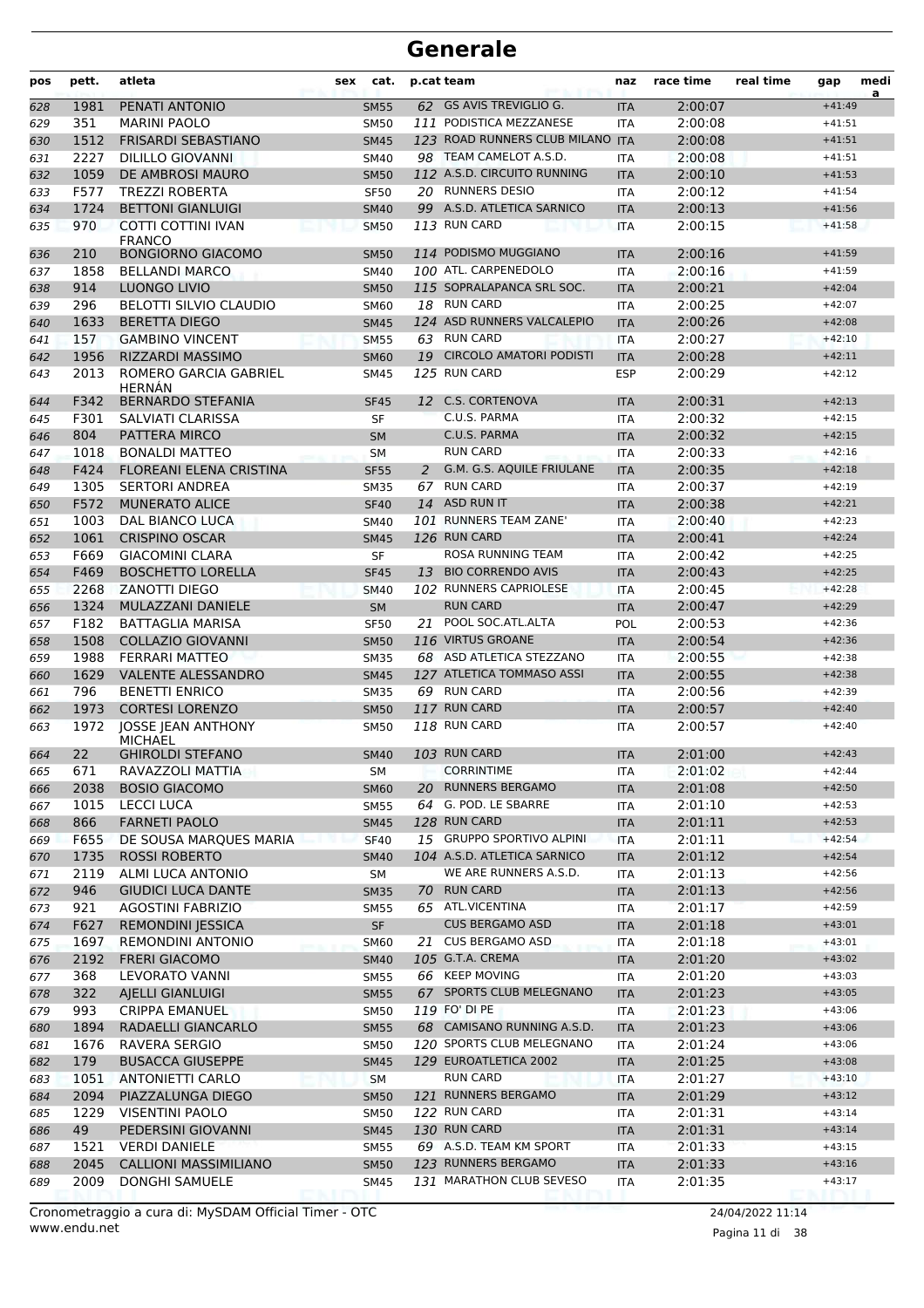| pos        | pett.        | atleta                                      | sex | cat.                       |    | p.cat team                              | naz                         | race time          | real time | gap                  | medi<br>a |
|------------|--------------|---------------------------------------------|-----|----------------------------|----|-----------------------------------------|-----------------------------|--------------------|-----------|----------------------|-----------|
| 690        | F542         | <b>PINI GIULIA</b>                          |     | <b>SF</b>                  |    | <b>VENUS TRIATHLON ACADEMY</b>          | <b>ITA</b>                  | 2:01:41            |           | $+43:24$             |           |
| 691        | 1465         | RALLI ANTONINO                              |     | SΜ                         |    | <b>VENUS TRIATHLON ACADEMY</b>          | <b>ITA</b>                  | 2:01:41            |           | $+43:24$             |           |
| 692        | 1106         | <b>MAZZA CRISTIAN</b>                       |     | <b>SM</b>                  |    | <b>VENUS TRIATHLON ACADEMY</b>          | <b>ITA</b>                  | 2:01:42            |           | $+43:25$             |           |
| 693        | 898          | COLOMBO ALESSANDRO                          |     | <b>SM35</b>                | 71 | <b>RUN CARD</b>                         | <b>ITA</b>                  | 2:01:42            |           | $+43:25$             |           |
| 694        | 1750         | <b>FERRARI AGOSTINO</b>                     |     | <b>SM65</b>                | 9  | <b>GS AVIS TREVIGLIO G.</b>             | <b>ITA</b>                  | 2:01:43            |           | $+43:26$             |           |
| 695        | 2184         | ALDRIGO STEFANO                             |     | <b>SM55</b>                |    | 70 A.S.D. BIPEDI                        | <b>AFG</b>                  | 2:01:44            |           | $+43:27$             |           |
| 696        | 1567         | <b>DIDONE' LUCA</b>                         |     | <b>SM50</b>                |    | 124 GRUPPO ATLETICA VEDELAGO ITA        |                             | 2:01:46            |           | $+43:28$             |           |
| 697        | 318          | <b>GIORDANO CARMINE</b>                     |     | <b>SM60</b>                |    | 22 ATLETICA 42195 'BLU FRIDA'           | <b>ITA</b>                  | 2:01:46            |           | $+43:29$             |           |
| 698        | 458          | <b>CIMIERI MARIO</b>                        |     | <b>SM50</b>                |    | 125 EUROATLETICA 2002                   | <b>ITA</b>                  | 2:01:48            |           | $+43:30$             |           |
| 699        | F721         | <b>VIRLAN LILIANA</b>                       |     | <b>SF40</b>                |    | 16 RUNNING TEAM MESTRE                  | ITA                         | 2:01:49            |           | $+43:32$             |           |
| 700        | 820          | <b>MARTORELLI MASSIMO</b>                   |     | <b>SM50</b>                |    | 126 MARATHON CLUB IMPERIA               | <b>ITA</b>                  | 2:01:49            |           | $+43:32$             |           |
| 701        | F493         | <b>MIGLIETTI GIULIA</b>                     |     | <b>SF</b>                  |    | SPORT&FITNESS SRL SSD                   | <b>ITA</b>                  | 2:01:52            |           | $+43:34$             |           |
| 702        | 1684<br>591  | <b>BRANDAZZI CRISTIANO</b>                  |     | <b>SM45</b>                |    | 132 G.P. CASALESE<br>71 G.A.P. SARONNO  | <b>ITA</b>                  | 2:01:54            |           | $+43:36$             |           |
| 703        | 1187         | <b>SCIARAPPA FRANCO</b><br>PUIATTI STEFANO  |     | <b>SM55</b>                |    | 127 RUN CARD                            | ITA                         | 2:01:55<br>2:01:55 |           | $+43:38$<br>$+43:38$ |           |
| 704<br>705 | F456         | PAVIOTTI MONICA                             |     | <b>SM50</b><br><b>SF40</b> |    | 17 RUN CARD                             | <b>ITA</b><br><b>ITA</b>    | 2:01:56            |           | $+43:39$             |           |
| 706        | 1768         | <b>MACARIO RUGGERO</b>                      |     | <b>SM60</b>                |    | 23 CORRINTIME                           | <b>ITA</b>                  | 2:01:57            |           | $+43:39$             |           |
| 707        | 316          | FUMAGALLI ALESSANDRO                        |     | <b>SM50</b>                |    | 128 ATLETICA 42195 'BLU FRIDA'          | <b>ITA</b>                  | 2:01:57            |           | $+43:40$             |           |
| 708        | 48           | <b>CHERUBINI ANDREA</b>                     |     | <b>SM40</b>                |    | 106 RUN CARD                            | <b>ITA</b>                  | 2:01:58            |           | $+43:40$             |           |
| 709        | 1929         | CALO' MAXMILIAN                             |     | SM40                       |    | 107 DE RAN CLAB                         | ITA                         | 2:01:58            |           | $+43:41$             |           |
| 710        | F480         | <b>MALVESTITI SERENA</b>                    |     | <b>SF</b>                  |    | <b>RUN CARD</b>                         | <b>ITA</b>                  | 2:01:58            |           | $+43:41$             |           |
| 711        | 288          | <b>BARRIVIERA IVAN</b>                      |     | <b>SM50</b>                |    | 129 RUN CARD                            | <b>ITA</b>                  | 2:01:59            |           | $+43:42$             |           |
| 712        | 806          | <b>MAINO FERDINANDO</b>                     |     | <b>SM55</b>                |    | 72 9,92 RUNNING ASD                     | <b>ITA</b>                  | 2:02:00            |           | $+43:43$             |           |
| 713        | 2051         | D'ADDA MATTEO                               |     | <b>SM45</b>                |    | 133 RUNNERS BERGAMO                     | <b>ITA</b>                  | 2:02:03            |           | $+43:46$             |           |
| 714        | 2267         | <b>MAGNI CARLO</b>                          |     | <b>SM55</b>                |    | 73 LA RECASTELLO RADICI                 | <b>ITA</b>                  | 2:02:04            |           | $+43:47$             |           |
| 715        | 852          | <b>MUTTI BRUNO VALERIO</b>                  |     | <b>SM55</b>                |    | 74 EUROATLETICA 2002                    | ITA                         | 2:02:05            |           | $+43:48$             |           |
| 716        | F113         | <b>INVERNIZZI BARBARA</b>                   |     | <b>SF50</b>                |    | 22 ATLETICA 42195 'BLU FRIDA'           | <b>ITA</b>                  | 2:02:10            |           | $+43:53$             |           |
| 717        | 781          | D'AIUTO CARLO                               |     | <b>SM60</b>                |    | 24 GS ATL. SIGNA                        | ITA                         | 2:02:11            |           | $+43:53$             |           |
| 718        | 1242         | <b>BENINI DAVIDE</b>                        |     | <b>SM</b>                  |    | SPORTS CLUB MELEGNANO                   | <b>ITA</b>                  | 2:02:12            |           | $+43:54$             |           |
| 719        | 1871         | CANGIANIELLO                                |     | <b>SM</b>                  |    | CAMISANO RUNNING A.S.D.                 | <b>ITA</b>                  | 2:02:14            |           | $+43:57$             |           |
|            |              | <b>GIANFRANCO</b>                           |     |                            |    |                                         |                             |                    |           |                      |           |
| 720        | 1364         | <b>TESTOLIN LUCA</b>                        |     | <b>SM60</b>                |    | 25 AS.TRA. ROMA<br>14 CORRERE OLTRE ASD | <b>ITA</b>                  | 2:02:15            |           | $+43:57$             |           |
| 721        | F433<br>1838 | <b>BELLON ELENA</b>                         |     | <b>SF45</b>                |    | 134 ATL. TREVIGLIO                      | <b>ITA</b>                  | 2:02:17            |           | $+43:59$             |           |
| 722        | 1806         | <b>CORNA MASSIMO</b><br><b>VIGNATI LUCA</b> |     | <b>SM45</b>                |    | 135 ASD TAPASCIONE RUNNING              | <b>ITA</b>                  | 2:02:17<br>2:02:18 |           | $+44:00$<br>$+44:00$ |           |
| 723        | 814          | <b>TONGHINI LUCA</b>                        |     | <b>SM45</b><br><b>SM50</b> |    | 130 RUN CARD                            | <b>ITA</b>                  | 2:02:18            |           | $+44:00$             |           |
| 724<br>725 | 712          | <b>FARFAULO FRANCO</b>                      |     | <b>SM50</b>                |    | 131 RUN CARD                            | <b>ITA</b><br><b>ITA</b>    | 2:02:18            |           | $+44:01$             |           |
| 726        | 2137         | <b>MURATORI STEFANO</b>                     |     | <b>SM40</b>                |    | 108 RUNNERS CAPRIOLESE                  | <b>ITA</b>                  | 2:02:18            |           | $+44:01$             |           |
| 727        | F123         | <b>ACCORIGI BARBARA</b>                     |     | <b>SF45</b>                |    | 15 CANTO DI CORSA                       | <b>ITA</b>                  | 2:02:22            |           | $+44:04$             |           |
| 728        |              | 1518 POLI PAOLO                             |     | <b>SM55</b>                |    | 75 G.S. C.S.I. MORBEGNO                 | $\ensuremath{\mathsf{ITA}}$ | 2:02:22            |           | $+44:05$             |           |
| 729        | 1093         | ROSA MASSIMILIANO                           |     | <b>SM50</b>                |    | 132 G.S. MARATONETI CASSANO             | ITA                         | 2:02:22            |           | $+44:05$             |           |
| 730        | 2264         | <b>LAZZATI ANDREA</b>                       |     | <b>SM45</b>                |    | 136 VIRTUS GROANE                       | ITA                         | 2:02:24            |           | $+44:07$             |           |
| 731        | 2234         | <b>GAGNI ZACCARIA</b>                       |     | SM50                       |    | 133 VENUS TRIATHLON ACADEMY             | ITA                         | 2:02:24            |           | $+44:07$             |           |
| 732        | 1788         | <b>BOCCA CARLO</b>                          |     | <b>SM40</b>                |    | 109 ASD TAPASCIONE RUNNING              | <b>ITA</b>                  | 2:02:25            |           | $+44:08$             |           |
| 733        | 951          | <b>BARSANTI CARLO</b>                       |     | <b>SM50</b>                |    | 134 SPEZIA MARATHON DLF                 | ITA                         | 2:02:25            |           | $+44:08$             |           |
| 734        | 252          | <b>MOSCARDI DANIELE</b>                     |     | SM                         |    | <b>CORRINTIME</b>                       | <b>ITA</b>                  | 2:02:26            |           | $+44:09$             |           |
| 735        | 665          | <b>BUSELLATO SIMONE</b>                     |     | <b>SM35</b>                |    | 72 DELTA SPEDIZIONI                     | ITA                         | 2:02:29            |           | $+44:11$             |           |
| 736        | 1047         | <b>CUPOLO GIUSEPPE</b>                      |     | <b>SM50</b>                |    | 135 KEEP MOVING                         | <b>ITA</b>                  | 2:02:29            |           | $+44:12$             |           |
| 737        | 1718         | PALTENGHI MASSIMILIANO                      |     | SM45                       |    | 137 A.S.D. ATLETICA SARNICO             | ITA                         | 2:02:30            |           | $+44:12$             |           |
| 738        | 506          | <b>FABIANI FABIO</b>                        |     | <b>SM40</b>                |    | 110 RUN CARD                            | <b>ITA</b>                  | 2:02:34            |           | $+44:16$             |           |
| 739        | 1818         | <b>CORNA EMILIO</b>                         |     | <b>SM50</b>                |    | 136 ATL. PRESEZZO                       | ITA                         | 2:02:35            |           | $+44:17$             |           |
| 740        | 2208         | <b>CARBONI RAUL</b>                         |     | <b>SM45</b>                |    | 138 RUN CARD                            | <b>ITA</b>                  | 2:02:39            |           | $+44:22$             |           |
| 741        | 971          | <b>MOLENDI ANDREA</b>                       |     | SM                         |    | <b>RUN CARD</b>                         | ITA                         | 2:02:41            |           | $+44:23$             |           |
| 742        | 663          | <b>SAVIORI MARIO</b>                        |     | <b>SM55</b>                |    | 76 SETTE LAGHI RUNNERS                  | <b>ITA</b>                  | 2:02:42            |           | $+44:24$             |           |
| 743        | 156          | CROSTA SILVANO                              |     | <b>SM55</b>                |    | 77 RUNNERS VALBOSSA-AZZATE              | <b>ITA</b>                  | 2:02:42            |           | $+44:25$             |           |
| 744        | F48          | <b>ABBIATI STEFANIA</b>                     |     | <b>SF50</b>                |    | 23 RUNNERS VALBOSSA-AZZATE              | <b>ITA</b>                  | 2:02:43            |           | $+44:25$             |           |
| 745        | 2193         | CASAZZA FRANCESCO                           |     | SM40                       |    | 111 BIKE & RUN                          | ITA                         | 2:02:43            |           | $+44:25$             |           |
| 746        | 1429         | <b>DOSSO CHRISTIAN</b>                      |     | <b>SM50</b>                |    | 137 RUN CARD                            | <b>ITA</b>                  | 2:02:45            |           | $+44:27$             |           |
| 747        | 1186         | RONCONI PIETRO                              |     | SM65                       |    | 10 ASD AVIS OGGIONO                     | ITA                         | 2:02:45            |           | $+44:27$             |           |
| 748        | 1777         | <b>FEDRIGA RANIERO</b>                      |     | <b>SM50</b>                |    | 138 RUN CARD                            | <b>ITA</b>                  | 2:02:46            |           | $+44:29$             |           |
| 749        | 2103         | <b>SCANSANI MARCO</b>                       |     | <b>SM60</b>                |    | 26 RUNNERS BERGAMO                      | ITA                         | 2:02:49            |           | $+44:32$             |           |
| 750        | 514          | <b>MARCHIORO SERGIO</b>                     |     | <b>SM50</b>                |    | 139 RUN CARD                            | <b>ITA</b>                  | 2:02:50            |           | $+44:33$             |           |
| 751        | F834         | GILARDI NORA                                |     | <b>SF45</b>                |    | 16 ATL. SUSA ADRIANO                    | ITA                         | 2:02:51            |           | $+44:34$             |           |
| 752        | 450          | <b>NALDI ALEX</b>                           |     | <b>SM45</b>                |    | 139 KEEP MOVING                         | <b>ITA</b>                  | 2:02:51            |           | $+44:34$             |           |

Pagina 12 di 38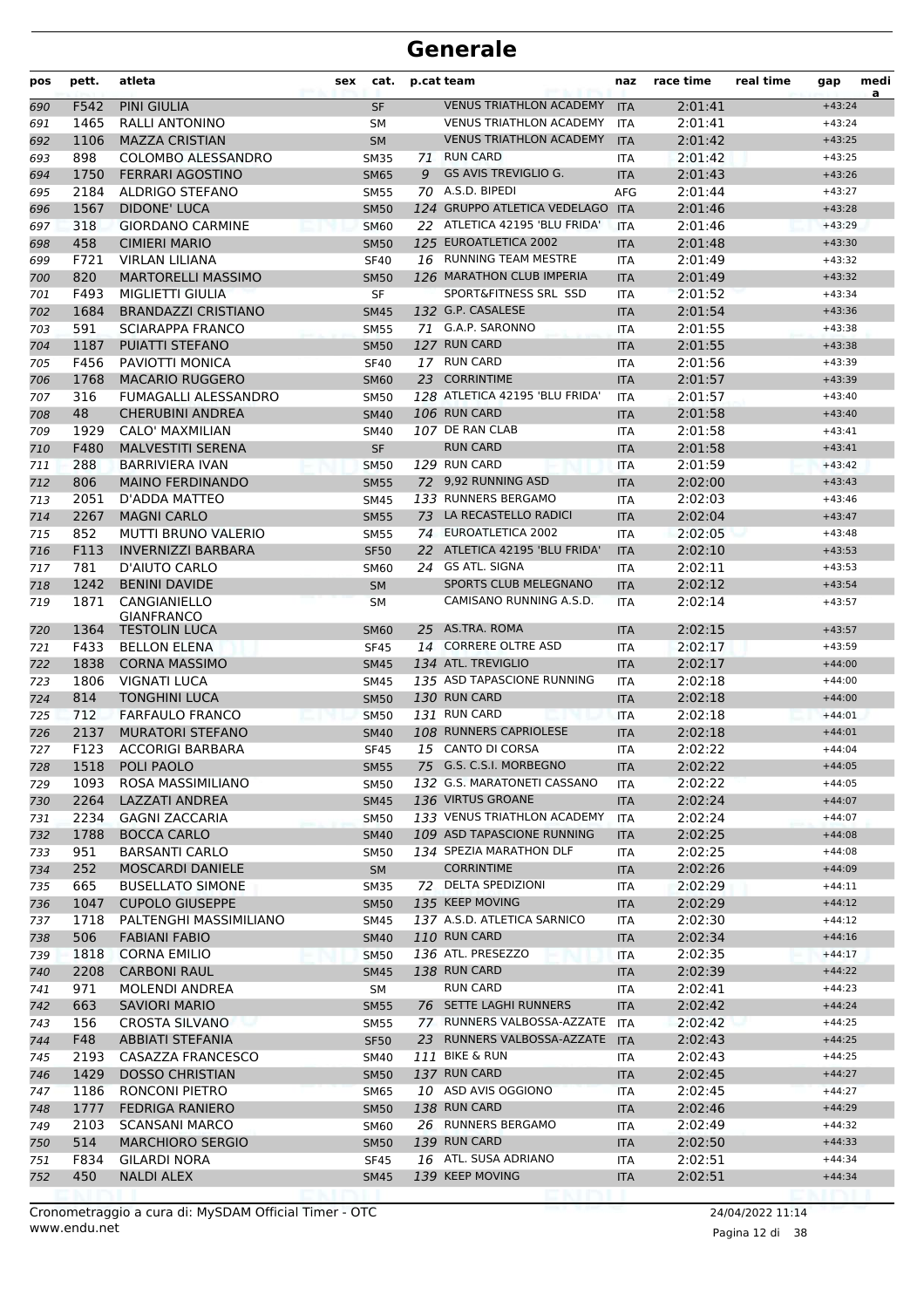| pos        | pett.       | atleta                                    | cat.<br>sex                |    | p.cat team                                             | naz                      | race time          | real time | gap                  | medi<br>a |
|------------|-------------|-------------------------------------------|----------------------------|----|--------------------------------------------------------|--------------------------|--------------------|-----------|----------------------|-----------|
| 753        | F278        | <b>BREUSA ELENA</b>                       | <b>SF50</b>                |    | 24 ASD G.S. POMARETTO '80                              | <b>ITA</b>               | 2:02:52            |           | $+44:34$             |           |
| 754        | F293        | <b>GUTTADAURO MARCELLA</b>                | <b>SF40</b>                |    | 18 ATL. E PODISTICA POL.                               | <b>ITA</b>               | 2:02:54            |           | $+44:37$             |           |
| 755        | F56         | <b>ACCARDI CATERINA</b>                   | SF                         |    | WE ARE RUNNERS A.S.D.                                  | <b>ITA</b>               | 2:02:54            |           | $+44:37$             |           |
| 756        | F483        | <b>CHIESA PAOLA</b>                       | <b>SF50</b>                |    | 25 MARATHON CREMONA                                    | <b>ITA</b>               | 2:02:55            |           | $+44:38$             |           |
| 757        | 1293        | <b>MUSSI VIRGINIO</b>                     | <b>SM60</b>                | 27 | <b>MARATHON CREMONA</b>                                | <b>ITA</b>               | 2:02:55            |           | $+44:38$             |           |
| 758        | 1915        | FARINA GIOVANNI LUCA                      | <b>SM</b>                  |    | A.S.D. CAMPOBELLO CORRE                                | <b>ITA</b>               | 2:02:57            |           | $+44:39$             |           |
| 759        | F667        | <b>FILIPPI MARIACHIARA</b>                | SF                         |    | <b>ROSA RUNNING TEAM</b>                               | <b>ITA</b>               | 2:02:57            |           | $+44:40$             |           |
| 760        | 2004        | <b>VITELLINO GAETANO</b>                  | <b>SM45</b>                |    | 140 MONZA MARATHON TEAM - A. ITA                       |                          | 2:02:58            |           | $+44:41$             |           |
| 761        | 1144        | PONTOGLIO ALEX                            | <b>SM</b>                  |    | RUNNING TORRE DE' ROVERI                               | <b>ITA</b>               | 2:02:59            |           | $+44:41$             |           |
| 762        | 1369        | <b>GIORGI ALESSANDRO</b>                  | <b>SM50</b>                |    | 140 AMICI DELLO SPORT BRIOSCO-                         | <b>ITA</b>               | 2:03:01            |           | $+44:44$             |           |
| 763        | 795         | <b>BOLANDRINA GIOVANNI</b>                | <b>SM55</b>                |    | 78 RUN CARD                                            | <b>ITA</b>               | 2:03:03            |           | $+44:46$             |           |
| 764        | 2116        | PARAVISI ALBERTO                          | <b>SM</b>                  |    | WE ARE RUNNERS A.S.D.                                  | ITA                      | 2:03:07            |           | $+44:49$             |           |
| 765        | 2003        | PIAZZI PAOLO                              | <b>SM55</b>                |    | 79 K3 SSD ARL                                          | <b>ITA</b>               | 2:03:07            |           | $+44:50$             |           |
| 766        | 819         | SCOGNAMIGLIO FILIPPO                      | <b>SM45</b>                |    | 141 RUN CARD                                           | ITA                      | 2:03:08            |           | $+44:51$             |           |
| 767        | 338         | <b>BARCIA ALESSANDRO</b>                  | <b>SM45</b>                |    | 142 GS ATL. SIGNA<br>17 ATL. VILLONGO                  | <b>ITA</b>               | 2:03:10            |           | $+44:52$             |           |
| 768        | F491        | <b>MAFFI GENANGELA</b>                    | <b>SF45</b>                |    | 141 RUN CARD                                           | <b>ITA</b>               | 2:03:11            |           | $+44:53$             |           |
| 769        | 1356<br>182 | <b>PASINI MATTEO</b><br>PEDRAZZINI MATTEO | <b>SM50</b><br><b>SM40</b> |    | 112 RUN CARD                                           | <b>ITA</b>               | 2:03:11<br>2:03:12 |           | $+44:54$<br>$+44:55$ |           |
| 770        | 1694        | <b>TRIESTINI DARIO</b>                    | <b>SM60</b>                |    | 28 G.P. CASALESE                                       | <b>ITA</b><br><b>ITA</b> | 2:03:13            |           | $+44:56$             |           |
| 771<br>772 | 2002        | <b>GALLI MICHELE</b>                      | <b>SM50</b>                |    | 142 K3 SSD ARL                                         | ITA                      | 2:03:14            |           | $+44:56$             |           |
| 773        | F145        | <b>NEGRO ROBERTA</b>                      | <b>SF45</b>                |    | 18 ATLETICA RIVIERA DEL                                | <b>ITA</b>               | 2:03:15            |           | $+44:57$             |           |
| 774        | F541        | <b>COMINELLI VALENTINA</b>                | <b>SF</b>                  |    | ATL. FRANCIACORTA                                      | <b>ITA</b>               | 2:03:15            |           | $+44:58$             |           |
| 775        | 1824        | <b>GREGIS RAMON</b>                       | <b>SM45</b>                |    | 143 G.S. A.MARINELLI                                   | <b>ITA</b>               | 2:03:18            |           | $+45:00$             |           |
| 776        | 1541        | LATANZA FABIO                             | <b>SM45</b>                |    | 144 GPA GRUPPO PODISTICO                               | <b>ITA</b>               | 2:03:19            |           | $+45:01$             |           |
| 777        | 1945        | <b>GELMI DAVIDE</b>                       | <b>SM40</b>                |    | 113 G. ALPINISTICO VERTOVESE                           | <b>ITA</b>               | 2:03:20            |           | $+45:02$             |           |
| 778        | F757        | <b>GATTI CECILIA</b>                      | SF                         |    | <b>RUNNERS BERGAMO</b>                                 | ITA                      | 2:03:20            |           | $+45:03$             |           |
| 779        | 1775        | PELETTI GIANANTONIO                       | <b>SM55</b>                |    | 80 RUN CARD                                            | <b>ITA</b>               | 2:03:21            |           | $+45:04$             |           |
| 780        | 1396        | <b>BASSI ANDREA</b>                       | <b>SM45</b>                |    | 145 ATL. COLOGNO AL SERIO                              | <b>ITA</b>               | 2:03:25            |           | $+45:07$             |           |
| 781        | 1398        | <b>BENEDETTI ROBERTO</b>                  | <b>SM40</b>                |    | 114 POLISPORTIVA G.B. VIGHENZI                         | <b>ITA</b>               | 2:03:25            |           | $+45:08$             |           |
| 782        | 618         | <b>FACOETTI ANGELO</b>                    | <b>SM65</b>                |    | 11 ATL. PRESEZZO                                       | <b>ITA</b>               | 2:03:27            |           | $+45:10$             |           |
| 783        | F389        | <b>VIDONI PAOLA</b>                       | <b>SF45</b>                |    | 19 KEEP MOVING                                         | <b>ITA</b>               | 2:03:28            |           | $+45:11$             |           |
| 784        | 1201        | PORCELLI NICOLA                           | <b>SM65</b>                |    | 12 RUNNERS DEL LEVANTE                                 | ITA                      | 2:03:34            |           | $+45:16$             |           |
| 785        | 1423        | <b>MALZANI MAURO</b>                      | <b>SM45</b>                |    | 146 RUN CARD                                           | <b>ITA</b>               | 2:03:35            |           | $+45:17$             |           |
| 786        | 602         | LOCATI ANDREA                             | <b>SM40</b>                |    | 115 G.T.A. CREMA                                       | <b>ITA</b>               | 2:03:36            |           | $+45:19$             |           |
| 787        | 1389        | <b>SALA DAVIDE</b>                        | <b>SM50</b>                |    | 143 EUROATLETICA 2002                                  | <b>ITA</b>               | 2:03:41            |           | $+45:23$             |           |
| 788        | 162         | <b>CORTI WILLIAM ANGELO</b>               | <b>SM50</b>                |    | 144 RUNNERS DESIO                                      | <b>ITA</b>               | 2:03:41            |           | $+45:24$             |           |
| 789        | 717         | MOREGOLA ATTILIO                          | <b>SM55</b>                |    | 81 ASD OLL SCARS                                       | <b>ITA</b>               | 2:03:45            |           | $+45:27$             |           |
| 790        | 1602        | <b>MANZOLI VILLIAM MICHELE</b>            | <b>SM55</b>                |    | 82 P.B.M. BOVISIO MASCIAGO                             | ITA                      | 2:03:46            |           | $+45:28$             |           |
| 791        | 480         | <b>GALLI FLAVIO</b>                       | <b>SM60</b>                |    | 29 ATLETICA RUB. F.LLI FRATTINI                        | <b>ITA</b>               | 2:03:49            |           | $+45:32$             |           |
| 792        | 1359        | <b>BRAVI FABIO</b>                        | <b>SM50</b>                |    | 145 ROMANO RUNNING                                     | ITA                      | 2:03:53            |           | $+45:35$             |           |
| 793        | 1936        | <b>SALZANI LUCA</b>                       | SM                         |    | G.A.A.C. 2007                                          | <b>ITA</b>               | 2:03:53            |           | $+45:35$             |           |
| 794        | 303         | PALEARI MASSIMO                           | <b>SM55</b>                |    | 83 RUN CARD                                            | ITA                      | 2:03:53            |           | $+45:36$             |           |
| 795        | F747        | <b>BETTINI GIULIA</b>                     | <b>SF35</b>                | 6  | <b>RUNNERS BERGAMO</b>                                 | <b>ITA</b>               | 2:03:53            |           | $+45:36$             |           |
| 796        | 2065        | <b>GRAVIA EMANUELE</b>                    | <b>SM55</b>                |    | 84 RUNNERS BERGAMO                                     | <b>ITA</b>               | 2:03:56            |           | $+45:39$             |           |
| 797        | F824        | <b>HUBER ANGELICA</b>                     | <b>SF60</b>                | 2  | SPORTCLUB MERANO                                       | <b>ITA</b>               | 2:03:58            |           | $+45:41$             |           |
| 798        | 487         | <b>GASTALDINI DANIELE</b>                 | SM65                       | 13 | SPORTING CLUB LIVIGNO                                  | ITA                      | 2:04:00            |           | $+45:42$             |           |
| 799        | 1251        | PATOLA ALESSANDRO                         | <b>SM40</b>                |    | 116 OMBRIANO RUNNING<br>146 RUN CARD                   | <b>ITA</b>               | 2:04:01            |           | $+45:44$             |           |
| 800        | 353         | DI CECCA LEONARDO                         | SM50                       |    |                                                        | ITA                      | 2:04:01            |           | $+45:44$             |           |
| 801        | 1815        | <b>BANDERA MATTEO</b>                     | <b>SM35</b>                |    | 73 A.S.D. SAN FILIPPO RUNNERS<br>85 2002 MARATHON CLUB | <b>ITA</b>               | 2:04:05            |           | $+45:48$             |           |
| 802        | 1297        | PANIZZA ANGELO<br><b>ANACLETO</b>         | SM55                       |    |                                                        | ITA                      | 2:04:06            |           | $+45:49$             |           |
| 803        | 2186        | <b>VITALI MAURIZIO</b>                    | <b>SM55</b>                |    | 86 RUN CARD                                            | <b>ITA</b>               | 2:04:07            |           | $+45:49$             |           |
| 804        | 68          | <b>BONOMINI GIOVANNI LUCA</b>             | <b>SM35</b>                |    | 74 POL. COMUNALE DI ENDINE                             | ITA                      | 2:04:08            |           | $+45:51$             |           |
| 805        | 2067        | <b>GUERRA SIMONE</b>                      | <b>SM45</b>                |    | 147 RUNNERS BERGAMO                                    | <b>ITA</b>               | 2:04:09            |           | $+45:52$             |           |
| 806        | 299         | <b>GIBOUDOT HEIR LEONARDO</b>             | SM45                       |    | 148 RUN CARD                                           | ARG                      | 2:04:12            |           | $+45:54$             |           |
| 807        | 2012        | <b>TINELLI STEFANO</b>                    | <b>SM35</b>                |    | 75 ATLETICA BRESCIA                                    | <b>ITA</b>               | 2:04:13            |           | $+45:55$             |           |
| 808        | 1004        | <b>BIGI SIMONE</b>                        | SM40                       |    | 117 RUN CARD                                           | ITA                      | 2:04:13            |           | $+45:56$             |           |
| 809        | 130         | <b>CHIGIONI ANGELO</b>                    | SM                         |    | <b>RUN CARD</b>                                        | <b>ITA</b>               | 2:04:14            |           | $+45:57$             |           |
| 810        | 129         | <b>CHIGIONI ANDREA</b>                    | <b>SM35</b>                |    | 76 RUN CARD                                            | ITA                      | 2:04:15            |           | $+45:57$             |           |
| 811        | 1372        | <b>GATTI FABIO</b>                        | <b>SM55</b>                |    | 87 ATLETICA LONATO                                     | <b>ITA</b>               | 2:04:16            |           | $+45:58$             |           |
| 812        | 1070        | ALBERTINELLI FABIO                        | SM55                       |    | 88 ATL. PARATICO                                       | ITA                      | 2:04:18            |           | $+46:01$             |           |
| 813        | 1515        | <b>STAGNI OMAR</b>                        | <b>SM45</b>                |    | 149 RUN CARD                                           | <b>ITA</b>               | 2:04:19            |           | $+46:01$             |           |
| 814        | 1536        | <b>GELAIN PAOLO</b>                       | <b>SM60</b>                |    | 30 MARATONETI CITTADELLESI                             | <b>ITA</b>               | 2:04:19            |           | $+46:02$             |           |
| 815        | 1285        | <b>BERETTA ROBERTO</b>                    | <b>SM55</b>                |    | 89 MONZA MARATHON TEAM - A. ITA                        |                          | 2:04:20            |           | $+46:03$             |           |
|            |             |                                           |                            |    |                                                        |                          |                    |           |                      |           |

www.endu.net Cronometraggio a cura di: MySDAM Official Timer - OTC 24/04/2022 11:14

Pagina 13 di 38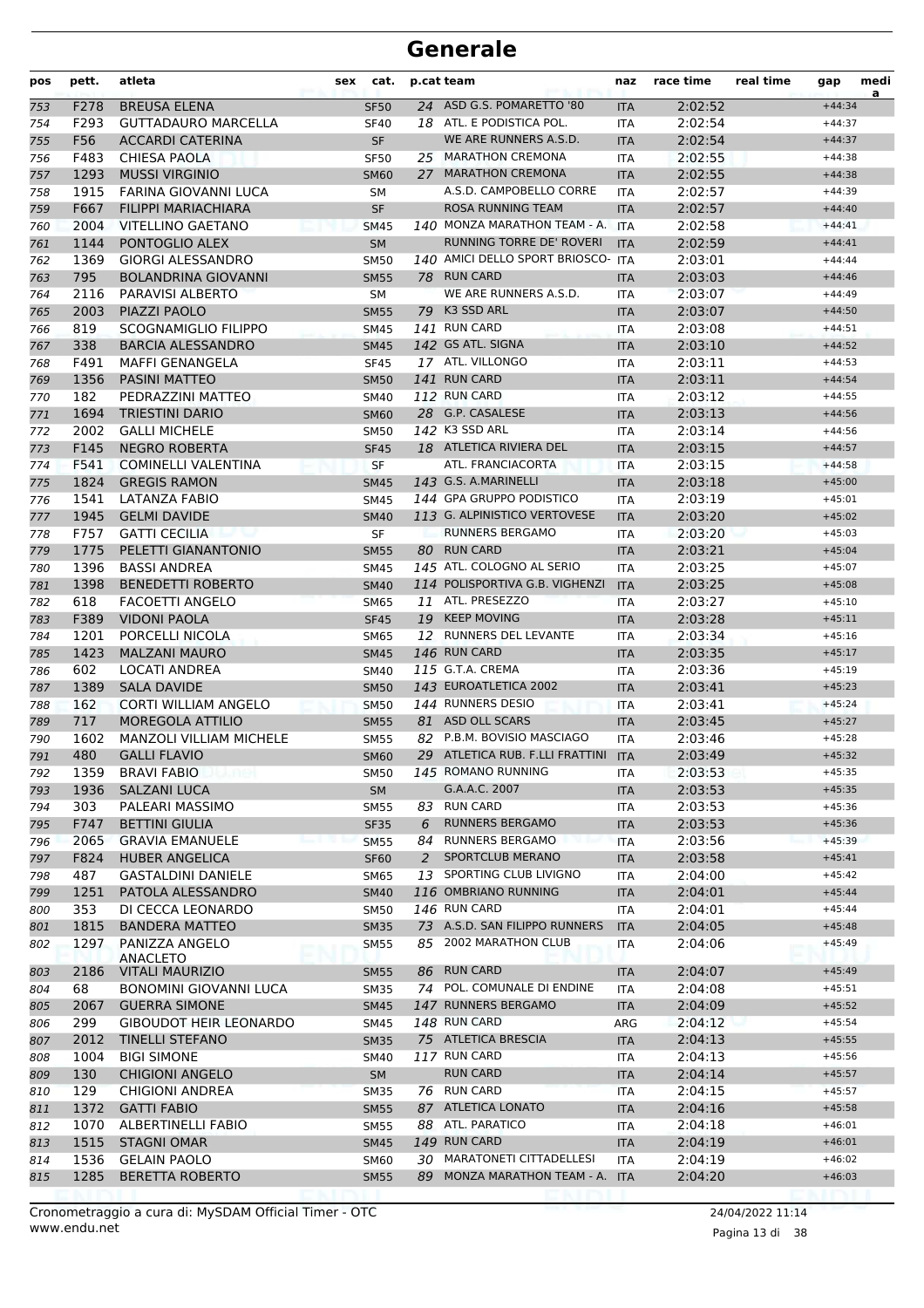| pos        | pett.        | atleta                                             | sex | cat.                       |                | p.cat team                                 | naz                      | race time          | real time | gap                  | medi<br>a |
|------------|--------------|----------------------------------------------------|-----|----------------------------|----------------|--------------------------------------------|--------------------------|--------------------|-----------|----------------------|-----------|
| 816        | 128          | <b>FESTA MARCO</b>                                 |     | <b>SM50</b>                |                | 147 RUNNERS CAPRIOLESE                     | <b>ITA</b>               | 2:04:21            |           | $+46:04$             |           |
| 817        | 382          | MONDELLA NAZZARENO                                 |     | <b>SM55</b>                |                | 90 A.S.D. MARCIACARATESI                   | <b>ITA</b>               | 2:04:23            |           | $+46:06$             |           |
|            |              | <b>FIORENTINO</b>                                  |     |                            |                |                                            |                          |                    |           |                      |           |
| 818        | 1730<br>641  | PLEBANI ANGELO                                     |     | <b>SM40</b>                |                | 118 A.S.D. ATLETICA SARNICO<br>77 RUN CARD | <b>ITA</b>               | 2:04:26<br>2:04:27 |           | $+46:08$<br>$+46:09$ |           |
| 819        | 2149         | <b>FELINI ANDREA</b><br><b>UBERTI FOPPA MATTEO</b> |     | <b>SM35</b>                |                | 119 RUN CARD                               | <b>ITA</b>               | 2:04:27            |           | $+46:10$             |           |
| 820<br>821 | 1215         | COLMO ALESSANDRO                                   |     | <b>SM40</b><br><b>SM45</b> |                | 150 SPORTIFICATION                         | <b>ITA</b><br><b>ITA</b> | 2:04:29            |           | $+46:12$             |           |
| 822        | F86          | PAUTASSO DANIELA                                   |     | <b>SF55</b>                |                | 3 TORINO ROAD RUNNERS A.S.                 | <b>ITA</b>               | 2:04:30            |           | $+46:13$             |           |
| 823        | 779          | <b>SERRA GABRIELE</b>                              |     | <b>SM45</b>                |                | 151 PASSO CAPPONI ASD                      | <b>ITA</b>               | 2:04:33            |           | $+46:15$             |           |
| 824        | 1295         | RONCHI MASSIMILIANO                                |     | <b>SM45</b>                |                | 152 POL. VILLESE                           | <b>ITA</b>               | 2:04:35            |           | $+46:17$             |           |
| 825        | F730         | <b>GUASCO CLAUDIA</b>                              |     | <b>SF55</b>                | 4              | <b>RUN CARD</b>                            | <b>ITA</b>               | 2:04:39            |           | $+46:21$             |           |
| 826        | 1492         | <b>FAINI SIMONE</b>                                |     | <b>SM35</b>                |                | 78 A.S.D. C.U.S. BRESCIA                   | <b>ITA</b>               | 2:04:40            |           | $+46:22$             |           |
| 827        | 2241         | <b>VITTORIALI ALBERTO</b>                          |     | <b>SM40</b>                |                | 120 A.S.D. C.U.S. BRESCIA                  | <b>ITA</b>               | 2:04:44            |           | $+46:26$             |           |
| 828        | 297          | <b>GILARDI LORENZO</b>                             |     | <b>SM45</b>                |                | 153 RUN CARD                               | <b>ITA</b>               | 2:04:44            |           | $+46:27$             |           |
| 829        | 346          | POLITI DANIELE IMERIO                              |     | <b>SM60</b>                |                | 31 G.S. MONTEGARGNANO                      | <b>ITA</b>               | 2:04:44            |           | $+46:27$             |           |
| 830        | 887          | MARZOCCHI GIANLUCA                                 |     | <b>SM45</b>                |                | 154 RUN CARD                               | <b>ITA</b>               | 2:04:45            |           | $+46:28$             |           |
| 831        | 1380         | <b>BAGGIO ANDREA</b>                               |     | <b>SM</b>                  |                | <b>RUN CARD</b>                            | <b>ITA</b>               | 2:04:48            |           | $+46:31$             |           |
| 832        | F430         | <b>DEGIORGI PAMELA</b>                             |     | <b>SF40</b>                |                | 19 RUN CARD                                | <b>ITA</b>               | 2:04:51            |           | $+46:34$             |           |
| 833        | 845          | <b>EDERLE LUIGI</b>                                |     | <b>SM55</b>                | 91             | G.S.D. MOMBOCAR                            | <b>ITA</b>               | 2:04:56            |           | $+46:39$             |           |
| 834        | 491          | <b>GARELLO DENIS</b>                               |     | <b>SM50</b>                |                | 148 SPORTIFICATION                         | <b>ITA</b>               | 2:04:59            |           | $+46:42$             |           |
| 835        | 1349         | <b>TOLEDO SALVATORE</b>                            |     | <b>SM50</b>                |                | 149 A.S.D. CAMPOBELLO CORRE                | <b>ITA</b>               | 2:05:01            |           | $+46:43$             |           |
| 836        | 1583         | <b>ALLEVATO LUCA</b>                               |     | SM                         |                | <b>RUN CARD</b>                            | <b>ITA</b>               | 2:05:01            |           | $+46:44$             |           |
| 837        | 1178         | <b>BIANCHI MICHELE</b>                             |     | <b>SM50</b>                |                | 150 ATL.UISP MARINA DI CARRARA ITA         |                          | 2:05:03            |           | $+46:46$             |           |
| 838        | 1294         | <b>DAMONTE GEROLAMO</b>                            |     | <b>SM55</b>                |                | 92 EMOZIONI SPORT TEAM A.S.D. ITA          |                          | 2:05:05            |           | $+46:47$             |           |
| 839        | 762          | <b>CERVELLIN CLAUDIO</b>                           |     | <b>SM60</b>                |                | 32 RUN CARD                                | ITA                      | 2:05:12            |           | $+46:55$             |           |
| 840        | 1863         | <b>AGLIONI JURI</b>                                |     | <b>SM45</b>                |                | 155 CAMISANO RUNNING A.S.D.                | <b>ITA</b>               | 2:05:18            |           | $+47:00$             |           |
| 841        | 1931         | <b>ONGARO ELIO</b>                                 |     | <b>SM55</b>                |                | 93 G.S. OREZZO                             | <b>ITA</b>               | 2:05:18            |           | $+47:01$             |           |
| 842        | 2181         | <b>CREMASCHINI ALBERTO</b>                         |     | <b>SM50</b>                |                | 151 STRALENO                               | <b>ITA</b>               | 2:05:18            |           | $+47:01$             |           |
| 843        | 1516         | <b>CAPRA FABIO</b>                                 |     | <b>SM40</b>                |                | 121 9,92 RUNNING ASD                       | <b>ITA</b>               | 2:05:19            |           | $+47:02$             |           |
| 844        | 739          | <b>UGHETTO FERRUCCIO</b>                           |     | <b>SM70</b>                |                | 2 ASD G.S. POMARETTO '80                   | <b>ITA</b>               | 2:05:21            |           | $+47:04$             |           |
| 845        | 1031         | <b>TRONCA ANGELO</b>                               |     | <b>SM35</b>                |                | 79 ATHLETIC CLUB TERMOLI ASD               | <b>ITA</b>               | 2:05:26            |           | $+47:09$             |           |
| 846        | 746          | <b>BENIS SERGIO</b>                                |     | <b>SM50</b>                |                | 152 LONDON CITY ATHLETICS                  | <b>GBR</b>               | 2:05:28            |           | $+47:11$             |           |
| 847        | 386          | <b>TRUSSARDI ELIO</b>                              |     | <b>SM65</b>                |                | 14 POOL SOC.ATL.ALTA                       | <b>ITA</b>               | 2:05:29            |           | $+47:12$             |           |
| 848        | 2296         | <b>PACINI FEDERICO</b>                             |     | <b>SM35</b>                |                | 80 RUN CARD                                | <b>ITA</b>               | 2:05:32            |           | $+47:14$             |           |
| 849        | 636          | <b>ZUCCHETTI ANDREA</b>                            |     | SM45                       |                | 156 SPORTS CLUB MELEGNANO                  | ITA                      | 2:05:34            |           | $+47:17$             |           |
| 850        | F457         | <b>CAMERLINGO DANIELA</b><br>LARA                  |     | <b>SF40</b>                |                | 20 SPORTS CLUB MELEGNANO                   | <b>ITA</b>               | 2:05:35            |           | $+47:17$             |           |
| 851        | F15          | <b>FAVARO BARBARA</b>                              |     | <b>SF55</b>                | 5              | <b>MARATONELLA ASD</b>                     | <b>ITA</b>               | 2:05:35            |           | $+47:18$             |           |
| 852        | 1065         | <b>FUMAGALLI ANDREA</b>                            |     | <b>SM35</b>                | 81             | <b>RUN CARD</b>                            | <b>ITA</b>               | 2:05:36            |           | $+47:19$             |           |
| 853        | 1881         | <b>FRERI ROBERTO</b>                               |     | <b>SM35</b>                |                | 82 CAMISANO RUNNING A.S.D                  | ITA                      | 2:05:36            |           | $+47:19$             |           |
| 854        | 1795         | <b>MERCURI SIMONE</b>                              |     | <b>SM</b>                  |                | ASD TAPASCIONE RUNNING                     | <b>ITA</b>               | 2:05:39            |           | $+47:22$             |           |
| 855        | 388          | CALZAFERRI PAOLO                                   |     | <b>SM70</b>                | 3              | POOL SOC.ATL.ALTA                          | ITA                      | 2:05:41            |           | $+47:24$             |           |
| 856        | 1614         | <b>VITALE GINO</b>                                 |     | <b>SM35</b>                |                | 83 MARATHON CREMONA                        | <b>ITA</b>               | 2:05:42            |           | $+47:24$             |           |
| 857        | 1826         | <b>LONGONI STEFANO</b>                             |     | <b>SM</b>                  |                | A.S.D. MARCIACARATESI                      | ITA                      | 2:05:45            |           | $+47:27$             |           |
| 858        | 1510         | <b>IPERICO RIGER</b>                               |     | <b>SM45</b>                |                | 157 ATL. MARIANO COMENSE                   | <b>ITA</b>               | 2:05:46            |           | $+47:29$             |           |
| 859        | F633         | FOGLIA DANIELA                                     |     | <b>SF40</b>                |                | 21 A.S.D. ATLETICA SARNICO                 | ITA                      | 2:05:46            |           | $+47:29$             |           |
| 860        | 1859         | <b>TELLAROLI FRANCESCO</b>                         |     | <b>SM40</b>                |                | 122 ATL. CARPENEDOLO                       | <b>ITA</b>               | 2:05:50            |           | $+47:33$             |           |
| 861        | 181          | <b>BRAGA FABIO</b>                                 |     | SM                         |                | <b>RUN CARD</b>                            | ITA                      | 2:05:52            |           | $+47:35$             |           |
| 862        | 1315         | PAGANI FRANCESCO                                   |     | <b>SM60</b>                |                | 33 ATL. VILLONGO                           | <b>ITA</b>               | 2:05:52            |           | $+47:35$             |           |
| 863        | 2211         | <b>MAURO SALVATORE</b>                             |     | SM60                       |                | 34 RUN CARD                                | ITA                      | 2:05:53            |           | $+47:36$             |           |
| 864        | F734         | MORETTI VALENTINA                                  |     | <b>SF35</b>                | 7 <sup>7</sup> | G.S. A.MARINELLI                           | <b>ITA</b>               | 2:05:57            |           | $+47:39$             |           |
| 865        | 1413         | <b>MERCANTE PAOLO</b>                              |     | <b>SM50</b>                |                | 153 ATLETICA MDS                           | ITA                      | 2:05:57            |           | $+47:40$             |           |
| 866        | 85           | <b>SCARPAZZA FLAVIO</b>                            |     | <b>SM50</b>                |                | 154 ATL. ARCISATE                          | <b>ITA</b>               | 2:05:59            |           | $+47:42$             |           |
| 867        | 1378         | <b>BUFFA MANUEL</b>                                |     | SM40                       |                | 123 G.A.A.C. 2007                          | ITA                      | 2:06:00            |           | $+47:43$             |           |
| 868        | 554          | <b>BEGNINI ANGELO</b>                              |     | <b>SM40</b>                |                | 124 RUN CARD                               | <b>ITA</b>               | 2:06:01            |           | $+47:44$             |           |
| 869        | 1321         | <b>MINISTRINI MICHELE</b>                          |     | <b>SM35</b>                |                | 84 ATL. VILLONGO                           | ITA                      | 2:06:03            |           | $+47:45$             |           |
| 870        | 1139         | <b>GIUDICI LUCA</b>                                |     | SM                         |                | <b>RUN CARD</b>                            | <b>ITA</b>               | 2:06:04            |           | $+47:47$             |           |
| 871        | 253          | TARZIA FEDERICO                                    |     | <b>SM45</b>                |                | 158 U.S. ROGNO                             | ITA                      | 2:06:05            |           | $+47:48$             |           |
| 872        | 469          | <b>D'AMICO GIUSEPPE</b>                            |     | <b>SM40</b>                |                | 125 PODISTI VALLE OLONA                    | <b>ITA</b>               | 2:06:10            |           | $+47:53$             |           |
| 873        | 2135         | <b>MORASCHI ENEA</b>                               |     | SM50                       |                | 155 RUNNERS CAPRIOLESE                     | ITA                      | 2:06:12            |           | $+47:55$             |           |
| 874        | F720         | <b>TERRANEO ALBERTA</b>                            |     | <b>SF50</b>                |                | 26 RUN CARD                                | <b>ITA</b>               | 2:06:15            |           | $+47:58$             |           |
| 875        | 1970         | POZZI GIAN MARIO                                   |     | <b>SM50</b>                |                | 156 RUN CARD                               | ITA                      | 2:06:15            |           | $+47:58$             |           |
| 876        | 2035         | <b>BOMBARDA SIMONE</b>                             |     | <b>SM</b>                  |                | RUNNERS BERGAMO<br>157 PERCORRERE IL SILE  | <b>ITA</b>               | 2:06:16            |           | $+47:58$<br>$+48:03$ |           |
| 877        | 1011<br>1786 | <b>FOLLIGNO MAURO</b><br><b>BAIARDI GIANLUCA</b>   |     | SM50<br><b>SM45</b>        |                | 159 GRUPPO SPORTIVO ALPINI                 | ITA<br><b>ITA</b>        | 2:06:21<br>2:06:22 |           | $+48:05$             |           |
| 878        |              |                                                    |     |                            |                |                                            |                          |                    |           |                      |           |

www.endu.net Cronometraggio a cura di: MySDAM Official Timer - OTC 24/04/2022 11:14

Pagina 14 di 38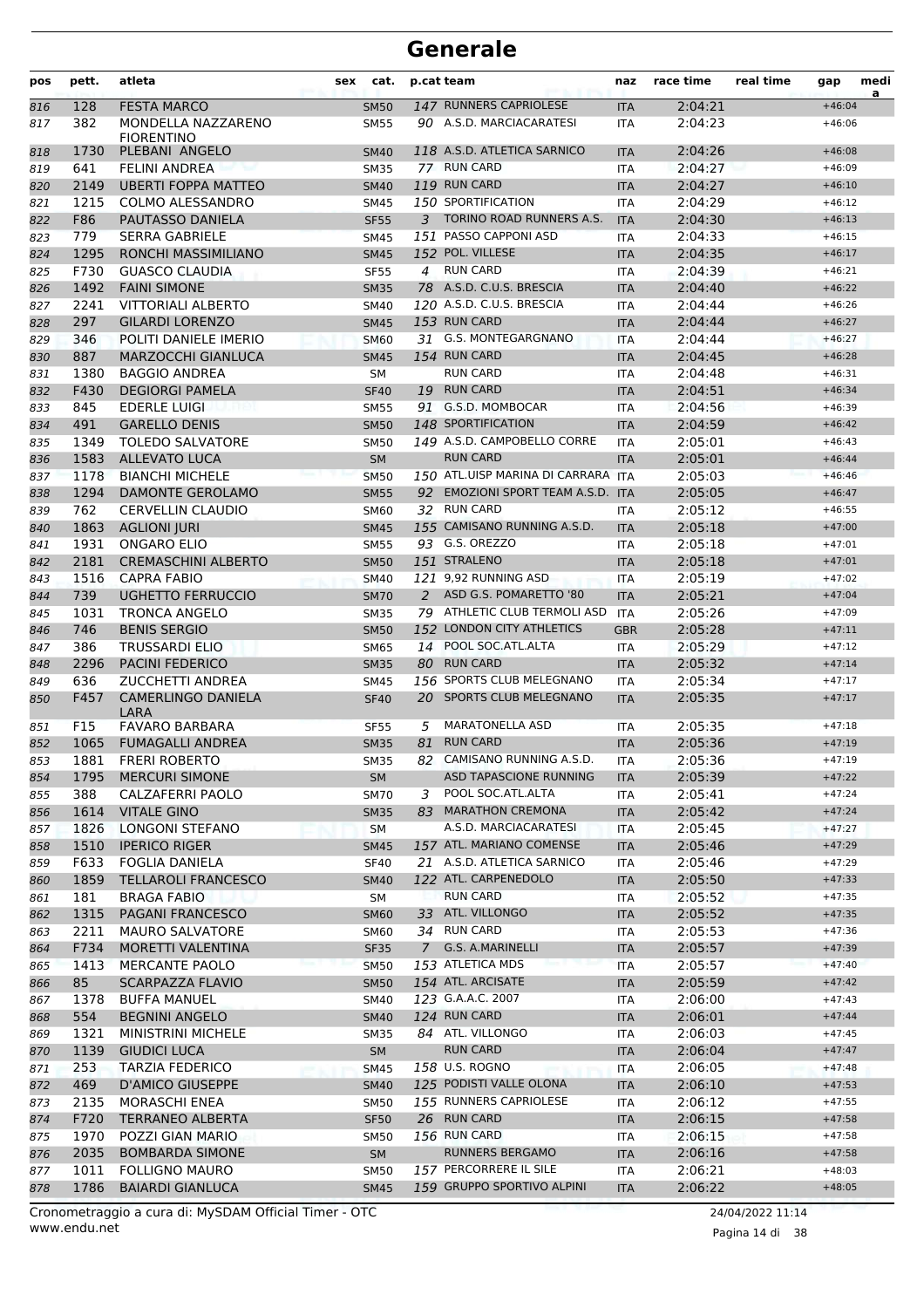| pos | pett. | atleta                      | sex | cat.        |    | p.cat team                        | naz        | race time | real time | gap      | medi<br>a |
|-----|-------|-----------------------------|-----|-------------|----|-----------------------------------|------------|-----------|-----------|----------|-----------|
| 879 | 742   | <b>ASCIOLLA LINO</b>        |     | <b>SM60</b> |    | 35 U.S. ROMA 83                   | <b>ITA</b> | 2:06:24   |           | $+48:07$ |           |
| 880 | 931   | SARDO JOHN PAULO            |     | <b>SM45</b> |    | 160 RUN CARD                      | <b>ITA</b> | 2:06:24   |           | $+48:07$ |           |
| 881 | 563   | <b>CERRETO ALESSANDRO</b>   |     | <b>SM45</b> |    | 161 JOINT RUNNING CLUB            | <b>ITA</b> | 2:06:25   |           | $+48:08$ |           |
| 882 | 74    | D'ANGELO FRANCESCO          |     | <b>SM55</b> |    | 94 RUN CARD                       | <b>ITA</b> | 2:06:26   |           | $+48:08$ |           |
| 883 | F838  | <b>CAMOZZI ANNA</b>         |     | <b>SF</b>   |    | ATL. VALLE BREMBANA               | <b>ITA</b> | 2:06:27   |           | $+48:10$ |           |
| 884 | 1227  | ALDRIGO EDOARDO             |     | <b>SM35</b> |    | 85 RUN CARD                       | <b>ITA</b> | 2:06:28   |           | $+48:11$ |           |
| 885 | 1731  | <b>MAURI ANTONIO</b>        |     | <b>SM40</b> |    | 126 A.S.D. ATLETICA SARNICO       | <b>ITA</b> | 2:06:29   |           | $+48:12$ |           |
| 886 | 1006  | <b>ALBINI FABRIZIO</b>      |     | <b>SM60</b> |    | 36 RUN CARD                       | <b>ITA</b> | 2:06:31   |           | $+48:13$ |           |
| 887 | 463   | <b>GUARNERI FABIO</b>       |     | <b>SM50</b> |    | 158 ASD SPORT & VITA              | <b>ITA</b> | 2:06:32   |           | $+48:15$ |           |
| 888 | 721   | FOSSATI FULVIO LORENZO      |     | <b>SM50</b> |    | 159 RUN CARD                      | <b>ITA</b> | 2:06:39   |           | $+48:21$ |           |
| 889 | 1156  | <b>DANESI GIOVANNI</b>      |     | <b>SM35</b> |    | 86 ATL. RODENGO SAIANO MICO       | <b>ITA</b> | 2:06:39   |           | $+48:22$ |           |
| 890 | 755   | PITTERL ADRIANO             |     | <b>SM35</b> |    | 87 PERCORRERE IL SILE             | <b>ITA</b> | 2:06:43   |           | $+48:26$ |           |
| 891 | 176   | <b>FENILI SIMONE</b>        |     | <b>SM50</b> |    | 160 POL. VILLESE                  | <b>ITA</b> | 2:06:43   |           | $+48:26$ |           |
| 892 | F279  | TAMBORRA MARIA              |     | <b>SF50</b> |    | 27 RUN CARD                       | <b>ITA</b> | 2:06:48   |           | $+48:30$ |           |
| 893 | 1266  | <b>ARRIGONI DAVIDE</b>      |     | <b>SM</b>   |    | <b>RUN CARD</b>                   | <b>ITA</b> | 2:06:49   |           | $+48:32$ |           |
| 894 | 1937  | <b>TREBESCHI GABRIELE</b>   |     | <b>SM50</b> |    | 161 ROSA RUNNING TEAM             | <b>ITA</b> | 2:06:51   |           | $+48:33$ |           |
| 895 | 2071  | <b>LOCATELLI IVAN</b>       |     | <b>SM50</b> |    | 162 RUNNERS BERGAMO               | <b>ITA</b> | 2:06:51   |           | $+48:34$ |           |
| 896 | 1432  | <b>GIRARDINI DARIO</b>      |     | <b>SM50</b> |    | 163 GRUPPO PODISTI LOGRATO        | <b>ITA</b> | 2:06:55   |           | $+48:37$ |           |
| 897 | F466  | POGNANI DANIELA             |     | <b>SF50</b> |    | 28 RUN CARD                       | <b>ITA</b> | 2:06:56   |           | $+48:39$ |           |
| 898 | 1225  | <b>VIVIANI FRANCO</b>       |     | SM60        |    | 37 G.S.D. MOMBOCAR                | <b>ITA</b> | 2:06:57   |           | $+48:40$ |           |
| 899 | 828   | NADDEO PAOLO                |     | <b>SM35</b> | 88 | <b>RUN CARD</b>                   | <b>ITA</b> | 2:06:58   |           | $+48:40$ |           |
| 900 | 329   | <b>BELOTTI MATTIA</b>       |     | <b>SM35</b> | 89 | <b>RUN CARD</b>                   | <b>ITA</b> | 2:06:59   |           | $+48:41$ |           |
| 901 | F606  | <b>CALFI MARCELLA</b>       |     | <b>SF40</b> | 22 | <b>GS AVIS TREVIGLIO G.</b>       | <b>ITA</b> | 2:06:59   |           | $+48:42$ |           |
| 902 | F646  | <b>BARONCINI ISABELLA</b>   |     | <b>SF50</b> |    | 29 VERDE PISELLO GROUP            | <b>ITA</b> | 2:07:00   |           | $+48:43$ |           |
| 903 | 1792  | <b>GRACEFFA CALOGERO</b>    |     | <b>SM55</b> |    | 95 ASD TAPASCIONE RUNNING         | <b>ITA</b> | 2:07:02   |           | $+48:45$ |           |
| 904 | F579  | ROVAGNATI GIULIA            |     | <b>SF35</b> | 8  | <b>RUNNERS DESIO</b>              | <b>ITA</b> | 2:07:06   |           | $+48:49$ |           |
| 905 | 1233  | <b>LOMANTO GIOVANNI</b>     |     | <b>SM35</b> | 90 | <b>VERDE PISELLO GROUP</b>        | <b>ITA</b> | 2:07:06   |           | $+48:49$ |           |
| 906 | 1811  | <b>MARUCCI LUCA</b>         |     | <b>SM35</b> |    | 91 ASD RUN LIFE                   | <b>ITA</b> | 2:07:09   |           | $+48:52$ |           |
| 907 | 1808  | DI BELLA DAVIDE             |     | <b>SM45</b> |    | 162 RUN CARD                      | <b>ITA</b> | 2:07:10   |           | $+48:53$ |           |
| 908 | 557   | <b>GIORA LIDIO</b>          |     | <b>SM60</b> |    | 38 LIMENA RUN ASD                 | <b>ITA</b> | 2:07:11   |           | $+48:53$ |           |
| 909 | F111  | <b>FIORINO DANIELA</b>      |     | <b>SF35</b> | 9  | ATLETICA 42195 'BLU FRIDA'        | <b>ITA</b> | 2:07:11   |           | $+48:54$ |           |
| 910 | 1150  | <b>ENTRADE EMILIANO</b>     |     | <b>SM45</b> |    | 163 RUN CARD                      | <b>ITA</b> | 2:07:12   |           | $+48:54$ |           |
| 911 | 2217  | <b>ASSI ANGELO</b>          |     | <b>SM65</b> | 15 | <b>BERGAMO STARS ATLETICA</b>     | <b>ITA</b> | 2:07:14   |           | $+48:57$ |           |
| 912 | 2058  | <b>FRATUS MICHEL</b>        |     | <b>SM</b>   |    | RUNNERS BERGAMO                   | <b>ITA</b> | 2:07:15   |           | $+48:58$ |           |
| 913 | F331  | <b>ZONCA ARIANNA</b>        |     | <b>SF35</b> |    | 10 ATL. PRESEZZO                  | <b>ITA</b> | 2:07:16   |           | $+48:58$ |           |
| 914 | 1425  | <b>MAROLA GIOVANNI</b>      |     | <b>SM60</b> |    | 39 RUNNERS TEAM ZANE'             | <b>ITA</b> | 2:07:19   |           | $+49:01$ |           |
| 915 | 893   | <b>CASALINI ENRICO</b>      |     | <b>SM</b>   |    | <b>RUN CARD</b>                   | <b>ITA</b> | 2:07:20   |           | $+49:03$ |           |
| 916 | F418  | <b>TADIELLO ANNA</b>        |     | <b>SF45</b> |    | 20 AFV BELTRAME                   | <b>ITA</b> | 2:07:21   |           | $+49:04$ |           |
| 917 | 1763  | <b>NISOLI RICCARDO</b>      |     | <b>SM50</b> |    | 164 GS AVIS TREVIGLIO G.          | <b>ITA</b> | 2:07:23   |           | $+49:06$ |           |
| 918 | 352   | <b>BOSI MASSIMO</b>         |     | <b>SM50</b> |    | 165 RUN CARD                      | ITA        | 2:07:24   |           | $+49:07$ |           |
| 919 | 586   | <b>GIGANTE ROCCO</b>        |     | <b>SM60</b> |    | 40 G.A.P. SARONNO                 | <b>ITA</b> | 2:07:26   |           | $+49:09$ |           |
| 920 | F774  | <b>VANALI FRANCESCA</b>     |     | SF          |    | RUNNERS BERGAMO                   | ITA        | 2:07:29   |           | $+49:12$ |           |
| 921 | 150   | <b>CHIAPELLO PAOLO</b>      |     | <b>SM55</b> |    | 96 A.S.D. ATLETICA ROATA          | <b>ITA</b> | 2:07:34   |           | $+49:16$ |           |
| 922 | F485  | <b>COIRA MIRIAM</b>         |     | <b>SF45</b> |    | 21 S.COOP ARL SD GS VILLA         | ITA        | 2:07:36   |           | $+49:19$ |           |
| 923 | 1590  | <b>ZANESI ROBERTO</b>       |     | <b>SM40</b> |    | 127 RUN CARD                      | <b>ITA</b> | 2:07:37   |           | $+49:19$ |           |
| 924 | 1547  | <b>GARDANA CLAUDIO</b>      |     | SM55        |    | 97 FREE-ZONE                      | ITA        | 2:07:38   |           | $+49:21$ |           |
| 925 | F716  | <b>SLANZI ELISA</b>         |     | <b>SF45</b> |    | 22 6 IN MOVIMENTO A.S.D.          | <b>ITA</b> | 2:07:38   |           | $+49:21$ |           |
| 926 | 2005  | <b>FAPPANI PAOLO</b>        |     | <b>SM50</b> |    | 166 ATLETICA BRESCIA              | <b>ITA</b> | 2:07:40   |           | $+49:23$ |           |
| 927 | 1847  | <b>MORANDINI IVANO</b>      |     | <b>SM45</b> |    | 164 RUN CARD                      | <b>ITA</b> | 2:07:41   |           | $+49:24$ |           |
| 928 | F510  | ALBERTINI ROBERTA           |     | <b>SF45</b> |    | 23 AMICI DELLO SPORT BRIOSCO- ITA |            | 2:07:42   |           | $+49:25$ |           |
| 929 | 2090  | <b>OFFREDI PAOLO</b>        |     | <b>SM40</b> |    | 128 RUNNERS BERGAMO               | <b>ITA</b> | 2:07:43   |           | $+49:26$ |           |
| 930 | 1411  | <b>GIRALDO MARCO</b>        |     | SM45        |    | 165 G.P. AVIS SUZZARA             | <b>ITA</b> | 2:07:45   |           | $+49:28$ |           |
| 931 | 2080  | <b>MINOLA SIMONE</b>        |     | <b>SM45</b> |    | 166 RUNNERS BERGAMO               | <b>ITA</b> | 2:07:46   |           | $+49:28$ |           |
| 932 | 2173  | D'ELICIO ALESSANDRO         |     | SM50        |    | 167 RUN CARD                      | ITA        | 2:07:47   |           | $+49:30$ |           |
| 933 | F583  | PEDRETTI FRANCESCA          |     | SF          |    | ATL. FRANCIACORTA                 | <b>ITA</b> | 2:07:47   |           | $+49:30$ |           |
| 934 | F397  | <b>SBERNINI MICHELA</b>     |     | SF          |    | ATL. PARATICO                     | ITA        | 2:07:48   |           | $+49:30$ |           |
| 935 | F173  | AZZARA GIOVANNA             |     | <b>SF45</b> | 24 | <b>CORRINTIME</b>                 | <b>ITA</b> | 2:07:52   |           | $+49:35$ |           |
| 936 | F505  | AGOSTINI DONATELLA          |     | <b>SF55</b> | 6  | <b>GRUPPO ATLETICA VEDELAGO</b>   | <b>ITA</b> | 2:07:54   |           | $+49:36$ |           |
| 937 | 295   | SOLFRIZZO PAOLO             |     | <b>SM60</b> | 41 | G.P. I GAMBER DE                  | <b>ITA</b> | 2:07:56   |           | $+49:39$ |           |
| 938 | 1997  | <b>BARZIO DAVIDE ANGELO</b> |     | <b>SM35</b> |    | 92 C.T.L. 3 ATLETICA              | ITA        | 2:08:00   |           | $+49:43$ |           |
| 939 | 190   | ANDRIOLLO PAOLO             |     | <b>SM55</b> |    | 98 MARCIATORI DESIO               | <b>ITA</b> | 2:08:01   |           | $+49:44$ |           |
| 940 | F719  | PICCINELLI MICHELA          |     | <b>SF45</b> |    | 25 E.VO.3 A.S.D.                  | ITA        | 2:08:01   |           | $+49:44$ |           |
| 941 | 1900  | <b>TERZI GIORGIO</b>        |     | <b>SM50</b> |    | 168 CAMISANO RUNNING A.S.D.       | <b>ITA</b> | 2:08:05   |           | $+49:48$ |           |
| 942 | 2140  | RODOLFI ALBERTO             |     | <b>SM50</b> |    | 169 RUNNERS CAPRIOLESE            | ITA        | 2:08:06   |           | $+49:48$ |           |
|     |       |                             |     |             |    |                                   |            |           |           |          |           |

Pagina 15 di 38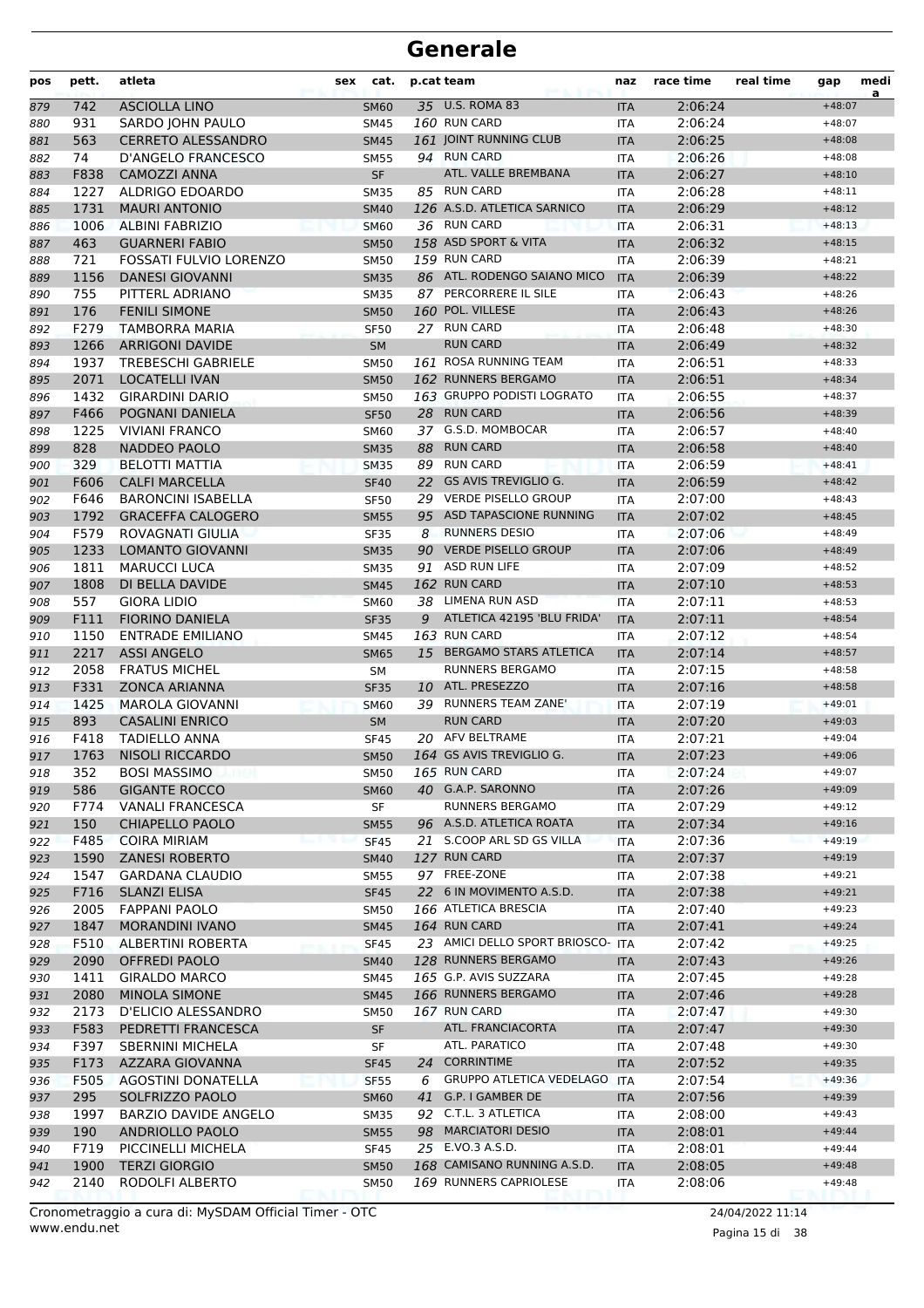| pos          | pett. | atleta                       | sex | cat.              |                | p.cat team                     | naz                         | race time | real time | gap      | medi<br>a |
|--------------|-------|------------------------------|-----|-------------------|----------------|--------------------------------|-----------------------------|-----------|-----------|----------|-----------|
| 943          | 1164  | PELLILLI GIOVANNI            |     | <b>SM40</b>       |                | 129 ATHLETIC CLUB TERMOLI ASD  | <b>ITA</b>                  | 2:08:10   |           | $+49:53$ |           |
| 944          | 681   | CAMATA DAVIDE ALESSIO        |     | <b>SM45</b>       |                | 167 URBAN RUNNERS              | ITA                         | 2:08:14   |           | $+49:57$ |           |
| 945          | 1963  | <b>MALE SILVIO FRANCESCO</b> |     | <b>SM55</b>       |                | 99 RUN CARD                    | <b>ITA</b>                  | 2:08:15   |           | $+49:58$ |           |
| 946          | 934   | <b>MAGON LUIGI</b>           |     | <b>SM40</b>       |                | 130 RUN CARD                   | <b>ITA</b>                  | 2:08:15   |           | $+49:58$ |           |
| 947          | 2062  | <b>GARAY ADRIAN DARIO</b>    |     | <b>SM50</b>       |                | 170 RUNNERS BERGAMO            | <b>ITA</b>                  | 2:08:15   |           | $+49:58$ |           |
| 948          | 2215  | RISERBATO LUIGI NICOLA       |     | <b>SM50</b>       |                | 171 ATLETICA TOMMASO ASSI      | <b>ITA</b>                  | 2:08:16   |           | $+49:59$ |           |
| 949          | 1412  | <b>FERRARI GIULIO</b>        |     | <b>SM55</b>       |                | 100 G.P. AVIS SUZZARA          | <b>ITA</b>                  | 2:08:21   |           | $+50:04$ |           |
| 950          | F566  | <b>BONETALI PAOLA</b>        |     | <b>SF55</b>       |                | 7 JUSTRUN.BG ASD               | <b>ITA</b>                  | 2:08:24   |           | $+50:07$ |           |
| 951          | 1307  | <b>SCAPIN ROMEO</b>          |     | <b>SM45</b>       |                | 168 MARATONETI CITTADELLESI    | <b>ITA</b>                  | 2:08:24   |           | $+50:07$ |           |
| 952          | 1712  | <b>GIUDICI MARCO</b>         |     | <b>SM35</b>       |                | 93 A.S.D. ATLETICA SARNICO     | ITA                         | 2:08:25   |           | $+50:08$ |           |
| 953          | 1269  | <b>DAMIOLINI NICOLA</b>      |     | <b>SM</b>         |                | <b>U.S. MALONNO</b>            | <b>ITA</b>                  | 2:08:28   |           | $+50:11$ |           |
| 954          | 242   | PREZIOSO IVAN                |     | <b>SM40</b>       |                | 131 ATLETICA P.A.R. CANEGRATE  | <b>ITA</b>                  | 2:08:28   |           | $+50:11$ |           |
| 955          | F280  | <b>PAOLINO TERESA</b>        |     | <b>SF65</b>       | $\mathbf{1}$   | <b>MARATHON CLUB IMPERIA</b>   | <b>ITA</b>                  | 2:08:29   |           | $+50:11$ |           |
| 956          | 1270  | <b>LEGENA FEDERICO</b>       |     | <b>SM45</b>       |                | 169 U.S. MALONNO               | ITA                         | 2:08:29   |           | $+50:12$ |           |
| 957          | 836   | PIANTANIDA IVANO             |     | <b>SM50</b>       |                | 172 S.O.I. INVERUNO            | <b>ITA</b>                  | 2:08:35   |           | $+50:18$ |           |
| 958          | 520   | <b>VEROPALUMBO</b>           |     | <b>SM50</b>       |                | 173 ATLETICA P.A.R. CANEGRATE  | <b>ITA</b>                  | 2:08:37   |           | $+50:20$ |           |
|              |       | <b>FRANCESCO</b>             |     |                   |                |                                |                             |           |           |          |           |
| 959          | 1109  | <b>BESCHI FABIO</b>          |     | <b>SM35</b>       |                | 94 VENUS TRIATHLON ACADEMY     | <b>ITA</b>                  | 2:08:38   |           | $+50:21$ |           |
| 960          | F164  | <b>ROSSI DANIELA</b>         |     | <b>SF45</b>       |                | 26 KEEP MOVING                 | <b>ITA</b>                  | 2:08:39   |           | $+50:21$ |           |
| 961          | F366  | <b>LENCIONI CRISTINA</b>     |     | <b>SF55</b>       | 8              | <b>SPEZIA MARATHON DLF</b>     | <b>ITA</b>                  | 2:08:42   |           | $+50:24$ |           |
| 962          | 1660  | DE ROSA VINCENZO             |     | <b>SM45</b>       |                | 170 ATLETICA MARATHON          | <b>ITA</b>                  | 2:08:42   |           | $+50:25$ |           |
| 963          | 250   | <b>MORO GIANLUCA</b>         |     | <b>SM40</b>       |                | 132 RUN CARD                   | <b>ITA</b>                  | 2:08:44   |           | $+50:27$ |           |
| 964          | F179  | MUOLO BARBARA                |     | <b>SF50</b>       |                | 30 RUN CARD                    | <b>ITA</b>                  | 2:08:49   |           | $+50:32$ |           |
| 965          | 2130  | <b>LODA GIANFRANCO</b>       |     | <b>SM60</b>       | 42             | <b>RUNNERS CAPRIOLESE</b>      | <b>ITA</b>                  | 2:08:50   |           | $+50:32$ |           |
| 966          | F715  | SIGNORELLI MARICA            |     | <b>SF40</b>       |                | 23 RUN CARD                    | <b>ITA</b>                  | 2:08:51   |           | $+50:34$ |           |
| 967          | 1254  | MILAN MORENO ALFREDO         |     | <b>SM45</b>       |                | 171 ASD GP GARLASCHESE         | <b>ITA</b>                  | 2:08:51   |           | $+50:34$ |           |
| 968          | F690  | <b>LORENZI SERENA</b>        |     | <b>SF35</b>       |                | 11 RUN CARD                    | <b>ITA</b>                  | 2:08:55   |           | $+50:38$ |           |
| 969          | 2020  | <b>FUSI LUCA</b>             |     | <b>SM45</b>       |                | 172 SSD BAGOLINO               | <b>ITA</b>                  | 2:08:56   |           | $+50:39$ |           |
| 970          | 801   | <b>CRUDO GIUSEPPE</b>        |     | <b>SM65</b>       |                | 16 ATL. V.C.A. MILANO          | <b>ITA</b>                  | 2:08:57   |           | $+50:39$ |           |
| 971          | 2160  | <b>VILLA ENNIO</b>           |     | <b>SM70</b>       | $\overline{4}$ | <b>SETTE LAGHI RUNNERS</b>     | <b>ITA</b>                  | 2:09:01   |           | $+50:43$ |           |
| 972          | 1159  | D'ANGELO NUNZIO              |     | SM45              |                | 173 RUN CARD                   | <b>ITA</b>                  | 2:09:05   |           | $+50:48$ |           |
| 973          | 1537  | <b>CANTU' ROBERTO</b>        |     | <b>SM55</b>       |                | 101 G.P. GORGONZOLA 88         | <b>ITA</b>                  | 2:09:06   |           | $+50:49$ |           |
| 974          | 1175  | <b>BONDESAN DARIO LUIGI</b>  |     | <b>SM40</b>       |                | 133 ADDA RUNNING TEAM          | <b>ITA</b>                  | 2:09:09   |           | $+50:51$ |           |
| 975          | 1311  | <b>VIGANI GIANLUCA</b>       |     | <b>PM</b>         |                | ATL. VILLONGO                  | <b>ITA</b>                  | 2:09:09   |           | $+50:51$ |           |
| 976          | 1310  | <b>VIGANI ROBERTO</b>        |     | <b>SM55</b>       |                | 102 ATL. VILLONGO              | <b>ITA</b>                  | 2:09:09   |           | $+50:52$ |           |
| 977          | 1729  | <b>BENASSA FRANCESCO</b>     |     | <b>SM35</b>       |                | 95 A.S.D. ATLETICA SARNICO     | <b>ITA</b>                  | 2:09:10   |           | $+50:53$ |           |
| 978          | 2152  | <b>RAINERO STEFANO</b>       |     | <b>SM60</b>       |                | 43 S.CLUB LIB. SESTO           | <b>ITA</b>                  | 2:09:12   |           | $+50:55$ |           |
| 979          | 1487  | LO SURDO ANDREA              |     | <b>SM45</b>       |                | 174 TIME FOR RUN               | <b>ITA</b>                  | 2:09:13   |           | $+50:55$ |           |
| 980          | F422  | DIARA GRAZIELLA              |     | <b>SF50</b>       |                | 31 A.S.D. GO RUNNING           | <b>ITA</b>                  | 2:09:13   |           | $+50:56$ |           |
| 981          |       | 1341 VIVIANO FILIPPO         |     | <b>SM40</b>       |                | 134 CREMONACORRE ASD           | $\ensuremath{\mathsf{ITA}}$ | 2:09:15   |           | $+50:57$ |           |
| 982          | 518   | <b>COMENSOLI LUCA</b>        |     | <b>SM50</b>       |                | 174 CORRINTIME                 | ITA                         | 2:09:17   |           | $+51:00$ |           |
| 983          | 1968  | <b>MOLTENI PIETRO GUIDO</b>  |     | <b>SM40</b>       |                | 135 E.VO.3 A.S.D.              | ITA                         | 2:09:18   |           | $+51:01$ |           |
| 984          | 2121  | <b>ALGHISI FELICE</b>        |     | SM55              |                | 103 RUNNERS CAPRIOLESE         | ITA                         | 2:09:19   |           | $+51:01$ |           |
| 985          | 2010  | <b>SANIN MARTIN</b>          |     | <b>SM55</b>       |                | 104 SPORTCLUB MERANO           | <b>ITA</b>                  | 2:09:20   |           | $+51:02$ |           |
| 986          | 759   | APICELLA PASQUALE            |     | <b>SM50</b>       |                | 175 SALERNO MARATHON           | ITA                         | 2:09:20   |           | $+51:03$ |           |
| 987          | 722   | <b>TALIN MASSIMILIANO</b>    |     | <b>SM50</b>       |                | 176 ATL.AUDACE NOALE           | <b>ITA</b>                  | 2:09:20   |           | $+51:03$ |           |
| 988          | 1938  | <b>GARIBOLDI GIANLUCA</b>    |     | <b>SM35</b>       |                | 96 AZZURRA GARBAGNATE M.SE ITA |                             | 2:09:23   |           | $+51:05$ |           |
| 989          | 615   | <b>CORNA FABIO</b>           |     | <b>SM50</b>       |                | 177 MEDIRUN                    | ITA                         | 2:09:23   |           | $+51:06$ |           |
| 990          | 1585  | <b>GRASSO ORAZIO</b>         |     | <b>SM50</b>       |                | 178 A.ATL. CANDELO             | ITA                         | 2:09:26   |           | $+51:08$ |           |
| 991          | 1748  | ZAMBETTI ANTONIO             |     | <b>SM50</b>       |                | 179 RUNNING TORRE DE' ROVERI   | <b>ITA</b>                  | 2:09:28   |           | $+51:11$ |           |
| 992          | 1507  | PREVITALI MANUEL             |     | SM40              |                | 136 FO' DI PE                  | ITA                         | 2:09:30   |           | $+51:12$ |           |
| 993          | 943   | DI LERNIA FRANCESCO          |     | <b>SM45</b>       |                | 175 ATLETICA TOMMASO ASSI      | <b>ITA</b>                  | 2:09:33   |           | $+51:16$ |           |
| 994          | 311   | <b>BORTESI FABIO</b>         |     | <b>SM50</b>       |                | 180 URBAN RUNNERS              | ITA                         | 2:09:34   |           | $+51:17$ |           |
| 995          | F458  | <b>BORIANI MARIA SARA</b>    |     | <b>SF40</b>       |                | 24 RUN CARD                    | ITA                         | 2:09:37   |           | $+51:20$ |           |
| 996          | 1428  | ANGULO RICARDO               |     | <b>SM50</b>       |                | 181 RUN CARD                   | <b>BOL</b>                  | 2:09:37   |           | $+51:20$ |           |
| 997          | 847   | <b>GARBARINO GIANNI</b>      |     | <b>SM45</b>       |                | 176 POL. MONTE SAN PIETRO      | <b>ITA</b>                  | 2:09:38   |           | $+51:21$ |           |
| 998          | 683   | <b>GALANTI GABRIELE</b>      |     | <b>SM40</b>       |                | 137 S.COOP ARL SD GS VILLA     | ITA                         | 2:09:43   |           | $+51:26$ |           |
| 999          | 793   | <b>RIZZO GIOVANNI</b>        |     | <b>SM40</b>       |                | 138 ATL. U.S. NERVIANESE 1919  | <b>ITA</b>                  | 2:09:44   |           | $+51:26$ |           |
| 1000         | 1961  | <b>BUSCA RICCARDO</b>        |     | SM45              |                | 177 G.S. SAN MARTINO           | ITA                         | 2:09:46   |           | $+51:28$ |           |
| 1001         | 1651  | <b>GALIMBERTI MARCO</b>      |     | <b>SM45</b>       |                | 178 RUN CARD                   | <b>ITA</b>                  | 2:09:48   |           | $+51:30$ |           |
| 1002         | 2126  | CAGNAN MARCO                 |     |                   |                | RUNNERS CAPRIOLESE             | ITA                         | 2:09:48   |           | $+51:30$ |           |
|              | 1409  | <b>FACCINI MATTEO</b>        |     | SM<br><b>SM50</b> |                | 182 RUN CARD                   |                             | 2:09:48   |           | $+51:30$ |           |
| 1003         | 61    | PEZZOTTA SIMONE              |     |                   |                | 183 RUN CARD                   | <b>ITA</b>                  | 2:09:48   |           | $+51:31$ |           |
| 1004<br>1005 | F347  | PARISI DEBORA                |     | SM50<br><b>SF</b> |                | <b>RUN CARD</b>                | ITA                         | 2:09:49   |           | $+51:32$ |           |
|              |       |                              |     |                   |                |                                | <b>ITA</b>                  |           |           |          |           |

Pagina 16 di 38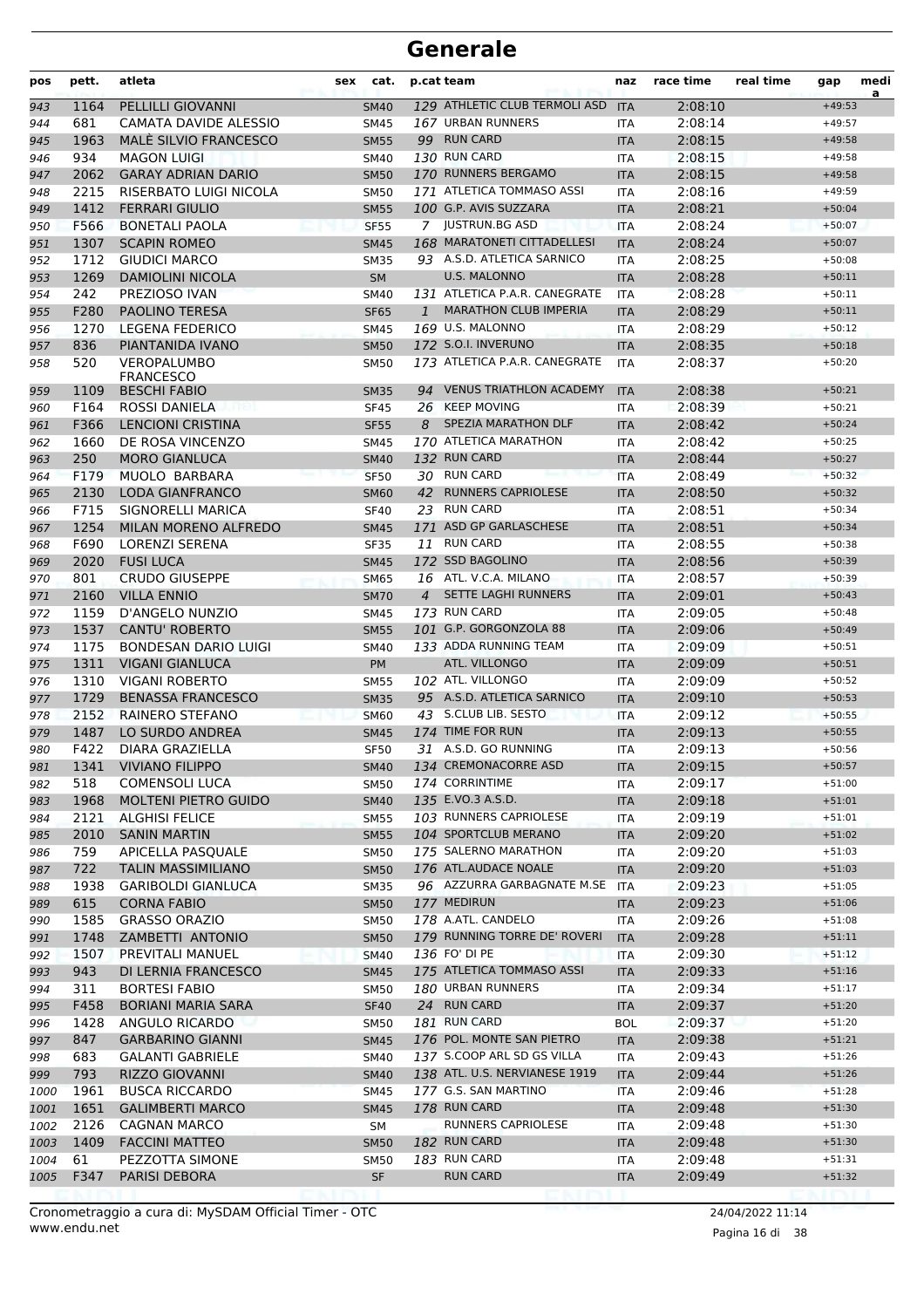| pos          | pett.       | atleta                                           | sex | cat.                       |    | p.cat team                              | naz               | race time          | real time | gap                  | medi<br>a |
|--------------|-------------|--------------------------------------------------|-----|----------------------------|----|-----------------------------------------|-------------------|--------------------|-----------|----------------------|-----------|
| 1006         | F575        | <b>ANTONACI SIMONA</b>                           |     | <b>SF45</b>                |    | 27 SPORTS CLUB MELEGNANO                | <b>ITA</b>        | 2:09:49            |           | $+51:32$             |           |
| 1007         | 2017        | <b>GATTI MASSIMILIANO</b>                        |     | <b>SM45</b>                |    | 179 RUN CARD                            | <b>ITA</b>        | 2:09:50            |           | $+51:33$             |           |
| 1008         | F591        | <b>MALAGOLI SILVIA MARINA</b>                    |     | <b>SF45</b>                |    | 28 ASD GP GARLASCHESE                   | <b>ITA</b>        | 2:09:50            |           | $+51:33$             |           |
| 1009         | 1582        | <b>BANDELLO GIANLUCA</b>                         |     | <b>SM45</b>                |    | 180 GPDM LECCE                          | <b>ITA</b>        | 2:09:50            |           | $+51:33$             |           |
| 1010         | 1580        | <b>ZAPPIA FRANCESCO</b>                          |     | <b>SM55</b>                |    | 105 ASD GP GARLASCHESE                  | <b>ITA</b>        | 2:09:51            |           | $+51:34$             |           |
| 1011         | F635        | PAGANI LARA                                      |     | SF                         |    | A.S.D. ATLETICA SARNICO                 | <b>ITA</b>        | 2:09:51            |           | $+51:34$             |           |
| 1012         | F664        | <b>MIRAMONTI MADDALENA</b>                       |     | <b>SF</b>                  |    | ASD TAPASCIONE RUNNING                  | <b>ITA</b>        | 2:09:52            |           | $+51:35$             |           |
| 1013         | F665        | NAVA ARIANNA PIA                                 |     | <b>SF</b>                  |    | ASD TAPASCIONE RUNNING                  | <b>ITA</b>        | 2:09:53            |           | $+51:36$             |           |
| 1014         | 673         | <b>BERTINI LORENZO</b>                           |     | <b>SM</b>                  |    | <b>CORRINTIME</b>                       | <b>ITA</b>        | 2:09:54            |           | $+51:37$             |           |
| 1015         | F553        | HINOSTROZA ROMERO<br>ALICIA                      |     | <b>SF45</b>                | 29 | <b>RUN CARD</b>                         | <b>PER</b>        | 2:09:55            |           | $+51:37$             |           |
| 1016         | 324         | <b>MIGOTTO MASSIMILIANO</b>                      |     | <b>SM55</b>                |    | 106 SPORTS CLUB MELEGNANO               | <b>ITA</b>        | 2:09:59            |           | $+51:42$             |           |
| 1017         | 1656        | <b>BALOSSI GIAN LUCA</b>                         |     | <b>SM50</b>                |    | 184 ATLETICA LEVANTE                    | <b>ITA</b>        | 2:09:59            |           | $+51:42$             |           |
| 1018         | 1500        | <b>BABUIN GIANLUCA</b>                           |     | <b>SM40</b>                |    | 139 RUN CARD                            | <b>ITA</b>        | 2:09:59            |           | $+51:42$             |           |
| 1019         | F69         | <b>TONETTI LUISA</b>                             |     | <b>SF50</b>                |    | 32 TORINO ROAD RUNNERS A.S.             | <b>ITA</b>        | 2:10:03            |           | $+51:45$             |           |
| 1020         | 842         | <b>VIOLI DARIO</b>                               |     | <b>SM35</b>                | 97 | <b>RUN CARD</b>                         | <b>ITA</b>        | 2:10:05            |           | $+51:48$             |           |
| 1021         | 1292        | <b>LENARDON ITALO</b>                            |     | <b>SM65</b>                | 17 | <b>RUN CARD</b>                         | <b>ITA</b>        | 2:10:07            |           | $+51:49$             |           |
| 1022         | 1939        | <b>TESTA PAOLO</b>                               |     | <b>SM35</b>                |    | 98 RUN CARD                             | <b>ITA</b>        | 2:10:09            |           | $+51:52$             |           |
| 1023         | 830         | <b>GORNATI VALERIO</b>                           |     | <b>SM50</b>                |    | 185 S.O.I. INVERUNO                     | <b>ITA</b>        | 2:10:13            |           | $+51:56$             |           |
| 1024         | 1366        | SIRAGUSA ATTILIO                                 |     | <b>SM60</b>                | 44 | <b>GP CORNO GIOVINE</b>                 | <b>ITA</b>        | 2:10:15            |           | $+51:58$             |           |
| 1025         | 823         | PASINETTI GIACOMO                                |     | <b>SM35</b>                |    | 99 RUN CARD                             | <b>ITA</b>        | 2:10:15            |           | $+51:58$             |           |
| 1026         | F843        | <b>COVASSIN DANIELA</b>                          |     | <b>SF50</b>                |    | 33 RUN CARD                             | <b>ITA</b>        | 2:10:16            |           | $+51:58$             |           |
| 1027         | 1657        | PETRO' PAOLO                                     |     | <b>SM40</b>                |    | 140 G.P. S.ANGELA AVIS                  | <b>ITA</b>        | 2:10:20            |           | $+52:03$             |           |
| 1028         | F789        | <b>CORNALI CHIARA</b>                            |     | <b>SF40</b>                | 25 | <b>RUNNERS CAPRIOLESE</b>               | <b>ITA</b>        | 2:10:23            |           | $+52:06$             |           |
| 1029         | 1759        | COZZAGLIO MAURIZIO                               |     | <b>SM65</b>                |    | 18 GS AVIS TREVIGLIO G.                 | <b>ITA</b>        | 2:10:24            |           | $+52:06$             |           |
| 1030         | 672         | PICCINELLI CARLO                                 |     | <b>SM</b>                  |    | <b>CORRINTIME</b>                       | <b>ITA</b>        | 2:10:24            |           | $+52:07$             |           |
| 1031         | 1546        | <b>POZZI DANIELE</b>                             |     | <b>SM55</b>                |    | 107 MARATHON CREMONA                    | <b>ITA</b>        | 2:10:24            |           | $+52:07$             |           |
| 1032         | 2142        | <b>ROSSI LUCA</b>                                |     | <b>SM45</b>                |    | 181 RUNNERS CAPRIOLESE                  | <b>ITA</b>        | 2:10:24            |           | $+52:07$             |           |
| 1033         | 1140        | <b>MANZONI GIANLUIGI</b>                         |     | <b>SM55</b>                |    | 108 C.S. CORTENOVA                      | ITA               | 2:10:25            |           | $+52:08$             |           |
| 1034         | F772        | SONZOGNI ELEONORA                                |     | <b>SF45</b>                |    | 30 RUNNERS BERGAMO                      | <b>ITA</b>        | 2:10:30            |           | $+52:13$             |           |
| 1035         | 315         | CALESELLA ALESSANDRO                             |     | <b>SM40</b>                |    | 141 ATLETICA 42195 'BLU FRIDA'          | <b>ITA</b>        | 2:10:31            |           | $+52:13$             |           |
| 1036         | F353        | <b>GAMBERALE GIOVANNA</b>                        |     | <b>SF45</b>                |    | 31 A.S.D. VILLA DE SANCTIS              | <b>ITA</b>        | 2:10:31            |           | $+52:14$             |           |
| 1037         | F784        | <b>BONARDI MAURA</b>                             |     | <b>SF45</b>                |    | 32 RUNNERS CAPRIOLESE                   | <b>ITA</b>        | 2:10:34            |           | $+52:17$             |           |
| 1038         | 409         | <b>BIANCHI STEFANO</b>                           |     | <b>SM55</b>                |    | 109 PODISTICA MEZZANESE                 | <b>ITA</b>        | 2:10:35            |           | $+52:18$             |           |
| 1039         | 1860        | PENNA IVANO                                      |     | <b>SM50</b>                |    | 186 ATL. REBO GUSSAGO                   | <b>ITA</b>        | 2:10:36            |           | $+52:19$             |           |
| 1040         | 1820        | <b>VIGNALI ENRICO</b>                            |     | <b>SM35</b>                |    | 100 RUN CARD                            | <b>ITA</b>        | 2:10:36            |           | $+52:19$             |           |
| 1041         | 1862        | <b>COFFANI MASSIMILIANO</b>                      |     | <b>SM50</b>                |    | 187 SPORT&FITNESS SRL SSD               | <b>ITA</b>        | 2:10:38            |           | $+52:21$             |           |
| 1042         | 600         | LAMERA ALEX                                      |     | <b>SM45</b>                |    | 182 RUN CARD                            | <b>ITA</b>        | 2:10:39            |           | $+52:21$             |           |
| 1043         | 1678        | ROCCO FRANCESCO                                  |     | SM40                       |    | 142 ASD NEW ATLETICA                    | <b>ITA</b>        | 2:10:44            |           | $+52:27$             |           |
| 1044         |             | F626 MIETNER CATERINA                            |     |                            |    | SF50 34 RUN CARD                        | <b>ITA</b>        | 2:10:45            |           | $+52:28$             |           |
| 1045         | F215        | SOLENGHI CRISTIANA                               |     | SF50                       |    | 35 A.S. GINNIC-CLUB PIACENZA            | ITA               | 2:10:46            |           | $+52:29$             |           |
| 1046         | 2206        | <b>MAMBRETTI MARCO</b>                           |     | <b>SM55</b>                |    | 110 AMICI DELLO SPORT BRIOSCO- ITA      |                   | 2:10:47            |           | $+52:29$             |           |
| 1047         | 2293        | PIANTONI MATTEO                                  |     | <b>SM50</b>                |    | 188 RUNNERS BERGAMO                     | ITA               | 2:10:49            |           | $+52:32$             |           |
| 1048         | F758        | LONGO MARGARET                                   |     | <b>SF50</b>                |    | 36 RUNNERS BERGAMO<br>143 G.P. CASALESE | <b>ITA</b>        | 2:10:50            |           | $+52:33$             |           |
| 1049         | 1683        | <b>BRAGHIERI UGO</b><br><b>GOFFI SILVIA</b>      |     | SM40                       |    | 26 MONTE ORFANO RUNNERS                 | ITA               | 2:10:51            |           | $+52:33$             |           |
| 1050         | F866        |                                                  |     | <b>SF40</b>                |    | 144 NUOVA VIRTUS CESENA ASD             | <b>ITA</b>        | 2:10:52            |           | $+52:35$<br>$+52:39$ |           |
| 1051         | 1326        | SALAMANDRI EMIL<br><b>DASCANIO LUIGI</b>         |     | <b>SM40</b>                |    | 111 ATL. VERBANO                        | ITA               | 2:10:56            |           |                      |           |
| 1052         | 2183        |                                                  |     | <b>SM55</b>                |    | 183 ASD NEW ATLETICA                    | <b>ITA</b>        | 2:10:57            |           | $+52:40$             |           |
| 1053         | 1679        | <b>CAPASSO RAFFAELE</b>                          |     | SM45                       |    | <b>RUN CARD</b>                         | ITA               | 2:10:57            |           | $+52:40$             |           |
| 1054         | 725         | <b>BOTTICINI FRANCESCO</b><br>TROMBETTA VINCENZO |     | <b>SM</b>                  |    | 189 SALERNO MARATHON                    | <b>ITA</b>        | 2:10:58            |           | $+52:41$             |           |
| 1055         | 761<br>F399 | POLIZZANO ANNA                                   |     | <b>SM50</b>                |    | 37 ASD BVKTEAM                          | <b>ITA</b>        | 2:11:00            |           | $+52:43$<br>$+52:44$ |           |
| 1056         | 1019        |                                                  |     | <b>SF50</b>                |    | 101 MARATHON CREMONA                    | <b>ITA</b>        | 2:11:01            |           | $+52:48$             |           |
| 1057<br>1058 | 1528        | <b>GARUFI DAVIDE</b><br>PEREGO ROBERTO           |     | SM35<br><b>SM50</b>        |    | 190 VIRTUS GROANE                       | ITA<br><b>ITA</b> | 2:11:06<br>2:11:06 |           | $+52:49$             |           |
|              | 1343        | <b>GENTILI ALFREDO</b>                           |     |                            |    | 112 GRUPPO PODISTI CIARLASCHI           |                   | 2:11:07            |           | $+52:49$             |           |
| 1059         |             |                                                  |     | <b>SM55</b>                |    | <b>RUN CARD</b>                         | ITA               |                    |           | $+52:51$             |           |
| 1060         | 763<br>1200 | SABBADINI ANDREA<br><b>VALERIO LEONARDO</b>      |     | <b>SM</b><br><b>SM60</b>   |    | 45 RUNNERS DEL LEVANTE                  | <b>ITA</b><br>ITA | 2:11:08<br>2:11:10 |           | $+52:53$             |           |
| 1061         | 2175        | <b>BASTONERO ALESSANDRO</b>                      |     |                            |    | 113 RUN CARD                            |                   | 2:11:11            |           | $+52:53$             |           |
| 1062         | 848         | BATTISTUTTA MICHELE                              |     | <b>SM55</b><br><b>SM40</b> |    | 145 ATLETICA SAN MARTINO                | <b>ITA</b>        |                    |           | $+52:54$             |           |
| 1063<br>1064 | 1397        | <b>CANTONI MARCO</b>                             |     | <b>SM50</b>                |    | 191 ATLETICA BRESCIA                    | ITA<br><b>ITA</b> | 2:11:12<br>2:11:13 |           | $+52:55$             |           |
|              | 2088        | NICOLAI PAOLO                                    |     |                            |    | 114 RUNNERS BERGAMO                     |                   | 2:11:13            |           | $+52:56$             |           |
| 1065         | 1268        | <b>TONSI MARIANO</b>                             |     | <b>SM55</b>                |    | <b>146 RUN CARD</b>                     | ITA               | 2:11:14            |           | $+52:56$             |           |
| 1066<br>1067 | 2027        | ALBANI PIERO                                     |     | <b>SM40</b><br><b>SM45</b> |    | 184 RUNNERS BERGAMO                     | <b>ITA</b><br>ITA | 2:11:14            |           | $+52:57$             |           |
| 1068         | F112        | <b>GAGGIA PAOLA</b>                              |     | <b>SF50</b>                |    | 38 ATLETICA 42195 'BLU FRIDA'           | <b>ITA</b>        | 2:11:16            |           | $+52:58$             |           |
|              |             |                                                  |     |                            |    |                                         |                   |                    |           |                      |           |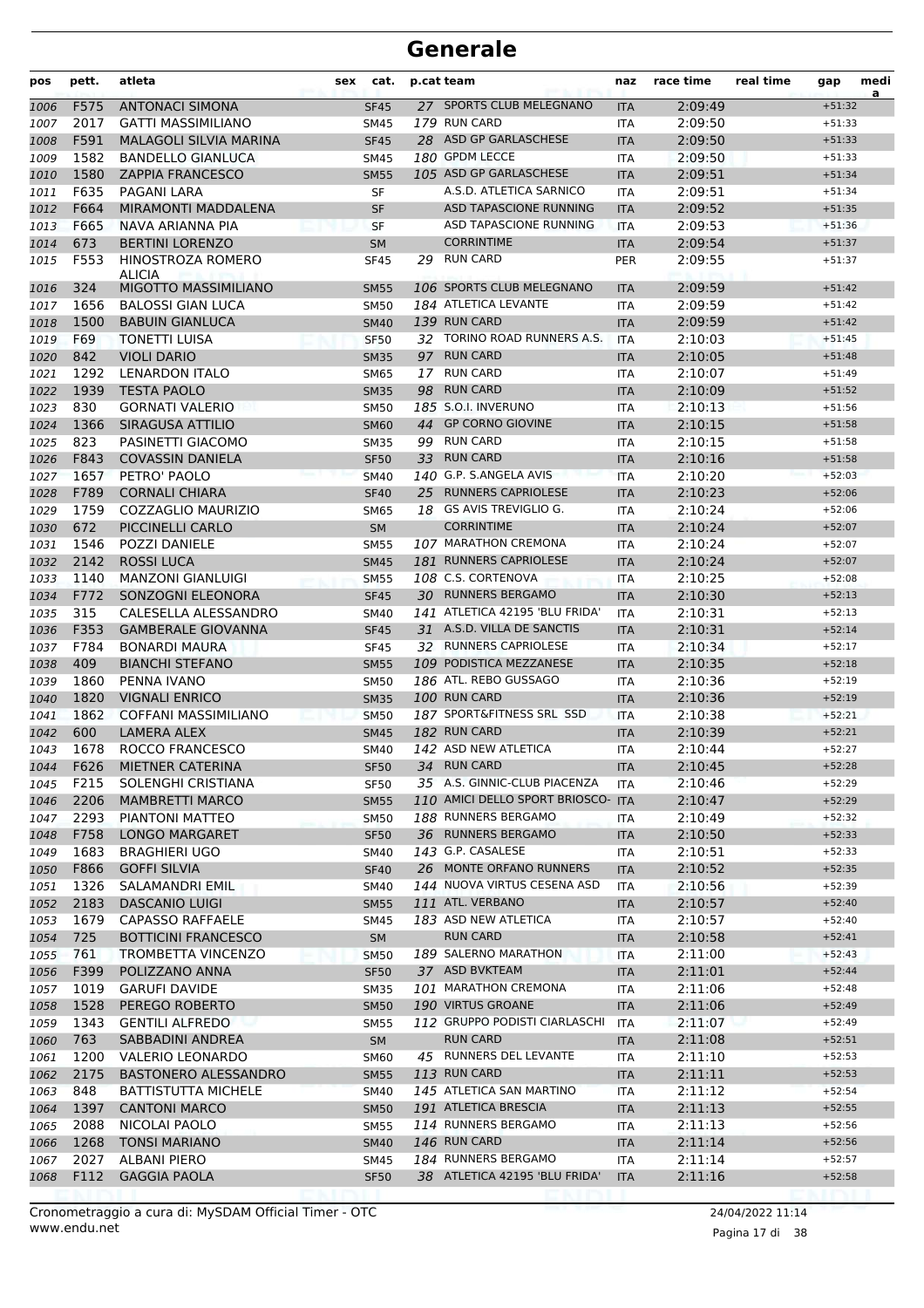| pos  | pett. | atleta                                   | cat.<br>sex |                | p.cat team                    | naz        | race time | real time | gap      | medi<br>a |
|------|-------|------------------------------------------|-------------|----------------|-------------------------------|------------|-----------|-----------|----------|-----------|
| 1069 | 1751  | <b>FERRARI FLAVIO</b>                    | <b>SM60</b> |                | 46 GS AVIS TREVIGLIO G.       | <b>ITA</b> | 2:11:16   |           | $+52:59$ |           |
| 1070 | 1327  | <b>VACCARO LUIGI</b>                     | <b>SM</b>   |                | <b>RUN CARD</b>               | <b>ITA</b> | 2:11:19   |           | $+53:01$ |           |
| 1071 | 1538  | <b>MOTTA MASSIMO</b>                     | <b>SM45</b> |                | 185 DE RAN CLAB               | <b>ITA</b> | 2:11:20   |           | $+53:03$ |           |
| 1072 | F574  | LORENZETTI VIVIANA                       | <b>SF45</b> |                | 33 G.S. SAN DAMIANESE         | <b>ITA</b> | 2:11:20   |           | $+53:03$ |           |
| 1073 | 1688  | <b>INZOLI DIEGO</b>                      | <b>SM45</b> |                | 186 G.P. CASALESE             | <b>ITA</b> | 2:11:21   |           | $+53:03$ |           |
| 1074 | F321  | SOKOLOVA MARIYA                          | <b>SF45</b> |                | 34 EUROATLETICA 2002          | <b>BUL</b> | 2:11:21   |           | $+53:04$ |           |
| 1075 | 897   | <b>GARAGIOLA GABRIELE</b>                | <b>SM50</b> |                | 192 A.S.D. VEGAN POWER TEAM   | <b>ITA</b> | 2:11:22   |           | $+53:04$ |           |
| 1076 | F683  | <b>BOIN ANNALISA</b>                     | <b>SF35</b> |                | 12 RUN CARD                   | <b>ITA</b> | 2:11:22   |           | $+53:04$ |           |
| 1077 | 2204  | <b>BRITTA PIETRO</b>                     | <b>SM65</b> |                | 19 EUROATLETICA 2002          | <b>ITA</b> | 2:11:22   |           | $+53:05$ |           |
| 1078 | 2205  | <b>MONACO GIUSEPPE</b>                   | <b>SM60</b> | 47             | EUROATLETICA 2002             | <b>ITA</b> | 2:11:22   |           | $+53:05$ |           |
| 1079 | 1328  | <b>DONATI ANDREA</b>                     | <b>SM55</b> |                | 115 RUN CARD                  | <b>ITA</b> | 2:11:23   |           | $+53:06$ |           |
| 1080 | 2265  | ROTTOLI MATTEO                           | <b>SM40</b> |                | 147 RUN CARD                  | <b>ITA</b> | 2:11:25   |           | $+53:08$ |           |
| 1081 | 983   | <b>BARBIERI EMANUELE</b>                 | <b>SM40</b> |                | 148 RUN CARD                  | <b>ITA</b> | 2:11:28   |           | $+53:11$ |           |
| 1082 | 1615  | <b>BONVECCHIO ALBERTO</b>                | <b>SM60</b> |                | 48 CREMONA RUNNERS CLUB       | <b>ITA</b> | 2:11:29   |           | $+53:11$ |           |
| 1083 | 1472  | <b>CAPORALI FABIO</b>                    | <b>SM40</b> |                | 149 RUN & SMILE ASD           | <b>ITA</b> | 2:11:29   |           | $+53:12$ |           |
| 1084 | 1002  | DE GIOVANNI ANTONIO                      | <b>SM50</b> |                | 193 GPDM LECCE                | <b>ITA</b> | 2:11:35   |           | $+53:17$ |           |
| 1085 | 764   | <b>MERLI MARIO</b>                       | <b>SM55</b> |                | 116 PODISTICA PONTELUNGO      | <b>ITA</b> | 2:11:36   |           | $+53:18$ |           |
| 1086 | 1171  | <b>BUSI EMANUELE</b>                     | SM          |                | AV SPORTING TEAM              | <b>ITA</b> | 2:11:36   |           | $+53:19$ |           |
| 1087 | F578  | <b>BELLANI SABRINA</b>                   | <b>SF45</b> |                | 35 RUNNERS DESIO              | <b>ITA</b> | 2:11:37   |           | $+53:20$ |           |
| 1088 | 902   | PICCOLO GIANFRANCO                       | <b>SM50</b> |                | 194 RUN CARD                  | <b>ITA</b> | 2:11:38   |           | $+53:21$ |           |
| 1089 | 1966  | <b>MARTINELLI LUIGI</b>                  | <b>SM50</b> |                | 195 E.VO.3 A.S.D.             | <b>ITA</b> | 2:11:43   |           | $+53:26$ |           |
| 1090 | 521   | <b>MORETTI MARCO</b>                     | <b>SM35</b> |                | 102 RUN CARD                  | <b>ITA</b> | 2:11:46   |           | $+53:29$ |           |
| 1091 | 1789  | <b>CASO GIOVANNI</b>                     | <b>SM65</b> |                | 20 ASD TAPASCIONE RUNNING     | <b>ITA</b> | 2:11:47   |           | $+53:29$ |           |
| 1092 | 1872  | CARMINATI IVAN                           | SM          |                | CAMISANO RUNNING A.S.D.       | <b>ITA</b> | 2:11:48   |           | $+53:31$ |           |
| 1093 | 1182  | <b>ASCARI LUCA</b>                       | <b>SM50</b> |                | 196 ATL. REGGIO ASD           | <b>ITA</b> | 2:11:54   |           | $+53:37$ |           |
| 1094 | 1296  | <b>PATTI FRANCESCO</b>                   | <b>SM35</b> |                | 103 A.S.D. CAMPOBELLO CORRE   | <b>ITA</b> | 2:11:56   |           | $+53:38$ |           |
| 1095 | 75    | <b>MONICI MAURIZIO</b>                   | <b>SM55</b> |                | 117 ATL. LAMBRO MILANO        | <b>ITA</b> | 2:11:57   |           | $+53:40$ |           |
| 1096 | 1767  | KALLIORAS STYLIANOS                      | SM          |                | JOINT RUNNING CLUB            | <b>ITA</b> | 2:11:59   |           | $+53:42$ |           |
| 1097 | F264  | <b>MODANESI SARA</b>                     | <b>SF</b>   |                | <b>PODISTI FARESI</b>         | <b>ITA</b> | 2:12:01   |           | $+53:44$ |           |
| 1098 | 1976  | LAMA GIOVANNI                            | <b>SM55</b> |                | 118 ATLETICA BRESCIA          | <b>ITA</b> | 2:12:07   |           | $+53:49$ |           |
| 1099 | 1609  | <b>GIRELLI SAVIO</b>                     | <b>SM55</b> |                | 119 RUN CARD                  | <b>ITA</b> | 2:12:08   |           | $+53:51$ |           |
| 1100 | 985   | PARONI ROBERTO                           | <b>SM65</b> |                | 21 RUN CARD                   | <b>ITA</b> | 2:12:09   |           | $+53:52$ |           |
| 1101 | 1118  | <b>BREVI SAMUELE</b>                     | <b>SM40</b> |                | 150 CLUB PANTERA ROSA         | <b>ITA</b> | 2:12:11   |           | $+53:54$ |           |
| 1102 | 2034  | <b>BOMBARDA MARCO</b><br><b>GIOVANNI</b> | <b>SM60</b> |                | 49 RUNNERS BERGAMO            | <b>ITA</b> | 2:12:12   |           | $+53:55$ |           |
| 1103 | 1313  | RUTA EMANUELE                            | <b>SM35</b> |                | 104 ATL. VILLONGO             | <b>ITA</b> | 2:12:13   |           | $+53:56$ |           |
| 1104 | F619  | <b>CIOPPA CRISTINA</b>                   | <b>SF45</b> |                | 36 RUN ATHLETIC TEAM A.S.D.   | <b>ITA</b> | 2:12:15   |           | $+53:57$ |           |
| 1105 | 1350  | <b>BASTASIN VALERIO</b>                  | <b>SM55</b> |                | 120 GRUPPO ATLETICA VEDELAGO  | <b>ITA</b> | 2:12:15   |           | $+53:58$ |           |
| 1106 | F799  | <b>MASTROSERIO MONICA</b>                | <b>SF50</b> |                | 39 RUNNERS CAPRIOLESE         | <b>ITA</b> | 2:12:15   |           | $+53:58$ |           |
| 1107 | 2143  | <b>SERRA GIULIO</b>                      | <b>SM65</b> |                | 22 RUNNERS CAPRIOLESE         | IIA        | 2:12:15   |           | $+53:58$ |           |
| 1108 | 2172  | <b>BOLOGNINI SERGIO</b>                  | <b>SM50</b> |                | 197 RUN CARD                  | ITA        | 2:12:16   |           | $+53:59$ |           |
| 1109 | 1221  | <b>VERONESI GIOVANNI</b>                 | <b>SM50</b> |                | 198 RUN CARD                  | <b>ITA</b> | 2:12:16   |           | $+53:59$ |           |
| 1110 | F106  | LONARDI BARBARA                          | <b>SF45</b> |                | 37 A.S.D. ATLETICA LUPATOTINA | ITA        | 2:12:16   |           | $+53:59$ |           |
| 1111 | F395  | LEONARDUZZI PATRIZIA                     | <b>SF60</b> | $\overline{3}$ | <b>KEEP MOVING</b>            | <b>ITA</b> | 2:12:17   |           | $+54:00$ |           |
| 1112 | F514  | CAVADINI LIVIA                           | <b>SF45</b> |                | 38 RUN CARD                   | ITA        | 2:12:22   |           | $+54:04$ |           |
| 1113 | 876   | MACCARANA GRAZIANO                       | <b>SM40</b> |                | 151 RUN CARD                  | <b>ITA</b> | 2:12:26   |           | $+54:08$ |           |
| 1114 | 959   | <b>MERLINO CLAUDIO</b>                   | <b>SM40</b> |                | 152 ASD TERMINI MARATHON E    | ITA        | 2:12:28   |           | $+54:10$ |           |
| 1115 | 2147  | <b>ZUCCHETTI PAOLO</b>                   | <b>SM55</b> |                | 121 RUNNERS CAPRIOLESE        | <b>ITA</b> | 2:12:28   |           | $+54:11$ |           |
| 1116 | F622  | CARISSIMI IVA                            | <b>SF40</b> |                | 27 RUN CARD                   | ITA        | 2:12:30   |           | $+54:13$ |           |
| 1117 | 1658  | PIZZINELLI PAOLO                         | <b>SM40</b> |                | 153 ATL. LA TORRE             | <b>ITA</b> | 2:12:34   |           | $+54:17$ |           |
| 1118 | 800   | <b>MARIN ROBERTO</b>                     | <b>SM50</b> |                | 199 SPOTORNI RUN              | <b>ITA</b> | 2:12:37   |           | $+54:20$ |           |
| 1119 | 257   | <b>ZANIBELLI PAOLO</b>                   | <b>SM45</b> |                | 187 MONTE ORFANO RUNNERS      | <b>ITA</b> | 2:12:39   |           | $+54:22$ |           |
| 1120 | 546   | <b>VITALE LUCA</b>                       | <b>SM35</b> |                | 105 PARMARATHON ASD           | ITA        | 2:12:39   |           | $+54:22$ |           |
| 1121 | 1738  | <b>TRETTO MASSIMO</b>                    | <b>SM50</b> |                | 200 VICENZA RUNNERS           | <b>ITA</b> | 2:12:40   |           | $+54:22$ |           |
| 1122 | 1725  | <b>BOZZETTI RAIMONDO</b>                 | <b>SM55</b> |                | 122 A.S.D. ATLETICA SARNICO   | ITA        | 2:12:41   |           | $+54:23$ |           |
| 1123 | 2043  | <b>BUTTIGLIONE STEFANO</b>               | <b>SM40</b> |                | 154 RUNNERS BERGAMO           | <b>ITA</b> | 2:12:41   |           | $+54:23$ |           |
| 1124 | F487  | PERUZZO ANGELA                           | <b>SF35</b> |                | 13 RUNNERS BERGAMO            | ITA        | 2:12:42   |           | $+54:25$ |           |
| 1125 | 1983  | <b>FARDELLI FEDERICO</b>                 | <b>SM40</b> |                | 155 RUN CARD                  | <b>ITA</b> | 2:12:42   |           | $+54:25$ |           |
| 1126 | 865   | PONTI MANOLO                             | <b>SM40</b> |                | 156 RUN CARD                  | ITA        | 2:12:44   |           | $+54:26$ |           |
| 1127 | 1677  | RAVERA DAVIDE                            | <b>SM50</b> |                | 201 SPORTS CLUB MELEGNANO     | <b>ITA</b> | 2:12:45   |           | $+54:27$ |           |
| 1128 | 1082  | <b>ASMINI SILVIO</b>                     | <b>SM50</b> |                | 202 RUN CARD                  | ITA        | 2:12:46   |           | $+54:29$ |           |
| 1129 | 2195  | <b>GARINI ALBERTO</b>                    | <b>SM60</b> |                | 50 RUN CARD                   | <b>ITA</b> | 2:12:47   |           | $+54:30$ |           |
| 1130 | 799   | <b>ZANONE MASSIMO</b>                    | <b>SM60</b> |                | 51 GRUPPO CITTA' DI GENOVA    | ITA        | 2:12:49   |           | $+54:32$ |           |
| 1131 | 1108  | PESCE CLAUDIO                            | <b>SM60</b> |                | 52 GRUPPO CITTA' DI GENOVA    | <b>ITA</b> | 2:12:50   |           | $+54:33$ |           |
|      |       |                                          |             |                |                               |            |           |           |          |           |

Pagina 18 di 38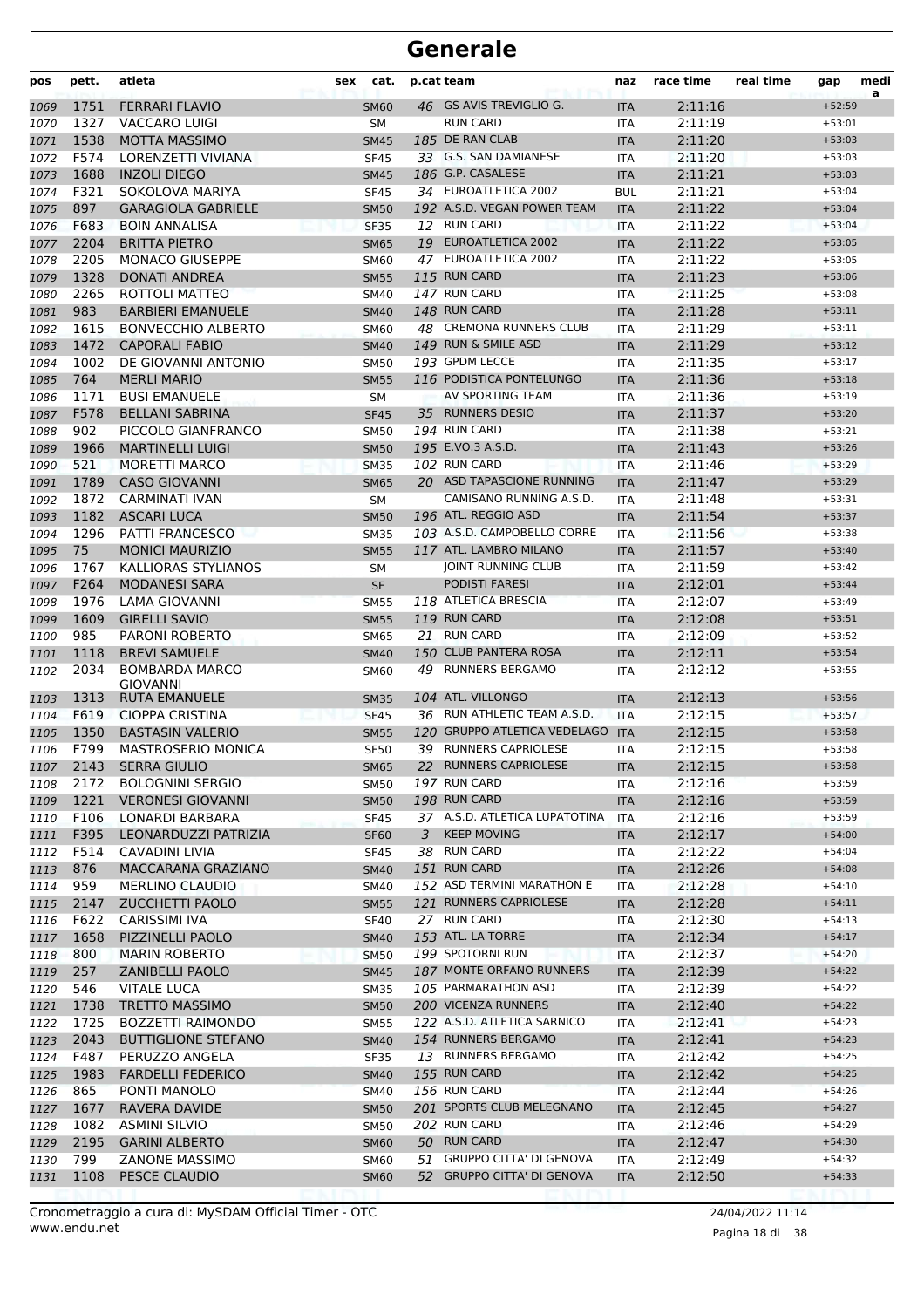| 223<br><b>CRIVELLI MARCO</b><br>203 RUN CARD<br>2:12:51<br><b>SM50</b><br>$+54:33$<br>1132<br><b>ITA</b><br>2266<br>188 RUN CARD<br><b>MAGNI ANGELO</b><br>2:12:55<br><b>SM45</b><br>$+54:38$<br>1133<br>ITA<br>1038<br>157 DE RAN CLAB<br>2:12:55<br><b>AJASSA MIRKO</b><br>1134<br><b>SM40</b><br><b>ITA</b><br>$+54:38$<br>972<br><b>BRASILIANI MARCO</b><br>189 SALCUS<br>2:12:56<br>1135<br><b>SM45</b><br>$+54:39$<br><b>ITA</b><br>204 ATL. BALDO-GARDA CAPRINO<br>342<br><b>STIZZOLI LORENZO</b><br>2:12:57<br>1136<br><b>SM50</b><br><b>ITA</b><br>$+54:39$<br>205 G.S. MONTEGARGNANO<br>1127<br><b>MORELLI DARIO</b><br>2:12:57<br>1137<br><b>SM50</b><br><b>ITA</b><br>$+54:40$<br>713<br>123 GS ATL. SIGNA<br>1138<br><b>SPINELLA MARIO</b><br><b>SM55</b><br>2:13:03<br>$+54:46$<br><b>ITA</b><br>F384<br>40 ATL. URBANIA<br><b>OMACELLI MARIA</b><br>2:13:03<br><b>SF50</b><br>1139<br>ITA<br>$+54:46$<br>CRISTIANA<br>ATL. CASTEL ROZZONE<br>F295<br>2:13:04<br><b>GASPARINETTI MORENA</b><br>9<br>$+54:46$<br>1140<br><b>SF55</b><br><b>ITA</b><br>53 ADDA RUNNING TEAM<br>1342<br><b>VITTORI DANIELE</b><br>2:13:04<br><b>SM60</b><br><b>ITA</b><br>$+54:47$<br>1141<br>1576<br>190 RUN CARD<br>2:13:05<br><b>MERELLI FEDERICO</b><br>$+54:48$<br>1142<br><b>SM45</b><br><b>ITA</b><br>206 BIO CORRENDO AVIS<br>372<br>MAGAGNA ANDREA<br>2:13:05<br>1143<br><b>SM50</b><br><b>ITA</b><br>$+54:48$<br>191 ASD RUNNERS VALCALEPIO<br>1631<br><b>MORESCHI MARCO</b><br>2:13:14<br>1144<br><b>SM45</b><br><b>ITA</b><br>$+54:56$<br>54 MARATHON TEAM BG<br>2:13:14<br>857<br><b>BRESCIANINI PALMINO</b><br><b>SM60</b><br>$+54:57$<br>1145<br><b>ITA</b><br>F70<br>28 TORINO ROAD RUNNERS A.S.<br>ARGENTINO GABRIELLA<br>2:13:17<br>1146<br><b>SF40</b><br><b>ITA</b><br>$+54:59$<br>192 RUN CARD<br>1001<br><b>GULLO PIETRO</b><br>2:13:17<br>$+55:00$<br>1147<br><b>SM45</b><br><b>ITA</b><br><b>RUN CARD</b><br>1675<br><b>CAGLIANI MIRCO</b><br>2:13:17<br><b>SM</b><br>$+55:00$<br>1148<br><b>ITA</b><br>1737<br>124 RUN CARD<br><b>VESCOVINI MIRCO</b><br>2:13:23<br>1149<br><b>SM55</b><br><b>ITA</b><br>$+55:05$<br>125 RUN CARD<br>2:13:23<br>584<br><b>CAPITANO ROBERTO</b><br>$+55:05$<br><b>SM55</b><br><b>ITA</b><br>1150<br><b>RUN CARD</b><br>1028<br><b>LIMONTA LORIS</b><br>2:13:23<br>$+55:06$<br><b>SM</b><br>1151<br><b>ITA</b><br>F685<br><b>LUI MICHELA</b><br>14 RUN CARD<br>2:13:25<br>1152<br><b>SF35</b><br><b>ITA</b><br>$+55:07$<br>978<br>193 ATHLETIC CLUB VILLASANTA<br><b>TERUZZI MATTEO</b><br>2:13:25<br>$+55:07$<br>1153<br><b>SM45</b><br><b>ITA</b><br>1902<br>126 CAMISANO RUNNING A.S.D.<br>2:13:25<br><b>VAIANI ROBERTO</b><br>$+55:08$<br>1154<br><b>SM55</b><br><b>ITA</b><br>668<br>158 RUN CARD<br><b>GARZIERA FABIO</b><br>2:13:25<br>$+55:08$<br>1155<br><b>SM40</b><br>ITA<br>1578<br><b>ROSSI SERGIO</b><br>23 RUN CARD<br>2:13:25<br>$+55:08$<br>1156<br><b>SM65</b><br><b>ITA</b><br>ATLETICA 42195 'BLU FRIDA'<br>317<br><b>CARE' BRUNO</b><br>2:13:27<br>5<br>$+55:10$<br>1157<br><b>SM70</b><br><b>ITA</b><br>F304<br><b>G.S.D. MOMBOCAR</b><br>2:13:28<br>RIGHETTO ANTONELLA<br>41<br>1158<br><b>SF50</b><br><b>ITA</b><br>$+55:11$<br>F24<br>39 RUN CARD<br>SCURATTI SIMONA<br>2:13:31<br>$+55:14$<br><b>SF45</b><br>1159<br><b>ITA</b><br>862<br><b>CEPPI MARCO</b><br>106 ATL. CISERANO<br>2:13:32<br>$+55:15$<br>1160<br><b>SM35</b><br><b>ITA</b><br>207 RUN CARD<br>1665<br>SANGALLI PAOLO<br>2:13:32<br>1161<br><b>SM50</b><br><b>ITA</b><br>$+55:15$<br>208 ATLETICA TOMMASO ASSI<br>1630<br>DI GESO VITO<br>2:13:35<br>$+55:18$<br><b>ITA</b><br>1162<br><b>SM50</b><br>F748<br><b>BIANCO FRANCESCA MARIA</b><br>RUNNERS BERGAMO<br>2:13:38<br>PF<br>$+55:21$<br>1163<br><b>ITA</b><br>1888<br><b>MAURIELLO SARO</b><br>CAMISANO RUNNING A.S.D.<br>2:13:38<br>1164<br><b>SM</b><br><b>ITA</b><br>$+55:21$<br>F744<br>AGOSTINELLI KATIA<br>40 RUNNERS BERGAMO<br>2:13:39<br>$+55:21$<br>1165<br><b>SF45</b><br><b>ITA</b><br>F763<br><b>OBERTI SARA</b><br><b>RUNNERS BERGAMO</b><br><b>SF</b><br>2:13:39<br>1166<br><b>ITA</b><br>$+55:22$<br>F731<br><b>CORRINTIME</b><br>REBAIOLI LUISA<br>42<br>2:13:41<br>$+55:24$<br>1167<br><b>SF50</b><br>ITA<br><b>RUN CARD</b><br>$+55:27$<br>F714<br><b>ANGIOI ANNA</b><br>41<br>2:13:45<br>1168<br><b>SF45</b><br><b>ITA</b><br>209 ROAD RUNNERS CLUB MILANO ITA<br>241<br>ZINI MAURO<br><b>SM50</b><br>2:13:47<br>$+55:30$<br>1169<br>55 RUN CARD<br>2:13:48<br>2240<br><b>BARBIERI MAURIZIO</b><br>1170<br>SM60<br>ITA<br>$+55:31$<br>210 RUNNING TORRE DE' ROVERI<br>1746<br><b>VALLE SILVANO</b><br>2:13:48<br>$+55:31$<br>1171<br><b>SM50</b><br>ITA<br>2025<br>127 RUNNERS BERGAMO<br>2:13:49<br>1172<br><b>AGOSTONI ANGELO</b><br><b>SM55</b><br><b>ITA</b><br>$+55:31$<br>1781<br><b>FRASSI ALBERTO</b><br>211 CORRINTIME<br><b>SM50</b><br>2:13:50<br>$+55:33$<br>1173<br>ITA<br>194 POLISPORTIVA SANT'ADELE<br>$+55:34$<br>833<br><b>MERCURIO MICHELE</b><br><b>SM45</b><br>2:13:51<br>1174<br><b>ITA</b><br><b>DAVIDE</b><br>159 G.S. A.MARINELLI<br>2000<br><b>CORTESI MASSIMO</b><br>2:13:51<br>$+55:34$<br>1175<br>SM40<br><b>ITA</b><br>128 ELLE ERRE ASD<br>2001<br>AMBROSINI GIOVANNI<br>2:13:52<br>1176<br><b>SM55</b><br><b>ITA</b><br>$+55:35$<br>F600<br>42 RUN CARD<br>1177<br>PANZERI SAMANTHA<br><b>SF45</b><br>2:13:54<br>$+55:37$<br>ITA<br>1332<br>195 G.S. ATL. REZZATO<br><b>BENETTI DIEGO</b><br>2:13:56<br>$+55:39$<br>1178<br><b>SM45</b><br><b>ITA</b><br>675<br>196 SPORTIFICATION<br><b>MARENGO FABRIZIO</b><br>2:13:57<br>$+55:39$<br>1179<br>SM45<br>ITA<br>F235<br>43 ATL. CIBENO<br>DI CLEMENTE LUIGIA<br>2:13:58<br>$+55:40$<br>1180<br><b>SF50</b><br><b>ITA</b><br>107 RUN CARD<br>$+55:41$<br>1840<br>RIGOLDI DANIELE<br>2:13:58<br>1181<br><b>SM35</b><br>ITA<br>160 9,92 RUNNING ASD<br>1825<br><b>ANZALONE FRANCESCO</b><br>2:14:01<br>$+55:44$<br>1182<br><b>SM40</b><br><b>ITA</b><br>815<br>129 SALERNO MARATHON<br>FIGLIOLIA VINCENZO<br>$+55:44$<br>2:14:01<br>1183<br><b>SM55</b><br>ITA<br>2197<br>212 RUN CARD<br>1184<br>SALA MASSIMILIANO PAOLO<br><b>SM50</b><br>2:14:04<br>$+55:47$<br><b>ITA</b><br>F267<br>44 LUCIANI SPORT TEAM<br><b>MOIA ROSALBA</b><br><b>SF50</b><br>2:14:05<br>$+55:47$<br>1185<br>ITA<br>1971<br><b>BOSSETTI UMBERTO</b><br>130 O.S.A. ORG.SPORTIVA<br>2:14:07<br>$+55:50$<br>1186<br><b>SM55</b><br><b>ITA</b><br>1027<br>131 CUS PRO PATRIA MILANO<br>$+55:54$<br>TETTAMANTI ANDREA<br><b>SM55</b><br>2:14:12<br>1187<br>ITA<br>F588<br>43 TEAM VALTELLINA<br><b>COLLI PAOLA</b><br>2:14:17<br>$+55:59$<br>1188<br><b>SF45</b><br><b>ITA</b><br>1407<br>108 RUN CARD<br>GIOVANZANA JACOPO<br>2:14:20<br>$+56:03$<br>1189<br><b>SM35</b><br>ITA<br>4 RUN CARD<br>F356<br>$+56:04$<br><b>TAGLIAFERRO GIOVANNA</b><br><b>SF60</b><br>2:14:21<br>1190<br><b>ITA</b><br>772<br>132 G.S. CROCE VERDE<br><b>OLMI ROBERTO</b><br><b>SM55</b><br>2:14:21<br>$+56:04$<br>1191<br>ITA<br>133 ADDA RUNNING TEAM<br>1181<br><b>FERLICCA SANDRO</b><br>2:14:22<br>$+56:04$<br>1192<br><b>SM55</b><br><b>ITA</b><br>161 ASD GRUPPO PODISTICO<br>$+56:06$<br>1435<br><b>TUDISCO DAVIDE</b><br>SM40<br>2:14:24<br>1193<br>ITA | pos | pett. | atleta | sex | cat. | p.cat team | naz | race time | real time | gap | medi<br>a |
|--------------------------------------------------------------------------------------------------------------------------------------------------------------------------------------------------------------------------------------------------------------------------------------------------------------------------------------------------------------------------------------------------------------------------------------------------------------------------------------------------------------------------------------------------------------------------------------------------------------------------------------------------------------------------------------------------------------------------------------------------------------------------------------------------------------------------------------------------------------------------------------------------------------------------------------------------------------------------------------------------------------------------------------------------------------------------------------------------------------------------------------------------------------------------------------------------------------------------------------------------------------------------------------------------------------------------------------------------------------------------------------------------------------------------------------------------------------------------------------------------------------------------------------------------------------------------------------------------------------------------------------------------------------------------------------------------------------------------------------------------------------------------------------------------------------------------------------------------------------------------------------------------------------------------------------------------------------------------------------------------------------------------------------------------------------------------------------------------------------------------------------------------------------------------------------------------------------------------------------------------------------------------------------------------------------------------------------------------------------------------------------------------------------------------------------------------------------------------------------------------------------------------------------------------------------------------------------------------------------------------------------------------------------------------------------------------------------------------------------------------------------------------------------------------------------------------------------------------------------------------------------------------------------------------------------------------------------------------------------------------------------------------------------------------------------------------------------------------------------------------------------------------------------------------------------------------------------------------------------------------------------------------------------------------------------------------------------------------------------------------------------------------------------------------------------------------------------------------------------------------------------------------------------------------------------------------------------------------------------------------------------------------------------------------------------------------------------------------------------------------------------------------------------------------------------------------------------------------------------------------------------------------------------------------------------------------------------------------------------------------------------------------------------------------------------------------------------------------------------------------------------------------------------------------------------------------------------------------------------------------------------------------------------------------------------------------------------------------------------------------------------------------------------------------------------------------------------------------------------------------------------------------------------------------------------------------------------------------------------------------------------------------------------------------------------------------------------------------------------------------------------------------------------------------------------------------------------------------------------------------------------------------------------------------------------------------------------------------------------------------------------------------------------------------------------------------------------------------------------------------------------------------------------------------------------------------------------------------------------------------------------------------------------------------------------------------------------------------------------------------------------------------------------------------------------------------------------------------------------------------------------------------------------------------------------------------------------------------------------------------------------------------------------------------------------------------------------------------------------------------------------------------------------------------------------------------------------------------------------------------------------------------------------------------------------------------------------------------------------------------------------------------------------------------------------------------------------------------------------------------------------------------------------------------------------------------------------------------------------------------------------------------------------------------------------------------------------------------------------------------------------------------------------------------------------------------------------------------------------------------------------------------------------------------------------------------------------------------------------------------------------------------------------------------------------------------------------------------------------------------------------------------------------------------------------------------------------------------------------------------------------------------------------------------------------------------------------------------------------------------------------------------------------------------------------------------------------------------------------------------------------------------------------------------------------------------------------------------|-----|-------|--------|-----|------|------------|-----|-----------|-----------|-----|-----------|
|                                                                                                                                                                                                                                                                                                                                                                                                                                                                                                                                                                                                                                                                                                                                                                                                                                                                                                                                                                                                                                                                                                                                                                                                                                                                                                                                                                                                                                                                                                                                                                                                                                                                                                                                                                                                                                                                                                                                                                                                                                                                                                                                                                                                                                                                                                                                                                                                                                                                                                                                                                                                                                                                                                                                                                                                                                                                                                                                                                                                                                                                                                                                                                                                                                                                                                                                                                                                                                                                                                                                                                                                                                                                                                                                                                                                                                                                                                                                                                                                                                                                                                                                                                                                                                                                                                                                                                                                                                                                                                                                                                                                                                                                                                                                                                                                                                                                                                                                                                                                                                                                                                                                                                                                                                                                                                                                                                                                                                                                                                                                                                                                                                                                                                                                                                                                                                                                                                                                                                                                                                                                                                                                                                                                                                                                                                                                                                                                                                                                                                                                                                                                                                                                                                                                                                                                                                                                                                                                                                                                                                                                                                                                                                                                                          |     |       |        |     |      |            |     |           |           |     |           |
|                                                                                                                                                                                                                                                                                                                                                                                                                                                                                                                                                                                                                                                                                                                                                                                                                                                                                                                                                                                                                                                                                                                                                                                                                                                                                                                                                                                                                                                                                                                                                                                                                                                                                                                                                                                                                                                                                                                                                                                                                                                                                                                                                                                                                                                                                                                                                                                                                                                                                                                                                                                                                                                                                                                                                                                                                                                                                                                                                                                                                                                                                                                                                                                                                                                                                                                                                                                                                                                                                                                                                                                                                                                                                                                                                                                                                                                                                                                                                                                                                                                                                                                                                                                                                                                                                                                                                                                                                                                                                                                                                                                                                                                                                                                                                                                                                                                                                                                                                                                                                                                                                                                                                                                                                                                                                                                                                                                                                                                                                                                                                                                                                                                                                                                                                                                                                                                                                                                                                                                                                                                                                                                                                                                                                                                                                                                                                                                                                                                                                                                                                                                                                                                                                                                                                                                                                                                                                                                                                                                                                                                                                                                                                                                                                          |     |       |        |     |      |            |     |           |           |     |           |
|                                                                                                                                                                                                                                                                                                                                                                                                                                                                                                                                                                                                                                                                                                                                                                                                                                                                                                                                                                                                                                                                                                                                                                                                                                                                                                                                                                                                                                                                                                                                                                                                                                                                                                                                                                                                                                                                                                                                                                                                                                                                                                                                                                                                                                                                                                                                                                                                                                                                                                                                                                                                                                                                                                                                                                                                                                                                                                                                                                                                                                                                                                                                                                                                                                                                                                                                                                                                                                                                                                                                                                                                                                                                                                                                                                                                                                                                                                                                                                                                                                                                                                                                                                                                                                                                                                                                                                                                                                                                                                                                                                                                                                                                                                                                                                                                                                                                                                                                                                                                                                                                                                                                                                                                                                                                                                                                                                                                                                                                                                                                                                                                                                                                                                                                                                                                                                                                                                                                                                                                                                                                                                                                                                                                                                                                                                                                                                                                                                                                                                                                                                                                                                                                                                                                                                                                                                                                                                                                                                                                                                                                                                                                                                                                                          |     |       |        |     |      |            |     |           |           |     |           |
|                                                                                                                                                                                                                                                                                                                                                                                                                                                                                                                                                                                                                                                                                                                                                                                                                                                                                                                                                                                                                                                                                                                                                                                                                                                                                                                                                                                                                                                                                                                                                                                                                                                                                                                                                                                                                                                                                                                                                                                                                                                                                                                                                                                                                                                                                                                                                                                                                                                                                                                                                                                                                                                                                                                                                                                                                                                                                                                                                                                                                                                                                                                                                                                                                                                                                                                                                                                                                                                                                                                                                                                                                                                                                                                                                                                                                                                                                                                                                                                                                                                                                                                                                                                                                                                                                                                                                                                                                                                                                                                                                                                                                                                                                                                                                                                                                                                                                                                                                                                                                                                                                                                                                                                                                                                                                                                                                                                                                                                                                                                                                                                                                                                                                                                                                                                                                                                                                                                                                                                                                                                                                                                                                                                                                                                                                                                                                                                                                                                                                                                                                                                                                                                                                                                                                                                                                                                                                                                                                                                                                                                                                                                                                                                                                          |     |       |        |     |      |            |     |           |           |     |           |
|                                                                                                                                                                                                                                                                                                                                                                                                                                                                                                                                                                                                                                                                                                                                                                                                                                                                                                                                                                                                                                                                                                                                                                                                                                                                                                                                                                                                                                                                                                                                                                                                                                                                                                                                                                                                                                                                                                                                                                                                                                                                                                                                                                                                                                                                                                                                                                                                                                                                                                                                                                                                                                                                                                                                                                                                                                                                                                                                                                                                                                                                                                                                                                                                                                                                                                                                                                                                                                                                                                                                                                                                                                                                                                                                                                                                                                                                                                                                                                                                                                                                                                                                                                                                                                                                                                                                                                                                                                                                                                                                                                                                                                                                                                                                                                                                                                                                                                                                                                                                                                                                                                                                                                                                                                                                                                                                                                                                                                                                                                                                                                                                                                                                                                                                                                                                                                                                                                                                                                                                                                                                                                                                                                                                                                                                                                                                                                                                                                                                                                                                                                                                                                                                                                                                                                                                                                                                                                                                                                                                                                                                                                                                                                                                                          |     |       |        |     |      |            |     |           |           |     |           |
|                                                                                                                                                                                                                                                                                                                                                                                                                                                                                                                                                                                                                                                                                                                                                                                                                                                                                                                                                                                                                                                                                                                                                                                                                                                                                                                                                                                                                                                                                                                                                                                                                                                                                                                                                                                                                                                                                                                                                                                                                                                                                                                                                                                                                                                                                                                                                                                                                                                                                                                                                                                                                                                                                                                                                                                                                                                                                                                                                                                                                                                                                                                                                                                                                                                                                                                                                                                                                                                                                                                                                                                                                                                                                                                                                                                                                                                                                                                                                                                                                                                                                                                                                                                                                                                                                                                                                                                                                                                                                                                                                                                                                                                                                                                                                                                                                                                                                                                                                                                                                                                                                                                                                                                                                                                                                                                                                                                                                                                                                                                                                                                                                                                                                                                                                                                                                                                                                                                                                                                                                                                                                                                                                                                                                                                                                                                                                                                                                                                                                                                                                                                                                                                                                                                                                                                                                                                                                                                                                                                                                                                                                                                                                                                                                          |     |       |        |     |      |            |     |           |           |     |           |
|                                                                                                                                                                                                                                                                                                                                                                                                                                                                                                                                                                                                                                                                                                                                                                                                                                                                                                                                                                                                                                                                                                                                                                                                                                                                                                                                                                                                                                                                                                                                                                                                                                                                                                                                                                                                                                                                                                                                                                                                                                                                                                                                                                                                                                                                                                                                                                                                                                                                                                                                                                                                                                                                                                                                                                                                                                                                                                                                                                                                                                                                                                                                                                                                                                                                                                                                                                                                                                                                                                                                                                                                                                                                                                                                                                                                                                                                                                                                                                                                                                                                                                                                                                                                                                                                                                                                                                                                                                                                                                                                                                                                                                                                                                                                                                                                                                                                                                                                                                                                                                                                                                                                                                                                                                                                                                                                                                                                                                                                                                                                                                                                                                                                                                                                                                                                                                                                                                                                                                                                                                                                                                                                                                                                                                                                                                                                                                                                                                                                                                                                                                                                                                                                                                                                                                                                                                                                                                                                                                                                                                                                                                                                                                                                                          |     |       |        |     |      |            |     |           |           |     |           |
|                                                                                                                                                                                                                                                                                                                                                                                                                                                                                                                                                                                                                                                                                                                                                                                                                                                                                                                                                                                                                                                                                                                                                                                                                                                                                                                                                                                                                                                                                                                                                                                                                                                                                                                                                                                                                                                                                                                                                                                                                                                                                                                                                                                                                                                                                                                                                                                                                                                                                                                                                                                                                                                                                                                                                                                                                                                                                                                                                                                                                                                                                                                                                                                                                                                                                                                                                                                                                                                                                                                                                                                                                                                                                                                                                                                                                                                                                                                                                                                                                                                                                                                                                                                                                                                                                                                                                                                                                                                                                                                                                                                                                                                                                                                                                                                                                                                                                                                                                                                                                                                                                                                                                                                                                                                                                                                                                                                                                                                                                                                                                                                                                                                                                                                                                                                                                                                                                                                                                                                                                                                                                                                                                                                                                                                                                                                                                                                                                                                                                                                                                                                                                                                                                                                                                                                                                                                                                                                                                                                                                                                                                                                                                                                                                          |     |       |        |     |      |            |     |           |           |     |           |
|                                                                                                                                                                                                                                                                                                                                                                                                                                                                                                                                                                                                                                                                                                                                                                                                                                                                                                                                                                                                                                                                                                                                                                                                                                                                                                                                                                                                                                                                                                                                                                                                                                                                                                                                                                                                                                                                                                                                                                                                                                                                                                                                                                                                                                                                                                                                                                                                                                                                                                                                                                                                                                                                                                                                                                                                                                                                                                                                                                                                                                                                                                                                                                                                                                                                                                                                                                                                                                                                                                                                                                                                                                                                                                                                                                                                                                                                                                                                                                                                                                                                                                                                                                                                                                                                                                                                                                                                                                                                                                                                                                                                                                                                                                                                                                                                                                                                                                                                                                                                                                                                                                                                                                                                                                                                                                                                                                                                                                                                                                                                                                                                                                                                                                                                                                                                                                                                                                                                                                                                                                                                                                                                                                                                                                                                                                                                                                                                                                                                                                                                                                                                                                                                                                                                                                                                                                                                                                                                                                                                                                                                                                                                                                                                                          |     |       |        |     |      |            |     |           |           |     |           |
|                                                                                                                                                                                                                                                                                                                                                                                                                                                                                                                                                                                                                                                                                                                                                                                                                                                                                                                                                                                                                                                                                                                                                                                                                                                                                                                                                                                                                                                                                                                                                                                                                                                                                                                                                                                                                                                                                                                                                                                                                                                                                                                                                                                                                                                                                                                                                                                                                                                                                                                                                                                                                                                                                                                                                                                                                                                                                                                                                                                                                                                                                                                                                                                                                                                                                                                                                                                                                                                                                                                                                                                                                                                                                                                                                                                                                                                                                                                                                                                                                                                                                                                                                                                                                                                                                                                                                                                                                                                                                                                                                                                                                                                                                                                                                                                                                                                                                                                                                                                                                                                                                                                                                                                                                                                                                                                                                                                                                                                                                                                                                                                                                                                                                                                                                                                                                                                                                                                                                                                                                                                                                                                                                                                                                                                                                                                                                                                                                                                                                                                                                                                                                                                                                                                                                                                                                                                                                                                                                                                                                                                                                                                                                                                                                          |     |       |        |     |      |            |     |           |           |     |           |
|                                                                                                                                                                                                                                                                                                                                                                                                                                                                                                                                                                                                                                                                                                                                                                                                                                                                                                                                                                                                                                                                                                                                                                                                                                                                                                                                                                                                                                                                                                                                                                                                                                                                                                                                                                                                                                                                                                                                                                                                                                                                                                                                                                                                                                                                                                                                                                                                                                                                                                                                                                                                                                                                                                                                                                                                                                                                                                                                                                                                                                                                                                                                                                                                                                                                                                                                                                                                                                                                                                                                                                                                                                                                                                                                                                                                                                                                                                                                                                                                                                                                                                                                                                                                                                                                                                                                                                                                                                                                                                                                                                                                                                                                                                                                                                                                                                                                                                                                                                                                                                                                                                                                                                                                                                                                                                                                                                                                                                                                                                                                                                                                                                                                                                                                                                                                                                                                                                                                                                                                                                                                                                                                                                                                                                                                                                                                                                                                                                                                                                                                                                                                                                                                                                                                                                                                                                                                                                                                                                                                                                                                                                                                                                                                                          |     |       |        |     |      |            |     |           |           |     |           |
|                                                                                                                                                                                                                                                                                                                                                                                                                                                                                                                                                                                                                                                                                                                                                                                                                                                                                                                                                                                                                                                                                                                                                                                                                                                                                                                                                                                                                                                                                                                                                                                                                                                                                                                                                                                                                                                                                                                                                                                                                                                                                                                                                                                                                                                                                                                                                                                                                                                                                                                                                                                                                                                                                                                                                                                                                                                                                                                                                                                                                                                                                                                                                                                                                                                                                                                                                                                                                                                                                                                                                                                                                                                                                                                                                                                                                                                                                                                                                                                                                                                                                                                                                                                                                                                                                                                                                                                                                                                                                                                                                                                                                                                                                                                                                                                                                                                                                                                                                                                                                                                                                                                                                                                                                                                                                                                                                                                                                                                                                                                                                                                                                                                                                                                                                                                                                                                                                                                                                                                                                                                                                                                                                                                                                                                                                                                                                                                                                                                                                                                                                                                                                                                                                                                                                                                                                                                                                                                                                                                                                                                                                                                                                                                                                          |     |       |        |     |      |            |     |           |           |     |           |
|                                                                                                                                                                                                                                                                                                                                                                                                                                                                                                                                                                                                                                                                                                                                                                                                                                                                                                                                                                                                                                                                                                                                                                                                                                                                                                                                                                                                                                                                                                                                                                                                                                                                                                                                                                                                                                                                                                                                                                                                                                                                                                                                                                                                                                                                                                                                                                                                                                                                                                                                                                                                                                                                                                                                                                                                                                                                                                                                                                                                                                                                                                                                                                                                                                                                                                                                                                                                                                                                                                                                                                                                                                                                                                                                                                                                                                                                                                                                                                                                                                                                                                                                                                                                                                                                                                                                                                                                                                                                                                                                                                                                                                                                                                                                                                                                                                                                                                                                                                                                                                                                                                                                                                                                                                                                                                                                                                                                                                                                                                                                                                                                                                                                                                                                                                                                                                                                                                                                                                                                                                                                                                                                                                                                                                                                                                                                                                                                                                                                                                                                                                                                                                                                                                                                                                                                                                                                                                                                                                                                                                                                                                                                                                                                                          |     |       |        |     |      |            |     |           |           |     |           |
|                                                                                                                                                                                                                                                                                                                                                                                                                                                                                                                                                                                                                                                                                                                                                                                                                                                                                                                                                                                                                                                                                                                                                                                                                                                                                                                                                                                                                                                                                                                                                                                                                                                                                                                                                                                                                                                                                                                                                                                                                                                                                                                                                                                                                                                                                                                                                                                                                                                                                                                                                                                                                                                                                                                                                                                                                                                                                                                                                                                                                                                                                                                                                                                                                                                                                                                                                                                                                                                                                                                                                                                                                                                                                                                                                                                                                                                                                                                                                                                                                                                                                                                                                                                                                                                                                                                                                                                                                                                                                                                                                                                                                                                                                                                                                                                                                                                                                                                                                                                                                                                                                                                                                                                                                                                                                                                                                                                                                                                                                                                                                                                                                                                                                                                                                                                                                                                                                                                                                                                                                                                                                                                                                                                                                                                                                                                                                                                                                                                                                                                                                                                                                                                                                                                                                                                                                                                                                                                                                                                                                                                                                                                                                                                                                          |     |       |        |     |      |            |     |           |           |     |           |
|                                                                                                                                                                                                                                                                                                                                                                                                                                                                                                                                                                                                                                                                                                                                                                                                                                                                                                                                                                                                                                                                                                                                                                                                                                                                                                                                                                                                                                                                                                                                                                                                                                                                                                                                                                                                                                                                                                                                                                                                                                                                                                                                                                                                                                                                                                                                                                                                                                                                                                                                                                                                                                                                                                                                                                                                                                                                                                                                                                                                                                                                                                                                                                                                                                                                                                                                                                                                                                                                                                                                                                                                                                                                                                                                                                                                                                                                                                                                                                                                                                                                                                                                                                                                                                                                                                                                                                                                                                                                                                                                                                                                                                                                                                                                                                                                                                                                                                                                                                                                                                                                                                                                                                                                                                                                                                                                                                                                                                                                                                                                                                                                                                                                                                                                                                                                                                                                                                                                                                                                                                                                                                                                                                                                                                                                                                                                                                                                                                                                                                                                                                                                                                                                                                                                                                                                                                                                                                                                                                                                                                                                                                                                                                                                                          |     |       |        |     |      |            |     |           |           |     |           |
|                                                                                                                                                                                                                                                                                                                                                                                                                                                                                                                                                                                                                                                                                                                                                                                                                                                                                                                                                                                                                                                                                                                                                                                                                                                                                                                                                                                                                                                                                                                                                                                                                                                                                                                                                                                                                                                                                                                                                                                                                                                                                                                                                                                                                                                                                                                                                                                                                                                                                                                                                                                                                                                                                                                                                                                                                                                                                                                                                                                                                                                                                                                                                                                                                                                                                                                                                                                                                                                                                                                                                                                                                                                                                                                                                                                                                                                                                                                                                                                                                                                                                                                                                                                                                                                                                                                                                                                                                                                                                                                                                                                                                                                                                                                                                                                                                                                                                                                                                                                                                                                                                                                                                                                                                                                                                                                                                                                                                                                                                                                                                                                                                                                                                                                                                                                                                                                                                                                                                                                                                                                                                                                                                                                                                                                                                                                                                                                                                                                                                                                                                                                                                                                                                                                                                                                                                                                                                                                                                                                                                                                                                                                                                                                                                          |     |       |        |     |      |            |     |           |           |     |           |
|                                                                                                                                                                                                                                                                                                                                                                                                                                                                                                                                                                                                                                                                                                                                                                                                                                                                                                                                                                                                                                                                                                                                                                                                                                                                                                                                                                                                                                                                                                                                                                                                                                                                                                                                                                                                                                                                                                                                                                                                                                                                                                                                                                                                                                                                                                                                                                                                                                                                                                                                                                                                                                                                                                                                                                                                                                                                                                                                                                                                                                                                                                                                                                                                                                                                                                                                                                                                                                                                                                                                                                                                                                                                                                                                                                                                                                                                                                                                                                                                                                                                                                                                                                                                                                                                                                                                                                                                                                                                                                                                                                                                                                                                                                                                                                                                                                                                                                                                                                                                                                                                                                                                                                                                                                                                                                                                                                                                                                                                                                                                                                                                                                                                                                                                                                                                                                                                                                                                                                                                                                                                                                                                                                                                                                                                                                                                                                                                                                                                                                                                                                                                                                                                                                                                                                                                                                                                                                                                                                                                                                                                                                                                                                                                                          |     |       |        |     |      |            |     |           |           |     |           |
|                                                                                                                                                                                                                                                                                                                                                                                                                                                                                                                                                                                                                                                                                                                                                                                                                                                                                                                                                                                                                                                                                                                                                                                                                                                                                                                                                                                                                                                                                                                                                                                                                                                                                                                                                                                                                                                                                                                                                                                                                                                                                                                                                                                                                                                                                                                                                                                                                                                                                                                                                                                                                                                                                                                                                                                                                                                                                                                                                                                                                                                                                                                                                                                                                                                                                                                                                                                                                                                                                                                                                                                                                                                                                                                                                                                                                                                                                                                                                                                                                                                                                                                                                                                                                                                                                                                                                                                                                                                                                                                                                                                                                                                                                                                                                                                                                                                                                                                                                                                                                                                                                                                                                                                                                                                                                                                                                                                                                                                                                                                                                                                                                                                                                                                                                                                                                                                                                                                                                                                                                                                                                                                                                                                                                                                                                                                                                                                                                                                                                                                                                                                                                                                                                                                                                                                                                                                                                                                                                                                                                                                                                                                                                                                                                          |     |       |        |     |      |            |     |           |           |     |           |
|                                                                                                                                                                                                                                                                                                                                                                                                                                                                                                                                                                                                                                                                                                                                                                                                                                                                                                                                                                                                                                                                                                                                                                                                                                                                                                                                                                                                                                                                                                                                                                                                                                                                                                                                                                                                                                                                                                                                                                                                                                                                                                                                                                                                                                                                                                                                                                                                                                                                                                                                                                                                                                                                                                                                                                                                                                                                                                                                                                                                                                                                                                                                                                                                                                                                                                                                                                                                                                                                                                                                                                                                                                                                                                                                                                                                                                                                                                                                                                                                                                                                                                                                                                                                                                                                                                                                                                                                                                                                                                                                                                                                                                                                                                                                                                                                                                                                                                                                                                                                                                                                                                                                                                                                                                                                                                                                                                                                                                                                                                                                                                                                                                                                                                                                                                                                                                                                                                                                                                                                                                                                                                                                                                                                                                                                                                                                                                                                                                                                                                                                                                                                                                                                                                                                                                                                                                                                                                                                                                                                                                                                                                                                                                                                                          |     |       |        |     |      |            |     |           |           |     |           |
|                                                                                                                                                                                                                                                                                                                                                                                                                                                                                                                                                                                                                                                                                                                                                                                                                                                                                                                                                                                                                                                                                                                                                                                                                                                                                                                                                                                                                                                                                                                                                                                                                                                                                                                                                                                                                                                                                                                                                                                                                                                                                                                                                                                                                                                                                                                                                                                                                                                                                                                                                                                                                                                                                                                                                                                                                                                                                                                                                                                                                                                                                                                                                                                                                                                                                                                                                                                                                                                                                                                                                                                                                                                                                                                                                                                                                                                                                                                                                                                                                                                                                                                                                                                                                                                                                                                                                                                                                                                                                                                                                                                                                                                                                                                                                                                                                                                                                                                                                                                                                                                                                                                                                                                                                                                                                                                                                                                                                                                                                                                                                                                                                                                                                                                                                                                                                                                                                                                                                                                                                                                                                                                                                                                                                                                                                                                                                                                                                                                                                                                                                                                                                                                                                                                                                                                                                                                                                                                                                                                                                                                                                                                                                                                                                          |     |       |        |     |      |            |     |           |           |     |           |
|                                                                                                                                                                                                                                                                                                                                                                                                                                                                                                                                                                                                                                                                                                                                                                                                                                                                                                                                                                                                                                                                                                                                                                                                                                                                                                                                                                                                                                                                                                                                                                                                                                                                                                                                                                                                                                                                                                                                                                                                                                                                                                                                                                                                                                                                                                                                                                                                                                                                                                                                                                                                                                                                                                                                                                                                                                                                                                                                                                                                                                                                                                                                                                                                                                                                                                                                                                                                                                                                                                                                                                                                                                                                                                                                                                                                                                                                                                                                                                                                                                                                                                                                                                                                                                                                                                                                                                                                                                                                                                                                                                                                                                                                                                                                                                                                                                                                                                                                                                                                                                                                                                                                                                                                                                                                                                                                                                                                                                                                                                                                                                                                                                                                                                                                                                                                                                                                                                                                                                                                                                                                                                                                                                                                                                                                                                                                                                                                                                                                                                                                                                                                                                                                                                                                                                                                                                                                                                                                                                                                                                                                                                                                                                                                                          |     |       |        |     |      |            |     |           |           |     |           |
|                                                                                                                                                                                                                                                                                                                                                                                                                                                                                                                                                                                                                                                                                                                                                                                                                                                                                                                                                                                                                                                                                                                                                                                                                                                                                                                                                                                                                                                                                                                                                                                                                                                                                                                                                                                                                                                                                                                                                                                                                                                                                                                                                                                                                                                                                                                                                                                                                                                                                                                                                                                                                                                                                                                                                                                                                                                                                                                                                                                                                                                                                                                                                                                                                                                                                                                                                                                                                                                                                                                                                                                                                                                                                                                                                                                                                                                                                                                                                                                                                                                                                                                                                                                                                                                                                                                                                                                                                                                                                                                                                                                                                                                                                                                                                                                                                                                                                                                                                                                                                                                                                                                                                                                                                                                                                                                                                                                                                                                                                                                                                                                                                                                                                                                                                                                                                                                                                                                                                                                                                                                                                                                                                                                                                                                                                                                                                                                                                                                                                                                                                                                                                                                                                                                                                                                                                                                                                                                                                                                                                                                                                                                                                                                                                          |     |       |        |     |      |            |     |           |           |     |           |
|                                                                                                                                                                                                                                                                                                                                                                                                                                                                                                                                                                                                                                                                                                                                                                                                                                                                                                                                                                                                                                                                                                                                                                                                                                                                                                                                                                                                                                                                                                                                                                                                                                                                                                                                                                                                                                                                                                                                                                                                                                                                                                                                                                                                                                                                                                                                                                                                                                                                                                                                                                                                                                                                                                                                                                                                                                                                                                                                                                                                                                                                                                                                                                                                                                                                                                                                                                                                                                                                                                                                                                                                                                                                                                                                                                                                                                                                                                                                                                                                                                                                                                                                                                                                                                                                                                                                                                                                                                                                                                                                                                                                                                                                                                                                                                                                                                                                                                                                                                                                                                                                                                                                                                                                                                                                                                                                                                                                                                                                                                                                                                                                                                                                                                                                                                                                                                                                                                                                                                                                                                                                                                                                                                                                                                                                                                                                                                                                                                                                                                                                                                                                                                                                                                                                                                                                                                                                                                                                                                                                                                                                                                                                                                                                                          |     |       |        |     |      |            |     |           |           |     |           |
|                                                                                                                                                                                                                                                                                                                                                                                                                                                                                                                                                                                                                                                                                                                                                                                                                                                                                                                                                                                                                                                                                                                                                                                                                                                                                                                                                                                                                                                                                                                                                                                                                                                                                                                                                                                                                                                                                                                                                                                                                                                                                                                                                                                                                                                                                                                                                                                                                                                                                                                                                                                                                                                                                                                                                                                                                                                                                                                                                                                                                                                                                                                                                                                                                                                                                                                                                                                                                                                                                                                                                                                                                                                                                                                                                                                                                                                                                                                                                                                                                                                                                                                                                                                                                                                                                                                                                                                                                                                                                                                                                                                                                                                                                                                                                                                                                                                                                                                                                                                                                                                                                                                                                                                                                                                                                                                                                                                                                                                                                                                                                                                                                                                                                                                                                                                                                                                                                                                                                                                                                                                                                                                                                                                                                                                                                                                                                                                                                                                                                                                                                                                                                                                                                                                                                                                                                                                                                                                                                                                                                                                                                                                                                                                                                          |     |       |        |     |      |            |     |           |           |     |           |
|                                                                                                                                                                                                                                                                                                                                                                                                                                                                                                                                                                                                                                                                                                                                                                                                                                                                                                                                                                                                                                                                                                                                                                                                                                                                                                                                                                                                                                                                                                                                                                                                                                                                                                                                                                                                                                                                                                                                                                                                                                                                                                                                                                                                                                                                                                                                                                                                                                                                                                                                                                                                                                                                                                                                                                                                                                                                                                                                                                                                                                                                                                                                                                                                                                                                                                                                                                                                                                                                                                                                                                                                                                                                                                                                                                                                                                                                                                                                                                                                                                                                                                                                                                                                                                                                                                                                                                                                                                                                                                                                                                                                                                                                                                                                                                                                                                                                                                                                                                                                                                                                                                                                                                                                                                                                                                                                                                                                                                                                                                                                                                                                                                                                                                                                                                                                                                                                                                                                                                                                                                                                                                                                                                                                                                                                                                                                                                                                                                                                                                                                                                                                                                                                                                                                                                                                                                                                                                                                                                                                                                                                                                                                                                                                                          |     |       |        |     |      |            |     |           |           |     |           |
|                                                                                                                                                                                                                                                                                                                                                                                                                                                                                                                                                                                                                                                                                                                                                                                                                                                                                                                                                                                                                                                                                                                                                                                                                                                                                                                                                                                                                                                                                                                                                                                                                                                                                                                                                                                                                                                                                                                                                                                                                                                                                                                                                                                                                                                                                                                                                                                                                                                                                                                                                                                                                                                                                                                                                                                                                                                                                                                                                                                                                                                                                                                                                                                                                                                                                                                                                                                                                                                                                                                                                                                                                                                                                                                                                                                                                                                                                                                                                                                                                                                                                                                                                                                                                                                                                                                                                                                                                                                                                                                                                                                                                                                                                                                                                                                                                                                                                                                                                                                                                                                                                                                                                                                                                                                                                                                                                                                                                                                                                                                                                                                                                                                                                                                                                                                                                                                                                                                                                                                                                                                                                                                                                                                                                                                                                                                                                                                                                                                                                                                                                                                                                                                                                                                                                                                                                                                                                                                                                                                                                                                                                                                                                                                                                          |     |       |        |     |      |            |     |           |           |     |           |
|                                                                                                                                                                                                                                                                                                                                                                                                                                                                                                                                                                                                                                                                                                                                                                                                                                                                                                                                                                                                                                                                                                                                                                                                                                                                                                                                                                                                                                                                                                                                                                                                                                                                                                                                                                                                                                                                                                                                                                                                                                                                                                                                                                                                                                                                                                                                                                                                                                                                                                                                                                                                                                                                                                                                                                                                                                                                                                                                                                                                                                                                                                                                                                                                                                                                                                                                                                                                                                                                                                                                                                                                                                                                                                                                                                                                                                                                                                                                                                                                                                                                                                                                                                                                                                                                                                                                                                                                                                                                                                                                                                                                                                                                                                                                                                                                                                                                                                                                                                                                                                                                                                                                                                                                                                                                                                                                                                                                                                                                                                                                                                                                                                                                                                                                                                                                                                                                                                                                                                                                                                                                                                                                                                                                                                                                                                                                                                                                                                                                                                                                                                                                                                                                                                                                                                                                                                                                                                                                                                                                                                                                                                                                                                                                                          |     |       |        |     |      |            |     |           |           |     |           |
|                                                                                                                                                                                                                                                                                                                                                                                                                                                                                                                                                                                                                                                                                                                                                                                                                                                                                                                                                                                                                                                                                                                                                                                                                                                                                                                                                                                                                                                                                                                                                                                                                                                                                                                                                                                                                                                                                                                                                                                                                                                                                                                                                                                                                                                                                                                                                                                                                                                                                                                                                                                                                                                                                                                                                                                                                                                                                                                                                                                                                                                                                                                                                                                                                                                                                                                                                                                                                                                                                                                                                                                                                                                                                                                                                                                                                                                                                                                                                                                                                                                                                                                                                                                                                                                                                                                                                                                                                                                                                                                                                                                                                                                                                                                                                                                                                                                                                                                                                                                                                                                                                                                                                                                                                                                                                                                                                                                                                                                                                                                                                                                                                                                                                                                                                                                                                                                                                                                                                                                                                                                                                                                                                                                                                                                                                                                                                                                                                                                                                                                                                                                                                                                                                                                                                                                                                                                                                                                                                                                                                                                                                                                                                                                                                          |     |       |        |     |      |            |     |           |           |     |           |
|                                                                                                                                                                                                                                                                                                                                                                                                                                                                                                                                                                                                                                                                                                                                                                                                                                                                                                                                                                                                                                                                                                                                                                                                                                                                                                                                                                                                                                                                                                                                                                                                                                                                                                                                                                                                                                                                                                                                                                                                                                                                                                                                                                                                                                                                                                                                                                                                                                                                                                                                                                                                                                                                                                                                                                                                                                                                                                                                                                                                                                                                                                                                                                                                                                                                                                                                                                                                                                                                                                                                                                                                                                                                                                                                                                                                                                                                                                                                                                                                                                                                                                                                                                                                                                                                                                                                                                                                                                                                                                                                                                                                                                                                                                                                                                                                                                                                                                                                                                                                                                                                                                                                                                                                                                                                                                                                                                                                                                                                                                                                                                                                                                                                                                                                                                                                                                                                                                                                                                                                                                                                                                                                                                                                                                                                                                                                                                                                                                                                                                                                                                                                                                                                                                                                                                                                                                                                                                                                                                                                                                                                                                                                                                                                                          |     |       |        |     |      |            |     |           |           |     |           |
|                                                                                                                                                                                                                                                                                                                                                                                                                                                                                                                                                                                                                                                                                                                                                                                                                                                                                                                                                                                                                                                                                                                                                                                                                                                                                                                                                                                                                                                                                                                                                                                                                                                                                                                                                                                                                                                                                                                                                                                                                                                                                                                                                                                                                                                                                                                                                                                                                                                                                                                                                                                                                                                                                                                                                                                                                                                                                                                                                                                                                                                                                                                                                                                                                                                                                                                                                                                                                                                                                                                                                                                                                                                                                                                                                                                                                                                                                                                                                                                                                                                                                                                                                                                                                                                                                                                                                                                                                                                                                                                                                                                                                                                                                                                                                                                                                                                                                                                                                                                                                                                                                                                                                                                                                                                                                                                                                                                                                                                                                                                                                                                                                                                                                                                                                                                                                                                                                                                                                                                                                                                                                                                                                                                                                                                                                                                                                                                                                                                                                                                                                                                                                                                                                                                                                                                                                                                                                                                                                                                                                                                                                                                                                                                                                          |     |       |        |     |      |            |     |           |           |     |           |
|                                                                                                                                                                                                                                                                                                                                                                                                                                                                                                                                                                                                                                                                                                                                                                                                                                                                                                                                                                                                                                                                                                                                                                                                                                                                                                                                                                                                                                                                                                                                                                                                                                                                                                                                                                                                                                                                                                                                                                                                                                                                                                                                                                                                                                                                                                                                                                                                                                                                                                                                                                                                                                                                                                                                                                                                                                                                                                                                                                                                                                                                                                                                                                                                                                                                                                                                                                                                                                                                                                                                                                                                                                                                                                                                                                                                                                                                                                                                                                                                                                                                                                                                                                                                                                                                                                                                                                                                                                                                                                                                                                                                                                                                                                                                                                                                                                                                                                                                                                                                                                                                                                                                                                                                                                                                                                                                                                                                                                                                                                                                                                                                                                                                                                                                                                                                                                                                                                                                                                                                                                                                                                                                                                                                                                                                                                                                                                                                                                                                                                                                                                                                                                                                                                                                                                                                                                                                                                                                                                                                                                                                                                                                                                                                                          |     |       |        |     |      |            |     |           |           |     |           |
|                                                                                                                                                                                                                                                                                                                                                                                                                                                                                                                                                                                                                                                                                                                                                                                                                                                                                                                                                                                                                                                                                                                                                                                                                                                                                                                                                                                                                                                                                                                                                                                                                                                                                                                                                                                                                                                                                                                                                                                                                                                                                                                                                                                                                                                                                                                                                                                                                                                                                                                                                                                                                                                                                                                                                                                                                                                                                                                                                                                                                                                                                                                                                                                                                                                                                                                                                                                                                                                                                                                                                                                                                                                                                                                                                                                                                                                                                                                                                                                                                                                                                                                                                                                                                                                                                                                                                                                                                                                                                                                                                                                                                                                                                                                                                                                                                                                                                                                                                                                                                                                                                                                                                                                                                                                                                                                                                                                                                                                                                                                                                                                                                                                                                                                                                                                                                                                                                                                                                                                                                                                                                                                                                                                                                                                                                                                                                                                                                                                                                                                                                                                                                                                                                                                                                                                                                                                                                                                                                                                                                                                                                                                                                                                                                          |     |       |        |     |      |            |     |           |           |     |           |
|                                                                                                                                                                                                                                                                                                                                                                                                                                                                                                                                                                                                                                                                                                                                                                                                                                                                                                                                                                                                                                                                                                                                                                                                                                                                                                                                                                                                                                                                                                                                                                                                                                                                                                                                                                                                                                                                                                                                                                                                                                                                                                                                                                                                                                                                                                                                                                                                                                                                                                                                                                                                                                                                                                                                                                                                                                                                                                                                                                                                                                                                                                                                                                                                                                                                                                                                                                                                                                                                                                                                                                                                                                                                                                                                                                                                                                                                                                                                                                                                                                                                                                                                                                                                                                                                                                                                                                                                                                                                                                                                                                                                                                                                                                                                                                                                                                                                                                                                                                                                                                                                                                                                                                                                                                                                                                                                                                                                                                                                                                                                                                                                                                                                                                                                                                                                                                                                                                                                                                                                                                                                                                                                                                                                                                                                                                                                                                                                                                                                                                                                                                                                                                                                                                                                                                                                                                                                                                                                                                                                                                                                                                                                                                                                                          |     |       |        |     |      |            |     |           |           |     |           |
|                                                                                                                                                                                                                                                                                                                                                                                                                                                                                                                                                                                                                                                                                                                                                                                                                                                                                                                                                                                                                                                                                                                                                                                                                                                                                                                                                                                                                                                                                                                                                                                                                                                                                                                                                                                                                                                                                                                                                                                                                                                                                                                                                                                                                                                                                                                                                                                                                                                                                                                                                                                                                                                                                                                                                                                                                                                                                                                                                                                                                                                                                                                                                                                                                                                                                                                                                                                                                                                                                                                                                                                                                                                                                                                                                                                                                                                                                                                                                                                                                                                                                                                                                                                                                                                                                                                                                                                                                                                                                                                                                                                                                                                                                                                                                                                                                                                                                                                                                                                                                                                                                                                                                                                                                                                                                                                                                                                                                                                                                                                                                                                                                                                                                                                                                                                                                                                                                                                                                                                                                                                                                                                                                                                                                                                                                                                                                                                                                                                                                                                                                                                                                                                                                                                                                                                                                                                                                                                                                                                                                                                                                                                                                                                                                          |     |       |        |     |      |            |     |           |           |     |           |
|                                                                                                                                                                                                                                                                                                                                                                                                                                                                                                                                                                                                                                                                                                                                                                                                                                                                                                                                                                                                                                                                                                                                                                                                                                                                                                                                                                                                                                                                                                                                                                                                                                                                                                                                                                                                                                                                                                                                                                                                                                                                                                                                                                                                                                                                                                                                                                                                                                                                                                                                                                                                                                                                                                                                                                                                                                                                                                                                                                                                                                                                                                                                                                                                                                                                                                                                                                                                                                                                                                                                                                                                                                                                                                                                                                                                                                                                                                                                                                                                                                                                                                                                                                                                                                                                                                                                                                                                                                                                                                                                                                                                                                                                                                                                                                                                                                                                                                                                                                                                                                                                                                                                                                                                                                                                                                                                                                                                                                                                                                                                                                                                                                                                                                                                                                                                                                                                                                                                                                                                                                                                                                                                                                                                                                                                                                                                                                                                                                                                                                                                                                                                                                                                                                                                                                                                                                                                                                                                                                                                                                                                                                                                                                                                                          |     |       |        |     |      |            |     |           |           |     |           |
|                                                                                                                                                                                                                                                                                                                                                                                                                                                                                                                                                                                                                                                                                                                                                                                                                                                                                                                                                                                                                                                                                                                                                                                                                                                                                                                                                                                                                                                                                                                                                                                                                                                                                                                                                                                                                                                                                                                                                                                                                                                                                                                                                                                                                                                                                                                                                                                                                                                                                                                                                                                                                                                                                                                                                                                                                                                                                                                                                                                                                                                                                                                                                                                                                                                                                                                                                                                                                                                                                                                                                                                                                                                                                                                                                                                                                                                                                                                                                                                                                                                                                                                                                                                                                                                                                                                                                                                                                                                                                                                                                                                                                                                                                                                                                                                                                                                                                                                                                                                                                                                                                                                                                                                                                                                                                                                                                                                                                                                                                                                                                                                                                                                                                                                                                                                                                                                                                                                                                                                                                                                                                                                                                                                                                                                                                                                                                                                                                                                                                                                                                                                                                                                                                                                                                                                                                                                                                                                                                                                                                                                                                                                                                                                                                          |     |       |        |     |      |            |     |           |           |     |           |
|                                                                                                                                                                                                                                                                                                                                                                                                                                                                                                                                                                                                                                                                                                                                                                                                                                                                                                                                                                                                                                                                                                                                                                                                                                                                                                                                                                                                                                                                                                                                                                                                                                                                                                                                                                                                                                                                                                                                                                                                                                                                                                                                                                                                                                                                                                                                                                                                                                                                                                                                                                                                                                                                                                                                                                                                                                                                                                                                                                                                                                                                                                                                                                                                                                                                                                                                                                                                                                                                                                                                                                                                                                                                                                                                                                                                                                                                                                                                                                                                                                                                                                                                                                                                                                                                                                                                                                                                                                                                                                                                                                                                                                                                                                                                                                                                                                                                                                                                                                                                                                                                                                                                                                                                                                                                                                                                                                                                                                                                                                                                                                                                                                                                                                                                                                                                                                                                                                                                                                                                                                                                                                                                                                                                                                                                                                                                                                                                                                                                                                                                                                                                                                                                                                                                                                                                                                                                                                                                                                                                                                                                                                                                                                                                                          |     |       |        |     |      |            |     |           |           |     |           |
|                                                                                                                                                                                                                                                                                                                                                                                                                                                                                                                                                                                                                                                                                                                                                                                                                                                                                                                                                                                                                                                                                                                                                                                                                                                                                                                                                                                                                                                                                                                                                                                                                                                                                                                                                                                                                                                                                                                                                                                                                                                                                                                                                                                                                                                                                                                                                                                                                                                                                                                                                                                                                                                                                                                                                                                                                                                                                                                                                                                                                                                                                                                                                                                                                                                                                                                                                                                                                                                                                                                                                                                                                                                                                                                                                                                                                                                                                                                                                                                                                                                                                                                                                                                                                                                                                                                                                                                                                                                                                                                                                                                                                                                                                                                                                                                                                                                                                                                                                                                                                                                                                                                                                                                                                                                                                                                                                                                                                                                                                                                                                                                                                                                                                                                                                                                                                                                                                                                                                                                                                                                                                                                                                                                                                                                                                                                                                                                                                                                                                                                                                                                                                                                                                                                                                                                                                                                                                                                                                                                                                                                                                                                                                                                                                          |     |       |        |     |      |            |     |           |           |     |           |
|                                                                                                                                                                                                                                                                                                                                                                                                                                                                                                                                                                                                                                                                                                                                                                                                                                                                                                                                                                                                                                                                                                                                                                                                                                                                                                                                                                                                                                                                                                                                                                                                                                                                                                                                                                                                                                                                                                                                                                                                                                                                                                                                                                                                                                                                                                                                                                                                                                                                                                                                                                                                                                                                                                                                                                                                                                                                                                                                                                                                                                                                                                                                                                                                                                                                                                                                                                                                                                                                                                                                                                                                                                                                                                                                                                                                                                                                                                                                                                                                                                                                                                                                                                                                                                                                                                                                                                                                                                                                                                                                                                                                                                                                                                                                                                                                                                                                                                                                                                                                                                                                                                                                                                                                                                                                                                                                                                                                                                                                                                                                                                                                                                                                                                                                                                                                                                                                                                                                                                                                                                                                                                                                                                                                                                                                                                                                                                                                                                                                                                                                                                                                                                                                                                                                                                                                                                                                                                                                                                                                                                                                                                                                                                                                                          |     |       |        |     |      |            |     |           |           |     |           |
|                                                                                                                                                                                                                                                                                                                                                                                                                                                                                                                                                                                                                                                                                                                                                                                                                                                                                                                                                                                                                                                                                                                                                                                                                                                                                                                                                                                                                                                                                                                                                                                                                                                                                                                                                                                                                                                                                                                                                                                                                                                                                                                                                                                                                                                                                                                                                                                                                                                                                                                                                                                                                                                                                                                                                                                                                                                                                                                                                                                                                                                                                                                                                                                                                                                                                                                                                                                                                                                                                                                                                                                                                                                                                                                                                                                                                                                                                                                                                                                                                                                                                                                                                                                                                                                                                                                                                                                                                                                                                                                                                                                                                                                                                                                                                                                                                                                                                                                                                                                                                                                                                                                                                                                                                                                                                                                                                                                                                                                                                                                                                                                                                                                                                                                                                                                                                                                                                                                                                                                                                                                                                                                                                                                                                                                                                                                                                                                                                                                                                                                                                                                                                                                                                                                                                                                                                                                                                                                                                                                                                                                                                                                                                                                                                          |     |       |        |     |      |            |     |           |           |     |           |
|                                                                                                                                                                                                                                                                                                                                                                                                                                                                                                                                                                                                                                                                                                                                                                                                                                                                                                                                                                                                                                                                                                                                                                                                                                                                                                                                                                                                                                                                                                                                                                                                                                                                                                                                                                                                                                                                                                                                                                                                                                                                                                                                                                                                                                                                                                                                                                                                                                                                                                                                                                                                                                                                                                                                                                                                                                                                                                                                                                                                                                                                                                                                                                                                                                                                                                                                                                                                                                                                                                                                                                                                                                                                                                                                                                                                                                                                                                                                                                                                                                                                                                                                                                                                                                                                                                                                                                                                                                                                                                                                                                                                                                                                                                                                                                                                                                                                                                                                                                                                                                                                                                                                                                                                                                                                                                                                                                                                                                                                                                                                                                                                                                                                                                                                                                                                                                                                                                                                                                                                                                                                                                                                                                                                                                                                                                                                                                                                                                                                                                                                                                                                                                                                                                                                                                                                                                                                                                                                                                                                                                                                                                                                                                                                                          |     |       |        |     |      |            |     |           |           |     |           |
|                                                                                                                                                                                                                                                                                                                                                                                                                                                                                                                                                                                                                                                                                                                                                                                                                                                                                                                                                                                                                                                                                                                                                                                                                                                                                                                                                                                                                                                                                                                                                                                                                                                                                                                                                                                                                                                                                                                                                                                                                                                                                                                                                                                                                                                                                                                                                                                                                                                                                                                                                                                                                                                                                                                                                                                                                                                                                                                                                                                                                                                                                                                                                                                                                                                                                                                                                                                                                                                                                                                                                                                                                                                                                                                                                                                                                                                                                                                                                                                                                                                                                                                                                                                                                                                                                                                                                                                                                                                                                                                                                                                                                                                                                                                                                                                                                                                                                                                                                                                                                                                                                                                                                                                                                                                                                                                                                                                                                                                                                                                                                                                                                                                                                                                                                                                                                                                                                                                                                                                                                                                                                                                                                                                                                                                                                                                                                                                                                                                                                                                                                                                                                                                                                                                                                                                                                                                                                                                                                                                                                                                                                                                                                                                                                          |     |       |        |     |      |            |     |           |           |     |           |
|                                                                                                                                                                                                                                                                                                                                                                                                                                                                                                                                                                                                                                                                                                                                                                                                                                                                                                                                                                                                                                                                                                                                                                                                                                                                                                                                                                                                                                                                                                                                                                                                                                                                                                                                                                                                                                                                                                                                                                                                                                                                                                                                                                                                                                                                                                                                                                                                                                                                                                                                                                                                                                                                                                                                                                                                                                                                                                                                                                                                                                                                                                                                                                                                                                                                                                                                                                                                                                                                                                                                                                                                                                                                                                                                                                                                                                                                                                                                                                                                                                                                                                                                                                                                                                                                                                                                                                                                                                                                                                                                                                                                                                                                                                                                                                                                                                                                                                                                                                                                                                                                                                                                                                                                                                                                                                                                                                                                                                                                                                                                                                                                                                                                                                                                                                                                                                                                                                                                                                                                                                                                                                                                                                                                                                                                                                                                                                                                                                                                                                                                                                                                                                                                                                                                                                                                                                                                                                                                                                                                                                                                                                                                                                                                                          |     |       |        |     |      |            |     |           |           |     |           |
|                                                                                                                                                                                                                                                                                                                                                                                                                                                                                                                                                                                                                                                                                                                                                                                                                                                                                                                                                                                                                                                                                                                                                                                                                                                                                                                                                                                                                                                                                                                                                                                                                                                                                                                                                                                                                                                                                                                                                                                                                                                                                                                                                                                                                                                                                                                                                                                                                                                                                                                                                                                                                                                                                                                                                                                                                                                                                                                                                                                                                                                                                                                                                                                                                                                                                                                                                                                                                                                                                                                                                                                                                                                                                                                                                                                                                                                                                                                                                                                                                                                                                                                                                                                                                                                                                                                                                                                                                                                                                                                                                                                                                                                                                                                                                                                                                                                                                                                                                                                                                                                                                                                                                                                                                                                                                                                                                                                                                                                                                                                                                                                                                                                                                                                                                                                                                                                                                                                                                                                                                                                                                                                                                                                                                                                                                                                                                                                                                                                                                                                                                                                                                                                                                                                                                                                                                                                                                                                                                                                                                                                                                                                                                                                                                          |     |       |        |     |      |            |     |           |           |     |           |
|                                                                                                                                                                                                                                                                                                                                                                                                                                                                                                                                                                                                                                                                                                                                                                                                                                                                                                                                                                                                                                                                                                                                                                                                                                                                                                                                                                                                                                                                                                                                                                                                                                                                                                                                                                                                                                                                                                                                                                                                                                                                                                                                                                                                                                                                                                                                                                                                                                                                                                                                                                                                                                                                                                                                                                                                                                                                                                                                                                                                                                                                                                                                                                                                                                                                                                                                                                                                                                                                                                                                                                                                                                                                                                                                                                                                                                                                                                                                                                                                                                                                                                                                                                                                                                                                                                                                                                                                                                                                                                                                                                                                                                                                                                                                                                                                                                                                                                                                                                                                                                                                                                                                                                                                                                                                                                                                                                                                                                                                                                                                                                                                                                                                                                                                                                                                                                                                                                                                                                                                                                                                                                                                                                                                                                                                                                                                                                                                                                                                                                                                                                                                                                                                                                                                                                                                                                                                                                                                                                                                                                                                                                                                                                                                                          |     |       |        |     |      |            |     |           |           |     |           |
|                                                                                                                                                                                                                                                                                                                                                                                                                                                                                                                                                                                                                                                                                                                                                                                                                                                                                                                                                                                                                                                                                                                                                                                                                                                                                                                                                                                                                                                                                                                                                                                                                                                                                                                                                                                                                                                                                                                                                                                                                                                                                                                                                                                                                                                                                                                                                                                                                                                                                                                                                                                                                                                                                                                                                                                                                                                                                                                                                                                                                                                                                                                                                                                                                                                                                                                                                                                                                                                                                                                                                                                                                                                                                                                                                                                                                                                                                                                                                                                                                                                                                                                                                                                                                                                                                                                                                                                                                                                                                                                                                                                                                                                                                                                                                                                                                                                                                                                                                                                                                                                                                                                                                                                                                                                                                                                                                                                                                                                                                                                                                                                                                                                                                                                                                                                                                                                                                                                                                                                                                                                                                                                                                                                                                                                                                                                                                                                                                                                                                                                                                                                                                                                                                                                                                                                                                                                                                                                                                                                                                                                                                                                                                                                                                          |     |       |        |     |      |            |     |           |           |     |           |
|                                                                                                                                                                                                                                                                                                                                                                                                                                                                                                                                                                                                                                                                                                                                                                                                                                                                                                                                                                                                                                                                                                                                                                                                                                                                                                                                                                                                                                                                                                                                                                                                                                                                                                                                                                                                                                                                                                                                                                                                                                                                                                                                                                                                                                                                                                                                                                                                                                                                                                                                                                                                                                                                                                                                                                                                                                                                                                                                                                                                                                                                                                                                                                                                                                                                                                                                                                                                                                                                                                                                                                                                                                                                                                                                                                                                                                                                                                                                                                                                                                                                                                                                                                                                                                                                                                                                                                                                                                                                                                                                                                                                                                                                                                                                                                                                                                                                                                                                                                                                                                                                                                                                                                                                                                                                                                                                                                                                                                                                                                                                                                                                                                                                                                                                                                                                                                                                                                                                                                                                                                                                                                                                                                                                                                                                                                                                                                                                                                                                                                                                                                                                                                                                                                                                                                                                                                                                                                                                                                                                                                                                                                                                                                                                                          |     |       |        |     |      |            |     |           |           |     |           |
|                                                                                                                                                                                                                                                                                                                                                                                                                                                                                                                                                                                                                                                                                                                                                                                                                                                                                                                                                                                                                                                                                                                                                                                                                                                                                                                                                                                                                                                                                                                                                                                                                                                                                                                                                                                                                                                                                                                                                                                                                                                                                                                                                                                                                                                                                                                                                                                                                                                                                                                                                                                                                                                                                                                                                                                                                                                                                                                                                                                                                                                                                                                                                                                                                                                                                                                                                                                                                                                                                                                                                                                                                                                                                                                                                                                                                                                                                                                                                                                                                                                                                                                                                                                                                                                                                                                                                                                                                                                                                                                                                                                                                                                                                                                                                                                                                                                                                                                                                                                                                                                                                                                                                                                                                                                                                                                                                                                                                                                                                                                                                                                                                                                                                                                                                                                                                                                                                                                                                                                                                                                                                                                                                                                                                                                                                                                                                                                                                                                                                                                                                                                                                                                                                                                                                                                                                                                                                                                                                                                                                                                                                                                                                                                                                          |     |       |        |     |      |            |     |           |           |     |           |
|                                                                                                                                                                                                                                                                                                                                                                                                                                                                                                                                                                                                                                                                                                                                                                                                                                                                                                                                                                                                                                                                                                                                                                                                                                                                                                                                                                                                                                                                                                                                                                                                                                                                                                                                                                                                                                                                                                                                                                                                                                                                                                                                                                                                                                                                                                                                                                                                                                                                                                                                                                                                                                                                                                                                                                                                                                                                                                                                                                                                                                                                                                                                                                                                                                                                                                                                                                                                                                                                                                                                                                                                                                                                                                                                                                                                                                                                                                                                                                                                                                                                                                                                                                                                                                                                                                                                                                                                                                                                                                                                                                                                                                                                                                                                                                                                                                                                                                                                                                                                                                                                                                                                                                                                                                                                                                                                                                                                                                                                                                                                                                                                                                                                                                                                                                                                                                                                                                                                                                                                                                                                                                                                                                                                                                                                                                                                                                                                                                                                                                                                                                                                                                                                                                                                                                                                                                                                                                                                                                                                                                                                                                                                                                                                                          |     |       |        |     |      |            |     |           |           |     |           |
|                                                                                                                                                                                                                                                                                                                                                                                                                                                                                                                                                                                                                                                                                                                                                                                                                                                                                                                                                                                                                                                                                                                                                                                                                                                                                                                                                                                                                                                                                                                                                                                                                                                                                                                                                                                                                                                                                                                                                                                                                                                                                                                                                                                                                                                                                                                                                                                                                                                                                                                                                                                                                                                                                                                                                                                                                                                                                                                                                                                                                                                                                                                                                                                                                                                                                                                                                                                                                                                                                                                                                                                                                                                                                                                                                                                                                                                                                                                                                                                                                                                                                                                                                                                                                                                                                                                                                                                                                                                                                                                                                                                                                                                                                                                                                                                                                                                                                                                                                                                                                                                                                                                                                                                                                                                                                                                                                                                                                                                                                                                                                                                                                                                                                                                                                                                                                                                                                                                                                                                                                                                                                                                                                                                                                                                                                                                                                                                                                                                                                                                                                                                                                                                                                                                                                                                                                                                                                                                                                                                                                                                                                                                                                                                                                          |     |       |        |     |      |            |     |           |           |     |           |
|                                                                                                                                                                                                                                                                                                                                                                                                                                                                                                                                                                                                                                                                                                                                                                                                                                                                                                                                                                                                                                                                                                                                                                                                                                                                                                                                                                                                                                                                                                                                                                                                                                                                                                                                                                                                                                                                                                                                                                                                                                                                                                                                                                                                                                                                                                                                                                                                                                                                                                                                                                                                                                                                                                                                                                                                                                                                                                                                                                                                                                                                                                                                                                                                                                                                                                                                                                                                                                                                                                                                                                                                                                                                                                                                                                                                                                                                                                                                                                                                                                                                                                                                                                                                                                                                                                                                                                                                                                                                                                                                                                                                                                                                                                                                                                                                                                                                                                                                                                                                                                                                                                                                                                                                                                                                                                                                                                                                                                                                                                                                                                                                                                                                                                                                                                                                                                                                                                                                                                                                                                                                                                                                                                                                                                                                                                                                                                                                                                                                                                                                                                                                                                                                                                                                                                                                                                                                                                                                                                                                                                                                                                                                                                                                                          |     |       |        |     |      |            |     |           |           |     |           |
|                                                                                                                                                                                                                                                                                                                                                                                                                                                                                                                                                                                                                                                                                                                                                                                                                                                                                                                                                                                                                                                                                                                                                                                                                                                                                                                                                                                                                                                                                                                                                                                                                                                                                                                                                                                                                                                                                                                                                                                                                                                                                                                                                                                                                                                                                                                                                                                                                                                                                                                                                                                                                                                                                                                                                                                                                                                                                                                                                                                                                                                                                                                                                                                                                                                                                                                                                                                                                                                                                                                                                                                                                                                                                                                                                                                                                                                                                                                                                                                                                                                                                                                                                                                                                                                                                                                                                                                                                                                                                                                                                                                                                                                                                                                                                                                                                                                                                                                                                                                                                                                                                                                                                                                                                                                                                                                                                                                                                                                                                                                                                                                                                                                                                                                                                                                                                                                                                                                                                                                                                                                                                                                                                                                                                                                                                                                                                                                                                                                                                                                                                                                                                                                                                                                                                                                                                                                                                                                                                                                                                                                                                                                                                                                                                          |     |       |        |     |      |            |     |           |           |     |           |
|                                                                                                                                                                                                                                                                                                                                                                                                                                                                                                                                                                                                                                                                                                                                                                                                                                                                                                                                                                                                                                                                                                                                                                                                                                                                                                                                                                                                                                                                                                                                                                                                                                                                                                                                                                                                                                                                                                                                                                                                                                                                                                                                                                                                                                                                                                                                                                                                                                                                                                                                                                                                                                                                                                                                                                                                                                                                                                                                                                                                                                                                                                                                                                                                                                                                                                                                                                                                                                                                                                                                                                                                                                                                                                                                                                                                                                                                                                                                                                                                                                                                                                                                                                                                                                                                                                                                                                                                                                                                                                                                                                                                                                                                                                                                                                                                                                                                                                                                                                                                                                                                                                                                                                                                                                                                                                                                                                                                                                                                                                                                                                                                                                                                                                                                                                                                                                                                                                                                                                                                                                                                                                                                                                                                                                                                                                                                                                                                                                                                                                                                                                                                                                                                                                                                                                                                                                                                                                                                                                                                                                                                                                                                                                                                                          |     |       |        |     |      |            |     |           |           |     |           |
|                                                                                                                                                                                                                                                                                                                                                                                                                                                                                                                                                                                                                                                                                                                                                                                                                                                                                                                                                                                                                                                                                                                                                                                                                                                                                                                                                                                                                                                                                                                                                                                                                                                                                                                                                                                                                                                                                                                                                                                                                                                                                                                                                                                                                                                                                                                                                                                                                                                                                                                                                                                                                                                                                                                                                                                                                                                                                                                                                                                                                                                                                                                                                                                                                                                                                                                                                                                                                                                                                                                                                                                                                                                                                                                                                                                                                                                                                                                                                                                                                                                                                                                                                                                                                                                                                                                                                                                                                                                                                                                                                                                                                                                                                                                                                                                                                                                                                                                                                                                                                                                                                                                                                                                                                                                                                                                                                                                                                                                                                                                                                                                                                                                                                                                                                                                                                                                                                                                                                                                                                                                                                                                                                                                                                                                                                                                                                                                                                                                                                                                                                                                                                                                                                                                                                                                                                                                                                                                                                                                                                                                                                                                                                                                                                          |     |       |        |     |      |            |     |           |           |     |           |
|                                                                                                                                                                                                                                                                                                                                                                                                                                                                                                                                                                                                                                                                                                                                                                                                                                                                                                                                                                                                                                                                                                                                                                                                                                                                                                                                                                                                                                                                                                                                                                                                                                                                                                                                                                                                                                                                                                                                                                                                                                                                                                                                                                                                                                                                                                                                                                                                                                                                                                                                                                                                                                                                                                                                                                                                                                                                                                                                                                                                                                                                                                                                                                                                                                                                                                                                                                                                                                                                                                                                                                                                                                                                                                                                                                                                                                                                                                                                                                                                                                                                                                                                                                                                                                                                                                                                                                                                                                                                                                                                                                                                                                                                                                                                                                                                                                                                                                                                                                                                                                                                                                                                                                                                                                                                                                                                                                                                                                                                                                                                                                                                                                                                                                                                                                                                                                                                                                                                                                                                                                                                                                                                                                                                                                                                                                                                                                                                                                                                                                                                                                                                                                                                                                                                                                                                                                                                                                                                                                                                                                                                                                                                                                                                                          |     |       |        |     |      |            |     |           |           |     |           |
|                                                                                                                                                                                                                                                                                                                                                                                                                                                                                                                                                                                                                                                                                                                                                                                                                                                                                                                                                                                                                                                                                                                                                                                                                                                                                                                                                                                                                                                                                                                                                                                                                                                                                                                                                                                                                                                                                                                                                                                                                                                                                                                                                                                                                                                                                                                                                                                                                                                                                                                                                                                                                                                                                                                                                                                                                                                                                                                                                                                                                                                                                                                                                                                                                                                                                                                                                                                                                                                                                                                                                                                                                                                                                                                                                                                                                                                                                                                                                                                                                                                                                                                                                                                                                                                                                                                                                                                                                                                                                                                                                                                                                                                                                                                                                                                                                                                                                                                                                                                                                                                                                                                                                                                                                                                                                                                                                                                                                                                                                                                                                                                                                                                                                                                                                                                                                                                                                                                                                                                                                                                                                                                                                                                                                                                                                                                                                                                                                                                                                                                                                                                                                                                                                                                                                                                                                                                                                                                                                                                                                                                                                                                                                                                                                          |     |       |        |     |      |            |     |           |           |     |           |
|                                                                                                                                                                                                                                                                                                                                                                                                                                                                                                                                                                                                                                                                                                                                                                                                                                                                                                                                                                                                                                                                                                                                                                                                                                                                                                                                                                                                                                                                                                                                                                                                                                                                                                                                                                                                                                                                                                                                                                                                                                                                                                                                                                                                                                                                                                                                                                                                                                                                                                                                                                                                                                                                                                                                                                                                                                                                                                                                                                                                                                                                                                                                                                                                                                                                                                                                                                                                                                                                                                                                                                                                                                                                                                                                                                                                                                                                                                                                                                                                                                                                                                                                                                                                                                                                                                                                                                                                                                                                                                                                                                                                                                                                                                                                                                                                                                                                                                                                                                                                                                                                                                                                                                                                                                                                                                                                                                                                                                                                                                                                                                                                                                                                                                                                                                                                                                                                                                                                                                                                                                                                                                                                                                                                                                                                                                                                                                                                                                                                                                                                                                                                                                                                                                                                                                                                                                                                                                                                                                                                                                                                                                                                                                                                                          |     |       |        |     |      |            |     |           |           |     |           |
|                                                                                                                                                                                                                                                                                                                                                                                                                                                                                                                                                                                                                                                                                                                                                                                                                                                                                                                                                                                                                                                                                                                                                                                                                                                                                                                                                                                                                                                                                                                                                                                                                                                                                                                                                                                                                                                                                                                                                                                                                                                                                                                                                                                                                                                                                                                                                                                                                                                                                                                                                                                                                                                                                                                                                                                                                                                                                                                                                                                                                                                                                                                                                                                                                                                                                                                                                                                                                                                                                                                                                                                                                                                                                                                                                                                                                                                                                                                                                                                                                                                                                                                                                                                                                                                                                                                                                                                                                                                                                                                                                                                                                                                                                                                                                                                                                                                                                                                                                                                                                                                                                                                                                                                                                                                                                                                                                                                                                                                                                                                                                                                                                                                                                                                                                                                                                                                                                                                                                                                                                                                                                                                                                                                                                                                                                                                                                                                                                                                                                                                                                                                                                                                                                                                                                                                                                                                                                                                                                                                                                                                                                                                                                                                                                          |     |       |        |     |      |            |     |           |           |     |           |
|                                                                                                                                                                                                                                                                                                                                                                                                                                                                                                                                                                                                                                                                                                                                                                                                                                                                                                                                                                                                                                                                                                                                                                                                                                                                                                                                                                                                                                                                                                                                                                                                                                                                                                                                                                                                                                                                                                                                                                                                                                                                                                                                                                                                                                                                                                                                                                                                                                                                                                                                                                                                                                                                                                                                                                                                                                                                                                                                                                                                                                                                                                                                                                                                                                                                                                                                                                                                                                                                                                                                                                                                                                                                                                                                                                                                                                                                                                                                                                                                                                                                                                                                                                                                                                                                                                                                                                                                                                                                                                                                                                                                                                                                                                                                                                                                                                                                                                                                                                                                                                                                                                                                                                                                                                                                                                                                                                                                                                                                                                                                                                                                                                                                                                                                                                                                                                                                                                                                                                                                                                                                                                                                                                                                                                                                                                                                                                                                                                                                                                                                                                                                                                                                                                                                                                                                                                                                                                                                                                                                                                                                                                                                                                                                                          |     |       |        |     |      |            |     |           |           |     |           |
|                                                                                                                                                                                                                                                                                                                                                                                                                                                                                                                                                                                                                                                                                                                                                                                                                                                                                                                                                                                                                                                                                                                                                                                                                                                                                                                                                                                                                                                                                                                                                                                                                                                                                                                                                                                                                                                                                                                                                                                                                                                                                                                                                                                                                                                                                                                                                                                                                                                                                                                                                                                                                                                                                                                                                                                                                                                                                                                                                                                                                                                                                                                                                                                                                                                                                                                                                                                                                                                                                                                                                                                                                                                                                                                                                                                                                                                                                                                                                                                                                                                                                                                                                                                                                                                                                                                                                                                                                                                                                                                                                                                                                                                                                                                                                                                                                                                                                                                                                                                                                                                                                                                                                                                                                                                                                                                                                                                                                                                                                                                                                                                                                                                                                                                                                                                                                                                                                                                                                                                                                                                                                                                                                                                                                                                                                                                                                                                                                                                                                                                                                                                                                                                                                                                                                                                                                                                                                                                                                                                                                                                                                                                                                                                                                          |     |       |        |     |      |            |     |           |           |     |           |
|                                                                                                                                                                                                                                                                                                                                                                                                                                                                                                                                                                                                                                                                                                                                                                                                                                                                                                                                                                                                                                                                                                                                                                                                                                                                                                                                                                                                                                                                                                                                                                                                                                                                                                                                                                                                                                                                                                                                                                                                                                                                                                                                                                                                                                                                                                                                                                                                                                                                                                                                                                                                                                                                                                                                                                                                                                                                                                                                                                                                                                                                                                                                                                                                                                                                                                                                                                                                                                                                                                                                                                                                                                                                                                                                                                                                                                                                                                                                                                                                                                                                                                                                                                                                                                                                                                                                                                                                                                                                                                                                                                                                                                                                                                                                                                                                                                                                                                                                                                                                                                                                                                                                                                                                                                                                                                                                                                                                                                                                                                                                                                                                                                                                                                                                                                                                                                                                                                                                                                                                                                                                                                                                                                                                                                                                                                                                                                                                                                                                                                                                                                                                                                                                                                                                                                                                                                                                                                                                                                                                                                                                                                                                                                                                                          |     |       |        |     |      |            |     |           |           |     |           |
|                                                                                                                                                                                                                                                                                                                                                                                                                                                                                                                                                                                                                                                                                                                                                                                                                                                                                                                                                                                                                                                                                                                                                                                                                                                                                                                                                                                                                                                                                                                                                                                                                                                                                                                                                                                                                                                                                                                                                                                                                                                                                                                                                                                                                                                                                                                                                                                                                                                                                                                                                                                                                                                                                                                                                                                                                                                                                                                                                                                                                                                                                                                                                                                                                                                                                                                                                                                                                                                                                                                                                                                                                                                                                                                                                                                                                                                                                                                                                                                                                                                                                                                                                                                                                                                                                                                                                                                                                                                                                                                                                                                                                                                                                                                                                                                                                                                                                                                                                                                                                                                                                                                                                                                                                                                                                                                                                                                                                                                                                                                                                                                                                                                                                                                                                                                                                                                                                                                                                                                                                                                                                                                                                                                                                                                                                                                                                                                                                                                                                                                                                                                                                                                                                                                                                                                                                                                                                                                                                                                                                                                                                                                                                                                                                          |     |       |        |     |      |            |     |           |           |     |           |
| 56 ASD AVIS OGGIONO<br>2153<br>PANZERI LORENZO<br><b>SM60</b><br>2:14:24<br>$+56:06$<br>1194<br><b>ITA</b>                                                                                                                                                                                                                                                                                                                                                                                                                                                                                                                                                                                                                                                                                                                                                                                                                                                                                                                                                                                                                                                                                                                                                                                                                                                                                                                                                                                                                                                                                                                                                                                                                                                                                                                                                                                                                                                                                                                                                                                                                                                                                                                                                                                                                                                                                                                                                                                                                                                                                                                                                                                                                                                                                                                                                                                                                                                                                                                                                                                                                                                                                                                                                                                                                                                                                                                                                                                                                                                                                                                                                                                                                                                                                                                                                                                                                                                                                                                                                                                                                                                                                                                                                                                                                                                                                                                                                                                                                                                                                                                                                                                                                                                                                                                                                                                                                                                                                                                                                                                                                                                                                                                                                                                                                                                                                                                                                                                                                                                                                                                                                                                                                                                                                                                                                                                                                                                                                                                                                                                                                                                                                                                                                                                                                                                                                                                                                                                                                                                                                                                                                                                                                                                                                                                                                                                                                                                                                                                                                                                                                                                                                                               |     |       |        |     |      |            |     |           |           |     |           |

Pagina 19 di 38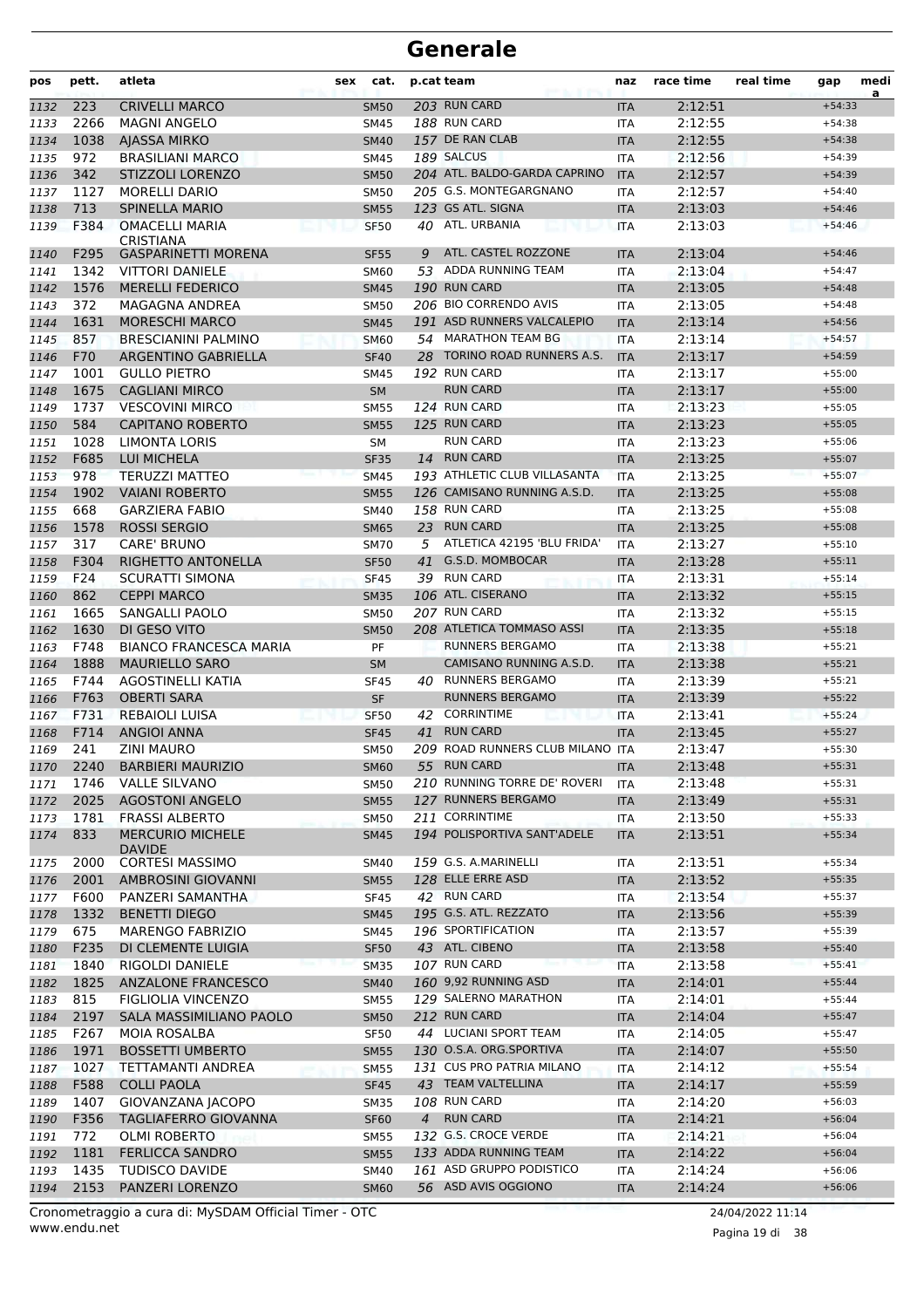| pos          | pett.        | atleta                                     | sex | cat.                       | p.cat team |                                                   | naz                      | race time          | real time | gap                  | medi<br>a |
|--------------|--------------|--------------------------------------------|-----|----------------------------|------------|---------------------------------------------------|--------------------------|--------------------|-----------|----------------------|-----------|
| 1195         | 1560         | <b>VILLA ANTONIO</b>                       |     | <b>SM65</b>                |            | 24 ATLETICA CRAL BANCO                            | <b>ITA</b>               | 2:14:24            |           | $+56:07$             |           |
| 1196         | F223         | <b>COLANTUONO MARIA</b>                    |     | <b>SF45</b>                |            | 44 RUNCARD                                        | <b>ITA</b>               | 2:14:25            |           | $+56:08$             |           |
| 1197         | 1352         | <b>SALIMBENI FERNANDO</b><br><b>FELICE</b> |     | <b>SM55</b>                |            | 134 AZZURRA GARBAGNATE M.SE                       | <b>ITA</b>               | 2:14:28            |           | $+56:11$             |           |
| 1198         | 1148         | <b>IOTTI LUCA</b>                          |     | <b>SM55</b>                |            | 135 RUN CARD                                      | <b>ITA</b>               | 2:14:28            |           | $+56:11$             |           |
| 1199         | 1754         | PIZZETTI MIRKO                             |     | <b>SM50</b>                |            | 213 GS AVIS TREVIGLIO G.                          | <b>ITA</b>               | 2:14:31            |           | $+56:14$             |           |
| 1200         | 307          | <b>BERNARDI MARCO</b>                      |     | <b>SM50</b>                |            | 214 UNITED TRAIL&RUNNING                          | <b>ITA</b>               | 2:14:37            |           | $+56:19$             |           |
| 1201         | 2180         | <b>PISONI ENRICO</b>                       |     | <b>SM45</b>                |            | 197 RUN CARD                                      | <b>ITA</b>               | 2:14:37            |           | $+56:19$             |           |
| 1202         | 1941         | <b>CRISANTO MARCO</b>                      |     | <b>SM60</b>                |            | 57 SPORTS CLUB MELEGNANO<br>45 RUNNERS CAPRIOLESE | <b>ITA</b>               | 2:14:37            |           | $+56:20$             |           |
| 1203         | F794         | <b>GOZZINI CHIARA DANIELA</b>              |     | <b>SF45</b>                |            | 136 CUS PRO PATRIA MILANO                         | <b>ITA</b>               | 2:14:38            |           | $+56:21$             |           |
| 1204         | 1132<br>1174 | <b>CERRETANI PAOLO</b>                     |     | <b>SM55</b>                |            | 198 RUN CARD                                      | <b>ITA</b>               | 2:14:38            |           | $+56:21$<br>$+56:22$ |           |
| 1205<br>1206 | 1734         | <b>MEDICI MATTEO</b><br>PARIS MARCO        |     | <b>SM45</b><br>SM          |            | A.S.D. ATLETICA SARNICO                           | <b>ITA</b><br>ITA        | 2:14:39<br>2:14:39 |           | $+56:22$             |           |
| 1207         | 2054         | <b>ERLI PIETRO</b>                         |     | <b>SM35</b>                |            | 109 RUNNERS BERGAMO                               | <b>ITA</b>               | 2:14:43            |           | $+56:26$             |           |
| 1208         | 1916         | ROZZONI MAURO LUCA                         |     | <b>SM50</b>                |            | 215 RUN CARD                                      | ITA                      | 2:14:44            |           | $+56:27$             |           |
| 1209         | 1810         | <b>GIUMELLI ALESSANDRO</b>                 |     | <b>SM45</b>                |            | 199 RUN CARD                                      | <b>ITA</b>               | 2:14:44            |           | $+56:27$             |           |
| 1210         | F687         | SOLA LUCREZIA                              |     | <b>SF60</b>                |            | 5 RUN CARD                                        | <b>ITA</b>               | 2:14:45            |           | $+56:27$             |           |
| 1211         | 769          | <b>CROCI FRANCESCO</b>                     |     | <b>SM45</b>                |            | 200 RUN CARD                                      | <b>ITA</b>               | 2:14:46            |           | $+56:29$             |           |
| 1212         | 274          | <b>VERONA ALESSANDRO</b>                   |     | <b>SM50</b>                |            | 216 ATLETICA GUASTALLA                            | <b>ITA</b>               | 2:14:47            |           | $+56:29$             |           |
| 1213         | F522         | <b>PIANI DANIELA</b>                       |     | <b>SF50</b>                |            | 45 RUN CARD                                       | <b>ITA</b>               | 2:14:47            |           | $+56:29$             |           |
| 1214         | 1176         | <b>SCIUTO LUCA</b>                         |     | <b>SM35</b>                |            | 110 RUN CARD                                      | <b>ITA</b>               | 2:14:47            |           | $+56:30$             |           |
| 1215         | 1584         | <b>REMUS MAURO</b>                         |     | <b>SM60</b>                |            | 58 RUN CARD                                       | <b>ITA</b>               | 2:14:48            |           | $+56:30$             |           |
| 1216         | 1604         | <b>MAINARDI ALESSIO</b><br><b>GIACOMO</b>  |     | <b>SM45</b>                |            | 201 G.T.A. CREMA                                  | <b>ITA</b>               | 2:14:49            |           | $+56:32$             |           |
| 1217         | 416          | AMICO FABIO DOMENICO                       |     | <b>SM45</b>                |            | 202 NUOVA VIRTUS CESENA ASD                       | <b>ITA</b>               | 2:14:49            |           | $+56:32$             |           |
| 1218         | 276          | RIVOLTA MARCO                              |     | <b>SM55</b>                |            | 137 G.P. I GAMBER DE                              | <b>ITA</b>               | 2:14:50            |           | $+56:32$             |           |
| 1219         | 422          | <b>MARITAN GIOVANNI</b>                    |     | <b>SM60</b>                |            | 59 RUN CARD                                       | <b>ITA</b>               | 2:14:50            |           | $+56:33$             |           |
| 1220         | F409         | <b>BALDASSA SERENELLA</b>                  |     | <b>SF60</b>                | 6          | <b>MARATONETI CITTADELLESI</b>                    | <b>ITA</b>               | 2:14:51            |           | $+56:34$             |           |
| 1221         | 831          | SPINOSO DAVIDE ANDREA                      |     | <b>SM40</b>                |            | 162 RUN CARD                                      | <b>ITA</b>               | 2:14:54            |           | $+56:37$             |           |
| 1222         | F765         | POLONI STEFANIA                            |     | <b>SF55</b>                |            | 10 RUNNERS BERGAMO                                | <b>ITA</b>               | 2:14:57            |           | $+56:40$             |           |
| 1223         | 238          | <b>FILIPPINI GIAN LUCA</b>                 |     | <b>SM55</b>                |            | 138 ASD. TEAM ATLETICA                            | <b>ITA</b>               | 2:14:58            |           | $+56:41$             |           |
| 1224         | 1608         | PERAZZO MASSIMO                            |     | <b>SM55</b>                |            | 139 MARATONETI GENOVESI                           | <b>ITA</b>               | 2:15:01            |           | $+56:43$             |           |
| 1225         | 826          | <b>ANDREONI OSCAR</b>                      |     | <b>SM</b>                  |            | <b>CANTO DI CORSA</b>                             | <b>ITA</b>               | 2:15:01            |           | $+56:44$             |           |
| 1226         | 120          | ZANOVELLO GRAZIANO                         |     | <b>SM60</b>                |            | 60 RUN CARD                                       | ITA                      | 2:15:02            |           | $+56:44$             |           |
| 1227         | F632         | <b>MURATORI NICOLETTA</b>                  |     | <b>SF40</b>                |            | 29 A.S.D. ATLETICA SARNICO                        | <b>ITA</b>               | 2:15:02            |           | $+56:44$             |           |
| 1228         | 1617         | <b>BOLZACCHI LUCIANO</b>                   |     | <b>SM60</b>                |            | 61 RUN CARD                                       | <b>ITA</b>               | 2:15:04            |           | $+56:46$             |           |
| 1229         | 809          | <b>CARZANIGA GIACOMO</b>                   |     | <b>SM40</b>                |            | 163 RUN & SMILE ASD                               | <b>ITA</b>               | 2:15:05            |           | $+56:48$             |           |
| 1230         | 2026         | <b>AGRATI NICOLA</b>                       |     | <b>SM40</b>                |            | 164 RUNNERS BERGAMO                               | <b>ITA</b>               | 2:15:10            |           | $+56:53$             |           |
| 1231         | 1975         | <b>DALMASSO LUCA</b>                       |     | <b>SM</b>                  |            | LA VETTA RUNNING                                  | <b>ITA</b>               | 2:15:10            |           | $+56:53$             |           |
| 1232         | F531         | <b>FRANCESCONI DARIA</b>                   |     | <b>SF45</b>                |            | 46 G.T.A. CREMA                                   | <b>ITA</b>               | 2:15:13            |           | $+56:56$             |           |
| 1233         | 505          | <b>BIGHETTI NICOLA</b>                     |     | <b>SM55</b>                |            | <b>140 RUN CARD</b><br>30 G.T.A. CREMA            | <b>ITA</b>               | 2:15:15            |           | $+56:57$             |           |
| 1234         | F596         | NOSOTTI CHIARA                             |     | <b>SF40</b>                |            | 47 RUN CARD                                       | ITA                      | 2:15:15            |           | $+56:57$             |           |
| 1235         | F468<br>1232 | <b>BIANCHI VERA</b><br>MERAZZI CLAUDIO     |     | <b>SF45</b><br><b>SM50</b> |            | 217 100 % ANIMA TRAIL ASD                         | <b>ITA</b><br><b>ITA</b> | 2:15:15<br>2:15:17 |           | $+56:58$<br>$+56:59$ |           |
| 1236<br>1237 | 2138         | PATELLI GIOVANNI                           |     | <b>SM50</b>                |            | 218 RUNNERS CAPRIOLESE                            | <b>ITA</b>               | 2:15:17            |           | $+56:59$             |           |
| 1238         | 637          | <b>MONZANI MICHELE</b>                     |     | SM45                       |            | 203 ATL. E PODISTICA POL.                         | ITA                      | 2:15:17            |           | $+57:00$             |           |
| 1239         | 1831         | <b>BETTA ORESTE</b>                        |     | <b>SM40</b>                |            | 165 ATLETICA ROTALIANA                            | <b>ITA</b>               | 2:15:18            |           | $+57:01$             |           |
| 1240         | F613         | <b>VILLA ROSITA MARIA</b>                  |     | <b>SF55</b>                |            | 11 ATLETICA 42195 'BLU FRIDA'                     | ITA                      | 2:15:18            |           | $+57:01$             |           |
| 1241         | 251          | <b>QUARESMINI ROBERTO</b>                  |     | <b>SM50</b>                |            | 219 GRUPPO PODISTI LOGRATO                        | <b>ITA</b>               | 2:15:20            |           | $+57:03$             |           |
| 1242         | F618         | PATELLI ANNARITA                           |     | <b>SF40</b>                |            | 31 ATL. CASAZZA                                   | ITA                      | 2:15:21            |           | $+57:03$             |           |
| 1243         | 1813         | MARZORATI LUCA MASSIMO                     |     | <b>SM50</b>                |            | 220 RUN CARD                                      | <b>ITA</b>               | 2:15:22            |           | $+57:05$             |           |
| 1244         | F162         | <b>MARANGONI DANIELA</b>                   |     | <b>SF55</b>                |            | 12 RUNNERS VALBOSSA-AZZATE                        | <b>ITA</b>               | 2:15:22            |           | $+57:05$             |           |
| 1245         | 884          | <b>BESENZONI GIULIO</b>                    |     | <b>SM45</b>                |            | 204 ATL. PARATICO                                 | <b>ITA</b>               | 2:15:23            |           | $+57:05$             |           |
| 1246         | 1024         | <b>MANGILI SERGIO</b>                      |     | <b>SM60</b>                |            | 62 RUN CARD                                       | ITA                      | 2:15:23            |           | $+57:06$             |           |
| 1247         | 1235         | <b>GRASSI STEFANO</b>                      |     | <b>SM50</b>                |            | 221 RUN CARD                                      | <b>ITA</b>               | 2:15:23            |           | $+57:06$             |           |
| 1248         | 984          | NOVELLO MATTEO                             |     | <b>SM50</b>                |            | 222 ASD ACTIVE                                    | ITA                      | 2:15:23            |           | $+57:06$             |           |
| 1249         | F277         | AGNOLETTO CLARA                            |     | <b>SF55</b>                |            | 13 ASD TEAM NUTRAFIT                              | <b>ITA</b>               | 2:15:23            |           | $+57:06$             |           |
| 1250         | 1865         | <b>BASSANI TIZIANO</b>                     |     | <b>SM40</b>                |            | 166 CAMISANO RUNNING A.S.D.                       | <b>ITA</b>               | 2:15:24            |           | $+57:07$             |           |
| 1251         | F844         | <b>CARBONE JESSICA</b>                     |     | SF                         |            | RUNNING OLTREPO'                                  | <b>ITA</b>               | 2:15:25            |           | $+57:07$             |           |
| 1252         | 765          | <b>BOMBELLI MATTEO</b>                     |     | SM45                       |            | 205 BIKE & RUN                                    | ITA                      | 2:15:26            |           | $+57:08$             |           |
| 1253         | F769         | RIPAMONTI MICHELA                          |     | <b>SF45</b>                |            | 48 RUNNERS BERGAMO                                | <b>ITA</b>               | 2:15:26            |           | $+57:09$             |           |
| 1254         | F673         | PRATO SIMONA                               |     | <b>SF50</b>                |            | 46 CANOTTIERI MILANO                              | ITA                      | 2:15:27            |           | $+57:09$             |           |
| 1255         | 973          | OLIVA MASSIMO                              |     | <b>SM50</b>                |            | 223 CANOTTIERI MILANO                             | <b>ITA</b>               | 2:15:28            |           | $+57:10$             |           |
| 1256         | F674         | <b>SALA FRANCESCA</b>                      |     | <b>SF45</b>                |            | 49 CANOTTIERI MILANO                              | ITA                      | 2:15:28            |           | $+57:10$             |           |
| 1257         | 1078         | KOVSCA STEFANO                             |     | <b>SM55</b>                |            | <b>141 RUN CARD</b>                               | <b>ITA</b>               | 2:15:30            |           | $+57:12$             |           |

www.endu.net Cronometraggio a cura di: MySDAM Official Timer - OTC 24/04/2022 11:14

Pagina 20 di 38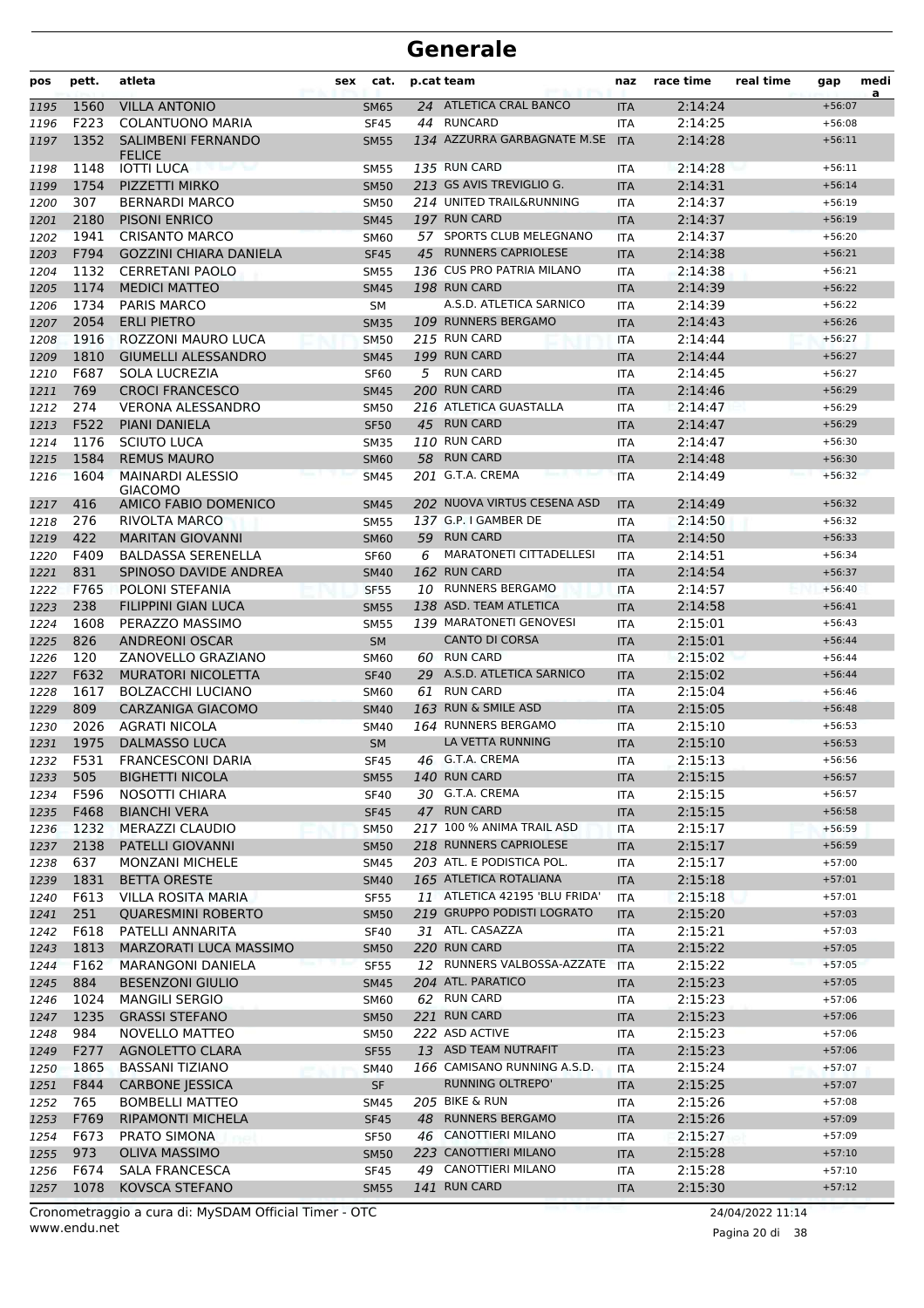| pos  | pett. | atleta                           | sex | cat.        | p.cat team |                               | naz        | race time | real time | gap      | medi<br>a |
|------|-------|----------------------------------|-----|-------------|------------|-------------------------------|------------|-----------|-----------|----------|-----------|
| 1258 | F122  | <b>TOSA PAOLA GIOVANNA</b>       |     | <b>SF45</b> |            | 50 U.S. MALONNO               | <b>ITA</b> | 2:15:30   |           | $+57:13$ |           |
| 1259 | 936   | <b>BERTOLETTI RUGGERO</b>        |     | <b>SM50</b> |            | 224 RUN CARD                  | <b>ITA</b> | 2:15:30   |           | $+57:13$ |           |
| 1260 | 1581  | <b>GABRIELI LORENZO</b>          |     | <b>SM60</b> |            | 63 ATLETICA CONCESIO 2009     | <b>ITA</b> | 2:15:33   |           | $+57:16$ |           |
| 1261 | 244   | <b>DESTEFANIS ANDREA</b>         |     | <b>SM50</b> |            | 225 TORINO ROAD RUNNERS A.S.  | <b>ITA</b> | 2:15:39   |           | $+57:22$ |           |
| 1262 | 198   | <b>CIELI MICHELE MARCO</b>       |     | <b>SM50</b> |            | 226 TORINO ROAD RUNNERS A.S.  | <b>ITA</b> | 2:15:39   |           | $+57:22$ |           |
| 1263 | 121   | <b>BULLETTI ALESSIO</b>          |     | <b>SM40</b> |            | 167 ASD ATLETICA PRATO        | <b>ITA</b> | 2:15:43   |           | $+57:26$ |           |
| 1264 | F609  | <b>ZORLONI CHIARA</b>            |     | <b>SF55</b> |            | 14 MARATHON CREMONA           | <b>ITA</b> | 2:15:45   |           | $+57:27$ |           |
| 1265 | 1550  | <b>CIGOLI SERGIO</b>             |     | <b>SM50</b> |            | 227 MARATHON CREMONA          | <b>ITA</b> | 2:15:46   |           | $+57:29$ |           |
| 1266 | F417  | <b>GASPARELLO SABRINA</b>        |     | <b>SF40</b> |            | 32 RUN CARD                   | <b>ITA</b> | 2:15:46   |           | $+57:29$ |           |
| 1267 | 1119  | PRETTO ROBERTO                   |     | <b>SM50</b> |            | 228 RUN CARD                  | <b>ITA</b> | 2:15:46   |           | $+57:29$ |           |
| 1268 | 1912  | PREVIATO WALTER                  |     | <b>SM40</b> |            | 168 A.S.D. ATLETICA SABAUDIA  | <b>ITA</b> | 2:15:47   |           | $+57:30$ |           |
| 1269 | 1648  | <b>ANDREETTO LORIS</b>           |     | SМ          |            | G.P. AVIS LOCATE DI TRIULZI   | ITA        | 2:15:47   |           | $+57:30$ |           |
| 1270 | F585  | <b>CENDRON NADA</b>              |     | <b>SF50</b> |            | 47 ASD OLL SCARS              | <b>ITA</b> | 2:15:48   |           | $+57:30$ |           |
| 1271 | 718   | <b>TURCHETTO LUIGI</b>           |     | <b>SM50</b> |            | 229 ASD OLL SCARS             | <b>ITA</b> | 2:15:48   |           | $+57:31$ |           |
| 1272 | F815  | <b>VEZZOLI ROMINA</b>            |     | <b>SF50</b> | 48         | <b>RUNNERS CAPRIOLESE</b>     | <b>ITA</b> | 2:15:48   |           | $+57:31$ |           |
| 1273 | 1646  | <b>FERRARI ALBERTO</b>           |     | <b>SM55</b> |            | 142 RUN CARD                  | ITA        | 2:15:49   |           | $+57:32$ |           |
| 1274 | F764  | POLONI CRISTINA                  |     | <b>SF50</b> | 49         | <b>RUNNERS BERGAMO</b>        | <b>ITA</b> | 2:15:49   |           | $+57:32$ |           |
| 1275 | 1105  | LAZZARO DANILO                   |     | <b>SM65</b> |            | 25 MARATONETI CITTADELLESI    | <b>ITA</b> | 2:15:50   |           | $+57:32$ |           |
| 1276 | F205  | <b>RANZATO NICOL</b>             |     | <b>SF40</b> | 33         | <b>RUN CARD</b>               | <b>ITA</b> | 2:15:52   |           | $+57:35$ |           |
| 1277 | 1239  | DELLA VENTURA VINCENZO           |     | <b>SM40</b> |            | 169 RUN CARD                  | <b>ITA</b> | 2:15:53   |           | $+57:35$ |           |
|      | 827   | <b>CAMOZZI MARCO</b>             |     |             |            | 230 RUN CARD                  |            | 2:15:53   |           | $+57:36$ |           |
| 1278 | 2222  | <b>BONOMI PAOLO</b>              |     | <b>SM50</b> |            | 231 RUNNERS BERGAMO           | <b>ITA</b> | 2:15:54   |           | $+57:37$ |           |
| 1279 |       |                                  |     | <b>SM50</b> |            | 26 RUN CARD                   | <b>ITA</b> |           |           |          |           |
| 1280 | 1259  | DELLA VENTURA ANDREA             |     | <b>SM65</b> |            |                               | <b>ITA</b> | 2:15:54   |           | $+57:37$ |           |
| 1281 | 538   | DUREGON ALESSANDRO               |     | <b>SM40</b> |            | 170 RUN CARD                  | <b>ITA</b> | 2:15:54   |           | $+57:37$ |           |
| 1282 | 112   | ALBORGHETTI MAURO                |     | <b>SM45</b> |            | 206 ATL. PRESEZZO             | <b>ITA</b> | 2:15:54   |           | $+57:37$ |           |
| 1283 | 2006  | <b>GALLI ALBERTO</b>             |     | <b>SM55</b> |            | 143 ATL. CASTELLO             | <b>ITA</b> | 2:15:58   |           | $+57:41$ |           |
| 1284 | F498  | <b>MASSERA ENRICA</b>            |     | <b>SF50</b> |            | 50 CREMONACORRE ASD           | <b>ITA</b> | 2:15:59   |           | $+57:42$ |           |
| 1285 | 1770  | <b>BENAGLIO ROBERTO</b>          |     | <b>SM50</b> |            | 232 CORRINTIME                | ITA        | 2:15:59   |           | $+57:42$ |           |
| 1286 | 536   | FERRAROLI MATTIA                 |     | <b>SM40</b> |            | 171 RUN CARD                  | <b>ITA</b> | 2:15:59   |           | $+57:42$ |           |
| 1287 | 2145  | <b>VALLI DANIEL</b>              |     | <b>SM45</b> |            | 207 RUNNERS CAPRIOLESE        | <b>ITA</b> | 2:16:00   |           | $+57:43$ |           |
| 1288 | 448   | TURINA MASSIMO                   |     | <b>SM50</b> |            | 233 CORRINTIME                | <b>ITA</b> | 2:16:07   |           | $+57:49$ |           |
| 1289 | F650  | <b>GIOBINI LILIANA</b>           |     | <b>SF50</b> |            | 51 CORRINTIME                 | <b>ITA</b> | 2:16:07   |           | $+57:50$ |           |
| 1290 | 1779  | <b>BARBIERI MARCO</b>            |     | <b>SM55</b> |            | 144 CORRINTIME                | <b>ITA</b> | 2:16:08   |           | $+57:50$ |           |
| 1291 | F598  | <b>GUIDALI ALESSANDRA</b>        |     | <b>SF50</b> | 52         | <b>MARATONETI GENOVESI</b>    | ITA        | 2:16:11   |           | $+57:54$ |           |
| 1292 | 1094  | <b>LANDI MAURIZIO</b>            |     | <b>SM60</b> | 64         | <b>RUN CARD</b>               | <b>ITA</b> | 2:16:11   |           | $+57:54$ |           |
| 1293 | 1120  | <b>BULESSI ANDREA</b>            |     | <b>SM45</b> |            | 208 LIBERTAS UDINE            | <b>ITA</b> | 2:16:11   |           | $+57:54$ |           |
| 1294 | 1911  | <b>GUZZI FRANCO</b>              |     | <b>SM45</b> |            | 209 A.S.D. ATLETICA SABAUDIA  | <b>ITA</b> | 2:16:13   |           | $+57:55$ |           |
| 1295 | 1908  | <b>FANTI ALESSANDRO</b>          |     | SM70        | 6          | A.S.D. ATLETICA SABAUDIA      | <b>ITA</b> | 2:16:13   |           | $+57:55$ |           |
| 1296 | 1910  | <b>GRANDE NICOLA</b><br>LEONARDO |     | <b>SM45</b> |            | 210 A.S.D. ATLETICA SABAUDIA  | <b>ITA</b> | 2:16:13   |           | $+57:55$ |           |
| 1297 | 1357  | <b>BARBIERI ANTONIO</b>          |     | <b>SM60</b> |            | 65 ATLETICA CORRIFERRARA      | ITA        | 2:16:14   |           | $+57:57$ |           |
| 1298 | 1891  | <b>PANDINI FABIO</b>             |     | <b>SM55</b> |            | 145 CAMISANO RUNNING A.S.D.   | <b>ITA</b> | 2:16:14   |           | $+57:57$ |           |
| 1299 | 595   | SALA FABRIZIO                    |     | <b>SM50</b> |            | 234 G.A.P. SARONNO            | ITA        | 2:16:14   |           | $+57:57$ |           |
| 1300 | 974   | <b>MORANDI FABIO</b>             |     | <b>SM60</b> |            | 66 RUN CARD                   | <b>ITA</b> | 2:16:16   |           | $+57:59$ |           |
| 1301 | 2127  | <b>CANEPA MARIO</b>              |     | <b>SM60</b> |            | 67 RUNNERS CAPRIOLESE         | ITA        | 2:16:17   |           | $+57:59$ |           |
| 1302 | 1290  | <b>CUDICIO ROBERTO</b>           |     | SM          |            | <b>RUN CARD</b>               | <b>ITA</b> | 2:16:19   |           | $+58:01$ |           |
| 1303 | F672  | FRECCHIAMI EMANUELA              |     | <b>SF45</b> | 51         | GS AVIS TREVIGLIO G.          | <b>ITA</b> | 2:16:20   |           | $+58:02$ |           |
| 1304 | F78   | <b>STOPPA MARA</b>               |     | <b>SF45</b> |            | 52 RUN CARD                   | <b>ITA</b> | 2:16:20   |           | $+58:02$ |           |
| 1305 | 774   | <b>STAFFONI PAOLO</b>            |     | <b>SM40</b> |            | 172 ATL. FRANCIACORTA         | <b>ITA</b> | 2:16:20   |           | $+58:03$ |           |
| 1306 | 2141  | <b>ROGGERI MORRIS</b>            |     | <b>SM40</b> |            | 173 RUNNERS CAPRIOLESE        | <b>ITA</b> | 2:16:21   |           | $+58:04$ |           |
| 1307 | 1527  | <b>TABONI WILMER</b>             |     | <b>SM50</b> |            | 235 NEW ATHLETICS SULZANO     | <b>ITA</b> | 2:16:21   |           | $+58:04$ |           |
| 1308 | 2136  | <b>MORELLI GIUSEPPE</b>          |     | <b>SM55</b> |            | 146 RUNNERS CAPRIOLESE        | <b>ITA</b> | 2:16:21   |           | $+58:04$ |           |
| 1309 | 57    | SOGJA LAZER                      |     | <b>SM55</b> |            | 147 RUN CARD                  | ITA        | 2:16:22   |           | $+58:05$ |           |
| 1310 | 1040  | <b>ROMANI FEDERICO</b>           |     | <b>SM55</b> |            | 148 RUN CARD                  | <b>ITA</b> | 2:16:24   |           | $+58:07$ |           |
| 1311 | 396   | <b>VIDOTTO GIANNI</b>            |     | <b>SM55</b> |            | 149 PERCORRERE IL SILE        | ITA        | 2:16:29   |           | $+58:12$ |           |
| 1312 | 508   | <b>ZATTONI ALESSANDRO</b>        |     | <b>SM50</b> |            | 236 G.P. AVIS POL. MALAVICINA | <b>ITA</b> | 2:16:30   |           | $+58:12$ |           |
| 1313 | 255   | <b>CANCELLI LORENZO</b>          |     | <b>SM55</b> |            | 150 GRUPPO PODISTI LOGRATO    | ITA        | 2:16:30   |           | $+58:13$ |           |
| 1314 | F803  | <b>MONDINI LAURA</b>             |     | <b>SF45</b> |            | 53 RUNNERS CAPRIOLESE         | <b>ITA</b> | 2:16:31   |           | $+58:14$ |           |
| 1315 | 2242  | DE GIACOMO GIOVANNI              |     | <b>SM55</b> |            | 151 VERDE PISELLO GROUP       | <b>ITA</b> | 2:16:32   |           | $+58:14$ |           |
| 1316 | 1802  | RAINOLDI GIANNI                  |     | <b>SM65</b> |            | 27 ASD TAPASCIONE RUNNING     | <b>ITA</b> | 2:16:33   |           | $+58:16$ |           |
| 1317 | F199  | <b>BIGANZOLI GRETA</b>           |     | SF          |            | <b>RUN CARD</b>               | ITA        | 2:16:34   |           | $+58:17$ |           |
|      |       | REBECCA MARIA                    |     |             |            |                               |            |           |           |          |           |
| 1318 | F318  | <b>MAITAN LAURA</b>              |     | <b>SF45</b> | 54         | EUROATLETICA 2002             | <b>ITA</b> | 2:16:37   |           | $+58:19$ |           |
| 1319 | 1368  | MASALA ANDREA                    |     | <b>SM60</b> |            | 68 UNITED TRAIL&RUNNING       | <b>ITA</b> | 2:16:38   |           | $+58:21$ |           |
| 1320 | 1505  | MILESI OSCAR                     |     | <b>SM40</b> |            | 174 RUN CARD                  | <b>ITA</b> | 2:16:42   |           | $+58:25$ |           |

Pagina 21 di 38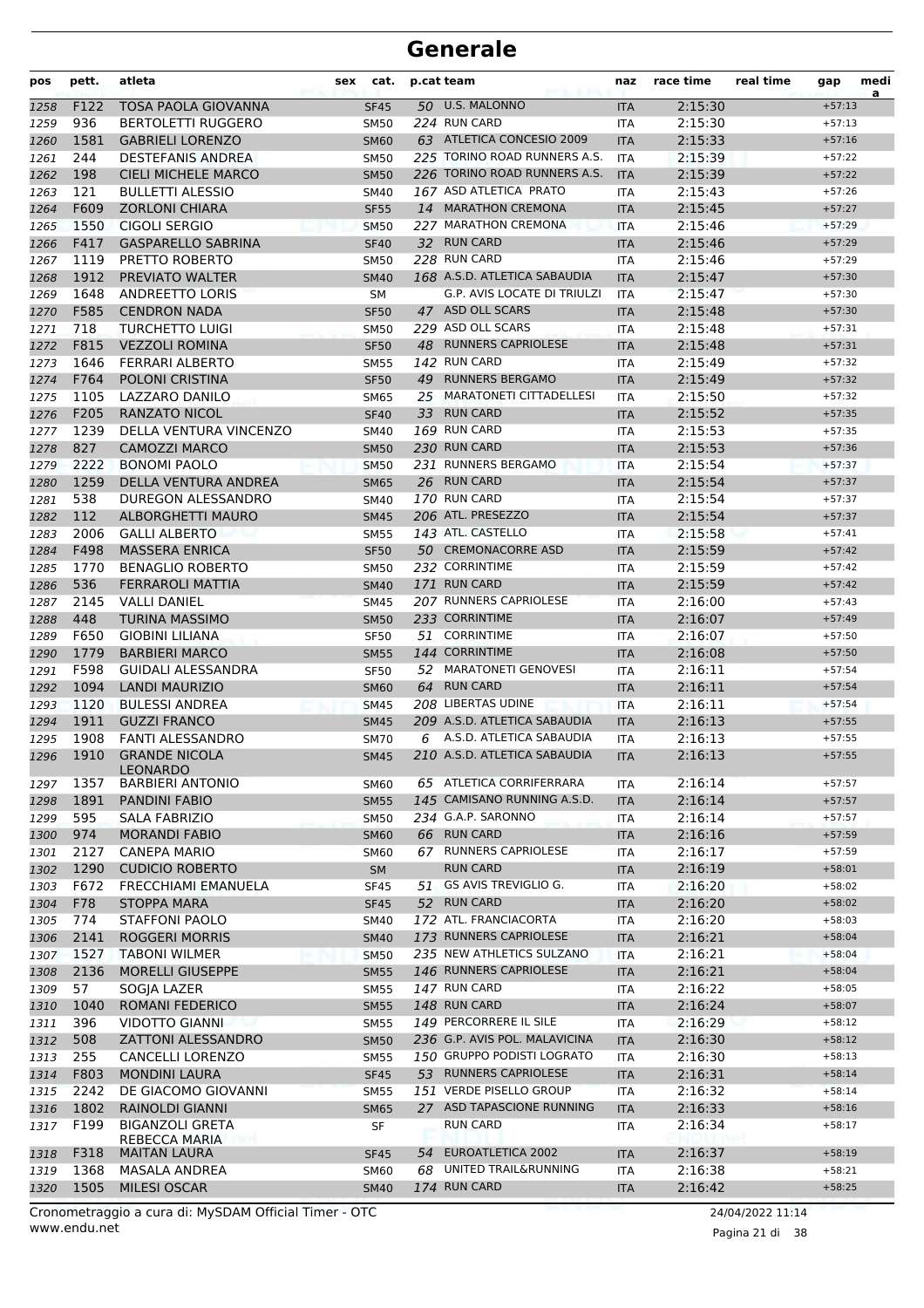| pos          | pett.        | atleta                                        | sex | cat.                       | p.cat team                                      | naz                      | race time          | real time | gap                  | medi<br>a |
|--------------|--------------|-----------------------------------------------|-----|----------------------------|-------------------------------------------------|--------------------------|--------------------|-----------|----------------------|-----------|
| 1321         | 1701         | LATTUADA DAVIDE                               |     | <b>SM50</b>                | 237 CUS BERGAMO ASD                             | <b>ITA</b>               | 2:16:43            |           | $+58:26$             |           |
| 1322         | 1670         | <b>PARMA SIMONE</b>                           |     | <b>SM50</b>                | 238 POLISPORTIVA IMIBERG                        | <b>ITA</b>               | 2:16:47            |           | $+58:29$             |           |
| 1323         | F617         | POZZI MARTA                                   |     | <b>SF</b>                  | <b>RUN CARD</b>                                 | <b>ITA</b>               | 2:16:48            |           | $+58:30$             |           |
| 1324         | 661          | <b>COMOLLI ROBERTO</b>                        |     | <b>SM45</b>                | 211 SETTE LAGHI RUNNERS                         | ITA                      | 2:16:48            |           | $+58:31$             |           |
| 1325         | 1370         | DAL CHIELE DAVID                              |     | <b>SM35</b>                | 111 RUN CARD                                    | <b>ITA</b>               | 2:16:50            |           | $+58:33$             |           |
| 1326         | 1644         | VAVALA' VINCENZO                              |     | <b>SM50</b>                | 239 A.S.D. TEAM KM SPORT                        | ITA                      | 2:16:51            |           | $+58:33$             |           |
| 1327         | F440         | <b>VERARDO CRISTINA</b>                       |     | <b>SF35</b>                | 15 ASD ZENA RUNNERS                             | <b>ITA</b>               | 2:16:52            |           | $+58:35$             |           |
| 1328         | 963          | <b>FAVARETTO MATTEO</b>                       |     | <b>SM40</b>                | 175 ATLETICA RIVIERA DEL                        | <b>ITA</b>               | 2:16:53            |           | $+58:36$             |           |
| 1329         | 426          | <b>BALDUZZI SIMONE</b>                        |     | <b>SM45</b>                | 212 MARCIATORI SAN GIORGIO                      | <b>ITA</b>               | 2:16:55            |           | $+58:37$             |           |
| 1330         | 209          | CALIANNO ORAZIO<br><b>MARTINO</b>             |     | <b>SM45</b>                | 213 G.S. MONTESTELLA                            | ITA                      | 2:16:55            |           | $+58:38$             |           |
| 1331         | 2201         | <b>PACATI IVAN</b>                            |     | <b>SM35</b>                | 112 RUN CARD                                    | <b>ITA</b>               | 2:16:56            |           | $+58:38$             |           |
| 1332         | F680         | <b>FASSI TIZIANA</b>                          |     | <b>SF40</b>                | 34 G. ALPINISTICO VERTOVESE                     | <b>ITA</b>               | 2:16:56            |           | $+58:39$             |           |
| 1333         | 2021         | <b>GELMI GAETANO</b>                          |     | <b>SM50</b>                | 240 G. ALPINISTICO VERTOVESE                    | <b>ITA</b>               | 2:16:56            |           | $+58:39$             |           |
| 1334         | 369          | PETRIS TIZIANO                                |     | <b>SM55</b>                | 152 KEEP MOVING                                 | <b>ITA</b>               | 2:16:57            |           | $+58:40$             |           |
| 1335         | 1823         | <b>VENTUROSO RAIMONDO</b>                     |     | <b>SM55</b>                | 153 G.S. OREZZO                                 | <b>ITA</b>               | 2:16:58            |           | $+58:40$             |           |
| 1336         | 1348         | PEVERI ALDO                                   |     | <b>SM45</b>                | 214 RUN CARD                                    | <b>ITA</b>               | 2:16:58            |           | $+58:40$             |           |
| 1337         | F253         | <b>BULKU ALBANA</b>                           |     | <b>SF45</b>                | 55 RUN CARD                                     | <b>ITA</b>               | 2:16:58            |           | $+58:41$             |           |
| 1338         | 1017         | VACCARO TOMMASO                               |     | <b>SM50</b>                | 241 RUN CARD                                    | <b>ITA</b>               | 2:16:59            |           | $+58:42$             |           |
| 1339         | F756         | FERAZZINI ALESSANDRA                          |     | 15<br><b>SF55</b>          | <b>RUNNERS BERGAMO</b>                          | <b>ITA</b>               | 2:17:01            |           | $+58:43$             |           |
| 1340         | F640         | MOLASCHI MARIA GRAZIA                         |     | <b>SF45</b>                | 56 G.P. CODOGNO 82                              | <b>ITA</b>               | 2:17:01            |           | $+58:43$             |           |
| 1341         | 1906         | <b>CIPULLO ANTONIO</b>                        |     | <b>SM45</b>                | 215 A.S.D. ATLETICA SABAUDIA                    | <b>ITA</b>               | 2:17:03            |           | +58:46               |           |
| 1342<br>1343 | 1402<br>1325 | <b>TAMAGNO DAVIDE</b><br>SILVESTRELLI KRUEGER |     | <b>SM</b><br><b>SM35</b>   | <b>RUN CARD</b><br>113 RUN CARD                 | <b>ITA</b><br><b>ITA</b> | 2:17:04<br>2:17:04 |           | $+58:46$<br>+58:47   |           |
| 1344         | F160         | LUCA<br><b>MANENTI SABRINA</b>                |     | <b>SF45</b>                | 57 GS AVIS TREVIGLIO G.                         | ITA                      | 2:17:05            |           | $+58:47$             |           |
| 1345         | F754         | DE BENEDETTO BARBARA                          |     | <b>SF35</b><br>16          | <b>RUNNERS BERGAMO</b>                          | <b>ITA</b>               | 2:17:05            |           | $+58:48$             |           |
| 1346         | 1255         | LUSCARDO CRISTIANO                            |     | <b>SM50</b>                | 242 RUN CARD                                    | <b>ITA</b>               | 2:17:18            |           | $+59:00$             |           |
| 1347         | F421         | <b>CORTI PAOLA</b>                            |     | <b>SF45</b>                | 58 ATHLETIC CLUB VILLASANTA                     | <b>ITA</b>               | 2:17:19            |           | $+59:02$             |           |
| 1348         | 2198         | BERETTA DAVIDE PAOLO                          |     | <b>SM45</b>                | 216 RUN CARD                                    | <b>ITA</b>               | 2:17:20            |           | $+59:03$             |           |
| 1349         | F728         | PEDERSOLI SANDRA                              |     | <b>SF50</b>                | 53 CORRINTIME                                   | <b>ITA</b>               | 2:17:23            |           | $+59:06$             |           |
| 1350         | 1071         | <b>MARINI PARIDE</b>                          |     | <b>SM50</b>                | 243 RUN CARD                                    | ITA                      | 2:17:25            |           | $+59:07$             |           |
| 1351         | F712         | <b>MATTIVI VILMA</b>                          |     | <b>SF55</b>                | 16 ATLETICA VALLE DI CEMBRA                     | <b>ITA</b>               | 2:17:26            |           | $+59:09$             |           |
| 1352         | 2159         | RINALDO ANDREA                                |     | <b>SM45</b>                | 217 RUN CARD                                    | ITA                      | 2:17:27            |           | $+59:09$             |           |
| 1353         | 1563         | DI CEGLIE MAURO                               |     | <b>SM40</b>                | 176 ATL. FRANCIACORTA                           | <b>ITA</b>               | 2:17:27            |           | $+59:10$             |           |
| 1354         | 1927         | POSTAL TIZIANO                                |     | <b>SM60</b>                | 69 ATLETICA VALLE DI CEMBRA                     | <b>ITA</b>               | 2:17:27            |           | $+59:10$             |           |
| 1355         | F374         | <b>BERTO NADIA</b>                            |     | <b>SF50</b>                | 54 ASD LAVORATORI INTESA                        | <b>ITA</b>               | 2:17:28            |           | $+59:10$             |           |
| 1356         | 583          | POIATTI ERMANNO                               |     | <b>SM55</b>                | 154 CORRINTIME                                  | <b>ITA</b>               | 2:17:28            |           | $+59:11$             |           |
| 1357         | 1922         | <b>BARILI PAOLO</b>                           |     | <b>SM40</b>                | 177 3C (COMP. CREMONESE                         | <b>ITA</b>               | 2:17:28            |           | $+59:11$             |           |
| 1358         | 1926         | <b>CASUCCIO GIOVANNI</b>                      |     | SM65                       | 28 A.S.D. CAMPOBELLO CORRE                      | ITA                      | 2:17:29            |           | $+59:12$             |           |
| 1359         | F195         | <b>MACCHI GABRIELLA</b>                       |     | <b>SF45</b>                | 59 ATLETICA MDS                                 | <b>ITA</b>               | 2:17:30            |           | $+59:12$             |           |
| 1360         | 528          | <b>BORINI LUCA</b>                            |     | <b>SM35</b>                | 114 3C (COMP. CREMONESE                         | ITA                      | 2:17:31            |           | $+59:13$             |           |
| 1361         | 1645         | <b>CAGNI ANDREA</b>                           |     | <b>SM40</b>                | 178 3C (COMP. CREMONESE                         | <b>ITA</b>               | 2:17:31            |           | $+59:13$             |           |
| 1362         | F452         | BONATO DEBORA                                 |     | <b>SF45</b>                | 60 100 % ANIMA TRAIL ASD                        | ITA                      | 2:17:32            |           | $+59:14$             |           |
| 1363         | 2033         | <b>BIAVA STEFANO</b>                          |     | <b>SM45</b>                | 218 RUNNERS BERGAMO                             | <b>ITA</b>               | 2:17:32            |           | $+59:15$             |           |
| 1364         | 920          | DOMINICI TIZIANO                              |     | <b>SM50</b>                | 244 A.S.D. VILLA DE SANCTIS                     | <b>ITA</b>               | 2:17:33            |           | $+59:15$             |           |
| 1365         | 2093         | PETRELLA FELICE                               |     | <b>SM60</b>                | 70 RUNNERS BERGAMO                              | <b>ITA</b>               | 2:17:33            |           | $+59:15$             |           |
| 1366         | F610         | <b>LUSSIGNOLI MONICA</b>                      |     | SF                         | ATL. DI LUMEZZANE                               | ITA                      | 2:17:33            |           | $+59:16$             |           |
| 1367         | 1749         | <b>ZENONI FRANCESCO</b>                       |     | <b>SM</b>                  | RUNNING TORRE DE' ROVERI                        | <b>ITA</b>               | 2:17:33            |           | $+59:16$             |           |
| 1368         | F586         | <b>MARCOLI SILVIA</b>                         |     | SF                         | <b>RUN CARD</b>                                 | ITA.                     | 2:17:33            |           | $+59:16$             |           |
| 1369         | 750          | <b>BIANCHESSI ETTORE</b>                      |     | <b>SM45</b>                | 219 RUN CARD                                    | <b>ITA</b>               | 2:17:34            |           | $+59:17$             |           |
| 1370         | 1383         | DI LIBERTO CARMELO                            |     | <b>SM60</b>                | 71 A.S.D. CAMPOBELLO CORRE                      | ITA                      | 2:17:34            |           | $+59:17$             |           |
| 1371         | F294         | <b>STEVANATO MICHELA</b>                      |     | <b>SF50</b>                | 55 SPOTORNI RUN                                 | <b>ITA</b>               | 2:17:35            |           | $+59:17$             |           |
| 1372         | F668         | <b>FILIPPI CRISTINA</b>                       |     | SF                         | ROSA RUNNING TEAM                               | ITA                      | 2:17:35            |           | $+59:17$             |           |
| 1373         | F434         | <b>CALDARA ROSSANA</b>                        |     | 35<br><b>SF40</b>          | <b>CLUB PANTERA ROSA</b>                        | <b>ITA</b>               | 2:17:35            |           | $+59:18$             |           |
| 1374         | 1166         | SIGNORELLI MIRCKO                             |     | <b>SM45</b>                | 220 CLUB PANTERA ROSA<br><b>RUNNERS BERGAMO</b> | ITA                      | 2:17:35            |           | $+59:18$             |           |
| 1375         | 2091         | PAGANELLI GIUSEPPE                            |     | 29<br><b>SM65</b>          | 61 EUROATLETICA 2002                            | <b>ITA</b>               | 2:17:35            |           | $+59:18$<br>$+59:19$ |           |
| 1376         | F532<br>254  | <b>ROMANI SONIA</b><br>PICCIONI MAURO         |     | <b>SF45</b>                | 245 GRUPPO PODISTI LOGRATO                      | ITA                      | 2:17:36            |           | $+59:20$             |           |
| 1377<br>1378 | F543         | KROPAC KARA MAGDALEN                          |     | <b>SM50</b><br><b>SF35</b> | 17 VENUS TRIATHLON ACADEMY                      | <b>ITA</b><br><b>ITA</b> | 2:17:38<br>2:17:39 |           | $+59:22$             |           |
| 1379         | F340         | <b>ASCHIERI DANIELA</b>                       |     | <b>SF50</b>                | 56 9,92 RUNNING ASD                             | <b>ITA</b>               | 2:17:39            |           | $+59:22$             |           |
| 1380         | 502          | MILANI TIZIANO                                |     | <b>SM50</b>                | 246 RUN CARD                                    | ITA                      | 2:17:40            |           | $+59:23$             |           |
| 1381         | F127         | <b>IMBRES BARBARA</b>                         |     | 17<br><b>SF55</b>          | PODISTICA MEZZANESE                             | <b>ITA</b>               | 2:17:41            |           | $+59:24$             |           |
| 1382         | F557         | MAZZOLENI GABRIELLA                           |     | SF55                       | 18 ATL. E PODISTICA POL.                        | ITA                      | 2:17:41            |           | $+59:24$             |           |
|              |              | <b>STEFANIA</b>                               |     |                            |                                                 |                          |                    |           |                      |           |
|              |              |                                               |     |                            |                                                 |                          |                    |           |                      |           |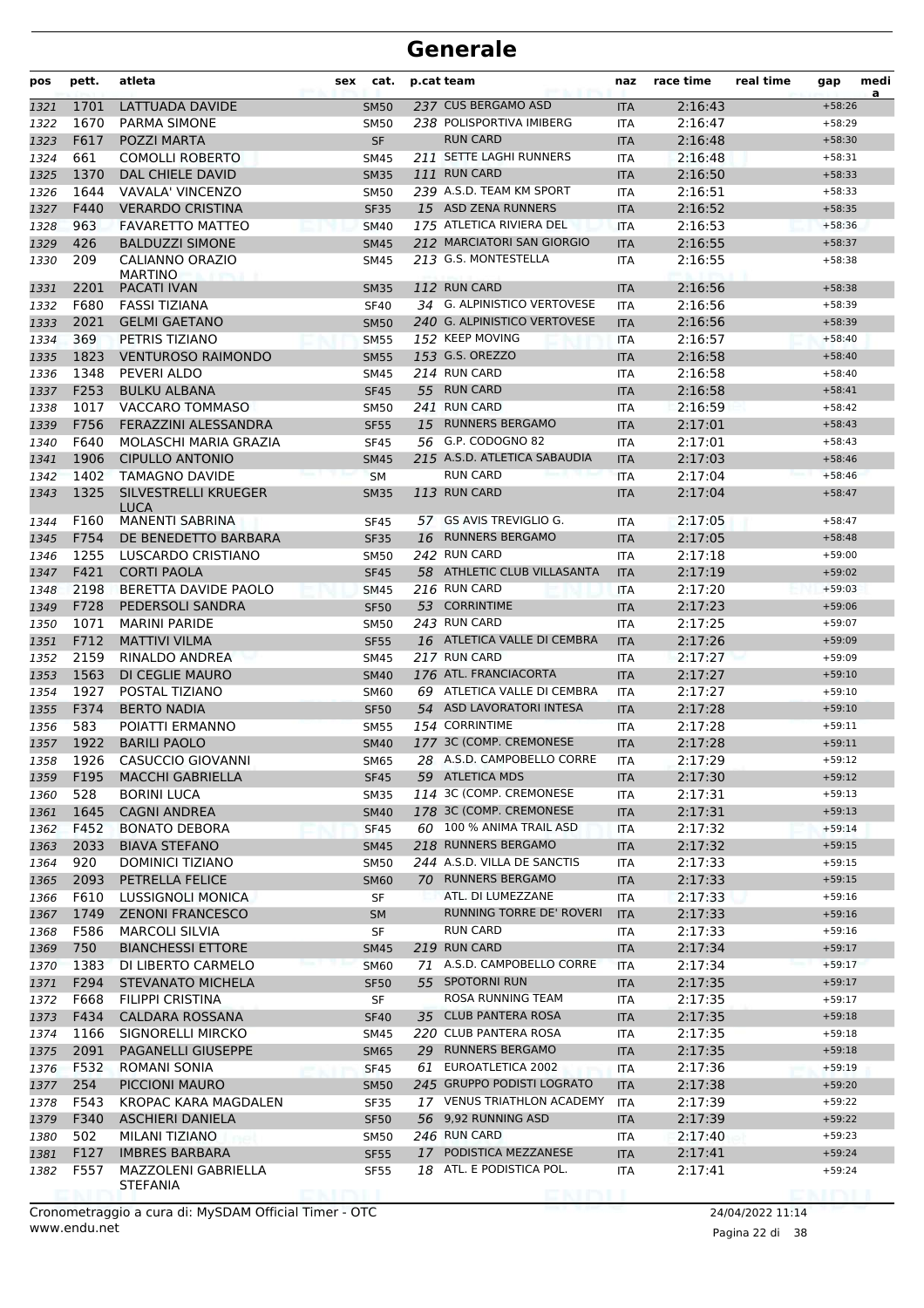| pos          | pett.        | atleta                                          | sex | cat.                       |    | p.cat team                          | naz                      | race time          | real time | gap                      | medi<br>a |
|--------------|--------------|-------------------------------------------------|-----|----------------------------|----|-------------------------------------|--------------------------|--------------------|-----------|--------------------------|-----------|
| 1383         | 613          | <b>COMPOSTA MATTEO</b>                          |     | <b>SM40</b>                |    | 179 A.S.D. TEAM KM SPORT            | <b>ITA</b>               | 2:17:42            |           | $+59:24$                 |           |
| 1384         | 2079         | <b>MERCORIO STEFANO</b>                         |     | <b>SM55</b>                |    | 155 RUNNERS BERGAMO                 | <b>ITA</b>               | 2:17:43            |           | $+59:26$                 |           |
| 1385         | 1501         | <b>MARCATI PAOLO</b>                            |     | <b>SM55</b>                |    | 156 ATL. E PODISTICA POL.           | <b>ITA</b>               | 2:17:43            |           | $+59:26$                 |           |
| 1386         | F597         | <b>UGONI FRANCESCA</b>                          |     | <b>SF35</b>                |    | 18 GP CORNO GIOVINE                 | <b>ITA</b>               | 2:17:45            |           | $+59:27$                 |           |
| 1387         | F372         | SANTI PATRIZIA                                  |     | <b>SF55</b>                |    | 19 "LA CHIANINA"                    | <b>ITA</b>               | 2:17:45            |           | $+59:28$                 |           |
| 1388         | 962          | CALDESI FULVIO                                  |     | <b>SM55</b>                |    | 157 "LA CHIANINA"                   | <b>ITA</b>               | 2:17:45            |           | $+59:28$                 |           |
| 1389         | F470         | <b>MANERA SAVINA</b>                            |     | <b>SF40</b>                |    | 36 RUN CARD                         | <b>ITA</b>               | 2:17:46            |           | $+59:29$                 |           |
| 1390         | F653         | <b>DUCOLI STEFANIA</b>                          |     | <b>SF50</b>                |    | 57 RUN CARD                         | <b>ITA</b>               | 2:17:47            |           | $+59:29$                 |           |
|              |              | ELISABETTA                                      |     |                            |    | 180 CUS PRO PATRIA MILANO           |                          |                    |           |                          |           |
| 1391         | 1594<br>F438 | <b>BUCOVAZ DANIELE</b><br><b>CIVIDINO TANIA</b> |     | <b>SM40</b>                |    | 58 RUN CARD                         | <b>ITA</b>               | 2:17:48<br>2:17:49 |           | $+59:30$<br>$+59:32$     |           |
| 1392         | 952          |                                                 |     | <b>SF50</b>                |    | 247 RUN CARD                        | <b>ITA</b>               |                    |           | $+59:32$                 |           |
| 1393<br>1394 | F704         | PETTARINI LUCA<br><b>VACCARI IRENE</b>          |     | <b>SM50</b><br><b>SF45</b> |    | 62 CAMISANO RUNNING A.S.D.          | <b>ITA</b><br><b>ITA</b> | 2:17:49<br>2:17:50 |           | $+59:32$                 |           |
| 1395         | 243          | <b>BERGOMI LUCIANO</b>                          |     | <b>SM55</b>                |    | 158 GRUPPO PODISTI LOGRATO          | <b>ITA</b>               | 2:17:51            |           | $+59:34$                 |           |
| 1396         | 888          | <b>MASCHIO MARIO</b>                            |     | <b>SM45</b>                |    | 221 MARATONETI GENOVESI             | <b>ITA</b>               | 2:17:51            |           | $+59:34$                 |           |
| 1397         | F461         | PREMOLI ANTONELLA                               |     | <b>SF55</b>                |    | 20 OMBRIANO RUNNING                 | <b>ITA</b>               | 2:17:52            |           | $+59:35$                 |           |
| 1398         | 1778         | <b>MAURO PEROZZO</b>                            |     | <b>SM65</b>                |    | 30 RUN CARD                         | <b>ITA</b>               | 2:17:53            |           | $+59:36$                 |           |
| 1399         | 1780         | PELAMATTI GIACOMO                               |     | <b>SM55</b>                |    | 159 RUN CARD                        | <b>ITA</b>               | 2:17:53            |           | $+59:36$                 |           |
| 1400         | F507         | <b>BERTUZZI ROSSELLA</b>                        |     | <b>SF45</b>                |    | 63 ATLETICA BRESCIA                 | <b>ITA</b>               | 2:17:54            |           | $+59:36$                 |           |
| 1401         | 840          | <b>CATTAPAN PIERLUIGI</b>                       |     | <b>SM50</b>                |    | 248 RUN CARD                        | <b>ITA</b>               | 2:17:54            |           | $+59:37$                 |           |
| 1402         | 105          | <b>GARDELLIN ALESSANDRO</b>                     |     | <b>SM45</b>                |    | 222 RUN CARD                        | <b>ITA</b>               | 2:17:57            |           | $+59:40$                 |           |
| 1403         | 699          | PORCU PIERANTONIO                               |     | <b>SM55</b>                |    | 160 RUN CARD                        | <b>ITA</b>               | 2:17:58            |           | $+59:40$                 |           |
| 1404         | 1497         | <b>MANZONI ALESSANDRO</b>                       |     | <b>SM55</b>                |    | 161 RUN CARD                        | <b>ITA</b>               | 2:18:03            |           | $+59:46$                 |           |
| 1405         | 992          | <b>MARTINELLI ENRICO</b>                        |     | <b>SM45</b>                |    | 223 ATL. E PODISTICA POL.           | <b>ITA</b>               | 2:18:03            |           | $+59:46$                 |           |
| 1406         | 2100         | ROTA GIOVANNI                                   |     | <b>SM55</b>                |    | 162 RUNNERS BERGAMO                 | <b>ITA</b>               | 2:18:03            |           | $+59:46$                 |           |
| 1407         | F823         | <b>GIACOMEL CARLA</b>                           |     | <b>SF55</b>                |    | 21 A.S.D. MARCIACARATESI            | <b>ITA</b>               | 2:18:03            |           | $+59:46$                 |           |
| 1408         | F477         | <b>VALENTI MANUELA</b>                          |     | <b>SF45</b>                |    | 64 MONZA MARATHON TEAM - A.         | ITA                      | 2:18:04            |           | $+59:46$                 |           |
| 1409         | F74          | <b>BRIGADA RAFFAELLA</b>                        |     | <b>SF50</b>                |    | 59 A.S.D. CANOTTIERI TICINO         | <b>ITA</b>               | 2:18:04            |           | $+59:46$                 |           |
| 1410         | 1095         | REDOGLIA ANDREA                                 |     | <b>SM</b>                  |    | <b>RUN CARD</b>                     | ITA                      | 2:18:05            |           | $+59:48$                 |           |
| 1411         | F773         | <b>TAIOCCHI DANIELA</b>                         |     | <b>SF50</b>                | 60 | <b>RUNNERS BERGAMO</b>              | <b>ITA</b>               | 2:18:09            |           | $+59:52$                 |           |
| 1412         | 1277         | INZAGHI ALEXANDRO                               |     | <b>SM40</b>                |    | 181 RUN CARD                        | ITA                      | 2:18:11            |           | $+59:54$                 |           |
| 1413         | 1098         | PAVESI ALESSANDRO                               |     | <b>SM35</b>                |    | 115 RUN CARD                        | <b>ITA</b>               | 2:18:12            |           | $+59:55$                 |           |
| 1414         | 137          | <b>PULSINELLI BORIS</b>                         |     | <b>SM50</b>                |    | 249 G.S. MONTESTELLA                | <b>ITA</b>               | 2:18:12            |           | $+59:55$                 |           |
| 1415         | 1896         | ROMANENGHI ROBERTO                              |     | <b>SM55</b>                |    | 163 CAMISANO RUNNING A.S.D.         | <b>ITA</b>               | 2:18:14            |           | $+59:57$                 |           |
| 1416         | F791         | DEL CARRO SIMONA                                |     | SF                         |    | RUNNERS CAPRIOLESE                  | <b>ITA</b>               | 2:18:15            |           | $+59:58$                 |           |
| 1417         | 2134         | <b>MENA MARCO</b>                               |     | <b>SM</b>                  |    | <b>RUNNERS CAPRIOLESE</b>           | <b>ITA</b>               | 2:18:15            |           | $+59:58$                 |           |
| 1418         | 446          | DI MARZO VINCENZO                               |     | <b>SM50</b>                |    | 250 LA MICHETTA                     | <b>ITA</b>               | 2:18:16            |           | $+59:59$                 |           |
| 1419         | 1887         | LUNGHI SILVIO                                   |     | <b>SM50</b>                |    | 251 CAMISANO RUNNING A.S.D.         | <b>ITA</b>               | 2:18:17            |           | $+1:00:00$               |           |
| 1420         | 1874         | <b>CRISTIANI ROBERTO</b>                        |     | <b>SM55</b>                |    | 164 CAMISANO RUNNING A.S.D.         | <b>ITA</b>               | 2:18:17            |           | $+1:00:00$               |           |
| 1421         |              | 1020 MENEGHIN MASSIMO                           |     | <b>SM50</b>                |    | 252 CIMAVILLA RUNNING TEAM          | <b>ITA</b>               | 2:18:18            |           | $+1:00:01$               |           |
| 1422         | F381         | <b>VENUTI MANUELA</b>                           |     | <b>SF40</b>                |    | 37 A.S.D. A.N.B. FIAMME CREMISI ITA |                          | 2:18:18            |           | $+1:00:01$               |           |
| 1423         | 1142         | <b>VALENZA VALERIO</b>                          |     | <b>SM40</b>                |    | 182 RUN CARD                        | ITA                      | 2:18:20            |           | $+1:00:03$               |           |
| 1424         | 599          | ROSSIN GABRIELE                                 |     | <b>SM50</b>                |    | 253 VRM TEAM ASD                    | ITA                      | 2:18:21            |           | $+1:00:04$               |           |
| 1425         | 2168         | <b>SUARDI MASSIMO</b>                           |     | <b>SM50</b>                |    | 254 ASD ATLETICA STEZZANO           | <b>ITA</b>               | 2:18:22            |           | $+1:00:04$               |           |
| 1426         | F759         | <b>MAFFEIS DEBORAH</b>                          |     | <b>SF45</b>                |    | 65 RUNNERS BERGAMO                  | ITA                      | 2:18:22            |           | $+1:00:05$               |           |
| 1427         | F411         | SERRA SILVANA                                   |     | <b>SF45</b>                |    | 66 ROSA RUNNING TEAM                | <b>ITA</b>               | 2:18:24            |           | $+1:00:06$               |           |
| 1428         | 2048         | <b>CEPPI NICOLO'</b>                            |     | <b>SM45</b>                |    | 224 RUNNERS BERGAMO                 | ITA                      | 2:18:24            |           | $+1:00:06$               |           |
| 1429         | 533          | <b>ALLOISIO MICHELE</b>                         |     | <b>SM55</b>                |    | 165 ASD PODISTICA PERALTO           | <b>ITA</b>               | 2:18:26            |           | $+1:00:09$               |           |
| 1430         | 2165         | FOGLIENI STEFANO                                |     | <b>SM35</b>                |    | 116 ASD ATLETICA STEZZANO           | ITA                      | 2:18:28            |           | $+1:00:11$               |           |
| 1431         | 204          | <b>CURTOLO GIORGIO</b>                          |     | <b>SM50</b>                |    | 255 NUOVA ATLETICA 3 COMUNI         | <b>ITA</b>               | 2:18:28            |           | $+1:00:11$               |           |
| 1432         | 1668         | <b>ARIENTI PAOLO</b>                            |     | <b>SM35</b>                |    | 117 RUN CARD                        | ITA                      | 2:18:28            |           | $+1:00:11$               |           |
| 1433         | 775          | <b>TARTAGLIONE CIRO</b>                         |     | <b>SM50</b>                |    | 256 RUN CARD                        | <b>ITA</b>               | 2:18:28            |           | $+1:00:11$               |           |
| 1434         | 880          | RONCHETTI STEFANO                               |     | <b>SM50</b>                |    | 257 RUN CARD<br>225 RUN CARD        | ITA                      | 2:18:29            |           | $+1:00:12$               |           |
| 1435         | 1918         | <b>BONFIGLIO MARCO</b>                          |     | <b>SM45</b>                |    | 38 ASD RBML                         | <b>ITA</b>               | 2:18:30            |           | $+1:00:12$               |           |
| 1436         | F419<br>283  | ALQUATI GIULIANA<br><b>FERRARI MARCO</b>        |     | <b>SF40</b>                |    | 183 PADILE RUNNING TEAM             | ITA                      | 2:18:30<br>2:18:32 |           | $+1:00:13$<br>$+1:00:15$ |           |
| 1437         | 1438         | <b>GUERZONI SIMONE</b>                          |     | <b>SM40</b>                |    | PADILE RUNNING TEAM                 | <b>ITA</b>               | 2:18:32            |           | $+1:00:15$               |           |
| 1438         | F724         | <b>RESTIVO CRISTINA</b>                         |     | SM                         |    | 67 RUN CARD                         | ITA                      | 2:18:32            |           | $+1:00:15$               |           |
| 1439<br>1440 | F527         | <b>BASSI KATIA</b>                              |     | <b>SF45</b><br><b>SF45</b> |    | 68 RUN CARD                         | <b>ITA</b><br>ITA        | 2:18:33            |           | $+1:00:15$               |           |
| 1441         | 2046         | <b>CARMINATI GERMANO</b>                        |     | <b>SM45</b>                |    | 226 RUNNERS BERGAMO                 | <b>ITA</b>               | 2:18:33            |           | $+1:00:16$               |           |
| 1442         | F59          | VILLANI VIOLA                                   |     | <b>SF40</b>                |    | 39 RUN CARD                         | ITA                      | 2:18:36            |           | $+1:00:19$               |           |
| 1443         | 512          | <b>BASILE ROCCO</b>                             |     | <b>SM45</b>                |    | 227 NAVIGLIO RUNNING TEAM ASD ITA   |                          | 2:18:40            |           | $+1:00:22$               |           |
| 1444         | 1023         | SACCENTI ANDREA                                 |     | SM45                       |    | 228 RUN CARD                        | ITA                      | 2:18:40            |           | $+1:00:23$               |           |
| 1445         | 837          | <b>CASTELLI FILIPPO</b>                         |     | SM                         |    | <b>RUN CARD</b>                     | <b>ITA</b>               | 2:18:44            |           | $+1:00:27$               |           |
|              |              |                                                 |     |                            |    |                                     |                          |                    |           |                          |           |

Pagina 23 di 38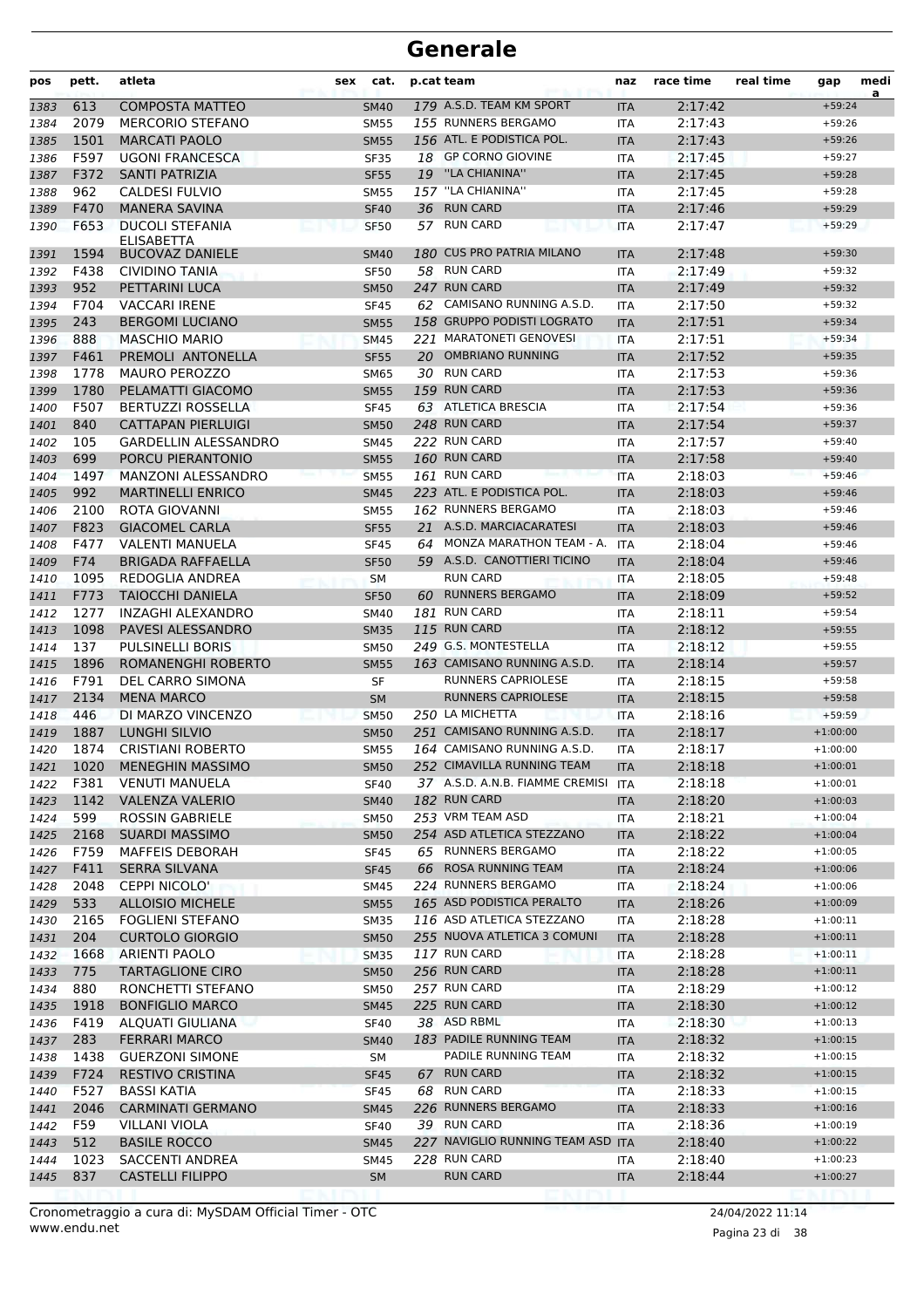| pos          | pett.        | atleta                                                 | sex | cat.                | p.cat team |                                               | naz                      | race time          | real time | gap                      | medi<br>a |
|--------------|--------------|--------------------------------------------------------|-----|---------------------|------------|-----------------------------------------------|--------------------------|--------------------|-----------|--------------------------|-----------|
| 1446         | 1226         | <b>LENTINI DANIELE</b>                                 |     | <b>SM35</b>         |            | 118 RUN CARD                                  | <b>ITA</b>               | 2:18:44            |           | $+1:00:27$               |           |
| 1447         | F703         | <b>VACCARI SILVIA</b>                                  |     | <b>SF50</b>         |            | 61 CAMISANO RUNNING A.S.D.                    | <b>ITA</b>               | 2:18:50            |           | $+1:00:32$               |           |
| 1448         | 1666         | LIGORI ANTONIO                                         |     | <b>SM45</b>         |            | 229 FRIESIAN TEAM                             | <b>ITA</b>               | 2:18:54            |           | $+1:00:37$               |           |
| 1449         | 522          | <b>VETTORE ANDREA</b>                                  |     | <b>SM45</b>         |            | 230 RUN CARD                                  | <b>ITA</b>               | 2:18:54            |           | $+1:00:37$               |           |
| 1450         | 1687         | <b>FRIGGE' MARIO</b>                                   |     | <b>SM60</b>         |            | 72 G.P. CASALESE                              | <b>ITA</b>               | 2:18:55            |           | $+1:00:37$               |           |
| 1451         | 1128         | SIMPSI DAVIDE                                          |     | <b>SM50</b>         |            | 258 G.S. MONTEGARGNANO                        | <b>ITA</b>               | 2:18:58            |           | $+1:00:40$               |           |
| 1452         | 124          | <b>CONZADORI STEFANO</b>                               |     | <b>SM40</b>         |            | 184 ASD. TEAM ATLETICA                        | <b>ITA</b>               | 2:18:58            |           | $+1:00:41$               |           |
| 1453         | F431         | PORTA ALESSIA                                          |     | <b>SF55</b>         |            | 22 G.S. MONTEGARGNANO                         | <b>ITA</b>               | 2:18:59            |           | $+1:00:42$               |           |
| 1454         | F14          | <b>BERTONI GABRIELLA</b>                               |     | <b>SF50</b>         | 62         | POL. COMUNALE DI ENDINE                       | <b>ITA</b>               | 2:19:01            |           | $+1:00:44$               |           |
| 1455         | F227         | <b>GAIA ELVIRA</b>                                     |     | <b>SF55</b>         |            | 23 NEW ATHLETICS SULZANO                      | <b>ITA</b>               | 2:19:04            |           | $+1:00:46$               |           |
| 1456         | 813          | <b>PINNA GIANNI</b>                                    |     | <b>SM50</b>         |            | 259 A.S.D. BORGARETTO 75                      | <b>ITA</b>               | 2:19:04            |           | $+1:00:47$               |           |
| 1457         | 1534         | <b>SPOLAORE LUCA</b>                                   |     | <b>SM55</b>         |            | 166 ASD RUN IT                                | <b>ITA</b>               | 2:19:05            |           | $+1:00:48$               |           |
| 1458         | 1994         | <b>ZANETTI MARCO</b>                                   |     | <b>SM40</b>         |            | 185 SSD BAGOLINO                              | <b>ITA</b>               | 2:19:06            |           | $+1:00:49$               |           |
| 1459         | F265         | <b>MAURO SILVIA</b>                                    |     | SF                  |            | LUCIANI SPORT TEAM                            | <b>ITA</b>               | 2:19:07            |           | $+1:00:50$               |           |
| 1460         | 2162         | <b>GASPARINI MARCO</b>                                 |     | <b>SM45</b>         |            | 231 POL. VILLESE                              | <b>ITA</b>               | 2:19:08            |           | $+1:00:50$               |           |
| 1461         | 896          | <b>BRUGNATI CRISTIANO</b>                              |     | <b>SM40</b>         |            | 186 G.P. ARCI GOODWIN                         | <b>ITA</b>               | 2:19:09            |           | $+1:00:51$               |           |
| 1462         | F599         | <b>BONFANTI ANTONELLA</b><br><b>ENRICA</b>             |     | <b>SF50</b>         |            | 63 G. ALPINISTICO VERTOVESE                   | <b>ITA</b>               | 2:19:09            |           | $+1:00:51$               |           |
| 1463         | 903          | AGGUJARO NICOLO                                        |     | <b>SM35</b>         |            | <b>119 RUN CARD</b>                           | ITA                      | 2:19:10            |           | $+1:00:53$               |           |
| 1464         | 734          | DI CIANCIA ANDREA                                      |     | <b>SM45</b>         |            | 232 RUN CARD                                  | <b>ITA</b>               | 2:19:11            |           | $+1:00:53$               |           |
| 1465         | 1562         | <b>FERRARI MAURO</b>                                   |     | <b>SM40</b>         |            | 187 ATLETICA CRAL BANCO                       | <b>ITA</b>               | 2:19:11            |           | $+1:00:54$               |           |
| 1466         | 1741         | <b>BORDOGNA ANGELO</b>                                 |     | <b>SM50</b>         |            | 260 RUNNING TORRE DE' ROVERI                  | <b>ITA</b>               | 2:19:13            |           | $+1:00:56$               |           |
| 1467         | 1075         | <b>RUGGERI MAURO</b>                                   |     | <b>SM60</b>         |            | 73 POLIGOLFO                                  | <b>ITA</b>               | 2:19:13            |           | $+1:00:56$               |           |
| 1468         | 2124         | <b>BONTEMPI VINCENZO</b>                               |     | <b>SM40</b>         |            | 188 RUNNERS CAPRIOLESE                        | <b>ITA</b>               | 2:19:14            |           | $+1:00:56$               |           |
| 1469         | 2146         | <b>ZANNI GABRIELE</b>                                  |     | <b>SM45</b>         |            | 233 RUNNERS CAPRIOLESE                        | <b>ITA</b>               | 2:19:14            |           | $+1:00:57$               |           |
| 1470         | 2125         | <b>BOTTOLI ANDREA</b>                                  |     | <b>SM50</b>         |            | 261 RUNNERS CAPRIOLESE                        | <b>ITA</b>               | 2:19:14            |           | $+1:00:57$               |           |
| 1471         | 976          | ROSSINI GIANMARIA                                      |     | <b>SM50</b>         |            | 262 SPORTS CLUB MELEGNANO                     | <b>ITA</b>               | 2:19:17            |           | $+1:01:00$               |           |
| 1472         | 90           | DALLA BERNARDINA LUCIO                                 |     | <b>SM60</b>         | 74         | <b>RUN CARD</b>                               | <b>ITA</b>               | 2:19:18            |           | $+1:01:01$               |           |
| 1473         | F311         | <b>BRUNO LUDOVICA</b>                                  |     | <b>SF55</b>         |            | 24 RUNAWAY MILANO A.S.D.                      | <b>ITA</b>               | 2:19:18            |           | $+1:01:01$               |           |
| 1474         | 1474         | <b>GRAZIOLI FABIO</b>                                  |     | <b>SM50</b>         |            | 263 NAVIGLIO RUNNING TEAM ASD ITA             |                          | 2:19:19            |           | $+1:01:02$               |           |
| 1475         | F515         | PEZZALI FEDERICA                                       |     | <b>SF55</b>         |            | 25 GRUPPO PODISTI LOGRATO                     | ITA                      | 2:19:19            |           | $+1:01:02$               |           |
| 1476         | 1381         | <b>FERRARI GIUSEPPE</b>                                |     | <b>SM60</b>         | 75         | <b>GRUPPO PODISTI LOGRATO</b>                 | <b>ITA</b>               | 2:19:19            |           | $+1:01:02$               |           |
| 1477         | 797          | ABBA' MASSIMO                                          |     | <b>SM55</b>         |            | 167 A.S.D. BORGARETTO 75                      | <b>ITA</b>               | 2:19:22            |           | $+1:01:05$               |           |
| 1478         | F171         | <b>ASCIONE GIULIA</b>                                  |     | <b>SF</b>           |            | <b>RUNNER'S ANGELS ASD</b>                    | <b>ITA</b>               | 2:19:25            |           | $+1:01:08$               |           |
| 1479         | 1275         | <b>CARMAGNINI GIORGIO</b>                              |     | <b>SM50</b>         |            | 264 ASD ZENA RUNNERS                          | <b>ITA</b>               | 2:19:26            |           | $+1:01:08$               |           |
| 1480         | F247<br>F611 | QUINTEROS RAQUEL DE<br>LAS MERCEDES<br>SALVETTI ILARIA |     | <b>SF45</b><br>SF40 | 69<br>40   | <b>RUNNER'S ANGELS ASD</b><br><b>RUN CARD</b> | <b>ITA</b>               | 2:19:26<br>2:19:27 |           | $+1:01:09$<br>$+1:01:10$ |           |
| 1481<br>1482 | 343          | <b>GENTILI MARCO</b>                                   |     | <b>SM35</b>         |            | 120 GS ATL. SIGNA                             | <b>ITA</b><br><b>ITA</b> | 2:19:27            |           | $+1:01:10$               |           |
|              | 344          | DELL'ORCO MASSIMO                                      |     |                     |            | 265 GS ATL. SIGNA                             | <b>ITA</b>               | 2:19:28            |           | $+1:01:10$               |           |
| 1483         | 456          | <b>MOROTTI MIRKO</b>                                   |     | <b>SM50</b>         |            | ATL. PARATICO                                 |                          | 2:19:28            |           | $+1:01:11$               |           |
| 1484<br>1485 | F126         | <b>GRASSO GIOVANNA</b>                                 |     | SM<br><b>SF50</b>   |            | 64 RUN CARD                                   | <b>ITA</b><br><b>ITA</b> | 2:19:29            |           | $+1:01:11$               |           |
| 1486         | F701         | <b>SEVERGNINI TAMARA</b>                               |     | <b>SF45</b>         |            | 70 CAMISANO RUNNING A.S.D.                    | <b>ITA</b>               | 2:19:30            |           | $+1:01:13$               |           |
| 1487         | F324         | <b>ZAPPONI MARINA</b>                                  |     | <b>SF60</b>         | 7          | <b>MARATHON CLUB IMPERIA</b>                  | ITA                      | 2:19:36            |           | $+1:01:19$               |           |
| 1488         | 869          | <b>FRATTINI GIORGIO</b>                                |     | <b>SM45</b>         |            | 234 RUNNERS DESIO                             | <b>ITA</b>               | 2:19:37            |           | $+1:01:20$               |           |
| 1489         | 1486         | <b>FONTANA IGNAZIO</b>                                 |     | <b>SM45</b>         |            | 235 TIME FOR RUN                              | ITA                      | 2:19:38            |           | $+1:01:21$               |           |
| 1490         | F645         | <b>CUCCHI SILVIA</b>                                   |     | <b>SF50</b>         |            | 65 GS AVIS TREVIGLIO G.                       | <b>ITA</b>               | 2:19:44            |           | $+1:01:27$               |           |
| 1491         | 1618         | <b>GARIGGIO ALESSANDRO</b>                             |     | <b>SM45</b>         |            | 236 A.S.D. TEAM KM SPORT                      | ITA                      | 2:19:46            |           | $+1:01:28$               |           |
| 1492         | 1722         | MASLA CARLO                                            |     | <b>SM60</b>         |            | 76 A.S.D. ATLETICA SARNICO                    | <b>ITA</b>               | 2:19:46            |           | $+1:01:29$               |           |
| 1493         | 1640         | <b>FUSTINONI GIUSEPPE</b>                              |     | SM45                |            | 237 RUN CARD                                  | ITA                      | 2:19:47            |           | $+1:01:30$               |           |
| 1494         | F853         | PASSONI FLAVIA ILARIA                                  |     | <b>SF40</b>         |            | 41 G.P. VILLASANTESE                          | <b>ITA</b>               | 2:19:48            |           | $+1:01:31$               |           |
| 1495         | 1897         | RONCHI ALESSANDRO                                      |     | <b>SM50</b>         |            | 266 CAMISANO RUNNING A.S.D.                   | <b>ITA</b>               | 2:19:48            |           | $+1:01:31$               |           |
| 1496         | 895          | <b>BARBIRATO ROBERTO</b>                               |     | <b>SM60</b>         |            | 77 A.ATL. CANDELO                             | <b>ITA</b>               | 2:19:51            |           | $+1:01:34$               |           |
| 1497         | 1382         | <b>ANSALONI DANIELE</b>                                |     | <b>SM50</b>         |            | 267 RUN CARD                                  | ITA                      | 2:19:53            |           | $+1:01:35$               |           |
| 1498         | F676         | <b>CASTAGNETTI MONIA</b>                               |     | <b>SF45</b>         |            | 71 RUN CARD                                   | <b>ITA</b>               | 2:19:53            |           | $+1:01:35$               |           |
| 1499         | 1088         | <b>FORMENTI LUCA</b>                                   |     | <b>SM45</b>         |            | 238 RUNNERS DESIO                             | ITA                      | 2:19:54            |           | $+1:01:37$               |           |
| 1500         | 698          | PIOVESAN AGOSTINO                                      |     | <b>SM50</b>         |            | 268 VENICEMARATHON SSD A R.L.                 | <b>ITA</b>               | 2:19:56            |           | $+1:01:39$               |           |
| 1501         | 136          | TAMAGNI MASSIMILIANO                                   |     | <b>SM50</b>         |            | 269 RUN CARD                                  | ITA                      | 2:19:57            |           | $+1:01:40$               |           |
| 1502         | 2044         | <b>CALDARELLI RENATO</b>                               |     | <b>SM60</b>         |            | 78 RUNNERS BERGAMO                            | <b>ITA</b>               | 2:19:58            |           | $+1:01:40$               |           |
| 1503         | F695         | FRANZELLI CRISTINA                                     |     | <b>SF50</b>         |            | 66 CAMISANO RUNNING A.S.D.                    | <b>ITA</b>               | 2:20:01            |           | $+1:01:44$               |           |
| 1504         | 1145         | <b>CHIAROLINI MARCO</b>                                |     | <b>SM40</b>         |            | 189 GRUPPO SPORTIVO ALPINI                    | <b>ITA</b>               | 2:20:02            |           | $+1:01:45$               |           |
| 1505         | 1338         | <b>GALLI GIUSEPPE</b>                                  |     | <b>SM55</b>         |            | 168 CREMONACORRE ASD                          | ITA                      | 2:20:07            |           | $+1:01:50$               |           |
| 1506         | F471         | <b>CORTELAZZI MONICA</b>                               |     | <b>SF50</b>         |            | 67 RUN CARD                                   | <b>ITA</b>               | 2:20:08            |           | $+1:01:50$               |           |
| 1507         | 1021         | <b>GIUDICI ROBERTO</b>                                 |     | SΜ                  |            | RUN CARD                                      | ITA                      | 2:20:10            |           | $+1:01:52$               |           |
| 1508         | 1365         | SCHIOPETTI PIERANGELO                                  |     | <b>SM55</b>         |            | 169 U.S. LA SPORTIVA                          | <b>ITA</b>               | 2:20:11            |           | $+1:01:53$               |           |
|              |              |                                                        |     |                     |            |                                               |                          |                    |           |                          |           |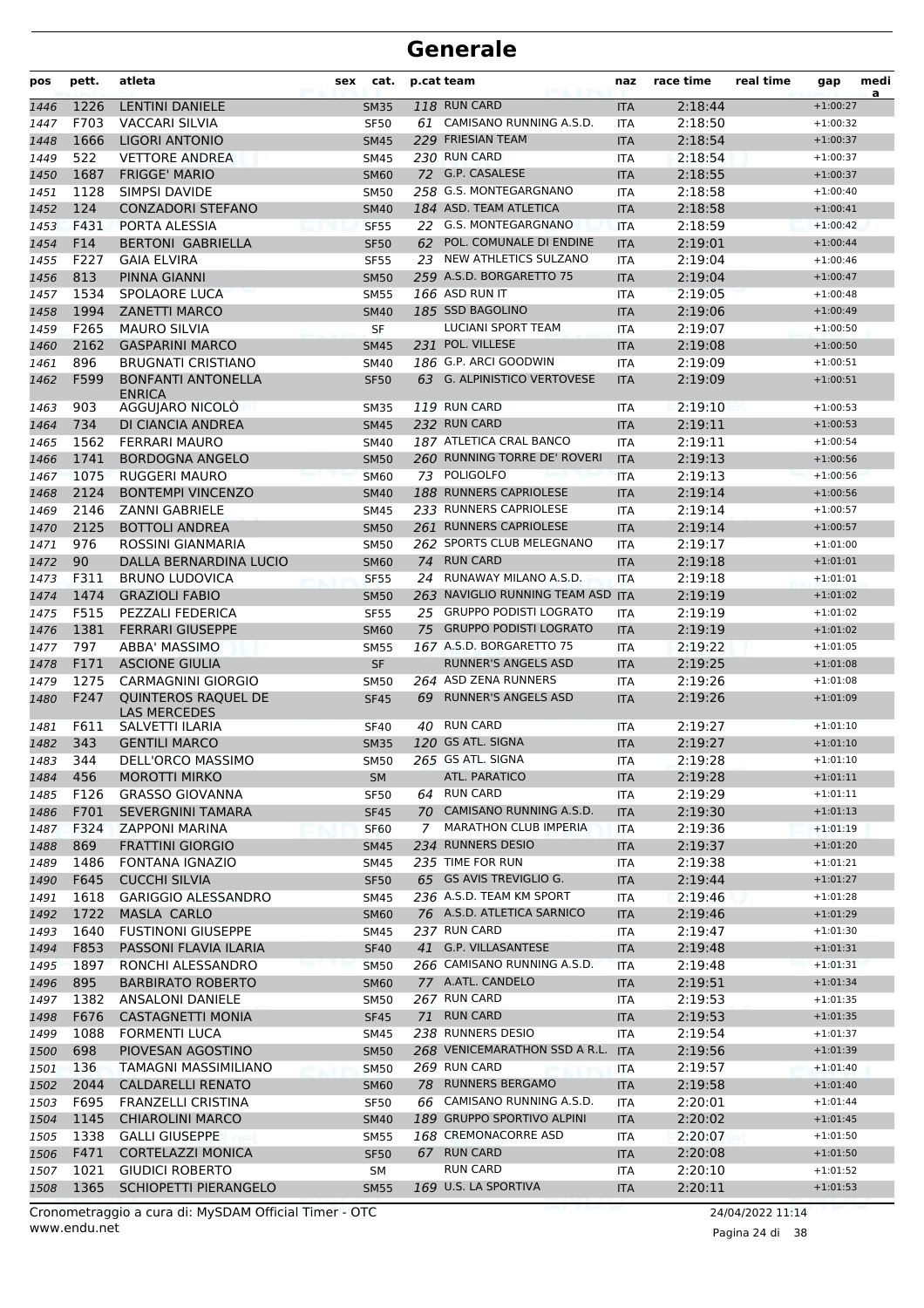| pos          | pett.        | atleta                                      | sex | cat.                       | p.cat team |                                                    | naz                      | race time          | real time | gap                      | medi<br>a |
|--------------|--------------|---------------------------------------------|-----|----------------------------|------------|----------------------------------------------------|--------------------------|--------------------|-----------|--------------------------|-----------|
| 1509         | 1933         | LOPEDOTE GIUSEPPE                           |     | <b>SM45</b>                |            | 239 RUN CARD                                       | <b>ITA</b>               | 2:20:11            |           | $+1:01:54$               |           |
| 1510         | 805          | ANCELLOTTI FLAVIO                           |     | <b>SM55</b>                |            | 170 9,92 RUNNING ASD                               | ITA                      | 2:20:14            |           | $+1:01:56$               |           |
| 1511         | 34           | DE VITA RICCARDO                            |     | <b>SM35</b>                |            | 121 BASE RUNNING                                   | <b>ITA</b>               | 2:20:15            |           | $+1:01:57$               |           |
| 1512         | F291         | SOLLAKU REZARTA                             |     | <b>SF40</b>                |            | 42 ADDA RUNNING TEAM                               | <b>ALB</b>               | 2:20:15            |           | $+1:01:58$               |           |
| 1513         | 2112         | <b>ZANFORLIN ROMANO</b>                     |     | <b>SM50</b>                |            | 270 RUNNERS BERGAMO                                | <b>ITA</b>               | 2:20:16            |           | $+1:01:58$               |           |
| 1514         | 562          | <b>GUIZZETTI ALBERTO CARLO</b>              |     | <b>SM50</b>                |            | 271 RUN CARD                                       | ITA                      | 2:20:16            |           | $+1:01:59$               |           |
| 1515         | 144          | <b>MALAGNI ANDREA</b>                       |     | <b>SM40</b>                |            | 190 RUN CARD                                       | <b>ITA</b>               | 2:20:16            |           | $+1:01:59$               |           |
| 1516         | 991          | <b>CROTTI VALERIO</b>                       |     | <b>SM60</b>                |            | 79 NEW ATHLETICS SULZANO                           | <b>ITA</b>               | 2:20:17            |           | $+1:02:00$               |           |
| 1517         | 783          | PASQUALINI ALBERTO                          |     | <b>SM65</b>                | 31         | <b>RUN CARD</b>                                    | <b>ITA</b>               | 2:20:18            |           | $+1:02:01$               |           |
| 1518         | 1769         | <b>BARDELLA DIEGO</b>                       |     | <b>SM65</b>                | 32         | <b>CORRINTIME</b>                                  | ITA                      | 2:20:18            |           | $+1:02:01$               |           |
| 1519         | 1603         | PATA GIACOMO                                |     | <b>SM40</b>                |            | 191 RUN CARD                                       | <b>ITA</b>               | 2:20:19            |           | $+1:02:01$               |           |
| 1520         | 197          | TOMASSETTI RENATO                           |     | <b>SM55</b>                |            | 171 TORINO ROAD RUNNERS A.S.                       | <b>ITA</b>               | 2:20:22            |           | $+1:02:04$               |           |
| 1521         | F443<br>F84  | PALOSCHI MICHELA                            |     | <b>SF</b>                  |            | ROMANO RUNNING                                     | <b>ITA</b>               | 2:20:25            |           | $+1:02:07$               |           |
| 1522         | 1205         | <b>CARONNI DANNICA</b><br>PALOSCHI FLAVIO   |     | <b>SF40</b>                |            | 43 ATLETICA P.A.R. CANEGRATE<br>172 ROMANO RUNNING | ITA                      | 2:20:25<br>2:20:26 |           | $+1:02:08$<br>$+1:02:09$ |           |
| 1523         | 216          | PASSERINI DANIELE                           |     | <b>SM55</b><br><b>SM50</b> |            | 272 CANTO DI CORSA                                 | <b>ITA</b>               | 2:20:28            |           | $+1:02:11$               |           |
| 1524         |              | ANGELO                                      |     |                            |            |                                                    | ITA                      |                    |           |                          |           |
| 1525         | F95          | <b>ZAPPONI SARA</b>                         |     | <b>SF35</b>                | 19         | <b>RUNSMILE ASD</b>                                | <b>ITA</b>               | 2:20:28            |           | $+1:02:11$               |           |
| 1526         | F845         | LECCARDI MARIAGIULIA                        |     | <b>SF45</b>                | 72         | <b>RUNNERS BERGAMO</b>                             | <b>ITA</b>               | 2:20:29            |           | $+1:02:12$               |           |
| 1527         | F350         | RADAELLI MARIA CRISTINA                     |     | <b>SF45</b>                | 73         | <b>RUNNERS DESIO</b>                               | <b>ITA</b>               | 2:20:31            |           | $+1:02:14$               |           |
| 1528         | F398         | <b>MONTRASIO DANIELA</b>                    |     | <b>SF50</b>                | 68         | <b>RUNNERS DESIO</b>                               | ITA                      | 2:20:32            |           | $+1:02:14$               |           |
| 1529         | 2203         | <b>KELLER DANIELE</b>                       |     | <b>SM55</b>                |            | 173 RUNNER VARESE                                  | <b>ITA</b>               | 2:20:33            |           | $+1:02:15$               |           |
| 1530         | F768         | RATTI LIA                                   |     | <b>SF45</b>                |            | 74 RUNNERS BERGAMO                                 | <b>ITA</b>               | 2:20:34            |           | $+1:02:16$               |           |
| 1531         | 1190         | <b>FRUMENTO ALESSIO</b>                     |     | <b>SM</b>                  |            | <b>RUN CARD</b>                                    | <b>ITA</b>               | 2:20:34            |           | $+1:02:16$               |           |
| 1532         | 1484         | <b>NAVA LUCA</b>                            |     | <b>SM50</b>                |            | 273 TIME FOR RUN                                   | <b>ITA</b>               | 2:20:36            |           | $+1:02:18$               |           |
| 1533         | 927          | SALA PAOLO GIOVANNI                         |     | <b>SM40</b>                |            | 192 URBAN RUNNERS                                  | <b>ITA</b>               | 2:20:36            |           | $+1:02:19$               |           |
| 1534         | 1122         | LAURORA ROBERTO                             |     | <b>SM35</b>                |            | 122 GRUPPO PODISTI CIARLASCHI                      | <b>ITA</b>               | 2:20:41            |           | $+1:02:24$               |           |
| 1535         | 731          | POZZOBON MIRCO                              |     | <b>SM40</b>                |            | 193 RUN CARD                                       | <b>ITA</b>               | 2:20:41            |           | $+1:02:24$               |           |
| 1536         | F131         | <b>CORTICELLI SILVIA</b>                    |     | <b>SF50</b>                |            | 69 ROAD RUNNERS CLUB MILANO ITA                    |                          | 2:20:43            |           | $+1:02:26$               |           |
| 1537         | 1318         | <b>PALTENGHI LUIGI</b>                      |     | <b>SM55</b>                |            | 174 ATL. VILLONGO                                  | <b>ITA</b>               | 2:20:45            |           | $+1:02:28$               |           |
| 1538         | 148          | <b>GIBERTI HERMES</b>                       |     | SM45                       |            | 240 RUN CARD                                       | ITA                      | 2:20:46            |           | $+1:02:29$               |           |
| 1539         | 523          | <b>CAFFO VINCENZO</b>                       |     | <b>SM45</b>                |            | 241 ATL. VIGNATE                                   | <b>ITA</b>               | 2:20:49            |           | $+1:02:31$               |           |
| 1540         | 753          | SIGURTA' ROBERTO                            |     | <b>SM50</b>                |            | 274 RUN CARD                                       | ITA                      | 2:20:49            |           | $+1:02:32$               |           |
| 1541         | F761<br>F839 | <b>MASIELLO MARIANNA</b>                    |     | <b>SF45</b>                |            | 75 RUNNERS BERGAMO<br>70 G.S. OREZZO               | <b>ITA</b>               | 2:20:49            |           | $+1:02:32$               |           |
| 1542         | 51           | <b>MUZZI MONICA</b><br><b>ZAMPIERI LUCA</b> |     | <b>SF50</b><br><b>SM55</b> |            | 175 MARATONELLA ASD                                | <b>ITA</b>               | 2:20:50<br>2:20:51 |           | $+1:02:32$<br>$+1:02:33$ |           |
| 1543<br>1544 | 1641         | <b>DELASA GIORGIO</b>                       |     | <b>SM40</b>                |            | 194 U.S. ROGNO                                     | <b>ITA</b><br><b>ITA</b> | 2:20:53            |           | $+1:02:36$               |           |
| 1545         | 2216         | <b>SIENA LUIGI</b>                          |     | <b>SM60</b>                |            | 80 TRIATHLON DUATHLON                              | <b>ITA</b>               | 2:20:55            |           | $+1:02:38$               |           |
| 1546         | F476         | <b>RICHINI DANIELA</b>                      |     | <b>SF45</b>                |            | 76 G.P. PELLEGRINELLI                              | <b>ITA</b>               | 2:20:55            |           | $+1:02:38$               |           |
| 1547         | F400         | <b>GALLETTA LAURA</b>                       |     | <b>SF40</b>                |            | 44 ASD GRUPPO PODISTICO                            | <b>ITA</b>               | 2:20:58            |           | $+1:02:41$               |           |
| 1548         | 567          | MINELLI STEFANO                             |     | SM40                       |            | 195 POL. COMUNALE DI ENDINE                        | ITA                      | 2:20:59            |           | $+1:02:42$               |           |
| 1549         | 153          | <b>BELLARDI MARCO</b>                       |     | <b>SM50</b>                |            | 275 MARATHON CREMONA                               | ITA                      | 2:21:01            |           | $+1:02:43$               |           |
| 1550         | 501          | <b>MAGNANI MIRCO</b>                        |     | <b>SM50</b>                |            | 276 RUN CARD                                       | ITA                      | 2:21:01            |           | $+1:02:44$               |           |
| 1551         | 1467         | <b>SANDRINI ROBERTO</b>                     |     | <b>SM40</b>                |            | 196 VENUS TRIATHLON ACADEMY                        | <b>ITA</b>               | 2:21:05            |           | $+1:02:48$               |           |
| 1552         | F410         | CALLONI SIMONETTA                           |     | <b>SF55</b>                |            | 26 RUN CARD                                        | ITA                      | 2:21:06            |           | $+1:02:48$               |           |
| 1553         | 1481         | <b>FILIPPONI FAUSTO</b>                     |     | <b>SM45</b>                |            | 242 TIME FOR RUN                                   | <b>ITA</b>               | 2:21:08            |           | $+1:02:51$               |           |
| 1554         | 384          | <b>VUERICH DANIELE</b>                      |     | <b>SM55</b>                |            | 176 POOL SOC.ATL.ALTA                              | ITA                      | 2:21:09            |           | $+1:02:52$               |           |
| 1555         | 1843         | <b>AZZALIN STEFANO</b>                      |     | <b>SM55</b>                |            | 177 RUN CARD                                       | <b>ITA</b>               | 2:21:09            |           | $+1:02:52$               |           |
| 1556         | F656         | RIZZI SAMANTA                               |     | <b>SF45</b>                |            | 77 G.P. CODOGNO 82                                 | ITA                      | 2:21:12            |           | $+1:02:54$               |           |
| 1557         | 1949         | <b>MANTELLINI FABIO</b>                     |     | <b>SM60</b>                |            | 81 RUN CARD                                        | <b>ITA</b>               | 2:21:12            |           | $+1:02:55$               |           |
| 1558         | 131          | CALONGHI GIANFRANCO                         |     | <b>SM55</b>                |            | 178 ATLETICA CONCESIO 2009                         | ITA                      | 2:21:12            |           | $+1:02:55$               |           |
| 1559         | 233          | <b>GORINI GIORGIO</b>                       |     | <b>SM40</b>                |            | 197 RUN CARD                                       | <b>ITA</b>               | 2:21:17            |           | $+1:02:59$               |           |
| 1560         | 1785         | SPELGATTI WALTER                            |     | <b>SM55</b>                |            | 179 GRUPPO SPORTIVO ALPINI                         | ITA                      | 2:21:19            |           | $+1:03:02$               |           |
| 1561         | 302          | LUSSANA SILVIO                              |     | <b>SM45</b>                |            | 243 RUN CARD                                       | <b>ITA</b>               | 2:21:20            |           | $+1:03:02$               |           |
| 1562         | 67           | ZANGROSSI MATTIA                            |     | SM40                       |            | 198 RUN CARD                                       | ITA                      | 2:21:21            |           | $+1:03:03$               |           |
| 1563         | 261          | <b>ZAFFERRI DIEGO</b>                       |     | <b>SM60</b>                |            | 82 MONTE ORFANO RUNNERS                            | <b>ITA</b>               | 2:21:22            |           | $+1:03:04$               |           |
| 1564         | F412         | SAVOLDELLI SARA                             |     | SF45                       |            | 78 RUN CARD                                        | ITA                      | 2:21:23            |           | $+1:03:05$               |           |
| 1565         | F346         | RAVARINI STEFANIA                           |     | <b>SF35</b>                |            | 20 RUN CARD                                        | <b>ITA</b>               | 2:21:23            |           | $+1:03:06$               |           |
| 1566         | 707          | STRETTI MAURO                               |     | <b>SM50</b>                |            | 277 RUN CARD                                       | ITA                      | 2:21:25            |           | $+1:03:08$               |           |
| 1567         | 1064         | <b>MODENA MASSIMO</b>                       |     | <b>SM55</b>                |            | 180 MONTE ORFANO RUNNERS                           | <b>ITA</b>               | 2:21:25            |           | $+1:03:08$               |           |
| 1568         | 954          | SENGSTSCHMID GEORG                          |     | SM40                       |            | 199 RUN CARD                                       | AUT                      | 2:21:26            |           | $+1:03:09$               |           |
| 1569         | F796         | <b>LANCINI LUISA</b>                        |     | <b>SF50</b>                | 71         | <b>RUNNERS CAPRIOLESE</b>                          | <b>ITA</b>               | 2:21:27            |           | $+1:03:09$               |           |
| 1570         | F270         | <b>CASATI STEFANIA</b>                      |     | <b>SF45</b>                |            | 79 RUN CARD                                        | ITA                      | 2:21:27            |           | $+1:03:09$               |           |
| 1571         | F783         | <b>BOLDRINI SONIA</b>                       |     | <b>SF50</b>                |            | 72 RUNNERS CAPRIOLESE                              | <b>ITA</b>               | 2:21:27            |           | $+1:03:09$               |           |

Pagina 25 di 38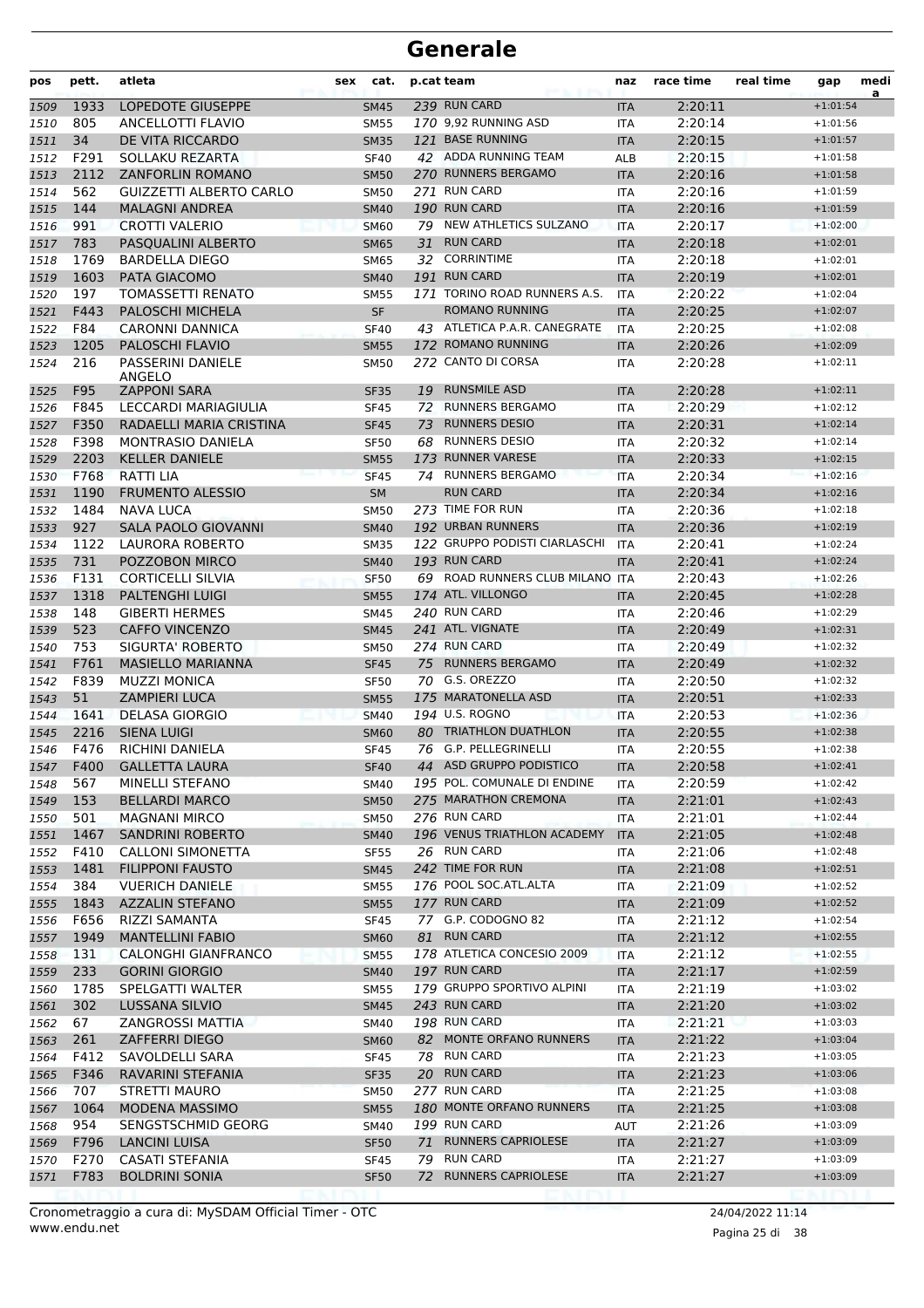| pos          | pett.       | atleta                                         | sex | cat.                       |    | p.cat team                                 | naz                | race time          | real time | gap                      | medi<br>a |
|--------------|-------------|------------------------------------------------|-----|----------------------------|----|--------------------------------------------|--------------------|--------------------|-----------|--------------------------|-----------|
| 1572         | 2177        | <b>SCHIAVI PIERLUIGI</b>                       |     | <b>SM50</b>                |    | 278 POL. VILLESE                           | <b>ITA</b>         | 2:21:27            |           | $+1:03:10$               |           |
| 1573         | 1756        | LUNATI PAOLO                                   |     | <b>SM50</b>                |    | 279 GS AVIS TREVIGLIO G.                   | <b>ITA</b>         | 2:21:27            |           | $+1:03:10$               |           |
| 1574         | 132         | <b>CASSIS ANDREA</b>                           |     | <b>SM45</b>                |    | 244 ATL. LA TORRE                          | <b>ITA</b>         | 2:21:29            |           | $+1:03:11$               |           |
| 1575         | F805        | <b>MORASCHI LUIGINA</b>                        |     | <b>SF55</b>                |    | 27 RUNNERS CAPRIOLESE                      | <b>ITA</b>         | 2:21:29            |           | $+1:03:12$               |           |
| 1576         | 2057        | <b>FERRARI CLAUDIO</b>                         |     | <b>SM50</b>                |    | 280 RUNNERS BERGAMO                        | <b>ITA</b>         | 2:21:29            |           | $+1:03:12$               |           |
| 1577         | 2066        | <b>GRECO ANGELO</b>                            |     | <b>SM45</b>                |    | 245 RUNNERS BERGAMO                        | <b>ITA</b>         | 2:21:29            |           | $+1:03:12$               |           |
| 1578         | 786         | <b>FUMAGALLI MARCO</b>                         |     | <b>SM50</b>                |    | 281 MONZA MARATHON TEAM - A.               | <b>ITA</b>         | 2:21:30            |           | $+1:03:12$               |           |
| 1579         | 715         | <b>MATERA MARCELLO</b>                         |     | <b>SM50</b>                |    | 282 RUN CARD                               | <b>ITA</b>         | 2:21:33            |           | $+1:03:16$               |           |
| 1580         | 565         | <b>MAFFI MATTEO</b>                            |     | <b>SM35</b>                |    | 123 RUN CARD                               | <b>ITA</b>         | 2:21:37            |           | $+1:03:20$               |           |
| 1581         | 301         | RIBUOLI LUCA                                   |     | <b>SM40</b>                |    | 200 NAVIGLIO RUNNING TEAM ASD ITA          |                    | 2:21:38            |           | $+1:03:21$               |           |
| 1582         | F535        | <b>STAFFONI ELENA</b>                          |     | <b>SF45</b>                |    | 80 ATL. PARATICO                           | <b>ITA</b>         | 2:21:41            |           | $+1:03:24$               |           |
| 1583         | 1643        | <b>MAZZETTI FRANCESCO</b><br>LUIGI             |     | SM45                       |    | 246 RUNNER VARESE                          | ITA                | 2:21:44            |           | $+1:03:27$               |           |
| 1584         | F273        | <b>BRUGOLETTA FLAVIA</b>                       |     | <b>SF45</b>                | 81 | <b>RUN CARD</b>                            | <b>ITA</b>         | 2:21:47            |           | $+1:03:30$               |           |
| 1585         | 1627        | PUNZO STEFANO                                  |     | <b>SM50</b>                |    | 283 RUNNERS BERGAMO                        | <b>ITA</b>         | 2:21:48            |           | $+1:03:31$               |           |
| 1586         | F802        | <b>MENINI ALESSANDRA</b>                       |     | <b>SF</b>                  |    | <b>RUNNERS CAPRIOLESE</b>                  | <b>ITA</b>         | 2:21:52            |           | $+1:03:34$               |           |
| 1587         | 1853        | <b>LANATA ENRICO</b>                           |     | <b>SM50</b>                |    | 284 RUNTOME ASD                            | <b>ITA</b>         | 2:21:53            |           | $+1:03:36$               |           |
| 1588         | F401        | <b>ZENI RITA</b>                               |     | <b>SF65</b>                | 2  | <b>RUN CARD</b>                            | <b>ITA</b>         | 2:21:56            |           | $+1:03:39$               |           |
| 1589         | 803         | DORIGO MARCO                                   |     | <b>SM45</b>                |    | 247 ATL. V.C.A. MILANO                     | <b>ITA</b>         | 2:22:03            |           | $+1:03:45$               |           |
| 1590         | 2076        | <b>MAPELLI PAOLO</b>                           |     | <b>SM60</b>                |    | 83 RUNNERS BERGAMO                         | <b>ITA</b>         | 2:22:06            |           | $+1:03:48$               |           |
| 1591         | F513        | <b>VECCHIO CRISTINA</b>                        |     | <b>SF50</b>                |    | 73 SPORTS CLUB MELEGNANO                   | <b>ITA</b>         | 2:22:09            |           | $+1:03:52$               |           |
| 1592         | F494        | <b>MORETTI DANIELA</b>                         |     | <b>SF55</b>                |    | 28 SPORTS CLUB MELEGNANO                   | <b>ITA</b>         | 2:22:09            |           | $+1:03:52$               |           |
| 1593         | 844         | <b>NIGRO FRANCO</b>                            |     | <b>SM55</b>                |    | 181 SPORTS CLUB MELEGNANO                  | <b>ITA</b>         | 2:22:09            |           | $+1:03:52$               |           |
| 1594         | F460        | <b>BOTTEON VITTORIA</b>                        |     | <b>SF55</b>                |    | 29 SCUOLA DI MARATONA                      | <b>ITA</b>         | 2:22:09            |           | $+1:03:52$               |           |
| 1595         | 2244        | DA ROS GIANPIETRO                              |     | <b>SM55</b>                |    | 182 CIMAVILLA RUNNING TEAM                 | <b>ITA</b>         | 2:22:10            |           | $+1:03:52$               |           |
| 1596         | 1247        | <b>PADOIN DIEGO</b>                            |     | <b>SM60</b>                |    | 84 CIMAVILLA RUNNING TEAM                  | <b>ITA</b>         | 2:22:11            |           | $+1:03:54$               |           |
| 1597         | 1243        | <b>FRANCESCHIN STEFANO</b>                     |     | <b>SM45</b>                |    | 248 GRUPPO SPORTIVO                        | <b>ITA</b>         | 2:22:11            |           | $+1:03:54$               |           |
| 1598         | 1246        | <b>BRISOT SANDRO</b>                           |     | <b>SM50</b>                |    | 285 SCUOLA DI MARATONA                     | <b>ITA</b>         | 2:22:11            |           | $+1:03:54$               |           |
| 1599         | 1248        | <b>CANZIAN PIETRO</b>                          |     | <b>SM60</b>                |    | 85 SCUOLA DI MARATONA                      | ITA                | 2:22:12            |           | $+1:03:54$               |           |
| 1600         | 1244        | <b>DAMIANI CRISTIANO</b>                       |     | <b>SM50</b>                |    | 286 GRUPPO SPORTIVO                        | <b>ITA</b>         | 2:22:12            |           | $+1:03:54$               |           |
| 1601         | F725        | <b>BAILO LARA</b>                              |     | <b>SF45</b>                |    | 82 ASD SCARPE BIANCHE                      | <b>ITA</b>         | 2:22:12            |           | $+1:03:55$               |           |
| 1602         | 1987        | <b>MININNI FRANCESCO</b>                       |     | <b>SM45</b>                |    | 249 CORRERE OLTRE ASD                      | <b>ITA</b>         | 2:22:13            |           | $+1:03:56$               |           |
| 1603         | 1245        | DA RE ROBERT                                   |     | <b>SM45</b>                |    | 250 GRUPPO SPORTIVO                        | <b>ITA</b>         | 2:22:13            |           | $+1:03:56$               |           |
| 1604         | 1985        | DE ZAN PAOLO                                   |     | <b>SM40</b>                |    | 201 GRUPPO SPORTIVO                        | <b>ITA</b>         | 2:22:14            |           | $+1:03:57$               |           |
| 1605         | 1249        | <b>MENEGHIN FEDERICO</b>                       |     | <b>SM35</b>                |    | 124 GRUPPO SPORTIVO                        | <b>ITA</b>         | 2:22:15            |           | $+1:03:57$               |           |
| 1606         | 1986        | <b>MAGAGNIN FABIO</b>                          |     | <b>SM50</b>                |    | 287 GRUPPO SPORTIVO                        | <b>ITA</b>         | 2:22:16            |           | $+1:03:58$               |           |
| 1607         | F194        | <b>BAIGUERA PATRIZIA</b>                       |     | <b>SF45</b>                |    | 83 RUN CARD                                | <b>ITA</b>         | 2:22:18            |           | $+1:04:01$               |           |
| 1608         | F644        | <b>MANZONI MARIANGELA</b>                      |     | <b>SF55</b>                |    | 30 GS AVIS TREVIGLIO G.                    | <b>ITA</b>         | 2:22:19            |           | $+1:04:02$               |           |
| 1609         | 163         | <b>VENDER RICCARDO</b>                         |     | <b>SM65</b>                |    | 33 GRUPPO SPORTIVO ALPINI                  | <b>ITA</b>         | 2:22:19            |           | $+1:04:02$               |           |
| 1610         |             | 1873 CARMINATI MARCO                           |     | <b>SM40</b>                |    | 202 CAMISANO RUNNING A.S.D.                | <b>ITA</b>         | 2:22:20            |           | $+1:04:02$               |           |
| 1611         | 1557        | <b>GIOLO MARCELLO</b>                          |     | <b>SM55</b>                |    | 183 ATL. LA TORRE                          | ITA                | 2:22:20            |           | $+1:04:02$               |           |
| 1612         | 1455        | <b>BONOMETTI ALBERTO</b>                       |     | <b>SM50</b>                |    | 288 ATL. FRANCIACORTA                      | <b>ITA</b>         | 2:22:23            |           | $+1:04:06$               |           |
| 1613         | F376        | CAMANINI LELIA MARIA                           |     | <b>SF55</b>                |    | 31 ATL. REBO GUSSAGO                       | ITA                | 2:22:23            |           | $+1:04:06$               |           |
| 1614         | F538        | <b>MORELLI ELENA</b>                           |     | <b>SF45</b>                |    | 84 ATL. FRANCIACORTA                       | <b>ITA</b>         | 2:22:23            |           | $+1:04:06$               |           |
| 1615         | 1344        | CRIVELLARO ANDREA                              |     | <b>SM50</b>                |    | 289 A.S.D. MARCIACARATESI                  | ITA                | 2:22:24            |           | $+1:04:07$               |           |
| 1616         | F20         | <b>CATTELAN MICHELA</b>                        |     | <b>SF50</b>                |    | 74 RUN CARD                                | <b>ITA</b>         | 2:22:25            |           | $+1:04:08$               |           |
| 1617         | 1928        | <b>TESTONI MASSIMILIANO</b>                    |     | <b>SM55</b>                |    | 184 SPORT E BENESSERE ASD                  | ITA                | 2:22:27            |           | $+1:04:10$               |           |
| 1618         | 175         | <b>CANTARINI MARCO MARIO</b>                   |     | <b>SM45</b>                |    | 251 CAMISANO RUNNING A.S.D.                | <b>ITA</b>         | 2:22:32            |           | $+1:04:14$               |           |
| 1619         | 1113        | <b>BENVENUTI PAOLO</b>                         |     | <b>SM50</b>                |    | 290 RUN CARD                               | ITA                | 2:22:35            |           | $+1:04:18$               |           |
| 1620         | F135        | DE GREGORIO ANTONELLA                          |     | <b>SF50</b>                |    | 75 POL. NOVATE<br>34 SPORTS CLUB MELEGNANO | <b>ITA</b>         | 2:22:35            |           | $+1:04:18$               |           |
| 1621         | 628<br>F231 | <b>BERNOCCHI GIOVANNI</b><br>SETTEMBRINI GEMMA |     | <b>SM65</b>                |    | 32 G.A.P. SARONNO                          | ITA                | 2:22:41            |           | $+1:04:23$<br>$+1:04:23$ |           |
| 1622         | F326        |                                                |     | <b>SF55</b>                |    | 45 SOCIETA' VICTORIA                       | ITA                | 2:22:41            |           | $+1:04:25$               |           |
| 1623         | 44          | MONARI MARCELLA<br><b>COLOMBO ATTILIO</b>      |     | <b>SF40</b>                |    | 252 ATL. 99 VITTUONE                       | ITA                | 2:22:42<br>2:22:44 |           | $+1:04:27$               |           |
| 1624         | 1077        | <b>BARENGHI PAOLO</b>                          |     | <b>SM45</b>                |    | 185 RUN CARD                               | <b>ITA</b>         | 2:22:44            |           | $+1:04:27$               |           |
| 1625<br>1626 | F629        | <b>COLOSIO CHIARA SERENA</b>                   |     | <b>SM55</b><br><b>SF45</b> |    | 85 A.S.D. ATLETICA SARNICO                 | ITA.<br><b>ITA</b> | 2:22:44            |           | $+1:04:27$               |           |
| 1627         | 1086        | DAPINGUENTE MARCO                              |     | <b>SM50</b>                |    | 291 GS ATL. SIGNA                          | ITA                | 2:22:51            |           | $+1:04:34$               |           |
| 1628         | F352        | <b>BONOMI ALESSANDRA</b>                       |     | <b>SF45</b>                |    | 86 RUN CARD                                | <b>ITA</b>         | 2:22:51            |           | $+1:04:34$               |           |
| 1629         | 1224        | <b>GATTI ROBERTO</b>                           |     | <b>SM45</b>                |    | 253 RUN CARD                               | ITA                | 2:22:52            |           | $+1:04:35$               |           |
| 1630         | F519        | SONZOGNI MARISA                                |     | <b>SF55</b>                |    | 33 ATL. VALLE BREMBANA                     | <b>ITA</b>         | 2:22:55            |           | $+1:04:37$               |           |
| 1631         | 1805        | SANTORO PAOLO                                  |     | <b>SM35</b>                |    | 125 ASD TAPASCIONE RUNNING                 | ITA                | 2:22:56            |           | $+1:04:39$               |           |
| 1632         | 651         | <b>INVERNIZZI ADELIO LUIGI</b>                 |     | <b>SM65</b>                |    | 35 LA RECASTELLO RADICI                    | <b>ITA</b>         | 2:23:04            |           | $+1:04:46$               |           |
| 1633         | F727        | SALAMINA MARIA                                 |     | <b>SF55</b>                |    | 34 ATL. E PODISTICA POL.                   | ITA                | 2:23:05            |           | $+1:04:48$               |           |
| 1634         | 975         | <b>BRESCIANI TOMMASO</b>                       |     | <b>SM40</b>                |    | 203 RUN CARD                               | <b>ITA</b>         | 2:23:06            |           | $+1:04:49$               |           |
|              |             |                                                |     |                            |    |                                            |                    |                    |           |                          |           |

Pagina 26 di 38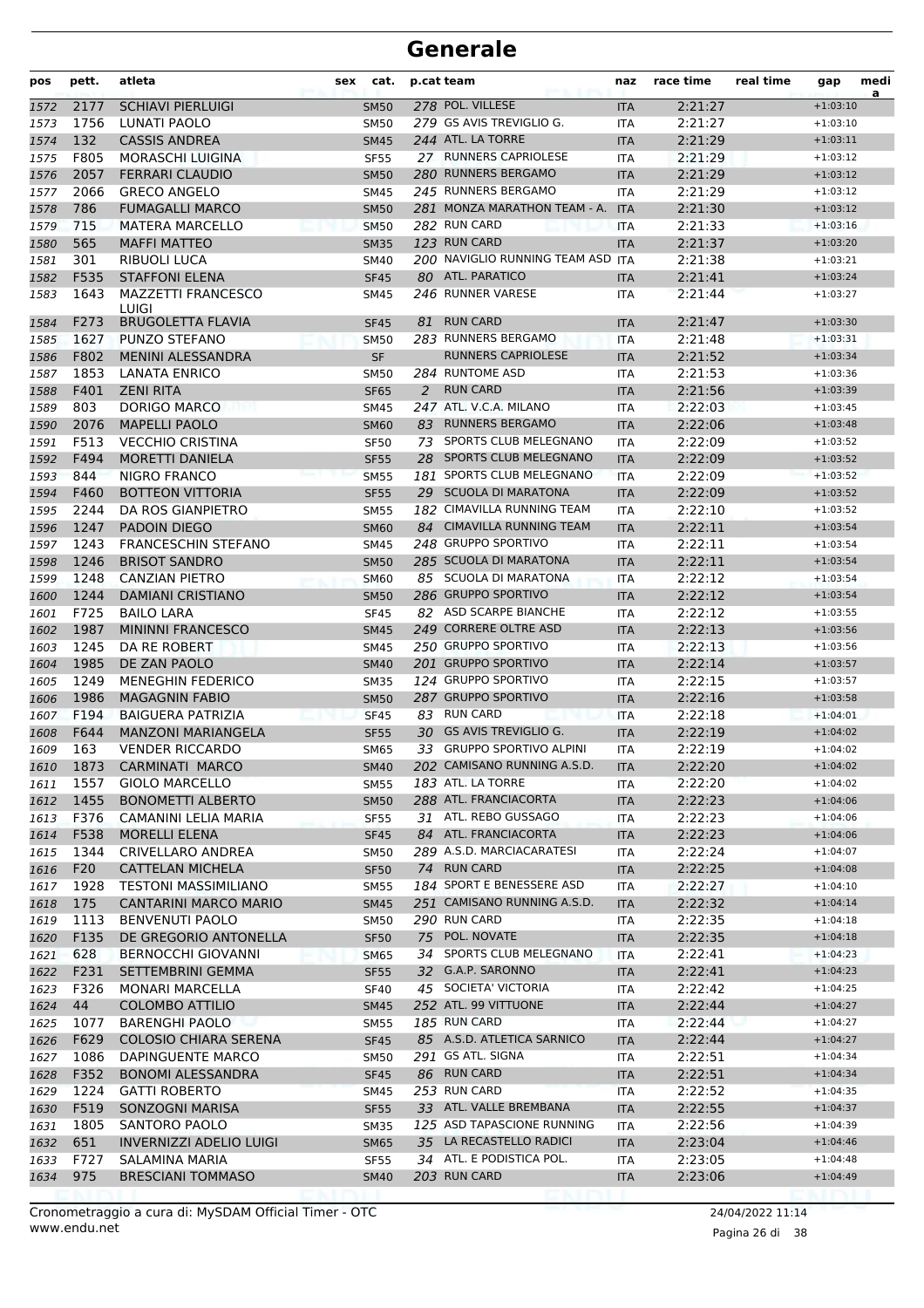| pos          | pett.        | atleta                                        | sex | cat.                       |    | p.cat team                       | naz               | race time          | real time | gap                      | medi<br>a |
|--------------|--------------|-----------------------------------------------|-----|----------------------------|----|----------------------------------|-------------------|--------------------|-----------|--------------------------|-----------|
| 1635         | 1416         | <b>VURCHIO MATTEO</b>                         |     | <b>SM45</b>                |    | 254 EUROATLETICA 2002            | <b>ITA</b>        | 2:23:06            |           | $+1:04:49$               |           |
| 1636         | 1212         | AMMENDOLA RAFFAELE                            |     | <b>SM50</b>                |    | 292 9,92 RUNNING ASD             | <b>ITA</b>        | 2:23:07            |           | $+1:04:50$               |           |
| 1637         | F636         | PLEBANI GRAZIELLA                             |     | <b>SF45</b>                |    | 87 A.S.D. ATLETICA SARNICO       | <b>ITA</b>        | 2:23:08            |           | $+1:04:51$               |           |
| 1638         | 1203         | FELAPPI MASSIMILIANO                          |     | <b>SM35</b>                |    | 126 U.S. MALONNO                 | <b>ITA</b>        | 2:23:09            |           | $+1:04:52$               |           |
| 1639         | 2291         | DELLAPIANA LUCA                               |     | <b>SM40</b>                |    | 204 G.S.R. FERRERO A.S.D.        | <b>ITA</b>        | 2:23:11            |           | $+1:04:53$               |           |
| 1640         | F637         | ANCCASI JURADO GILDA                          |     | <b>SF40</b>                |    | 46 RUN CARD                      | <b>PER</b>        | 2:23:13            |           | $+1:04:55$               |           |
| 1641         | F623         | <b>BONICELLI LUISA</b>                        |     | <b>SF50</b>                |    | 76 POLISPORTIVA IMIBERG          | <b>ITA</b>        | 2:23:13            |           | $+1:04:55$               |           |
| 1642         | F329         | <b>TRAINA MARZIA</b>                          |     | <b>SF50</b>                | 77 | <b>RUNNERS BERGAMO</b>           | <b>ITA</b>        | 2:23:18            |           | $+1:05:01$               |           |
| 1643         | 38           | <b>LODI ENRICO</b>                            |     | <b>SM60</b>                |    | 86 ATL. CIBENO                   | <b>ITA</b>        | 2:23:22            |           | $+1:05:04$               |           |
| 1644         | F608         | <b>FORINA ANTONELLA</b><br><b>CHIARA</b>      |     | <b>SF55</b>                | 35 | SPORTS CLUB MELEGNANO            | <b>ITA</b>        | 2:23:22            |           | $+1:05:05$               |           |
| 1645         | 1032         | <b>GUASCO RICCARDO</b>                        |     | <b>SM45</b>                |    | 255 ROAD RUNNERS CLUB MILANO ITA |                   | 2:23:23            |           | $+1:05:06$               |           |
| 1646         | F406         | <b>TOGNATO JESSICA</b>                        |     | <b>SF40</b>                |    | 47 PIETRO MICCA BIELLA           | <b>ITA</b>        | 2:23:24            |           | $+1:05:07$               |           |
| 1647         | F820         | <b>BOCCIA ANNUNZIATA</b>                      |     | <b>SF60</b>                | 8  | RUNNING PREALPINO ASD            | <b>ITA</b>        | 2:23:25            |           | $+1:05:08$               |           |
| 1648         | 729          | <b>MARELLI RICCARDO</b>                       |     | <b>SM40</b>                |    | 205 RUN CARD                     | <b>ITA</b>        | 2:23:25            |           | $+1:05:08$               |           |
| 1649         | 728          | <b>ZAMUNER STEFANO</b>                        |     | <b>SM50</b>                |    | 293 RUN CARD                     | <b>ITA</b>        | 2:23:26            |           | $+1:05:08$               |           |
| 1650         | 2070         | LOCATELLI EDOARDO<br>ADAMO                    |     | <b>SM55</b>                |    | 186 RUNNERS BERGAMO              | <b>ITA</b>        | 2:23:27            |           | $+1:05:10$               |           |
| 1651         | 2073         | <b>LONGHI FLORIANO</b>                        |     | <b>SM65</b>                | 36 | <b>RUNNERS BERGAMO</b>           | <b>ITA</b>        | 2:23:32            |           | $+1:05:15$               |           |
| 1652         | 328          | <b>CAPELLI ROBERTO</b>                        |     | <b>SM50</b>                |    | 294 CALCATERRA SPORT ASD         | <b>ITA</b>        | 2:23:36            |           | $+1:05:18$               |           |
| 1653         | 1520         | <b>RUSSO ANDREA</b>                           |     | <b>SM50</b>                |    | 295 SALERNO MARATHON             | <b>ITA</b>        | 2:23:41            |           | $+1:05:23$               |           |
| 1654         | 1755         | <b>COLPANI MAURO</b>                          |     | <b>SM50</b>                |    | 296 GS AVIS TREVIGLIO G.         | <b>ITA</b>        | 2:23:42            |           | $+1:05:24$               |           |
| 1655         | 2238         | <b>ALQUATI ROBERTO</b>                        |     | <b>SM50</b>                |    | 297 MARATHON CREMONA             | <b>ITA</b>        | 2:23:42            |           | $+1:05:25$               |           |
| 1656         | F563         | <b>MEMOLI MARIA</b>                           |     | <b>SF50</b>                |    | 78 SALERNO MARATHON              | <b>ITA</b>        | 2:23:43            |           | $+1:05:25$               |           |
| 1657         | 953          | <b>FRANCIOSI DAVIDE</b>                       |     | <b>SM45</b>                |    | 256 ASD ATLETICA CEREA           | <b>ITA</b>        | 2:23:44            |           | $+1:05:27$               |           |
| 1658         | F312         | TETTAMANTI CHIARA                             |     | <b>SF35</b>                |    | 21 G.P. I GAMBER DE              | <b>ITA</b>        | 2:23:46            |           | $+1:05:28$               |           |
| 1659         | 1669         | PERICO NICOLA                                 |     | <b>SM35</b>                |    | 127 RUN CARD                     | <b>ITA</b>        | 2:23:48            |           | $+1:05:30$               |           |
| 1660         | 1434         | <b>BOCCOLA GIACOMO</b>                        |     | <b>SM45</b>                |    | 257 G.P. AVIS POL. MALAVICINA    | <b>ITA</b>        | 2:23:48            |           | $+1:05:31$               |           |
| 1661         | 1069         | <b>MARZIALI VANDINO</b>                       |     | <b>SM60</b>                |    | 87 POLISPORTIVA SERVIGLIANO      | <b>ITA</b>        | 2:23:49            |           | $+1:05:32$               |           |
| 1662         | F449<br>1211 | <b>VILLA FEDERICA</b>                         |     | <b>SF45</b>                |    | 88 RUN CARD<br>258 RUN CARD      | <b>ITA</b>        | 2:23:50            |           | $+1:05:33$               |           |
| 1663         | 1072         | <b>CAMPAGNA SANDRO</b>                        |     | <b>SM45</b>                |    | <b>187 CORRINTIME</b>            | <b>ITA</b>        | 2:23:51            |           | $+1:05:33$               |           |
| 1664         | 266          | <b>CAMOSSI MARIO</b><br><b>BATTINI PIETRO</b> |     | <b>SM55</b><br><b>SM55</b> |    | 188 ATLETICA GUASTALLA           | ITA<br><b>ITA</b> | 2:23:58<br>2:24:01 |           | $+1:05:40$<br>$+1:05:43$ |           |
| 1665<br>1666 | 1131         | FELISATTI DAVIDE                              |     | <b>SM50</b>                |    | 298 ATL. GAVIRATE                | <b>ITA</b>        | 2:24:02            |           | $+1:05:45$               |           |
| 1667         | 447          | DE FILIPPIS MARINO                            |     | <b>SM60</b>                |    | 88 RUNNERS VALBOSSA-AZZATE       | <b>ITA</b>        | 2:24:05            |           | $+1:05:48$               |           |
| 1668         | 552          | <b>ODELLI MATTEO</b>                          |     | SM40                       |    | 206 9,92 RUNNING ASD             | <b>ITA</b>        | 2:24:08            |           | $+1:05:51$               |           |
| 1669         | 492          | <b>RAMBALDI TIBERIO</b>                       |     | <b>SM65</b>                |    | 37 POD. OZZANESE                 | <b>ITA</b>        | 2:24:10            |           | $+1:05:53$               |           |
| 1670         | F190         | <b>CAPPI SIMONA</b>                           |     | <b>SF50</b>                | 79 | POD. OZZANESE                    | <b>ITA</b>        | 2:24:12            |           | $+1:05:55$               |           |
| 1671         | 2075         | <b>MANZONI MAURO</b>                          |     | <b>SM50</b>                |    | 299 RUNNERS BERGAMO              | <b>ITA</b>        | 2:24:14            |           | $+1:05:56$               |           |
| 1672         | F345         | PAN SABRINA                                   |     | <b>SF50</b>                |    | 80 RUN CARD                      | <b>ITA</b>        | 2:24:14            |           | $+1:05:57$               |           |
| 1673         | 977          | <b>FABBRO RAFFAELE</b>                        |     | <b>SM40</b>                |    | 207 RUN CARD                     | <b>ITA</b>        | 2:24:15            |           | $+1:05:58$               |           |
| 1674         | 550          | <b>GAVIRAGHI GIANLUCA</b>                     |     | <b>SM55</b>                |    | 189 DE RAN CLAB                  | ITA               | 2:24:18            |           | $+1:06:01$               |           |
| 1675         | F355         | <b>MANARA ELENA</b>                           |     | <b>SF40</b>                |    | 48 G.S. MONTESTELLA              | <b>ITA</b>        | 2:24:18            |           | $+1:06:01$               |           |
| 1676         | 1762         | <b>LEONI CARLO</b>                            |     | <b>SM50</b>                |    | 300 GS AVIS TREVIGLIO G.         | <b>ITA</b>        | 2:24:20            |           | $+1:06:03$               |           |
| 1677         | 1112         | <b>VALBONESI STEFANO</b>                      |     | <b>SM55</b>                |    | 190 TRISESSANTA A.S.D.           | <b>ITA</b>        | 2:24:26            |           | $+1:06:08$               |           |
| 1678         | 1213         | SANGALLI GIANPAOLO                            |     | <b>SM55</b>                |    | 191 SPORTS CLUB MELEGNANO        | <b>ITA</b>        | 2:24:30            |           | $+1:06:12$               |           |
| 1679         | 1206         | <b>BUZZI MASSIMO</b>                          |     | <b>SM65</b>                |    | 38 LIBERTAS UDINE                | <b>ITA</b>        | 2:24:36            |           | $+1:06:18$               |           |
| 1680         | 1207         | <b>VUERICH MASSIMO</b>                        |     | <b>SM60</b>                |    | 89 PODISMO BUTTRIO               | ITA               | 2:24:36            |           | $+1:06:18$               |           |
| 1681         | F475         | <b>MONTESANO ERIKA</b>                        |     | <b>SF45</b>                | 89 | <b>URBAN RUNNERS</b>             | <b>ITA</b>        | 2:24:38            |           | $+1:06:21$               |           |
| 1682         | 1870         | <b>BUSSI MAURIZIO</b>                         |     | <b>SM50</b>                |    | 301 CAMISANO RUNNING A.S.D.      | ITA               | 2:24:41            |           | $+1:06:24$               |           |
| 1683         | 135          | <b>TESTONI MARCO</b>                          |     | <b>SM50</b>                |    | 302 PIETRO MICCA BIELLA          | <b>ITA</b>        | 2:24:42            |           | $+1:06:25$               |           |
| 1684         | F662         | LORO ELENA                                    |     | <b>SF45</b>                |    | 90 ASD TAPASCIONE RUNNING        | ITA               | 2:24:43            |           | $+1:06:25$               |           |
| 1685         | 1793         | <b>MAZZEO MAURIZIO</b>                        |     | <b>SM50</b>                |    | 303 ASD TAPASCIONE RUNNING       | <b>ITA</b>        | 2:24:43            |           | $+1:06:26$               |           |
| 1686         | 655          | <b>FELIGINI FABIO</b>                         |     | <b>SM55</b>                |    | 192 ATL. VALLE BREMBANA          | ITA               | 2:24:44            |           | $+1:06:26$               |           |
| 1687         | 1883         | <b>FRIGENI ANDREA</b>                         |     | SM                         |    | CAMISANO RUNNING A.S.D.          | <b>ITA</b>        | 2:24:46            |           | $+1:06:29$               |           |
| 1688         | F750         | <b>BONAITI ELENA</b>                          |     | <b>SF50</b>                | 81 | <b>RUNNERS BERGAMO</b>           | ITA               | 2:24:48            |           | $+1:06:31$               |           |
| 1689         | F371         | ALBERTINI BELINDA                             |     | <b>SF40</b>                | 49 | PASSO CAPPONI ASD                | <b>ITA</b>        | 2:24:49            |           | $+1:06:32$               |           |
| 1690         | F666         | TACCANI FRANCESCA IDA<br>GABRIELLA            |     | <b>SF50</b>                |    | 82 RUN CARD                      | ITA               | 2:24:49            |           | $+1:06:32$               |           |
| 1691         | F114         | <b>NEGRI CINZIA</b>                           |     | <b>SF60</b>                | 9  | ATLETICA 42195 'BLU FRIDA'       | <b>ITA</b>        | 2:24:50            |           | $+1:06:32$               |           |
| 1692         | 1593         | <b>GONDONI MASSIMILIANO</b>                   |     | <b>SM50</b>                |    | 304 PASSO CAPPONI ASD            | ITA               | 2:24:50            |           | $+1:06:33$               |           |
| 1693         | 1889         | <b>MILANESI MARIO</b>                         |     | <b>SM50</b>                |    | 305 CAMISANO RUNNING A.S.D.      | <b>ITA</b>        | 2:24:51            |           | $+1:06:34$               |           |
| 1694         | 1347         | <b>FALCHI LORENZO</b>                         |     | SM40                       |    | 208 MARATHON CLUB ORISTANO       | ITA               | 2:24:53            |           | $+1:06:35$               |           |
| 1695         | 1374         | <b>FALCHI TIZIANO</b>                         |     | <b>SM35</b>                |    | 128 MARATHON CLUB ORISTANO       | <b>ITA</b>        | 2:24:54            |           | $+1:06:36$               |           |
| 1696         | F57          | <b>CANTON FRANCESCA</b>                       |     | SF                         |    | RUN CARD                         | ITA               | 2:24:54            |           | $+1:06:36$               |           |

www.endu.net Cronometraggio a cura di: MySDAM Official Timer - OTC 24/04/2022 11:14

Pagina 27 di 38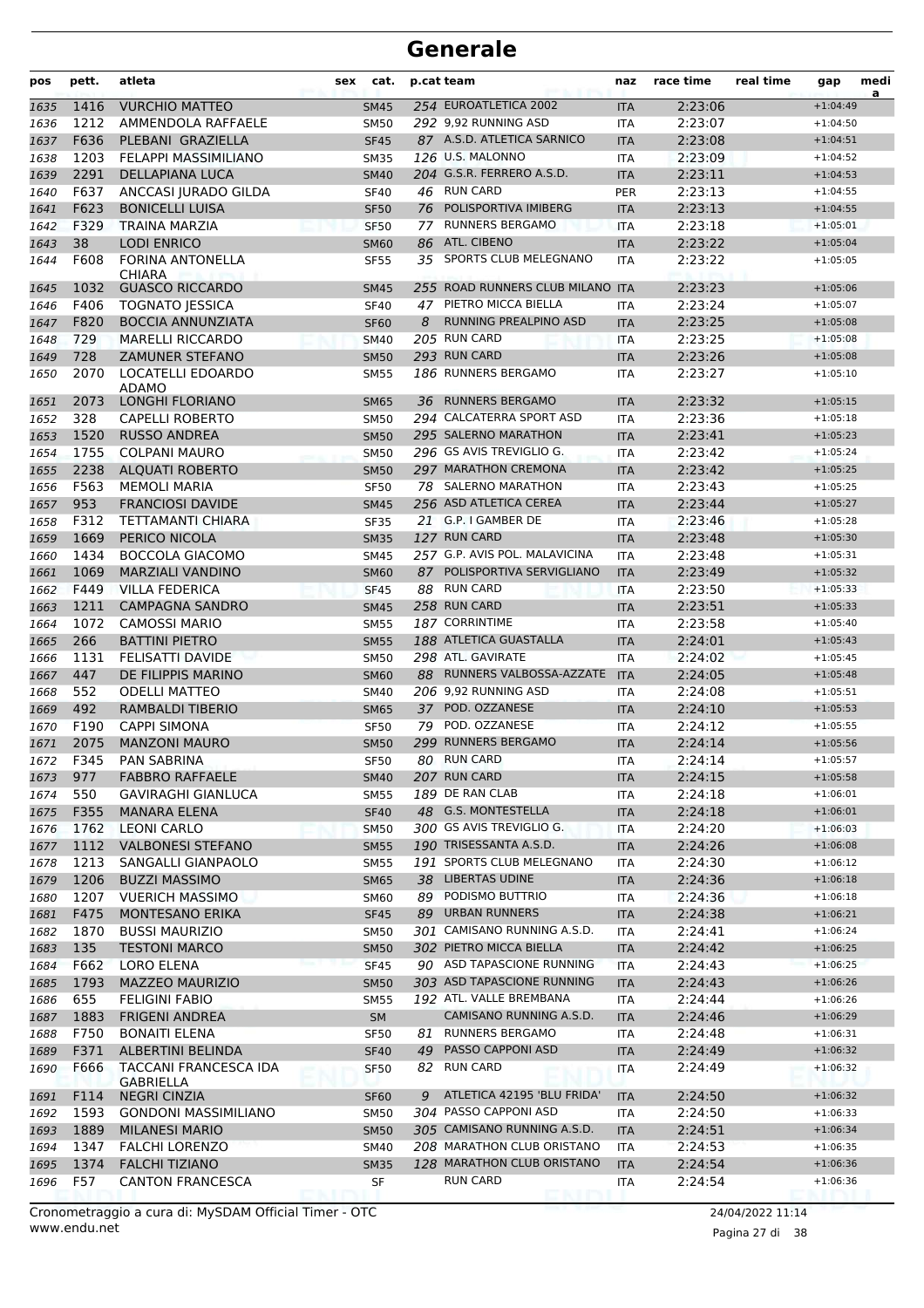| pos          | pett.        | atleta                                           | sex | cat.                       |    | p.cat team                                      | naz                      | race time          | real time | gap                      | medi<br>a |
|--------------|--------------|--------------------------------------------------|-----|----------------------------|----|-------------------------------------------------|--------------------------|--------------------|-----------|--------------------------|-----------|
| 1697         | 1323         | <b>ALLEGRETTI GIAN MAURO</b>                     |     | <b>SM50</b>                |    | 306 MARATHON CLUB ORISTANO                      | <b>ITA</b>               | 2:24:54            |           | $+1:06:36$               |           |
| 1698         | 1029         | TRAPLETTI CORRADO                                |     | <b>SM50</b>                |    | 307 RUN CARD                                    | ITA                      | 2:24:54            |           | $+1:06:37$               |           |
| 1699         | F266         | <b>AZZATO ANGIOLINA</b>                          |     | <b>SF55</b>                |    | 36 GRUPPO PODISTICO AVIS                        | <b>ITA</b>               | 2:25:01            |           | $+1:06:44$               |           |
| 1700         | 1556         | <b>RAMPINELLI SERGIO</b>                         |     | SM40                       |    | 209 ATL. LA TORRE                               | <b>ITA</b>               | 2:25:01            |           | $+1:06:44$               |           |
| 1701         | F576         | <b>BIAGGI MADDALENA</b>                          |     | <b>SF45</b>                | 91 | <b>MARATHON CREMONA</b>                         | <b>ITA</b>               | 2:25:01            |           | $+1:06:44$               |           |
| 1702         | F804         | MORASCHI EMILIA LAURA                            |     | <b>SF50</b>                |    | 83 RUNNERS CAPRIOLESE                           | <b>ITA</b>               | 2:25:03            |           | $+1:06:46$               |           |
| 1703         | 1606         | PICCO ALESSANDRO                                 |     | <b>SM45</b>                |    | 259 G.S. CROCE VERDE                            | <b>ITA</b>               | 2:25:03            |           | $+1:06:46$               |           |
| 1704         | 1473         | <b>BOGLIONI GABRIELE</b>                         |     | <b>SM35</b>                |    | 129 ATL. FRANCIACORTA                           | <b>ITA</b>               | 2:25:04            |           | $+1:06:46$               |           |
| 1705         | F775         | <b>VIOLINI BARBARA</b>                           |     | <b>SF50</b>                |    | 84 RUNNING PREALPINO ASD                        | <b>ITA</b>               | 2:25:07            |           | $+1:06:50$               |           |
| 1706         | 1168         | <b>BERNINI GIOVANNI</b>                          |     | <b>SM50</b>                |    | 308 RUNNING PREALPINO ASD                       | <b>ITA</b>               | 2:25:07            |           | $+1:06:50$               |           |
| 1707         | 2150         | <b>GRAZIOLI GIORGIO</b>                          |     | <b>SM45</b>                |    | 260 RUNNING PREALPINO ASD                       | <b>ITA</b>               | 2:25:07            |           | $+1:06:50$               |           |
| 1708         | 1532         | <b>MORELLI ERIC</b>                              |     | <b>SM35</b>                |    | 130 RUN CARD                                    | <b>ITA</b>               | 2:25:08            |           | $+1:06:51$               |           |
| 1709         | 864          | <b>GAFFURI STEFANO</b>                           |     | <b>SM45</b>                |    | 261 RUN CARD                                    | <b>ITA</b>               | 2:25:10            |           | $+1:06:52$               |           |
| 1710         | F309<br>915  | DE PAOLI ANNARITA                                |     | <b>SF50</b>                |    | 85 9,92 RUNNING ASD                             | ITA                      | 2:25:11            |           | $+1:06:54$               |           |
| 1711         | F463         | <b>MATTIOLI GABRIELE</b>                         |     | <b>SM55</b>                |    | 193 PODISTICA ARONA<br>92 OMBRIANO RUNNING      | <b>ITA</b>               | 2:25:13<br>2:25:15 |           | $+1:06:55$<br>$+1:06:58$ |           |
| 1712         | 1339         | FERRANTI ROBERTA                                 |     | <b>SF45</b>                |    | 210 CREMONACORRE ASD                            | <b>ITA</b>               |                    |           |                          |           |
| 1713         | 479          | <b>GHINAGLIA ANGELO</b><br><b>FOSCHINI LUIGI</b> |     | <b>SM40</b>                |    | 194 POL. LIB. CERNUSCHESE                       | <b>ITA</b>               | 2:25:15<br>2:25:16 |           | $+1:06:58$<br>$+1:06:58$ |           |
| 1714         | F500         | <b>ZANACCHI ELISA</b>                            |     | <b>SM55</b>                |    | 50 CREMONACORRE ASD                             | <b>ITA</b>               | 2:25:16            |           | $+1:06:58$               |           |
| 1715         | F593         | LOCATI ANTONELLA                                 |     | <b>SF40</b><br><b>SF50</b> |    | 86 VIRTUS GROANE                                | <b>ITA</b><br><b>ITA</b> | 2:25:17            |           | $+1:07:00$               |           |
| 1716<br>1717 | 1252         | <b>MARGHERITTI FULVIO</b>                        |     | <b>SM60</b>                |    | 90 OMBRIANO RUNNING                             | <b>ITA</b>               | 2:25:18            |           | $+1:07:01$               |           |
| 1718         | F166         | PERICO MICHELA                                   |     | <b>SF40</b>                |    | 51 ATL. PRESEZZO                                | <b>ITA</b>               | 2:25:20            |           | $+1:07:03$               |           |
| 1719         | F559         | <b>MANINI STEFANIA</b>                           |     | <b>SF55</b>                | 37 | <b>VIRTUS GROANE</b>                            | <b>ITA</b>               | 2:25:21            |           | $+1:07:03$               |           |
| 1720         | 2041         | <b>BRIGUGLIO CLAUDIO</b>                         |     | <b>SM65</b>                | 39 | <b>RUNNERS BERGAMO</b>                          | <b>ITA</b>               | 2:25:22            |           | $+1:07:05$               |           |
| 1721         | F392         | <b>BATTELLO LISA</b>                             |     | <b>SF45</b>                | 93 | <b>KEEP MOVING</b>                              | <b>ITA</b>               | 2:25:23            |           | $+1:07:06$               |           |
| 1722         | 1036         | <b>TRAMONTIN LUIGI ANGELO</b>                    |     | SM40                       |    | 211 RUN CARD                                    | ITA                      | 2:25:26            |           | $+1:07:09$               |           |
|              |              | <b>MARIA</b>                                     |     |                            |    |                                                 |                          |                    |           |                          |           |
| 1723         | F380         | <b>GAVRYLCHYK KATERYNA</b>                       |     | <b>SF35</b>                |    | 22 ATL BRUGNERA PN                              | <b>ITA</b>               | 2:25:26            |           | $+1:07:09$               |           |
| 1724         | F453         | COLNAGHI MANUELA RITA                            |     | <b>SF50</b>                |    | 87 MONZA MARATHON TEAM - A.                     | <b>ITA</b>               | 2:25:27            |           | $+1:07:10$               |           |
| 1725         | F811         | SBARDELLATI VALENTINA                            |     | <b>SF</b>                  |    | RUNNERS CAPRIOLESE                              | <b>ITA</b>               | 2:25:29            |           | $+1:07:12$               |           |
| 1726         | F779         | <b>BELOTTI SERENA</b>                            |     | SF                         |    | RUNNERS CAPRIOLESE                              | ITA                      | 2:25:30            |           | $+1:07:12$               |           |
| 1727         | F544         | POLINI NOEMI                                     |     | <b>SF40</b>                | 52 | <b>VENUS TRIATHLON ACADEMY</b>                  | <b>ITA</b>               | 2:25:38            |           | $+1:07:20$               |           |
| 1728         | F124         | <b>ANGELI ERICA</b>                              |     | <b>SF40</b>                |    | 53 CANTO DI CORSA                               | <b>ITA</b>               | 2:25:38            |           | $+1:07:21$               |           |
| 1729         | 980          | <b>GROSSI CLAUDIO</b>                            |     | <b>SM50</b>                |    | 309 RUN CARD                                    | <b>ITA</b>               | 2:25:42            |           | $+1:07:25$               |           |
| 1730         | 1446         | <b>TOBANELLI MASSIMO</b>                         |     | <b>SM50</b>                |    | 310 ATL. FRANCIACORTA                           | <b>ITA</b>               | 2:25:43            |           | $+1:07:25$               |           |
| 1731         | 224          | <b>VOLPI RICCARDO</b>                            |     | <b>SM40</b>                |    | 212 RUN CARD                                    | <b>ITA</b>               | 2:25:44            |           | $+1:07:27$               |           |
| 1732         | F262         | PELIZZA STEFANIA                                 |     | SF50                       |    | 88 RUN CARD                                     | <b>ITA</b>               | 2:25:44            |           | $+1:07:27$               |           |
| 1733         | F288         | <b>MASULLO PAOLA</b>                             |     | <b>SF60</b>                |    | 10 ATLETICA CECCANO                             | <b>ITA</b>               | 2:25:45            |           | $+1:07:27$               |           |
| 1734         | 475          | PRANZAN LUCA                                     |     | <b>SM45</b>                |    | 262 G.P. AVIS POL. MALAVICINA                   | <b>ITA</b>               | 2:25:46            |           | $+1:07:29$               |           |
| 1735         | 590          | PANTANO ENRICO                                   |     | SM50                       |    | 311 G.A.P. SARONNO                              | <b>ITA</b>               | 2:25:49            |           | $+1:07:31$               |           |
| 1736         | 1158         | RUGGERI MAURO                                    |     | <b>SM45</b>                |    | 263 GRUPPO SPORTIVO ALPINI                      | ITA                      | 2:25:49            |           | $+1:07:32$               |           |
| 1737         | 968          | <b>BELOTTI PAOLO</b>                             |     | <b>SM60</b>                |    | 91 RUNNING TORRE DE' ROVERI                     | <b>ITA</b>               | 2:25:49            |           | $+1:07:32$               |           |
| 1738         | 1637         | <b>GALLI DIEGO</b>                               |     | SM                         |    | ATL. PARATICO                                   | ITA                      | 2:25:51            |           | $+1:07:33$               |           |
| 1739         | 1191<br>1877 | <b>RANDISI ANDREA</b><br><b>DIGIUNI GABRIELE</b> |     | <b>SM40</b>                |    | 213 G.T.A. CREMA<br>312 CAMISANO RUNNING A.S.D. | <b>ITA</b>               | 2:25:54<br>2:25:57 |           | $+1:07:36$<br>$+1:07:39$ |           |
| 1740<br>1741 | F700         | <b>ROZZA MARA</b>                                |     | <b>SM50</b><br><b>SF40</b> |    | 54 CAMISANO RUNNING A.S.D.                      | ITA<br><b>ITA</b>        | 2:25:57            |           | $+1:07:39$               |           |
| 1742         | 1298         | SOZZI MIRCO ANGELO                               |     | SM45                       |    | 264 RUN CARD                                    | ITA                      | 2:25:59            |           | $+1:07:41$               |           |
| 1743         | F459         | <b>BRESCIANI ELEONORA</b>                        |     | <b>SF35</b>                |    | 23 SPORTS CLUB MELEGNANO                        | <b>ITA</b>               | 2:25:59            |           | $+1:07:41$               |           |
| 1744         | 1458         | <b>MARCARINI PAOLO</b>                           |     | SM45                       |    | 265 ATL. FRANCIACORTA                           | ITA                      | 2:25:59            |           | $+1:07:42$               |           |
| 1745         | 1812         | RESSA CLAUDIO SAVERIO                            |     | <b>SM50</b>                |    | 313 CORRO ERGO SUM RUNNERS                      | <b>ITA</b>               | 2:25:59            |           | $+1:07:42$               |           |
| 1746         | 1240         | ROSSI PAOLO                                      |     | <b>SM60</b>                |    | 92 SPORTS CLUB MELEGNANO                        | <b>ITA</b>               | 2:25:59            |           | $+1:07:42$               |           |
| 1747         | 1223         | CATALFAMO EDOARDO                                |     | <b>SM50</b>                |    | 314 RUN CARD                                    | <b>ITA</b>               | 2:26:00            |           | $+1:07:43$               |           |
| 1748         | 1839         | <b>CAMPONESCHI CLAUDIO</b>                       |     | <b>SM50</b>                |    | 315 ASD GP GARLASCHESE                          | ITA                      | 2:26:02            |           | $+1:07:45$               |           |
| 1749         | 485          | <b>ADAMI SAULO</b>                               |     | <b>SM50</b>                |    | 316 G.P. AVIS POL. MALAVICINA                   | <b>ITA</b>               | 2:26:03            |           | $+1:07:46$               |           |
| 1750         | 1442         | PALEARI ENRICO                                   |     | <b>SM60</b>                |    | 93 RUN CARD                                     | ITA                      | 2:26:04            |           | $+1:07:47$               |           |
| 1751         | 147          | ALESSANDRO<br><b>BRIGNONE GIUSEPPE</b>           |     | <b>SM45</b>                |    | 266 A.S.D. ATLETICA ROATA                       | <b>ITA</b>               | 2:26:05            |           | $+1:07:47$               |           |
| 1752         | 999          | PASINI GIULIO                                    |     | <b>SM</b>                  |    | RUN CARD                                        | ITA                      | 2:26:09            |           | $+1:07:51$               |           |
| 1753         | 325          | PIZZOFERRATO PIERPAOLO                           |     | <b>SM45</b>                |    | 267 RUN CARD                                    | <b>ITA</b>               | 2:26:09            |           | $+1:07:52$               |           |
| 1754         | F778         | <b>BELOTTI CHIARA</b>                            |     | <b>SF35</b>                |    | 24 RUNNERS CAPRIOLESE                           | ITA                      | 2:26:11            |           | $+1:07:54$               |           |
| 1755         | 2132         | <b>MARINI ANDREA</b>                             |     | <b>SM35</b>                |    | 131 RUNNERS CAPRIOLESE                          | <b>ITA</b>               | 2:26:12            |           | $+1:07:54$               |           |
| 1756         | F569         | MINETTI PATRIZIA                                 |     | <b>SF45</b>                |    | 94 JUSTRUN.BG ASD                               | ITA                      | 2:26:12            |           | $+1:07:55$               |           |
| 1757         | 412          | PASQUALINI DANILO                                |     | <b>SM55</b>                |    | 195 ATLETICA SAN BIAGIO                         | <b>ITA</b>               | 2:26:16            |           | $+1:07:58$               |           |
| 1758         | 1564         | <b>MARCHINA ANGELO</b>                           |     | <b>SM55</b>                |    | 196 ATL. LIB. CASTEGNATO                        | ITA                      | 2:26:19            |           | $+1:08:02$               |           |
| 1759         | F822         | <b>GIOVENZANA RENATA</b>                         |     | <b>SF55</b>                |    | 38 POL. TEAM BRIANZA LISSONE                    | <b>ITA</b>               | 2:26:21            |           | $+1:08:04$               |           |

www.endu.net Cronometraggio a cura di: MySDAM Official Timer - OTC 24/04/2022 11:14

Pagina 28 di 38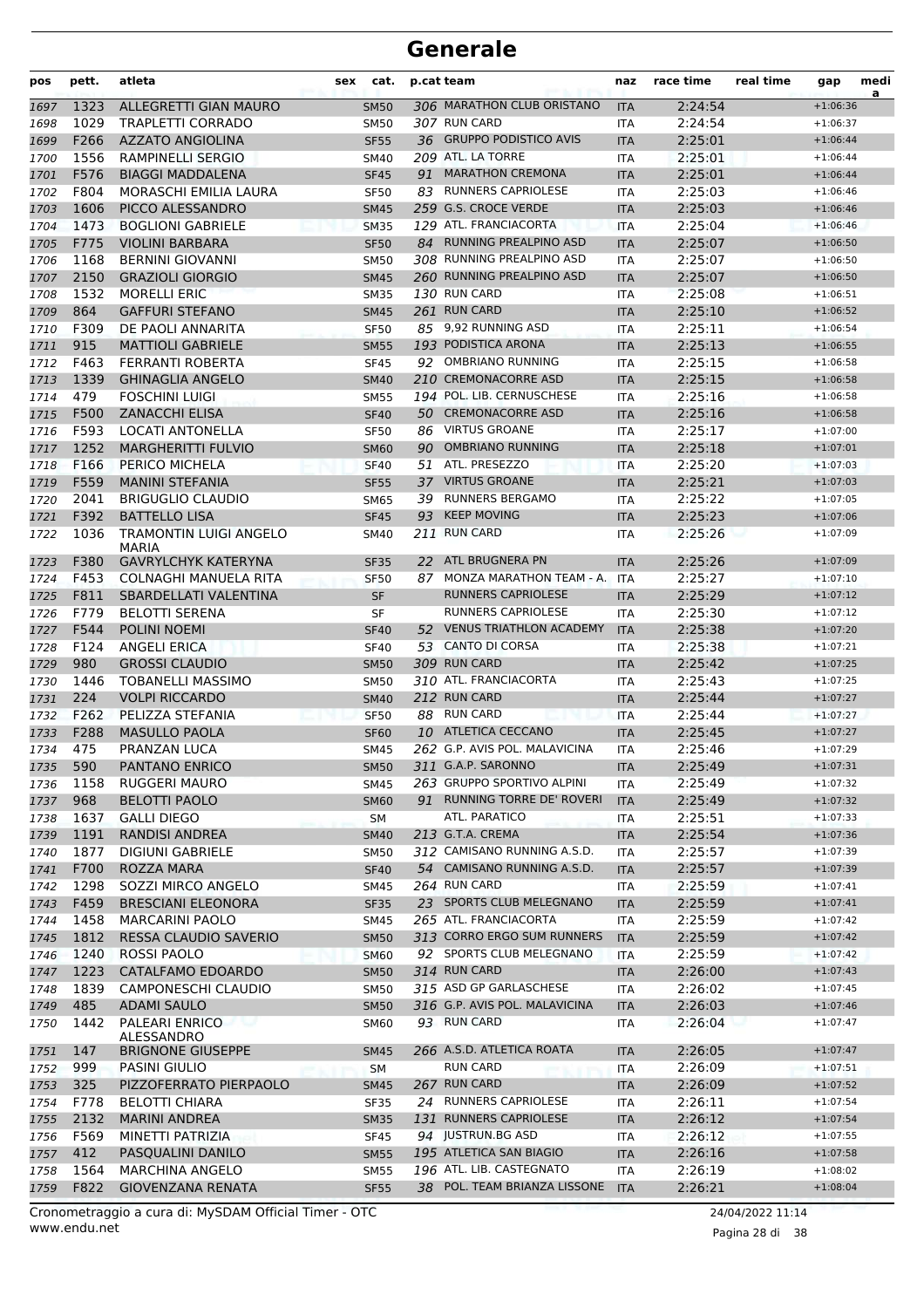| pos          | pett.     | atleta                                          | sex | cat.                       |    | p.cat team                                          | naz                      | race time          | real time | gap                      | medi<br>a |
|--------------|-----------|-------------------------------------------------|-----|----------------------------|----|-----------------------------------------------------|--------------------------|--------------------|-----------|--------------------------|-----------|
| 1760         | F81       | <b>AMADIO FRANCESCA</b>                         |     | <b>SF40</b>                |    | 55 NEW ATHLETICS SULZANO                            | <b>ITA</b>               | 2:26:21            |           | $+1:08:04$               |           |
| 1761         | 918       | <b>CECERE GIUSEPPE</b>                          |     | <b>SM50</b>                |    | 317 9,92 RUNNING ASD                                | <b>ITA</b>               | 2:26:23            |           | $+1:08:05$               |           |
| 1762         | 1103      | <b>NAVONI NICOLAS</b>                           |     | <b>SM35</b>                |    | 132 RUN CARD                                        | <b>ITA</b>               | 2:26:25            |           | $+1:08:07$               |           |
| 1763         | F365      | <b>FRIXIONE FRANCESCA</b>                       |     | <b>SF50</b>                |    | 89 RUN CARD                                         | <b>ITA</b>               | 2:26:30            |           | $+1:08:13$               |           |
| 1764         | F639      | NAPPO IMMACOLATA                                |     | <b>SF45</b>                |    | 95 G.P. CODOGNO 82                                  | <b>ITA</b>               | 2:26:30            |           | $+1:08:13$               |           |
| 1765         | 1354      | CAPITANIO EDOARDO                               |     | <b>SM65</b>                |    | 40 G.S. A.MARINELLI                                 | <b>ITA</b>               | 2:26:31            |           | $+1:08:14$               |           |
| 1766         | F708      | PLACATI ANNA RITA                               |     | <b>SF60</b>                | 11 | A.S.D. ATLETICA SABAUDIA                            | <b>ITA</b>               | 2:26:35            |           | $+1:08:17$               |           |
| 1767         | F444      | <b>MINGONE GIANCARLA</b>                        |     | <b>SF55</b>                |    | 39 GRUPPO SPORTIVO NATISONE ITA                     |                          | 2:26:36            |           | $+1:08:19$               |           |
| 1768         | F428      | <b>MUSIGH MARINA</b>                            |     | <b>SF60</b>                |    | 12 GRUPPO SPORTIVO NATISONE ITA                     |                          | 2:26:36            |           | $+1:08:19$               |           |
| 1769         | 886       | RONCHI NICHOLAS                                 |     | <b>SM</b>                  |    | <b>RUN CARD</b>                                     | <b>ITA</b>               | 2:26:37            |           | $+1:08:20$               |           |
| 1770         | F65       | <b>SILVESTRE ELISA</b>                          |     | <b>SF45</b>                | 96 | <b>FRIESIAN TEAM</b>                                | <b>ITA</b>               | 2:26:38            |           | $+1:08:21$               |           |
| 1771         | F436      | <b>BEDIN LISA</b>                               |     | <b>SF50</b>                |    | 90 VICENZA RUNNERS                                  | <b>ITA</b>               | 2:26:38            |           | $+1:08:21$               |           |
| 1772         | 818       | <b>CAMPANA STEFANO</b>                          |     | <b>SM50</b>                |    | 318 VICENZA RUNNERS                                 | <b>ITA</b>               | 2:26:38            |           | $+1:08:21$               |           |
| 1773         | F533      | <b>GHISLENI SILVIA</b>                          |     | <b>SF35</b>                |    | 25 RUN CARD                                         | <b>ITA</b>               | 2:26:41            |           | $+1:08:23$               |           |
| 1774         | 1864      | <b>BARNABO' FRANCESCO</b>                       |     | <b>SM60</b>                | 94 | CAMISANO RUNNING A.S.D.                             | <b>ITA</b>               | 2:26:46            |           | $+1:08:29$               |           |
| 1775         | 1014      | TINAGLI GIANCARLO                               |     | <b>SM65</b>                | 41 | G. POD. LE SBARRE                                   | <b>ITA</b>               | 2:26:47            |           | $+1:08:29$               |           |
| 1776         | F379      | <b>PIZZOLON LUCIA</b>                           |     | <b>SF55</b>                | 40 | PERCORRERE IL SILE                                  | <b>ITA</b>               | 2:26:48            |           | $+1:08:31$               |           |
| 1777         | F693      | COTI ZELATI ANNA MARIA                          |     | <b>SF55</b>                | 41 | CAMISANO RUNNING A.S.D.                             | <b>ITA</b>               | 2:26:54            |           | $+1:08:36$               |           |
| 1778         | 1154      | <b>FABBRETTI MARCO</b>                          |     | <b>SM40</b>                |    | 214 NAVIGLIO RUNNING TEAM ASD ITA                   |                          | 2:26:57            |           | $+1:08:39$               |           |
| 1779         | 932       | <b>CURTI ENZO</b>                               |     | <b>SM55</b>                |    | 197 A.S.D. U.S. GROSIO CALCIO                       | <b>ITA</b>               | 2:27:06            |           | $+1:08:48$               |           |
| 1780         | F571      | <b>OUARGNOLO ADONELLA</b>                       |     | <b>SF65</b>                |    | 3 C.U.S. UDINE                                      | <b>ITA</b>               | 2:27:09            |           | $+1:08:52$               |           |
| 1781         | F589      | TURATI GIADA EMANUELA                           |     | <b>SF45</b>                |    | 97 PASSO CAPPONI ASD                                | <b>ITA</b>               | 2:27:10            |           | $+1:08:53$               |           |
| 1782         | 614       | <b>CELLERI GIANNI</b>                           |     | <b>SM55</b>                |    | 198 SPEZIA MARATHON DLF                             | <b>ITA</b>               | 2:27:12            |           | $+1:08:54$               |           |
| 1783         | F771      | SANNA CATERINA                                  |     | <b>SF60</b>                |    | 13 RUNNERS BERGAMO                                  | <b>ITA</b>               | 2:27:15            |           | $+1:08:58$               |           |
| 1784         | F663      | <b>MAGNA LAURA PIERA</b>                        |     | <b>SF35</b>                |    | 26 ASD TAPASCIONE RUNNING                           | <b>ITA</b>               | 2:27:15            |           | $+1:08:58$               |           |
| 1785         | 1799      | <b>PARACHINI FABIO</b>                          |     | <b>SM55</b>                |    | 199 ASD TAPASCIONE RUNNING                          | <b>ITA</b>               | 2:27:16            |           | $+1:08:58$               |           |
| 1786         | F661      | <b>LANTICINA MARINA</b>                         |     | <b>SF45</b>                |    | 98 ASD TAPASCIONE RUNNING                           | <b>ITA</b>               | 2:27:16            |           | $+1:08:58$               |           |
| 1787         | 1803      | ROSSI RINALDO                                   |     | <b>SM45</b>                |    | 268 ASD TAPASCIONE RUNNING                          | <b>ITA</b>               | 2:27:16            |           | $+1:08:58$               |           |
| 1788         | 340       | PIZZINI ALBERTO                                 |     | <b>SM55</b>                |    | 200 RUN CARD                                        | <b>ITA</b>               | 2:27:18            |           | $+1:09:01$               |           |
| 1789         | 1942      | <b>LEARDINI LUCA</b>                            |     | <b>SM55</b>                |    | 201 G.P. AVIS POL. MALAVICINA                       | <b>ITA</b>               | 2:27:19            |           | $+1:09:01$               |           |
| 1790         | 1844      | <b>GALVAN CARLO</b>                             |     | <b>SM55</b>                |    | 202 AMATORI ATL.CHIRIGNAGO                          | <b>ITA</b>               | 2:27:22            |           | $+1:09:05$               |           |
| 1791         | 1180      | <b>FACCIN ROBERTO</b>                           |     | <b>SM50</b>                |    | 319 ATHLETIC CLUB VILLASANTA                        | ITA                      | 2:27:22            |           | $+1:09:05$               |           |
| 1792         | F27<br>58 | <b>SANTINELLI SILVIA</b>                        |     | SF                         |    | ATL. COLOGNO AL SERIO<br>320 MARCIATORI SAN GIORGIO | <b>ITA</b>               | 2:27:27<br>2:27:30 |           | $+1:09:10$               |           |
| 1793         | F766      | <b>TERZI GIANLUCA</b><br><b>PRANDI STEFANIA</b> |     | <b>SM50</b><br><b>SF40</b> |    | 56 RUNNERS BERGAMO                                  | <b>ITA</b><br><b>ITA</b> | 2:27:30            |           | $+1:09:12$<br>$+1:09:13$ |           |
| 1794<br>1795 | 1830      | <b>BOVINA MICHELE</b>                           |     | <b>SM55</b>                |    | 203 POL. PORTA SARAGOZZA                            | <b>ITA</b>               | 2:27:34            |           | $+1:09:17$               |           |
| 1796         | 2061      | <b>GAMBA ANDREA</b>                             |     | <b>SM50</b>                |    | 321 RUNNERS BERGAMO                                 | <b>ITA</b>               | 2:27:34            |           | $+1:09:17$               |           |
| 1797         | 1012      | <b>BERNARDINI ALBERTO</b>                       |     | <b>SM60</b>                |    | 95 G. POD. LE SBARRE                                | <b>ITA</b>               | 2:27:36            |           | $+1:09:19$               |           |
| 1798         | F408      | <b>BALAS SANDA VALENTINA</b>                    |     | <b>SF40</b>                |    | 57 SCUOLA ITALIANA RUNNING                          | <b>ITA</b>               | 2:27:39            |           | $+1:09:22$               |           |
| 1799         | F413      | CANAZZO SARAH                                   |     | <b>SF40</b>                |    | 58 RUNNERS PADOVA                                   | ITA                      | 2:27:40            |           | $+1:09:23$               |           |
| 1800         | 582       | <b>BRUNO GIUSEPPE</b>                           |     | <b>SM40</b>                |    | 215 GARDA RUNNING A.S.D.                            | <b>ITA</b>               | 2:27:41            |           | $+1:09:24$               |           |
| 1801         | F230      | LEGNANI KATIA                                   |     | <b>SF55</b>                |    | 42 G.A.P. SARONNO                                   | ITA                      | 2:27:43            |           | $+1:09:25$               |           |
| 1802         | 594       | <b>MERLI GIUSEPPE</b>                           |     | <b>SM60</b>                |    | 96 G.A.P. SARONNO                                   | <b>ITA</b>               | 2:27:45            |           | $+1:09:28$               |           |
| 1803         | F490      | <b>TOMBA CRISTINA</b>                           |     | <b>SF55</b>                |    | 43 G.P. I GAMBER DE                                 | <b>ITA</b>               | 2:27:48            |           | $+1:09:31$               |           |
|              |           | <b>ANTONIETTA</b>                               |     |                            |    |                                                     |                          |                    |           |                          |           |
| 1804         | F206      | <b>BOVO SIMONA</b>                              |     | <b>SF50</b>                |    | 91 ALZAIA NAVIGLIO RUNNERS                          | <b>ITA</b>               | 2:27:49            |           | $+1:09:32$               |           |
| 1805         | 1400      | <b>CIMMINO SABATO</b>                           |     | <b>SM55</b>                |    | 204 ONDAVERDE ATHLETIC TEAM                         | <b>ITA</b>               | 2:27:51            |           | $+1:09:33$               |           |
| 1806         | F51       | <b>CANTORE ALICE</b>                            |     | <b>SF50</b>                |    | 92 UNIONE SPORTIVA SAN                              | <b>ITA</b>               | 2:27:51            |           | $+1:09:34$               |           |
| 1807         | 941       | PECORARO ROBERTO                                |     | SM55                       |    | 205 ASD PALERMO RUNNING                             | ITA                      | 2:27:53            |           | $+1:09:36$               |           |
| 1808         | F361      | CARLOZZO MARIA ROSARIA                          |     | <b>SF45</b>                |    | 99 A.S.D.PODISTICA CAPO                             | <b>ITA</b>               | 2:27:53            |           | $+1:09:36$               |           |
| 1809         | F499      | UGGERI FEDERICA                                 |     | <b>SF45</b>                |    | 100 CREMONACORRE ASD                                | <b>ITA</b>               | 2:27:54            |           | $+1:09:37$               |           |
| 1810         | 1039      | POZZI FABIO                                     |     | <b>SM50</b>                |    | 322 RUN CARD                                        | <b>ITA</b>               | 2:27:55            |           | $+1:09:38$               |           |
| 1811         | F749      | <b>BONACINA MARCELLA</b>                        |     | <b>SF55</b>                |    | 44 RUNNERS BERGAMO                                  | ITA                      | 2:27:57            |           | $+1:09:40$               |           |
| 1812         | 1134      | RAVIZZA GIANNI                                  |     | <b>SM55</b>                |    | 206 RUN CARD                                        | <b>ITA</b>               | 2:27:58            |           | $+1:09:40$               |           |
| 1813         | 59        | SALVOLDI SERGIO                                 |     | <b>SM55</b>                |    | 207 MARCIATORI SAN GIORGIO                          | ITA                      | 2:27:59            |           | $+1:09:42$               |           |
| 1814         | F692      | <b>BERTOCCHI GIUSEPPINA</b>                     |     | <b>SF45</b>                |    | 101 CAMISANO RUNNING A.S.D.                         | <b>ITA</b>               | 2:28:01            |           | $+1:09:43$               |           |
| 1815         | F77       | <b>MAFFEO SIMONA</b>                            |     | <b>SF45</b>                |    | 102 MODENA ATLETICA                                 | ITA                      | 2:28:04            |           | $+1:09:47$               |           |
| 1816         | 1962      | <b>MANENTI CRISTIAN</b>                         |     | <b>SM45</b>                |    | 269 RUN CARD                                        | <b>ITA</b>               | 2:28:05            |           | $+1:09:48$               |           |
| 1817         | 2109      | VAVASSORI FABIO                                 |     | <b>SM55</b>                |    | 208 RUNNERS BERGAMO                                 | <b>ITA</b>               | 2:28:06            |           | $+1:09:49$               |           |
| 1818         | 686       | <b>COLOMBO PAOLO</b>                            |     | <b>SM55</b>                |    | 209 POL. OLONIA                                     | <b>ITA</b>               | 2:28:08            |           | $+1:09:51$               |           |
| 1819         | F643      | ZAPPELLA MARA                                   |     | <b>SF50</b>                |    | 93 RUNNING TORRE DE' ROVERI                         | ITA                      | 2:28:09            |           | $+1:09:52$               |           |
| 1820         | 2037      | <b>BOSCHINI MARCO</b>                           |     | <b>SM45</b>                |    | 270 RUNNERS BERGAMO                                 | <b>ITA</b>               | 2:28:11            |           | $+1:09:53$               |           |
| 1821         | 1192      | <b>GERVASINI CESARE</b>                         |     | SM                         |    | <b>RUN CARD</b><br>103 RUN CARD                     | ITA                      | 2:28:11            |           | $+1:09:54$               |           |
| 1822         | F638      | <b>GESUATO ILARIA</b>                           |     | <b>SF45</b>                |    |                                                     | <b>ITA</b>               | 2:28:13            |           | $+1:09:55$               |           |

Pagina 29 di 38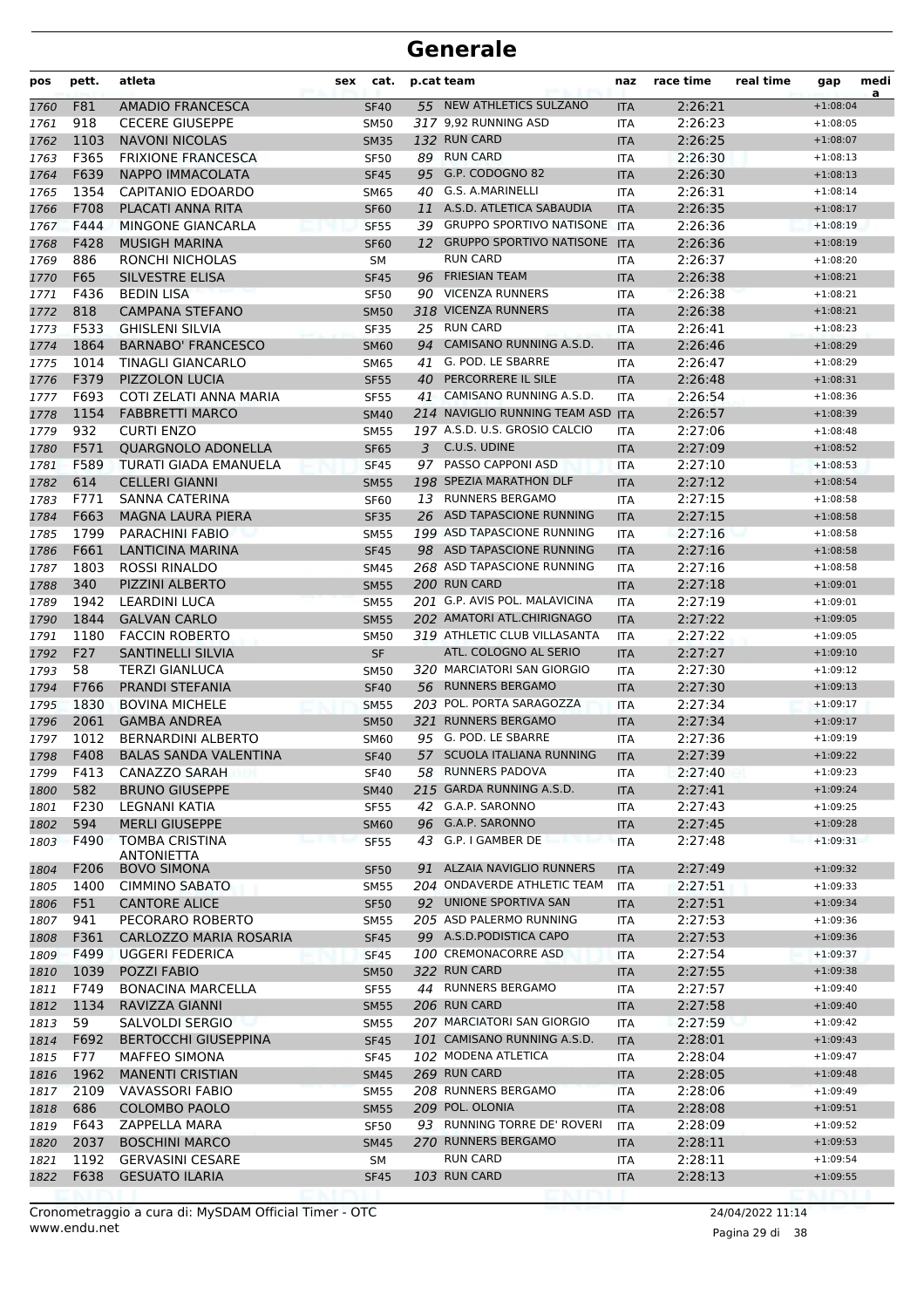| pos          | pett.       | atleta                                                        | sex | cat.                       |     | p.cat team                                     | naz               | race time          | real time | gap                      | medi<br>a |
|--------------|-------------|---------------------------------------------------------------|-----|----------------------------|-----|------------------------------------------------|-------------------|--------------------|-----------|--------------------------|-----------|
| 1823         | 1882        | <b>FRIGENI MASSIMO</b>                                        |     | <b>SM55</b>                |     | 210 CAMISANO RUNNING A.S.D.                    | <b>ITA</b>        | 2:28:14            |           | $+1:09:57$               |           |
| 1824         | F790        | <b>COSTA CRISTINA</b>                                         |     | <b>SF45</b>                |     | 104 RUNNERS CAPRIOLESE                         | ITA               | 2:28:19            |           | $+1:10:02$               |           |
| 1825         | F777        | <b>BELOTTI PATRIZIA</b>                                       |     | <b>SF45</b>                |     | 105 RUNNERS CAPRIOLESE                         | <b>ITA</b>        | 2:28:20            |           | $+1:10:03$               |           |
| 1826         | F806        | PAGANI FRANCESCA                                              |     | <b>SF45</b>                |     | 106 RUNNERS CAPRIOLESE                         | <b>ITA</b>        | 2:28:21            |           | $+1:10:03$               |           |
| 1827         | 732         | PANGALLO MARCO                                                |     | <b>SM35</b>                |     | 133 A.S.D. CADDESE                             | <b>ITA</b>        | 2:28:21            |           | $+1:10:04$               |           |
| 1828         | 730         | NODARI DAVIDE                                                 |     | <b>SM35</b>                |     | 134 A.S.D. CADDESE                             | <b>ITA</b>        | 2:28:21            |           | $+1:10:04$               |           |
| 1829         | 54          | <b>DOSSI PIERANGELO</b>                                       |     | <b>SM65</b>                |     | 42 GS AVIS TREVIGLIO G.                        | <b>ITA</b>        | 2:28:23            |           | $+1:10:05$               |           |
| 1830         | 1135        | PISTONE ANTONIO                                               |     | <b>SM55</b>                |     | 211 RUN CARD                                   | <b>ITA</b>        | 2:28:25            |           | $+1:10:08$               |           |
| 1831         | 917         | <b>CANTAMESSI GIORGIO</b>                                     |     | <b>SM70</b>                |     | 7 ATL. PARATICO                                | <b>ITA</b>        | 2:28:26            |           | $+1:10:08$               |           |
| 1832         | 1886        | <b>LONDONI CLAUDIO</b>                                        |     | <b>SM55</b>                |     | 212 CAMISANO RUNNING A.S.D.                    | <b>ITA</b>        | 2:28:31            |           | $+1:10:14$               |           |
| 1833         | F536        | <b>BETTONI CAROLINA</b>                                       |     | <b>SF40</b>                |     | 59 SPORT&FITNESS SRL SSD                       | <b>ITA</b>        | 2:28:33            |           | $+1:10:16$               |           |
| 1834         | F736        | RECALCATI SARA                                                |     | <b>SF50</b>                |     | 94 ASD AVIS OGGIONO                            | <b>ITA</b>        | 2:28:37            |           | $+1:10:20$               |           |
| 1835         | F741        | <b>SORZE FRANCESCA</b>                                        |     | <b>SF50</b>                | 95  | RUNNING PREALPINO ASD                          | <b>ITA</b>        | 2:28:38            |           | $+1:10:21$               |           |
| 1836         | 2096        | REDONDI ALESSANDRO                                            |     | <b>SM50</b>                |     | 323 RUNNERS BERGAMO                            | <b>ITA</b>        | 2:28:38            |           | $+1:10:21$               |           |
| 1837         | F528        | <b>RICUPERATI MOIRA</b>                                       |     | <b>SF50</b>                |     | 96 RUN CARD                                    | <b>ITA</b>        | 2:28:39            |           | $+1:10:22$               |           |
| 1838         | F529        | <b>BELOTTI PATRIZIA</b>                                       |     | <b>SF45</b>                |     | 107 RUN CARD                                   | <b>ITA</b>        | 2:28:40            |           | $+1:10:23$               |           |
| 1839         | F420        | <b>CORATELLI CHIARA</b><br>ANNAMARIA                          |     | <b>SF45</b>                |     | 108 RUN CARD                                   | <b>ITA</b>        | 2:28:41            |           | $+1:10:24$               |           |
| 1840         | F314        | <b>TORLASCHI PAOLA</b>                                        |     | <b>SF55</b>                |     | 45 FORTI E LIBERI MONZA 1878                   | ITA               | 2:28:43            |           | $+1:10:25$               |           |
| 1841         | F601        | <b>GAZZANIGA ANNA</b>                                         |     | <b>SF50</b>                |     | 97 FORTI E LIBERI MONZA 1878                   | <b>ITA</b>        | 2:28:43            |           | $+1:10:26$               |           |
| 1842         | F370        | <b>MARTELLO SIMONA</b>                                        |     | <b>SF45</b>                |     | 109 RUN CARD                                   | <b>ITA</b>        | 2:28:45            |           | $+1:10:27$               |           |
| 1843         | 1885        | LAZZARONI ALFONSO LUIGI                                       |     | <b>SM60</b>                |     | 97 CAMISANO RUNNING A.S.D.                     | <b>ITA</b>        | 2:28:45            |           | $+1:10:27$               |           |
| 1844         | F462        | PREMOLI BARBARA                                               |     | <b>SF55</b>                |     | 46 OMBRIANO RUNNING                            | <b>ITA</b>        | 2:28:47            |           | $+1:10:29$               |           |
| 1845         | 453         | DI LERNIA MARIO                                               |     | <b>SM55</b>                |     | 213 A.S.D. PODISTICA MARCIANISE ITA            |                   | 2:28:47            |           | $+1:10:29$               |           |
| 1846         | 452         | <b>IADICICCO BIAGIO</b>                                       |     | SM55                       |     | 214 A.S.D. PODISTICA MARCIANISE ITA            |                   | 2:28:47            |           | $+1:10:29$               |           |
| 1847         | F836        | <b>BARBI MONICA</b>                                           |     | <b>SF45</b>                |     | 110 101 RUNNING ASD                            | <b>ITA</b>        | 2:28:47            |           | $+1:10:30$               |           |
| 1848         | F242        | <b>MUCCI ANNA MARIA</b>                                       |     | <b>SF60</b>                |     | 14 RUN CARD                                    | <b>ITA</b>        | 2:28:51            |           | $+1:10:34$               |           |
| 1849         | 1850        | ROLLI GIANCARLO                                               |     | <b>SM60</b>                |     | 98 RUN CARD                                    | <b>ITA</b>        | 2:28:56            |           | $+1:10:39$               |           |
| 1850         | 464         | CAVALLINI BRUNO                                               |     | <b>SM60</b>                |     | 99 ATLETICA RUB. F.LLI FRATTINI                | ITA               | 2:28:58            |           | $+1:10:41$               |           |
| 1851         | 706         | <b>BERNACCHIONI LUCA</b>                                      |     | <b>SM40</b>                |     | 216 RUN CARD                                   | <b>ITA</b>        | 2:29:02            |           | $+1:10:45$               |           |
| 1852         | 1488        | <b>RUSSO IVAN</b>                                             |     | <b>SM40</b>                |     | 217 TIME FOR RUN                               | ITA               | 2:29:03            |           | $+1:10:46$               |           |
| 1853         | 1125        | <b>TAGLIABUE MARCO</b>                                        |     | <b>SM40</b>                |     | 218 RUN CARD                                   | <b>ITA</b>        | 2:29:06            |           | $+1:10:49$               |           |
| 1854         | 2095        | PIROTTA MARIO                                                 |     | <b>SM65</b>                |     | 43 RUNNERS BERGAMO                             | <b>ITA</b>        | 2:29:08            |           | $+1:10:51$               |           |
| 1855         | F707        | <b>DIAMANTI LEA</b>                                           |     | <b>SF40</b>                |     | 60 A.S.D. ATLETICA SABAUDIA                    | <b>ITA</b>        | 2:29:08            |           | $+1:10:51$               |           |
| 1856         | 1649        | <b>FACHERIS GIORGIO</b>                                       |     | <b>SM50</b>                |     | 324 RUN CARD                                   | <b>ITA</b>        | 2:29:09            |           | $+1:10:52$               |           |
| 1857         | F570        | <b>SALARI MANUELA</b>                                         |     | <b>SF45</b>                |     | 111 NEW ATHLETICS SULZANO                      | <b>ITA</b>        | 2:29:10            |           | $+1:10:52$               |           |
| 1858         | 1654        | <b>ABENI PIERLUIGI</b>                                        |     | <b>SM45</b>                |     | 271 RUN CARD                                   | <b>ITA</b>        | 2:29:11            |           | $+1:10:53$               |           |
| 1859         | 2155        | <b>RIVA ITALO</b>                                             |     | <b>SM60</b>                |     | 100 ASD AVIS OGGIONO                           | <b>ITA</b>        | 2:29:11            |           | $+1:10:54$               |           |
| 1860         | 650         | <b>IAN BOSHUIIER RONALD</b>                                   |     | <b>SM55</b>                | 215 |                                                | <b>NED</b>        | 2:29:13            |           | $+1:10:56$               |           |
| 1861         | 2224        | <b>SCAZZOLI SIMONE</b>                                        |     | SM60                       |     | 101 RUNNERS BERGAMO                            | <b>ITA</b>        | 2:29:15            |           | $+1:10:58$               |           |
| 1862         | 1194        | <b>FOGLIA TULLIO</b>                                          |     | SM                         |     | <b>RUN CARD</b><br>216 STRAMILANO RUNNING CLUB | ITA               | 2:29:16            |           | $+1:10:59$               |           |
| 1863         | 2229<br>938 | <b>FORNARO CIRO</b>                                           |     | <b>SM55</b>                |     | 217 POL. TEAM BRIANZA LISSONE                  | <b>ITA</b>        | 2:29:17            |           | $+1:11:00$               |           |
| 1864         |             | <b>CORAZZA SERGIO</b>                                         |     | <b>SM55</b>                |     | 112 URBAN RUNNERS                              | ITA               | 2:29:18            |           | $+1:11:01$<br>$+1:11:03$ |           |
| 1865         | F846<br>507 | LITTA MODIGNANI<br><b>ANNAMARIA</b><br><b>BERNARDI DAVIDE</b> |     | <b>SF45</b><br><b>SM60</b> |     | 102 ATLETICA MDS                               | <b>ITA</b>        | 2:29:20<br>2:29:22 |           | $+1:11:05$               |           |
| 1866         | 1522        | MODUGNO CATALDO                                               |     | <b>SM50</b>                |     | 325 G.S.ATLETICA AMATORI                       | ITA<br><b>ITA</b> | 2:29:28            |           | $+1:11:10$               |           |
| 1867         | 1336        | <b>CARUBELLI GIUSEPPE</b>                                     |     |                            |     | 218 CREMONACORRE ASD                           |                   | 2:29:28            |           | $+1:11:11$               |           |
| 1868         | 2113        | <b>ZURRU FRANCO</b>                                           |     | <b>SM55</b>                |     | 103 RUNNERS BERGAMO                            | <b>ITA</b>        | 2:29:34            |           | $+1:11:17$               |           |
| 1869<br>1870 | F237        | D'AQUILA CRISTINA ANNA                                        |     | <b>SM60</b><br><b>SF35</b> |     | 27 ESERCITO 62-  REGGIMENTO                    | <b>ITA</b><br>ITA | 2:29:35            |           | $+1:11:18$               |           |
| 1871         | 606         | SICILIANO FRANCESCO<br><b>GIOVANNI MARIA</b>                  |     | <b>SM45</b>                |     | 272 ESERCITO 62-  REGGIMENTO                   | <b>ITA</b>        | 2:29:36            |           | $+1:11:19$               |           |
| 1872         | 1673        | ROCCHETTI WALTER                                              |     | SM45                       |     | 273 ASSISI RUNNERS ASD                         | ITA               | 2:29:38            |           | $+1:11:20$               |           |
| 1873         | F396        | <b>MUTTI FEDERICA</b>                                         |     | <b>SF50</b>                |     | 98 PASSO CAPPONI ASD                           | <b>ITA</b>        | 2:29:38            |           | $+1:11:21$               |           |
| 1874         | F558        | <b>GRANATA GIOVANNA</b>                                       |     | <b>SF45</b>                |     | 113 A.S.D. PODISTICA CAPO                      | ITA               | 2:29:39            |           | $+1:11:21$               |           |
| 1875         | F163        | PITTIANI MARIA GRAZIA                                         |     | <b>SF35</b>                |     | 28 KEEP MOVING                                 | <b>ITA</b>        | 2:29:39            |           | $+1:11:22$               |           |
| 1876         | 116         | RAFFAELE DAVIDE                                               |     | SM                         |     | CONOSCERE JONADI                               | ITA               | 2:29:41            |           | $+1:11:24$               |           |
| 1877         | 2157        | <b>APICELLA DAVIDE</b>                                        |     | <b>SM40</b>                |     | 219 G.S. SAN DAMIANESE                         | <b>ITA</b>        | 2:29:44            |           | $+1:11:27$               |           |
| 1878         | 1202        | <b>FRANCO FRANCESCO</b>                                       |     | <b>SM60</b>                |     | 104 RUNNERS DEL LEVANTE                        | <b>ITA</b>        | 2:29:44            |           | $+1:11:27$               |           |
| 1879         | 2154        | <b>MAGGIONI ANDREA</b>                                        |     | <b>SM45</b>                |     | 274 G.S. SAN DAMIANESE                         | <b>ITA</b>        | 2:29:44            |           | $+1:11:27$               |           |
| 1880         | 2123        | <b>BONASSI NICOLA</b>                                         |     | SM                         |     | RUNNERS CAPRIOLESE                             | ITA               | 2:29:45            |           | $+1:11:28$               |           |
| 1881         | 919         | ANGELINI STEFANO                                              |     | <b>SM45</b>                |     | 275 CUS PRO PATRIA MILANO                      | <b>ITA</b>        | 2:29:46            |           | $+1:11:29$               |           |
| 1882         | 306         | GIACOPUZZI ANDREA                                             |     | <b>SM50</b>                |     | 326 ATL. BALDO-GARDA CAPRINO                   | <b>ITA</b>        | 2:29:46            |           | $+1:11:29$               |           |
| 1883         | 1322        | <b>VIGANI ROBERTO</b>                                         |     | <b>SM55</b>                |     | 219 ATL. VILLONGO                              | <b>ITA</b>        | 2:29:48            |           | $+1:11:31$               |           |
| 1884         | F679        | <b>IVALDI CHIARA</b>                                          |     | <b>SF35</b>                |     | 29 CUS PRO PATRIA MILANO                       | ITA               | 2:29:48            |           | $+1:11:31$               |           |
|              |             |                                                               |     |                            |     |                                                |                   |                    |           |                          |           |

Pagina 30 di 38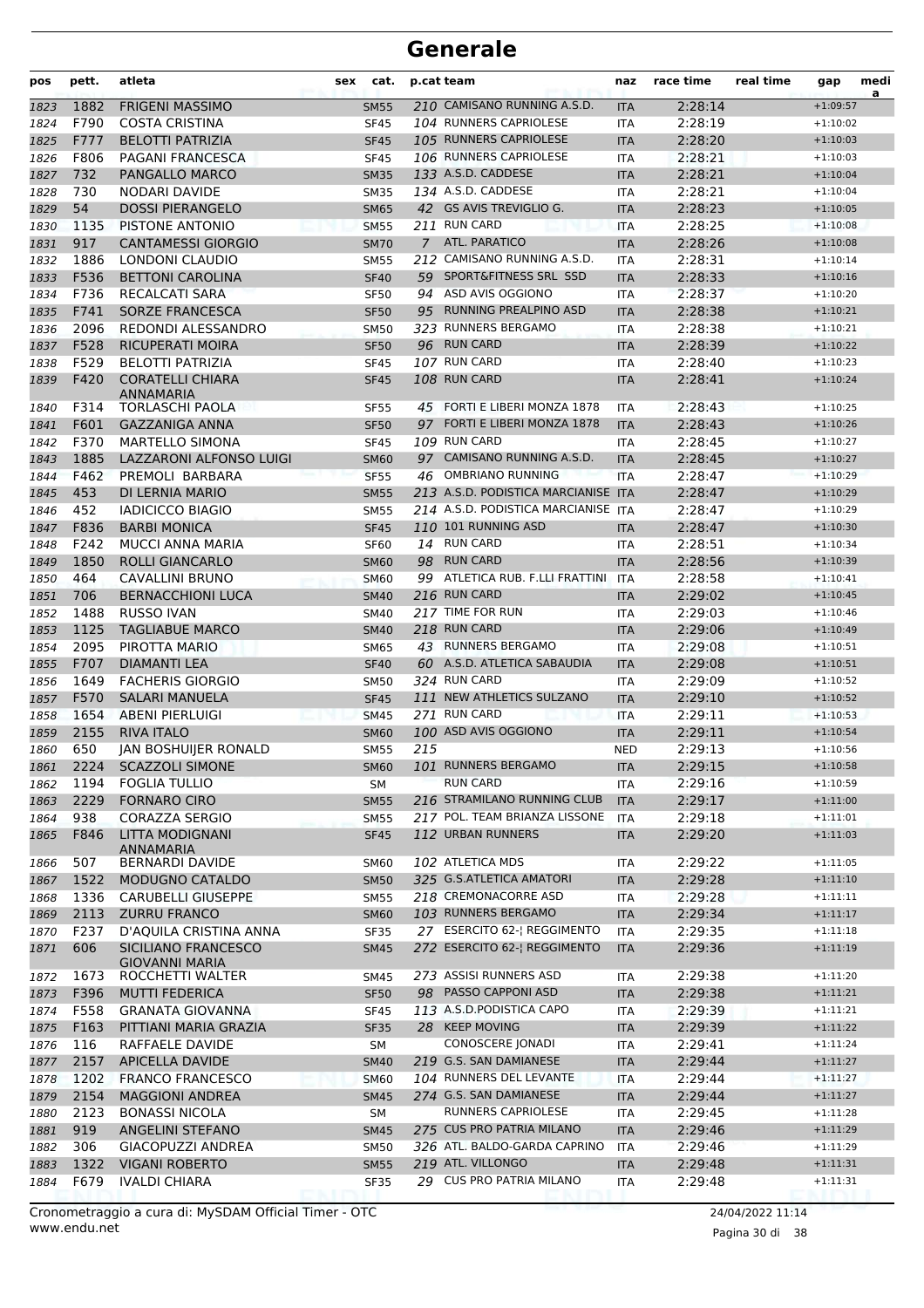| 105 EUROATLETICA 2002<br>853<br><b>CONTI CIRINO</b><br>2:29:54<br>$+1:11:36$<br>1885<br><b>SM60</b><br><b>ITA</b><br>1671<br>106 POLISPORTIVA IMIBERG<br><b>BUSSEI LINO</b><br>2:29:54<br>1886<br><b>SM60</b><br><b>ITA</b><br>$+1:11:37$<br>99 MODENA ATLETICA<br>F286<br><b>DOLCI MONICA</b><br>2:29:56<br>1887<br><b>SF50</b><br><b>ITA</b><br>$+1:11:38$<br>47 RUNNERS CAPRIOLESE<br>F813<br><b>SUARDI ELENA</b><br>2:30:03<br>$+1:11:46$<br>1888<br><b>SF55</b><br><b>ITA</b><br>2139<br>107 RUNNERS CAPRIOLESE<br><b>PIANTONI DARIO</b><br>2:30:03<br>1889<br><b>SM60</b><br><b>ITA</b><br>$+1:11:46$<br>220 9,92 RUNNING ASD<br>810<br><b>RIGANELLI MICHELE</b><br>2:30:08<br>1890<br><b>SM40</b><br><b>ITA</b><br>$+1:11:50$<br>276 9,92 RUNNING ASD<br>901<br><b>BAGOZZI PAOLO</b><br>2:30:08<br>$+1:11:51$<br>1891<br><b>SM45</b><br><b>ITA</b><br>1662<br>44 MARATONELLA ASD<br>FRETTA ALESSANDRO<br>2:30:09<br>1892<br><b>SM65</b><br><b>ITA</b><br>$+1:11:52$<br>1893<br>F344<br><b>BOSCARDIN GIORGIA</b><br><b>SF40</b><br>61 9,92 RUNNING ASD<br>2:30:10<br><b>ITA</b><br>$+1:11:53$<br>1832<br><b>TAMBORINI GUIDO</b><br>220 SETTE LAGHI RUNNERS<br>2:30:11<br>$+1:11:54$<br>1894<br><b>SM55</b><br><b>ITA</b><br>1577<br>327 MARCIATORI SAN GIORGIO<br><b>MARINO MARCO</b><br>2:30:16<br>1895<br><b>SM50</b><br><b>ITA</b><br>$+1:11:59$<br>62 MARCIATORI SAN GIORGIO<br>F681<br><b>CARULLI ANNALISA</b><br><b>SF40</b><br>2:30:17<br>1896<br><b>ITA</b><br>$+1:11:59$<br>159<br><b>PEGURRI PAOLO</b><br>221 RUN CARD<br><b>SM55</b><br>2:30:18<br>$+1:12:01$<br>1897<br><b>ITA</b><br>581<br>SPADA ANTONIO<br>222 RUN CARD<br>2:30:19<br>1898<br><b>SM55</b><br><b>ITA</b><br>$+1:12:02$<br>277 RUN CARD<br>1611<br>PALUMBERI VINCENZO<br>2:30:21<br>1899<br>$+1:12:04$<br><b>SM45</b><br><b>ITA</b><br><b>ROBERTO</b><br>F702<br><b>TEDOLDI DANIELA</b><br>30 CAMISANO RUNNING A.S.D.<br>2:30:23<br>$+1:12:06$<br>1900<br>SF35<br>ITA<br>221 RUN CARD<br>2016<br><b>ZUCCHELLI MANUEL</b><br>2:30:24<br>1901<br><b>SM40</b><br><b>ITA</b><br>$+1:12:07$<br>F740<br><b>DETTORI CRISTINA</b><br>31 RUN CARD<br>2:30:24<br>1902<br><b>SF35</b><br><b>ITA</b><br>$+1:12:07$<br>1635<br><b>CAMPORELLI FEDERICO</b><br>PODISTICA MEZZANESE<br>2:30:26<br>1903<br>PM<br><b>ITA</b><br>$+1:12:09$<br><b>DRERA MATTEO</b><br>278 CAMISANO RUNNING A.S.D.<br>2:30:28<br>1878<br>$+1:12:11$<br>1904<br><b>SM45</b><br><b>ITA</b><br>F691<br>100 CAMISANO RUNNING A.S.D.<br><b>ALPIANI TERESA</b><br>2:30:29<br>1905<br><b>SF50</b><br><b>ITA</b><br>$+1:12:12$<br>939<br><b>AVANCINI DAVID GIORGIO</b><br>223 POL. TEAM BRIANZA LISSONE<br>2:30:39<br><b>ITA</b><br>$+1:12:22$<br>1906<br><b>SM55</b><br>334<br>45 BOOMERANG RUNNERS<br>DALLA RIVA MAURIZIO<br>2:30:44<br>$+1:12:26$<br>1907<br><b>SM65</b><br><b>ITA</b><br>F484<br>VALLARINO ANGELA<br>48 EMOZIONI SPORT TEAM A.S.D.<br>2:30:44<br>1908<br><b>SF55</b><br><b>ITA</b><br>$+1:12:27$<br>1570<br>LAZZARIN FABRIZIO<br>224 ASD GP GARLASCHESE<br>2:30:46<br>$+1:12:29$<br>1909<br><b>SM55</b><br><b>ITA</b><br>225 MARATHON CREMONA<br>1610<br>PASSONI LORENZO<br>2:30:48<br>$+1:12:30$<br>1910<br><b>SM55</b><br><b>ITA</b><br>1612<br><b>STELLA PAOLO</b><br>226 MARATHON CREMONA<br>2:30:48<br>1911<br><b>SM55</b><br><b>ITA</b><br>$+1:12:30$<br>F561<br>BERGAMASCHI PAOLA<br>49 MARATHON CREMONA<br>2:30:48<br><b>SF55</b><br>$+1:12:31$<br>1912<br><b>ITA</b><br>1431<br><b>VERGA EMILIO</b><br>108 RUN CARD<br>2:30:48<br>$+1:12:31$<br>1913<br><b>SM60</b><br><b>ITA</b><br>486<br>G.P. AVIS POL. MALAVICINA<br>2:30:50<br>1914<br>VICENTINI ANDREA<br>SM<br><b>ITA</b><br>$+1:12:33$<br>328 GS AVIS TREVIGLIO G.<br>1761<br>PENTAGONI GIANCARLO<br>2:30:52<br>$+1:12:34$<br>1915<br><b>SM50</b><br><b>ITA</b><br>50 JUSTRUN.BG ASD<br>F565<br>DE MARTINO LUISA<br>2:30:54<br>1916<br><b>SF55</b><br><b>ITA</b><br>$+1:12:37$<br>329 RUN CARD<br>979<br><b>CANI LUCA</b><br>2:30:56<br>1917<br><b>SM50</b><br><b>ITA</b><br>$+1:12:38$<br>770<br>279 IMPOSSIBLE TARGET<br><b>ANZELLOTTI FABIO</b><br>2:30:59<br>1918<br>$+1:12:42$<br><b>SM45</b><br><b>ITA</b><br>431<br>330 RUN CARD<br>MARAZZINI STEFANO<br>2:31:01<br>1919<br><b>SM50</b><br><b>ITA</b><br>$+1:12:44$<br>F876<br>114 ATL. PARABIAGO<br>1920<br>EVOLINI ANNALISA<br><b>SF45</b><br><b>ITA</b><br>2:31:02<br>$+1:12:44$<br>115 PODISTI VALLE OLONA<br>F174<br><b>MONFARDINI LUCIANA</b><br>2:31:05<br>$+1:12:47$<br>1921<br><b>SF45</b><br><b>ITA</b><br>101 RUN CARD<br>F435<br>PANFILO VALERIA<br>2:31:05<br>1922<br><b>SF50</b><br><b>ITA</b><br>$+1:12:48$<br>102 CREMONACORRE ASD<br>1923<br>F496<br>BERTOGLIO LOREDANA<br><b>SF50</b><br><b>ITA</b><br>2:31:06<br>$+1:12:49$<br>25<br>222 RUN CARD<br>$+1:12:49$<br><b>TURRI MATTEO</b><br>2:31:06<br>1924<br><b>SM40</b><br><b>ITA</b><br>135 CREMONACORRE ASD<br>1337<br>1925<br><b>CORBARI MASSIMO</b><br>2:31:09<br><b>SM35</b><br><b>ITA</b><br>$+1:12:51$<br>F497<br>116 CREMONACORRE ASD<br>2:31:09<br>1926<br>CASALI FIORELLA<br><b>SF45</b><br>ITA<br>$+1:12:51$<br>46 AMATORI PODISTICA TERNI<br>1493<br>$+1:12:58$<br>1927<br><b>CAMNASIO PIERLUIGI</b><br>2:31:15<br><b>SM65</b><br><b>ITA</b><br>51 G.P. S.ANGELA AVIS<br>F110<br>MALEGORI GIOVANNA<br>2:31:22<br>$+1:13:04$<br>1928<br><b>SF55</b><br><b>ITA</b><br>347<br>223 G.P. S.ANGELA AVIS<br><b>MINUTO MATTEO</b><br>2:31:25<br>1929<br><b>SM40</b><br><b>ITA</b><br>$+1:13:08$<br>109 MANERANNERS<br>1165<br><b>FIORIO BRUNO</b><br>2:31:33<br>$+1:13:16$<br>1930<br><b>SM60</b><br>ITA<br>224 RUNNING TORRE DE' ROVERI<br>1743<br><b>CEDRANI MIRCO</b><br>2:31:34<br>1931<br><b>SM40</b><br><b>ITA</b><br>$+1:13:17$<br>F604<br>63 JUSTRUN.BG ASD<br>PREVITALI CLARA<br>2:31:35<br>$+1:13:18$<br>1932<br><b>SF40</b><br>ITA<br>103 DE RAN CLAB<br>F100<br><b>GIORDANI COSTABEL</b><br>$+1:13:32$<br>1933<br>2:31:49<br><b>SF50</b><br><b>ITA</b><br><b>PAOLA</b><br>3C (COMP. CREMONESE<br>F826<br>SGARGETTA SUSANNA<br>2:31:57<br>$+1:13:40$<br><b>SF</b><br>1934<br><b>ITA</b><br>64 3C (COMP. CREMONESE<br>F517<br><b>BARDONIQI BESARTA</b><br><b>ITA</b><br>2:31:58<br>$+1:13:40$<br>1935<br><b>SF40</b><br>517<br><b>MAFFIOLI MANUEL</b><br>280 3C (COMP. CREMONESE<br>2:31:59<br>SM45<br>$+1:13:41$<br>1936<br><b>ITA</b><br>110<br>331 G.S. SAN DAMIANESE<br>$+1:13:42$<br>1937<br><b>ACCHIAPPATI ROBERTO</b><br><b>SM50</b><br>2:32:00<br><b>ITA</b><br><b>GIUSEPPE VITTORIO</b><br>104 VERDE PISELLO GROUP<br>2:32:01<br>$+1:13:44$<br>F64<br>TUZZA BARBARA<br><b>SF50</b><br>1938<br>ITA<br>F841<br><b>CAMPANINI SUSANNA</b><br>52 A.S.D. ATLETICA LUPATOTINA<br>2:32:10<br><b>SF55</b><br><b>ITA</b><br>$+1:13:53$<br>1939<br>228<br>SANTARCANGELO<br>136 3C (COMP. CREMONESE<br>2:32:11<br>$+1:13:54$<br>1940<br><b>SM35</b><br>ITA<br><b>GAETANO</b><br>47 ATL. PRESEZZO<br>1561<br><b>BREMBILLA FRANCO</b><br>2:32:16<br>$+1:13:58$<br><b>SM65</b><br><b>ITA</b><br>1941<br>AMR ANGOLO MOUNTAIN<br>879<br>2:32:16<br>$+1:13:59$<br><b>BELOTTI GIULIO</b><br>1942<br>SM<br><b>ITA</b><br>53 RUNNERS CAPRIOLESE<br>F795<br><b>GREGORELLI ELENA</b><br><b>SF55</b><br><b>ITA</b><br>2:32:16<br>$+1:13:59$<br>1943<br>F651<br>COSSETTI STEFANIA<br>65 RUN CARD<br>2:32:17<br><b>SF40</b><br>$+1:13:59$<br>1944<br><b>ITA</b><br>F157<br>117 9,92 RUNNING ASD<br>2:32:18<br>1945<br><b>CONTU ROSSELLA</b><br><b>ITA</b><br>$+1:14:00$<br><b>SF45</b><br>227 RUN CARD<br>165<br><b>BIFFI ANSELMO</b><br>2:32:23<br>1946<br><b>SM55</b><br><b>ITA</b><br>$+1:14:06$<br>Cronometraggio a cura di: MySDAM Official Timer - OTC<br>24/04/2022 11:14 | pos | pett. | atleta | <b>sex</b> | cat. | p.cat team | naz | race time | real time | gap | medi<br>a |
|--------------------------------------------------------------------------------------------------------------------------------------------------------------------------------------------------------------------------------------------------------------------------------------------------------------------------------------------------------------------------------------------------------------------------------------------------------------------------------------------------------------------------------------------------------------------------------------------------------------------------------------------------------------------------------------------------------------------------------------------------------------------------------------------------------------------------------------------------------------------------------------------------------------------------------------------------------------------------------------------------------------------------------------------------------------------------------------------------------------------------------------------------------------------------------------------------------------------------------------------------------------------------------------------------------------------------------------------------------------------------------------------------------------------------------------------------------------------------------------------------------------------------------------------------------------------------------------------------------------------------------------------------------------------------------------------------------------------------------------------------------------------------------------------------------------------------------------------------------------------------------------------------------------------------------------------------------------------------------------------------------------------------------------------------------------------------------------------------------------------------------------------------------------------------------------------------------------------------------------------------------------------------------------------------------------------------------------------------------------------------------------------------------------------------------------------------------------------------------------------------------------------------------------------------------------------------------------------------------------------------------------------------------------------------------------------------------------------------------------------------------------------------------------------------------------------------------------------------------------------------------------------------------------------------------------------------------------------------------------------------------------------------------------------------------------------------------------------------------------------------------------------------------------------------------------------------------------------------------------------------------------------------------------------------------------------------------------------------------------------------------------------------------------------------------------------------------------------------------------------------------------------------------------------------------------------------------------------------------------------------------------------------------------------------------------------------------------------------------------------------------------------------------------------------------------------------------------------------------------------------------------------------------------------------------------------------------------------------------------------------------------------------------------------------------------------------------------------------------------------------------------------------------------------------------------------------------------------------------------------------------------------------------------------------------------------------------------------------------------------------------------------------------------------------------------------------------------------------------------------------------------------------------------------------------------------------------------------------------------------------------------------------------------------------------------------------------------------------------------------------------------------------------------------------------------------------------------------------------------------------------------------------------------------------------------------------------------------------------------------------------------------------------------------------------------------------------------------------------------------------------------------------------------------------------------------------------------------------------------------------------------------------------------------------------------------------------------------------------------------------------------------------------------------------------------------------------------------------------------------------------------------------------------------------------------------------------------------------------------------------------------------------------------------------------------------------------------------------------------------------------------------------------------------------------------------------------------------------------------------------------------------------------------------------------------------------------------------------------------------------------------------------------------------------------------------------------------------------------------------------------------------------------------------------------------------------------------------------------------------------------------------------------------------------------------------------------------------------------------------------------------------------------------------------------------------------------------------------------------------------------------------------------------------------------------------------------------------------------------------------------------------------------------------------------------------------------------------------------------------------------------------------------------------------------------------------------------------------------------------------------------------------------------------------------------------------------------------------------------------------------------------------------------------------------------------------------------------------------------------------------------------------------------------------------------------------------------------------------------------------------------------------------------------------------------------------------------------------------------------------------------------------------------------------------------------------------------------------------------------------------------------------------------------------------------------------------------------------------------------------------------|-----|-------|--------|------------|------|------------|-----|-----------|-----------|-----|-----------|
|                                                                                                                                                                                                                                                                                                                                                                                                                                                                                                                                                                                                                                                                                                                                                                                                                                                                                                                                                                                                                                                                                                                                                                                                                                                                                                                                                                                                                                                                                                                                                                                                                                                                                                                                                                                                                                                                                                                                                                                                                                                                                                                                                                                                                                                                                                                                                                                                                                                                                                                                                                                                                                                                                                                                                                                                                                                                                                                                                                                                                                                                                                                                                                                                                                                                                                                                                                                                                                                                                                                                                                                                                                                                                                                                                                                                                                                                                                                                                                                                                                                                                                                                                                                                                                                                                                                                                                                                                                                                                                                                                                                                                                                                                                                                                                                                                                                                                                                                                                                                                                                                                                                                                                                                                                                                                                                                                                                                                                                                                                                                                                                                                                                                                                                                                                                                                                                                                                                                                                                                                                                                                                                                                                                                                                                                                                                                                                                                                                                                                                                                                                                                                                                                                                                                                                                                                                                                                                                                                                                                                                                                                                                                                                                                                                                                                                                                                                                                                                                                                                                                                                                                                                      |     |       |        |            |      |            |     |           |           |     |           |
|                                                                                                                                                                                                                                                                                                                                                                                                                                                                                                                                                                                                                                                                                                                                                                                                                                                                                                                                                                                                                                                                                                                                                                                                                                                                                                                                                                                                                                                                                                                                                                                                                                                                                                                                                                                                                                                                                                                                                                                                                                                                                                                                                                                                                                                                                                                                                                                                                                                                                                                                                                                                                                                                                                                                                                                                                                                                                                                                                                                                                                                                                                                                                                                                                                                                                                                                                                                                                                                                                                                                                                                                                                                                                                                                                                                                                                                                                                                                                                                                                                                                                                                                                                                                                                                                                                                                                                                                                                                                                                                                                                                                                                                                                                                                                                                                                                                                                                                                                                                                                                                                                                                                                                                                                                                                                                                                                                                                                                                                                                                                                                                                                                                                                                                                                                                                                                                                                                                                                                                                                                                                                                                                                                                                                                                                                                                                                                                                                                                                                                                                                                                                                                                                                                                                                                                                                                                                                                                                                                                                                                                                                                                                                                                                                                                                                                                                                                                                                                                                                                                                                                                                                                      |     |       |        |            |      |            |     |           |           |     |           |
|                                                                                                                                                                                                                                                                                                                                                                                                                                                                                                                                                                                                                                                                                                                                                                                                                                                                                                                                                                                                                                                                                                                                                                                                                                                                                                                                                                                                                                                                                                                                                                                                                                                                                                                                                                                                                                                                                                                                                                                                                                                                                                                                                                                                                                                                                                                                                                                                                                                                                                                                                                                                                                                                                                                                                                                                                                                                                                                                                                                                                                                                                                                                                                                                                                                                                                                                                                                                                                                                                                                                                                                                                                                                                                                                                                                                                                                                                                                                                                                                                                                                                                                                                                                                                                                                                                                                                                                                                                                                                                                                                                                                                                                                                                                                                                                                                                                                                                                                                                                                                                                                                                                                                                                                                                                                                                                                                                                                                                                                                                                                                                                                                                                                                                                                                                                                                                                                                                                                                                                                                                                                                                                                                                                                                                                                                                                                                                                                                                                                                                                                                                                                                                                                                                                                                                                                                                                                                                                                                                                                                                                                                                                                                                                                                                                                                                                                                                                                                                                                                                                                                                                                                                      |     |       |        |            |      |            |     |           |           |     |           |
|                                                                                                                                                                                                                                                                                                                                                                                                                                                                                                                                                                                                                                                                                                                                                                                                                                                                                                                                                                                                                                                                                                                                                                                                                                                                                                                                                                                                                                                                                                                                                                                                                                                                                                                                                                                                                                                                                                                                                                                                                                                                                                                                                                                                                                                                                                                                                                                                                                                                                                                                                                                                                                                                                                                                                                                                                                                                                                                                                                                                                                                                                                                                                                                                                                                                                                                                                                                                                                                                                                                                                                                                                                                                                                                                                                                                                                                                                                                                                                                                                                                                                                                                                                                                                                                                                                                                                                                                                                                                                                                                                                                                                                                                                                                                                                                                                                                                                                                                                                                                                                                                                                                                                                                                                                                                                                                                                                                                                                                                                                                                                                                                                                                                                                                                                                                                                                                                                                                                                                                                                                                                                                                                                                                                                                                                                                                                                                                                                                                                                                                                                                                                                                                                                                                                                                                                                                                                                                                                                                                                                                                                                                                                                                                                                                                                                                                                                                                                                                                                                                                                                                                                                                      |     |       |        |            |      |            |     |           |           |     |           |
|                                                                                                                                                                                                                                                                                                                                                                                                                                                                                                                                                                                                                                                                                                                                                                                                                                                                                                                                                                                                                                                                                                                                                                                                                                                                                                                                                                                                                                                                                                                                                                                                                                                                                                                                                                                                                                                                                                                                                                                                                                                                                                                                                                                                                                                                                                                                                                                                                                                                                                                                                                                                                                                                                                                                                                                                                                                                                                                                                                                                                                                                                                                                                                                                                                                                                                                                                                                                                                                                                                                                                                                                                                                                                                                                                                                                                                                                                                                                                                                                                                                                                                                                                                                                                                                                                                                                                                                                                                                                                                                                                                                                                                                                                                                                                                                                                                                                                                                                                                                                                                                                                                                                                                                                                                                                                                                                                                                                                                                                                                                                                                                                                                                                                                                                                                                                                                                                                                                                                                                                                                                                                                                                                                                                                                                                                                                                                                                                                                                                                                                                                                                                                                                                                                                                                                                                                                                                                                                                                                                                                                                                                                                                                                                                                                                                                                                                                                                                                                                                                                                                                                                                                                      |     |       |        |            |      |            |     |           |           |     |           |
|                                                                                                                                                                                                                                                                                                                                                                                                                                                                                                                                                                                                                                                                                                                                                                                                                                                                                                                                                                                                                                                                                                                                                                                                                                                                                                                                                                                                                                                                                                                                                                                                                                                                                                                                                                                                                                                                                                                                                                                                                                                                                                                                                                                                                                                                                                                                                                                                                                                                                                                                                                                                                                                                                                                                                                                                                                                                                                                                                                                                                                                                                                                                                                                                                                                                                                                                                                                                                                                                                                                                                                                                                                                                                                                                                                                                                                                                                                                                                                                                                                                                                                                                                                                                                                                                                                                                                                                                                                                                                                                                                                                                                                                                                                                                                                                                                                                                                                                                                                                                                                                                                                                                                                                                                                                                                                                                                                                                                                                                                                                                                                                                                                                                                                                                                                                                                                                                                                                                                                                                                                                                                                                                                                                                                                                                                                                                                                                                                                                                                                                                                                                                                                                                                                                                                                                                                                                                                                                                                                                                                                                                                                                                                                                                                                                                                                                                                                                                                                                                                                                                                                                                                                      |     |       |        |            |      |            |     |           |           |     |           |
|                                                                                                                                                                                                                                                                                                                                                                                                                                                                                                                                                                                                                                                                                                                                                                                                                                                                                                                                                                                                                                                                                                                                                                                                                                                                                                                                                                                                                                                                                                                                                                                                                                                                                                                                                                                                                                                                                                                                                                                                                                                                                                                                                                                                                                                                                                                                                                                                                                                                                                                                                                                                                                                                                                                                                                                                                                                                                                                                                                                                                                                                                                                                                                                                                                                                                                                                                                                                                                                                                                                                                                                                                                                                                                                                                                                                                                                                                                                                                                                                                                                                                                                                                                                                                                                                                                                                                                                                                                                                                                                                                                                                                                                                                                                                                                                                                                                                                                                                                                                                                                                                                                                                                                                                                                                                                                                                                                                                                                                                                                                                                                                                                                                                                                                                                                                                                                                                                                                                                                                                                                                                                                                                                                                                                                                                                                                                                                                                                                                                                                                                                                                                                                                                                                                                                                                                                                                                                                                                                                                                                                                                                                                                                                                                                                                                                                                                                                                                                                                                                                                                                                                                                                      |     |       |        |            |      |            |     |           |           |     |           |
|                                                                                                                                                                                                                                                                                                                                                                                                                                                                                                                                                                                                                                                                                                                                                                                                                                                                                                                                                                                                                                                                                                                                                                                                                                                                                                                                                                                                                                                                                                                                                                                                                                                                                                                                                                                                                                                                                                                                                                                                                                                                                                                                                                                                                                                                                                                                                                                                                                                                                                                                                                                                                                                                                                                                                                                                                                                                                                                                                                                                                                                                                                                                                                                                                                                                                                                                                                                                                                                                                                                                                                                                                                                                                                                                                                                                                                                                                                                                                                                                                                                                                                                                                                                                                                                                                                                                                                                                                                                                                                                                                                                                                                                                                                                                                                                                                                                                                                                                                                                                                                                                                                                                                                                                                                                                                                                                                                                                                                                                                                                                                                                                                                                                                                                                                                                                                                                                                                                                                                                                                                                                                                                                                                                                                                                                                                                                                                                                                                                                                                                                                                                                                                                                                                                                                                                                                                                                                                                                                                                                                                                                                                                                                                                                                                                                                                                                                                                                                                                                                                                                                                                                                                      |     |       |        |            |      |            |     |           |           |     |           |
|                                                                                                                                                                                                                                                                                                                                                                                                                                                                                                                                                                                                                                                                                                                                                                                                                                                                                                                                                                                                                                                                                                                                                                                                                                                                                                                                                                                                                                                                                                                                                                                                                                                                                                                                                                                                                                                                                                                                                                                                                                                                                                                                                                                                                                                                                                                                                                                                                                                                                                                                                                                                                                                                                                                                                                                                                                                                                                                                                                                                                                                                                                                                                                                                                                                                                                                                                                                                                                                                                                                                                                                                                                                                                                                                                                                                                                                                                                                                                                                                                                                                                                                                                                                                                                                                                                                                                                                                                                                                                                                                                                                                                                                                                                                                                                                                                                                                                                                                                                                                                                                                                                                                                                                                                                                                                                                                                                                                                                                                                                                                                                                                                                                                                                                                                                                                                                                                                                                                                                                                                                                                                                                                                                                                                                                                                                                                                                                                                                                                                                                                                                                                                                                                                                                                                                                                                                                                                                                                                                                                                                                                                                                                                                                                                                                                                                                                                                                                                                                                                                                                                                                                                                      |     |       |        |            |      |            |     |           |           |     |           |
|                                                                                                                                                                                                                                                                                                                                                                                                                                                                                                                                                                                                                                                                                                                                                                                                                                                                                                                                                                                                                                                                                                                                                                                                                                                                                                                                                                                                                                                                                                                                                                                                                                                                                                                                                                                                                                                                                                                                                                                                                                                                                                                                                                                                                                                                                                                                                                                                                                                                                                                                                                                                                                                                                                                                                                                                                                                                                                                                                                                                                                                                                                                                                                                                                                                                                                                                                                                                                                                                                                                                                                                                                                                                                                                                                                                                                                                                                                                                                                                                                                                                                                                                                                                                                                                                                                                                                                                                                                                                                                                                                                                                                                                                                                                                                                                                                                                                                                                                                                                                                                                                                                                                                                                                                                                                                                                                                                                                                                                                                                                                                                                                                                                                                                                                                                                                                                                                                                                                                                                                                                                                                                                                                                                                                                                                                                                                                                                                                                                                                                                                                                                                                                                                                                                                                                                                                                                                                                                                                                                                                                                                                                                                                                                                                                                                                                                                                                                                                                                                                                                                                                                                                                      |     |       |        |            |      |            |     |           |           |     |           |
|                                                                                                                                                                                                                                                                                                                                                                                                                                                                                                                                                                                                                                                                                                                                                                                                                                                                                                                                                                                                                                                                                                                                                                                                                                                                                                                                                                                                                                                                                                                                                                                                                                                                                                                                                                                                                                                                                                                                                                                                                                                                                                                                                                                                                                                                                                                                                                                                                                                                                                                                                                                                                                                                                                                                                                                                                                                                                                                                                                                                                                                                                                                                                                                                                                                                                                                                                                                                                                                                                                                                                                                                                                                                                                                                                                                                                                                                                                                                                                                                                                                                                                                                                                                                                                                                                                                                                                                                                                                                                                                                                                                                                                                                                                                                                                                                                                                                                                                                                                                                                                                                                                                                                                                                                                                                                                                                                                                                                                                                                                                                                                                                                                                                                                                                                                                                                                                                                                                                                                                                                                                                                                                                                                                                                                                                                                                                                                                                                                                                                                                                                                                                                                                                                                                                                                                                                                                                                                                                                                                                                                                                                                                                                                                                                                                                                                                                                                                                                                                                                                                                                                                                                                      |     |       |        |            |      |            |     |           |           |     |           |
|                                                                                                                                                                                                                                                                                                                                                                                                                                                                                                                                                                                                                                                                                                                                                                                                                                                                                                                                                                                                                                                                                                                                                                                                                                                                                                                                                                                                                                                                                                                                                                                                                                                                                                                                                                                                                                                                                                                                                                                                                                                                                                                                                                                                                                                                                                                                                                                                                                                                                                                                                                                                                                                                                                                                                                                                                                                                                                                                                                                                                                                                                                                                                                                                                                                                                                                                                                                                                                                                                                                                                                                                                                                                                                                                                                                                                                                                                                                                                                                                                                                                                                                                                                                                                                                                                                                                                                                                                                                                                                                                                                                                                                                                                                                                                                                                                                                                                                                                                                                                                                                                                                                                                                                                                                                                                                                                                                                                                                                                                                                                                                                                                                                                                                                                                                                                                                                                                                                                                                                                                                                                                                                                                                                                                                                                                                                                                                                                                                                                                                                                                                                                                                                                                                                                                                                                                                                                                                                                                                                                                                                                                                                                                                                                                                                                                                                                                                                                                                                                                                                                                                                                                                      |     |       |        |            |      |            |     |           |           |     |           |
|                                                                                                                                                                                                                                                                                                                                                                                                                                                                                                                                                                                                                                                                                                                                                                                                                                                                                                                                                                                                                                                                                                                                                                                                                                                                                                                                                                                                                                                                                                                                                                                                                                                                                                                                                                                                                                                                                                                                                                                                                                                                                                                                                                                                                                                                                                                                                                                                                                                                                                                                                                                                                                                                                                                                                                                                                                                                                                                                                                                                                                                                                                                                                                                                                                                                                                                                                                                                                                                                                                                                                                                                                                                                                                                                                                                                                                                                                                                                                                                                                                                                                                                                                                                                                                                                                                                                                                                                                                                                                                                                                                                                                                                                                                                                                                                                                                                                                                                                                                                                                                                                                                                                                                                                                                                                                                                                                                                                                                                                                                                                                                                                                                                                                                                                                                                                                                                                                                                                                                                                                                                                                                                                                                                                                                                                                                                                                                                                                                                                                                                                                                                                                                                                                                                                                                                                                                                                                                                                                                                                                                                                                                                                                                                                                                                                                                                                                                                                                                                                                                                                                                                                                                      |     |       |        |            |      |            |     |           |           |     |           |
|                                                                                                                                                                                                                                                                                                                                                                                                                                                                                                                                                                                                                                                                                                                                                                                                                                                                                                                                                                                                                                                                                                                                                                                                                                                                                                                                                                                                                                                                                                                                                                                                                                                                                                                                                                                                                                                                                                                                                                                                                                                                                                                                                                                                                                                                                                                                                                                                                                                                                                                                                                                                                                                                                                                                                                                                                                                                                                                                                                                                                                                                                                                                                                                                                                                                                                                                                                                                                                                                                                                                                                                                                                                                                                                                                                                                                                                                                                                                                                                                                                                                                                                                                                                                                                                                                                                                                                                                                                                                                                                                                                                                                                                                                                                                                                                                                                                                                                                                                                                                                                                                                                                                                                                                                                                                                                                                                                                                                                                                                                                                                                                                                                                                                                                                                                                                                                                                                                                                                                                                                                                                                                                                                                                                                                                                                                                                                                                                                                                                                                                                                                                                                                                                                                                                                                                                                                                                                                                                                                                                                                                                                                                                                                                                                                                                                                                                                                                                                                                                                                                                                                                                                                      |     |       |        |            |      |            |     |           |           |     |           |
|                                                                                                                                                                                                                                                                                                                                                                                                                                                                                                                                                                                                                                                                                                                                                                                                                                                                                                                                                                                                                                                                                                                                                                                                                                                                                                                                                                                                                                                                                                                                                                                                                                                                                                                                                                                                                                                                                                                                                                                                                                                                                                                                                                                                                                                                                                                                                                                                                                                                                                                                                                                                                                                                                                                                                                                                                                                                                                                                                                                                                                                                                                                                                                                                                                                                                                                                                                                                                                                                                                                                                                                                                                                                                                                                                                                                                                                                                                                                                                                                                                                                                                                                                                                                                                                                                                                                                                                                                                                                                                                                                                                                                                                                                                                                                                                                                                                                                                                                                                                                                                                                                                                                                                                                                                                                                                                                                                                                                                                                                                                                                                                                                                                                                                                                                                                                                                                                                                                                                                                                                                                                                                                                                                                                                                                                                                                                                                                                                                                                                                                                                                                                                                                                                                                                                                                                                                                                                                                                                                                                                                                                                                                                                                                                                                                                                                                                                                                                                                                                                                                                                                                                                                      |     |       |        |            |      |            |     |           |           |     |           |
|                                                                                                                                                                                                                                                                                                                                                                                                                                                                                                                                                                                                                                                                                                                                                                                                                                                                                                                                                                                                                                                                                                                                                                                                                                                                                                                                                                                                                                                                                                                                                                                                                                                                                                                                                                                                                                                                                                                                                                                                                                                                                                                                                                                                                                                                                                                                                                                                                                                                                                                                                                                                                                                                                                                                                                                                                                                                                                                                                                                                                                                                                                                                                                                                                                                                                                                                                                                                                                                                                                                                                                                                                                                                                                                                                                                                                                                                                                                                                                                                                                                                                                                                                                                                                                                                                                                                                                                                                                                                                                                                                                                                                                                                                                                                                                                                                                                                                                                                                                                                                                                                                                                                                                                                                                                                                                                                                                                                                                                                                                                                                                                                                                                                                                                                                                                                                                                                                                                                                                                                                                                                                                                                                                                                                                                                                                                                                                                                                                                                                                                                                                                                                                                                                                                                                                                                                                                                                                                                                                                                                                                                                                                                                                                                                                                                                                                                                                                                                                                                                                                                                                                                                                      |     |       |        |            |      |            |     |           |           |     |           |
|                                                                                                                                                                                                                                                                                                                                                                                                                                                                                                                                                                                                                                                                                                                                                                                                                                                                                                                                                                                                                                                                                                                                                                                                                                                                                                                                                                                                                                                                                                                                                                                                                                                                                                                                                                                                                                                                                                                                                                                                                                                                                                                                                                                                                                                                                                                                                                                                                                                                                                                                                                                                                                                                                                                                                                                                                                                                                                                                                                                                                                                                                                                                                                                                                                                                                                                                                                                                                                                                                                                                                                                                                                                                                                                                                                                                                                                                                                                                                                                                                                                                                                                                                                                                                                                                                                                                                                                                                                                                                                                                                                                                                                                                                                                                                                                                                                                                                                                                                                                                                                                                                                                                                                                                                                                                                                                                                                                                                                                                                                                                                                                                                                                                                                                                                                                                                                                                                                                                                                                                                                                                                                                                                                                                                                                                                                                                                                                                                                                                                                                                                                                                                                                                                                                                                                                                                                                                                                                                                                                                                                                                                                                                                                                                                                                                                                                                                                                                                                                                                                                                                                                                                                      |     |       |        |            |      |            |     |           |           |     |           |
|                                                                                                                                                                                                                                                                                                                                                                                                                                                                                                                                                                                                                                                                                                                                                                                                                                                                                                                                                                                                                                                                                                                                                                                                                                                                                                                                                                                                                                                                                                                                                                                                                                                                                                                                                                                                                                                                                                                                                                                                                                                                                                                                                                                                                                                                                                                                                                                                                                                                                                                                                                                                                                                                                                                                                                                                                                                                                                                                                                                                                                                                                                                                                                                                                                                                                                                                                                                                                                                                                                                                                                                                                                                                                                                                                                                                                                                                                                                                                                                                                                                                                                                                                                                                                                                                                                                                                                                                                                                                                                                                                                                                                                                                                                                                                                                                                                                                                                                                                                                                                                                                                                                                                                                                                                                                                                                                                                                                                                                                                                                                                                                                                                                                                                                                                                                                                                                                                                                                                                                                                                                                                                                                                                                                                                                                                                                                                                                                                                                                                                                                                                                                                                                                                                                                                                                                                                                                                                                                                                                                                                                                                                                                                                                                                                                                                                                                                                                                                                                                                                                                                                                                                                      |     |       |        |            |      |            |     |           |           |     |           |
|                                                                                                                                                                                                                                                                                                                                                                                                                                                                                                                                                                                                                                                                                                                                                                                                                                                                                                                                                                                                                                                                                                                                                                                                                                                                                                                                                                                                                                                                                                                                                                                                                                                                                                                                                                                                                                                                                                                                                                                                                                                                                                                                                                                                                                                                                                                                                                                                                                                                                                                                                                                                                                                                                                                                                                                                                                                                                                                                                                                                                                                                                                                                                                                                                                                                                                                                                                                                                                                                                                                                                                                                                                                                                                                                                                                                                                                                                                                                                                                                                                                                                                                                                                                                                                                                                                                                                                                                                                                                                                                                                                                                                                                                                                                                                                                                                                                                                                                                                                                                                                                                                                                                                                                                                                                                                                                                                                                                                                                                                                                                                                                                                                                                                                                                                                                                                                                                                                                                                                                                                                                                                                                                                                                                                                                                                                                                                                                                                                                                                                                                                                                                                                                                                                                                                                                                                                                                                                                                                                                                                                                                                                                                                                                                                                                                                                                                                                                                                                                                                                                                                                                                                                      |     |       |        |            |      |            |     |           |           |     |           |
|                                                                                                                                                                                                                                                                                                                                                                                                                                                                                                                                                                                                                                                                                                                                                                                                                                                                                                                                                                                                                                                                                                                                                                                                                                                                                                                                                                                                                                                                                                                                                                                                                                                                                                                                                                                                                                                                                                                                                                                                                                                                                                                                                                                                                                                                                                                                                                                                                                                                                                                                                                                                                                                                                                                                                                                                                                                                                                                                                                                                                                                                                                                                                                                                                                                                                                                                                                                                                                                                                                                                                                                                                                                                                                                                                                                                                                                                                                                                                                                                                                                                                                                                                                                                                                                                                                                                                                                                                                                                                                                                                                                                                                                                                                                                                                                                                                                                                                                                                                                                                                                                                                                                                                                                                                                                                                                                                                                                                                                                                                                                                                                                                                                                                                                                                                                                                                                                                                                                                                                                                                                                                                                                                                                                                                                                                                                                                                                                                                                                                                                                                                                                                                                                                                                                                                                                                                                                                                                                                                                                                                                                                                                                                                                                                                                                                                                                                                                                                                                                                                                                                                                                                                      |     |       |        |            |      |            |     |           |           |     |           |
|                                                                                                                                                                                                                                                                                                                                                                                                                                                                                                                                                                                                                                                                                                                                                                                                                                                                                                                                                                                                                                                                                                                                                                                                                                                                                                                                                                                                                                                                                                                                                                                                                                                                                                                                                                                                                                                                                                                                                                                                                                                                                                                                                                                                                                                                                                                                                                                                                                                                                                                                                                                                                                                                                                                                                                                                                                                                                                                                                                                                                                                                                                                                                                                                                                                                                                                                                                                                                                                                                                                                                                                                                                                                                                                                                                                                                                                                                                                                                                                                                                                                                                                                                                                                                                                                                                                                                                                                                                                                                                                                                                                                                                                                                                                                                                                                                                                                                                                                                                                                                                                                                                                                                                                                                                                                                                                                                                                                                                                                                                                                                                                                                                                                                                                                                                                                                                                                                                                                                                                                                                                                                                                                                                                                                                                                                                                                                                                                                                                                                                                                                                                                                                                                                                                                                                                                                                                                                                                                                                                                                                                                                                                                                                                                                                                                                                                                                                                                                                                                                                                                                                                                                                      |     |       |        |            |      |            |     |           |           |     |           |
|                                                                                                                                                                                                                                                                                                                                                                                                                                                                                                                                                                                                                                                                                                                                                                                                                                                                                                                                                                                                                                                                                                                                                                                                                                                                                                                                                                                                                                                                                                                                                                                                                                                                                                                                                                                                                                                                                                                                                                                                                                                                                                                                                                                                                                                                                                                                                                                                                                                                                                                                                                                                                                                                                                                                                                                                                                                                                                                                                                                                                                                                                                                                                                                                                                                                                                                                                                                                                                                                                                                                                                                                                                                                                                                                                                                                                                                                                                                                                                                                                                                                                                                                                                                                                                                                                                                                                                                                                                                                                                                                                                                                                                                                                                                                                                                                                                                                                                                                                                                                                                                                                                                                                                                                                                                                                                                                                                                                                                                                                                                                                                                                                                                                                                                                                                                                                                                                                                                                                                                                                                                                                                                                                                                                                                                                                                                                                                                                                                                                                                                                                                                                                                                                                                                                                                                                                                                                                                                                                                                                                                                                                                                                                                                                                                                                                                                                                                                                                                                                                                                                                                                                                                      |     |       |        |            |      |            |     |           |           |     |           |
|                                                                                                                                                                                                                                                                                                                                                                                                                                                                                                                                                                                                                                                                                                                                                                                                                                                                                                                                                                                                                                                                                                                                                                                                                                                                                                                                                                                                                                                                                                                                                                                                                                                                                                                                                                                                                                                                                                                                                                                                                                                                                                                                                                                                                                                                                                                                                                                                                                                                                                                                                                                                                                                                                                                                                                                                                                                                                                                                                                                                                                                                                                                                                                                                                                                                                                                                                                                                                                                                                                                                                                                                                                                                                                                                                                                                                                                                                                                                                                                                                                                                                                                                                                                                                                                                                                                                                                                                                                                                                                                                                                                                                                                                                                                                                                                                                                                                                                                                                                                                                                                                                                                                                                                                                                                                                                                                                                                                                                                                                                                                                                                                                                                                                                                                                                                                                                                                                                                                                                                                                                                                                                                                                                                                                                                                                                                                                                                                                                                                                                                                                                                                                                                                                                                                                                                                                                                                                                                                                                                                                                                                                                                                                                                                                                                                                                                                                                                                                                                                                                                                                                                                                                      |     |       |        |            |      |            |     |           |           |     |           |
|                                                                                                                                                                                                                                                                                                                                                                                                                                                                                                                                                                                                                                                                                                                                                                                                                                                                                                                                                                                                                                                                                                                                                                                                                                                                                                                                                                                                                                                                                                                                                                                                                                                                                                                                                                                                                                                                                                                                                                                                                                                                                                                                                                                                                                                                                                                                                                                                                                                                                                                                                                                                                                                                                                                                                                                                                                                                                                                                                                                                                                                                                                                                                                                                                                                                                                                                                                                                                                                                                                                                                                                                                                                                                                                                                                                                                                                                                                                                                                                                                                                                                                                                                                                                                                                                                                                                                                                                                                                                                                                                                                                                                                                                                                                                                                                                                                                                                                                                                                                                                                                                                                                                                                                                                                                                                                                                                                                                                                                                                                                                                                                                                                                                                                                                                                                                                                                                                                                                                                                                                                                                                                                                                                                                                                                                                                                                                                                                                                                                                                                                                                                                                                                                                                                                                                                                                                                                                                                                                                                                                                                                                                                                                                                                                                                                                                                                                                                                                                                                                                                                                                                                                                      |     |       |        |            |      |            |     |           |           |     |           |
|                                                                                                                                                                                                                                                                                                                                                                                                                                                                                                                                                                                                                                                                                                                                                                                                                                                                                                                                                                                                                                                                                                                                                                                                                                                                                                                                                                                                                                                                                                                                                                                                                                                                                                                                                                                                                                                                                                                                                                                                                                                                                                                                                                                                                                                                                                                                                                                                                                                                                                                                                                                                                                                                                                                                                                                                                                                                                                                                                                                                                                                                                                                                                                                                                                                                                                                                                                                                                                                                                                                                                                                                                                                                                                                                                                                                                                                                                                                                                                                                                                                                                                                                                                                                                                                                                                                                                                                                                                                                                                                                                                                                                                                                                                                                                                                                                                                                                                                                                                                                                                                                                                                                                                                                                                                                                                                                                                                                                                                                                                                                                                                                                                                                                                                                                                                                                                                                                                                                                                                                                                                                                                                                                                                                                                                                                                                                                                                                                                                                                                                                                                                                                                                                                                                                                                                                                                                                                                                                                                                                                                                                                                                                                                                                                                                                                                                                                                                                                                                                                                                                                                                                                                      |     |       |        |            |      |            |     |           |           |     |           |
|                                                                                                                                                                                                                                                                                                                                                                                                                                                                                                                                                                                                                                                                                                                                                                                                                                                                                                                                                                                                                                                                                                                                                                                                                                                                                                                                                                                                                                                                                                                                                                                                                                                                                                                                                                                                                                                                                                                                                                                                                                                                                                                                                                                                                                                                                                                                                                                                                                                                                                                                                                                                                                                                                                                                                                                                                                                                                                                                                                                                                                                                                                                                                                                                                                                                                                                                                                                                                                                                                                                                                                                                                                                                                                                                                                                                                                                                                                                                                                                                                                                                                                                                                                                                                                                                                                                                                                                                                                                                                                                                                                                                                                                                                                                                                                                                                                                                                                                                                                                                                                                                                                                                                                                                                                                                                                                                                                                                                                                                                                                                                                                                                                                                                                                                                                                                                                                                                                                                                                                                                                                                                                                                                                                                                                                                                                                                                                                                                                                                                                                                                                                                                                                                                                                                                                                                                                                                                                                                                                                                                                                                                                                                                                                                                                                                                                                                                                                                                                                                                                                                                                                                                                      |     |       |        |            |      |            |     |           |           |     |           |
|                                                                                                                                                                                                                                                                                                                                                                                                                                                                                                                                                                                                                                                                                                                                                                                                                                                                                                                                                                                                                                                                                                                                                                                                                                                                                                                                                                                                                                                                                                                                                                                                                                                                                                                                                                                                                                                                                                                                                                                                                                                                                                                                                                                                                                                                                                                                                                                                                                                                                                                                                                                                                                                                                                                                                                                                                                                                                                                                                                                                                                                                                                                                                                                                                                                                                                                                                                                                                                                                                                                                                                                                                                                                                                                                                                                                                                                                                                                                                                                                                                                                                                                                                                                                                                                                                                                                                                                                                                                                                                                                                                                                                                                                                                                                                                                                                                                                                                                                                                                                                                                                                                                                                                                                                                                                                                                                                                                                                                                                                                                                                                                                                                                                                                                                                                                                                                                                                                                                                                                                                                                                                                                                                                                                                                                                                                                                                                                                                                                                                                                                                                                                                                                                                                                                                                                                                                                                                                                                                                                                                                                                                                                                                                                                                                                                                                                                                                                                                                                                                                                                                                                                                                      |     |       |        |            |      |            |     |           |           |     |           |
|                                                                                                                                                                                                                                                                                                                                                                                                                                                                                                                                                                                                                                                                                                                                                                                                                                                                                                                                                                                                                                                                                                                                                                                                                                                                                                                                                                                                                                                                                                                                                                                                                                                                                                                                                                                                                                                                                                                                                                                                                                                                                                                                                                                                                                                                                                                                                                                                                                                                                                                                                                                                                                                                                                                                                                                                                                                                                                                                                                                                                                                                                                                                                                                                                                                                                                                                                                                                                                                                                                                                                                                                                                                                                                                                                                                                                                                                                                                                                                                                                                                                                                                                                                                                                                                                                                                                                                                                                                                                                                                                                                                                                                                                                                                                                                                                                                                                                                                                                                                                                                                                                                                                                                                                                                                                                                                                                                                                                                                                                                                                                                                                                                                                                                                                                                                                                                                                                                                                                                                                                                                                                                                                                                                                                                                                                                                                                                                                                                                                                                                                                                                                                                                                                                                                                                                                                                                                                                                                                                                                                                                                                                                                                                                                                                                                                                                                                                                                                                                                                                                                                                                                                                      |     |       |        |            |      |            |     |           |           |     |           |
|                                                                                                                                                                                                                                                                                                                                                                                                                                                                                                                                                                                                                                                                                                                                                                                                                                                                                                                                                                                                                                                                                                                                                                                                                                                                                                                                                                                                                                                                                                                                                                                                                                                                                                                                                                                                                                                                                                                                                                                                                                                                                                                                                                                                                                                                                                                                                                                                                                                                                                                                                                                                                                                                                                                                                                                                                                                                                                                                                                                                                                                                                                                                                                                                                                                                                                                                                                                                                                                                                                                                                                                                                                                                                                                                                                                                                                                                                                                                                                                                                                                                                                                                                                                                                                                                                                                                                                                                                                                                                                                                                                                                                                                                                                                                                                                                                                                                                                                                                                                                                                                                                                                                                                                                                                                                                                                                                                                                                                                                                                                                                                                                                                                                                                                                                                                                                                                                                                                                                                                                                                                                                                                                                                                                                                                                                                                                                                                                                                                                                                                                                                                                                                                                                                                                                                                                                                                                                                                                                                                                                                                                                                                                                                                                                                                                                                                                                                                                                                                                                                                                                                                                                                      |     |       |        |            |      |            |     |           |           |     |           |
|                                                                                                                                                                                                                                                                                                                                                                                                                                                                                                                                                                                                                                                                                                                                                                                                                                                                                                                                                                                                                                                                                                                                                                                                                                                                                                                                                                                                                                                                                                                                                                                                                                                                                                                                                                                                                                                                                                                                                                                                                                                                                                                                                                                                                                                                                                                                                                                                                                                                                                                                                                                                                                                                                                                                                                                                                                                                                                                                                                                                                                                                                                                                                                                                                                                                                                                                                                                                                                                                                                                                                                                                                                                                                                                                                                                                                                                                                                                                                                                                                                                                                                                                                                                                                                                                                                                                                                                                                                                                                                                                                                                                                                                                                                                                                                                                                                                                                                                                                                                                                                                                                                                                                                                                                                                                                                                                                                                                                                                                                                                                                                                                                                                                                                                                                                                                                                                                                                                                                                                                                                                                                                                                                                                                                                                                                                                                                                                                                                                                                                                                                                                                                                                                                                                                                                                                                                                                                                                                                                                                                                                                                                                                                                                                                                                                                                                                                                                                                                                                                                                                                                                                                                      |     |       |        |            |      |            |     |           |           |     |           |
|                                                                                                                                                                                                                                                                                                                                                                                                                                                                                                                                                                                                                                                                                                                                                                                                                                                                                                                                                                                                                                                                                                                                                                                                                                                                                                                                                                                                                                                                                                                                                                                                                                                                                                                                                                                                                                                                                                                                                                                                                                                                                                                                                                                                                                                                                                                                                                                                                                                                                                                                                                                                                                                                                                                                                                                                                                                                                                                                                                                                                                                                                                                                                                                                                                                                                                                                                                                                                                                                                                                                                                                                                                                                                                                                                                                                                                                                                                                                                                                                                                                                                                                                                                                                                                                                                                                                                                                                                                                                                                                                                                                                                                                                                                                                                                                                                                                                                                                                                                                                                                                                                                                                                                                                                                                                                                                                                                                                                                                                                                                                                                                                                                                                                                                                                                                                                                                                                                                                                                                                                                                                                                                                                                                                                                                                                                                                                                                                                                                                                                                                                                                                                                                                                                                                                                                                                                                                                                                                                                                                                                                                                                                                                                                                                                                                                                                                                                                                                                                                                                                                                                                                                                      |     |       |        |            |      |            |     |           |           |     |           |
|                                                                                                                                                                                                                                                                                                                                                                                                                                                                                                                                                                                                                                                                                                                                                                                                                                                                                                                                                                                                                                                                                                                                                                                                                                                                                                                                                                                                                                                                                                                                                                                                                                                                                                                                                                                                                                                                                                                                                                                                                                                                                                                                                                                                                                                                                                                                                                                                                                                                                                                                                                                                                                                                                                                                                                                                                                                                                                                                                                                                                                                                                                                                                                                                                                                                                                                                                                                                                                                                                                                                                                                                                                                                                                                                                                                                                                                                                                                                                                                                                                                                                                                                                                                                                                                                                                                                                                                                                                                                                                                                                                                                                                                                                                                                                                                                                                                                                                                                                                                                                                                                                                                                                                                                                                                                                                                                                                                                                                                                                                                                                                                                                                                                                                                                                                                                                                                                                                                                                                                                                                                                                                                                                                                                                                                                                                                                                                                                                                                                                                                                                                                                                                                                                                                                                                                                                                                                                                                                                                                                                                                                                                                                                                                                                                                                                                                                                                                                                                                                                                                                                                                                                                      |     |       |        |            |      |            |     |           |           |     |           |
|                                                                                                                                                                                                                                                                                                                                                                                                                                                                                                                                                                                                                                                                                                                                                                                                                                                                                                                                                                                                                                                                                                                                                                                                                                                                                                                                                                                                                                                                                                                                                                                                                                                                                                                                                                                                                                                                                                                                                                                                                                                                                                                                                                                                                                                                                                                                                                                                                                                                                                                                                                                                                                                                                                                                                                                                                                                                                                                                                                                                                                                                                                                                                                                                                                                                                                                                                                                                                                                                                                                                                                                                                                                                                                                                                                                                                                                                                                                                                                                                                                                                                                                                                                                                                                                                                                                                                                                                                                                                                                                                                                                                                                                                                                                                                                                                                                                                                                                                                                                                                                                                                                                                                                                                                                                                                                                                                                                                                                                                                                                                                                                                                                                                                                                                                                                                                                                                                                                                                                                                                                                                                                                                                                                                                                                                                                                                                                                                                                                                                                                                                                                                                                                                                                                                                                                                                                                                                                                                                                                                                                                                                                                                                                                                                                                                                                                                                                                                                                                                                                                                                                                                                                      |     |       |        |            |      |            |     |           |           |     |           |
|                                                                                                                                                                                                                                                                                                                                                                                                                                                                                                                                                                                                                                                                                                                                                                                                                                                                                                                                                                                                                                                                                                                                                                                                                                                                                                                                                                                                                                                                                                                                                                                                                                                                                                                                                                                                                                                                                                                                                                                                                                                                                                                                                                                                                                                                                                                                                                                                                                                                                                                                                                                                                                                                                                                                                                                                                                                                                                                                                                                                                                                                                                                                                                                                                                                                                                                                                                                                                                                                                                                                                                                                                                                                                                                                                                                                                                                                                                                                                                                                                                                                                                                                                                                                                                                                                                                                                                                                                                                                                                                                                                                                                                                                                                                                                                                                                                                                                                                                                                                                                                                                                                                                                                                                                                                                                                                                                                                                                                                                                                                                                                                                                                                                                                                                                                                                                                                                                                                                                                                                                                                                                                                                                                                                                                                                                                                                                                                                                                                                                                                                                                                                                                                                                                                                                                                                                                                                                                                                                                                                                                                                                                                                                                                                                                                                                                                                                                                                                                                                                                                                                                                                                                      |     |       |        |            |      |            |     |           |           |     |           |
|                                                                                                                                                                                                                                                                                                                                                                                                                                                                                                                                                                                                                                                                                                                                                                                                                                                                                                                                                                                                                                                                                                                                                                                                                                                                                                                                                                                                                                                                                                                                                                                                                                                                                                                                                                                                                                                                                                                                                                                                                                                                                                                                                                                                                                                                                                                                                                                                                                                                                                                                                                                                                                                                                                                                                                                                                                                                                                                                                                                                                                                                                                                                                                                                                                                                                                                                                                                                                                                                                                                                                                                                                                                                                                                                                                                                                                                                                                                                                                                                                                                                                                                                                                                                                                                                                                                                                                                                                                                                                                                                                                                                                                                                                                                                                                                                                                                                                                                                                                                                                                                                                                                                                                                                                                                                                                                                                                                                                                                                                                                                                                                                                                                                                                                                                                                                                                                                                                                                                                                                                                                                                                                                                                                                                                                                                                                                                                                                                                                                                                                                                                                                                                                                                                                                                                                                                                                                                                                                                                                                                                                                                                                                                                                                                                                                                                                                                                                                                                                                                                                                                                                                                                      |     |       |        |            |      |            |     |           |           |     |           |
|                                                                                                                                                                                                                                                                                                                                                                                                                                                                                                                                                                                                                                                                                                                                                                                                                                                                                                                                                                                                                                                                                                                                                                                                                                                                                                                                                                                                                                                                                                                                                                                                                                                                                                                                                                                                                                                                                                                                                                                                                                                                                                                                                                                                                                                                                                                                                                                                                                                                                                                                                                                                                                                                                                                                                                                                                                                                                                                                                                                                                                                                                                                                                                                                                                                                                                                                                                                                                                                                                                                                                                                                                                                                                                                                                                                                                                                                                                                                                                                                                                                                                                                                                                                                                                                                                                                                                                                                                                                                                                                                                                                                                                                                                                                                                                                                                                                                                                                                                                                                                                                                                                                                                                                                                                                                                                                                                                                                                                                                                                                                                                                                                                                                                                                                                                                                                                                                                                                                                                                                                                                                                                                                                                                                                                                                                                                                                                                                                                                                                                                                                                                                                                                                                                                                                                                                                                                                                                                                                                                                                                                                                                                                                                                                                                                                                                                                                                                                                                                                                                                                                                                                                                      |     |       |        |            |      |            |     |           |           |     |           |
|                                                                                                                                                                                                                                                                                                                                                                                                                                                                                                                                                                                                                                                                                                                                                                                                                                                                                                                                                                                                                                                                                                                                                                                                                                                                                                                                                                                                                                                                                                                                                                                                                                                                                                                                                                                                                                                                                                                                                                                                                                                                                                                                                                                                                                                                                                                                                                                                                                                                                                                                                                                                                                                                                                                                                                                                                                                                                                                                                                                                                                                                                                                                                                                                                                                                                                                                                                                                                                                                                                                                                                                                                                                                                                                                                                                                                                                                                                                                                                                                                                                                                                                                                                                                                                                                                                                                                                                                                                                                                                                                                                                                                                                                                                                                                                                                                                                                                                                                                                                                                                                                                                                                                                                                                                                                                                                                                                                                                                                                                                                                                                                                                                                                                                                                                                                                                                                                                                                                                                                                                                                                                                                                                                                                                                                                                                                                                                                                                                                                                                                                                                                                                                                                                                                                                                                                                                                                                                                                                                                                                                                                                                                                                                                                                                                                                                                                                                                                                                                                                                                                                                                                                                      |     |       |        |            |      |            |     |           |           |     |           |
|                                                                                                                                                                                                                                                                                                                                                                                                                                                                                                                                                                                                                                                                                                                                                                                                                                                                                                                                                                                                                                                                                                                                                                                                                                                                                                                                                                                                                                                                                                                                                                                                                                                                                                                                                                                                                                                                                                                                                                                                                                                                                                                                                                                                                                                                                                                                                                                                                                                                                                                                                                                                                                                                                                                                                                                                                                                                                                                                                                                                                                                                                                                                                                                                                                                                                                                                                                                                                                                                                                                                                                                                                                                                                                                                                                                                                                                                                                                                                                                                                                                                                                                                                                                                                                                                                                                                                                                                                                                                                                                                                                                                                                                                                                                                                                                                                                                                                                                                                                                                                                                                                                                                                                                                                                                                                                                                                                                                                                                                                                                                                                                                                                                                                                                                                                                                                                                                                                                                                                                                                                                                                                                                                                                                                                                                                                                                                                                                                                                                                                                                                                                                                                                                                                                                                                                                                                                                                                                                                                                                                                                                                                                                                                                                                                                                                                                                                                                                                                                                                                                                                                                                                                      |     |       |        |            |      |            |     |           |           |     |           |
|                                                                                                                                                                                                                                                                                                                                                                                                                                                                                                                                                                                                                                                                                                                                                                                                                                                                                                                                                                                                                                                                                                                                                                                                                                                                                                                                                                                                                                                                                                                                                                                                                                                                                                                                                                                                                                                                                                                                                                                                                                                                                                                                                                                                                                                                                                                                                                                                                                                                                                                                                                                                                                                                                                                                                                                                                                                                                                                                                                                                                                                                                                                                                                                                                                                                                                                                                                                                                                                                                                                                                                                                                                                                                                                                                                                                                                                                                                                                                                                                                                                                                                                                                                                                                                                                                                                                                                                                                                                                                                                                                                                                                                                                                                                                                                                                                                                                                                                                                                                                                                                                                                                                                                                                                                                                                                                                                                                                                                                                                                                                                                                                                                                                                                                                                                                                                                                                                                                                                                                                                                                                                                                                                                                                                                                                                                                                                                                                                                                                                                                                                                                                                                                                                                                                                                                                                                                                                                                                                                                                                                                                                                                                                                                                                                                                                                                                                                                                                                                                                                                                                                                                                                      |     |       |        |            |      |            |     |           |           |     |           |
|                                                                                                                                                                                                                                                                                                                                                                                                                                                                                                                                                                                                                                                                                                                                                                                                                                                                                                                                                                                                                                                                                                                                                                                                                                                                                                                                                                                                                                                                                                                                                                                                                                                                                                                                                                                                                                                                                                                                                                                                                                                                                                                                                                                                                                                                                                                                                                                                                                                                                                                                                                                                                                                                                                                                                                                                                                                                                                                                                                                                                                                                                                                                                                                                                                                                                                                                                                                                                                                                                                                                                                                                                                                                                                                                                                                                                                                                                                                                                                                                                                                                                                                                                                                                                                                                                                                                                                                                                                                                                                                                                                                                                                                                                                                                                                                                                                                                                                                                                                                                                                                                                                                                                                                                                                                                                                                                                                                                                                                                                                                                                                                                                                                                                                                                                                                                                                                                                                                                                                                                                                                                                                                                                                                                                                                                                                                                                                                                                                                                                                                                                                                                                                                                                                                                                                                                                                                                                                                                                                                                                                                                                                                                                                                                                                                                                                                                                                                                                                                                                                                                                                                                                                      |     |       |        |            |      |            |     |           |           |     |           |
|                                                                                                                                                                                                                                                                                                                                                                                                                                                                                                                                                                                                                                                                                                                                                                                                                                                                                                                                                                                                                                                                                                                                                                                                                                                                                                                                                                                                                                                                                                                                                                                                                                                                                                                                                                                                                                                                                                                                                                                                                                                                                                                                                                                                                                                                                                                                                                                                                                                                                                                                                                                                                                                                                                                                                                                                                                                                                                                                                                                                                                                                                                                                                                                                                                                                                                                                                                                                                                                                                                                                                                                                                                                                                                                                                                                                                                                                                                                                                                                                                                                                                                                                                                                                                                                                                                                                                                                                                                                                                                                                                                                                                                                                                                                                                                                                                                                                                                                                                                                                                                                                                                                                                                                                                                                                                                                                                                                                                                                                                                                                                                                                                                                                                                                                                                                                                                                                                                                                                                                                                                                                                                                                                                                                                                                                                                                                                                                                                                                                                                                                                                                                                                                                                                                                                                                                                                                                                                                                                                                                                                                                                                                                                                                                                                                                                                                                                                                                                                                                                                                                                                                                                                      |     |       |        |            |      |            |     |           |           |     |           |
|                                                                                                                                                                                                                                                                                                                                                                                                                                                                                                                                                                                                                                                                                                                                                                                                                                                                                                                                                                                                                                                                                                                                                                                                                                                                                                                                                                                                                                                                                                                                                                                                                                                                                                                                                                                                                                                                                                                                                                                                                                                                                                                                                                                                                                                                                                                                                                                                                                                                                                                                                                                                                                                                                                                                                                                                                                                                                                                                                                                                                                                                                                                                                                                                                                                                                                                                                                                                                                                                                                                                                                                                                                                                                                                                                                                                                                                                                                                                                                                                                                                                                                                                                                                                                                                                                                                                                                                                                                                                                                                                                                                                                                                                                                                                                                                                                                                                                                                                                                                                                                                                                                                                                                                                                                                                                                                                                                                                                                                                                                                                                                                                                                                                                                                                                                                                                                                                                                                                                                                                                                                                                                                                                                                                                                                                                                                                                                                                                                                                                                                                                                                                                                                                                                                                                                                                                                                                                                                                                                                                                                                                                                                                                                                                                                                                                                                                                                                                                                                                                                                                                                                                                                      |     |       |        |            |      |            |     |           |           |     |           |
|                                                                                                                                                                                                                                                                                                                                                                                                                                                                                                                                                                                                                                                                                                                                                                                                                                                                                                                                                                                                                                                                                                                                                                                                                                                                                                                                                                                                                                                                                                                                                                                                                                                                                                                                                                                                                                                                                                                                                                                                                                                                                                                                                                                                                                                                                                                                                                                                                                                                                                                                                                                                                                                                                                                                                                                                                                                                                                                                                                                                                                                                                                                                                                                                                                                                                                                                                                                                                                                                                                                                                                                                                                                                                                                                                                                                                                                                                                                                                                                                                                                                                                                                                                                                                                                                                                                                                                                                                                                                                                                                                                                                                                                                                                                                                                                                                                                                                                                                                                                                                                                                                                                                                                                                                                                                                                                                                                                                                                                                                                                                                                                                                                                                                                                                                                                                                                                                                                                                                                                                                                                                                                                                                                                                                                                                                                                                                                                                                                                                                                                                                                                                                                                                                                                                                                                                                                                                                                                                                                                                                                                                                                                                                                                                                                                                                                                                                                                                                                                                                                                                                                                                                                      |     |       |        |            |      |            |     |           |           |     |           |
|                                                                                                                                                                                                                                                                                                                                                                                                                                                                                                                                                                                                                                                                                                                                                                                                                                                                                                                                                                                                                                                                                                                                                                                                                                                                                                                                                                                                                                                                                                                                                                                                                                                                                                                                                                                                                                                                                                                                                                                                                                                                                                                                                                                                                                                                                                                                                                                                                                                                                                                                                                                                                                                                                                                                                                                                                                                                                                                                                                                                                                                                                                                                                                                                                                                                                                                                                                                                                                                                                                                                                                                                                                                                                                                                                                                                                                                                                                                                                                                                                                                                                                                                                                                                                                                                                                                                                                                                                                                                                                                                                                                                                                                                                                                                                                                                                                                                                                                                                                                                                                                                                                                                                                                                                                                                                                                                                                                                                                                                                                                                                                                                                                                                                                                                                                                                                                                                                                                                                                                                                                                                                                                                                                                                                                                                                                                                                                                                                                                                                                                                                                                                                                                                                                                                                                                                                                                                                                                                                                                                                                                                                                                                                                                                                                                                                                                                                                                                                                                                                                                                                                                                                                      |     |       |        |            |      |            |     |           |           |     |           |
|                                                                                                                                                                                                                                                                                                                                                                                                                                                                                                                                                                                                                                                                                                                                                                                                                                                                                                                                                                                                                                                                                                                                                                                                                                                                                                                                                                                                                                                                                                                                                                                                                                                                                                                                                                                                                                                                                                                                                                                                                                                                                                                                                                                                                                                                                                                                                                                                                                                                                                                                                                                                                                                                                                                                                                                                                                                                                                                                                                                                                                                                                                                                                                                                                                                                                                                                                                                                                                                                                                                                                                                                                                                                                                                                                                                                                                                                                                                                                                                                                                                                                                                                                                                                                                                                                                                                                                                                                                                                                                                                                                                                                                                                                                                                                                                                                                                                                                                                                                                                                                                                                                                                                                                                                                                                                                                                                                                                                                                                                                                                                                                                                                                                                                                                                                                                                                                                                                                                                                                                                                                                                                                                                                                                                                                                                                                                                                                                                                                                                                                                                                                                                                                                                                                                                                                                                                                                                                                                                                                                                                                                                                                                                                                                                                                                                                                                                                                                                                                                                                                                                                                                                                      |     |       |        |            |      |            |     |           |           |     |           |
|                                                                                                                                                                                                                                                                                                                                                                                                                                                                                                                                                                                                                                                                                                                                                                                                                                                                                                                                                                                                                                                                                                                                                                                                                                                                                                                                                                                                                                                                                                                                                                                                                                                                                                                                                                                                                                                                                                                                                                                                                                                                                                                                                                                                                                                                                                                                                                                                                                                                                                                                                                                                                                                                                                                                                                                                                                                                                                                                                                                                                                                                                                                                                                                                                                                                                                                                                                                                                                                                                                                                                                                                                                                                                                                                                                                                                                                                                                                                                                                                                                                                                                                                                                                                                                                                                                                                                                                                                                                                                                                                                                                                                                                                                                                                                                                                                                                                                                                                                                                                                                                                                                                                                                                                                                                                                                                                                                                                                                                                                                                                                                                                                                                                                                                                                                                                                                                                                                                                                                                                                                                                                                                                                                                                                                                                                                                                                                                                                                                                                                                                                                                                                                                                                                                                                                                                                                                                                                                                                                                                                                                                                                                                                                                                                                                                                                                                                                                                                                                                                                                                                                                                                                      |     |       |        |            |      |            |     |           |           |     |           |
|                                                                                                                                                                                                                                                                                                                                                                                                                                                                                                                                                                                                                                                                                                                                                                                                                                                                                                                                                                                                                                                                                                                                                                                                                                                                                                                                                                                                                                                                                                                                                                                                                                                                                                                                                                                                                                                                                                                                                                                                                                                                                                                                                                                                                                                                                                                                                                                                                                                                                                                                                                                                                                                                                                                                                                                                                                                                                                                                                                                                                                                                                                                                                                                                                                                                                                                                                                                                                                                                                                                                                                                                                                                                                                                                                                                                                                                                                                                                                                                                                                                                                                                                                                                                                                                                                                                                                                                                                                                                                                                                                                                                                                                                                                                                                                                                                                                                                                                                                                                                                                                                                                                                                                                                                                                                                                                                                                                                                                                                                                                                                                                                                                                                                                                                                                                                                                                                                                                                                                                                                                                                                                                                                                                                                                                                                                                                                                                                                                                                                                                                                                                                                                                                                                                                                                                                                                                                                                                                                                                                                                                                                                                                                                                                                                                                                                                                                                                                                                                                                                                                                                                                                                      |     |       |        |            |      |            |     |           |           |     |           |
|                                                                                                                                                                                                                                                                                                                                                                                                                                                                                                                                                                                                                                                                                                                                                                                                                                                                                                                                                                                                                                                                                                                                                                                                                                                                                                                                                                                                                                                                                                                                                                                                                                                                                                                                                                                                                                                                                                                                                                                                                                                                                                                                                                                                                                                                                                                                                                                                                                                                                                                                                                                                                                                                                                                                                                                                                                                                                                                                                                                                                                                                                                                                                                                                                                                                                                                                                                                                                                                                                                                                                                                                                                                                                                                                                                                                                                                                                                                                                                                                                                                                                                                                                                                                                                                                                                                                                                                                                                                                                                                                                                                                                                                                                                                                                                                                                                                                                                                                                                                                                                                                                                                                                                                                                                                                                                                                                                                                                                                                                                                                                                                                                                                                                                                                                                                                                                                                                                                                                                                                                                                                                                                                                                                                                                                                                                                                                                                                                                                                                                                                                                                                                                                                                                                                                                                                                                                                                                                                                                                                                                                                                                                                                                                                                                                                                                                                                                                                                                                                                                                                                                                                                                      |     |       |        |            |      |            |     |           |           |     |           |
|                                                                                                                                                                                                                                                                                                                                                                                                                                                                                                                                                                                                                                                                                                                                                                                                                                                                                                                                                                                                                                                                                                                                                                                                                                                                                                                                                                                                                                                                                                                                                                                                                                                                                                                                                                                                                                                                                                                                                                                                                                                                                                                                                                                                                                                                                                                                                                                                                                                                                                                                                                                                                                                                                                                                                                                                                                                                                                                                                                                                                                                                                                                                                                                                                                                                                                                                                                                                                                                                                                                                                                                                                                                                                                                                                                                                                                                                                                                                                                                                                                                                                                                                                                                                                                                                                                                                                                                                                                                                                                                                                                                                                                                                                                                                                                                                                                                                                                                                                                                                                                                                                                                                                                                                                                                                                                                                                                                                                                                                                                                                                                                                                                                                                                                                                                                                                                                                                                                                                                                                                                                                                                                                                                                                                                                                                                                                                                                                                                                                                                                                                                                                                                                                                                                                                                                                                                                                                                                                                                                                                                                                                                                                                                                                                                                                                                                                                                                                                                                                                                                                                                                                                                      |     |       |        |            |      |            |     |           |           |     |           |
|                                                                                                                                                                                                                                                                                                                                                                                                                                                                                                                                                                                                                                                                                                                                                                                                                                                                                                                                                                                                                                                                                                                                                                                                                                                                                                                                                                                                                                                                                                                                                                                                                                                                                                                                                                                                                                                                                                                                                                                                                                                                                                                                                                                                                                                                                                                                                                                                                                                                                                                                                                                                                                                                                                                                                                                                                                                                                                                                                                                                                                                                                                                                                                                                                                                                                                                                                                                                                                                                                                                                                                                                                                                                                                                                                                                                                                                                                                                                                                                                                                                                                                                                                                                                                                                                                                                                                                                                                                                                                                                                                                                                                                                                                                                                                                                                                                                                                                                                                                                                                                                                                                                                                                                                                                                                                                                                                                                                                                                                                                                                                                                                                                                                                                                                                                                                                                                                                                                                                                                                                                                                                                                                                                                                                                                                                                                                                                                                                                                                                                                                                                                                                                                                                                                                                                                                                                                                                                                                                                                                                                                                                                                                                                                                                                                                                                                                                                                                                                                                                                                                                                                                                                      |     |       |        |            |      |            |     |           |           |     |           |
|                                                                                                                                                                                                                                                                                                                                                                                                                                                                                                                                                                                                                                                                                                                                                                                                                                                                                                                                                                                                                                                                                                                                                                                                                                                                                                                                                                                                                                                                                                                                                                                                                                                                                                                                                                                                                                                                                                                                                                                                                                                                                                                                                                                                                                                                                                                                                                                                                                                                                                                                                                                                                                                                                                                                                                                                                                                                                                                                                                                                                                                                                                                                                                                                                                                                                                                                                                                                                                                                                                                                                                                                                                                                                                                                                                                                                                                                                                                                                                                                                                                                                                                                                                                                                                                                                                                                                                                                                                                                                                                                                                                                                                                                                                                                                                                                                                                                                                                                                                                                                                                                                                                                                                                                                                                                                                                                                                                                                                                                                                                                                                                                                                                                                                                                                                                                                                                                                                                                                                                                                                                                                                                                                                                                                                                                                                                                                                                                                                                                                                                                                                                                                                                                                                                                                                                                                                                                                                                                                                                                                                                                                                                                                                                                                                                                                                                                                                                                                                                                                                                                                                                                                                      |     |       |        |            |      |            |     |           |           |     |           |
|                                                                                                                                                                                                                                                                                                                                                                                                                                                                                                                                                                                                                                                                                                                                                                                                                                                                                                                                                                                                                                                                                                                                                                                                                                                                                                                                                                                                                                                                                                                                                                                                                                                                                                                                                                                                                                                                                                                                                                                                                                                                                                                                                                                                                                                                                                                                                                                                                                                                                                                                                                                                                                                                                                                                                                                                                                                                                                                                                                                                                                                                                                                                                                                                                                                                                                                                                                                                                                                                                                                                                                                                                                                                                                                                                                                                                                                                                                                                                                                                                                                                                                                                                                                                                                                                                                                                                                                                                                                                                                                                                                                                                                                                                                                                                                                                                                                                                                                                                                                                                                                                                                                                                                                                                                                                                                                                                                                                                                                                                                                                                                                                                                                                                                                                                                                                                                                                                                                                                                                                                                                                                                                                                                                                                                                                                                                                                                                                                                                                                                                                                                                                                                                                                                                                                                                                                                                                                                                                                                                                                                                                                                                                                                                                                                                                                                                                                                                                                                                                                                                                                                                                                                      |     |       |        |            |      |            |     |           |           |     |           |
|                                                                                                                                                                                                                                                                                                                                                                                                                                                                                                                                                                                                                                                                                                                                                                                                                                                                                                                                                                                                                                                                                                                                                                                                                                                                                                                                                                                                                                                                                                                                                                                                                                                                                                                                                                                                                                                                                                                                                                                                                                                                                                                                                                                                                                                                                                                                                                                                                                                                                                                                                                                                                                                                                                                                                                                                                                                                                                                                                                                                                                                                                                                                                                                                                                                                                                                                                                                                                                                                                                                                                                                                                                                                                                                                                                                                                                                                                                                                                                                                                                                                                                                                                                                                                                                                                                                                                                                                                                                                                                                                                                                                                                                                                                                                                                                                                                                                                                                                                                                                                                                                                                                                                                                                                                                                                                                                                                                                                                                                                                                                                                                                                                                                                                                                                                                                                                                                                                                                                                                                                                                                                                                                                                                                                                                                                                                                                                                                                                                                                                                                                                                                                                                                                                                                                                                                                                                                                                                                                                                                                                                                                                                                                                                                                                                                                                                                                                                                                                                                                                                                                                                                                                      |     |       |        |            |      |            |     |           |           |     |           |
|                                                                                                                                                                                                                                                                                                                                                                                                                                                                                                                                                                                                                                                                                                                                                                                                                                                                                                                                                                                                                                                                                                                                                                                                                                                                                                                                                                                                                                                                                                                                                                                                                                                                                                                                                                                                                                                                                                                                                                                                                                                                                                                                                                                                                                                                                                                                                                                                                                                                                                                                                                                                                                                                                                                                                                                                                                                                                                                                                                                                                                                                                                                                                                                                                                                                                                                                                                                                                                                                                                                                                                                                                                                                                                                                                                                                                                                                                                                                                                                                                                                                                                                                                                                                                                                                                                                                                                                                                                                                                                                                                                                                                                                                                                                                                                                                                                                                                                                                                                                                                                                                                                                                                                                                                                                                                                                                                                                                                                                                                                                                                                                                                                                                                                                                                                                                                                                                                                                                                                                                                                                                                                                                                                                                                                                                                                                                                                                                                                                                                                                                                                                                                                                                                                                                                                                                                                                                                                                                                                                                                                                                                                                                                                                                                                                                                                                                                                                                                                                                                                                                                                                                                                      |     |       |        |            |      |            |     |           |           |     |           |
|                                                                                                                                                                                                                                                                                                                                                                                                                                                                                                                                                                                                                                                                                                                                                                                                                                                                                                                                                                                                                                                                                                                                                                                                                                                                                                                                                                                                                                                                                                                                                                                                                                                                                                                                                                                                                                                                                                                                                                                                                                                                                                                                                                                                                                                                                                                                                                                                                                                                                                                                                                                                                                                                                                                                                                                                                                                                                                                                                                                                                                                                                                                                                                                                                                                                                                                                                                                                                                                                                                                                                                                                                                                                                                                                                                                                                                                                                                                                                                                                                                                                                                                                                                                                                                                                                                                                                                                                                                                                                                                                                                                                                                                                                                                                                                                                                                                                                                                                                                                                                                                                                                                                                                                                                                                                                                                                                                                                                                                                                                                                                                                                                                                                                                                                                                                                                                                                                                                                                                                                                                                                                                                                                                                                                                                                                                                                                                                                                                                                                                                                                                                                                                                                                                                                                                                                                                                                                                                                                                                                                                                                                                                                                                                                                                                                                                                                                                                                                                                                                                                                                                                                                                      |     |       |        |            |      |            |     |           |           |     |           |
|                                                                                                                                                                                                                                                                                                                                                                                                                                                                                                                                                                                                                                                                                                                                                                                                                                                                                                                                                                                                                                                                                                                                                                                                                                                                                                                                                                                                                                                                                                                                                                                                                                                                                                                                                                                                                                                                                                                                                                                                                                                                                                                                                                                                                                                                                                                                                                                                                                                                                                                                                                                                                                                                                                                                                                                                                                                                                                                                                                                                                                                                                                                                                                                                                                                                                                                                                                                                                                                                                                                                                                                                                                                                                                                                                                                                                                                                                                                                                                                                                                                                                                                                                                                                                                                                                                                                                                                                                                                                                                                                                                                                                                                                                                                                                                                                                                                                                                                                                                                                                                                                                                                                                                                                                                                                                                                                                                                                                                                                                                                                                                                                                                                                                                                                                                                                                                                                                                                                                                                                                                                                                                                                                                                                                                                                                                                                                                                                                                                                                                                                                                                                                                                                                                                                                                                                                                                                                                                                                                                                                                                                                                                                                                                                                                                                                                                                                                                                                                                                                                                                                                                                                                      |     |       |        |            |      |            |     |           |           |     |           |
|                                                                                                                                                                                                                                                                                                                                                                                                                                                                                                                                                                                                                                                                                                                                                                                                                                                                                                                                                                                                                                                                                                                                                                                                                                                                                                                                                                                                                                                                                                                                                                                                                                                                                                                                                                                                                                                                                                                                                                                                                                                                                                                                                                                                                                                                                                                                                                                                                                                                                                                                                                                                                                                                                                                                                                                                                                                                                                                                                                                                                                                                                                                                                                                                                                                                                                                                                                                                                                                                                                                                                                                                                                                                                                                                                                                                                                                                                                                                                                                                                                                                                                                                                                                                                                                                                                                                                                                                                                                                                                                                                                                                                                                                                                                                                                                                                                                                                                                                                                                                                                                                                                                                                                                                                                                                                                                                                                                                                                                                                                                                                                                                                                                                                                                                                                                                                                                                                                                                                                                                                                                                                                                                                                                                                                                                                                                                                                                                                                                                                                                                                                                                                                                                                                                                                                                                                                                                                                                                                                                                                                                                                                                                                                                                                                                                                                                                                                                                                                                                                                                                                                                                                                      |     |       |        |            |      |            |     |           |           |     |           |
|                                                                                                                                                                                                                                                                                                                                                                                                                                                                                                                                                                                                                                                                                                                                                                                                                                                                                                                                                                                                                                                                                                                                                                                                                                                                                                                                                                                                                                                                                                                                                                                                                                                                                                                                                                                                                                                                                                                                                                                                                                                                                                                                                                                                                                                                                                                                                                                                                                                                                                                                                                                                                                                                                                                                                                                                                                                                                                                                                                                                                                                                                                                                                                                                                                                                                                                                                                                                                                                                                                                                                                                                                                                                                                                                                                                                                                                                                                                                                                                                                                                                                                                                                                                                                                                                                                                                                                                                                                                                                                                                                                                                                                                                                                                                                                                                                                                                                                                                                                                                                                                                                                                                                                                                                                                                                                                                                                                                                                                                                                                                                                                                                                                                                                                                                                                                                                                                                                                                                                                                                                                                                                                                                                                                                                                                                                                                                                                                                                                                                                                                                                                                                                                                                                                                                                                                                                                                                                                                                                                                                                                                                                                                                                                                                                                                                                                                                                                                                                                                                                                                                                                                                                      |     |       |        |            |      |            |     |           |           |     |           |
|                                                                                                                                                                                                                                                                                                                                                                                                                                                                                                                                                                                                                                                                                                                                                                                                                                                                                                                                                                                                                                                                                                                                                                                                                                                                                                                                                                                                                                                                                                                                                                                                                                                                                                                                                                                                                                                                                                                                                                                                                                                                                                                                                                                                                                                                                                                                                                                                                                                                                                                                                                                                                                                                                                                                                                                                                                                                                                                                                                                                                                                                                                                                                                                                                                                                                                                                                                                                                                                                                                                                                                                                                                                                                                                                                                                                                                                                                                                                                                                                                                                                                                                                                                                                                                                                                                                                                                                                                                                                                                                                                                                                                                                                                                                                                                                                                                                                                                                                                                                                                                                                                                                                                                                                                                                                                                                                                                                                                                                                                                                                                                                                                                                                                                                                                                                                                                                                                                                                                                                                                                                                                                                                                                                                                                                                                                                                                                                                                                                                                                                                                                                                                                                                                                                                                                                                                                                                                                                                                                                                                                                                                                                                                                                                                                                                                                                                                                                                                                                                                                                                                                                                                                      |     |       |        |            |      |            |     |           |           |     |           |
|                                                                                                                                                                                                                                                                                                                                                                                                                                                                                                                                                                                                                                                                                                                                                                                                                                                                                                                                                                                                                                                                                                                                                                                                                                                                                                                                                                                                                                                                                                                                                                                                                                                                                                                                                                                                                                                                                                                                                                                                                                                                                                                                                                                                                                                                                                                                                                                                                                                                                                                                                                                                                                                                                                                                                                                                                                                                                                                                                                                                                                                                                                                                                                                                                                                                                                                                                                                                                                                                                                                                                                                                                                                                                                                                                                                                                                                                                                                                                                                                                                                                                                                                                                                                                                                                                                                                                                                                                                                                                                                                                                                                                                                                                                                                                                                                                                                                                                                                                                                                                                                                                                                                                                                                                                                                                                                                                                                                                                                                                                                                                                                                                                                                                                                                                                                                                                                                                                                                                                                                                                                                                                                                                                                                                                                                                                                                                                                                                                                                                                                                                                                                                                                                                                                                                                                                                                                                                                                                                                                                                                                                                                                                                                                                                                                                                                                                                                                                                                                                                                                                                                                                                                      |     |       |        |            |      |            |     |           |           |     |           |
|                                                                                                                                                                                                                                                                                                                                                                                                                                                                                                                                                                                                                                                                                                                                                                                                                                                                                                                                                                                                                                                                                                                                                                                                                                                                                                                                                                                                                                                                                                                                                                                                                                                                                                                                                                                                                                                                                                                                                                                                                                                                                                                                                                                                                                                                                                                                                                                                                                                                                                                                                                                                                                                                                                                                                                                                                                                                                                                                                                                                                                                                                                                                                                                                                                                                                                                                                                                                                                                                                                                                                                                                                                                                                                                                                                                                                                                                                                                                                                                                                                                                                                                                                                                                                                                                                                                                                                                                                                                                                                                                                                                                                                                                                                                                                                                                                                                                                                                                                                                                                                                                                                                                                                                                                                                                                                                                                                                                                                                                                                                                                                                                                                                                                                                                                                                                                                                                                                                                                                                                                                                                                                                                                                                                                                                                                                                                                                                                                                                                                                                                                                                                                                                                                                                                                                                                                                                                                                                                                                                                                                                                                                                                                                                                                                                                                                                                                                                                                                                                                                                                                                                                                                      |     |       |        |            |      |            |     |           |           |     |           |
|                                                                                                                                                                                                                                                                                                                                                                                                                                                                                                                                                                                                                                                                                                                                                                                                                                                                                                                                                                                                                                                                                                                                                                                                                                                                                                                                                                                                                                                                                                                                                                                                                                                                                                                                                                                                                                                                                                                                                                                                                                                                                                                                                                                                                                                                                                                                                                                                                                                                                                                                                                                                                                                                                                                                                                                                                                                                                                                                                                                                                                                                                                                                                                                                                                                                                                                                                                                                                                                                                                                                                                                                                                                                                                                                                                                                                                                                                                                                                                                                                                                                                                                                                                                                                                                                                                                                                                                                                                                                                                                                                                                                                                                                                                                                                                                                                                                                                                                                                                                                                                                                                                                                                                                                                                                                                                                                                                                                                                                                                                                                                                                                                                                                                                                                                                                                                                                                                                                                                                                                                                                                                                                                                                                                                                                                                                                                                                                                                                                                                                                                                                                                                                                                                                                                                                                                                                                                                                                                                                                                                                                                                                                                                                                                                                                                                                                                                                                                                                                                                                                                                                                                                                      |     |       |        |            |      |            |     |           |           |     |           |
|                                                                                                                                                                                                                                                                                                                                                                                                                                                                                                                                                                                                                                                                                                                                                                                                                                                                                                                                                                                                                                                                                                                                                                                                                                                                                                                                                                                                                                                                                                                                                                                                                                                                                                                                                                                                                                                                                                                                                                                                                                                                                                                                                                                                                                                                                                                                                                                                                                                                                                                                                                                                                                                                                                                                                                                                                                                                                                                                                                                                                                                                                                                                                                                                                                                                                                                                                                                                                                                                                                                                                                                                                                                                                                                                                                                                                                                                                                                                                                                                                                                                                                                                                                                                                                                                                                                                                                                                                                                                                                                                                                                                                                                                                                                                                                                                                                                                                                                                                                                                                                                                                                                                                                                                                                                                                                                                                                                                                                                                                                                                                                                                                                                                                                                                                                                                                                                                                                                                                                                                                                                                                                                                                                                                                                                                                                                                                                                                                                                                                                                                                                                                                                                                                                                                                                                                                                                                                                                                                                                                                                                                                                                                                                                                                                                                                                                                                                                                                                                                                                                                                                                                                                      |     |       |        |            |      |            |     |           |           |     |           |
|                                                                                                                                                                                                                                                                                                                                                                                                                                                                                                                                                                                                                                                                                                                                                                                                                                                                                                                                                                                                                                                                                                                                                                                                                                                                                                                                                                                                                                                                                                                                                                                                                                                                                                                                                                                                                                                                                                                                                                                                                                                                                                                                                                                                                                                                                                                                                                                                                                                                                                                                                                                                                                                                                                                                                                                                                                                                                                                                                                                                                                                                                                                                                                                                                                                                                                                                                                                                                                                                                                                                                                                                                                                                                                                                                                                                                                                                                                                                                                                                                                                                                                                                                                                                                                                                                                                                                                                                                                                                                                                                                                                                                                                                                                                                                                                                                                                                                                                                                                                                                                                                                                                                                                                                                                                                                                                                                                                                                                                                                                                                                                                                                                                                                                                                                                                                                                                                                                                                                                                                                                                                                                                                                                                                                                                                                                                                                                                                                                                                                                                                                                                                                                                                                                                                                                                                                                                                                                                                                                                                                                                                                                                                                                                                                                                                                                                                                                                                                                                                                                                                                                                                                                      |     |       |        |            |      |            |     |           |           |     |           |

www.endu.net

Pagina 31 di 38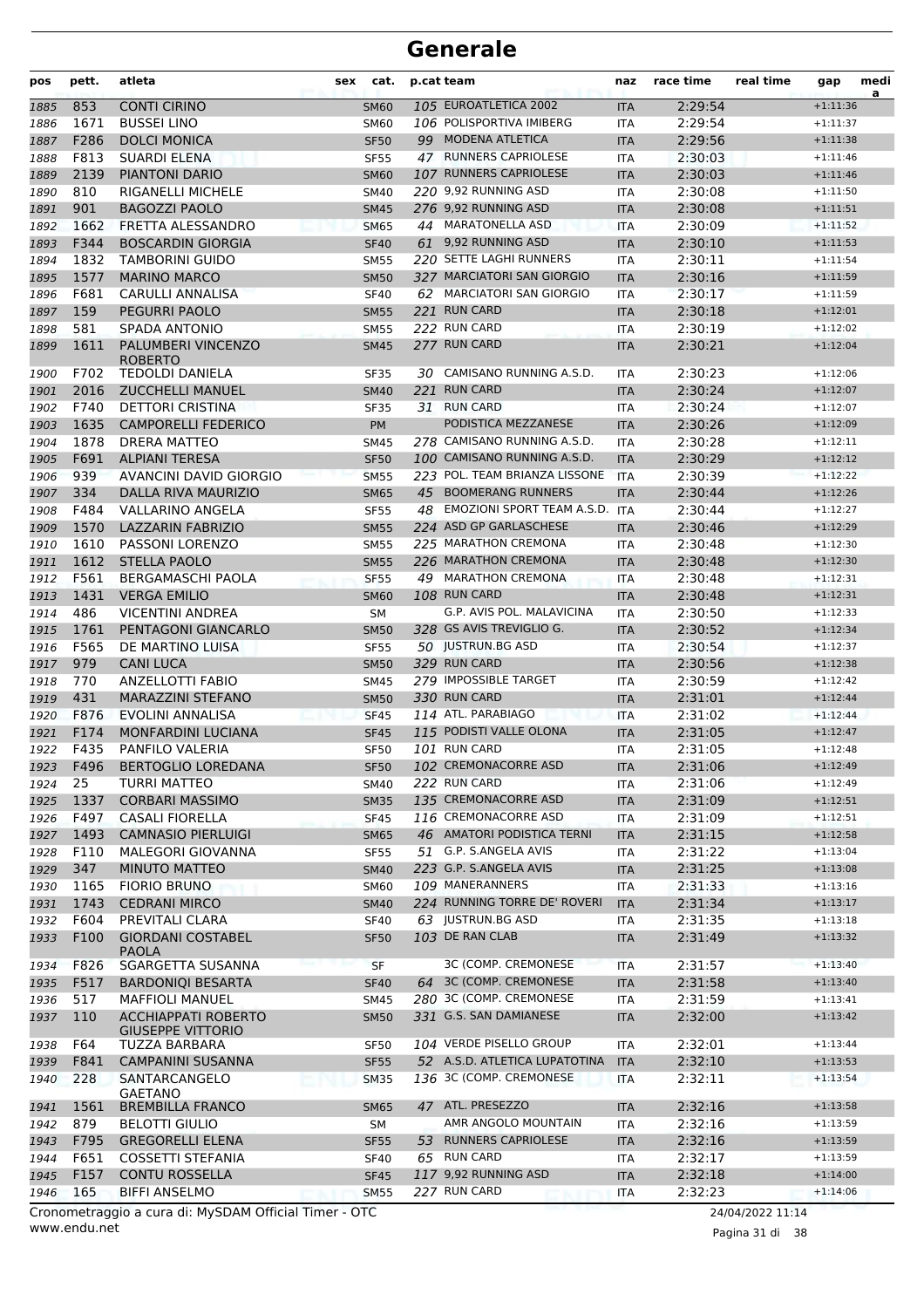| 161<br>332 RUNNERS DESIO<br>2:32:23<br>VICIDOMINI MASSIMILIANO<br><b>SM50</b><br>$+1:14:06$<br><b>ITA</b><br>F404<br>118 PIETRO MICCA BIELLA<br><b>FOSSATI MARTINA</b><br>2:32:23<br><b>SF45</b><br><b>ITA</b><br>$+1:14:06$<br>15 PODISTI VALLE OLONA<br>2:32:25<br>F177<br>MICHELETTO ADELE NADIA<br><b>SF60</b><br><b>ITA</b><br>$+1:14:08$<br>F506<br>ATL. LAMBRO MILANO<br><b>CAPUCCI SARA</b><br>SF<br>2:32:26<br>$+1:14:09$<br><b>ITA</b><br>F472<br>16 ATL. LAMBRO MILANO<br>2:32:26<br><b>RUOZZO ROSSANA</b><br><b>SF60</b><br><b>ITA</b><br>$+1:14:09$<br><b>RUN CARD</b><br>F729<br><b>BRAMATO LAURA</b><br>SF<br>2:32:31<br><b>ITA</b><br>$+1:14:14$<br>119 RUN & SMILE ASD<br>2:32:31<br>F445<br>SABBADINI CINZIA<br>$+1:14:14$<br><b>SF45</b><br><b>ITA</b><br>228 RUNNING TORRE DE' ROVERI<br>364<br><b>ARESI ERNESTO</b><br>2:32:33<br><b>SM55</b><br><b>ITA</b><br>$+1:14:16$<br>SF<br>2:32:35<br>F249<br>PAMPANINI FRANCESCA<br>A.S.D. GO RUNNING<br><b>ITA</b><br>$+1:14:18$<br>1022<br>ANGELI ALESSANDRO<br>333 RUN CARD<br>2:32:46<br><b>SM50</b><br>$+1:14:29$<br><b>ITA</b><br>120 PERCORRERE IL SILE<br>F268<br>2:32:49<br><b>WONGUDOM KHESARA</b><br>1957<br><b>SF45</b><br><b>ITA</b><br>$+1:14:32$<br>110 RUN CARD<br>169<br><b>ESPOSITO GIUSEPPE</b><br>2:32:51<br>1958<br><b>SM60</b><br><b>ITA</b><br>$+1:14:34$<br>F567<br>105 JUSTRUN.BG ASD<br>2:33:01<br>1959<br><b>BONOMI LAURA</b><br><b>SF50</b><br>$+1:14:44$<br><b>ITA</b><br>281 ATL. PARATICO<br>1440<br><b>ZANNI MARCO</b><br>2:33:02<br>1960<br><b>SM45</b><br>ITA<br>$+1:14:45$<br>2292<br>282 AZZURRA GARBAGNATE M.SE<br><b>MARCINNO' GIUSEPPE</b><br>2:33:10<br><b>SM45</b><br>$+1:14:52$<br>1961<br><b>ITA</b><br>F432<br><b>BUSNELLI MICHELA</b><br>121 MANERANNERS<br>2:33:12<br>$+1:14:54$<br>1962<br><b>SF45</b><br><b>ITA</b><br>981<br>334 RUN CARD<br>2:33:12<br><b>BALLARIN CLAUDIO</b><br>1963<br><b>SM50</b><br><b>ITA</b><br>$+1:14:54$<br>229 RAVENNA RUNNERS CLUB<br>1104<br>SERAFINI MASSIMILIANO<br>2:33:12<br>$+1:14:55$<br>1964<br><b>SM55</b><br><b>ITA</b><br>66 TIME FOR RUN<br>F550<br><b>FRANCHINI PATRIZIA</b><br><b>SF40</b><br>2:33:14<br>$+1:14:56$<br>1965<br><b>ITA</b><br>1479<br>283 TIME FOR RUN<br><b>MAURI CRISTIAN</b><br>2:33:14<br><b>SM45</b><br>ITA<br>1966<br>$+1:14:57$<br>1957<br>230 RUN CARD<br><b>BARUSCOTTI MIRKO</b><br>2:33:17<br><b>SM55</b><br>$+1:15:00$<br>1967<br><b>ITA</b><br>231 SPORTS CLUB MELEGNANO<br>634<br><b>MARINI ANGELO</b><br>2:33:18<br><b>SM55</b><br>$+1:15:01$<br>1968<br><b>ITA</b><br><b>GILBERTI ALESSANDRA</b><br>106 RUN CARD<br>2:33:23<br>F246<br>1969<br><b>SF50</b><br><b>ITA</b><br>$+1:15:05$<br>335 RUN CARD<br>433<br><b>DEMARTIS FRANCO</b><br>2:33:24<br>1970<br><b>SM50</b><br>$+1:15:06$<br><b>ITA</b><br>54 ASD RUN LIFE<br><b>TECSON CECILIA</b><br>2:33:24<br>F832<br><b>SF55</b><br>$+1:15:07$<br>1971<br><b>ITA</b><br>957<br>48 RUN CARD<br><b>CIMINO PIETRO</b><br>2:33:29<br>1972<br>ITA<br><b>SM65</b><br>$+1:15:12$<br>873<br>284 G.P. AVIS PAVIA<br><b>REPOSI MATTEO</b><br>2:33:30<br><b>SM45</b><br>$+1:15:12$<br>1973<br><b>ITA</b><br>875<br>232 G.P. AVIS PAVIA<br><b>BRAGA ANGELO</b><br><b>SM55</b><br>2:33:30<br>$+1:15:12$<br>1974<br><b>ITA</b><br>F334<br>122 G.P. AVIS PAVIA<br>PITTATORE LEONE NADIA<br>2:33:30<br>1975<br><b>SF45</b><br><b>ITA</b><br>$+1:15:13$<br>111 G.P. AVIS PAVIA<br>874<br><b>BOARETTO FLAVIO</b><br>2:33:30<br><b>SM60</b><br>$+1:15:13$<br>1976<br><b>ITA</b><br>123 RUNNERS BERGAMO<br>2:33:31<br>F746<br><b>BAROSSI SUSI</b><br>1977<br><b>SF45</b><br><b>ITA</b><br>$+1:15:14$<br>937<br>225 RUN CARD<br><b>TRIVINO SERGIO</b><br><b>ESP</b><br>2:33:32<br><b>SM40</b><br>1978<br>$+1:15:14$<br>233 A.S.D. MARCIACARATESI<br>2:33:32<br>1287<br><b>CATTANEO STEFANO</b><br>$+1:15:14$<br>1979<br><b>SM55</b><br><b>ITA</b><br>27<br>285 MACIANO TEAM RUNNERS A.S. ITA<br>ROSSETTO DANIELE<br>2:33:34<br>1980<br><b>SM45</b><br>$+1:15:16$<br>53<br><b>BORGHESI ALDO</b><br><b>GS AVIS TREVIGLIO G.</b><br>2:33:35<br><b>SM65</b><br>49<br>$+1:15:18$<br>1981<br><b>ITA</b><br>226 READY TO RUN S.R.L.<br>1198<br>ALBERTARIO GIOVANNI<br>2:33:38<br>$+1:15:21$<br><b>SM40</b><br><b>ITA</b><br><b>ANDREA</b><br>ATL. PRESEZZO<br>F255<br>POLENI MARGHERITA<br>2:33:41<br>$+1:15:23$<br>1983<br><b>SF60</b><br>17<br><b>ITA</b><br><b>MARATONETI GENOVESI</b><br>F554<br>2:33:44<br><b>TORRE RITA</b><br><b>SF65</b><br>1984<br>4<br><b>ITA</b><br>$+1:15:26$<br><b>RUNNERS TEAM ZANE'</b><br>2:33:45<br>1509<br>ZATTRA BRUNO<br>1985<br>SM70<br>8<br>ITA<br>$+1:15:27$<br>234 3C (COMP. CREMONESE<br>780<br><b>GENERALI ALBERTO</b><br>2:33:46<br>$+1:15:29$<br>1986<br><b>SM55</b><br>ITA<br>1980<br>336 MARATHON CREMONA<br><b>BODINI ROBERTO</b><br><b>SM50</b><br>2:33:48<br>1987<br><b>ITA</b><br>$+1:15:30$<br>112 GRUPPO PODISTICO MELZO A.<br>966<br><b>ANTONIOLI VINICIO</b><br><b>SM60</b><br>2:33:48<br>$+1:15:31$<br>1988<br><b>ITA</b><br>227 RUN CARD<br>$+1:15:32$<br>967<br><b>ORIENTALE LUCA</b><br><b>SM40</b><br>2:33:49<br>1989<br><b>ITA</b><br>235 CAMISANO RUNNING A.S.D.<br>1893<br>PILONI FULVIO ANGELO<br>2:33:49<br>$+1:15:32$<br>1990<br><b>SM55</b><br>ITA<br>286 CAMISANO RUNNING A.S.D.<br>1899<br><b>SCOTTI PAOLO</b><br>2:33:50<br><b>SM45</b><br><b>ITA</b><br>$+1:15:33$<br>1991<br>107 CAMISANO RUNNING A.S.D.<br>F697<br><b>GIUSSANI LUISELLA</b><br>2:33:51<br>$+1:15:33$<br>1992<br><b>SF50</b><br><b>ITA</b><br>1250<br><b>SCARAMUZZINO RIZZO</b><br>228 OMBRIANO RUNNING<br>2:33:52<br><b>SM40</b><br><b>ITA</b><br>$+1:15:35$<br><b>GIUSEPPE</b><br>98<br>113 ROAD RUNNERS CLUB MILANO ITA<br><b>JADICICCO SPIGNESE</b><br>2:33:53<br><b>SM60</b><br>$+1:15:36$<br>DANIELE<br>50 ATL. CASTEL ROZZONE<br>1837<br>SANGALETTI ANDREA<br>2:33:55<br>$+1:15:38$<br><b>SM65</b><br><b>ITA</b><br><b>GIOVANNI</b><br>236 RUN CARD<br>87<br>MEREGALLI FABRIZIO<br>2:33:59<br>ITA<br>$+1:15:42$<br><b>SM55</b><br>F612<br><b>RUN CARD</b><br>2:34:02<br><b>RUSSO CHANTAL</b><br>67<br>$+1:15:44$<br><b>SF40</b><br><b>ITA</b><br>55 ATL. FRANCIACORTA<br>F537<br><b>BONGIONI LAURA</b><br>2:34:04<br>$+1:15:46$<br><b>SF55</b><br><b>ITA</b><br><b>RUN CARD</b><br>1009<br><b>PANELLI MARCO</b><br>2:34:11<br>$+1:15:53$<br><b>SM</b><br><b>ITA</b><br>51 CARVICO SKYRUNNING<br>652<br>ROSSI ANGELO<br>2:34:20<br>$+1:16:03$<br><b>SM65</b><br><b>ITA</b><br>108 RUN CARD<br>PICOZZI PAOLA<br>2:34:21<br>$+1:16:04$<br>F109<br><b>SF50</b><br><b>ITA</b><br>F849<br>68 RUN CARD<br>2:34:21<br><b>CURTI MAURA</b><br>$+1:16:04$<br><b>SF40</b><br>ITA<br>337 OMBRIANO RUNNING<br>1441<br><b>ROSSI EROS</b><br>2:34:24<br>$+1:16:06$<br><b>SM50</b><br><b>ITA</b><br><b>RUN CARD</b><br>$+1:16:21$<br>F287<br><b>VOLPINI STELLA</b><br>SF<br>2:34:38<br><b>ITA</b><br>338 CAMISANO RUNNING A.S.D.<br>1892<br>PANZINI ROBERTO<br><b>SM50</b><br>2:34:41<br>$+1:16:24$<br><b>ITA</b><br>114 SETTE LAGHI RUNNERS<br>657<br><b>BELOTTI GIOVANNI</b><br>2:34:44<br>$+1:16:26$<br><b>SM60</b><br><b>ITA</b><br><b>RUN CARD</b><br>1977<br><b>MAURI GIANLUCA</b><br>SM<br>2:34:44<br>$+1:16:26$<br><b>ITA</b><br>109 ASD CHIARCOSSO - HELP<br>F357<br><b>TOSO LUISA</b><br><b>SF50</b><br>2:34:46<br>ITA<br>$+1:16:29$ | pos  | pett. | atleta | cat.<br>sex | p.cat team | naz | race time | real time | gap | medi<br>a |
|-------------------------------------------------------------------------------------------------------------------------------------------------------------------------------------------------------------------------------------------------------------------------------------------------------------------------------------------------------------------------------------------------------------------------------------------------------------------------------------------------------------------------------------------------------------------------------------------------------------------------------------------------------------------------------------------------------------------------------------------------------------------------------------------------------------------------------------------------------------------------------------------------------------------------------------------------------------------------------------------------------------------------------------------------------------------------------------------------------------------------------------------------------------------------------------------------------------------------------------------------------------------------------------------------------------------------------------------------------------------------------------------------------------------------------------------------------------------------------------------------------------------------------------------------------------------------------------------------------------------------------------------------------------------------------------------------------------------------------------------------------------------------------------------------------------------------------------------------------------------------------------------------------------------------------------------------------------------------------------------------------------------------------------------------------------------------------------------------------------------------------------------------------------------------------------------------------------------------------------------------------------------------------------------------------------------------------------------------------------------------------------------------------------------------------------------------------------------------------------------------------------------------------------------------------------------------------------------------------------------------------------------------------------------------------------------------------------------------------------------------------------------------------------------------------------------------------------------------------------------------------------------------------------------------------------------------------------------------------------------------------------------------------------------------------------------------------------------------------------------------------------------------------------------------------------------------------------------------------------------------------------------------------------------------------------------------------------------------------------------------------------------------------------------------------------------------------------------------------------------------------------------------------------------------------------------------------------------------------------------------------------------------------------------------------------------------------------------------------------------------------------------------------------------------------------------------------------------------------------------------------------------------------------------------------------------------------------------------------------------------------------------------------------------------------------------------------------------------------------------------------------------------------------------------------------------------------------------------------------------------------------------------------------------------------------------------------------------------------------------------------------------------------------------------------------------------------------------------------------------------------------------------------------------------------------------------------------------------------------------------------------------------------------------------------------------------------------------------------------------------------------------------------------------------------------------------------------------------------------------------------------------------------------------------------------------------------------------------------------------------------------------------------------------------------------------------------------------------------------------------------------------------------------------------------------------------------------------------------------------------------------------------------------------------------------------------------------------------------------------------------------------------------------------------------------------------------------------------------------------------------------------------------------------------------------------------------------------------------------------------------------------------------------------------------------------------------------------------------------------------------------------------------------------------------------------------------------------------------------------------------------------------------------------------------------------------------------------------------------------------------------------------------------------------------------------------------------------------------------------------------------------------------------------------------------------------------------------------------------------------------------------------------------------------------------------------------------------------------------------------------------------------------------------------------------------------------------------------------------------------------------------------------------------------------------------------------------------------------------------------------------------------------------------------------------------------------------------------------------------------------------------------------------------------------------------------------------------------------------------------------------------------------------------------------------------------------------------------------------------------------------------------------------------------------------------------------------------------------------------------------------------------------------------------------------------------------------------------------------------------------------------------------------------|------|-------|--------|-------------|------------|-----|-----------|-----------|-----|-----------|
|                                                                                                                                                                                                                                                                                                                                                                                                                                                                                                                                                                                                                                                                                                                                                                                                                                                                                                                                                                                                                                                                                                                                                                                                                                                                                                                                                                                                                                                                                                                                                                                                                                                                                                                                                                                                                                                                                                                                                                                                                                                                                                                                                                                                                                                                                                                                                                                                                                                                                                                                                                                                                                                                                                                                                                                                                                                                                                                                                                                                                                                                                                                                                                                                                                                                                                                                                                                                                                                                                                                                                                                                                                                                                                                                                                                                                                                                                                                                                                                                                                                                                                                                                                                                                                                                                                                                                                                                                                                                                                                                                                                                                                                                                                                                                                                                                                                                                                                                                                                                                                                                                                                                                                                                                                                                                                                                                                                                                                                                                                                                                                                                                                                                                                                                                                                                                                                                                                                                                                                                                                                                                                                                                                                                                                                                                                                                                                                                                                                                                                                                                                                                                                                                                                                                                                                                                                                                                                                                                                                                                                                                                                                                                                                                                                                                                           | 1947 |       |        |             |            |     |           |           |     |           |
|                                                                                                                                                                                                                                                                                                                                                                                                                                                                                                                                                                                                                                                                                                                                                                                                                                                                                                                                                                                                                                                                                                                                                                                                                                                                                                                                                                                                                                                                                                                                                                                                                                                                                                                                                                                                                                                                                                                                                                                                                                                                                                                                                                                                                                                                                                                                                                                                                                                                                                                                                                                                                                                                                                                                                                                                                                                                                                                                                                                                                                                                                                                                                                                                                                                                                                                                                                                                                                                                                                                                                                                                                                                                                                                                                                                                                                                                                                                                                                                                                                                                                                                                                                                                                                                                                                                                                                                                                                                                                                                                                                                                                                                                                                                                                                                                                                                                                                                                                                                                                                                                                                                                                                                                                                                                                                                                                                                                                                                                                                                                                                                                                                                                                                                                                                                                                                                                                                                                                                                                                                                                                                                                                                                                                                                                                                                                                                                                                                                                                                                                                                                                                                                                                                                                                                                                                                                                                                                                                                                                                                                                                                                                                                                                                                                                                           | 1948 |       |        |             |            |     |           |           |     |           |
|                                                                                                                                                                                                                                                                                                                                                                                                                                                                                                                                                                                                                                                                                                                                                                                                                                                                                                                                                                                                                                                                                                                                                                                                                                                                                                                                                                                                                                                                                                                                                                                                                                                                                                                                                                                                                                                                                                                                                                                                                                                                                                                                                                                                                                                                                                                                                                                                                                                                                                                                                                                                                                                                                                                                                                                                                                                                                                                                                                                                                                                                                                                                                                                                                                                                                                                                                                                                                                                                                                                                                                                                                                                                                                                                                                                                                                                                                                                                                                                                                                                                                                                                                                                                                                                                                                                                                                                                                                                                                                                                                                                                                                                                                                                                                                                                                                                                                                                                                                                                                                                                                                                                                                                                                                                                                                                                                                                                                                                                                                                                                                                                                                                                                                                                                                                                                                                                                                                                                                                                                                                                                                                                                                                                                                                                                                                                                                                                                                                                                                                                                                                                                                                                                                                                                                                                                                                                                                                                                                                                                                                                                                                                                                                                                                                                                           | 1949 |       |        |             |            |     |           |           |     |           |
|                                                                                                                                                                                                                                                                                                                                                                                                                                                                                                                                                                                                                                                                                                                                                                                                                                                                                                                                                                                                                                                                                                                                                                                                                                                                                                                                                                                                                                                                                                                                                                                                                                                                                                                                                                                                                                                                                                                                                                                                                                                                                                                                                                                                                                                                                                                                                                                                                                                                                                                                                                                                                                                                                                                                                                                                                                                                                                                                                                                                                                                                                                                                                                                                                                                                                                                                                                                                                                                                                                                                                                                                                                                                                                                                                                                                                                                                                                                                                                                                                                                                                                                                                                                                                                                                                                                                                                                                                                                                                                                                                                                                                                                                                                                                                                                                                                                                                                                                                                                                                                                                                                                                                                                                                                                                                                                                                                                                                                                                                                                                                                                                                                                                                                                                                                                                                                                                                                                                                                                                                                                                                                                                                                                                                                                                                                                                                                                                                                                                                                                                                                                                                                                                                                                                                                                                                                                                                                                                                                                                                                                                                                                                                                                                                                                                                           | 1950 |       |        |             |            |     |           |           |     |           |
|                                                                                                                                                                                                                                                                                                                                                                                                                                                                                                                                                                                                                                                                                                                                                                                                                                                                                                                                                                                                                                                                                                                                                                                                                                                                                                                                                                                                                                                                                                                                                                                                                                                                                                                                                                                                                                                                                                                                                                                                                                                                                                                                                                                                                                                                                                                                                                                                                                                                                                                                                                                                                                                                                                                                                                                                                                                                                                                                                                                                                                                                                                                                                                                                                                                                                                                                                                                                                                                                                                                                                                                                                                                                                                                                                                                                                                                                                                                                                                                                                                                                                                                                                                                                                                                                                                                                                                                                                                                                                                                                                                                                                                                                                                                                                                                                                                                                                                                                                                                                                                                                                                                                                                                                                                                                                                                                                                                                                                                                                                                                                                                                                                                                                                                                                                                                                                                                                                                                                                                                                                                                                                                                                                                                                                                                                                                                                                                                                                                                                                                                                                                                                                                                                                                                                                                                                                                                                                                                                                                                                                                                                                                                                                                                                                                                                           | 1951 |       |        |             |            |     |           |           |     |           |
|                                                                                                                                                                                                                                                                                                                                                                                                                                                                                                                                                                                                                                                                                                                                                                                                                                                                                                                                                                                                                                                                                                                                                                                                                                                                                                                                                                                                                                                                                                                                                                                                                                                                                                                                                                                                                                                                                                                                                                                                                                                                                                                                                                                                                                                                                                                                                                                                                                                                                                                                                                                                                                                                                                                                                                                                                                                                                                                                                                                                                                                                                                                                                                                                                                                                                                                                                                                                                                                                                                                                                                                                                                                                                                                                                                                                                                                                                                                                                                                                                                                                                                                                                                                                                                                                                                                                                                                                                                                                                                                                                                                                                                                                                                                                                                                                                                                                                                                                                                                                                                                                                                                                                                                                                                                                                                                                                                                                                                                                                                                                                                                                                                                                                                                                                                                                                                                                                                                                                                                                                                                                                                                                                                                                                                                                                                                                                                                                                                                                                                                                                                                                                                                                                                                                                                                                                                                                                                                                                                                                                                                                                                                                                                                                                                                                                           | 1952 |       |        |             |            |     |           |           |     |           |
|                                                                                                                                                                                                                                                                                                                                                                                                                                                                                                                                                                                                                                                                                                                                                                                                                                                                                                                                                                                                                                                                                                                                                                                                                                                                                                                                                                                                                                                                                                                                                                                                                                                                                                                                                                                                                                                                                                                                                                                                                                                                                                                                                                                                                                                                                                                                                                                                                                                                                                                                                                                                                                                                                                                                                                                                                                                                                                                                                                                                                                                                                                                                                                                                                                                                                                                                                                                                                                                                                                                                                                                                                                                                                                                                                                                                                                                                                                                                                                                                                                                                                                                                                                                                                                                                                                                                                                                                                                                                                                                                                                                                                                                                                                                                                                                                                                                                                                                                                                                                                                                                                                                                                                                                                                                                                                                                                                                                                                                                                                                                                                                                                                                                                                                                                                                                                                                                                                                                                                                                                                                                                                                                                                                                                                                                                                                                                                                                                                                                                                                                                                                                                                                                                                                                                                                                                                                                                                                                                                                                                                                                                                                                                                                                                                                                                           | 1953 |       |        |             |            |     |           |           |     |           |
|                                                                                                                                                                                                                                                                                                                                                                                                                                                                                                                                                                                                                                                                                                                                                                                                                                                                                                                                                                                                                                                                                                                                                                                                                                                                                                                                                                                                                                                                                                                                                                                                                                                                                                                                                                                                                                                                                                                                                                                                                                                                                                                                                                                                                                                                                                                                                                                                                                                                                                                                                                                                                                                                                                                                                                                                                                                                                                                                                                                                                                                                                                                                                                                                                                                                                                                                                                                                                                                                                                                                                                                                                                                                                                                                                                                                                                                                                                                                                                                                                                                                                                                                                                                                                                                                                                                                                                                                                                                                                                                                                                                                                                                                                                                                                                                                                                                                                                                                                                                                                                                                                                                                                                                                                                                                                                                                                                                                                                                                                                                                                                                                                                                                                                                                                                                                                                                                                                                                                                                                                                                                                                                                                                                                                                                                                                                                                                                                                                                                                                                                                                                                                                                                                                                                                                                                                                                                                                                                                                                                                                                                                                                                                                                                                                                                                           | 1954 |       |        |             |            |     |           |           |     |           |
|                                                                                                                                                                                                                                                                                                                                                                                                                                                                                                                                                                                                                                                                                                                                                                                                                                                                                                                                                                                                                                                                                                                                                                                                                                                                                                                                                                                                                                                                                                                                                                                                                                                                                                                                                                                                                                                                                                                                                                                                                                                                                                                                                                                                                                                                                                                                                                                                                                                                                                                                                                                                                                                                                                                                                                                                                                                                                                                                                                                                                                                                                                                                                                                                                                                                                                                                                                                                                                                                                                                                                                                                                                                                                                                                                                                                                                                                                                                                                                                                                                                                                                                                                                                                                                                                                                                                                                                                                                                                                                                                                                                                                                                                                                                                                                                                                                                                                                                                                                                                                                                                                                                                                                                                                                                                                                                                                                                                                                                                                                                                                                                                                                                                                                                                                                                                                                                                                                                                                                                                                                                                                                                                                                                                                                                                                                                                                                                                                                                                                                                                                                                                                                                                                                                                                                                                                                                                                                                                                                                                                                                                                                                                                                                                                                                                                           | 1955 |       |        |             |            |     |           |           |     |           |
|                                                                                                                                                                                                                                                                                                                                                                                                                                                                                                                                                                                                                                                                                                                                                                                                                                                                                                                                                                                                                                                                                                                                                                                                                                                                                                                                                                                                                                                                                                                                                                                                                                                                                                                                                                                                                                                                                                                                                                                                                                                                                                                                                                                                                                                                                                                                                                                                                                                                                                                                                                                                                                                                                                                                                                                                                                                                                                                                                                                                                                                                                                                                                                                                                                                                                                                                                                                                                                                                                                                                                                                                                                                                                                                                                                                                                                                                                                                                                                                                                                                                                                                                                                                                                                                                                                                                                                                                                                                                                                                                                                                                                                                                                                                                                                                                                                                                                                                                                                                                                                                                                                                                                                                                                                                                                                                                                                                                                                                                                                                                                                                                                                                                                                                                                                                                                                                                                                                                                                                                                                                                                                                                                                                                                                                                                                                                                                                                                                                                                                                                                                                                                                                                                                                                                                                                                                                                                                                                                                                                                                                                                                                                                                                                                                                                                           | 1956 |       |        |             |            |     |           |           |     |           |
|                                                                                                                                                                                                                                                                                                                                                                                                                                                                                                                                                                                                                                                                                                                                                                                                                                                                                                                                                                                                                                                                                                                                                                                                                                                                                                                                                                                                                                                                                                                                                                                                                                                                                                                                                                                                                                                                                                                                                                                                                                                                                                                                                                                                                                                                                                                                                                                                                                                                                                                                                                                                                                                                                                                                                                                                                                                                                                                                                                                                                                                                                                                                                                                                                                                                                                                                                                                                                                                                                                                                                                                                                                                                                                                                                                                                                                                                                                                                                                                                                                                                                                                                                                                                                                                                                                                                                                                                                                                                                                                                                                                                                                                                                                                                                                                                                                                                                                                                                                                                                                                                                                                                                                                                                                                                                                                                                                                                                                                                                                                                                                                                                                                                                                                                                                                                                                                                                                                                                                                                                                                                                                                                                                                                                                                                                                                                                                                                                                                                                                                                                                                                                                                                                                                                                                                                                                                                                                                                                                                                                                                                                                                                                                                                                                                                                           |      |       |        |             |            |     |           |           |     |           |
|                                                                                                                                                                                                                                                                                                                                                                                                                                                                                                                                                                                                                                                                                                                                                                                                                                                                                                                                                                                                                                                                                                                                                                                                                                                                                                                                                                                                                                                                                                                                                                                                                                                                                                                                                                                                                                                                                                                                                                                                                                                                                                                                                                                                                                                                                                                                                                                                                                                                                                                                                                                                                                                                                                                                                                                                                                                                                                                                                                                                                                                                                                                                                                                                                                                                                                                                                                                                                                                                                                                                                                                                                                                                                                                                                                                                                                                                                                                                                                                                                                                                                                                                                                                                                                                                                                                                                                                                                                                                                                                                                                                                                                                                                                                                                                                                                                                                                                                                                                                                                                                                                                                                                                                                                                                                                                                                                                                                                                                                                                                                                                                                                                                                                                                                                                                                                                                                                                                                                                                                                                                                                                                                                                                                                                                                                                                                                                                                                                                                                                                                                                                                                                                                                                                                                                                                                                                                                                                                                                                                                                                                                                                                                                                                                                                                                           |      |       |        |             |            |     |           |           |     |           |
|                                                                                                                                                                                                                                                                                                                                                                                                                                                                                                                                                                                                                                                                                                                                                                                                                                                                                                                                                                                                                                                                                                                                                                                                                                                                                                                                                                                                                                                                                                                                                                                                                                                                                                                                                                                                                                                                                                                                                                                                                                                                                                                                                                                                                                                                                                                                                                                                                                                                                                                                                                                                                                                                                                                                                                                                                                                                                                                                                                                                                                                                                                                                                                                                                                                                                                                                                                                                                                                                                                                                                                                                                                                                                                                                                                                                                                                                                                                                                                                                                                                                                                                                                                                                                                                                                                                                                                                                                                                                                                                                                                                                                                                                                                                                                                                                                                                                                                                                                                                                                                                                                                                                                                                                                                                                                                                                                                                                                                                                                                                                                                                                                                                                                                                                                                                                                                                                                                                                                                                                                                                                                                                                                                                                                                                                                                                                                                                                                                                                                                                                                                                                                                                                                                                                                                                                                                                                                                                                                                                                                                                                                                                                                                                                                                                                                           |      |       |        |             |            |     |           |           |     |           |
|                                                                                                                                                                                                                                                                                                                                                                                                                                                                                                                                                                                                                                                                                                                                                                                                                                                                                                                                                                                                                                                                                                                                                                                                                                                                                                                                                                                                                                                                                                                                                                                                                                                                                                                                                                                                                                                                                                                                                                                                                                                                                                                                                                                                                                                                                                                                                                                                                                                                                                                                                                                                                                                                                                                                                                                                                                                                                                                                                                                                                                                                                                                                                                                                                                                                                                                                                                                                                                                                                                                                                                                                                                                                                                                                                                                                                                                                                                                                                                                                                                                                                                                                                                                                                                                                                                                                                                                                                                                                                                                                                                                                                                                                                                                                                                                                                                                                                                                                                                                                                                                                                                                                                                                                                                                                                                                                                                                                                                                                                                                                                                                                                                                                                                                                                                                                                                                                                                                                                                                                                                                                                                                                                                                                                                                                                                                                                                                                                                                                                                                                                                                                                                                                                                                                                                                                                                                                                                                                                                                                                                                                                                                                                                                                                                                                                           |      |       |        |             |            |     |           |           |     |           |
|                                                                                                                                                                                                                                                                                                                                                                                                                                                                                                                                                                                                                                                                                                                                                                                                                                                                                                                                                                                                                                                                                                                                                                                                                                                                                                                                                                                                                                                                                                                                                                                                                                                                                                                                                                                                                                                                                                                                                                                                                                                                                                                                                                                                                                                                                                                                                                                                                                                                                                                                                                                                                                                                                                                                                                                                                                                                                                                                                                                                                                                                                                                                                                                                                                                                                                                                                                                                                                                                                                                                                                                                                                                                                                                                                                                                                                                                                                                                                                                                                                                                                                                                                                                                                                                                                                                                                                                                                                                                                                                                                                                                                                                                                                                                                                                                                                                                                                                                                                                                                                                                                                                                                                                                                                                                                                                                                                                                                                                                                                                                                                                                                                                                                                                                                                                                                                                                                                                                                                                                                                                                                                                                                                                                                                                                                                                                                                                                                                                                                                                                                                                                                                                                                                                                                                                                                                                                                                                                                                                                                                                                                                                                                                                                                                                                                           |      |       |        |             |            |     |           |           |     |           |
|                                                                                                                                                                                                                                                                                                                                                                                                                                                                                                                                                                                                                                                                                                                                                                                                                                                                                                                                                                                                                                                                                                                                                                                                                                                                                                                                                                                                                                                                                                                                                                                                                                                                                                                                                                                                                                                                                                                                                                                                                                                                                                                                                                                                                                                                                                                                                                                                                                                                                                                                                                                                                                                                                                                                                                                                                                                                                                                                                                                                                                                                                                                                                                                                                                                                                                                                                                                                                                                                                                                                                                                                                                                                                                                                                                                                                                                                                                                                                                                                                                                                                                                                                                                                                                                                                                                                                                                                                                                                                                                                                                                                                                                                                                                                                                                                                                                                                                                                                                                                                                                                                                                                                                                                                                                                                                                                                                                                                                                                                                                                                                                                                                                                                                                                                                                                                                                                                                                                                                                                                                                                                                                                                                                                                                                                                                                                                                                                                                                                                                                                                                                                                                                                                                                                                                                                                                                                                                                                                                                                                                                                                                                                                                                                                                                                                           |      |       |        |             |            |     |           |           |     |           |
|                                                                                                                                                                                                                                                                                                                                                                                                                                                                                                                                                                                                                                                                                                                                                                                                                                                                                                                                                                                                                                                                                                                                                                                                                                                                                                                                                                                                                                                                                                                                                                                                                                                                                                                                                                                                                                                                                                                                                                                                                                                                                                                                                                                                                                                                                                                                                                                                                                                                                                                                                                                                                                                                                                                                                                                                                                                                                                                                                                                                                                                                                                                                                                                                                                                                                                                                                                                                                                                                                                                                                                                                                                                                                                                                                                                                                                                                                                                                                                                                                                                                                                                                                                                                                                                                                                                                                                                                                                                                                                                                                                                                                                                                                                                                                                                                                                                                                                                                                                                                                                                                                                                                                                                                                                                                                                                                                                                                                                                                                                                                                                                                                                                                                                                                                                                                                                                                                                                                                                                                                                                                                                                                                                                                                                                                                                                                                                                                                                                                                                                                                                                                                                                                                                                                                                                                                                                                                                                                                                                                                                                                                                                                                                                                                                                                                           |      |       |        |             |            |     |           |           |     |           |
|                                                                                                                                                                                                                                                                                                                                                                                                                                                                                                                                                                                                                                                                                                                                                                                                                                                                                                                                                                                                                                                                                                                                                                                                                                                                                                                                                                                                                                                                                                                                                                                                                                                                                                                                                                                                                                                                                                                                                                                                                                                                                                                                                                                                                                                                                                                                                                                                                                                                                                                                                                                                                                                                                                                                                                                                                                                                                                                                                                                                                                                                                                                                                                                                                                                                                                                                                                                                                                                                                                                                                                                                                                                                                                                                                                                                                                                                                                                                                                                                                                                                                                                                                                                                                                                                                                                                                                                                                                                                                                                                                                                                                                                                                                                                                                                                                                                                                                                                                                                                                                                                                                                                                                                                                                                                                                                                                                                                                                                                                                                                                                                                                                                                                                                                                                                                                                                                                                                                                                                                                                                                                                                                                                                                                                                                                                                                                                                                                                                                                                                                                                                                                                                                                                                                                                                                                                                                                                                                                                                                                                                                                                                                                                                                                                                                                           |      |       |        |             |            |     |           |           |     |           |
|                                                                                                                                                                                                                                                                                                                                                                                                                                                                                                                                                                                                                                                                                                                                                                                                                                                                                                                                                                                                                                                                                                                                                                                                                                                                                                                                                                                                                                                                                                                                                                                                                                                                                                                                                                                                                                                                                                                                                                                                                                                                                                                                                                                                                                                                                                                                                                                                                                                                                                                                                                                                                                                                                                                                                                                                                                                                                                                                                                                                                                                                                                                                                                                                                                                                                                                                                                                                                                                                                                                                                                                                                                                                                                                                                                                                                                                                                                                                                                                                                                                                                                                                                                                                                                                                                                                                                                                                                                                                                                                                                                                                                                                                                                                                                                                                                                                                                                                                                                                                                                                                                                                                                                                                                                                                                                                                                                                                                                                                                                                                                                                                                                                                                                                                                                                                                                                                                                                                                                                                                                                                                                                                                                                                                                                                                                                                                                                                                                                                                                                                                                                                                                                                                                                                                                                                                                                                                                                                                                                                                                                                                                                                                                                                                                                                                           |      |       |        |             |            |     |           |           |     |           |
|                                                                                                                                                                                                                                                                                                                                                                                                                                                                                                                                                                                                                                                                                                                                                                                                                                                                                                                                                                                                                                                                                                                                                                                                                                                                                                                                                                                                                                                                                                                                                                                                                                                                                                                                                                                                                                                                                                                                                                                                                                                                                                                                                                                                                                                                                                                                                                                                                                                                                                                                                                                                                                                                                                                                                                                                                                                                                                                                                                                                                                                                                                                                                                                                                                                                                                                                                                                                                                                                                                                                                                                                                                                                                                                                                                                                                                                                                                                                                                                                                                                                                                                                                                                                                                                                                                                                                                                                                                                                                                                                                                                                                                                                                                                                                                                                                                                                                                                                                                                                                                                                                                                                                                                                                                                                                                                                                                                                                                                                                                                                                                                                                                                                                                                                                                                                                                                                                                                                                                                                                                                                                                                                                                                                                                                                                                                                                                                                                                                                                                                                                                                                                                                                                                                                                                                                                                                                                                                                                                                                                                                                                                                                                                                                                                                                                           |      |       |        |             |            |     |           |           |     |           |
|                                                                                                                                                                                                                                                                                                                                                                                                                                                                                                                                                                                                                                                                                                                                                                                                                                                                                                                                                                                                                                                                                                                                                                                                                                                                                                                                                                                                                                                                                                                                                                                                                                                                                                                                                                                                                                                                                                                                                                                                                                                                                                                                                                                                                                                                                                                                                                                                                                                                                                                                                                                                                                                                                                                                                                                                                                                                                                                                                                                                                                                                                                                                                                                                                                                                                                                                                                                                                                                                                                                                                                                                                                                                                                                                                                                                                                                                                                                                                                                                                                                                                                                                                                                                                                                                                                                                                                                                                                                                                                                                                                                                                                                                                                                                                                                                                                                                                                                                                                                                                                                                                                                                                                                                                                                                                                                                                                                                                                                                                                                                                                                                                                                                                                                                                                                                                                                                                                                                                                                                                                                                                                                                                                                                                                                                                                                                                                                                                                                                                                                                                                                                                                                                                                                                                                                                                                                                                                                                                                                                                                                                                                                                                                                                                                                                                           |      |       |        |             |            |     |           |           |     |           |
|                                                                                                                                                                                                                                                                                                                                                                                                                                                                                                                                                                                                                                                                                                                                                                                                                                                                                                                                                                                                                                                                                                                                                                                                                                                                                                                                                                                                                                                                                                                                                                                                                                                                                                                                                                                                                                                                                                                                                                                                                                                                                                                                                                                                                                                                                                                                                                                                                                                                                                                                                                                                                                                                                                                                                                                                                                                                                                                                                                                                                                                                                                                                                                                                                                                                                                                                                                                                                                                                                                                                                                                                                                                                                                                                                                                                                                                                                                                                                                                                                                                                                                                                                                                                                                                                                                                                                                                                                                                                                                                                                                                                                                                                                                                                                                                                                                                                                                                                                                                                                                                                                                                                                                                                                                                                                                                                                                                                                                                                                                                                                                                                                                                                                                                                                                                                                                                                                                                                                                                                                                                                                                                                                                                                                                                                                                                                                                                                                                                                                                                                                                                                                                                                                                                                                                                                                                                                                                                                                                                                                                                                                                                                                                                                                                                                                           |      |       |        |             |            |     |           |           |     |           |
|                                                                                                                                                                                                                                                                                                                                                                                                                                                                                                                                                                                                                                                                                                                                                                                                                                                                                                                                                                                                                                                                                                                                                                                                                                                                                                                                                                                                                                                                                                                                                                                                                                                                                                                                                                                                                                                                                                                                                                                                                                                                                                                                                                                                                                                                                                                                                                                                                                                                                                                                                                                                                                                                                                                                                                                                                                                                                                                                                                                                                                                                                                                                                                                                                                                                                                                                                                                                                                                                                                                                                                                                                                                                                                                                                                                                                                                                                                                                                                                                                                                                                                                                                                                                                                                                                                                                                                                                                                                                                                                                                                                                                                                                                                                                                                                                                                                                                                                                                                                                                                                                                                                                                                                                                                                                                                                                                                                                                                                                                                                                                                                                                                                                                                                                                                                                                                                                                                                                                                                                                                                                                                                                                                                                                                                                                                                                                                                                                                                                                                                                                                                                                                                                                                                                                                                                                                                                                                                                                                                                                                                                                                                                                                                                                                                                                           |      |       |        |             |            |     |           |           |     |           |
|                                                                                                                                                                                                                                                                                                                                                                                                                                                                                                                                                                                                                                                                                                                                                                                                                                                                                                                                                                                                                                                                                                                                                                                                                                                                                                                                                                                                                                                                                                                                                                                                                                                                                                                                                                                                                                                                                                                                                                                                                                                                                                                                                                                                                                                                                                                                                                                                                                                                                                                                                                                                                                                                                                                                                                                                                                                                                                                                                                                                                                                                                                                                                                                                                                                                                                                                                                                                                                                                                                                                                                                                                                                                                                                                                                                                                                                                                                                                                                                                                                                                                                                                                                                                                                                                                                                                                                                                                                                                                                                                                                                                                                                                                                                                                                                                                                                                                                                                                                                                                                                                                                                                                                                                                                                                                                                                                                                                                                                                                                                                                                                                                                                                                                                                                                                                                                                                                                                                                                                                                                                                                                                                                                                                                                                                                                                                                                                                                                                                                                                                                                                                                                                                                                                                                                                                                                                                                                                                                                                                                                                                                                                                                                                                                                                                                           |      |       |        |             |            |     |           |           |     |           |
|                                                                                                                                                                                                                                                                                                                                                                                                                                                                                                                                                                                                                                                                                                                                                                                                                                                                                                                                                                                                                                                                                                                                                                                                                                                                                                                                                                                                                                                                                                                                                                                                                                                                                                                                                                                                                                                                                                                                                                                                                                                                                                                                                                                                                                                                                                                                                                                                                                                                                                                                                                                                                                                                                                                                                                                                                                                                                                                                                                                                                                                                                                                                                                                                                                                                                                                                                                                                                                                                                                                                                                                                                                                                                                                                                                                                                                                                                                                                                                                                                                                                                                                                                                                                                                                                                                                                                                                                                                                                                                                                                                                                                                                                                                                                                                                                                                                                                                                                                                                                                                                                                                                                                                                                                                                                                                                                                                                                                                                                                                                                                                                                                                                                                                                                                                                                                                                                                                                                                                                                                                                                                                                                                                                                                                                                                                                                                                                                                                                                                                                                                                                                                                                                                                                                                                                                                                                                                                                                                                                                                                                                                                                                                                                                                                                                                           |      |       |        |             |            |     |           |           |     |           |
|                                                                                                                                                                                                                                                                                                                                                                                                                                                                                                                                                                                                                                                                                                                                                                                                                                                                                                                                                                                                                                                                                                                                                                                                                                                                                                                                                                                                                                                                                                                                                                                                                                                                                                                                                                                                                                                                                                                                                                                                                                                                                                                                                                                                                                                                                                                                                                                                                                                                                                                                                                                                                                                                                                                                                                                                                                                                                                                                                                                                                                                                                                                                                                                                                                                                                                                                                                                                                                                                                                                                                                                                                                                                                                                                                                                                                                                                                                                                                                                                                                                                                                                                                                                                                                                                                                                                                                                                                                                                                                                                                                                                                                                                                                                                                                                                                                                                                                                                                                                                                                                                                                                                                                                                                                                                                                                                                                                                                                                                                                                                                                                                                                                                                                                                                                                                                                                                                                                                                                                                                                                                                                                                                                                                                                                                                                                                                                                                                                                                                                                                                                                                                                                                                                                                                                                                                                                                                                                                                                                                                                                                                                                                                                                                                                                                                           |      |       |        |             |            |     |           |           |     |           |
|                                                                                                                                                                                                                                                                                                                                                                                                                                                                                                                                                                                                                                                                                                                                                                                                                                                                                                                                                                                                                                                                                                                                                                                                                                                                                                                                                                                                                                                                                                                                                                                                                                                                                                                                                                                                                                                                                                                                                                                                                                                                                                                                                                                                                                                                                                                                                                                                                                                                                                                                                                                                                                                                                                                                                                                                                                                                                                                                                                                                                                                                                                                                                                                                                                                                                                                                                                                                                                                                                                                                                                                                                                                                                                                                                                                                                                                                                                                                                                                                                                                                                                                                                                                                                                                                                                                                                                                                                                                                                                                                                                                                                                                                                                                                                                                                                                                                                                                                                                                                                                                                                                                                                                                                                                                                                                                                                                                                                                                                                                                                                                                                                                                                                                                                                                                                                                                                                                                                                                                                                                                                                                                                                                                                                                                                                                                                                                                                                                                                                                                                                                                                                                                                                                                                                                                                                                                                                                                                                                                                                                                                                                                                                                                                                                                                                           |      |       |        |             |            |     |           |           |     |           |
|                                                                                                                                                                                                                                                                                                                                                                                                                                                                                                                                                                                                                                                                                                                                                                                                                                                                                                                                                                                                                                                                                                                                                                                                                                                                                                                                                                                                                                                                                                                                                                                                                                                                                                                                                                                                                                                                                                                                                                                                                                                                                                                                                                                                                                                                                                                                                                                                                                                                                                                                                                                                                                                                                                                                                                                                                                                                                                                                                                                                                                                                                                                                                                                                                                                                                                                                                                                                                                                                                                                                                                                                                                                                                                                                                                                                                                                                                                                                                                                                                                                                                                                                                                                                                                                                                                                                                                                                                                                                                                                                                                                                                                                                                                                                                                                                                                                                                                                                                                                                                                                                                                                                                                                                                                                                                                                                                                                                                                                                                                                                                                                                                                                                                                                                                                                                                                                                                                                                                                                                                                                                                                                                                                                                                                                                                                                                                                                                                                                                                                                                                                                                                                                                                                                                                                                                                                                                                                                                                                                                                                                                                                                                                                                                                                                                                           |      |       |        |             |            |     |           |           |     |           |
|                                                                                                                                                                                                                                                                                                                                                                                                                                                                                                                                                                                                                                                                                                                                                                                                                                                                                                                                                                                                                                                                                                                                                                                                                                                                                                                                                                                                                                                                                                                                                                                                                                                                                                                                                                                                                                                                                                                                                                                                                                                                                                                                                                                                                                                                                                                                                                                                                                                                                                                                                                                                                                                                                                                                                                                                                                                                                                                                                                                                                                                                                                                                                                                                                                                                                                                                                                                                                                                                                                                                                                                                                                                                                                                                                                                                                                                                                                                                                                                                                                                                                                                                                                                                                                                                                                                                                                                                                                                                                                                                                                                                                                                                                                                                                                                                                                                                                                                                                                                                                                                                                                                                                                                                                                                                                                                                                                                                                                                                                                                                                                                                                                                                                                                                                                                                                                                                                                                                                                                                                                                                                                                                                                                                                                                                                                                                                                                                                                                                                                                                                                                                                                                                                                                                                                                                                                                                                                                                                                                                                                                                                                                                                                                                                                                                                           |      |       |        |             |            |     |           |           |     |           |
|                                                                                                                                                                                                                                                                                                                                                                                                                                                                                                                                                                                                                                                                                                                                                                                                                                                                                                                                                                                                                                                                                                                                                                                                                                                                                                                                                                                                                                                                                                                                                                                                                                                                                                                                                                                                                                                                                                                                                                                                                                                                                                                                                                                                                                                                                                                                                                                                                                                                                                                                                                                                                                                                                                                                                                                                                                                                                                                                                                                                                                                                                                                                                                                                                                                                                                                                                                                                                                                                                                                                                                                                                                                                                                                                                                                                                                                                                                                                                                                                                                                                                                                                                                                                                                                                                                                                                                                                                                                                                                                                                                                                                                                                                                                                                                                                                                                                                                                                                                                                                                                                                                                                                                                                                                                                                                                                                                                                                                                                                                                                                                                                                                                                                                                                                                                                                                                                                                                                                                                                                                                                                                                                                                                                                                                                                                                                                                                                                                                                                                                                                                                                                                                                                                                                                                                                                                                                                                                                                                                                                                                                                                                                                                                                                                                                                           |      |       |        |             |            |     |           |           |     |           |
|                                                                                                                                                                                                                                                                                                                                                                                                                                                                                                                                                                                                                                                                                                                                                                                                                                                                                                                                                                                                                                                                                                                                                                                                                                                                                                                                                                                                                                                                                                                                                                                                                                                                                                                                                                                                                                                                                                                                                                                                                                                                                                                                                                                                                                                                                                                                                                                                                                                                                                                                                                                                                                                                                                                                                                                                                                                                                                                                                                                                                                                                                                                                                                                                                                                                                                                                                                                                                                                                                                                                                                                                                                                                                                                                                                                                                                                                                                                                                                                                                                                                                                                                                                                                                                                                                                                                                                                                                                                                                                                                                                                                                                                                                                                                                                                                                                                                                                                                                                                                                                                                                                                                                                                                                                                                                                                                                                                                                                                                                                                                                                                                                                                                                                                                                                                                                                                                                                                                                                                                                                                                                                                                                                                                                                                                                                                                                                                                                                                                                                                                                                                                                                                                                                                                                                                                                                                                                                                                                                                                                                                                                                                                                                                                                                                                                           |      |       |        |             |            |     |           |           |     |           |
|                                                                                                                                                                                                                                                                                                                                                                                                                                                                                                                                                                                                                                                                                                                                                                                                                                                                                                                                                                                                                                                                                                                                                                                                                                                                                                                                                                                                                                                                                                                                                                                                                                                                                                                                                                                                                                                                                                                                                                                                                                                                                                                                                                                                                                                                                                                                                                                                                                                                                                                                                                                                                                                                                                                                                                                                                                                                                                                                                                                                                                                                                                                                                                                                                                                                                                                                                                                                                                                                                                                                                                                                                                                                                                                                                                                                                                                                                                                                                                                                                                                                                                                                                                                                                                                                                                                                                                                                                                                                                                                                                                                                                                                                                                                                                                                                                                                                                                                                                                                                                                                                                                                                                                                                                                                                                                                                                                                                                                                                                                                                                                                                                                                                                                                                                                                                                                                                                                                                                                                                                                                                                                                                                                                                                                                                                                                                                                                                                                                                                                                                                                                                                                                                                                                                                                                                                                                                                                                                                                                                                                                                                                                                                                                                                                                                                           |      |       |        |             |            |     |           |           |     |           |
|                                                                                                                                                                                                                                                                                                                                                                                                                                                                                                                                                                                                                                                                                                                                                                                                                                                                                                                                                                                                                                                                                                                                                                                                                                                                                                                                                                                                                                                                                                                                                                                                                                                                                                                                                                                                                                                                                                                                                                                                                                                                                                                                                                                                                                                                                                                                                                                                                                                                                                                                                                                                                                                                                                                                                                                                                                                                                                                                                                                                                                                                                                                                                                                                                                                                                                                                                                                                                                                                                                                                                                                                                                                                                                                                                                                                                                                                                                                                                                                                                                                                                                                                                                                                                                                                                                                                                                                                                                                                                                                                                                                                                                                                                                                                                                                                                                                                                                                                                                                                                                                                                                                                                                                                                                                                                                                                                                                                                                                                                                                                                                                                                                                                                                                                                                                                                                                                                                                                                                                                                                                                                                                                                                                                                                                                                                                                                                                                                                                                                                                                                                                                                                                                                                                                                                                                                                                                                                                                                                                                                                                                                                                                                                                                                                                                                           |      |       |        |             |            |     |           |           |     |           |
|                                                                                                                                                                                                                                                                                                                                                                                                                                                                                                                                                                                                                                                                                                                                                                                                                                                                                                                                                                                                                                                                                                                                                                                                                                                                                                                                                                                                                                                                                                                                                                                                                                                                                                                                                                                                                                                                                                                                                                                                                                                                                                                                                                                                                                                                                                                                                                                                                                                                                                                                                                                                                                                                                                                                                                                                                                                                                                                                                                                                                                                                                                                                                                                                                                                                                                                                                                                                                                                                                                                                                                                                                                                                                                                                                                                                                                                                                                                                                                                                                                                                                                                                                                                                                                                                                                                                                                                                                                                                                                                                                                                                                                                                                                                                                                                                                                                                                                                                                                                                                                                                                                                                                                                                                                                                                                                                                                                                                                                                                                                                                                                                                                                                                                                                                                                                                                                                                                                                                                                                                                                                                                                                                                                                                                                                                                                                                                                                                                                                                                                                                                                                                                                                                                                                                                                                                                                                                                                                                                                                                                                                                                                                                                                                                                                                                           |      |       |        |             |            |     |           |           |     |           |
|                                                                                                                                                                                                                                                                                                                                                                                                                                                                                                                                                                                                                                                                                                                                                                                                                                                                                                                                                                                                                                                                                                                                                                                                                                                                                                                                                                                                                                                                                                                                                                                                                                                                                                                                                                                                                                                                                                                                                                                                                                                                                                                                                                                                                                                                                                                                                                                                                                                                                                                                                                                                                                                                                                                                                                                                                                                                                                                                                                                                                                                                                                                                                                                                                                                                                                                                                                                                                                                                                                                                                                                                                                                                                                                                                                                                                                                                                                                                                                                                                                                                                                                                                                                                                                                                                                                                                                                                                                                                                                                                                                                                                                                                                                                                                                                                                                                                                                                                                                                                                                                                                                                                                                                                                                                                                                                                                                                                                                                                                                                                                                                                                                                                                                                                                                                                                                                                                                                                                                                                                                                                                                                                                                                                                                                                                                                                                                                                                                                                                                                                                                                                                                                                                                                                                                                                                                                                                                                                                                                                                                                                                                                                                                                                                                                                                           | 1982 |       |        |             |            |     |           |           |     |           |
|                                                                                                                                                                                                                                                                                                                                                                                                                                                                                                                                                                                                                                                                                                                                                                                                                                                                                                                                                                                                                                                                                                                                                                                                                                                                                                                                                                                                                                                                                                                                                                                                                                                                                                                                                                                                                                                                                                                                                                                                                                                                                                                                                                                                                                                                                                                                                                                                                                                                                                                                                                                                                                                                                                                                                                                                                                                                                                                                                                                                                                                                                                                                                                                                                                                                                                                                                                                                                                                                                                                                                                                                                                                                                                                                                                                                                                                                                                                                                                                                                                                                                                                                                                                                                                                                                                                                                                                                                                                                                                                                                                                                                                                                                                                                                                                                                                                                                                                                                                                                                                                                                                                                                                                                                                                                                                                                                                                                                                                                                                                                                                                                                                                                                                                                                                                                                                                                                                                                                                                                                                                                                                                                                                                                                                                                                                                                                                                                                                                                                                                                                                                                                                                                                                                                                                                                                                                                                                                                                                                                                                                                                                                                                                                                                                                                                           |      |       |        |             |            |     |           |           |     |           |
|                                                                                                                                                                                                                                                                                                                                                                                                                                                                                                                                                                                                                                                                                                                                                                                                                                                                                                                                                                                                                                                                                                                                                                                                                                                                                                                                                                                                                                                                                                                                                                                                                                                                                                                                                                                                                                                                                                                                                                                                                                                                                                                                                                                                                                                                                                                                                                                                                                                                                                                                                                                                                                                                                                                                                                                                                                                                                                                                                                                                                                                                                                                                                                                                                                                                                                                                                                                                                                                                                                                                                                                                                                                                                                                                                                                                                                                                                                                                                                                                                                                                                                                                                                                                                                                                                                                                                                                                                                                                                                                                                                                                                                                                                                                                                                                                                                                                                                                                                                                                                                                                                                                                                                                                                                                                                                                                                                                                                                                                                                                                                                                                                                                                                                                                                                                                                                                                                                                                                                                                                                                                                                                                                                                                                                                                                                                                                                                                                                                                                                                                                                                                                                                                                                                                                                                                                                                                                                                                                                                                                                                                                                                                                                                                                                                                                           |      |       |        |             |            |     |           |           |     |           |
|                                                                                                                                                                                                                                                                                                                                                                                                                                                                                                                                                                                                                                                                                                                                                                                                                                                                                                                                                                                                                                                                                                                                                                                                                                                                                                                                                                                                                                                                                                                                                                                                                                                                                                                                                                                                                                                                                                                                                                                                                                                                                                                                                                                                                                                                                                                                                                                                                                                                                                                                                                                                                                                                                                                                                                                                                                                                                                                                                                                                                                                                                                                                                                                                                                                                                                                                                                                                                                                                                                                                                                                                                                                                                                                                                                                                                                                                                                                                                                                                                                                                                                                                                                                                                                                                                                                                                                                                                                                                                                                                                                                                                                                                                                                                                                                                                                                                                                                                                                                                                                                                                                                                                                                                                                                                                                                                                                                                                                                                                                                                                                                                                                                                                                                                                                                                                                                                                                                                                                                                                                                                                                                                                                                                                                                                                                                                                                                                                                                                                                                                                                                                                                                                                                                                                                                                                                                                                                                                                                                                                                                                                                                                                                                                                                                                                           |      |       |        |             |            |     |           |           |     |           |
|                                                                                                                                                                                                                                                                                                                                                                                                                                                                                                                                                                                                                                                                                                                                                                                                                                                                                                                                                                                                                                                                                                                                                                                                                                                                                                                                                                                                                                                                                                                                                                                                                                                                                                                                                                                                                                                                                                                                                                                                                                                                                                                                                                                                                                                                                                                                                                                                                                                                                                                                                                                                                                                                                                                                                                                                                                                                                                                                                                                                                                                                                                                                                                                                                                                                                                                                                                                                                                                                                                                                                                                                                                                                                                                                                                                                                                                                                                                                                                                                                                                                                                                                                                                                                                                                                                                                                                                                                                                                                                                                                                                                                                                                                                                                                                                                                                                                                                                                                                                                                                                                                                                                                                                                                                                                                                                                                                                                                                                                                                                                                                                                                                                                                                                                                                                                                                                                                                                                                                                                                                                                                                                                                                                                                                                                                                                                                                                                                                                                                                                                                                                                                                                                                                                                                                                                                                                                                                                                                                                                                                                                                                                                                                                                                                                                                           |      |       |        |             |            |     |           |           |     |           |
|                                                                                                                                                                                                                                                                                                                                                                                                                                                                                                                                                                                                                                                                                                                                                                                                                                                                                                                                                                                                                                                                                                                                                                                                                                                                                                                                                                                                                                                                                                                                                                                                                                                                                                                                                                                                                                                                                                                                                                                                                                                                                                                                                                                                                                                                                                                                                                                                                                                                                                                                                                                                                                                                                                                                                                                                                                                                                                                                                                                                                                                                                                                                                                                                                                                                                                                                                                                                                                                                                                                                                                                                                                                                                                                                                                                                                                                                                                                                                                                                                                                                                                                                                                                                                                                                                                                                                                                                                                                                                                                                                                                                                                                                                                                                                                                                                                                                                                                                                                                                                                                                                                                                                                                                                                                                                                                                                                                                                                                                                                                                                                                                                                                                                                                                                                                                                                                                                                                                                                                                                                                                                                                                                                                                                                                                                                                                                                                                                                                                                                                                                                                                                                                                                                                                                                                                                                                                                                                                                                                                                                                                                                                                                                                                                                                                                           |      |       |        |             |            |     |           |           |     |           |
|                                                                                                                                                                                                                                                                                                                                                                                                                                                                                                                                                                                                                                                                                                                                                                                                                                                                                                                                                                                                                                                                                                                                                                                                                                                                                                                                                                                                                                                                                                                                                                                                                                                                                                                                                                                                                                                                                                                                                                                                                                                                                                                                                                                                                                                                                                                                                                                                                                                                                                                                                                                                                                                                                                                                                                                                                                                                                                                                                                                                                                                                                                                                                                                                                                                                                                                                                                                                                                                                                                                                                                                                                                                                                                                                                                                                                                                                                                                                                                                                                                                                                                                                                                                                                                                                                                                                                                                                                                                                                                                                                                                                                                                                                                                                                                                                                                                                                                                                                                                                                                                                                                                                                                                                                                                                                                                                                                                                                                                                                                                                                                                                                                                                                                                                                                                                                                                                                                                                                                                                                                                                                                                                                                                                                                                                                                                                                                                                                                                                                                                                                                                                                                                                                                                                                                                                                                                                                                                                                                                                                                                                                                                                                                                                                                                                                           |      |       |        |             |            |     |           |           |     |           |
|                                                                                                                                                                                                                                                                                                                                                                                                                                                                                                                                                                                                                                                                                                                                                                                                                                                                                                                                                                                                                                                                                                                                                                                                                                                                                                                                                                                                                                                                                                                                                                                                                                                                                                                                                                                                                                                                                                                                                                                                                                                                                                                                                                                                                                                                                                                                                                                                                                                                                                                                                                                                                                                                                                                                                                                                                                                                                                                                                                                                                                                                                                                                                                                                                                                                                                                                                                                                                                                                                                                                                                                                                                                                                                                                                                                                                                                                                                                                                                                                                                                                                                                                                                                                                                                                                                                                                                                                                                                                                                                                                                                                                                                                                                                                                                                                                                                                                                                                                                                                                                                                                                                                                                                                                                                                                                                                                                                                                                                                                                                                                                                                                                                                                                                                                                                                                                                                                                                                                                                                                                                                                                                                                                                                                                                                                                                                                                                                                                                                                                                                                                                                                                                                                                                                                                                                                                                                                                                                                                                                                                                                                                                                                                                                                                                                                           |      |       |        |             |            |     |           |           |     |           |
|                                                                                                                                                                                                                                                                                                                                                                                                                                                                                                                                                                                                                                                                                                                                                                                                                                                                                                                                                                                                                                                                                                                                                                                                                                                                                                                                                                                                                                                                                                                                                                                                                                                                                                                                                                                                                                                                                                                                                                                                                                                                                                                                                                                                                                                                                                                                                                                                                                                                                                                                                                                                                                                                                                                                                                                                                                                                                                                                                                                                                                                                                                                                                                                                                                                                                                                                                                                                                                                                                                                                                                                                                                                                                                                                                                                                                                                                                                                                                                                                                                                                                                                                                                                                                                                                                                                                                                                                                                                                                                                                                                                                                                                                                                                                                                                                                                                                                                                                                                                                                                                                                                                                                                                                                                                                                                                                                                                                                                                                                                                                                                                                                                                                                                                                                                                                                                                                                                                                                                                                                                                                                                                                                                                                                                                                                                                                                                                                                                                                                                                                                                                                                                                                                                                                                                                                                                                                                                                                                                                                                                                                                                                                                                                                                                                                                           |      |       |        |             |            |     |           |           |     |           |
|                                                                                                                                                                                                                                                                                                                                                                                                                                                                                                                                                                                                                                                                                                                                                                                                                                                                                                                                                                                                                                                                                                                                                                                                                                                                                                                                                                                                                                                                                                                                                                                                                                                                                                                                                                                                                                                                                                                                                                                                                                                                                                                                                                                                                                                                                                                                                                                                                                                                                                                                                                                                                                                                                                                                                                                                                                                                                                                                                                                                                                                                                                                                                                                                                                                                                                                                                                                                                                                                                                                                                                                                                                                                                                                                                                                                                                                                                                                                                                                                                                                                                                                                                                                                                                                                                                                                                                                                                                                                                                                                                                                                                                                                                                                                                                                                                                                                                                                                                                                                                                                                                                                                                                                                                                                                                                                                                                                                                                                                                                                                                                                                                                                                                                                                                                                                                                                                                                                                                                                                                                                                                                                                                                                                                                                                                                                                                                                                                                                                                                                                                                                                                                                                                                                                                                                                                                                                                                                                                                                                                                                                                                                                                                                                                                                                                           |      |       |        |             |            |     |           |           |     |           |
|                                                                                                                                                                                                                                                                                                                                                                                                                                                                                                                                                                                                                                                                                                                                                                                                                                                                                                                                                                                                                                                                                                                                                                                                                                                                                                                                                                                                                                                                                                                                                                                                                                                                                                                                                                                                                                                                                                                                                                                                                                                                                                                                                                                                                                                                                                                                                                                                                                                                                                                                                                                                                                                                                                                                                                                                                                                                                                                                                                                                                                                                                                                                                                                                                                                                                                                                                                                                                                                                                                                                                                                                                                                                                                                                                                                                                                                                                                                                                                                                                                                                                                                                                                                                                                                                                                                                                                                                                                                                                                                                                                                                                                                                                                                                                                                                                                                                                                                                                                                                                                                                                                                                                                                                                                                                                                                                                                                                                                                                                                                                                                                                                                                                                                                                                                                                                                                                                                                                                                                                                                                                                                                                                                                                                                                                                                                                                                                                                                                                                                                                                                                                                                                                                                                                                                                                                                                                                                                                                                                                                                                                                                                                                                                                                                                                                           |      |       |        |             |            |     |           |           |     |           |
|                                                                                                                                                                                                                                                                                                                                                                                                                                                                                                                                                                                                                                                                                                                                                                                                                                                                                                                                                                                                                                                                                                                                                                                                                                                                                                                                                                                                                                                                                                                                                                                                                                                                                                                                                                                                                                                                                                                                                                                                                                                                                                                                                                                                                                                                                                                                                                                                                                                                                                                                                                                                                                                                                                                                                                                                                                                                                                                                                                                                                                                                                                                                                                                                                                                                                                                                                                                                                                                                                                                                                                                                                                                                                                                                                                                                                                                                                                                                                                                                                                                                                                                                                                                                                                                                                                                                                                                                                                                                                                                                                                                                                                                                                                                                                                                                                                                                                                                                                                                                                                                                                                                                                                                                                                                                                                                                                                                                                                                                                                                                                                                                                                                                                                                                                                                                                                                                                                                                                                                                                                                                                                                                                                                                                                                                                                                                                                                                                                                                                                                                                                                                                                                                                                                                                                                                                                                                                                                                                                                                                                                                                                                                                                                                                                                                                           | 1993 |       |        |             |            |     |           |           |     |           |
|                                                                                                                                                                                                                                                                                                                                                                                                                                                                                                                                                                                                                                                                                                                                                                                                                                                                                                                                                                                                                                                                                                                                                                                                                                                                                                                                                                                                                                                                                                                                                                                                                                                                                                                                                                                                                                                                                                                                                                                                                                                                                                                                                                                                                                                                                                                                                                                                                                                                                                                                                                                                                                                                                                                                                                                                                                                                                                                                                                                                                                                                                                                                                                                                                                                                                                                                                                                                                                                                                                                                                                                                                                                                                                                                                                                                                                                                                                                                                                                                                                                                                                                                                                                                                                                                                                                                                                                                                                                                                                                                                                                                                                                                                                                                                                                                                                                                                                                                                                                                                                                                                                                                                                                                                                                                                                                                                                                                                                                                                                                                                                                                                                                                                                                                                                                                                                                                                                                                                                                                                                                                                                                                                                                                                                                                                                                                                                                                                                                                                                                                                                                                                                                                                                                                                                                                                                                                                                                                                                                                                                                                                                                                                                                                                                                                                           | 1994 |       |        |             |            |     |           |           |     |           |
|                                                                                                                                                                                                                                                                                                                                                                                                                                                                                                                                                                                                                                                                                                                                                                                                                                                                                                                                                                                                                                                                                                                                                                                                                                                                                                                                                                                                                                                                                                                                                                                                                                                                                                                                                                                                                                                                                                                                                                                                                                                                                                                                                                                                                                                                                                                                                                                                                                                                                                                                                                                                                                                                                                                                                                                                                                                                                                                                                                                                                                                                                                                                                                                                                                                                                                                                                                                                                                                                                                                                                                                                                                                                                                                                                                                                                                                                                                                                                                                                                                                                                                                                                                                                                                                                                                                                                                                                                                                                                                                                                                                                                                                                                                                                                                                                                                                                                                                                                                                                                                                                                                                                                                                                                                                                                                                                                                                                                                                                                                                                                                                                                                                                                                                                                                                                                                                                                                                                                                                                                                                                                                                                                                                                                                                                                                                                                                                                                                                                                                                                                                                                                                                                                                                                                                                                                                                                                                                                                                                                                                                                                                                                                                                                                                                                                           | 1995 |       |        |             |            |     |           |           |     |           |
|                                                                                                                                                                                                                                                                                                                                                                                                                                                                                                                                                                                                                                                                                                                                                                                                                                                                                                                                                                                                                                                                                                                                                                                                                                                                                                                                                                                                                                                                                                                                                                                                                                                                                                                                                                                                                                                                                                                                                                                                                                                                                                                                                                                                                                                                                                                                                                                                                                                                                                                                                                                                                                                                                                                                                                                                                                                                                                                                                                                                                                                                                                                                                                                                                                                                                                                                                                                                                                                                                                                                                                                                                                                                                                                                                                                                                                                                                                                                                                                                                                                                                                                                                                                                                                                                                                                                                                                                                                                                                                                                                                                                                                                                                                                                                                                                                                                                                                                                                                                                                                                                                                                                                                                                                                                                                                                                                                                                                                                                                                                                                                                                                                                                                                                                                                                                                                                                                                                                                                                                                                                                                                                                                                                                                                                                                                                                                                                                                                                                                                                                                                                                                                                                                                                                                                                                                                                                                                                                                                                                                                                                                                                                                                                                                                                                                           | 1996 |       |        |             |            |     |           |           |     |           |
|                                                                                                                                                                                                                                                                                                                                                                                                                                                                                                                                                                                                                                                                                                                                                                                                                                                                                                                                                                                                                                                                                                                                                                                                                                                                                                                                                                                                                                                                                                                                                                                                                                                                                                                                                                                                                                                                                                                                                                                                                                                                                                                                                                                                                                                                                                                                                                                                                                                                                                                                                                                                                                                                                                                                                                                                                                                                                                                                                                                                                                                                                                                                                                                                                                                                                                                                                                                                                                                                                                                                                                                                                                                                                                                                                                                                                                                                                                                                                                                                                                                                                                                                                                                                                                                                                                                                                                                                                                                                                                                                                                                                                                                                                                                                                                                                                                                                                                                                                                                                                                                                                                                                                                                                                                                                                                                                                                                                                                                                                                                                                                                                                                                                                                                                                                                                                                                                                                                                                                                                                                                                                                                                                                                                                                                                                                                                                                                                                                                                                                                                                                                                                                                                                                                                                                                                                                                                                                                                                                                                                                                                                                                                                                                                                                                                                           | 1997 |       |        |             |            |     |           |           |     |           |
|                                                                                                                                                                                                                                                                                                                                                                                                                                                                                                                                                                                                                                                                                                                                                                                                                                                                                                                                                                                                                                                                                                                                                                                                                                                                                                                                                                                                                                                                                                                                                                                                                                                                                                                                                                                                                                                                                                                                                                                                                                                                                                                                                                                                                                                                                                                                                                                                                                                                                                                                                                                                                                                                                                                                                                                                                                                                                                                                                                                                                                                                                                                                                                                                                                                                                                                                                                                                                                                                                                                                                                                                                                                                                                                                                                                                                                                                                                                                                                                                                                                                                                                                                                                                                                                                                                                                                                                                                                                                                                                                                                                                                                                                                                                                                                                                                                                                                                                                                                                                                                                                                                                                                                                                                                                                                                                                                                                                                                                                                                                                                                                                                                                                                                                                                                                                                                                                                                                                                                                                                                                                                                                                                                                                                                                                                                                                                                                                                                                                                                                                                                                                                                                                                                                                                                                                                                                                                                                                                                                                                                                                                                                                                                                                                                                                                           | 1998 |       |        |             |            |     |           |           |     |           |
|                                                                                                                                                                                                                                                                                                                                                                                                                                                                                                                                                                                                                                                                                                                                                                                                                                                                                                                                                                                                                                                                                                                                                                                                                                                                                                                                                                                                                                                                                                                                                                                                                                                                                                                                                                                                                                                                                                                                                                                                                                                                                                                                                                                                                                                                                                                                                                                                                                                                                                                                                                                                                                                                                                                                                                                                                                                                                                                                                                                                                                                                                                                                                                                                                                                                                                                                                                                                                                                                                                                                                                                                                                                                                                                                                                                                                                                                                                                                                                                                                                                                                                                                                                                                                                                                                                                                                                                                                                                                                                                                                                                                                                                                                                                                                                                                                                                                                                                                                                                                                                                                                                                                                                                                                                                                                                                                                                                                                                                                                                                                                                                                                                                                                                                                                                                                                                                                                                                                                                                                                                                                                                                                                                                                                                                                                                                                                                                                                                                                                                                                                                                                                                                                                                                                                                                                                                                                                                                                                                                                                                                                                                                                                                                                                                                                                           | 1999 |       |        |             |            |     |           |           |     |           |
|                                                                                                                                                                                                                                                                                                                                                                                                                                                                                                                                                                                                                                                                                                                                                                                                                                                                                                                                                                                                                                                                                                                                                                                                                                                                                                                                                                                                                                                                                                                                                                                                                                                                                                                                                                                                                                                                                                                                                                                                                                                                                                                                                                                                                                                                                                                                                                                                                                                                                                                                                                                                                                                                                                                                                                                                                                                                                                                                                                                                                                                                                                                                                                                                                                                                                                                                                                                                                                                                                                                                                                                                                                                                                                                                                                                                                                                                                                                                                                                                                                                                                                                                                                                                                                                                                                                                                                                                                                                                                                                                                                                                                                                                                                                                                                                                                                                                                                                                                                                                                                                                                                                                                                                                                                                                                                                                                                                                                                                                                                                                                                                                                                                                                                                                                                                                                                                                                                                                                                                                                                                                                                                                                                                                                                                                                                                                                                                                                                                                                                                                                                                                                                                                                                                                                                                                                                                                                                                                                                                                                                                                                                                                                                                                                                                                                           | 2000 |       |        |             |            |     |           |           |     |           |
|                                                                                                                                                                                                                                                                                                                                                                                                                                                                                                                                                                                                                                                                                                                                                                                                                                                                                                                                                                                                                                                                                                                                                                                                                                                                                                                                                                                                                                                                                                                                                                                                                                                                                                                                                                                                                                                                                                                                                                                                                                                                                                                                                                                                                                                                                                                                                                                                                                                                                                                                                                                                                                                                                                                                                                                                                                                                                                                                                                                                                                                                                                                                                                                                                                                                                                                                                                                                                                                                                                                                                                                                                                                                                                                                                                                                                                                                                                                                                                                                                                                                                                                                                                                                                                                                                                                                                                                                                                                                                                                                                                                                                                                                                                                                                                                                                                                                                                                                                                                                                                                                                                                                                                                                                                                                                                                                                                                                                                                                                                                                                                                                                                                                                                                                                                                                                                                                                                                                                                                                                                                                                                                                                                                                                                                                                                                                                                                                                                                                                                                                                                                                                                                                                                                                                                                                                                                                                                                                                                                                                                                                                                                                                                                                                                                                                           | 2001 |       |        |             |            |     |           |           |     |           |
|                                                                                                                                                                                                                                                                                                                                                                                                                                                                                                                                                                                                                                                                                                                                                                                                                                                                                                                                                                                                                                                                                                                                                                                                                                                                                                                                                                                                                                                                                                                                                                                                                                                                                                                                                                                                                                                                                                                                                                                                                                                                                                                                                                                                                                                                                                                                                                                                                                                                                                                                                                                                                                                                                                                                                                                                                                                                                                                                                                                                                                                                                                                                                                                                                                                                                                                                                                                                                                                                                                                                                                                                                                                                                                                                                                                                                                                                                                                                                                                                                                                                                                                                                                                                                                                                                                                                                                                                                                                                                                                                                                                                                                                                                                                                                                                                                                                                                                                                                                                                                                                                                                                                                                                                                                                                                                                                                                                                                                                                                                                                                                                                                                                                                                                                                                                                                                                                                                                                                                                                                                                                                                                                                                                                                                                                                                                                                                                                                                                                                                                                                                                                                                                                                                                                                                                                                                                                                                                                                                                                                                                                                                                                                                                                                                                                                           | 2002 |       |        |             |            |     |           |           |     |           |
|                                                                                                                                                                                                                                                                                                                                                                                                                                                                                                                                                                                                                                                                                                                                                                                                                                                                                                                                                                                                                                                                                                                                                                                                                                                                                                                                                                                                                                                                                                                                                                                                                                                                                                                                                                                                                                                                                                                                                                                                                                                                                                                                                                                                                                                                                                                                                                                                                                                                                                                                                                                                                                                                                                                                                                                                                                                                                                                                                                                                                                                                                                                                                                                                                                                                                                                                                                                                                                                                                                                                                                                                                                                                                                                                                                                                                                                                                                                                                                                                                                                                                                                                                                                                                                                                                                                                                                                                                                                                                                                                                                                                                                                                                                                                                                                                                                                                                                                                                                                                                                                                                                                                                                                                                                                                                                                                                                                                                                                                                                                                                                                                                                                                                                                                                                                                                                                                                                                                                                                                                                                                                                                                                                                                                                                                                                                                                                                                                                                                                                                                                                                                                                                                                                                                                                                                                                                                                                                                                                                                                                                                                                                                                                                                                                                                                           | 2003 |       |        |             |            |     |           |           |     |           |
|                                                                                                                                                                                                                                                                                                                                                                                                                                                                                                                                                                                                                                                                                                                                                                                                                                                                                                                                                                                                                                                                                                                                                                                                                                                                                                                                                                                                                                                                                                                                                                                                                                                                                                                                                                                                                                                                                                                                                                                                                                                                                                                                                                                                                                                                                                                                                                                                                                                                                                                                                                                                                                                                                                                                                                                                                                                                                                                                                                                                                                                                                                                                                                                                                                                                                                                                                                                                                                                                                                                                                                                                                                                                                                                                                                                                                                                                                                                                                                                                                                                                                                                                                                                                                                                                                                                                                                                                                                                                                                                                                                                                                                                                                                                                                                                                                                                                                                                                                                                                                                                                                                                                                                                                                                                                                                                                                                                                                                                                                                                                                                                                                                                                                                                                                                                                                                                                                                                                                                                                                                                                                                                                                                                                                                                                                                                                                                                                                                                                                                                                                                                                                                                                                                                                                                                                                                                                                                                                                                                                                                                                                                                                                                                                                                                                                           | 2004 |       |        |             |            |     |           |           |     |           |
|                                                                                                                                                                                                                                                                                                                                                                                                                                                                                                                                                                                                                                                                                                                                                                                                                                                                                                                                                                                                                                                                                                                                                                                                                                                                                                                                                                                                                                                                                                                                                                                                                                                                                                                                                                                                                                                                                                                                                                                                                                                                                                                                                                                                                                                                                                                                                                                                                                                                                                                                                                                                                                                                                                                                                                                                                                                                                                                                                                                                                                                                                                                                                                                                                                                                                                                                                                                                                                                                                                                                                                                                                                                                                                                                                                                                                                                                                                                                                                                                                                                                                                                                                                                                                                                                                                                                                                                                                                                                                                                                                                                                                                                                                                                                                                                                                                                                                                                                                                                                                                                                                                                                                                                                                                                                                                                                                                                                                                                                                                                                                                                                                                                                                                                                                                                                                                                                                                                                                                                                                                                                                                                                                                                                                                                                                                                                                                                                                                                                                                                                                                                                                                                                                                                                                                                                                                                                                                                                                                                                                                                                                                                                                                                                                                                                                           | 2005 |       |        |             |            |     |           |           |     |           |
|                                                                                                                                                                                                                                                                                                                                                                                                                                                                                                                                                                                                                                                                                                                                                                                                                                                                                                                                                                                                                                                                                                                                                                                                                                                                                                                                                                                                                                                                                                                                                                                                                                                                                                                                                                                                                                                                                                                                                                                                                                                                                                                                                                                                                                                                                                                                                                                                                                                                                                                                                                                                                                                                                                                                                                                                                                                                                                                                                                                                                                                                                                                                                                                                                                                                                                                                                                                                                                                                                                                                                                                                                                                                                                                                                                                                                                                                                                                                                                                                                                                                                                                                                                                                                                                                                                                                                                                                                                                                                                                                                                                                                                                                                                                                                                                                                                                                                                                                                                                                                                                                                                                                                                                                                                                                                                                                                                                                                                                                                                                                                                                                                                                                                                                                                                                                                                                                                                                                                                                                                                                                                                                                                                                                                                                                                                                                                                                                                                                                                                                                                                                                                                                                                                                                                                                                                                                                                                                                                                                                                                                                                                                                                                                                                                                                                           | 2006 |       |        |             |            |     |           |           |     |           |
|                                                                                                                                                                                                                                                                                                                                                                                                                                                                                                                                                                                                                                                                                                                                                                                                                                                                                                                                                                                                                                                                                                                                                                                                                                                                                                                                                                                                                                                                                                                                                                                                                                                                                                                                                                                                                                                                                                                                                                                                                                                                                                                                                                                                                                                                                                                                                                                                                                                                                                                                                                                                                                                                                                                                                                                                                                                                                                                                                                                                                                                                                                                                                                                                                                                                                                                                                                                                                                                                                                                                                                                                                                                                                                                                                                                                                                                                                                                                                                                                                                                                                                                                                                                                                                                                                                                                                                                                                                                                                                                                                                                                                                                                                                                                                                                                                                                                                                                                                                                                                                                                                                                                                                                                                                                                                                                                                                                                                                                                                                                                                                                                                                                                                                                                                                                                                                                                                                                                                                                                                                                                                                                                                                                                                                                                                                                                                                                                                                                                                                                                                                                                                                                                                                                                                                                                                                                                                                                                                                                                                                                                                                                                                                                                                                                                                           | 2007 |       |        |             |            |     |           |           |     |           |
|                                                                                                                                                                                                                                                                                                                                                                                                                                                                                                                                                                                                                                                                                                                                                                                                                                                                                                                                                                                                                                                                                                                                                                                                                                                                                                                                                                                                                                                                                                                                                                                                                                                                                                                                                                                                                                                                                                                                                                                                                                                                                                                                                                                                                                                                                                                                                                                                                                                                                                                                                                                                                                                                                                                                                                                                                                                                                                                                                                                                                                                                                                                                                                                                                                                                                                                                                                                                                                                                                                                                                                                                                                                                                                                                                                                                                                                                                                                                                                                                                                                                                                                                                                                                                                                                                                                                                                                                                                                                                                                                                                                                                                                                                                                                                                                                                                                                                                                                                                                                                                                                                                                                                                                                                                                                                                                                                                                                                                                                                                                                                                                                                                                                                                                                                                                                                                                                                                                                                                                                                                                                                                                                                                                                                                                                                                                                                                                                                                                                                                                                                                                                                                                                                                                                                                                                                                                                                                                                                                                                                                                                                                                                                                                                                                                                                           | 2008 |       |        |             |            |     |           |           |     |           |

www.endu.net Cronometraggio a cura di: MySDAM Official Timer - OTC 24/04/2022 11:14

Pagina 32 di 38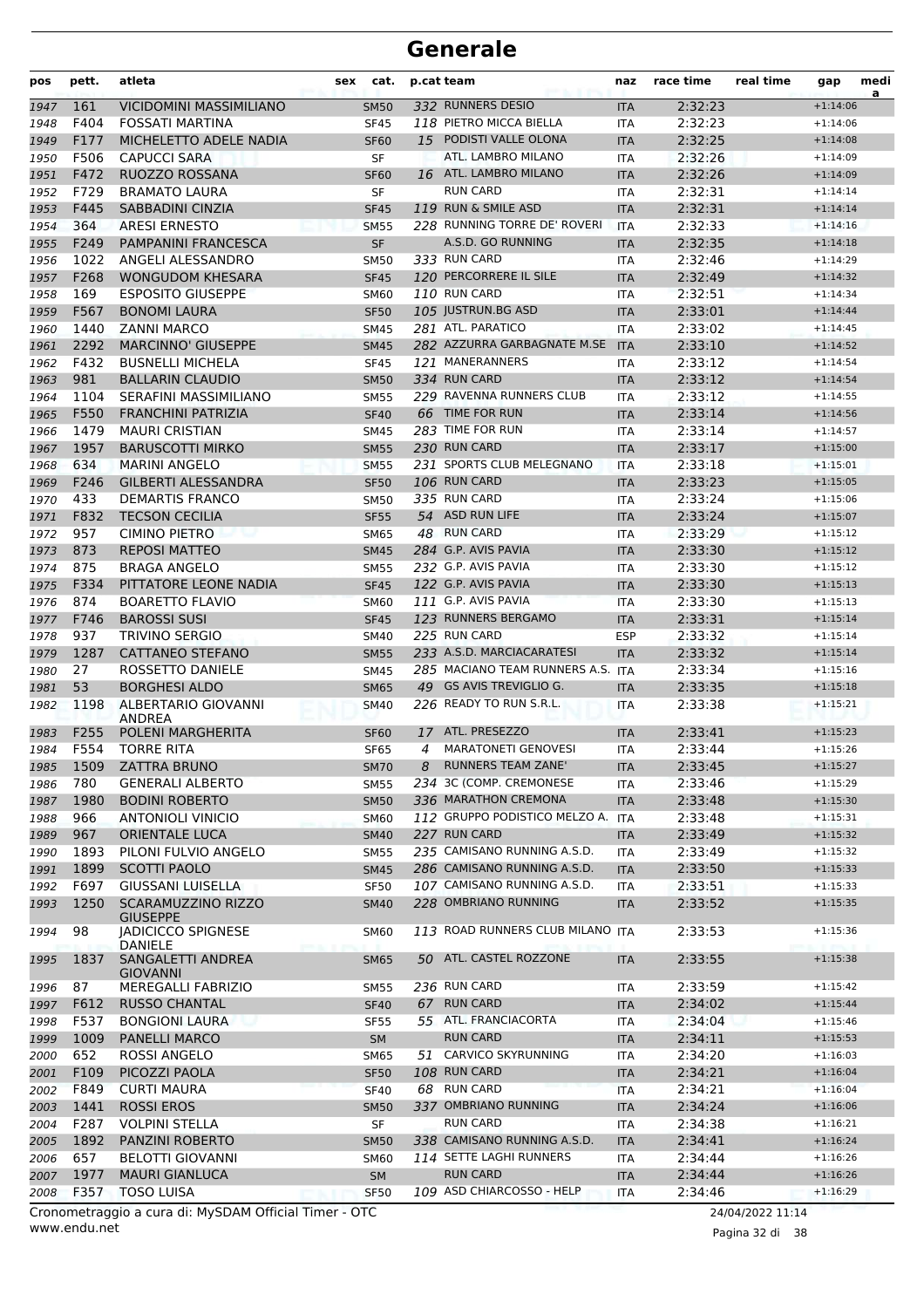| pos          | pett.        | atleta                                          | sex | cat.                       |    | p.cat team                                        | naz                      | race time          | real time | gap                      | medi<br>a |
|--------------|--------------|-------------------------------------------------|-----|----------------------------|----|---------------------------------------------------|--------------------------|--------------------|-----------|--------------------------|-----------|
| 2009         | 212          | <b>MARIANI GIOVANNI</b>                         |     | <b>SM50</b>                |    | 339 RUN CARD                                      | <b>ITA</b>               | 2:34:53            |           | $+1:16:35$               |           |
| 2010         | 1930         | PONTIROLI MARCO                                 |     | <b>SM45</b>                |    | 287 RUN CARD                                      | <b>ITA</b>               | 2:34:59            |           | $+1:16:42$               |           |
| 2011         | F509         | <b>FERRARO ROSITA</b>                           |     | <b>SF40</b>                |    | 69 ATL.VICENTINA                                  | <b>ITA</b>               | 2:35:06            |           | $+1:16:49$               |           |
| 2012         | 2202         | <b>RAGGI CRISTIAN</b>                           |     | <b>SM45</b>                |    | 288 RUN CARD                                      | <b>ITA</b>               | 2:35:07            |           | $+1:16:49$               |           |
| 2013         | F385         | <b>MOROSATO MARIA</b><br><b>STEFANIA</b>        |     | <b>SF50</b>                |    | 110 SCUOLA ITALIANA RUNNING                       | <b>ITA</b>               | 2:35:07            |           | $+1:16:50$               |           |
| 2014         | 647          | <b>SUSTA CLAUDIO</b>                            |     | <b>SM50</b>                |    | 340 TRIATHLON CREMONA                             | <b>ITA</b>               | 2:35:08            |           | $+1:16:51$               |           |
| 2015         | F642         | <b>GARAFFA ALESSIA</b>                          |     | <b>SF</b>                  |    | <b>RUN CARD</b>                                   | <b>ITA</b>               | 2:35:08            |           | $+1:16:51$               |           |
| 2016         | 564          | <b>ZEGHINI LUCA</b>                             |     | <b>SM50</b>                |    | 341 MONZA MARATHON TEAM - A.                      | <b>ITA</b>               | 2:35:09            |           | $+1:16:52$               |           |
| 2017         | 794          | PAGANI ALESSANDRO                               |     | <b>SM50</b>                |    | 342 MONZA MARATHON TEAM - A.                      | <b>ITA</b>               | 2:35:10            |           | $+1:16:53$               |           |
| 2018         | F852         | MARROCCO ANTONELLA                              |     | <b>SF55</b>                |    | 56 G.S. MONTESTELLA                               | ITA                      | 2:35:11            |           | $+1:16:54$               |           |
| 2019         | 703          | <b>OLINI ANDREA</b>                             |     | <b>SM45</b>                |    | 289 POOL SOC.ATL.ALTA                             | <b>ITA</b>               | 2:35:12            |           | $+1:16:55$               |           |
| 2020         | 1130<br>92   | <b>FUMAGALLI ALBERTO</b>                        |     | <b>SM60</b>                |    | 115 RUN CARD<br>343 RUN CARD                      | <b>ITA</b>               | 2:35:14            |           | $+1:16:57$               |           |
| 2021         | F473         | <b>BENONI DAVIDE</b><br><b>GADDA ROBERTA</b>    |     | <b>SM50</b>                |    | 124 SSD RCS ACTIVE TEAM A R.L.                    | <b>ITA</b>               | 2:35:18<br>2:35:21 |           | $+1:17:00$<br>$+1:17:04$ |           |
| 2022<br>2023 | F675         | <b>FERRARI MARIA</b>                            |     | <b>SF45</b><br><b>SF50</b> |    | 111 POL. PORTA SARAGOZZA                          | <b>ITA</b><br><b>ITA</b> | 2:35:27            |           | $+1:17:10$               |           |
| 2024         | 2171         | <b>TADDIA ALBERTO</b>                           |     | <b>SM60</b>                |    | 116 ATLETICA CORRIFERRARA                         | <b>ITA</b>               | 2:35:30            |           | $+1:17:13$               |           |
| 2025         | F35          | RAFFAELE CRISTINA                               |     | <b>SF</b>                  |    | <b>CONOSCERE JONADI</b>                           | <b>ITA</b>               | 2:35:30            |           | $+1:17:13$               |           |
| 2026         | F827         | <b>CORLI LORIANA</b>                            |     | <b>SF55</b>                |    | 57 ATLETICA CORRIFERRARA                          | <b>ITA</b>               | 2:35:32            |           | $+1:17:15$               |           |
| 2027         | 1901         | <b>TINTI MARIO GUIDO</b>                        |     | <b>SM50</b>                |    | 344 CAMISANO RUNNING A.S.D.                       | <b>ITA</b>               | 2:35:34            |           | $+1:17:17$               |           |
| 2028         | 281          | <b>ANTONIETTI DARIS</b>                         |     | <b>SM60</b>                |    | 117 G.A.P. SARONNO                                | <b>ITA</b>               | 2:35:35            |           | $+1:17:18$               |           |
| 2029         | F98          | <b>PAVAN STEFANIA</b>                           |     | <b>SF50</b>                |    | 112 G.A.P. SARONNO                                | <b>ITA</b>               | 2:35:36            |           | $+1:17:18$               |           |
| 2030         | 870          | <b>FICARRA ANTONINO</b>                         |     | <b>SM40</b>                |    | 229 CORRO ERGO SUM RUNNERS                        | <b>ITA</b>               | 2:35:38            |           | $+1:17:20$               |           |
| 2031         | F770         | <b>ROSSI BARBARA</b>                            |     | <b>SF55</b>                | 58 | <b>RUNNERS BERGAMO</b>                            | <b>ITA</b>               | 2:35:38            |           | $+1:17:21$               |           |
| 2032         | 1276         | <b>CELON ANDREA</b>                             |     | SM                         |    | SAI FRECCE BIANCHE                                | <b>ITA</b>               | 2:35:38            |           | $+1:17:21$               |           |
| 2033         | F760         | <b>MANDAGLIO ELENA</b>                          |     | <b>SF</b>                  |    | <b>RUNNERS BERGAMO</b>                            | <b>ITA</b>               | 2:35:39            |           | $+1:17:22$               |           |
| 2034         | F323         | SARTORE FRANCESCA                               |     | <b>SF50</b>                |    | 113 RUN CARD                                      | ITA                      | 2:35:39            |           | $+1:17:22$               |           |
| 2035         | F154         | RODA DANIELA                                    |     | <b>SF55</b>                |    | 59 RUNNER'S ANGELS ASD                            | <b>ITA</b>               | 2:35:42            |           | $+1:17:25$               |           |
| 2036         | 298          | LASALA AGOSTINO                                 |     | <b>SM45</b>                |    | 290 RUNNER'S ANGELS ASD                           | <b>ITA</b>               | 2:35:42            |           | $+1:17:25$               |           |
| 2037         | F101         | <b>GARAVAGLIA STEFANIA</b>                      |     | <b>SF55</b>                | 60 | <b>RUNNER'S ANGELS ASD</b>                        | <b>ITA</b>               | 2:35:43            |           | $+1:17:26$               |           |
| 2038         | 1940         | NICOTRA VINCENZO                                |     | <b>SM65</b>                | 52 | POL. LIB. CERNUSCHESE                             | <b>ITA</b>               | 2:35:45            |           | $+1:17:28$               |           |
| 2039         | F467         | CALDINELLI LORENZA                              |     | <b>SF35</b>                |    | 32 RUN CARD                                       | <b>ITA</b>               | 2:35:48            |           | $+1:17:31$               |           |
| 2040         | 119          | <b>REGIS FLAVIO</b>                             |     | <b>SM60</b>                |    | 118 RUN CARD                                      | <b>ITA</b>               | 2:35:53            |           | $+1:17:36$               |           |
| 2041         | F239<br>F520 | <b>MAGHINI ROSA</b>                             |     | <b>SF50</b>                |    | 114 9,92 RUNNING ASD<br>33 ATLETICA BRESCIA       | <b>ITA</b>               | 2:36:01<br>2:36:02 |           | $+1:17:44$               |           |
| 2042         | 434          | <b>ODOLINI ILENIA</b><br><b>ALBERTINI MARCO</b> |     | <b>SF35</b><br><b>SM55</b> |    | 237 ATL. BALDO-GARDA CAPRINO                      | <b>ITA</b><br><b>ITA</b> | 2:36:05            |           | $+1:17:44$<br>$+1:17:48$ |           |
| 2043<br>2044 | F313         | <b>GAGLIARDI BARBARA</b>                        |     | <b>SF50</b>                |    | 115 VARESE TRIATHLON S.B.R.                       | <b>ITA</b>               | 2:36:13            |           | $+1:17:56$               |           |
| 2045         | 825          | <b>COSMAI LUCIANO</b>                           |     | <b>SM50</b>                |    | 345 VARESE TRIATHLON S.B.R.                       | <b>ITA</b>               | 2:36:13            |           | $+1:17:56$               |           |
| 2046         | 2040         | <b>BRIGNOLI ENRICO</b>                          |     | <b>SM50</b>                |    | 346 RUNNERS BERGAMO                               | <b>ITA</b>               | 2:36:17            |           | $+1:18:00$               |           |
| 2047         |              | F368 GUERCIOTTI ERIKA                           |     | <b>SF45</b>                |    | 125 RUN CARD                                      | <b>ITA</b>               | 2:36:23            |           | $+1:18:05$               |           |
| 2048         | F706         | <b>ZANINI SONIA</b>                             |     | <b>SF55</b>                |    | 61 CAMISANO RUNNING A.S.D.                        | ITA.                     | 2:36:24            |           | $+1:18:07$               |           |
| 2049         | 1624         | <b>VEZZOLI DAVIDE</b>                           |     | <b>SM</b>                  |    | <b>RUN CARD</b>                                   | <b>ITA</b>               | 2:36:26            |           | $+1:18:09$               |           |
| 2050         | 1726         | PICENI MASSIMILIANO                             |     | <b>SM50</b>                |    | 347 A.S.D. ATLETICA SARNICO                       | ITA                      | 2:36:28            |           | $+1:18:11$               |           |
| 2051         | F568         | <b>MALANCHINI ENRICA</b>                        |     | <b>SF50</b>                |    | 116 JUSTRUN.BG ASD                                | <b>ITA</b>               | 2:36:28            |           | $+1:18:11$               |           |
| 2052         | F49          | PAOLETTI ALESSIA                                |     | <b>SF45</b>                |    | 126 RUN CARD                                      | ITA                      | 2:36:32            |           | $+1:18:14$               |           |
| 2053         | 1924         | <b>FRECCHIAMI PAOLO</b>                         |     | <b>SM50</b>                |    | 348 GS AVIS TREVIGLIO G.                          | <b>ITA</b>               | 2:36:38            |           | $+1:18:20$               |           |
| 2054         | 1787         | <b>BAROZZI ALESSANDRO</b>                       |     | <b>SM50</b>                |    | 349 ASD TAPASCIONE RUNNING                        | ITA                      | 2:36:41            |           | $+1:18:24$               |           |
| 2055         | F830         | <b>TASSINARI ROSSANA</b>                        |     | <b>SF55</b>                |    | 62 RAVENNA RUNNERS CLUB                           | <b>ITA</b>               | 2:36:43            |           | $+1:18:26$               |           |
| 2056         | F630         | MICHELI MARA                                    |     | <b>SF45</b>                |    | 127 A.S.D. ATLETICA SARNICO                       | ITA                      | 2:36:44            |           | $+1:18:27$               |           |
| 2057         | 1591         | <b>ZANESI CESARE</b>                            |     | <b>SM45</b>                |    | 291 RUN CARD                                      | <b>ITA</b>               | 2:36:53            |           | $+1:18:36$               |           |
| 2058         | F142         | <b>CONTERNO MARIA GRAZIA</b>                    |     | SF <sub>55</sub>           |    | 63 G.S.R. FERRERO A.S.D.                          | ITA                      | 2:36:55            |           | $+1:18:37$               |           |
| 2059         | F143         | SUSENNA GRAZIA                                  |     | <b>SF55</b>                |    | 64 G.S.R. FERRERO A.S.D.                          | <b>ITA</b>               | 2:36:55            |           | $+1:18:38$               |           |
| 2060         | 62           | <b>GISONDI AURELIO</b>                          |     | <b>SM50</b>                |    | 350 RUN CARD                                      | ITA                      | 2:36:56            |           | $+1:18:39$               |           |
| 2061         | 80           | <b>FIORETTI GIOVANNI</b>                        |     | <b>SM50</b>                |    | 351 ATL. PRESEZZO                                 | <b>ITA</b>               | 2:36:58            |           | $+1:18:41$               |           |
| 2062         | 790          | ROVETTA ROBERTO                                 |     | <b>SM50</b>                |    | 352 BERGAMO STARS ATLETICA<br>53 9,92 RUNNING ASD | ITA                      | 2:36:59            |           | $+1:18:42$               |           |
| 2063         | 834<br>878   | <b>TREVISAN FRANCESCO</b>                       |     | <b>SM65</b>                |    | <b>119 RUN CARD</b>                               | <b>ITA</b>               | 2:37:00            |           | $+1:18:43$               |           |
| 2064         |              | <b>BRANCAGLION MARCO</b><br><b>GERMANO</b>      |     | <b>SM60</b>                |    |                                                   | ITA                      | 2:37:00            |           | $+1:18:43$               |           |
| 2065         | 1399         | <b>BELLOLI LEONARDO</b>                         |     | <b>SM50</b>                |    | 353 S.O.I. INVERUNO                               | <b>ITA</b>               | 2:37:03            |           | $+1:18:46$               |           |
| 2066         | 1346         | PETTINATO ROBERTO                               |     | <b>SM45</b>                |    | 292 PODISTICA MEZZANESE                           | ITA                      | 2:37:04            |           | $+1:18:47$               |           |
| 2067         | F80          | <b>BASSO SILVIA</b>                             |     | <b>SF40</b>                |    | 70 PASSO CAPPONI ASD                              | <b>ITA</b>               | 2:37:05            |           | $+1:18:48$               |           |
| 2068         | 272          | RUMI LUCA                                       |     | <b>SM45</b>                |    | 293 PASSO CAPPONI ASD                             | ITA                      | 2:37:06            |           | $+1:18:48$               |           |
| 2069         | 410          | CAMPORELLI ALESSANDRO                           |     | <b>SM50</b>                |    | 354 PODISTICA MEZZANESE                           | <b>ITA</b>               | 2:37:06            |           | $+1:18:49$               |           |
| 2070         | 1102         | DEMURTAS ANDREA                                 |     | <b>SM55</b>                |    | 238 ATL. MAMELI RAVENNA                           | ITA                      | 2:37:10            |           | $+1:18:52$               |           |
| 2071         | F546         | <b>MORETTI MARTA</b>                            |     | <b>SF40</b>                |    | 71 RUN CARD                                       | <b>ITA</b>               | 2:37:10            |           | $+1:18:52$               |           |

www.endu.net Cronometraggio a cura di: MySDAM Official Timer - OTC 24/04/2022 11:14

Pagina 33 di 38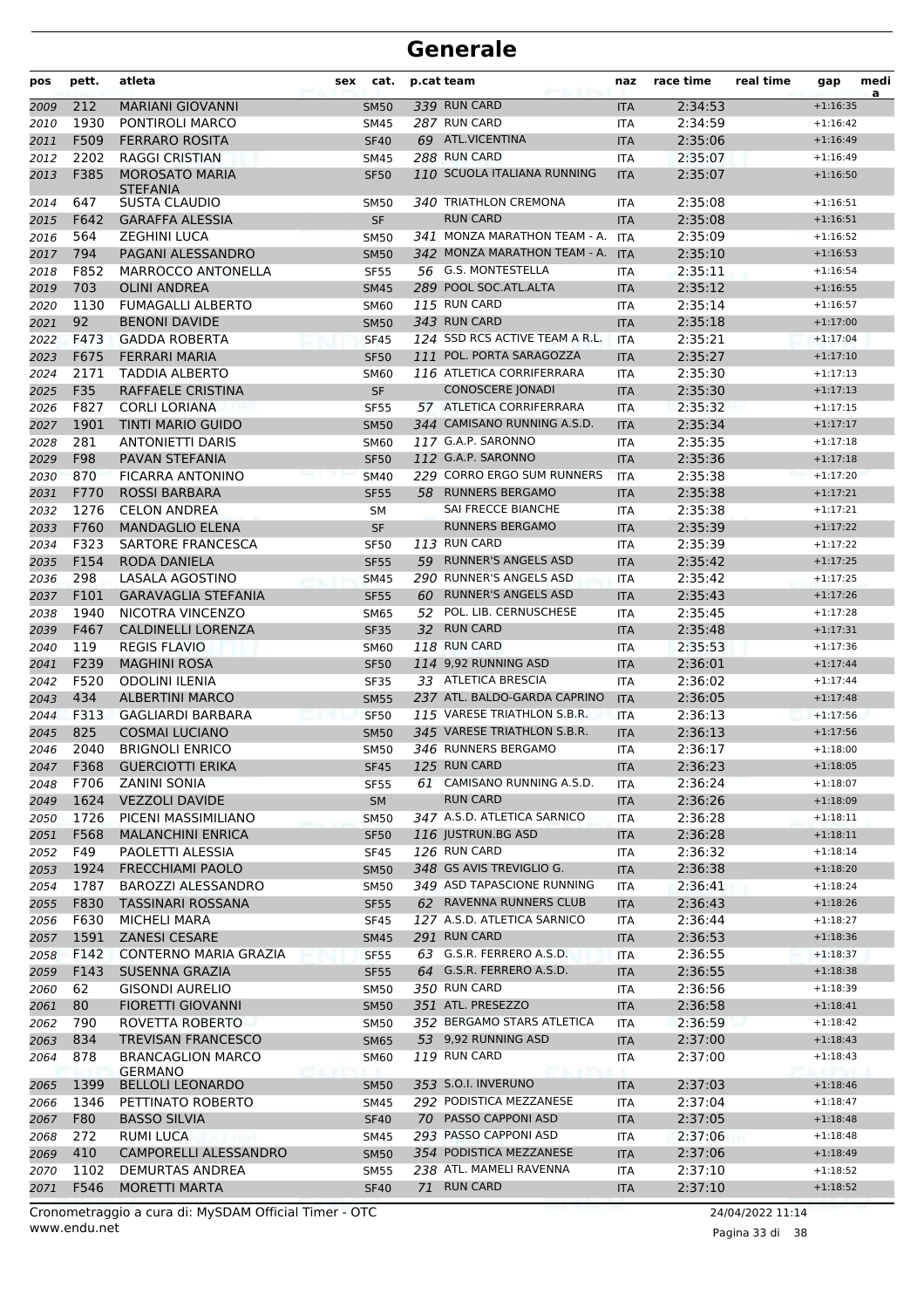| pos          | pett.        | atleta                                         | sex | cat.                       |    | p.cat team                             | naz                      | race time          | real time | gap                      | medi<br>a |
|--------------|--------------|------------------------------------------------|-----|----------------------------|----|----------------------------------------|--------------------------|--------------------|-----------|--------------------------|-----------|
| 2072         | F616         | <b>CACCIATORI MARIELLA</b>                     |     | <b>SF60</b>                | 18 | <b>MARATONELLA ASD</b>                 | <b>ITA</b>               | 2:37:11            |           | $+1:18:54$               |           |
| 2073         | F584         | <b>FOUQUERAY VALERIE</b>                       |     | <b>SF50</b>                |    | 117 ASD GP GARLASCHESE                 | <b>ITA</b>               | 2:37:16            |           | $+1:18:58$               |           |
|              |              | <b>YVELINE</b>                                 |     |                            |    |                                        |                          |                    |           |                          |           |
| 2074         | F710<br>F785 | <b>ALESIANI NATASCIA</b>                       |     | <b>SF50</b>                |    | 118 RUN CARD<br>119 RUNNERS CAPRIOLESE | <b>ITA</b>               | 2:37:17<br>2:37:23 |           | $+1:19:00$               |           |
| 2075         | F818         | <b>BORDONI MONICA</b><br><b>ZANNI CRISTINA</b> |     | <b>SF50</b>                |    | 128 RUNNERS CAPRIOLESE                 | <b>ITA</b>               | 2:37:24            |           | $+1:19:06$<br>$+1:19:06$ |           |
| 2076<br>2077 | F810         | SALOGNI LAURA                                  |     | <b>SF45</b><br><b>SF45</b> |    | 129 RUNNERS CAPRIOLESE                 | <b>ITA</b><br><b>ITA</b> | 2:37:24            |           | $+1:19:07$               |           |
| 2078         | 964          | <b>LODA DANIELE</b>                            |     | <b>SM50</b>                |    | 355 A.S.D. SAN FILIPPO RUNNERS         | <b>ITA</b>               | 2:37:32            |           | $+1:19:14$               |           |
| 2079         | F373         | AMBROSINI SARA                                 |     | <b>SF50</b>                |    | 120 A.S.D. SAN FILIPPO RUNNERS         | <b>ITA</b>               | 2:37:33            |           | $+1:19:15$               |           |
| 2080         | F573         | <b>GIBELLINI CLAUDIA</b>                       |     | <b>SF40</b>                |    | 72 RUN CARD                            | <b>ITA</b>               | 2:37:36            |           | $+1:19:19$               |           |
| 2081         | 2131         | <b>MARELLA GIULIANO</b>                        |     | <b>SM45</b>                |    | 294 RUNNERS CAPRIOLESE                 | <b>ITA</b>               | 2:37:43            |           | $+1:19:26$               |           |
| 2082         | 519          | <b>NESPOLI GIANLUCA</b>                        |     | <b>SM35</b>                |    | 137 ATL. VALLE BREMBANA                | <b>ITA</b>               | 2:37:44            |           | $+1:19:27$               |           |
| 2083         | F671         | POLLI MANUELA                                  |     | <b>SF45</b>                |    | 130 POL. CIRCOLO GIOVANILE             | <b>ITA</b>               | 2:37:46            |           | $+1:19:28$               |           |
| 2084         | 205          | <b>SCOTTON LUIGINO</b>                         |     | <b>SM45</b>                |    | 295 NUOVA ATLETICA 3 COMUNI            | <b>ITA</b>               | 2:37:59            |           | $+1:19:42$               |           |
| 2085         | 2232         | SAVINI STEFANO                                 |     | <b>SM55</b>                |    | 239 RUN CARD                           | <b>ITA</b>               | 2:38:02            |           | $+1:19:44$               |           |
| 2086         | 1842         | <b>COLPANI PIERLUIGI</b>                       |     | <b>SM60</b>                |    | 120 RUN CARD                           | <b>ITA</b>               | 2:38:07            |           | $+1:19:50$               |           |
| 2087         | 381          | LONGARETTI IVAN                                |     | SM40                       |    | 230 ASD REDS                           | <b>ITA</b>               | 2:38:18            |           | $+1:20:01$               |           |
| 2088         | F196         | <b>BRIZZI ILARIA</b>                           |     | <b>SF45</b>                |    | 131 G.P. AVIS POL. MALAVICINA          | <b>ITA</b>               | 2:38:22            |           | $+1:20:05$               |           |
| 2089         | F308         | <b>OXOLI FULVIA</b>                            |     | <b>SF50</b>                |    | 121 9,92 RUNNING ASD                   | <b>ITA</b>               | 2:38:24            |           | $+1:20:06$               |           |
| 2090         | 356          | RAFFELLI GIANFRANCO                            |     | <b>SM60</b>                |    | 121 ATL. RODENGO SAIANO MICO           | <b>ITA</b>               | 2:38:26            |           | $+1:20:09$               |           |
| 2091         | F465         | FILIPPINI GRAZIA                               |     | <b>SF40</b>                |    | 73 ROSA RUNNING TEAM                   | <b>ITA</b>               | 2:38:42            |           | $+1:20:25$               |           |
| 2092         | 291          | <b>PRIULI LUCA</b>                             |     | <b>SM55</b>                |    | 240 LATIN MARATHON LOVERS              | <b>ITA</b>               | 2:38:50            |           | $+1:20:33$               |           |
| 2093         | F562         | PEVERI GIUSEPPINA                              |     | <b>SF60</b>                |    | 19 ATL. CASONE NOCETO                  | <b>ITA</b>               | 2:38:55            |           | $+1:20:38$               |           |
| 2094         | F745         | <b>BARONI GIUDITTA</b>                         |     | <b>SF55</b>                |    | 65 RUNNERS BERGAMO                     | <b>ITA</b>               | 2:39:05            |           | $+1:20:48$               |           |
| 2095         | 454          | <b>BARCELLA GIANBATTISTA</b>                   |     | <b>SM60</b>                |    | 122 ATL. PRESEZZO                      | <b>ITA</b>               | 2:39:05            |           | $+1:20:48$               |           |
| 2096         | F786         | <b>BOSIO PIERANGELA</b>                        |     | <b>SF60</b>                |    | 20 RUNNERS CAPRIOLESE                  | <b>ITA</b>               | 2:39:08            |           | $+1:20:50$               |           |
| 2097         | F788         | <b>COLOMBI ROBERTA</b>                         |     | <b>SF50</b>                |    | 122 RUNNERS CAPRIOLESE                 | <b>ITA</b>               | 2:39:10            |           | $+1:20:53$               |           |
| 2098         | F307         | <b>TIRA STEFANIA</b>                           |     | <b>SF45</b>                |    | 132 ATL. V.C.A. MILANO                 | <b>ITA</b>               | 2:39:14            |           | $+1:20:57$               |           |
| 2099         | F709         | <b>TOSINI SARA</b>                             |     | <b>SF40</b>                |    | 74 3C (COMP. CREMONESE                 | <b>ITA</b>               | 2:39:15            |           | $+1:20:57$               |           |
| 2100         | F201         | <b>TADIOLI SARA</b>                            |     | <b>SF40</b>                |    | 75 3C (COMP. CREMONESE                 | <b>ITA</b>               | 2:39:15            |           | $+1:20:58$               |           |
| 2101         | 380          | <b>CANTONI DAVIDE</b>                          |     | SM40                       |    | 231 RUN CARD                           | <b>ITA</b>               | 2:39:24            |           | $+1:21:06$               |           |
| 2102         | 1913         | <b>VIRGILI DARIO</b>                           |     | <b>SM45</b>                |    | 296 A.S.D. ATLETICA SABAUDIA           | <b>ITA</b>               | 2:39:32            |           | $+1:21:15$               |           |
| 2103         | F548         | SIMIONI BARBARA                                |     | <b>SF50</b>                |    | 123 G.P. AVIS POL. MALAVICINA          | <b>ITA</b>               | 2:39:40            |           | $+1:21:23$               |           |
| 2104         | F648         | <b>GHIRARDELLI MARIA</b>                       |     | <b>SF50</b>                |    | 124 CORRINTIME                         | <b>ITA</b>               | 2:39:41            |           | $+1:21:24$               |           |
| 2105         | 1776         | <b>SPAGNOLI LUCA</b>                           |     | SM45                       |    | 297 RUN CARD                           | <b>ITA</b>               | 2:39:42            |           | $+1:21:25$               |           |
| 2106         | F652         | <b>GHIRARDELLI ARIANNA</b>                     |     | <b>SF50</b>                |    | 125 RUN CARD                           | <b>ITA</b>               | 2:39:43            |           | $+1:21:25$               |           |
| 2107         | 2097         | <b>RIVA ALBERTO</b>                            |     | <b>SM60</b>                |    | 123 RUNNERS BERGAMO                    | <b>ITA</b>               | 2:39:43            |           | $+1:21:26$               |           |
| 2108         | F641         | <b>CHIESA MANUELA</b>                          |     | <b>SF50</b>                |    | 126 G.P. CODOGNO 82                    | <b>ITA</b>               | 2:39:46            |           | $+1:21:28$               |           |
| 2109         | F800         | <b>MAZZOLA ROMINA</b>                          |     | <b>SF50</b>                |    | 127 RUNNERS CAPRIOLESE                 | <b>ITA</b>               | 2:39:47            |           | $+1:21:29$               |           |
| 2110         | F787         | <b>BREVI LAURA</b>                             |     | <b>SF55</b>                |    | 66 RUNNERS CAPRIOLESE                  | <b>ITA</b>               | 2:39:47            |           | $+1:21:29$               |           |
| 2111         | F582         | <b>CARRARA FLAVIA</b>                          |     | <b>SF40</b>                |    | 76 FO' DI PE                           | ITA                      | 2:39:48            |           | $+1:21:30$               |           |
| 2112         | F808         | <b>REDOGLIO JESSICA</b>                        |     | <b>SF40</b>                |    | 77 RUNNERS CAPRIOLESE                  | <b>ITA</b>               | 2:39:48            |           | $+1:21:31$               |           |
| 2113         | F416         | <b>COSTA STEFANIA</b>                          |     | <b>SF55</b>                |    | 67 ASD ATLETICA BIOTEKNA               | ITA                      | 2:39:51            |           | $+1:21:34$               |           |
| 2114         | 1386         | <b>GASPARINI EMANUELE</b>                      |     | <b>SM55</b>                |    | 241 RUN CARD                           | <b>ITA</b>               | 2:39:51            |           | $+1:21:34$               |           |
| 2115         | 1419         | D'AURIA ETTORE                                 |     | <b>SM45</b>                |    | 298 RUN CARD                           | ITA                      | 2:39:54            |           | $+1:21:37$               |           |
| 2116         | F526         | <b>BELLANTONE CONSUELO</b>                     |     | <b>SF45</b>                |    | 133 ASD ORTICA TEAM MILANO             | <b>ITA</b>               | 2:39:55            |           | $+1:21:37$               |           |
| 2117         | 1414         | <b>BOGLIONI BRUNO</b>                          |     | SM65                       |    | 54 RUN CARD                            | ITA                      | 2:39:56            |           | $+1:21:39$               |           |
| 2118         | F60          | LYKHACHOVA MARYNA                              |     | <b>SF40</b>                |    | 78 RUN CARD                            | <b>ITA</b>               | 2:39:58            |           | $+1:21:41$               |           |
| 2119         | F812         | <b>SQUASSONI ROBERTA</b>                       |     | <b>SF50</b>                |    | 128 RUNNERS CAPRIOLESE                 | ITA                      | 2:40:04            |           | $+1:21:46$               |           |
| 2120         | 289          | <b>ZINGARELLI MARCO</b>                        |     | <b>SM45</b>                |    | 299 ATL. FRANCIACORTA                  | <b>ITA</b>               | 2:40:04            |           | $+1:21:47$               |           |
| 2121         | 1169         | NOSENZO CARLO                                  |     | <b>SM55</b>                |    | 242 RUN CARD                           | ITA                      | 2:40:08            |           | $+1:21:51$               |           |
| 2122         | 1573         | <b>COMINETTI DAVIDE</b>                        |     | <b>SM35</b>                |    | 138 RUN CARD                           | <b>ITA</b>               | 2:40:10            |           | $+1:21:53$               |           |
| 2123         | 1101         | <b>TACCUSO FABRIZIO</b>                        |     | <b>SM50</b>                |    | 356 ATL. BANCOLE                       | ITA                      | 2:40:16            |           | $+1:21:58$               |           |
| 2124         | 1439         | LUCA' ANDREA                                   |     | <b>SM55</b>                |    | 243 WE ARE RUNNERS A.S.D.              | <b>ITA</b>               | 2:40:25            |           | $+1:22:07$               |           |
| 2125         | F19          | <b>BORELLA BEATRICE</b>                        |     | <b>SF40</b>                |    | 79 RUN SPINEA RUN A.S.D.               | ITA                      | 2:40:28            |           | $+1:22:11$               |           |
| 2126         | F564<br>F621 | SARTORETTO ELISA                               |     | <b>SF35</b>                |    | 34 RUN CARD<br>134 MARCIATORI DESIO    | <b>ITA</b>               | 2:40:32            |           | $+1:22:15$               |           |
| 2127         |              | RADLOWSKA MAGDALENA<br><b>ANNA</b>             |     | <b>SF45</b>                |    |                                        | ITA                      | 2:40:32            |           | $+1:22:15$               |           |
| 2128         | 1869         | <b>BOSI AGOSTINO</b>                           |     | <b>SM65</b>                | 55 | CAMISANO RUNNING A.S.D.                | <b>ITA</b>               | 2:40:40            |           | $+1:22:23$               |           |
| 2129         | 1363         | <b>BONASSI LUCIANO</b>                         |     | SM65                       |    | 56 ATL. PARATICO                       | ITA                      | 2:40:41            |           | $+1:22:24$               |           |
| 2130         | 125          | <b>MORANDI GIACOMO</b>                         |     | <b>SM50</b>                |    | 357 G.P. OVER PONTEVICO                | <b>ITA</b>               | 2:40:43            |           | $+1:22:26$               |           |
| 2131         | F41          | SAVARESI ANNA MARIA                            |     | SF55                       |    | 68 G.P. OVER PONTEVICO                 | ITA                      | 2:40:43            |           | $+1:22:26$               |           |
| 2132         | 1852         | <b>MAGGIORE GIACOMO</b>                        |     | <b>SM40</b>                |    | 232 RUN CARD                           | <b>ITA</b>               | 2:41:06            |           | $+1:22:49$               |           |
| 2133         | 1008         | <b>IULIANO MICHELE</b>                         |     | <b>SM50</b>                |    | 358 A.S.D. VIGONECHECORRE              | ITA                      | 2:41:09            |           | $+1:22:52$               |           |
| 2134         | F102         | <b>ZITO NUNZIA</b>                             |     | <b>SF40</b>                |    | 80 TOP TRAINING ASD                    | <b>ITA</b>               | 2:41:11            |           | $+1:22:53$               |           |

www.endu.net Cronometraggio a cura di: MySDAM Official Timer - OTC 24/04/2022 11:14

Pagina 34 di 38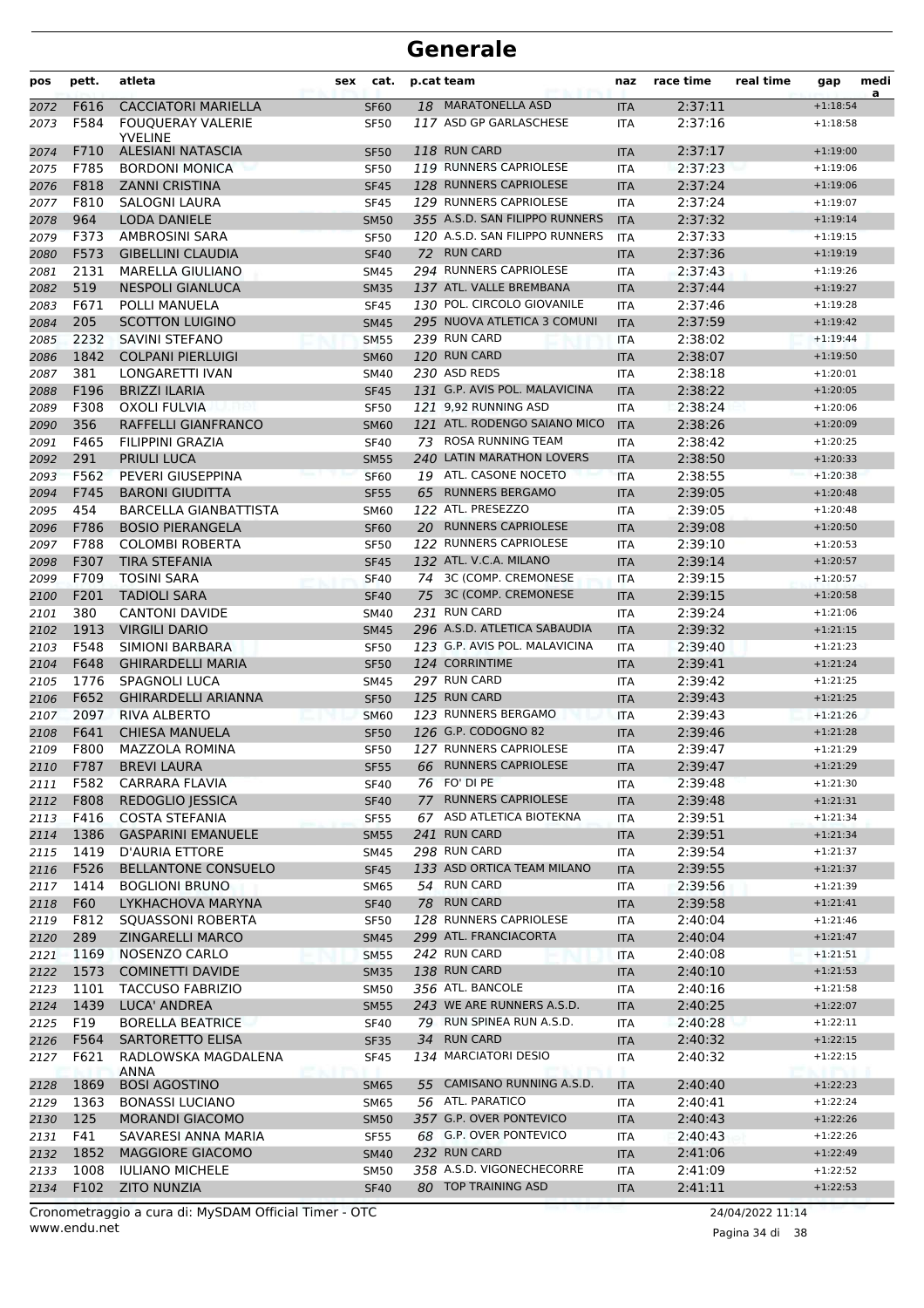| pos          | pett.        | atleta                                                  | sex | cat.                       |    | p.cat team                       | naz                      | race time          | real time | gap                      | medi<br>a |
|--------------|--------------|---------------------------------------------------------|-----|----------------------------|----|----------------------------------|--------------------------|--------------------|-----------|--------------------------|-----------|
| 2135         | F518         | <b>ALMIRANTE ROBERTA</b>                                |     | <b>SF50</b>                |    | 129 RUN CARD                     | <b>ITA</b>               | 2:41:11            |           | $+1:22:54$               |           |
| 2136         | 1330         | <b>BIANCHI DAVIDE</b>                                   |     | <b>SM55</b>                |    | 244 RUNNER VARESE                | ITA                      | 2:41:14            |           | $+1:22:57$               |           |
| 2137         | 321          | <b>TARGHINI ROBERTO</b>                                 |     | <b>SM60</b>                |    | 124 CORRI FORREST                | <b>ITA</b>               | 2:41:17            |           | $+1:22:59$               |           |
| 2138         | 208          | <b>FASOLATO FELICE</b><br><b>UMBERTO</b>                |     | <b>SM70</b>                | 9  | <b>G.S. MONTESTELLA</b>          | <b>ITA</b>               | 2:41:18            |           | $+1:23:01$               |           |
| 2139         | 1544         | PERINA ALESSANDRO                                       |     | <b>SM45</b>                |    | 300 RUN CARD                     | <b>ITA</b>               | 2:41:19            |           | $+1:23:01$               |           |
| 2140         | F739         | <b>MIGANI MONICA</b>                                    |     | <b>SF50</b>                |    | 130 VIRTUS GROANE                | ITA                      | 2:41:19            |           | $+1:23:02$               |           |
| 2141         | 1543         | <b>GELIO MATTEO</b>                                     |     | <b>SM45</b>                |    | 301 RUN CARD                     | <b>ITA</b>               | 2:41:21            |           | $+1:23:03$               |           |
| 2142         | F306         | CAREGLIO GIUSEPPINA                                     |     | <b>SF50</b>                |    | 131 A.S.D. BORGARETTO 75         | <b>ITA</b>               | 2:41:23            |           | $+1:23:05$               |           |
| 2143         | 100          | <b>ROSSI MARCO</b>                                      |     | <b>SM45</b>                |    | 302 RUN CARD                     | <b>ITA</b>               | 2:41:29            |           | $+1:23:12$               |           |
| 2144         | F595         | CHIAPPARINI CHIARA                                      |     | <b>SF40</b>                |    | 81 MARATHON CREMONA              | <b>ITA</b>               | 2:41:41            |           | $+1:23:24$               |           |
| 2145         | F698         | <b>MILANESI EMILIANA</b>                                |     | <b>SF55</b>                |    | 69 CAMISANO RUNNING A.S.D.       | <b>ITA</b>               | 2:41:42            |           | $+1:23:25$               |           |
| 2146         | 1663         | <b>MOLTENI EMANUELE</b>                                 |     | <b>SM55</b>                |    | 245 RUN CARD                     | ITA                      | 2:41:43            |           | $+1:23:26$               |           |
| 2147         | F801         | MEDAGLIA SABRINA                                        |     | <b>SF50</b>                |    | 132 RUNNERS CAPRIOLESE           | <b>ITA</b>               | 2:41:46            |           | $+1:23:29$               |           |
| 2148         | F798         | MARTINOTTA GABRIELLA<br><b>PATRICIA</b>                 |     | <b>SF35</b>                |    | 35 RUNNERS CAPRIOLESE            | <b>ITA</b>               | 2:41:58            |           | $+1:23:41$               |           |
| 2149         | F322         | <b>VERZELETTI SIMONA</b>                                |     | <b>SF</b>                  |    | A.S.D. ATLETICA SARNICO          | <b>ITA</b>               | 2:42:09            |           | $+1:23:51$               |           |
| 2150         | 566          | <b>TRAPLETTI ERMETE</b>                                 |     | SМ                         |    | POL. COMUNALE DI ENDINE          | <b>ITA</b>               | 2:42:23            |           | $+1:24:06$               |           |
| 2151         | F549         | <b>MOTTA ILARIA</b>                                     |     | <b>SF45</b>                |    | 135 RUN CARD                     | <b>ITA</b>               | 2:42:23            |           | $+1:24:06$               |           |
| 2152         | F474         | <b>BONACINI DANIELA</b>                                 |     | <b>SF55</b>                |    | 70 RUN CARD                      | <b>ITA</b>               | 2:42:29            |           | $+1:24:12$               |           |
| 2153         | 1483         | <b>RIZZO PIERGIORGIO</b>                                |     | <b>SM40</b>                |    | 233 TIME FOR RUN<br>246 RUN CARD | <b>ITA</b>               | 2:42:31            |           | $+1:24:13$               |           |
| 2154         | 1513<br>1388 | <b>NESPOLI FABIO</b><br>MASSIMILIANO<br>LA CAPRIA MARCO |     | <b>SM55</b>                |    | 359 RUN CARD                     | <b>ITA</b><br><b>ITA</b> | 2:42:32<br>2:42:33 |           | $+1:24:15$<br>$+1:24:16$ |           |
| 2155<br>2156 | F821         | BERTANZA MARIA PIA                                      |     | <b>SM50</b><br><b>SF60</b> |    | 21 ATL. FRANCIACORTA             | <b>ITA</b>               | 2:42:34            |           | $+1:24:16$               |           |
| 2157         | 117          | <b>CHECCHIN MASSIMO</b>                                 |     | <b>SM55</b>                |    | 247 RUN CARD                     | <b>ITA</b>               | 2:42:34            |           | $+1:24:17$               |           |
| 2158         | 577          | DE ARCANGELIS FABIO                                     |     | <b>SM45</b>                |    | 303 READY TO RUN S.R.L.          | <b>ITA</b>               | 2:42:35            |           | $+1:24:18$               |           |
| 2159         | 1183         | <b>VALOTTI LUCA</b>                                     |     | <b>SM35</b>                |    | 139 RUN CARD                     | <b>ITA</b>               | 2:42:41            |           | $+1:24:24$               |           |
| 2160         | F699         | MILANESI NICOLETTA                                      |     | <b>SF45</b>                |    | 136 CAMISANO RUNNING A.S.D.      | ITA                      | 2:42:42            |           | $+1:24:24$               |           |
| 2161         | 1895         | RIOLDI MARIO GIACOMO                                    |     | <b>SM50</b>                |    | 360 CAMISANO RUNNING A.S.D.      | <b>ITA</b>               | 2:42:42            |           | $+1:24:25$               |           |
| 2162         | F555         | <b>BIGOTTO ROSSANA</b>                                  |     | <b>SF35</b>                |    | 36 RUN CARD                      | <b>ITA</b>               | 2:42:52            |           | $+1:24:35$               |           |
| 2163         | 1403         | <b>ALFONSO ANTONINO</b>                                 |     | <b>SM70</b>                | 10 | <b>GRUPPO PODISTICO AVIS</b>     | <b>ITA</b>               | 2:43:08            |           | $+1:24:50$               |           |
| 2164         | 1405         | <b>SANSONNE ANTONIO</b>                                 |     | <b>SM65</b>                |    | 57 GRUPPO PODISTICO AVIS         | <b>ITA</b>               | 2:43:08            |           | $+1:24:50$               |           |
| 2165         | F54          | <b>CARLI SONIA</b>                                      |     | <b>SF45</b>                |    | 137 A.L.S. CREMELLA              | <b>ITA</b>               | 2:43:19            |           | $+1:25:01$               |           |
| 2166         | 1708         | <b>BORDONALI ALBERTINO</b>                              |     | <b>SM70</b>                |    | 11 A.S.D. ATLETICA SARNICO       | ITA                      | 2:43:29            |           | $+1:25:11$               |           |
| 2167         | 1794         | <b>MEDURI FRANCESCO</b>                                 |     | <b>SM50</b>                |    | 361 ASD TAPASCIONE RUNNING       | <b>ITA</b>               | 2:43:30            |           | $+1:25:13$               |           |
| 2168         | F275         | <b>BERGAMO ROBERTA</b>                                  |     | <b>SF50</b>                |    | 133 ASD OLL SCARS                | <b>ITA</b>               | 2:43:34            |           | $+1:25:16$               |           |
| 2169         | 2118         | <b>EPIS EMILIO</b>                                      |     | <b>SM55</b>                |    | 248 WE ARE RUNNERS A.S.D.        | <b>ITA</b>               | 2:43:36            |           | $+1:25:18$               |           |
| 2170         | 1822         | RONCOLI STEFANO                                         |     | <b>SM35</b>                |    | 140 A.S.D. MARCIATORI            | <b>ITA</b>               | 2:43:42            |           | $+1:25:24$               |           |
| 2171         | F391         | <b>MALISANO ANTONELLA</b>                               |     | <b>SF45</b>                |    | 138 KEEP MOVING                  | <b>ITA</b>               | 2:43:42            |           | $+1:25:25$               |           |
| 2172         | F394         | <b>NATOLINI ELISA</b>                                   |     | <b>SF35</b>                |    | 37 KEEP MOVING                   | ITA                      | 2:43:50            |           | $+1:25:33$               |           |
| 2173         | F678         | <b>NEGRINI LUANA</b>                                    |     | <b>SF40</b>                | 82 | <b>RUN CARD</b>                  | <b>ITA</b>               | 2:43:54            |           | $+1:25:37$               |           |
| 2174         | F807         | <b>RECALDINI CRISTINA</b>                               |     | SF                         |    | RUNNERS CAPRIOLESE               | ITA                      | 2:43:56            |           | $+1:25:38$               |           |
| 2175         | F809         | <b>ROSSI LUIGINA</b>                                    |     | <b>SF45</b>                |    | 139 RUNNERS CAPRIOLESE           | <b>ITA</b>               | 2:43:56            |           | $+1:25:38$               |           |
| 2176         | 1046         | <b>ZORZENONE CRISTIAN</b>                               |     | <b>SM45</b>                |    | 304 KEEP MOVING                  | <b>ITA</b>               | 2:43:56            |           | $+1:25:39$               |           |
| 2177         | F218         | <b>FERRI SILVIA</b>                                     |     | <b>SF50</b>                |    | 134 RUNNERS BERGAMO              | <b>ITA</b>               | 2:43:56            |           | $+1:25:39$               |           |
| 2178         | F168         | <b>GOGGI ROSANNA</b>                                    |     | SF55                       | 71 | UNIONE SPORTIVA SAN              | ITA                      | 2:44:14            |           | $+1:25:56$               |           |
| 2179         | 2085         | <b>MUSSETTI LUCA</b>                                    |     | SM                         |    | RUNNERS BERGAMO                  | <b>ITA</b>               | 2:44:25            |           | $+1:26:08$               |           |
| 2180         | 709<br>F317  | <b>BINDA GIORGIO</b><br>PASINETTI DANIELA               |     | SM45                       |    | 305 RUN CARD<br>83 RUN CARD      | ITA                      | 2:44:35            |           | $+1:26:17$<br>$+1:26:18$ |           |
| 2181         |              |                                                         |     | <b>SF40</b>                |    | 135 SPORTS CLUB MELEGNANO        | <b>ITA</b>               | 2:44:36            |           | $+1:26:19$               |           |
| 2182<br>2183 | F116<br>F782 | <b>BIANCHI MARICA</b><br><b>BLANZUOLI LAURA</b>         |     | <b>SF50</b>                |    | 72 RUNNERS CAPRIOLESE            | ITA                      | 2:44:36<br>2:44:39 |           | $+1:26:22$               |           |
| 2184         | 1136         | LABRIOLA DONATO                                         |     | <b>SF55</b><br><b>SM55</b> |    | 249 RUN CARD                     | <b>ITA</b><br>ITA        | 2:44:41            |           | $+1:26:23$               |           |
| 2185         | F713         | <b>GLOWACKA JADWIGA</b>                                 |     | <b>SF55</b>                |    | 73 ATL. TRICHIANA                | POL                      | 2:44:45            |           | $+1:26:27$               |           |
| 2186         | 1904         | ZANETTI GIULIANO                                        |     | <b>SM55</b>                |    | 250 CAMISANO RUNNING A.S.D.      | ITA                      | 2:44:47            |           | $+1:26:30$               |           |
| 2187         | F628         | <b>BORDONALI TANIA</b>                                  |     | <b>SF45</b>                |    | 140 A.S.D. ATLETICA SARNICO      | <b>ITA</b>               | 2:44:49            |           | $+1:26:32$               |           |
| 2188         | 690          | <b>MARINO PASQUALE</b>                                  |     | <b>SM55</b>                |    | 251 RUN CARD                     | ITA                      | 2:44:52            |           | $+1:26:35$               |           |
| 2189         | 1058         | <b>SCIARINI RENATO</b>                                  |     | <b>SM55</b>                |    | 252 RUN CARD                     | <b>ITA</b>               | 2:44:54            |           | $+1:26:37$               |           |
| 2190         | F349         | PELLEGATTA LAURA                                        |     | <b>SF55</b>                |    | 74 RUNNERS DESIO                 | <b>ITA</b>               | 2:45:09            |           | $+1:26:51$               |           |
| 2191         | F451         | <b>GALBUSSERA LAURA</b>                                 |     | <b>SF40</b>                | 84 | MONZA MARATHON TEAM - A.         | <b>ITA</b>               | 2:45:19            |           | $+1:27:02$               |           |
| 2192         | F118         | <b>BARLOCCO GERMANA</b>                                 |     | SF                         |    | <b>RUN CARD</b>                  | ITA                      | 2:45:24            |           | $+1:27:07$               |           |
| 2193         | 2189         | RIZZI ANDREA                                            |     | <b>SM60</b>                |    | 125 G.S. DILETTANTISTICO         | <b>ITA</b>               | 2:45:43            |           | $+1:27:25$               |           |
| 2194         | 2230         | <b>FIORETTO ENRICO</b>                                  |     | SM45                       |    | 306 MARTESANA CORSE              | ITA                      | 2:45:49            |           | $+1:27:32$               |           |
| 2195         | 2170         | <b>MASIN ROBERTO</b>                                    |     | <b>SM65</b>                |    | 58 MARTESANA CORSE               | <b>ITA</b>               | 2:45:49            |           | $+1:27:32$               |           |
| 2196         | F828         | <b>FOSSON SOPHIE</b>                                    |     | <b>SF40</b>                |    | 85 RUN CARD                      | ITA                      | 2:46:01            |           | $+1:27:44$               |           |
|              |              |                                                         |     |                            |    |                                  |                          |                    |           |                          |           |

www.endu.net Cronometraggio a cura di: MySDAM Official Timer - OTC 24/04/2022 11:14

Pagina 35 di 38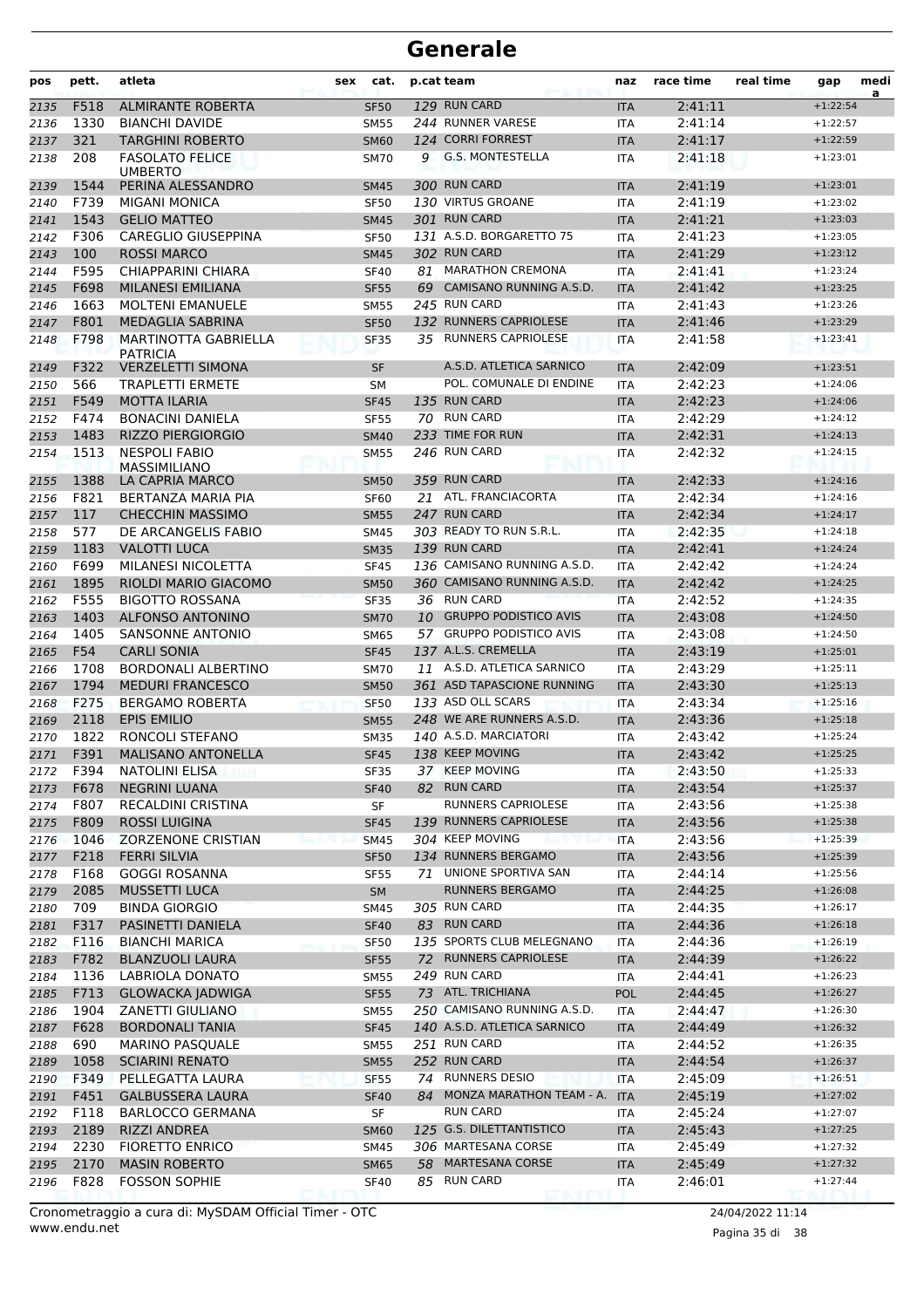| pos  | pett. | atleta                                   | sex | cat.        |     | p.cat team                     | naz        | race time | real time | gap        | medi |
|------|-------|------------------------------------------|-----|-------------|-----|--------------------------------|------------|-----------|-----------|------------|------|
| 2197 | 1286  | <b>STEFANINI PAOLO</b>                   |     | <b>SM55</b> |     | 253 URBAN RUNNERS              | <b>ITA</b> | 2:46:04   |           | $+1:27:47$ | a    |
| 2198 | 1989  | PESSINA RUGGERO                          |     | <b>SM55</b> |     | 254 RUN CARD                   | <b>ITA</b> | 2:46:05   |           | $+1:27:47$ |      |
| 2199 | 91    | <b>DAMINI GABRIELE</b>                   |     | <b>SM65</b> |     | 59 RUN CARD                    | <b>ITA</b> | 2:46:16   |           | $+1:27:59$ |      |
| 2200 | F159  | <b>CHIARATO SILVIA</b>                   |     | <b>SF55</b> |     | 75 ASSINDUSTRIA SPORT          | <b>ITA</b> | 2:46:21   |           | $+1:28:03$ |      |
| 2201 | 1653  | <b>CARRERI SIMONE</b>                    |     | <b>SM50</b> |     | 362 RUN CARD                   | <b>ITA</b> | 2:46:22   |           | $+1:28:05$ |      |
| 2202 | 1241  | <b>FURIOSI SILVIO</b>                    |     | <b>SM55</b> |     | 255 ATLETICA CRAL BANCO        | <b>ITA</b> | 2:46:25   |           | $+1:28:08$ |      |
| 2203 | 2014  | <b>DELLANOCE GIACOMO</b>                 |     | <b>SM</b>   |     | AMR ANGOLO MOUNTAIN            | <b>ITA</b> | 2:46:35   |           | $+1:28:18$ |      |
| 2204 | 391   | <b>FOIADELLI SAMUELE</b>                 |     | <b>SM35</b> |     | 141 ASD ATLETICA STEZZANO      | <b>ITA</b> | 2:46:38   |           | $+1:28:21$ |      |
| 2205 | F204  | <b>MAZZOLETTI SERENA</b>                 |     | <b>SF</b>   |     | <b>RUN CARD</b>                | <b>ITA</b> | 2:46:42   |           | $+1:28:25$ |      |
| 2206 | 265   | <b>ROSKE FABIAN</b>                      |     | <b>SM35</b> | 142 |                                | GER        | 2:46:43   |           | $+1:28:26$ |      |
| 2207 | F723  | <b>GORI VIVIANA</b>                      |     | <b>SF</b>   |     | <b>RUN CARD</b>                | <b>ITA</b> | 2:46:45   |           | $+1:28:28$ |      |
| 2208 | 1992  | ROSSI MASSIMILIANO                       |     | <b>SM45</b> |     | 307 C.T.L. 3 ATLETICA          | <b>ITA</b> | 2:46:48   |           | $+1:28:31$ |      |
| 2209 | 1137  | <b>CHIARELLO TOMMASO</b>                 |     | <b>SM65</b> |     | 60 RUN CARD                    | <b>ITA</b> | 2:46:51   |           | $+1:28:34$ |      |
| 2210 | 1013  | <b>BARRACO SALVATORE</b>                 |     | <b>SM70</b> |     | 12 G. POD. LE SBARRE           | <b>ITA</b> | 2:46:53   |           | $+1:28:36$ |      |
| 2211 | F386  | <b>CORDIANO NADIA</b>                    |     | <b>SF45</b> |     | 141 RUNNERS BERGAMO            | <b>ITA</b> | 2:46:56   |           | $+1:28:39$ |      |
| 2212 | F377  | <b>CASADEI MARIA</b>                     |     | <b>SF65</b> | 5   | G.P. AVIS FORLI                | <b>ITA</b> | 2:46:56   |           | $+1:28:39$ |      |
|      |       | <b>ANTONIETTA</b>                        |     |             |     |                                |            |           |           |            |      |
| 2213 | F592  | <b>BASSAN AMBRA</b>                      |     | <b>SF45</b> |     | 142 ASD GP GARLASCHESE         | <b>ITA</b> | 2:46:58   |           | $+1:28:40$ |      |
| 2214 | 2209  | <b>TONERINI MICHELE</b>                  |     | <b>SM55</b> |     | 256 RUN CARD                   | ITA        | 2:46:58   |           | $+1:28:41$ |      |
| 2215 | 1361  | HU YON XING                              |     | <b>SM35</b> |     | 143 RUN CARD                   | <b>ITA</b> | 2:47:01   |           | $+1:28:44$ |      |
| 2216 | F200  | <b>BERTASA DANIELA</b>                   |     | <b>SF35</b> |     | 38 RUN CARD                    | <b>ITA</b> | 2:47:01   |           | $+1:28:44$ |      |
| 2217 | 777   | <b>SABA LUCIANO</b>                      |     | <b>SM60</b> |     | 126 RUN CARD                   | <b>ITA</b> | 2:47:01   |           | $+1:28:44$ |      |
| 2218 | 516   | <b>ARMATI MARCO</b>                      |     | <b>SM55</b> |     | 257 RUN CARD                   | <b>ITA</b> | 2:47:02   |           | $+1:28:45$ |      |
| 2219 | F816  | <b>VICINI JESSICA</b>                    |     | <b>SF</b>   |     | <b>RUNNERS CAPRIOLESE</b>      | <b>ITA</b> | 2:47:03   |           | $+1:28:45$ |      |
| 2220 | F447  | <b>GORGONE STEFANIA</b>                  |     | <b>SF50</b> |     | 136 GRUPPO SPORTIVO NATISONE   | <b>ITA</b> | 2:47:07   |           | $+1:28:49$ |      |
| 2221 | F851  | FELCHERO MARIA CHIARA                    |     | <b>SF40</b> |     | 86 MARTESANA CORSE             | <b>ITA</b> | 2:47:13   |           | $+1:28:56$ |      |
| 2222 | 1705  | <b>JAVID SAEID</b>                       |     | <b>SM50</b> |     | 363 A.S.D. ATLETICA SARNICO    | <b>ITA</b> | 2:47:59   |           | $+1:29:41$ |      |
| 2223 | F362  | PREVITALI BARBARA                        |     | <b>SF50</b> |     | 137 RUN CARD                   | <b>ITA</b> | 2:48:17   |           | $+1:29:59$ |      |
| 2224 | 1351  | PIGNI ROMEO                              |     | <b>SM60</b> |     | 127 P&C PODISMOECAZZEGGIO      | ITA        | 2:48:19   |           | $+1:30:01$ |      |
| 2225 | 1089  | <b>DANESI BRUNO</b>                      |     | <b>SM60</b> |     | 128 RUN CARD                   | <b>ITA</b> | 2:48:21   |           | $+1:30:04$ |      |
| 2226 | F115  | CAMPAGNA MARIA SABRINA                   |     | <b>SF50</b> |     | 138 SPORTS CLUB MELEGNANO      | ITA        | 2:48:29   |           | $+1:30:12$ |      |
| 2227 | 2052  | <b>DECAPITANI COSTANTE</b>               |     | <b>SM55</b> |     | 258 RUNNERS BERGAMO            | <b>ITA</b> | 2:48:47   |           | $+1:30:29$ |      |
| 2228 | 349   | <b>PARI SAMUELE</b>                      |     | SM45        |     | 308 PODISTICA MEZZANESE        | <b>ITA</b> | 2:48:49   |           | $+1:30:32$ |      |
| 2229 | 1231  | <b>CAGNOLI ILVES</b>                     |     | <b>SM60</b> |     | 129 ASD RIVAROLO DEL RE        | <b>ITA</b> | 2:49:01   |           | $+1:30:44$ |      |
| 2230 | 1149  | <b>GANDOLFI PIETRO</b>                   |     | <b>SM55</b> |     | 259 PARMARATHON ASD            | <b>ITA</b> | 2:49:02   |           | $+1:30:45$ |      |
| 2231 | F425  | <b>BOREA LAURA</b>                       |     | <b>SF50</b> |     | 139 PARMARATHON ASD            | <b>ITA</b> | 2:49:02   |           | $+1:30:45$ |      |
| 2232 | 2008  | <b>TALLONE GIOVANNI</b>                  |     | <b>SM55</b> |     | 260 RUN CARD                   | ITA        | 2:49:07   |           | $+1:30:50$ |      |
| 2233 | 1535  | <b>MAZZOLENI FILIPPO</b>                 |     | <b>SM60</b> |     | 130 ATL. PRESEZZO              | <b>ITA</b> | 2:49:09   |           | $+1:30:52$ |      |
| 2234 | F149  | STEFANELLO SILVIA                        |     | <b>SF45</b> |     | 143 IL CORSO DI CORSA          | <b>ITA</b> | 2:49:19   |           | $+1:31:02$ |      |
| 2235 | 421   | <b>SAVIO ANGELO</b>                      |     | SM50        |     | 364 RUN CARD                   | ITA        | 2:49:20   |           | $+1:31:02$ |      |
| 2236 | F441  | DE MATTEIS LAURA LESLEY                  |     | <b>SF35</b> |     | 39 RUN CARD                    | ITA        | 2:49:29   |           | $+1:31:11$ |      |
| 2237 | 1866  | <b>SPADA MAURIZIO</b>                    |     | <b>SM60</b> |     | 131 CAMISANO RUNNING A.S.D.    | <b>ITA</b> | 2:49:30   |           | $+1:31:13$ |      |
| 2238 | 1879  | FONTANA EVASIO CLAUDIO                   |     | <b>SM55</b> |     | 261 CAMISANO RUNNING A.S.D.    | <b>ITA</b> | 2:49:31   |           | $+1:31:13$ |      |
| 2239 | 1619  | <b>BISCALDI MASSIMO</b>                  |     | <b>SM55</b> |     | 262 ATLETICA INTESA            | <b>ITA</b> | 2:49:41   |           | $+1:31:23$ |      |
| 2240 | 2049  | <b>CRIPPA CORRADO</b>                    |     | <b>SM60</b> |     | 132 RUNNERS BERGAMO            | ITA        | 2:49:42   |           | $+1:31:24$ |      |
| 2241 | 1387  | <b>BRESSANELLI ANGELO</b>                |     | <b>SM55</b> |     | 263 RUN CARD                   | <b>ITA</b> | 2:49:59   |           | $+1:31:42$ |      |
| 2242 | F631  | <b>ARCHETTI STEFANIA</b>                 |     | <b>SF35</b> |     | 40 A.S.D. ATLETICA SARNICO     | <b>ITA</b> | 2:50:05   |           | $+1:31:48$ |      |
| 2243 | 1868  | <b>BONIZZI GABRIELE</b>                  |     | <b>SM40</b> |     | 234 CAMISANO RUNNING A.S.D.    | <b>ITA</b> | 2:50:05   |           | $+1:31:48$ |      |
| 2244 | F382  | CIRIGLIANO VALENTINA                     |     | <b>SF35</b> |     | 41 RUN CARD                    | ITA        | 2:50:13   |           | $+1:31:56$ |      |
| 2245 | F276  | <b>VENTURATO DONATELLA</b>               |     | <b>SF45</b> |     | 144 ASD OLL SCARS              | <b>ITA</b> | 2:50:22   |           | $+1:32:05$ |      |
| 2246 | F547  | <b>SCANDOLARA MONIA</b>                  |     | <b>SF50</b> |     | 140 3C (COMP. CREMONESE        | ITA        | 2:50:31   |           | $+1:32:14$ |      |
| 2247 | F220  | POLEGATO GIOVANNA                        |     | <b>SF55</b> |     | 76 LIMENA RUN ASD              | <b>ITA</b> | 2:50:32   |           | $+1:32:15$ |      |
| 2248 | F492  | <b>MOSCA ROBERTA</b>                     |     | <b>SF55</b> |     | 77 RUN CARD                    | ITA        | 2:50:38   |           | $+1:32:21$ |      |
| 2249 | F726  | <b>CORTI RAFFAELLA</b>                   |     | <b>SF40</b> |     | 87 MARCIATORI SAN GIORGIO      | <b>ITA</b> | 2:50:41   |           | $+1:32:24$ |      |
| 2250 | 1284  | PARRINO GAETANO                          |     | SM65        |     | 61 ATLETICA MONTICHIARI        | ITA        | 2:50:43   |           | $+1:32:26$ |      |
| 2251 | 52    | <b>VIGANO' MARCO</b><br><b>VALENTINO</b> |     | <b>SM60</b> |     | 133 ATL. PRESEZZO              | <b>ITA</b> | 2:50:44   |           | $+1:32:27$ |      |
| 2252 | F336  | CAPPELLETTI FEDERICA<br><b>SIMONA</b>    |     | <b>SF35</b> |     | 42 RUNNING SARONNO             | <b>ITA</b> | 2:50:54   |           | $+1:32:36$ |      |
| 2253 | 892   | <b>BELUSSI PIERGIORGIO</b>               |     | <b>SM45</b> |     | 309 A.S.D. ATLETICA SARNICO    | <b>ITA</b> | 2:51:30   |           | $+1:33:13$ |      |
| 2254 | 1220  | VILLA AMBROGIO                           |     | SM75        |     | 1 A.S.D. MARCIACARATESI        | ITA        | 2:51:32   |           | $+1:33:14$ |      |
| 2255 | F341  | <b>BELLINI BRUNA</b>                     |     | <b>SF45</b> |     | 145 A.S.D. ATLETICA SARNICO    | <b>ITA</b> | 2:51:32   |           | $+1:33:15$ |      |
| 2256 | F42   | ZAFFRA LAURA                             |     | <b>SF55</b> |     | 78 G.P. S.ANGELA AVIS          | ITA        | 2:52:10   |           | $+1:33:53$ |      |
| 2257 | F482  | <b>SALVADOR NADIA</b>                    |     | <b>SF65</b> | 6   | <b>RUN CARD</b>                | <b>ITA</b> | 2:52:43   |           | $+1:34:26$ |      |
| 2258 | 956   | PICCIRILLO ANTONIO                       |     | <b>SM55</b> |     | 264 CROCERA STADIUM S.S.D.R.L. | <b>ITA</b> | 2:52:50   |           | $+1:34:32$ |      |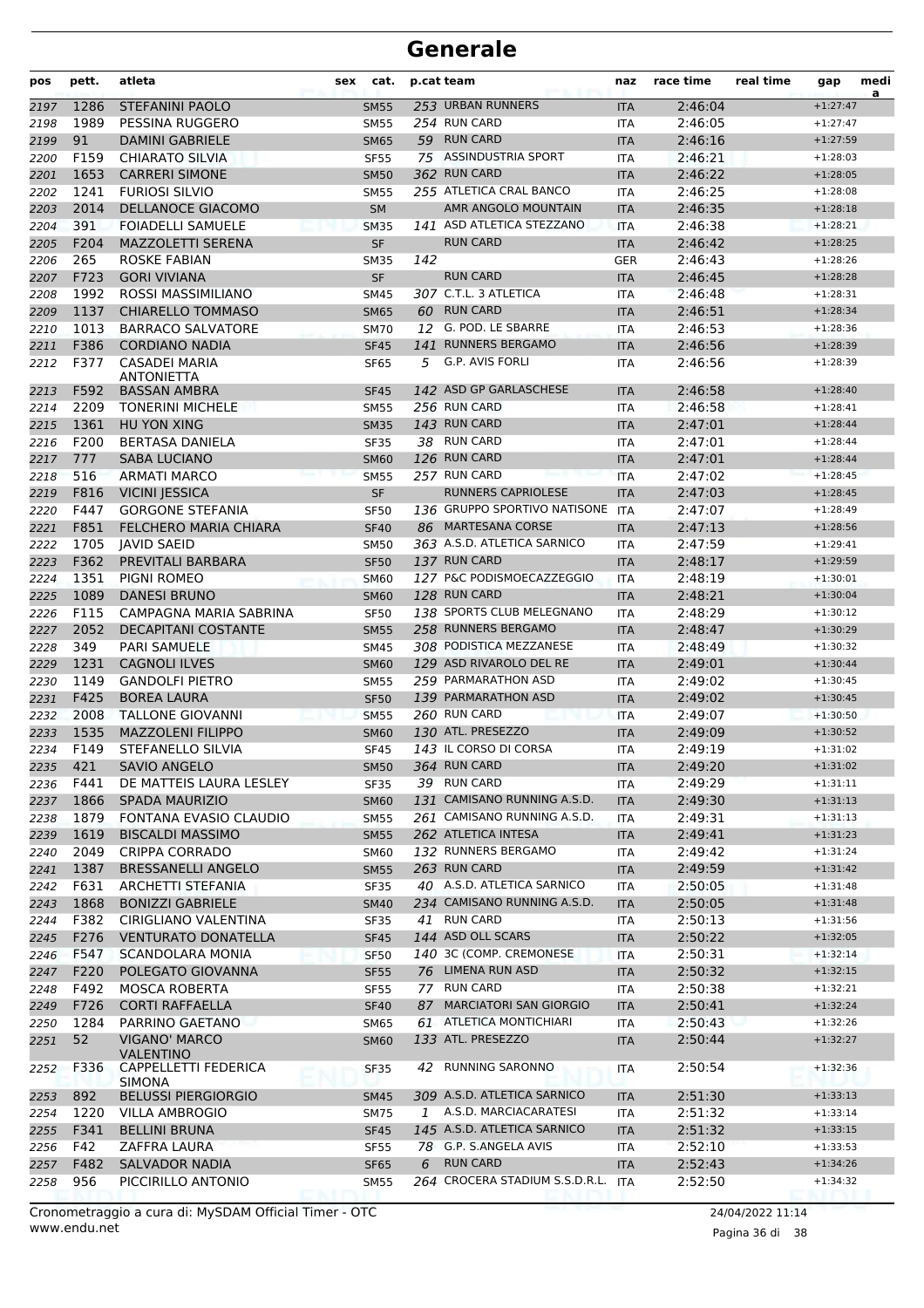| pos          | pett.      | atleta                                    | sex | cat.                       | p.cat team |                                                   | naz                      | race time          | real time | gap                      | medi |
|--------------|------------|-------------------------------------------|-----|----------------------------|------------|---------------------------------------------------|--------------------------|--------------------|-----------|--------------------------|------|
| 2259         | F737       | <b>OUERCI ROBERTA</b>                     |     | <b>SF50</b>                |            | 141 ATL. PRESEZZO                                 | <b>ITA</b>               | 2:53:02            |           | $+1:34:44$               | a    |
| 2260         | F551       | <b>PISONI FEDERICA</b>                    |     | <b>SF35</b>                |            | 43 TIME FOR RUN                                   | <b>ITA</b>               | 2:53:20            |           | $+1:35:02$               |      |
| 2261         | 1475       | <b>COMOTTI ENRICO</b><br><b>GERVASIO</b>  |     | <b>SM40</b>                |            | 235 RUN CARD                                      | <b>ITA</b>               | 2:53:21            |           | $+1:35:04$               |      |
| 2262         | 756        | <b>COGLIATI MARCO</b>                     |     | <b>SM60</b>                |            | 134 ASD LAVORATORI INTESA                         | ITA                      | 2:53:32            |           | $+1:35:15$               |      |
| 2263         | F327       | DE FERDINANDO ANNA                        |     | <b>SF55</b>                |            | 79 EUROATLETICA 2002                              | <b>ITA</b>               | 2:53:42            |           | $+1:35:24$               |      |
| 2264         | F814       | <b>TENGATTINI SILVIA</b>                  |     | <b>SF60</b>                | 22         | <b>RUNNERS CAPRIOLESE</b>                         | <b>ITA</b>               | 2:53:54            |           | $+1:35:37$               |      |
| 2265         | 1753       | <b>PISONI GIUSEPPE</b>                    |     | <b>SM65</b>                | 62         | <b>GS AVIS TREVIGLIO G.</b>                       | <b>ITA</b>               | 2:54:01            |           | $+1:35:44$               |      |
| 2266         | 1752       | <b>GALLI FABRIZIO</b>                     |     | <b>SM60</b>                |            | 135 GS AVIS TREVIGLIO G.                          | <b>ITA</b>               | 2:54:02            |           | $+1:35:44$               |      |
| 2267         | 376        | <b>LORENZETTI MARCO</b>                   |     | <b>SM55</b>                |            | 265 RUN CARD                                      | <b>ITA</b>               | 2:54:03            |           | $+1:35:46$               |      |
| 2268         | F792       | <b>FRESE NADIA</b>                        |     | <b>SF50</b>                |            | 142 RUNNERS CAPRIOLESE                            | <b>ITA</b>               | 2:54:04            |           | $+1:35:47$               |      |
| 2269         | F530       | <b>PICCINELLI ANNA</b>                    |     | <b>SF55</b>                |            | 80 GP CORNO GIOVINE                               | <b>ITA</b>               | 2:54:15            |           | $+1:35:57$               |      |
| 2270         | F244       | PREZIOSO ANNA<br>IMMACOLATA               |     | <b>SF50</b>                |            | 143 RUN CARD                                      | <b>ITA</b>               | 2:54:18            |           | $+1:36:01$               |      |
| 2271         | 1218       | <b>GANGEMI IVAN</b>                       |     | <b>SM50</b>                |            | 365 RUN CARD                                      | <b>ITA</b>               | 2:54:23            |           | $+1:36:05$               |      |
| 2272         | F525       | <b>BOCCONE BARBARA</b>                    |     | <b>SF50</b>                |            | <b>144 RUN CARD</b>                               | <b>ITA</b>               | 2:54:23            |           | $+1:36:06$               |      |
| 2273         | 1991       | <b>BARBARO ANTONIO</b>                    |     | <b>SM65</b>                |            | 63 C.T.L. 3 ATLETICA                              | <b>ITA</b>               | 2:54:48            |           | $+1:36:31$               |      |
| 2274         | 691        | <b>GERRA FRANCESCO</b>                    |     | <b>SM55</b>                |            | 266 ASD ORTICA TEAM MILANO                        | <b>ITA</b>               | 2:54:54            |           | $+1:36:37$               |      |
| 2275         | F405       | SANTAGATA MANUELA                         |     | <b>SF40</b>                | 88         | <b>RUN CARD</b>                                   | <b>ITA</b>               | 2:54:55            |           | $+1:36:37$               |      |
| 2276         | 899        | SESSI MARIO DESIDERIO                     |     | <b>SM45</b>                |            | 310 RUN CARD                                      | <b>ITA</b>               | 2:55:06            |           | $+1:36:48$               |      |
| 2277         | 1234       | <b>SCHIATTARELLA RAFFAELE</b>             |     | <b>SM55</b>                |            | 267 URBAN RUNNERS                                 | <b>ITA</b>               | 2:55:26            |           | $+1:37:09$               |      |
| 2278         | 2105       | <b>SEMPRINI STEFANO</b>                   |     | <b>SM40</b>                |            | 236 RUNNERS BERGAMO                               | <b>ITA</b>               | 2:55:30            |           | $+1:37:13$               |      |
| 2279         | 2196       | <b>BERTOLA MARIO</b>                      |     | <b>SM60</b>                |            | 136 RUN CARD                                      | <b>ITA</b>               | 2:55:43            |           | $+1:37:26$               |      |
| 2280         | F753       | <b>CHIAPPINI ELENA</b>                    |     | <b>SF55</b>                |            | 81 RUNNERS BERGAMO                                | <b>ITA</b>               | 2:55:54            |           | $+1:37:37$               |      |
| 2281         | F62        | TAGLIAFERRO TIZIANA                       |     | <b>SF50</b>                |            | 145 A.L.S. CREMELLA                               | <b>ITA</b>               | 2:56:01            |           | $+1:37:43$               |      |
| 2282         | 193        | DE ROCCO ROBERTO                          |     | <b>SM55</b>                |            | 268 G.P. S.ANGELA AVIS                            | <b>ITA</b>               | 2:56:04            |           | $+1:37:47$               |      |
| 2283         | F439       | <b>VIGANO' ILARIA</b>                     |     | <b>SF</b>                  |            | A.L.S. CREMELLA<br><b>GRUPPO CITTA' DI GENOVA</b> | <b>ITA</b>               | 2:56:06            |           | $+1:37:49$               |      |
| 2284         | 905        | PAPARELLA DOMENICO                        |     | <b>SM65</b>                | 64         | 366 RUNNERS BERGAMO                               | <b>ITA</b>               | 2:56:16<br>2:56:24 |           | $+1:37:59$<br>$+1:38:06$ |      |
| 2285<br>2286 | 246<br>F40 | LORENZELLI MARCELLO<br><b>BANDA INES</b>  |     | <b>SM50</b><br><b>SF60</b> |            | 23 RUN CARD                                       | <b>ITA</b><br><b>ITA</b> | 2:56:31            |           | $+1:38:14$               |      |
| 2287         | 440        | <b>DOPPIU DANIELE</b>                     |     |                            |            | 269 POLISPORTIVA SOCIALE CHINA ITA                |                          | 2:56:36            |           | $+1:38:19$               |      |
| 2288         | F104       | COGNOLATO GIORGIA                         |     | <b>SM55</b><br><b>SF40</b> |            | 89 RUNNERS PADOVA                                 | <b>ITA</b>               | 2:57:25            |           | $+1:39:08$               |      |
| 2289         | 418        | COGNOLATO ALESSANDRO                      |     | <b>SM65</b>                | 65         | PODISTI MASERA' DI PADOVA                         | <b>ITA</b>               | 2:57:25            |           | $+1:39:08$               |      |
| 2290         | F797       | <b>MARINI LORENA MARUSCA</b>              |     | <b>SF60</b>                | 24         | <b>RUNNERS CAPRIOLESE</b>                         | <b>ITA</b>               | 2:57:42            |           | $+1:39:25$               |      |
| 2291         | F271       | <b>MILAS SANDRA</b>                       |     | <b>SF</b>                  |            | <b>RUN CARD</b>                                   | <b>ITA</b>               | 2:58:37            |           | $+1:40:20$               |      |
| 2292         | F121       | RAMPAZZO SANDRA                           |     | <b>SF60</b>                | 25         | <b>BOOMERANG RUNNERS</b>                          | <b>ITA</b>               | 2:59:13            |           | $+1:40:55$               |      |
| 2293         | F837       | <b>AMBROSETTI ELENA</b>                   |     | <b>SF55</b>                | 82         | <b>RUN CARD</b>                                   | <b>ITA</b>               | 2:59:35            |           | $+1:41:18$               |      |
| 2294         | 1917       | <b>BOF ROBERTO</b>                        |     | <b>SM60</b>                |            | 137 RUN CARD                                      | <b>ITA</b>               | 2:59:35            |           | $+1:41:18$               |      |
| 2295         | F343       | <b>MARTINI VANESSA</b>                    |     | <b>SF50</b>                |            | 146 RUN CARD                                      | <b>ITA</b>               | 2:59:36            |           | $+1:41:19$               |      |
| 2296         | F61        | <b>DAFFINI PATRIZIA</b>                   |     | <b>SF45</b>                |            | 146 9,92 RUNNING ASD                              | <b>ITA</b>               | 2:59:39            |           | $+1:41:22$               |      |
| 2297         | F684       | PAMPLONI GRETA                            |     | SF45                       |            | 147 ASD GP GARLASCHESE                            | <b>ITA</b>               | 2:59:54            |           | $+1:41:37$               |      |
| 2298         | 1449       | <b>ANTONINI MARZIO</b>                    |     | <b>SM45</b>                |            | 311 ATL. FRANCIACORTA                             | ITA                      | 3:00:09            |           | $+1:41:52$               |      |
| 2299         | 1196       | POZZO VITTORINO                           |     | <b>SM60</b>                |            | 138 ATLETICA ROTALIANA                            | <b>ITA</b>               | 3:00:37            |           | $+1:42:20$               |      |
| 2300         | 1193       | POZZO FRANCESCO                           |     | <b>SM60</b>                |            | 139 RUN CARD                                      | ITA                      | 3:00:37            |           | $+1:42:20$               |      |
| 2301         | F138       | <b>GIACOMETTI MARINA</b>                  |     | <b>SF50</b>                |            | 147 IMPOSSIBLE226 TRIATHLON                       | <b>ITA</b>               | 3:00:41            |           | $+1:42:24$               |      |
| 2302         | 503        | RANGHETTI ANDREA                          |     | <b>SM55</b>                |            | 270 RUN CARD                                      | ITA                      | 3:00:48            |           | $+1:42:31$               |      |
| 2303         | 350        | <b>CERUZZI MICHELE</b>                    |     | <b>SM55</b>                |            | 271 PODISTICA MEZZANESE                           | <b>ITA</b>               | 3:01:03            |           | $+1:42:46$               |      |
| 2304         | 1969       | MADESANI STEFANO                          |     | <b>SM60</b>                |            | 140 G.P. VIRGILIANO                               | ITA                      | 3:01:22            |           | $+1:43:04$               |      |
| 2305         | 1517       | <b>MELEGARI ENZO</b>                      |     | <b>SM75</b>                |            | 2 ATL. CASONE NOCETO                              | <b>ITA</b>               | 3:02:52            |           | $+1:44:35$               |      |
| 2306         | 592        | DI MARIA VINCENZO                         |     | <b>SM70</b>                |            | 13 G.A.P. SARONNO                                 | ITA                      | 3:03:56            |           | $+1:45:39$               |      |
| 2307         | 1257       | <b>FACECCHIA DANIELE</b><br><b>COSIMO</b> |     | <b>SM40</b>                |            | 237 RUN CARD                                      | <b>ITA</b>               | 3:03:56            |           | $+1:45:39$               |      |
| 2308         | 829        | RESTUCCIA SALVATORE                       |     | SM65                       |            | 66 9,92 RUNNING ASD                               | ITA                      | 3:04:20            |           | $+1:46:03$               |      |
| 2309         | 1302       | SIMONCELLI GIANFRANCO                     |     | <b>SM60</b>                |            | 141 ATLETICA CONCESIO 2009                        | <b>ITA</b>               | 3:04:22            |           | $+1:46:05$               |      |
| 2310         | F354       | AMBROSI ROSA                              |     | <b>SF40</b>                |            | 90 ATL. FRANCIACORTA                              | ITA                      | 3:04:24            |           | $+1:46:06$               |      |
| 2311         | 312        | GASPARINI VALENTINO                       |     | <b>SM60</b>                |            | 142 MARTELLAGO RUNNING TEAM                       | <b>ITA</b>               | 3:05:29            |           | $+1:47:12$               |      |
| 2312         | 1622       | CARRARO MASSIMO                           |     | SM65                       |            | 67 MARTELLAGO RUNNING TEAM                        | <b>ITA</b>               | 3:05:31            |           | $+1:47:14$               |      |
| 2313         | F390       | PIVIDORE BARBARA                          |     | <b>SF50</b>                |            | 148 KEEP MOVING                                   | <b>ITA</b>               | 3:06:08            |           | $+1:47:50$               |      |
| 2314         | 1946       | <b>BINDA PIERLUIGI</b>                    |     | <b>SM70</b>                |            | 14 RUN CARD                                       | ITA                      | 3:07:29            |           | $+1:49:12$               |      |
| 2315         | 2161       | <b>MONARI ENRICO</b>                      |     | <b>SM55</b>                |            | 272 POL. UNIONE 90                                | <b>ITA</b>               | 3:07:40            |           | $+1:49:22$               |      |
| 2316         | F825       | PINCA ROBERTA                             |     | <b>SF50</b>                |            | 149 POL. UNIONE 90                                | ITA                      | 3:07:41            |           | $+1:49:24$               |      |
| 2317         | 389        | DELLA PIETRA ANGELO                       |     | <b>SM65</b>                |            | 68 POOL SOC.ATL.ALTA                              | <b>ITA</b>               | 3:07:57            |           | $+1:49:40$               |      |
| 2318         | 1511       | <b>BONALDI FABRIZIO</b>                   |     | SM65                       |            | 69 MARATHON CREMONA                               | ITA                      | 3:07:57            |           | $+1:49:40$               |      |
| 2319         | F226       | <b>BUSCAGLIONE ELISA</b>                  |     | <b>SF40</b>                |            | 91 READY TO RUN S.R.L.                            | <b>ITA</b>               | 3:08:13            |           | $+1:49:55$               |      |
| 2320         | 924        | FORASTIERO ANTONELLO                      |     | <b>SM35</b>                |            | 144 KEEP MOVING                                   | ITA                      | 3:08:58            |           | $+1:50:41$               |      |

Pagina 37 di 38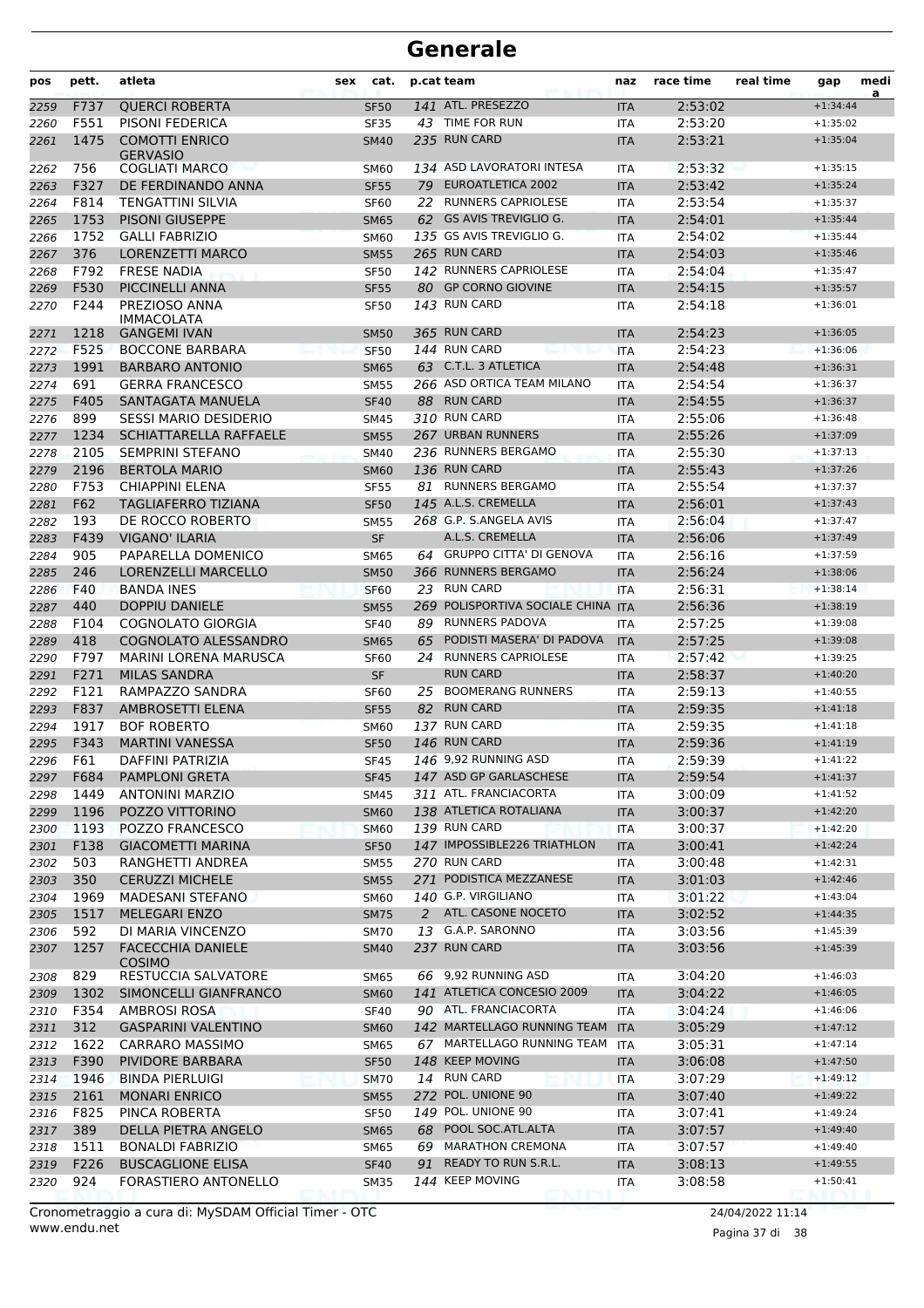| pos        | pett. | atleta                      | sex         | cat. | p.cat team                  | naz        | race time      | real time | gap        | medi<br>a |
|------------|-------|-----------------------------|-------------|------|-----------------------------|------------|----------------|-----------|------------|-----------|
| 2321       | F776  | <b>BAGLIONI CARLA</b>       | <b>SF60</b> |      | 26 RUNNERS CAPRIOLESE       | <b>ITA</b> | 3:10:19        |           | $+1:52:02$ |           |
| 2322       | F793  | <b>GOTTARDI FRANCESCA</b>   | <b>SF45</b> |      | 148 RUNNERS CAPRIOLESE      | <b>ITA</b> | 3:10:20        |           | $+1:52:02$ |           |
| 2323       | 890   | <b>MAGNANI ANDREA NIKI</b>  | <b>SM45</b> |      | 312 RUN CARD                | <b>ITA</b> | 3:10:40        |           | $+1:52:23$ |           |
| 2324       | 858   | <b>SORESINI MATTEO</b>      | <b>SM35</b> |      | 145 RUN CARD                | <b>ITA</b> | 3:10:45        |           | $+1:52:27$ |           |
| 2325       | F552  | DE MITRI ILARIA             | <b>SF45</b> |      | 149 TIME FOR RUN            | <b>ITA</b> | 3:11:00        |           | $+1:52:43$ |           |
| 2326       | F75   | PREVIDI COSETTA             | <b>SF45</b> |      | 150 RUN CARD                | <b>ITA</b> | 3:12:49        |           | $+1:54:32$ |           |
| 2327       | 1329  | <b>MANDARI GIANFRANCO</b>   | <b>SM55</b> |      | 273 RUN CARD                | <b>ITA</b> | 3:15:25        |           | $+1:57:08$ |           |
| 2328       | F330  | <b>BUSSI LAURA</b>          | <b>SF40</b> |      | 92 RUN CARD                 | <b>ITA</b> | 3:16:42        |           | $+1:58:25$ |           |
| 2329       | F292  | <b>SIRONI ANNA MARIA</b>    | <b>SF50</b> |      | 150 RUN CARD                | <b>ITA</b> | 3:16:43        |           | $+1:58:25$ |           |
| 2330       | F450  | SIGNORINI MARIA GRAZIA      | <b>SF55</b> |      | 83 G.S.D. MOMBOCAR          | <b>ITA</b> | 3:17:05        |           | $+1:58:48$ |           |
| 2331       | F694  | <b>DELFINI SILVIA</b>       | <b>SF55</b> | 84   | CAMISANO RUNNING A.S.D.     | <b>ITA</b> | 3:18:39        |           | $+2:00:22$ |           |
| 2332       | F488  | <b>GARATTI ANGIOLINA</b>    | <b>SF60</b> |      | 27 MARATHON CREMONA         | <b>ITA</b> | 3:18:45        |           | $+2:00:28$ |           |
| 2333       | 1404  | <b>BONCORE MARIO</b>        | <b>SM50</b> |      | 367 GRUPPO PODISTICO AVIS   | <b>ITA</b> | 3:20:07        |           | $+2:01:50$ |           |
| 2334       | F43   | SOGNO TERESA                | <b>SF55</b> |      | 85 PIETRO MICCA BIELLA      | <b>ITA</b> | 3:20:20        |           | $+2:02:02$ |           |
| 2335       | F274  | <b>SALA ELENA</b>           | <b>SF55</b> |      | 86 RUN CARD                 | <b>ITA</b> | 3:20:40        |           | $+2:02:23$ |           |
| 2336       | F407  | AZZOLINI ILARIA             | <b>SF45</b> |      | 151 ATL. BANCOLE            | <b>ITA</b> | 3:21:51        |           | $+2:03:34$ |           |
| 2337       | 811   | <b>SIMONE RICCARDO</b>      | <b>SM45</b> |      | 313 LYCEUM ROMA XIII A.P.D. | <b>ITA</b> | 3:22:41        |           | $+2:04:24$ |           |
| 2338       | F224  | <b>GUELPA ROBERTA</b>       | <b>SF40</b> |      | 93 RUN CARD                 | <b>ITA</b> | 3:25:16        |           | $+2:06:58$ |           |
| 2339       | F696  | <b>GANDINI ANTONELLA</b>    | <b>SF55</b> |      | 87 CAMISANO RUNNING A.S.D.  | <b>ITA</b> | 3:25:19        |           | $+2:07:02$ |           |
| 2340       | 1696  | <b>GALEAZZO VITTORIO</b>    | <b>SM55</b> |      | 274 RUN CARD                | <b>ITA</b> | 3:29:02        |           | $+2:10:45$ |           |
| 2341       | F108  | <b>MORONI SIMONA</b>        | <b>SF60</b> |      | 28 ATL. TREVIGLIO           | <b>ITA</b> | 3:29:28        |           | $+2:11:10$ |           |
| 2342       | 1494  | <b>FABIAN PAOLO</b>         | <b>SM55</b> |      | 275 C.T.L. 3 ATLETICA       | <b>ITA</b> | 3:37:47        |           | $+2:19:29$ |           |
| 2343       | F363  | <b>FERRANTE ROSA</b>        | <b>SF40</b> |      | 94 ATLETICA TOMMASO ASSI    | <b>ITA</b> | 3:37:51        |           | $+2:19:34$ |           |
| 2344       | F132  | LESCHIUTTA ANNAMARIA        | <b>SF55</b> |      | 88 KEEP MOVING              | <b>ITA</b> | 3:37:56        |           | $+2:19:38$ |           |
| 2345       | 955   | <b>COSMA BRUNO ANTONIO</b>  | <b>SM60</b> |      | 143 SPORT RUNNING           | <b>ITA</b> | 3:38:03        |           | $+2:19:46$ |           |
| 2346       | F232  | <b>ZONI MAURA</b>           | <b>SF55</b> |      | 89 G.A.P. SARONNO           | <b>ITA</b> | 3:41:49        |           | $+2:23:32$ |           |
| <b>DNF</b> | 832   | <b>BONGIOANNI FRANCESCO</b> | <b>SM</b>   |      | <b>ASD PODISTICA</b>        | <b>ITA</b> |                |           |            |           |
| <b>DNF</b> | 313   | <b>TERZI GUIDO</b>          | <b>SM55</b> |      | G.P. S.ANGELA AVIS          | <b>ITA</b> |                |           |            |           |
| DNF        | F489  | <b>TERUZZI TIZIANA</b>      | <b>SF45</b> |      | G.P. I GAMBER DE            | <b>ITA</b> |                |           |            |           |
| <b>DNF</b> | 2164  | <b>SCARPELLINI IVANO</b>    | <b>SM55</b> |      | <b>RUN CARD</b>             | <b>ITA</b> |                |           |            |           |
| <b>DNF</b> | F303  | <b>NOVO ELISA</b>           | <b>SF35</b> |      | G.S.R. FERRERO A.S.D.       | <b>ITA</b> |                |           |            |           |
|            |       | ENDU                        |             |      |                             |            | ENDU           |           |            |           |
|            | ENDU  |                             | ENDU        |      | ENDU                        |            |                |           | ENDU       |           |
|            |       | <b>ENDUMBL</b>              |             |      | ENDU                        |            | <b>ENDUMBI</b> |           |            |           |
|            |       |                             | 'NNI        |      | ENDI                        |            |                |           | 'NITYI     |           |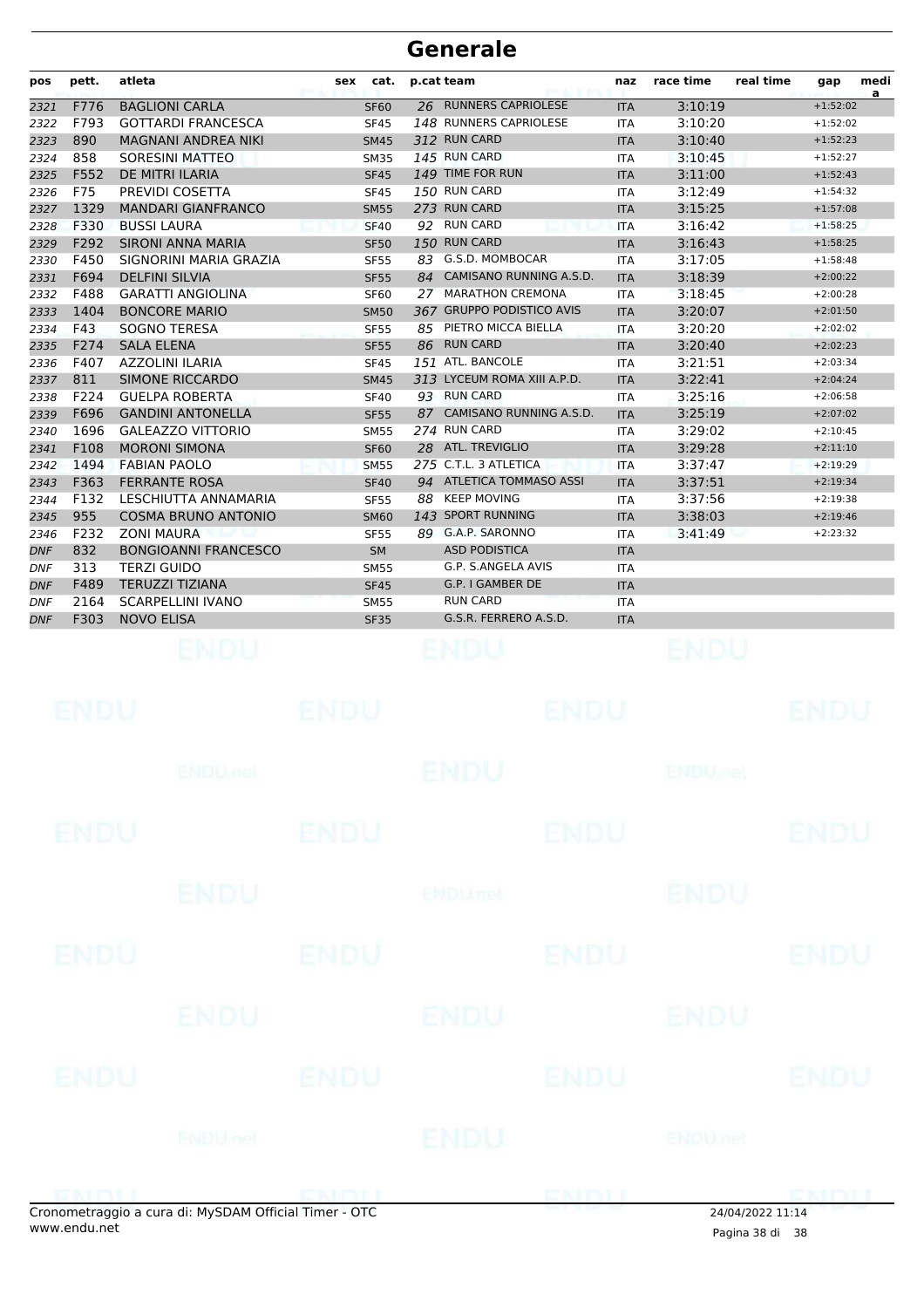# **Sarnico - Lovere Run**

*Data* **24/04/2022**

*Gara* **Sarnico Lover Run NC - Atleti Stranieri**

|       | CAIRNET                                               |                  | <b>Generale</b>  |             | <b>PEACH PACIFIC</b>      |                    |
|-------|-------------------------------------------------------|------------------|------------------|-------------|---------------------------|--------------------|
| pett. | atleta                                                | sex              | team             | naz         | race time                 | real time<br>media |
| 3019  | <b>ALBAN ARVOTTI</b>                                  |                  |                  | <b>BEL</b>  | 2:25:38                   |                    |
| 3013  | <b>BARTH DORIS</b>                                    | <b>PERMITTED</b> |                  | <b>GER</b>  | 2:59:36                   | <b>PERMIT R</b>    |
| 3012  | <b>BARTH RAINER</b>                                   |                  |                  | <b>GER</b>  | 3:06:04                   |                    |
| 3028  | <b>BOVIN CHRISTINA</b>                                |                  |                  | <b>SWE</b>  | 2:23:38                   |                    |
| 3025  | <b>CHRISTIAENS KATHLEEN</b>                           |                  |                  | <b>BEL</b>  | 2:24:58                   |                    |
| 3022  | DE RIDDER CHRISTINE                                   |                  | PNPULFA          | <b>BEL</b>  | 2:40:53                   |                    |
| 3008  | <b>DEKKER TESSA</b>                                   |                  |                  | <b>NED</b>  | 2:01:21                   |                    |
| 3007  | <b>FOCKEN GUUS</b>                                    |                  |                  | <b>NED</b>  | 1:58:27                   |                    |
| 3016  | <b>INSALACA GIUSEPPE</b>                              |                  |                  | <b>ITA</b>  | 2:38:32                   |                    |
| 3027  | <b>LUNDBERG MAGNUS</b>                                |                  |                  | <b>SWE</b>  | 2:57:48                   |                    |
| 3037  | <b>QUIROGA ABELAIRA</b><br><b>BEATRIZ</b>             |                  |                  | <b>ESP</b>  | 2:36:23                   |                    |
| 3021  | <b>RAMPART PETRA</b>                                  |                  |                  | <b>BEL</b>  | 2:40:53                   |                    |
| 3017  | <b>SANTUCCI NATHALIE</b>                              |                  |                  | <b>BEL</b>  | 2:35:13                   |                    |
| 3024  | <b>SNYDERS INGE</b>                                   |                  |                  | <b>BEL</b>  | 3:01:54                   |                    |
| 3026  | <b>VAN BUGGENHOUT</b>                                 |                  |                  | <b>BEL</b>  | 2:25:00                   |                    |
| 3023  | PIETERJAN<br>VAN MEEL XANDRA                          | 9.L/N            |                  | <b>BEL</b>  | 2:56:55                   |                    |
| 3020  | <b>VAN ROOY MARIE-</b><br><b>CHRISTINE</b>            |                  |                  | <b>BEL</b>  | 2:56:55                   |                    |
| 3033  | <b>VOIDROT PHILIPPE</b>                               |                  | <b>PORTAGE A</b> | <b>FRA</b>  | 2:34:18                   |                    |
| 3034  | <b>WEISS BERNHARD</b>                                 |                  |                  | <b>GER</b>  | 2:19:02                   |                    |
| 3035  | <b>WEISS KARIN</b>                                    |                  |                  | <b>GER</b>  | 2:37:56                   |                    |
| 3004  | <b>WOLFF VINCENT</b>                                  |                  |                  | <b>GER</b>  | 2:08:34                   |                    |
|       | ENDLINGI                                              | ENDU             |                  | ENDU        |                           | ENDUnet            |
|       |                                                       |                  |                  |             |                           |                    |
|       |                                                       |                  |                  |             |                           |                    |
|       | ENDU.                                                 |                  | ENDU             |             | ENDU                      |                    |
|       | ENDU                                                  | ENDU             |                  | ENDU        |                           | ENDU               |
|       |                                                       |                  |                  |             |                           |                    |
|       |                                                       |                  |                  |             |                           |                    |
|       | <b>ENDU net</b>                                       |                  | ENDU             |             | <b>ENDU<sub>met</sub></b> |                    |
|       |                                                       |                  |                  |             |                           |                    |
|       |                                                       |                  |                  |             |                           |                    |
|       | ENDU                                                  | ENDU             |                  | ENDU        |                           | ENDU               |
|       |                                                       |                  |                  |             |                           |                    |
|       | <b>ENDU</b>                                           |                  | <b>ENDUnet</b>   |             | <b>ENDU</b>               |                    |
|       |                                                       |                  |                  |             |                           |                    |
|       |                                                       |                  |                  |             |                           |                    |
|       | <b>ENDU</b>                                           | <b>ENDU</b>      |                  | <b>ENDU</b> |                           | ENDU               |
|       |                                                       |                  |                  |             |                           |                    |
|       | ENDU                                                  |                  | ENDU             |             | ENDU                      |                    |
|       |                                                       |                  |                  |             |                           |                    |
|       |                                                       |                  |                  |             |                           |                    |
|       | ENDU                                                  | <b>ENDU</b>      |                  | <b>ENDU</b> |                           | ENDU               |
|       |                                                       |                  |                  |             |                           |                    |
|       | ENDUnet                                               |                  | ENDU             |             | ENDUmet                   |                    |
|       |                                                       |                  |                  |             |                           |                    |
|       |                                                       |                  |                  |             |                           |                    |
|       |                                                       | <b>PERSONAL</b>  |                  | ENDI        |                           | DISTINT            |
|       | Cronometraggio a cura di: MySDAM Official Timer - OTC |                  |                  |             |                           | 24/04/2022 11:14   |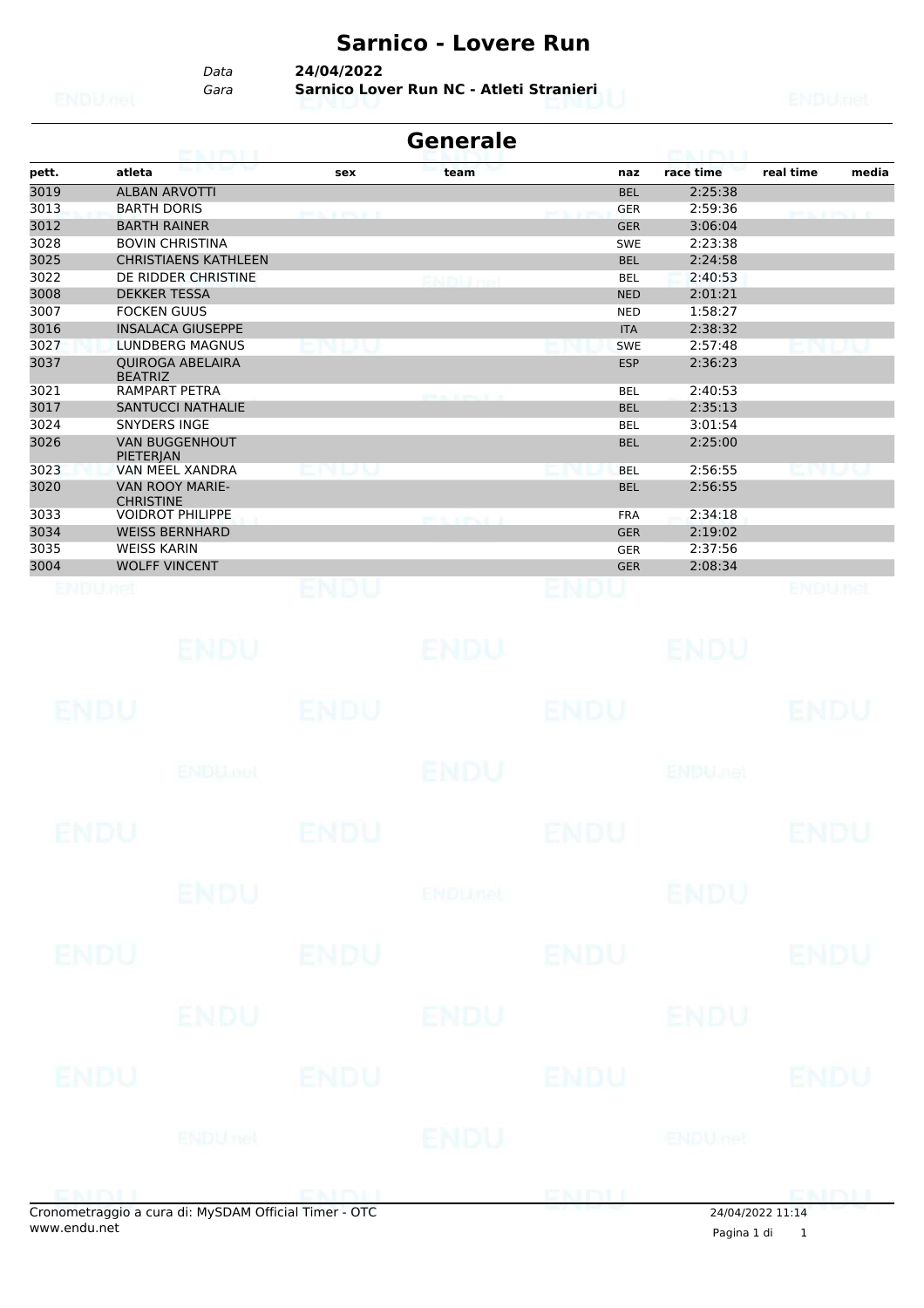#### **Sarnico - Lovere Run**

*Data* **24/04/2022**

*Gara* **Non Competita 6k**

| <b>Generale</b><br><b>CONTRACTOR</b> |                                                   |                |                |  |            |           |                |       |  |
|--------------------------------------|---------------------------------------------------|----------------|----------------|--|------------|-----------|----------------|-------|--|
| pett.                                | atleta                                            | sex            | team           |  | naz        | race time | real time      | media |  |
| 5504                                 | <b>ABRAMI DAVIDE</b>                              |                |                |  | <b>ITA</b> | 0:27:28   |                |       |  |
| 5006                                 | <b>ACCHIAPPATI ANDREA</b>                         |                |                |  | ITA        | 0:31:06   |                |       |  |
| 5004                                 | <b>ACCHIAPPATI GIADA</b>                          |                |                |  | <b>ITA</b> | 0:43:51   |                |       |  |
| 5005                                 | <b>ACCHIAPPATI SARA</b>                           |                |                |  | <b>ITA</b> | 0:32:22   |                |       |  |
| 5357                                 | <b>AGLIARDI LUCA</b>                              |                |                |  | <b>ITA</b> | 0:42:28   |                |       |  |
| 5532                                 | <b>AGONI ELEONORA</b>                             |                | 63 P.U         |  | ITA        | 1:07:14   |                |       |  |
| 5154                                 | <b>ALBERTIN MARIKA</b>                            |                |                |  | <b>ITA</b> | 1:08:48   |                |       |  |
| 5461                                 | <b>ALESSI MARIA</b>                               |                |                |  | ITA        | 0:48:56   |                |       |  |
| 5277                                 | <b>ALESSI TIZIANA</b>                             |                |                |  | <b>ITA</b> | 1:09:42   |                |       |  |
| 5335                                 | ALGHISI MARIA CATIA                               |                |                |  | <b>ITA</b> | 1:13:11   |                |       |  |
| 5486                                 | ANGELI MONICA MARIA                               |                |                |  | <b>ITA</b> | 1:06:44   |                |       |  |
| 5045                                 | ANGIULLI ALESSANDRA                               |                |                |  | <b>ITA</b> | 0:49:12   |                |       |  |
| 5149                                 | <b>ANNARITA BARUTO</b>                            |                |                |  | <b>ITA</b> | 1:07:30   |                |       |  |
| 5296                                 | <b>APICELLA MARIA</b>                             |                |                |  | ITA        | 0:30:25   |                |       |  |
| 5079                                 | <b>ARPINO SILVIA</b>                              |                |                |  | <b>ITA</b> | 0:42:21   |                |       |  |
| 5110                                 | ARZAROLI RAFFAELLA                                |                |                |  |            | 0:58:31   |                |       |  |
|                                      |                                                   |                |                |  | <b>ITA</b> |           |                |       |  |
| 5047                                 | <b>ASPERTI KATIUSCIA</b>                          |                |                |  | <b>ITA</b> | 0:45:06   |                |       |  |
| 5672                                 | <b>ATROUS KAMAR</b>                               |                |                |  | <b>ITA</b> | 0:48:50   |                |       |  |
| 5541                                 | <b>AYALA BEATRIZ</b>                              |                |                |  | <b>ECU</b> | 0:38:45   |                |       |  |
| 5629                                 | <b>BAIGUINI GIACOMO</b>                           |                |                |  | ITA        | 1:10:21   |                |       |  |
| 5630                                 | <b>BAIGUINI PIETRO</b>                            |                |                |  | <b>ITA</b> | 1:01:47   |                |       |  |
| 5024                                 | <b>BALDUZZI ELISABETTA</b>                        |                |                |  | <b>ITA</b> | 0:48:47   |                |       |  |
| 5417                                 | <b>BALDUZZI MARA</b>                              |                |                |  | <b>ITA</b> | 0:57:10   |                |       |  |
| 5011                                 | <b>BALLERINI MARA</b>                             |                |                |  | <b>ITA</b> | 0:34:22   |                |       |  |
| 5667                                 | <b>BALZARINI NICOLA</b>                           |                |                |  | <b>ITA</b> | 0:33:04   |                |       |  |
| 5413                                 | BARBETTI ALESSANDRO                               |                |                |  | ITA        | 0:48:09   |                |       |  |
| 5163                                 | <b>BARDELLI SERGIO</b>                            |                |                |  | <b>ITA</b> | 1:06:31   |                |       |  |
| 5307                                 | <b>BARONI ADRIANO</b>                             |                | : N L/ U       |  | <b>ITA</b> | 0:35:26   |                |       |  |
| 5150                                 | <b>BARUTO ANGELO</b>                              |                |                |  | <b>ITA</b> | 1:07:50   |                |       |  |
| 5393                                 | <b>BASSI ELISA</b>                                |                |                |  | <b>ITA</b> | 1:01:31   |                |       |  |
| 5224                                 | <b>BEGNI SILVIA</b>                               |                |                |  | <b>ITA</b> | 0:46:19   |                |       |  |
| 5619                                 | <b>BELINGHERI ALESSANDRO</b>                      |                |                |  | <b>ITA</b> | 0:32:58   |                |       |  |
| 5620                                 | BELINGHERI IGOR                                   |                |                |  | <b>ITA</b> | 0:32:58   |                |       |  |
| 5434                                 | <b>BELLINI SARA</b>                               |                |                |  | <b>ITA</b> | 0:38:52   |                |       |  |
| 5286                                 | <b>BELOTTI AGNESE</b>                             |                |                |  | <b>ITA</b> | 0:58:40   |                |       |  |
| 5147                                 | <b>BELOTTI DANILO</b>                             |                |                |  | ITA        | 0:51:08   |                |       |  |
| 5358                                 | <b>BELTRAMI JULIE</b>                             |                |                |  | <b>ITA</b> | 0:33:14   |                |       |  |
| 5485                                 | <b>BENAGLIO CHIARA</b>                            |                |                |  | <b>ITA</b> | 1:06:43   |                |       |  |
| 5189                                 |                                                   |                |                |  |            |           |                |       |  |
|                                      | <b>BENEDETTI RICCARDO</b>                         |                |                |  | <b>ITA</b> | 2:37:11   |                |       |  |
| 5495                                 | <b>BENEDETTOI MARA</b>                            |                |                |  | ITA        | 1:11:36   |                |       |  |
| 5382                                 | <b>BENZONI GIUSEPPE</b>                           |                |                |  | <b>ITA</b> | 0:29:23   |                |       |  |
| 5410                                 | <b>BERGAMASCHI FRANCO</b><br><b>ANTONIO MARIO</b> |                | <b>ENDUnet</b> |  | <b>ITA</b> | 1:00:02   |                |       |  |
| 5638                                 | <b>BERLINGHIERI VIRGINIA</b>                      |                |                |  | <b>ITA</b> | 0:39:52   |                |       |  |
| 5493                                 | <b>BERSANO ARMANDO</b>                            |                |                |  | ITA        | 0:43:22   |                |       |  |
| 5216                                 | <b>BERTAGNA MARIA</b><br><b>CARMELA</b>           |                |                |  | <b>ITA</b> | 1:14:51   |                |       |  |
| 5073                                 | <b>BERTASINI ROBERTO</b>                          |                |                |  | ITA        | 0:39:26   |                |       |  |
| 5343                                 | <b>BERTELLI ENRICO</b>                            |                |                |  | <b>ITA</b> | 0:35:15   |                |       |  |
| 5392                                 | <b>BERTOLETTI VITTORIA</b>                        |                |                |  | <b>ITA</b> | 1:01:32   |                |       |  |
| 5409                                 | <b>BERTOLI ALESSIA</b>                            |                |                |  | <b>ITA</b> | 0:43:42   |                |       |  |
| 5497                                 | <b>BERTOLINO DANIELE</b>                          |                |                |  | <b>ITA</b> | 0:24:40   |                |       |  |
| 5068                                 | <b>BERTOLINO ELISA</b>                            |                |                |  | <b>ITA</b> | 0:36:02   |                |       |  |
| 5395                                 | <b>BERTONI SIMONA</b>                             |                |                |  | <b>ITA</b> | 0:37:01   |                |       |  |
| 5262                                 | <b>BERTONI TAMARA</b>                             |                |                |  | <b>ITA</b> | 1:09:59   |                |       |  |
| 5459                                 | BETTANI LAMERA GIUSEPPE                           |                |                |  | <b>ITA</b> | 0:28:46   |                |       |  |
| 5178                                 | <b>BETTONI JURI</b>                               |                |                |  | <b>ITA</b> | 1:00:43   |                |       |  |
| 5222                                 | <b>BETTONI MASSIMILIANO</b>                       |                |                |  | <b>ITA</b> | 0:55:19   |                |       |  |
| 5223                                 | <b>BETTONI MATTIA</b>                             |                |                |  | <b>ITA</b> | 1:03:59   |                |       |  |
| 5583                                 | <b>BIALETTI ALICE</b>                             |                |                |  | <b>ITA</b> | 0:47:17   |                |       |  |
|                                      |                                                   | 7 K.H.TV.II. I |                |  |            |           | <b>DISTINT</b> |       |  |

www.endu.net Cronometraggio a cura di: MySDAM Official Timer - OTC 24/04/2022 11:14

Pagina 1 di 9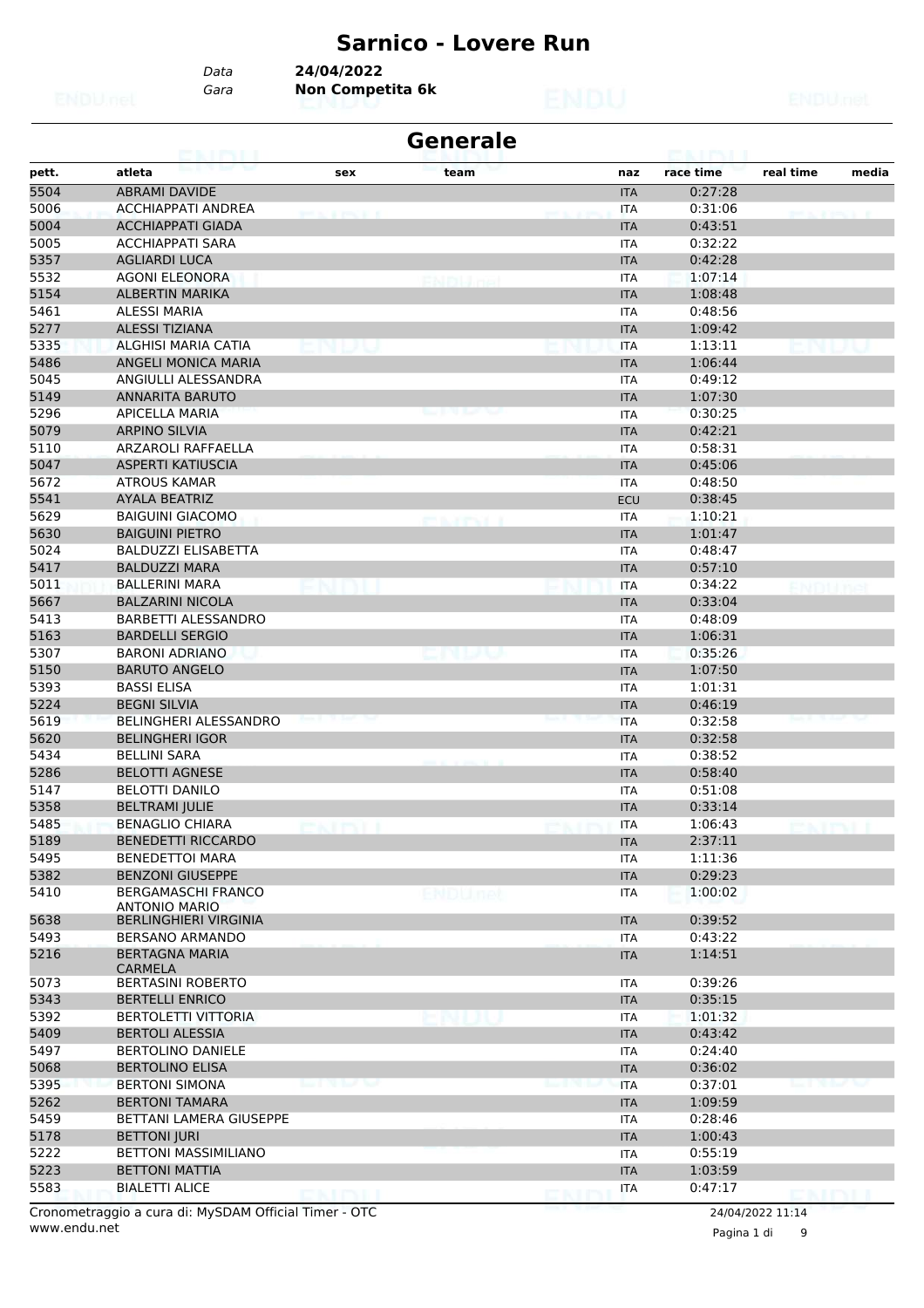| pett. | atleta                       | sex   | team               | naz        | race time | real time | media |
|-------|------------------------------|-------|--------------------|------------|-----------|-----------|-------|
| 5664  | <b>BIANCHI ALESSANDRO</b>    |       |                    | <b>ITA</b> | 0:35:39   |           |       |
| 5306  | <b>BIANCHI FRANCESCO</b>     |       |                    | <b>ITA</b> | 0:32:35   |           |       |
| 5478  | <b>BIANCHI GAIA</b>          |       |                    | <b>ITA</b> | 0:58:22   |           |       |
| 5528  | <b>BIAVA SAMANTHA</b>        |       | rang pang          | <b>ITA</b> | 1:11:19   |           |       |
| 5544  | <b>BIELOVA VIKTORIIA</b>     |       |                    | <b>ITA</b> | 1:02:31   |           |       |
| 5363  | <b>BIEMMI GABRIELE</b>       |       |                    | <b>ITA</b> | 0:42:43   |           |       |
| 5100  | <b>BIGI BEATRICE</b>         |       |                    | <b>ITA</b> | 0:57:21   |           |       |
| 5623  | <b>BIOLGHINI ELISA</b>       |       |                    | <b>ITA</b> | 1:03:58   |           |       |
| 5172  | <b>BIOLGHINI GIANLUIGI</b>   |       |                    | <b>ITA</b> | 1:14:19   |           |       |
| 5233  | <b>BOLZICCO ELISA</b>        |       |                    | <b>ITA</b> | 1:04:24   |           |       |
| 5614  | <b>BOLZICCO FABIO</b>        |       | <b>KEEP MOVING</b> | <b>ITA</b> | 0:52:48   |           |       |
| 5477  | <b>BOMBARDIERI OLIMPIA</b>   |       |                    | <b>ITA</b> | 0:25:32   |           |       |
| 5570  | <b>BONADIO VALENTINA</b>     |       |                    | <b>ITA</b> | 1:19:16   |           |       |
| 5564  | <b>BONASSI LORENA</b>        |       |                    | <b>ITA</b> | 1:19:24   |           |       |
| 5188  | <b>BONINI LUCA</b>           |       |                    | <b>ITA</b> | 0:29:09   |           |       |
| 5199  | <b>BONOMELLI MARIA</b>       |       |                    | <b>ITA</b> | 1:05:25   |           |       |
| 5380  | <b>BONOMI GIULIA</b>         |       |                    | <b>ITA</b> | 0:59:19   |           |       |
| 5394  | <b>BONZI ALFO</b>            |       |                    | <b>ITA</b> | 0:37:01   |           |       |
| 5460  | <b>BONZI DARIO</b>           |       |                    | <b>ITA</b> | 0:34:57   |           |       |
| 5274  | <b>BORDINI LAURA</b>         |       |                    | <b>ITA</b> | 1:00:06   |           |       |
| 5637  | <b>BORDONARO FRANCESCO</b>   |       |                    | <b>ITA</b> | 0:27:29   |           |       |
| 5469  | <b>BORRIELLO RAFFAELA</b>    |       |                    | <b>ITA</b> | 1:11:54   |           |       |
| 5561  | <b>BORSI DANIELA MARIA</b>   |       |                    | <b>ITA</b> | 1:39:36   |           |       |
| 5369  | <b>BOSCO ANTONELLA</b>       |       |                    | <b>ITA</b> | 1:08:45   |           |       |
| 5365  | <b>BOSCO ROBERTO</b>         |       |                    | <b>ITA</b> | 1:09:17   |           |       |
| 5139  | <b>BOSIO DAMIANO</b>         |       |                    | <b>ITA</b> | 0:41:51   |           |       |
| 5487  | <b>BOTTA ELISA</b>           |       |                    | <b>ITA</b> | 1:05:18   |           |       |
| 5666  | <b>BRAMBILLA VALENTINA</b>   |       |                    | <b>ITA</b> | 0:48:59   |           |       |
| 5215  | <b>BRANDOLESE ANNA MARIA</b> |       |                    | <b>ITA</b> | 0:38:44   |           |       |
| 5342  | <b>BRASI FABIO</b>           | שישות |                    | <b>ITA</b> | 0:39:08   |           |       |
| 5253  | <b>BRESCIANI DARIA</b>       |       |                    | <b>ITA</b> | 1:00:05   |           |       |
| 5661  | <b>BRESCIANI DAVIDE</b>      |       |                    | <b>ITA</b> | 0:40:53   |           |       |
| 5527  | <b>BRIVIO AURORA</b>         |       |                    | <b>ITA</b> | 0:58:48   |           |       |
| 5094  | <b>BRUNO MASSIMO</b>         |       |                    | <b>ITA</b> | 1:14:55   |           |       |
| 5560  | <b>BULLETTI FRANCESCO</b>    |       |                    | <b>ITA</b> | 1:39:33   |           |       |
| 5367  | <b>BUSSINI GABRIELLA</b>     |       |                    | <b>ITA</b> | 1:13:56   |           |       |
| 5135  | <b>BUZZI NIVES</b>           |       |                    | <b>ITA</b> | 0:33:49   |           |       |
| 5153  | CACCIA MARTINA               |       |                    | <b>ITA</b> | 1:07:30   |           |       |
| 5298  | <b>CALVI GIOVANNA</b>        |       |                    | <b>ITA</b> | 0:46:41   |           |       |
| 5271  | CAMILLI ARIANNA              |       |                    | ITA        | 0:34:17   |           |       |
| 5311  | <b>CANALE NICOLA</b>         |       |                    | <b>ITA</b> | 0:42:16   |           |       |
| 5567  | <b>CAPITANIO ELISA</b>       |       |                    | <b>ITA</b> | 1:19:20   |           |       |
| 5381  | <b>CAPOFERRI FEDERICA</b>    |       |                    | <b>ITA</b> | 1:00:34   |           |       |
| 5520  | <b>CAPONIGRO ANDREA</b>      |       |                    | <b>ITA</b> | 0:56:06   |           |       |
| 5521  | <b>CAPONIGRO NADIA</b>       |       |                    | <b>ITA</b> | 0:55:56   |           |       |
| 5522  | CAPONIGRO ORLANDO            |       |                    | <b>ITA</b> | 0:56:03   |           |       |
| 5146  | <b>CAPPELLARI PAOLA</b>      |       |                    | <b>ITA</b> | 1:02:35   |           |       |
| 5315  | <b>CARDARELLI TEBALDO</b>    |       |                    | <b>ITA</b> | 0:34:51   |           |       |
| 5063  | <b>CARERA VALENTINA</b>      |       |                    | <b>ITA</b> | 1:00:53   |           |       |
| 5064  | CARESRA ARIANNA              |       |                    | <b>ITA</b> | 1:00:55   |           |       |
| 5496  | <b>CARIONI ALESSANDRO</b>    |       |                    | <b>ITA</b> | 1:11:49   |           |       |
| 5498  | <b>CARIONI ANDREA</b>        |       |                    | ITA        | 1:11:36   |           |       |
| 5494  | <b>CARIONI MARCO</b>         |       |                    | <b>ITA</b> | 1:11:55   |           |       |
| 5499  | <b>CARIONI VERONICA</b>      |       | <b>DAIREL!</b>     | <b>ITA</b> | 1:11:49   |           |       |
| 5489  | <b>CARIZZONI ELISA</b>       |       |                    | <b>ITA</b> | 0:43:37   |           |       |
| 5137  | <b>CARIZZONI PATRIZIA</b>    |       |                    | <b>ITA</b> | 0:38:58   |           |       |
| 5467  | <b>CAROLI CHIARA</b>         |       |                    | <b>ITA</b> | 1:05:32   |           |       |
| 5470  | <b>CAROLI CRISTINA</b>       |       |                    | <b>ITA</b> | 1:08:53   |           |       |
| 5488  | <b>CARRARA AURORA</b>        |       |                    | <b>ITA</b> | 0:57:51   |           |       |
| 5209  | <b>CARRARA CARLO</b>         |       |                    | <b>ITA</b> | 0:55:17   |           |       |
| 5565  | CARRARA CARMELO              |       |                    | <b>ITA</b> | 1:19:24   |           |       |
| 5210  | CARRARA EDOARDO              |       | n bat              | <b>ITA</b> | 0:52:44   |           |       |
| 5190  | <b>CASAGRANDE MARTA</b>      |       |                    | <b>ITA</b> | 2:37:11   |           |       |
| 5552  | CASARI BARBARA               |       |                    | ITA        | 1:04:24   |           |       |
|       |                              |       |                    |            |           |           |       |

Pagina 2 di 9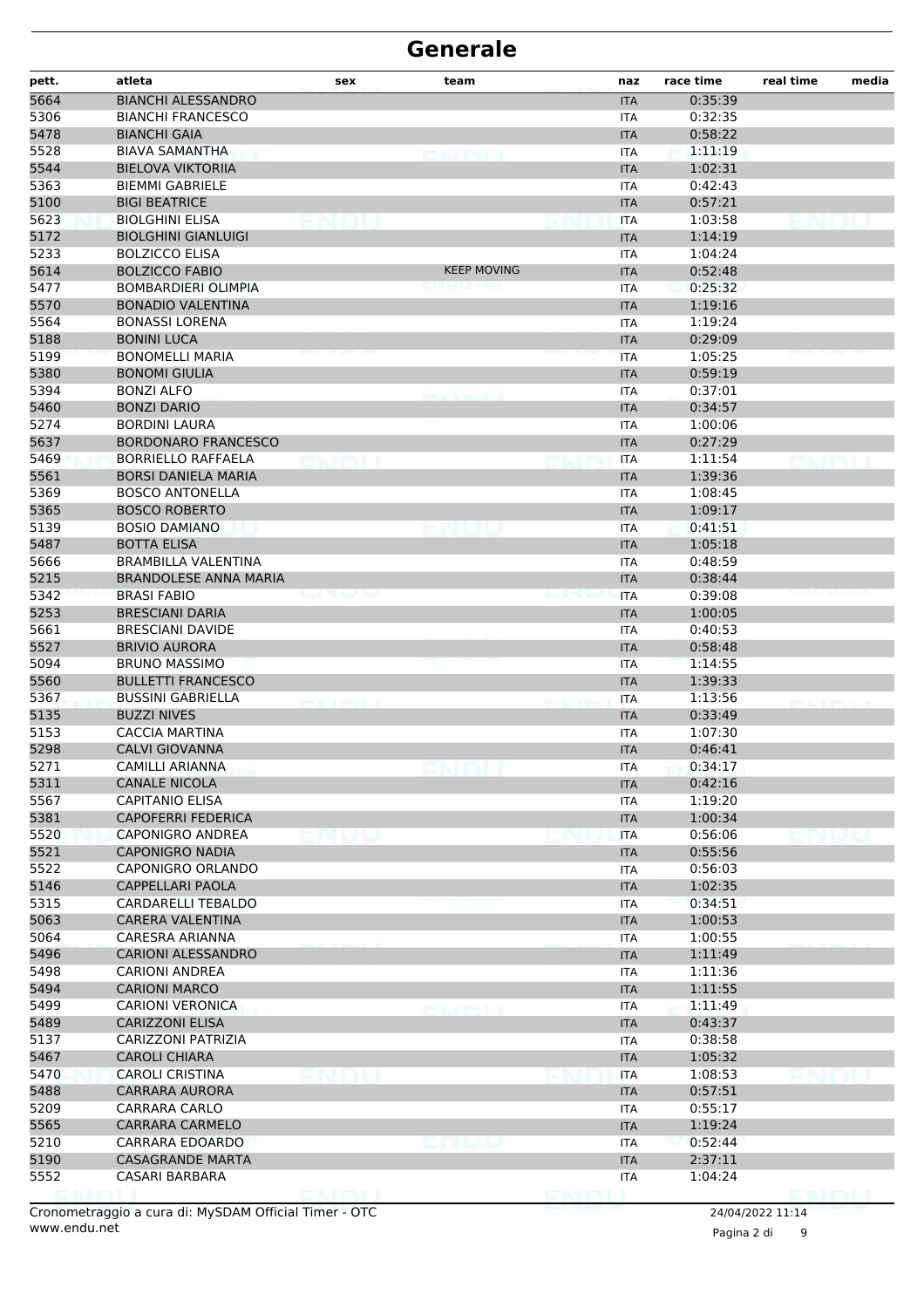| pett.        | atleta                                            | sex | team                       | naz                      | race time          | real time | media |
|--------------|---------------------------------------------------|-----|----------------------------|--------------------------|--------------------|-----------|-------|
| 5352         | <b>CASPANI ANNA ELISA</b>                         |     |                            | <b>ITA</b>               | 1:12:09            |           |       |
| 5588         | <b>CASSESE CINZIA</b>                             |     |                            | <b>ITA</b>               | 0:28:48            |           |       |
| 5272         | <b>CASTELLETTI SOFIA</b>                          |     |                            | <b>ITA</b>               | 0:33:29            |           |       |
| 5269         | <b>CASTELLI DIANA</b>                             |     | exipti                     | <b>ITA</b>               | 0:33:29            |           |       |
| 5658         | <b>CASTRO PAOLA</b>                               |     |                            | <b>BOL</b>               | 0:31:47            |           |       |
| 5466         | <b>CATTANEO CHIARA</b>                            |     |                            | ITA                      | 0:59:17            |           |       |
| 5130         | CATTEDRA GIANLUCA                                 |     |                            | <b>ITA</b>               | 0:31:00            |           |       |
| 5398         | <b>CAVENAGHI LAURA</b>                            |     |                            | <b>ITA</b>               | 0:34:33            |           |       |
| 5644         | <b>CERINI CARLO</b>                               |     |                            | <b>ITA</b>               | 0:35:55            |           |       |
| 5389         | <b>CERRETO VALENTINA</b>                          |     |                            | ITA                      | 0:33:21            |           |       |
| 5604         | <b>CERVELLI MASSIMO</b>                           |     |                            | <b>ITA</b>               | 0:33:20            |           |       |
| 5400         | <b>CHECOLA TERESA</b><br><b>CHIARINI SUSANNA</b>  |     |                            | ITA                      | 0:32:21            |           |       |
| 5450<br>5126 | CHIAROLINI CRISTIAN                               |     |                            | <b>ITA</b><br><b>ITA</b> | 1:08:02<br>1:14:18 |           |       |
| 5127         | <b>CHIAROLINI SOFIA</b>                           |     |                            | <b>ITA</b>               | 1:14:13            |           |       |
| 5554         | <b>CHIODO DENISE</b>                              |     |                            | <b>ITA</b>               | 1:17:21            |           |       |
| 5162         | <b>CIGOGNINI AMALIA</b>                           |     |                            | <b>ITA</b>               | 1:06:29            |           |       |
| 5157         | <b>CIGOGNINI MARINA</b>                           |     |                            | ITA                      | 1:06:30            |           |       |
| 5518         | <b>CIOFFI MICHELA</b>                             |     |                            | <b>ITA</b>               | 0:58:02            |           |       |
| 5231         | <b>CIONI GIANMARCO</b>                            |     |                            | <b>ITA</b>               | 0:49:38            |           |       |
| 5148         | <b>CIVIDINI KEVIN</b>                             |     |                            | <b>ITA</b>               | 0:24:59            |           |       |
| 5662         | <b>CLARK MARIALIS</b>                             |     |                            | ARG                      | 0:40:54            |           |       |
| 5632         | <b>COGNOLATO GIORGIO</b>                          |     |                            | <b>ITA</b>               | 0:32:24            |           |       |
| 5151         | <b>COLLI MARIA LUISA</b>                          |     |                            | <b>ITA</b>               | 1:07:48            |           |       |
| 5621         | <b>COLOMBARI MICAELA</b>                          |     |                            | <b>ITA</b>               | 0:38:05            |           |       |
| 5514         | <b>COMINELLI CARLO</b>                            |     |                            | <b>ITA</b>               | 0:24:34            |           |       |
| 5476         | <b>COMINELLI ROBERTA</b>                          |     |                            | <b>ITA</b>               | 0:59:10            |           |       |
| 5329         | CONFALONIERI FOGACCIA                             |     |                            | <b>ITA</b>               | 0:37:05            |           |       |
|              | <b>FABIO MARIA</b>                                |     |                            |                          |                    |           |       |
| 5595         | <b>CONSOLI EMANUELE</b>                           |     |                            | <b>ITA</b>               | 0:45:20            |           |       |
| 5596         | <b>CONSOLI REBECCA</b><br><b>CONSONNI GISELLA</b> |     |                            | <b>ITA</b>               | 0:45:19<br>1:12:09 |           |       |
| 5453<br>5483 | <b>CONTESSI ALICE</b>                             |     |                            | <b>ITA</b><br><b>ITA</b> | 1:05:15            |           |       |
| 5656         | <b>CONTESSI ANTONIO</b>                           |     |                            | <b>ITA</b>               | 0:22:20            |           |       |
| 5539         | <b>CONTESSI LUCA</b>                              |     |                            | ITA                      | 0:48:53            |           |       |
| 5538         | <b>CONTESSI LUNA</b>                              |     |                            | <b>ITA</b>               | 0:48:52            |           |       |
| 5213         | <b>CONTESSI MIRELLA</b>                           |     |                            | <b>ITA</b>               | 1:09:57            |           |       |
| 5430         | <b>CONTESSI NICOLETTA</b>                         |     |                            | <b>ITA</b>               | 0:42:15            |           |       |
| 5164         | <b>CORBETTA CINZIA</b>                            |     |                            | <b>ITA</b>               | 1:08:48            |           |       |
| 5531         | <b>CORTALI CHIARA</b>                             |     |                            | <b>ITA</b>               | 1:10:22            |           |       |
| 5462         | <b>COTTI LISA</b>                                 |     |                            | ITA                      | 1:05:42            |           |       |
| 5408         | <b>COTTI LUCIA</b>                                |     |                            | <b>ITA</b>               | 0:43:37            |           |       |
| 5291         | <b>COTTI PICCINELLI NICOLA</b>                    |     |                            | <b>ITA</b>               | 1:09:44            |           |       |
| 5454         | <b>COZZAGLIO VALERIA</b>                          |     |                            | <b>ITA</b>               | 1:11:17            |           |       |
| 5076         | <b>CREMA ELISA</b>                                |     |                            | <b>ITA</b>               | 0:44:33            |           |       |
| 5003         | <b>CROTTI ELENA NEDA</b>                          |     |                            | <b>ITA</b>               | 0:45:32            |           |       |
| 5674         | <b>CURCI BARBARA</b>                              |     |                            | ITA                      | 0:39:38            |           |       |
| 5540         | <b>CURRI ANDREA</b>                               |     |                            | <b>ITA</b>               | 0:28:43            |           |       |
| 5364         | <b>CURRI SILVIA</b>                               |     |                            | ITA                      | 0:51:52            |           |       |
| 5221         | <b>CUSIMANO DARIO</b>                             |     |                            | <b>ITA</b>               | 0:36:01            |           |       |
| 5159         | <b>CUTULI ENRICO</b>                              |     |                            | <b>ITA</b>               | 0:36:18            |           |       |
| 5160         | <b>DANDOLO VINCENZO</b>                           |     |                            | <b>ITA</b>               | 0:36:15            |           |       |
| 5183         | <b>DANESI ALMINA</b>                              |     |                            | ITA                      | 0:54:40            |           |       |
| 5066         | DATA ELISABETTA                                   |     |                            | <b>ITA</b>               | 0:29:35            |           |       |
| 5606<br>5523 | DE FRANCESCO STEFANIA                             |     |                            | <b>ITA</b>               | 0:31:45            |           |       |
| 5300         | DE LUCA ANTONELLA<br>DE STEFANI ROBERTA           |     |                            | <b>ITA</b><br><b>ITA</b> | 0:55:58<br>0:45:41 |           |       |
| 5590         | <b>DELBELLO ROBERTO</b>                           |     |                            | <b>ITA</b>               | 0:24:03            |           |       |
| 5465         | DELL'AGLIO DOMENICO                               |     |                            | <b>ITA</b>               | 0:30:35            |           |       |
| 5650         | DELLA FARA SOFIA                                  |     |                            | <b>ITA</b>               | 1:01:48            |           |       |
| F402         | DELLA VEDOVA NIRVANA                              |     | <b>KEEP MOVING</b>         | ITA                      | 0:34:00            |           |       |
| 5634         | DI MARCO UGO                                      |     |                            | <b>ITA</b>               | 0:32:16            |           |       |
| 5062         | DOMINICI VERONICA                                 |     |                            | <b>ITA</b>               | 0:55:57            |           |       |
| 5034         | <b>DONDE' TOBIA</b>                               |     | <b>MARIO TOSI TARVISIO</b> | <b>ITA</b>               | 0:35:00            |           |       |
| 5374         | <b>DOSI CARLO</b>                                 |     |                            | <b>ITA</b>               | 1:08:59            |           |       |
|              |                                                   |     |                            |                          |                    |           |       |

www.endu.net Cronometraggio a cura di: MySDAM Official Timer - OTC 24/04/2022 11:14

Pagina 3 di 9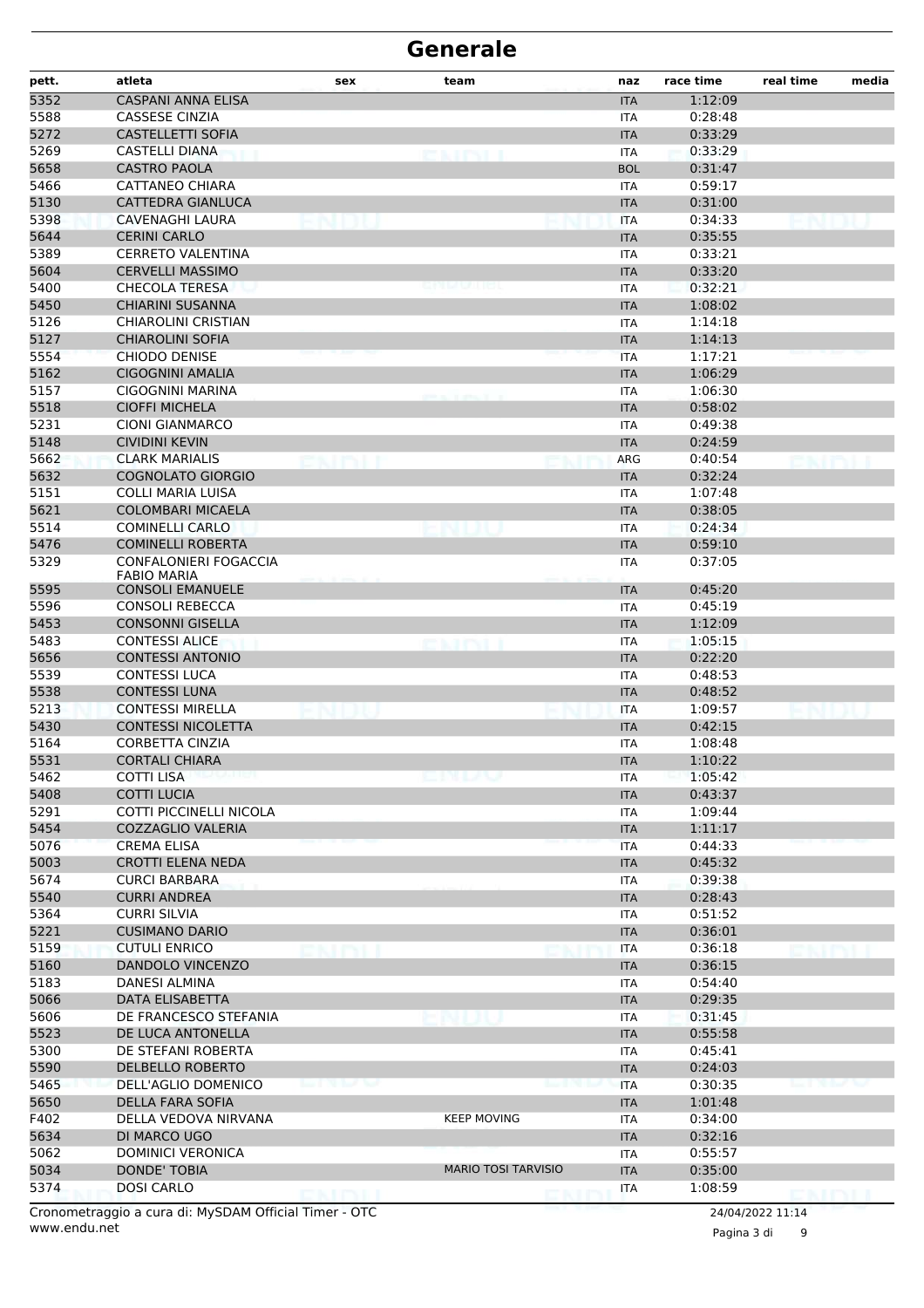| pett.        | atleta                                               | sex           | team         | naz                      | race time          | real time             | media |
|--------------|------------------------------------------------------|---------------|--------------|--------------------------|--------------------|-----------------------|-------|
| 5491         | DUCI NICOLE ALEXANDRA                                |               |              | <b>ITA</b>               | 0:46:37            |                       |       |
| 5519         | <b>ESPOSITO SALVATORE</b>                            |               |              | <b>ITA</b>               | 0:58:03            |                       |       |
| 5245         | <b>FACCHI ALESSIA</b>                                |               |              | <b>ITA</b>               | 1:10:36            |                       |       |
| 5097         | <b>FACCHI MARIO</b>                                  |               | <b>CAINT</b> | <b>ITA</b>               | 0:38:29            |                       |       |
| 5446         | <b>FANTI DANIELE</b>                                 |               |              | <b>ITA</b>               | 1:07:58            |                       |       |
| 5536         | <b>FANTINO CRISTINA</b>                              |               |              | <b>ITA</b>               | 1:16:56            |                       |       |
| 5551         | <b>FARDELLI GIORGIO</b>                              |               |              | <b>ITA</b>               | 1:04:24            |                       |       |
| 5152         | <b>FARINA FRANCO</b>                                 | na I          |              | <b>ITA</b>               | 0:51:33            |                       |       |
| 5227         | <b>FASCIA DONATELLA</b>                              |               |              | <b>ITA</b>               | 0:59:56            |                       |       |
| 5228<br>5060 | <b>FASCIA FEDERICA</b><br><b>FAVERO MARIAROSA</b>    |               |              | ITA<br><b>ITA</b>        | 0:59:58<br>0:59:32 |                       |       |
| 5133         | <b>FEDRIGHI BENEDETTA</b>                            |               |              | <b>ITA</b>               | 0:37:56            |                       |       |
| 5131         | <b>FEDRIGHI DARIO</b>                                |               |              | <b>ITA</b>               | 0:37:56            |                       |       |
| 5134         | <b>FEDRIGHI FRANCESCO</b>                            |               |              | <b>ITA</b>               | 0:29:33            |                       |       |
| 5080         | <b>FELICE PAOLA</b>                                  |               |              | <b>ITA</b>               | 0:52:00            |                       |       |
| 5636         | <b>FENAROLI AMABILE</b>                              |               |              | <b>ITA</b>               | 1:09:21            |                       |       |
| 5622         | <b>FENAROLI CRISTINA</b>                             |               |              | <b>ITA</b>               | 0:55:51            |                       |       |
| 5203         | <b>FEOLA ROBERTO</b>                                 |               |              | ITA                      | 1:05:25            |                       |       |
| 5207         | <b>FEOLA SONIA</b>                                   |               |              | <b>ITA</b>               | 1:09:46            |                       |       |
| 5218         | FERRARA ANNAMARIA                                    |               |              | <b>ITA</b>               | 0:39:31            |                       |       |
| 5351         | <b>FERRARI FRANCA</b>                                |               |              | <b>ITA</b>               | 1:11:56            |                       |       |
| 5234         | <b>FERRARI LUCA</b>                                  |               |              | <b>ITA</b>               | 0:39:21            |                       |       |
| 5505         | <b>FERRARI SIMONE</b><br><b>ALESSANDRO</b>           |               |              | <b>ITA</b>               | 0:29:04            |                       |       |
| 5096         | FILIPPINI DAVIDE                                     |               |              | ITA                      | 0:38:22            |                       |       |
| 5639         | <b>FIORINI FIORINO</b>                               |               |              | <b>ITA</b>               | 0:39:52            |                       |       |
| 5598         | <b>FIORINI MAURA</b>                                 |               |              | <b>ITA</b>               | 0:48:56            |                       |       |
| 5484         | <b>FONTANA CLIZIA</b>                                |               |              | <b>ITA</b>               | 0:58:23            |                       |       |
| 5558         | FORMENTI LUCA                                        |               |              | <b>ITA</b>               | 1:06:12            |                       |       |
| 5643         | <b>FRANC VLADIMIR</b>                                |               |              | <b>CZE</b>               | 0:31:20            |                       |       |
| 5421         | FRANZONI VALENTINA                                   |               |              | <b>ITA</b>               | 0:55:07            |                       |       |
| 5648         | <b>FRATTINI SILVIA</b>                               |               |              | <b>ITA</b>               | 0:24:25            |                       |       |
| 5545<br>5037 | <b>GAIBOTTI STEFANIA</b><br><b>GASPARINI BARBARA</b> |               |              | <b>ITA</b><br><b>ITA</b> | 0:50:05<br>0:49:13 |                       |       |
| 5048         | <b>GASPARINI PAOLO</b>                               |               |              | <b>ITA</b>               | 0:33:15            |                       |       |
| 5511         | <b>GERVASONI SAMANTHA</b>                            |               |              | <b>ITA</b>               | 0:56:29            |                       |       |
| 5023         | <b>GHELI ANNA EMANUELA</b>                           |               |              | <b>ITA</b>               | 0:49:26            |                       |       |
| 5201         | <b>GHIDINI ALESSANDRA</b>                            |               |              | <b>ITA</b>               | 0:55:51            |                       |       |
| 5377         | GHIRLANDETTI ALDO                                    |               |              | <b>ITA</b>               | 1:09:03            |                       |       |
| 5099         | <b>GHITTI NICOLETTA</b>                              |               |              | <b>ITA</b>               | 0:57:21            |                       |       |
| 5668         | <b>GIACOBBE CINZIA</b>                               |               | enuv         | <b>ITA</b>               | 1:06:23            |                       |       |
| 5204         | <b>GIANLUCA FEOLA</b>                                |               |              | <b>ITA</b>               | 1:05:23            |                       |       |
| 5645         | <b>GIANOTTI GRETHEL</b>                              |               |              | <b>ITA</b>               | 0:56:07            |                       |       |
| 5070         | <b>GIANRE EZIO</b>                                   |               |              | <b>ITA</b>               | 0:36:03            |                       |       |
| 5426         | <b>GILARDI MATTIA ZAC</b>                            |               |              | <b>ITA</b>               | 0:55:43            |                       |       |
| 5243         | <b>GINNARI ANDREA</b>                                |               |              | <b>ITA</b>               | 1:10:38            |                       |       |
| 5301         | <b>GIORGI SILVANO</b>                                |               |              | <b>ITA</b>               | 0:30:27            |                       |       |
| 5586         | <b>GIUDICI GIANPAOLO</b>                             |               |              | <b>ITA</b>               | 1:03:48            |                       |       |
| 5612         | <b>GIUDICI GIULIA</b>                                |               |              | <b>ITA</b>               | 1:00:06            |                       |       |
| 5585         | <b>GIUDICI NICOLA</b>                                |               |              | <b>ITA</b>               | 0:32:26            |                       |       |
| 5653<br>5652 | <b>GIULIA BENEDETTO</b>                              |               |              | <b>ITA</b>               | 0:57:02            |                       |       |
| 5208         | <b>GIULIA ELENA</b><br><b>GORI SUSANNA</b>           |               |              | <b>ITA</b><br><b>ITA</b> | 0:57:02<br>1:05:23 |                       |       |
| 5475         | <b>GOTTARDI ANNA MARIA</b>                           |               |              | <b>ITA</b>               | 1:09:46            |                       |       |
| 5624         | <b>GRASSI PAOLO</b>                                  |               |              | <b>ITA</b>               | 0:55:23            |                       |       |
| 5594         | <b>GRASSI VIVIANA</b>                                |               |              | <b>ITA</b>               | 0:45:31            |                       |       |
| 5506         | <b>GRIECO SIMONA</b>                                 |               |              | ITA                      | 0:33:51            |                       |       |
| 5601         | <b>GUADAGNI CRISTINA</b>                             |               |              | <b>ITA</b>               | 1:01:05            |                       |       |
| 5309         | <b>GUARINI RUBINA</b>                                | in the bottom |              | <b>ITA</b>               | 1:07:30            | <b>MAIL OF BUCKER</b> |       |
| 5368         | <b>GUARNERI CARLA</b>                                |               |              | <b>ITA</b>               | 1:09:03            |                       |       |
| 5402         | <b>GUERINI DAMIANA</b>                               |               |              | <b>ITA</b>               | 1:02:28            |                       |       |
| 5447         | <b>GUERINI MARTA</b>                                 |               |              | <b>ITA</b>               | 1:08:00            |                       |       |
| 5448         | <b>GUERINI ROBERTO</b>                               |               |              | ITA                      | 1:07:54            |                       |       |
| 5344         | <b>GUERRATO SOFIA</b>                                |               |              | <b>ITA</b>               | 0:59:52            |                       |       |
| 5582         | <b>GUIZZETTI ELISA</b>                               | ENITYLI       |              | <b>ITA</b>               | 0:46:57            | <b>DMINI I</b>        |       |

www.endu.net Cronometraggio a cura di: MySDAM Official Timer - OTC 24/04/2022 11:14

Pagina 4 di 9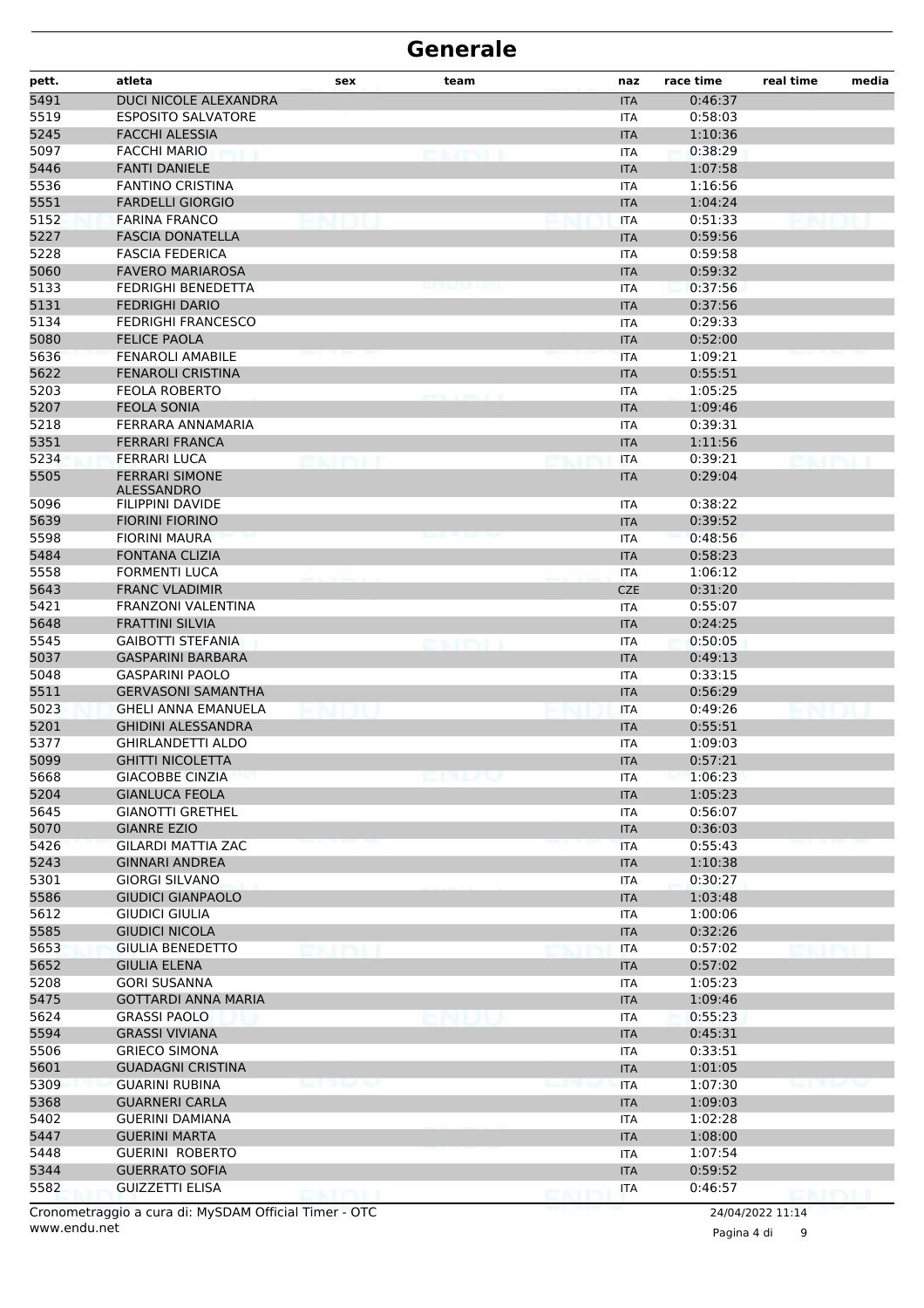| pett.        | atleta                                              | sex          | team                       | naz                      | race time          | real time | media |
|--------------|-----------------------------------------------------|--------------|----------------------------|--------------------------|--------------------|-----------|-------|
| 5260         | <b>GUIZZETTI FEDERICA</b>                           |              |                            | <b>ITA</b>               | 0:54:40            |           |       |
| 5184         | GUIZZETTI GIANLUCA                                  |              |                            | <b>ITA</b>               | 0:54:39            |           |       |
| 5185         | <b>GUIZZETTI LUCA</b>                               |              |                            | <b>ITA</b>               | 0:45:15            |           |       |
| 5412         | <b>GUIZZETTI TIMOTHY TOGO</b>                       |              | enter                      | <b>ITA</b>               | 0:32:54            |           |       |
| 5121         | <b>GURRISI MARINELLA</b>                            |              |                            | <b>ITA</b>               | 0:48:58            |           |       |
| 5362         | <b>GUSMINI GIANPIETRO</b>                           |              |                            | ITA                      | 1:08:45            |           |       |
| 5067         | <b>JAHIER NICOLA</b>                                |              |                            | <b>ITA</b>               | 0:30:02            |           |       |
| 5657         | <b>JAVID DANIEL</b>                                 |              |                            | <b>ITA</b>               | 1:14:30            |           |       |
| 5391         | LAGANGA ANTONELLA                                   |              |                            | <b>ITA</b>               | 0:41:52<br>0:39:06 |           |       |
| 5330<br>5651 | <b>LANFRANCHI TULLIO</b><br><b>LANZINI TERESINA</b> |              |                            | <b>ITA</b>               | 0:57:02            |           |       |
| 5009         | LAZZARETTI LUIGI                                    |              | <b>G.S. TOCCALMATTO</b>    | <b>ITA</b><br><b>ITA</b> | 0:38:43            |           |       |
| 5252         | <b>LELLI ALESSANDRA</b>                             |              |                            | <b>ITA</b>               | 1:00:07            |           |       |
| 5244         | LINI DANIELE                                        |              |                            | <b>ITA</b>               | 1:10:37            |           |       |
| 5640         | <b>LISCIDINI VERONICA</b>                           |              |                            | <b>ITA</b>               | 0:38:38            |           |       |
| 5195         | LO CRICCHIO FEDERICA                                |              |                            | <b>ITA</b>               | 0:41:46            |           |       |
| 5553         | <b>LOCATELLI NICOLETTA</b>                          |              |                            | <b>ITA</b>               | 1:17:21            |           |       |
| 5546         | LODA DANIELA                                        |              |                            | <b>ITA</b>               | 0:55:22            |           |       |
| 5587         | <b>LOLLIO TERESA</b>                                |              |                            | <b>ITA</b>               | 1:03:45            |           |       |
|              | <b>ANTONIETTA</b>                                   |              |                            |                          |                    |           |       |
| 5069         | LONG CINZIA                                         |              |                            | ITA                      | 0:29:38            |           |       |
| 5214         | LUNA GIULIA                                         |              |                            | <b>ITA</b>               | 1:16:22            |           |       |
| 5212         | LUNA MASSIMILIANO                                   |              |                            | <b>ITA</b>               | 0:40:58            |           |       |
| 5211         | <b>LUNA VITTORIA</b>                                |              |                            | <b>ITA</b>               | 1:03:59            |           |       |
| 5626         | LUPPI MAURO<br>MAFFESSANTI LAURA                    |              |                            | <b>ITA</b>               | 2:11:27<br>1:01:06 |           |       |
| 5602<br>5161 | <b>MAGAGNA MATTIA</b>                               |              |                            | <b>ITA</b><br><b>ITA</b> | 0:26:50            |           |       |
| 5562         | <b>MAGGINI MARTINA</b>                              |              |                            | <b>ITA</b>               | 1:15:04            |           |       |
| 5403         | MAGGIÒ ANNAMARIA                                    |              |                            | ITA                      | 1:02:30            |           |       |
| 5401         | MAGGIÒ GABRIELE                                     |              |                            | <b>ITA</b>               | 0:50:11            |           |       |
| 5107         | <b>MAGLIOLI PAOLA</b>                               |              |                            | <b>ITA</b>               | 0:30:21            |           |       |
| 5490         | <b>MAJ CHRISTIAN</b>                                |              |                            | <b>ITA</b>               | 0:31:16            |           |       |
| 5432         | MALVEZZI CLARA                                      |              | <b>SALES</b>               | <b>ITA</b>               | 1:05:47            |           |       |
| 5542         | <b>MANFREDI MARCO</b>                               |              |                            | <b>ITA</b>               | 1:04:00            |           |       |
| 5321         | <b>MANINI FIORELLA</b>                              |              |                            | ITA                      | 0:38:18            |           |       |
| 5338         | <b>MANZONI ANDREA</b>                               |              | ATLETICA 42195 'BLU FRIDA' | <b>ITA</b>               | 0:56:33            |           |       |
| 5322         | <b>MANZONI ANGELICA</b>                             |              |                            | <b>ITA</b>               | 0:37:03            |           |       |
| 5456         | <b>MARCHESI LORENZO</b>                             |              |                            | <b>ITA</b>               | 1:11:14            |           |       |
| 5455         | <b>MARCHESI MATTEO</b>                              |              |                            | <b>ITA</b>               | 1:11:15            |           |       |
| 5502         | MARCHETTI DAVIDE                                    |              |                            | <b>ITA</b>               | 0:25:46            |           |       |
| 5500         | <b>MARCHETTI SOFIA</b>                              |              | エレーン                       | ITA                      | 1:01:30            |           |       |
| 5436         | <b>MARIANI MARCO</b>                                |              |                            | <b>ITA</b>               | 0:39:56            |           |       |
| 5111         | <b>MARINI ANDREA</b>                                |              |                            | <b>ITA</b>               | 0:28:40            |           |       |
| 5603         | <b>MARINI GABRIELLA</b>                             |              |                            | <b>ITA</b>               | 1:07:02            |           |       |
| 5299         | <b>MAROSTICA MATTEO</b>                             |              |                            | <b>ITA</b>               | 0:45:42            |           |       |
| 5071         | <b>MARTINAT FABRIZIO</b>                            |              |                            | <b>ITA</b>               | 0:26:44            |           |       |
| 5555         | <b>MARTINELLI ELISA</b><br><b>MARTINELLI SILVIA</b> |              |                            | ITA                      | 0:58:50<br>0:45:15 |           |       |
| 5186<br>5385 | <b>MARTINOLI GIULIA</b>                             |              |                            | <b>ITA</b><br>ITA        | 0:59:20            |           |       |
| 5283         | <b>MARZOCCHI BIANCA</b>                             |              |                            | <b>ITA</b>               | 0:58:38            |           |       |
| 5232         | <b>MARZOCCHI GIULIA</b>                             |              |                            | ITA                      | 0:38:28            |           |       |
| 5191         | <b>MASCHIETTO DIEGO</b>                             |              |                            | <b>ITA</b>               | 2:37:11            |           |       |
| 5220         | MASSETTI MASSIMO                                    |              |                            | <b>ITA</b>               | 1:15:00            |           |       |
| 5659         | MAZIDABADI MOHAMMAD                                 |              |                            | <b>ITA</b>               | 1:14:30            |           |       |
|              | <b>KAZEM</b>                                        |              |                            |                          |                    |           |       |
| 5559         | MAZZOLA SERENA                                      |              |                            | <b>ITA</b>               | 1:06:11            |           |       |
| 5310         | MAZZUCCHELLI<br>ALESSANDRA                          |              |                            | <b>ITA</b>               | 0:58:46            |           |       |
| 5550         | MAZZUCCHELLI DANIELA                                |              |                            | <b>ITA</b>               | 1:04:22            |           |       |
| 5431         | MAZZUCCHELLI RENATO                                 |              |                            | <b>ITA</b>               | 0:42:20            |           |       |
| 5649         | MBENGUE DABA                                        |              |                            | <b>ITA</b>               | 0:24:25            |           |       |
| 5654         | <b>MENI FABRIZIO</b>                                |              |                            | <b>ITA</b>               | 1:05:14            |           |       |
| 5192         | <b>MENIN SIMONE</b>                                 |              |                            | ITA                      | 2:37:12            |           |       |
| 5117         | MESSINA VINCENZA                                    |              |                            | <b>ITA</b>               | 0:38:10            |           |       |
| 5251         | MEZZASALMA MARIA<br>CARLA                           |              |                            | <b>ITA</b>               | 1:09:15            |           |       |
|              |                                                     | <b>ENTRI</b> |                            |                          |                    | DISTINT   |       |

Pagina 5 di 9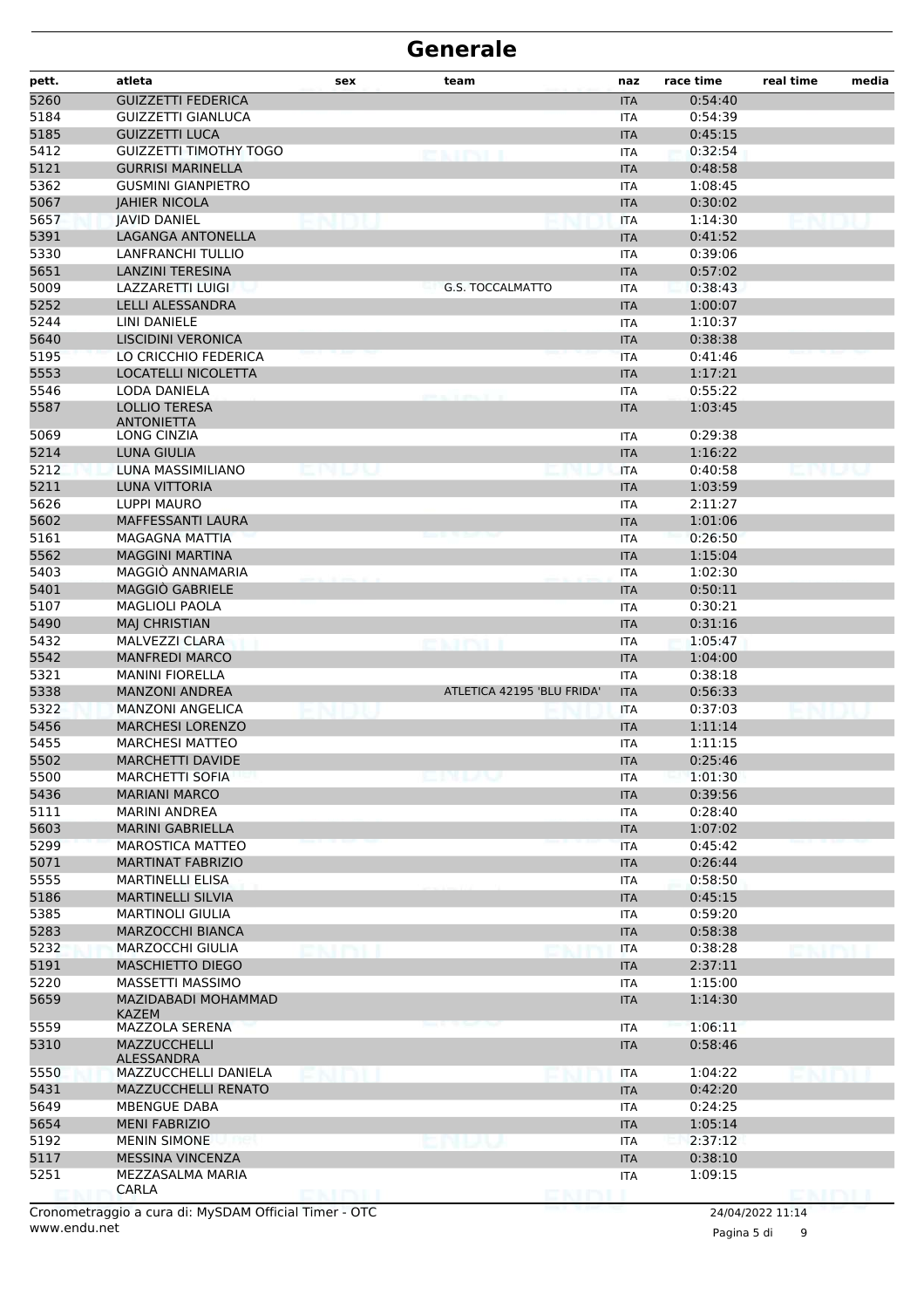| pett.        | atleta                                              | sex           | team                   | naz                      | race time          | real time | media              |
|--------------|-----------------------------------------------------|---------------|------------------------|--------------------------|--------------------|-----------|--------------------|
| 5660         | MIGANI CATERINA                                     |               |                        | <b>ITA</b>               | 0:36:55            |           |                    |
| 5318         | MIGHELI FEDERICO                                    |               |                        | <b>ITA</b>               | 0:51:36            |           |                    |
| 5435         | MIGLIORATI EMANUELA                                 |               |                        | <b>ITA</b>               | 0:38:51            |           |                    |
| 5169         | MIGLIORE GIOVANNI                                   |               |                        | <b>ITA</b>               | 2:55:58            |           |                    |
| 5671         | <b>MINNECI ALESSIA</b>                              |               |                        | <b>ITA</b>               | 0:48:58            |           |                    |
| 5670         | <b>MINNECI PAOLO</b><br><b>FRANCESCO</b>            |               |                        | <b>ITA</b>               | 0:49:00            |           |                    |
| 5124         | <b>MINUT ANNA</b>                                   |               |                        | <b>ITA</b>               | 1:05:11            |           |                    |
| 5320         | MOCCHI PIER GIORGIO                                 |               |                        | <b>ITA</b>               | 0:51:07            |           |                    |
| 5304         | MOLINARI JLENIA                                     |               |                        | <b>ITA</b>               | 0:36:01            |           |                    |
| 5125         | <b>MONDINELLI FEDERICA</b>                          |               |                        | <b>ITA</b>               | 1:14:18            |           |                    |
| 5323         | MONTESANTI ANTONELLA                                |               |                        | <b>ITA</b>               | 1:08:31            |           |                    |
| 5289         | <b>MONTI MARCO</b>                                  |               |                        | <b>ITA</b>               | 1:07:21            |           |                    |
| 5361         | <b>MONTICELLI ZEFIRO</b>                            |               |                        | <b>ITA</b>               | 1:03:02            |           |                    |
| 5387         | MORA STEFANIA                                       |               |                        | <b>ITA</b>               | 1:00:01            |           |                    |
| 5673         | MORESCHI FRANCESCO                                  |               |                        | <b>ITA</b>               | 0:39:40            |           |                    |
| 5524         | MORETTI ROBERTA                                     |               |                        | <b>ITA</b>               | 0:59:27            |           |                    |
| 5366         | <b>MORIGGI CARLA</b>                                |               |                        | <b>ITA</b>               | 1:03:12            |           |                    |
| 5075         | <b>MORIN MARIA ELENA</b>                            |               |                        | <b>ITA</b>               | 0:49:02            |           |                    |
| 5287         | MORLACCHI FRANCESCA                                 |               |                        | <b>ITA</b>               | 1:07:20            |           |                    |
| 5433         | <b>MORLOTTI MARCO</b>                               |               |                        | <b>ITA</b>               | 0:56:59            |           |                    |
| 5308         | <b>MOSCHETTI GIORGIO</b>                            |               |                        | <b>ITA</b>               | 0:28:18            |           |                    |
| 5471         | MOSCHINI ADELE MARIA                                |               |                        | <b>ITA</b>               | 1:11:52            |           |                    |
| 5628         | MOTTA DEBORA MARIA                                  |               |                        | <b>ITA</b>               | 0:41:46            |           |                    |
| 5581         | MURACHELLI ADRIANA                                  |               |                        | <b>ITA</b>               | 0:42:29            |           |                    |
| 5136         | <b>MURACHELLI LUIGI</b>                             |               |                        | <b>ITA</b>               | 1:00:43            |           |                    |
| 5255         | <b>MURTAS MAURIZIO</b>                              |               |                        | <b>ITA</b>               | 0:35:29            |           |                    |
| 5025         | <b>NALDI ELENA</b>                                  |               |                        | <b>ITA</b>               | 1:04:51            |           |                    |
| 5534         | <b>NDIOM THIAM</b>                                  |               |                        | <b>ITA</b>               | 0:44:38            |           |                    |
| 5655         | <b>NEGRINELLI DELIA</b>                             |               |                        | <b>ITA</b>               | 1:05:10            |           |                    |
| 5411         | <b>NISOLI MORENA</b>                                |               |                        | <b>ITA</b>               | 1:11:57            |           |                    |
| 5526         | <b>OCCHI CAMILLA</b>                                |               |                        | <b>ITA</b>               | 0:48:52            |           |                    |
| 5258         | <b>OLIVARI GIANPIETRO</b><br>OLIVIERO MARIA DANIELA |               | <b>PARMARATHON ASD</b> | ITA                      | 0:33:03            |           |                    |
| 5675<br>5319 | ONDEI ELENA                                         |               |                        | <b>ITA</b><br><b>ITA</b> | 0:36:04<br>0:54:36 |           |                    |
| 5038         | <b>OSIO SONIA</b>                                   |               |                        | <b>ITA</b>               | 0:49:12            |           |                    |
| 5328         | <b>OVIO MICHELE</b>                                 |               |                        | <b>ITA</b>               | 0:31:51            |           |                    |
| 5474         | <b>PACCHIANI LUCA</b>                               |               |                        | <b>ITA</b>               | 1:06:38            |           |                    |
| 5501         | PALADINI GAIA                                       |               |                        | <b>ITA</b>               | 0:57:22            |           |                    |
| 5525         | PALAZZOLO GIORGIA                                   |               |                        | <b>ITA</b>               | 0:56:30            |           |                    |
| 5273         | PANADA ELENA                                        |               | enuv                   | ITA                      | 0:55:51            |           |                    |
| 5036         | PANCERI MASSIMO                                     |               |                        | <b>ITA</b>               | 0:29:11            |           |                    |
| 5468         | PANIGADA GIANLUCA                                   |               |                        | <b>ITA</b>               | 0:38:17            |           |                    |
| 5242         | <b>PARIS SARA</b>                                   |               |                        | <b>ITA</b>               | 1:10:34            |           |                    |
| 5324         | PASINELLI ROSA                                      |               |                        | <b>ITA</b>               | 1:02:56            |           |                    |
| 5170         | PASINETTI ALESSANDRO                                |               |                        | <b>ITA</b>               | 0:25:04            |           |                    |
| 5156         | PECILE EMERI                                        |               |                        | <b>ITA</b>               | 0:35:51            |           |                    |
| 5481         | PEDERSOLI MICHELLE                                  |               |                        | <b>ITA</b>               | 0:58:26            |           |                    |
| 5579         | PELLEGRINI ANNALISA                                 |               |                        | <b>ITA</b>               | 0:41:51            |           |                    |
| 5074         | PELLICCIOLI PAOLA                                   |               |                        | <b>ITA</b>               | 0:38:51            |           |                    |
| 5205         | PENNACCHIO ALEX                                     |               |                        | <b>ITA</b>               | 1:09:47            |           |                    |
| 5384         | PENNACCHIO LUCA                                     |               |                        | <b>ITA</b>               | 1:00:03            |           |                    |
| 5206         | PENNACCHIO MATTEO                                   |               |                        | <b>ITA</b>               | 1:09:43            |           |                    |
| 5458         | PERLETTI SIMONE                                     |               |                        | <b>ITA</b>               | 0:25:44            |           |                    |
| 5155         | PERUZZO SIMONE                                      |               |                        | <b>ITA</b>               | 0:26:41            |           |                    |
| 5578         | PETENZI FRANCESCA                                   |               |                        | <b>ITA</b>               | 1:06:23            |           |                    |
| 5801         | PETTORALE 5801                                      |               |                        | ITA                      | 1:09:29            |           |                    |
| 5802         | PETTORALE 5802                                      |               |                        | <b>ITA</b>               | 1:09:31            |           |                    |
| 5803         | PETTORALE 5803                                      | <b>MOTHER</b> |                        | <b>ITA</b>               | 1:09:31            |           | best 1980 for 1982 |
| 5804         | PETTORALE 5804                                      |               |                        | <b>ITA</b>               | 1:09:25            |           |                    |
| 5805         | PETTORALE 5805                                      |               |                        | <b>ITA</b>               | 1:09:31            |           |                    |
| 5806         | PETTORALE 5806                                      |               |                        | <b>ITA</b>               | 1:08:41            |           |                    |
| 5807         | PETTORALE 5807                                      |               |                        | ITA                      | 1:07:44            |           |                    |
| 5808         | PETTORALE 5808                                      |               |                        | <b>ITA</b>               | 1:02:11            |           |                    |
| 5809         | PETTORALE 5809                                      | ENDIL         |                        | <b>ITA</b>               | 1:02:13            |           | <b>CMDII</b>       |

www.endu.net Cronometraggio a cura di: MySDAM Official Timer - OTC 24/04/2022 11:14

Pagina 6 di 9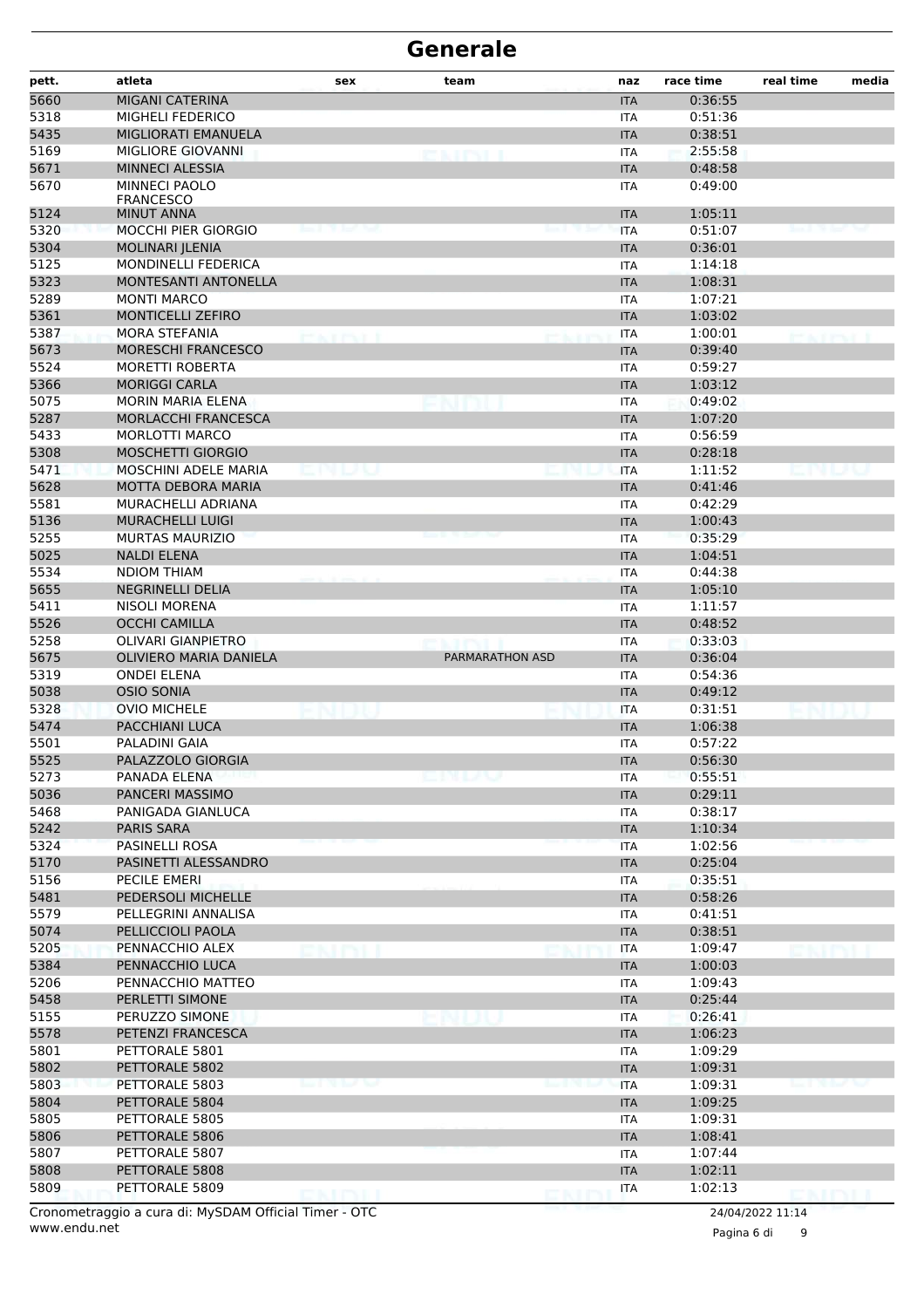| pett. | atleta                 | sex                | team                       | naz                      | race time | real time           | media |
|-------|------------------------|--------------------|----------------------------|--------------------------|-----------|---------------------|-------|
| 5810  | PETTORALE 5810         |                    |                            | <b>ITA</b>               | 1:08:41   |                     |       |
| 5811  | PETTORALE 5811         |                    |                            | <b>ITA</b>               | 1:07:44   |                     |       |
| 5812  | PETTORALE 5812         |                    |                            | <b>ITA</b>               | 0:38:02   |                     |       |
| 5813  | PETTORALE 5813         |                    |                            | <b>ITA</b>               | 0:49:09   |                     |       |
| 5814  | PETTORALE 5814         |                    |                            | <b>ITA</b>               | 0:38:00   |                     |       |
| 5815  | PETTORALE 5815         |                    |                            | <b>ITA</b>               | 0:31:19   |                     |       |
| 5816  | PETTORALE 5816         |                    |                            | <b>ITA</b>               | 1:09:23   |                     |       |
| 5817  | PETTORALE 5817         |                    |                            | <b>ITA</b>               | 1:09:28   |                     |       |
| 5818  | PETTORALE 5818         |                    |                            | <b>ITA</b>               | 1:02:32   |                     |       |
| 5819  | PETTORALE 5819         |                    |                            | <b>ITA</b>               | 1:02:30   |                     |       |
| 5820  | PETTORALE 5820         |                    |                            | <b>ITA</b>               | 0:28:09   |                     |       |
| 5821  | PETTORALE 5821         |                    |                            | <b>ITA</b>               | 1:05:31   |                     |       |
| 5823  | PETTORALE 5823         |                    |                            | <b>ITA</b>               | 0:40:22   |                     |       |
| 5824  | PETTORALE 5824         |                    |                            | <b>ITA</b>               | 0:52:45   |                     |       |
| 5825  | PETTORALE 5825         |                    |                            | <b>ITA</b>               | 0:53:04   |                     |       |
| 5826  | PETTORALE 5826         |                    |                            | <b>ITA</b>               | 0:54:09   |                     |       |
| 5827  | PETTORALE 5827         |                    |                            | <b>ITA</b>               | 0:29:27   |                     |       |
| 5828  | PETTORALE 5828         |                    |                            | <b>ITA</b>               | 0:54:09   |                     |       |
| 5829  | PETTORALE 5829         |                    |                            | <b>ITA</b>               | 0:38:17   |                     |       |
| 5831  | PETTORALE 5831         |                    |                            | <b>ITA</b>               | 0:29:06   |                     |       |
| 5832  | PETTORALE 5832         |                    |                            | <b>ITA</b>               | 0:29:14   |                     |       |
| 5834  | PETTORALE 5834         |                    |                            | <b>ITA</b>               | 0:41:55   |                     |       |
| 5835  | PETTORALE 5835         |                    |                            | <b>ITA</b>               | 0:41:56   |                     |       |
| 5836  | PETTORALE 5836         |                    |                            | <b>ITA</b>               | 0:42:18   |                     |       |
| 5838  | PETTORALE 5838         |                    |                            | <b>ITA</b>               | 0:35:40   |                     |       |
| 5839  | PETTORALE 5839         |                    |                            |                          | 0:40:05   |                     |       |
| 5840  | PETTORALE 5840         |                    |                            | <b>ITA</b><br><b>ITA</b> | 0:33:37   |                     |       |
| 5841  | PETTORALE 5841         |                    |                            | <b>ITA</b>               | 0:40:29   |                     |       |
| 5842  | PETTORALE 5842         |                    |                            |                          | 0:31:07   |                     |       |
| 5843  | PETTORALE 5843         | en voe             |                            | <b>ITA</b>               |           |                     |       |
|       | PETTORALE 5845         |                    |                            | <b>ITA</b>               | 0:40:31   |                     |       |
| 5845  | PETTORALE 5846         |                    |                            | <b>ITA</b>               | 0:40:29   |                     |       |
| 5846  |                        |                    |                            | <b>ITA</b>               | 0:31:08   |                     |       |
| 5847  | PETTORALE 5847         |                    |                            | <b>ITA</b>               | 0:39:51   |                     |       |
| 5852  | PETTORALE 5852         |                    |                            | <b>ITA</b>               | 0:47:22   |                     |       |
| 5853  | PETTORALE 5853         |                    |                            | <b>ITA</b>               | 0:55:20   |                     |       |
| 5854  | PETTORALE 5854         | <b>CALL YOU'LL</b> |                            | <b>ITA</b>               | 1:04:49   | <b>HEALTH STATE</b> |       |
| 5855  | PETTORALE 5855         |                    |                            | <b>ITA</b>               | 0:33:20   |                     |       |
| 5856  | PETTORALE 5856         |                    |                            | <b>ITA</b>               | 0:51:10   |                     |       |
| 5857  | PETTORALE 5857         |                    |                            | <b>ITA</b>               | 0:47:22   |                     |       |
| 5858  | PETTORALE 5858         |                    |                            | 11 A                     | 0:46:47   |                     |       |
| 5859  | PETTORALE 5859         |                    |                            | <b>ITA</b>               | 0:29:54   |                     |       |
| 5860  | PETTORALE 5860         |                    |                            | <b>ITA</b>               | 0:28:53   |                     |       |
| 5861  | PETTORALE 5861         |                    |                            | <b>ITA</b>               | 0:29:58   |                     |       |
| 5862  | PETTORALE 5862         |                    |                            | <b>ITA</b>               | 0:36:10   |                     |       |
| 5863  | PETTORALE 5863         |                    |                            | <b>ITA</b>               | 0:45:55   |                     |       |
| 5864  | PETTORALE 5864         |                    |                            | <b>ITA</b>               | 1:09:25   |                     |       |
| 5865  | PETTORALE 5865         |                    |                            | <b>ITA</b>               | 1:16:25   |                     |       |
| 5866  | PETTORALE 5866         |                    |                            | <b>ITA</b>               | 1:29:51   |                     |       |
| 5867  | PETTORALE 5867         |                    |                            | <b>ITA</b>               | 1:29:50   |                     |       |
| 5881  | PETTORALE 5881         |                    |                            | <b>ITA</b>               | 1:15:09   |                     |       |
| 5882  | PETTORALE 5882         |                    |                            | <b>ITA</b>               | 1:15:11   |                     |       |
| 5884  | PETTORALE 5884         |                    |                            | <b>ITA</b>               | 0:57:40   |                     |       |
| 5937  | PETTORALE 5937         |                    |                            | <b>ITA</b>               | 1:15:04   |                     |       |
| 5998  | PETTORALE 5998         |                    | <b>CAIREL</b>              | ITA                      | 1:11:46   |                     |       |
| 5999  | PETTORALE 5999         |                    |                            | <b>ITA</b>               | 1:11:46   |                     |       |
| 6000  | PETTORALE 6000         |                    |                            | ITA                      | 1:17:01   |                     |       |
| 5337  | PIAZZA LAURA FRANCESCA |                    | ATLETICA 42195 'BLU FRIDA' | <b>ITA</b>               | 0:56:33   |                     |       |
| 5305  | PICCOLI MARTINA        |                    |                            | <b>ITA</b>               | 0:35:26   |                     |       |
| 5217  | PISANA GIOVANNA        |                    |                            | <b>ITA</b>               | 0:46:56   |                     |       |
| 5288  | PLACENZA GAETANO       |                    |                            | <b>ITA</b>               | 1:07:18   |                     |       |
| 5507  | PLATAROTI ANTONIO      |                    |                            | <b>ITA</b>               | 2:37:13   |                     |       |
| 5105  | POLZOT ILARIA          |                    | <b>KEEP MOVING</b>         | <b>ITA</b>               | 1:04:51   |                     |       |
| 5072  | PONS NADIA             |                    |                            | <b>ITA</b>               | 0:36:37   |                     |       |
| 5065  | PRESTIA STEFANIA       |                    |                            | <b>ITA</b>               | 1:00:54   |                     |       |
|       |                        |                    |                            |                          |           | EN EN L             |       |

Pagina 7 di 9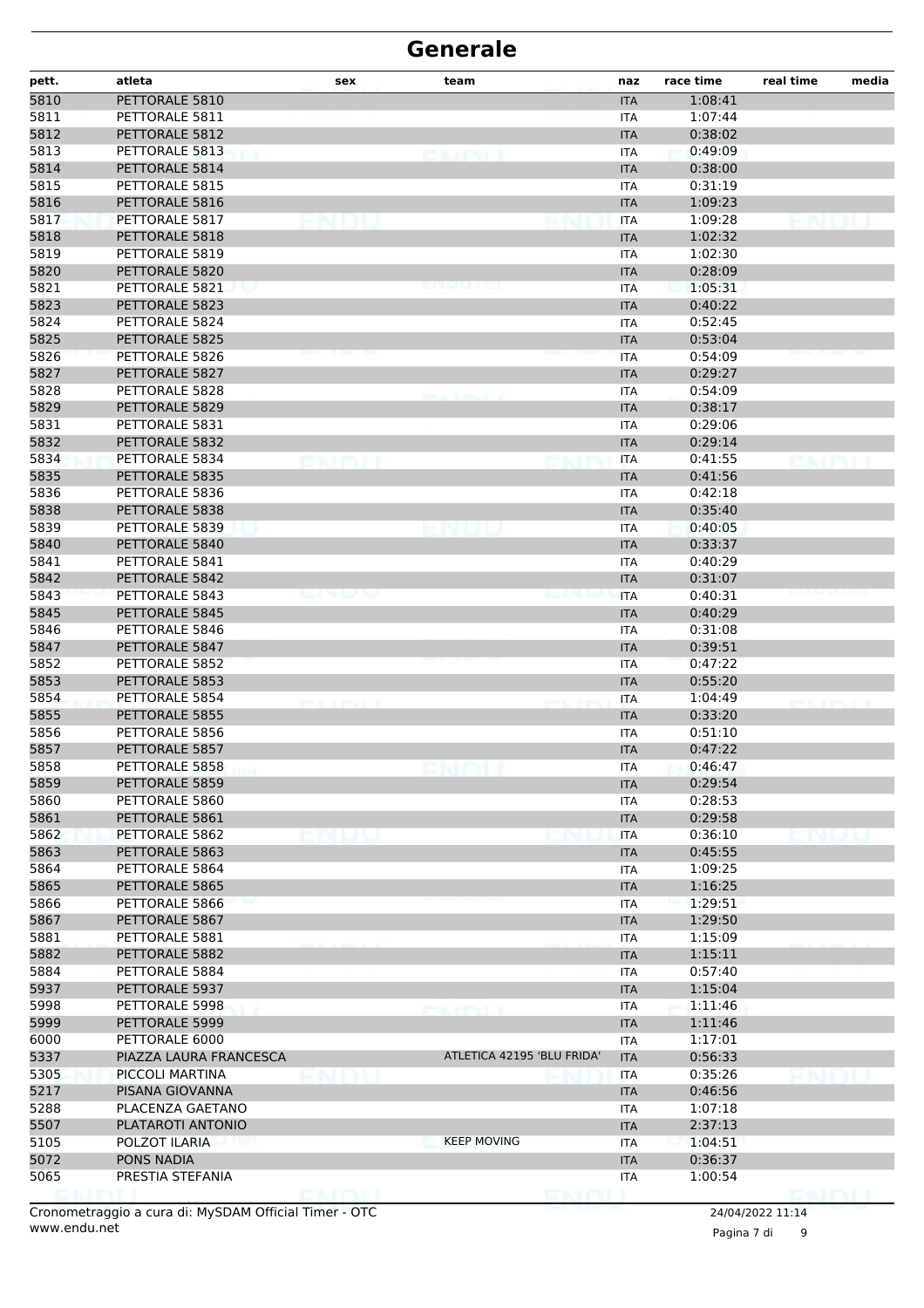| pett. | atleta                      | sex       | team                     | naz        | race time | real time | media |
|-------|-----------------------------|-----------|--------------------------|------------|-----------|-----------|-------|
| 5480  | PRUNERI GABRIELE            |           |                          | <b>ITA</b> | 1:12:13   |           |       |
| 5265  | <b>OUAINI GABRIELE</b>      |           |                          | <b>ITA</b> | 0:28:17   |           |       |
| 5591  | <b>QUESTI VINCENZO</b>      |           |                          | <b>ITA</b> | 0:24:26   |           |       |
| 5390  | <b>RADI CRISTINA</b>        |           | <b>CAINT</b>             | <b>ITA</b> | 0:33:20   |           |       |
| 5530  | <b>RAMAZZINI MELISSA</b>    |           |                          | <b>ITA</b> | 1:05:30   |           |       |
| 5247  | RAVELLI CARLO               |           |                          | <b>ITA</b> | 1:07:07   |           |       |
| 5580  | RAVELLI MARCELLA            |           |                          | <b>ITA</b> | 0:42:18   |           |       |
| 5182  | RAVELLI DAMIOLI SILVIA      |           |                          | <b>ITA</b> | 1:14:19   |           |       |
| 5142  | <b>RECENTI PIERANGELO</b>   |           |                          | <b>ITA</b> | 0:27:06   |           |       |
| 5239  | REVERA MARCO                |           |                          | <b>ITA</b> | 1:08:50   |           |       |
| 5012  | <b>RIBOLI GIAN BATTISTA</b> |           |                          | <b>ITA</b> | 0:47:14   |           |       |
| 5537  | RINAUDO SIMONETTA           |           |                          | <b>ITA</b> | 1:16:57   |           |       |
| 5132  | RIVADOSSI ELENA             |           |                          | <b>ITA</b> | 0:37:55   |           |       |
| 5513  | RIZZI CAMILLA               |           |                          | ITA        | 0:57:52   |           |       |
| 5354  | ROCCHETTA FLAVIO            |           |                          | <b>ITA</b> | 1:09:03   |           |       |
| 5165  | ROGNONI MARCO               |           |                          | <b>ITA</b> | 1:08:48   |           |       |
| 5120  | <b>ROSA DAVIDE</b>          |           |                          | <b>ITA</b> | 1:00:31   |           |       |
| 5257  | ROSSI GIOVANNA              |           |                          | <b>ITA</b> | 0:47:00   |           |       |
| 5635  | <b>ROSSI MARA</b>           |           |                          | <b>ITA</b> | 1:17:40   |           |       |
| 5355  | <b>RUSSO MARIO</b>          |           |                          | ITA        | 1:00:02   |           |       |
| 5568  | SALVETTI FABIO              |           |                          | <b>ITA</b> | 1:19:18   |           |       |
| 5566  | SALVETTI FEDERICO           |           |                          | <b>ITA</b> | 1:19:23   |           |       |
| 5360  | <b>SALVI MANUELA</b>        |           |                          | <b>ITA</b> | 0:41:51   |           |       |
| 5196  | <b>SANDRINI OSCAR</b>       |           |                          | ITA        | 0:30:56   |           |       |
| 5416  | SANTI MARTINA               |           |                          | <b>ITA</b> | 0:48:11   |           |       |
| 5575  | <b>SANTONI DANIELE</b>      |           |                          | <b>ITA</b> | 0:33:53   |           |       |
| 5264  | <b>SAVIORI CAMILLA</b>      |           |                          | <b>ITA</b> | 1:10:00   |           |       |
| 5263  | SAVIORI ROBERTO CARLO       |           |                          | <b>ITA</b> | 0:40:56   |           |       |
| 5418  | SAVOLDELLI EVGHENIJ         |           |                          | <b>ITA</b> | 0:55:37   |           |       |
| 5187  | SAVOLDELLI ROSSELLA         |           |                          | <b>ITA</b> | 0:43:45   |           |       |
| 5543  | <b>SBARDELLATI SONIA</b>    |           |                          | <b>ITA</b> | 1:02:32   |           |       |
| 5082  | <b>SCAGLIA DOMENICA</b>     |           |                          | ITA        | 0:49:03   |           |       |
| 5109  | <b>SCANDURA MARINA</b>      |           |                          | <b>ITA</b> | 0:36:12   |           |       |
| 5642  | SCANZI MARINA               |           |                          | <b>ITA</b> | 0:27:57   |           |       |
| 5123  | <b>SCATIGGIO LAURA</b>      |           |                          | <b>ITA</b> | 1:06:32   |           |       |
| 5406  | <b>SCHIAVI ELISA</b>        |           |                          | <b>ITA</b> | 0:57:26   |           |       |
| 5407  | <b>SCHIAVI SILVIA</b>       | at protes |                          | <b>ITA</b> | 0:57:23   |           |       |
| 5225  | <b>SCHIOPETTI SABRINA</b>   |           |                          | ITA        | 0:46:19   |           |       |
| 5115  | <b>SERRONE FRANCESCA</b>    |           |                          | <b>ITA</b> | 1:01:00   |           |       |
| 5617  | SIADINSV DIEGO              |           |                          | ITA        | 0:49:24   |           |       |
| 5229  | <b>SIGNORINI LUCA</b>       |           |                          | <b>ITA</b> | 0:59:57   |           |       |
| 5423  | SIGORINI GIORGIA            |           |                          | <b>ITA</b> | 0:57:53   |           |       |
| 5197  | SIMONCINI ALESSIA           |           |                          | <b>ITA</b> | 0:36:32   |           |       |
| 5116  | <b>SOAVI PAOLA</b>          |           |                          | <b>ITA</b> | 1:00:59   |           |       |
| 5605  | <b>SOLANO SERENA</b>        |           |                          | <b>ITA</b> | 0:29:46   |           |       |
| 5577  | SPADACINI LAURA             |           |                          | <b>ITA</b> | 1:06:23   |           |       |
| 5556  | <b>SPANDRE FEDERICO</b>     |           |                          | <b>ITA</b> | 0:59:30   |           |       |
| 5669  | SPEDICATO MICHELA           |           |                          | <b>ITA</b> | 1:01:48   |           |       |
| 5449  | <b>STECCHI GIULIANA</b>     |           |                          | <b>ITA</b> | 1:07:54   |           |       |
| 5647  | <b>STEFINI SONIA</b>        |           |                          | <b>ITA</b> | 1:05:13   |           |       |
| 5646  | <b>STELLA ALFREDO</b>       |           |                          | <b>ITA</b> | 1:05:06   |           |       |
| 5600  | STERNI CLARA                |           |                          | <b>ITA</b> | 0:59:55   |           |       |
| 5383  | <b>STERNI GIULIA</b>        |           |                          | <b>ITA</b> | 1:16:20   |           |       |
| 5345  | STERNI MARGHERITA           |           |                          | <b>ITA</b> | 0:59:55   |           |       |
| 5284  | <b>STERNI MONICA</b>        |           | <b>CAIREL</b>            | <b>ITA</b> | 0:59:55   |           |       |
| 5002  | <b>STURMA LUCIA</b>         |           |                          | <b>ITA</b> | 0:55:17   |           |       |
| F614  | <b>TAROCCO MANUELA</b>      |           | <b>G.P. VILLASANTESE</b> | <b>ITA</b> | 0:29:12   |           |       |
| 5313  | TEBALDI SIMONA              |           |                          | <b>ITA</b> | 0:58:49   |           |       |
| 5158  | <b>TELLESCHI MARCO</b>      |           |                          | <b>ITA</b> | 1:10:04   |           |       |
| 5250  | <b>TESTA MARIA FIORE</b>    |           |                          | <b>ITA</b> | 0:39:21   |           |       |
| 5529  | <b>TIRABOSCHI STEFANO</b>   |           |                          | <b>ITA</b> | 1:11:21   |           |       |
| 5112  | <b>TOFFANIN LAURA</b>       |           | マトストラ                    | ITA        | 1:00:52   |           |       |
| 5611  | <b>TONINI CRISTINA</b>      |           |                          | <b>ITA</b> | 1:05:25   |           |       |
| 5457  | <b>TOTI GIUSEPPE</b>        |           |                          | <b>ITA</b> | 0:32:32   |           |       |
|       |                             | e kimi    |                          |            |           | DMM I     |       |

Pagina 8 di 9